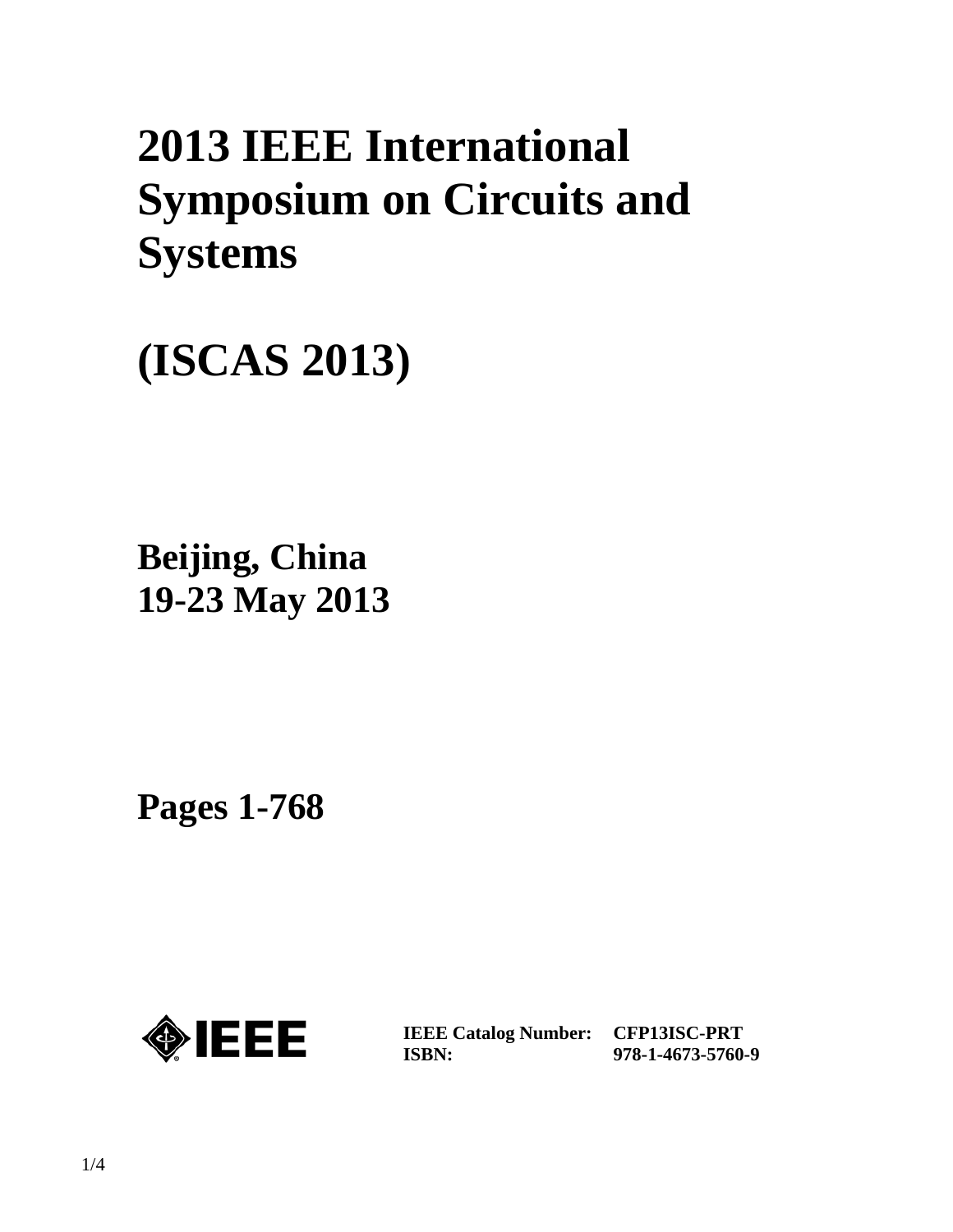## **Copyright © 2013 by the Institute of Electrical and Electronic Engineers, Inc All Rights Reserved**

*Copyright and Reprint Permissions*: Abstracting is permitted with credit to the source. Libraries are permitted to photocopy beyond the limit of U.S. copyright law for private use of patrons those articles in this volume that carry a code at the bottom of the first page, provided the per-copy fee indicated in the code is paid through Copyright Clearance Center, 222 Rosewood Drive, Danvers, MA 01923.

For other copying, reprint or republication permission, write to IEEE Copyrights Manager, IEEE Service Center, 445 Hoes Lane, Piscataway, NJ 08854. All rights reserved.

# *\*\*\*This publication is a representation of what appears in the IEEE Digital Libraries. Some format issues inherent in the e-media version may also appear in this print version.*

IEEE Catalog Number: CFP13ISC-PRT ISBN 13: 978-1-4673-5760-9 ISSN: 0271-4302

### **Additional Copies of This Publication Are Available From:**

Curran Associates, Inc 57 Morehouse Lane Red Hook, NY 12571 USA Phone: (845) 758-0400 Fax: (845) 758-2633 E-mail: curran@proceedings.com Web: www.proceedings.com

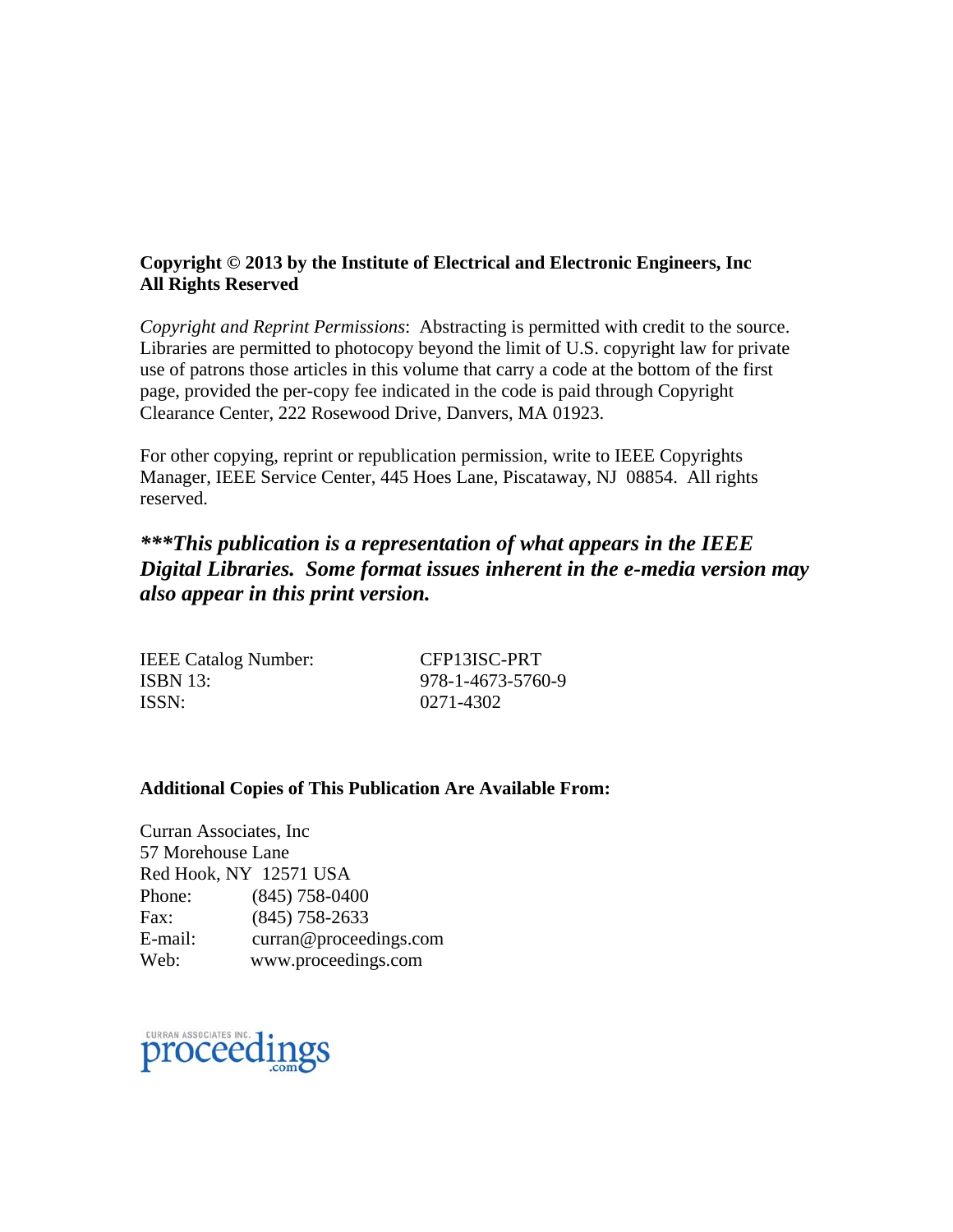# **ISCAS 2013 Table of Contents**

| <b>A1L-A:</b><br>Time:<br>Room:<br>Chairs: | <b>Multimedia Search and Interaction</b><br>Monday, May 20, 2013, 10:40 - 12:10<br>Room 301A<br>Lu Yu, Zhejiang University<br>Tao Mei, Microsoft Research Asia                                                                                                                                                                          |
|--------------------------------------------|-----------------------------------------------------------------------------------------------------------------------------------------------------------------------------------------------------------------------------------------------------------------------------------------------------------------------------------------|
| <b>A1L-A.1</b>                             | Junge Shen <sup>3</sup> , Tao Mei <sup>1</sup> , Qi Tian <sup>2</sup> , Xinbo Gao <sup>3</sup><br><sup>1</sup> Microsoft Research Asia, China; <sup>2</sup> University of Texas at San Antonio, United States;<br><sup>3</sup> Xidian University, China                                                                                 |
| <b>A1L-A.2</b>                             | <b>Context-Dependent Audio-Visual and Temporal Features Fusion for TV</b><br><b>Commercial Detection.</b><br>Bo Zhang <sup>1</sup> , Jiancheng Zou <sup>2</sup> , Bo Xu <sup>1</sup><br><sup>1</sup> Institute of Automation, Chinese Academy of Sciences, China; <sup>2</sup> North China<br>University of Technology, China           |
| $A1L-A.3$                                  | Alexandre Ciancio <sup>2</sup> , José Fernando de Oliveira <sup>2</sup> , Felipe Lopes Ribeiro <sup>2</sup> , Eduardo<br>da Silva <sup>2</sup> , Amir Said <sup>1</sup><br><sup>1</sup> HP Labs, United States; <sup>2</sup> Universidade Federal do Rio de Janeiro, Brazil                                                             |
| $A1L-A.4$                                  | A Gradient-Based Approach for Interference Cancelation in Systems with<br>Multiple Kinect Cameras<br>Sen Xiang <sup>1</sup> , Li Yu <sup>1</sup> , Qiong Liu <sup>1</sup> , Zixiang Xiong <sup>2</sup><br><sup>1</sup> Huazhong University of Science and Technology, China; <sup>2</sup> Texas A&M University,<br><b>United States</b> |
| <b>A1L-A.5</b>                             | Rate-Distortion Optimization for Depth Map Coding with Distortion Estimation of<br>.17<br>Li Wang, Lu Yu<br>Zhejiang University, China                                                                                                                                                                                                  |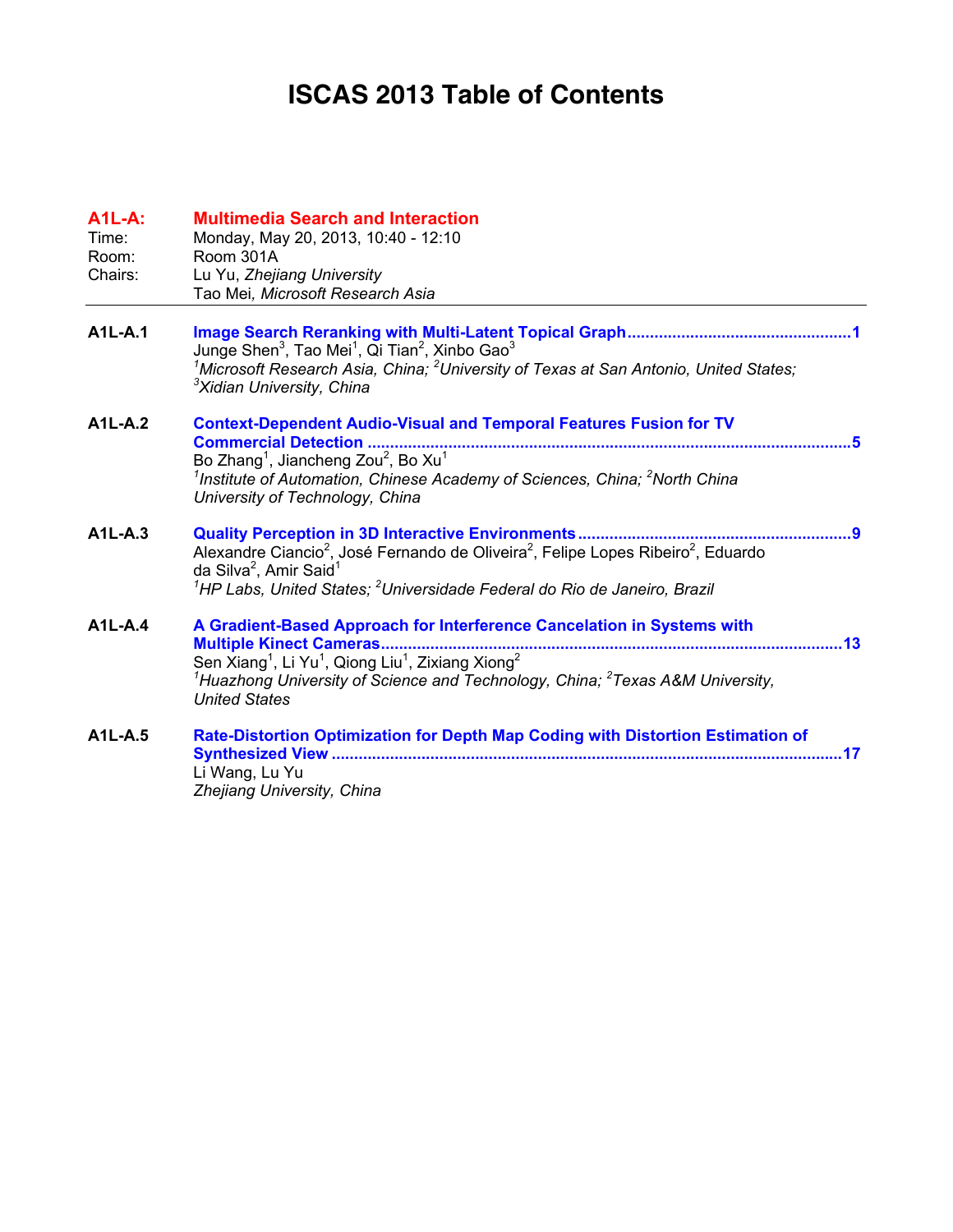| $A1L-B$ :<br>Time:<br>Room:<br>Chairs: | <b>Circuits and Systems for Energy Harvesting</b><br>Monday, May 20, 2013, 10:40 - 12:10<br>Room 301B<br>Eduard Alarcon, Technical University of Catalunya<br>Hirotaka Koizumi, Tokyo University of Science                                                                                                      |     |
|----------------------------------------|------------------------------------------------------------------------------------------------------------------------------------------------------------------------------------------------------------------------------------------------------------------------------------------------------------------|-----|
| <b>A1L-B.1</b>                         | <b>Model and Design Considerations for Multistage Electrostatic Microgenerators 21</b><br>Yin Li, Manjusri Misra, Stefano Gregori<br>University of Guelph, Canada                                                                                                                                                |     |
| $A1L-B.2$                              | A Self-Sustaining Integrated CMOS Regulator for Solar and UHF RFID Energy<br><b>Harvesting Systems</b><br>Tsung-Heng Tsai, Bo-Han Song<br>National Chung Cheng University, Taiwan                                                                                                                                | 25  |
| $A1L-B.3$                              | <b>Maximizing Efficiency Through Impedance Matching from a Circuit-Centric</b><br>Elisenda Bou <sup>1</sup> , Raymond Sedwick <sup>2</sup> , Eduard Alarcon <sup>1</sup><br><sup>1</sup> Universitat Politècnica de Catalunya, Spain; <sup>2</sup> University of Maryland, College Park,<br><b>United States</b> |     |
| $A1L-B.4$                              | A Reconfigurable Micro Power Solar Energy Harvester for Ultra-Low Power<br>Naser Khosro Pour, Francois Krummenacher, Maher Kayal<br>École Polytechnique Fédérale de Lausanne, Switzerland                                                                                                                        |     |
| A1L-B.5                                | Wide-Range, Reference Free, on-Chip Voltage Sensor for Variable Vdd<br><b>Operations </b><br>Delong Shang, Fei Xia, Alex Yakovlev<br>Newcastle University, United Kingdom                                                                                                                                        | .37 |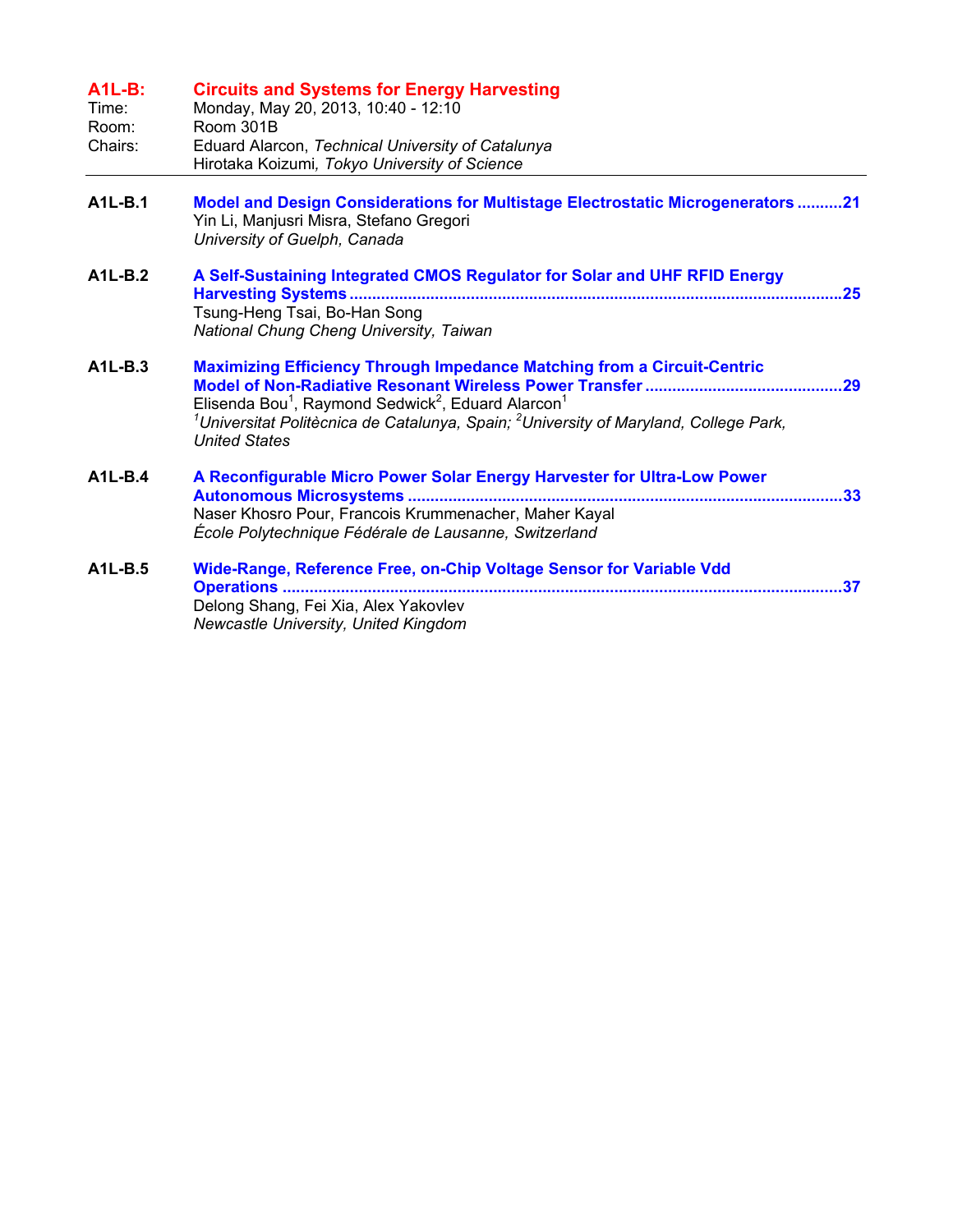| <b>A1L-C:</b><br>Time:<br>Room:<br>Chairs: | <b>High Efficiency Video Coding</b><br>Monday, May 20, 2013, 10:40 - 12:10<br>Room 302A<br>Marco Mattavelli, EPFL<br>Oscar Au, Hong Kong University of Science & Technology                                                                                                                                                                     |
|--------------------------------------------|-------------------------------------------------------------------------------------------------------------------------------------------------------------------------------------------------------------------------------------------------------------------------------------------------------------------------------------------------|
| A1L-C.1                                    | Shanshe Wang <sup>1</sup> , Siwei Ma <sup>2</sup> , Li Zhang <sup>2</sup> , Shiqi Wang <sup>2</sup> , Debin Zhao <sup>1</sup> , Wen Gao <sup>2</sup><br><sup>1</sup> Haerbin Institute of Technology, China; <sup>2</sup> Peking University, China                                                                                              |
| A <sub>1</sub> L <sub>-C</sub> .2          | Early Termination Schemes for Fast Intra Mode Decision in High Efficiency<br>45<br>Hao Zhang <sup>1</sup> , Zhan Ma <sup>2</sup><br><sup>1</sup> Central South University, China; <sup>2</sup> Samsung Telecommunications America, United<br><b>States</b>                                                                                      |
| A1L-C.3                                    | <b>HEVC-Based Adaptive Quantization for Screen Content by Detecting Low</b><br><b>Contrast Edge Regions</b><br>49<br>Hong Zhang, Oscar C. Au, Yongfang Shi, Xingyu Zhang, Ketan Tang, Yuanfang<br>Guo<br>Hong Kong University of Science and Technology, Hong Kong                                                                              |
| <b>A1L-C.4</b>                             | <b>Fast HEVC Intra Mode Decision Using Matching Edge Detector and Kernel</b><br><b>Density Estimation Alike Histogram Generation</b><br>.53<br>Guang Chen <sup>1</sup> , Zhenyu Liu <sup>1</sup> , Takeshi Ikenaga <sup>2</sup> , Dongsheng Wang <sup>1</sup><br><sup>1</sup> Tsinghua University, China; <sup>2</sup> Waseda University, Japan |
| A1L-C.5                                    | View Synthesis Prediction Using Skip and Merge Candidates for HEVC-Based 3D<br><b>Video Coding </b><br>.57<br>Feng Zou, Dong Tian, Anthony Vetro<br>Mitsubishi Electric Research Laboratories, United States                                                                                                                                    |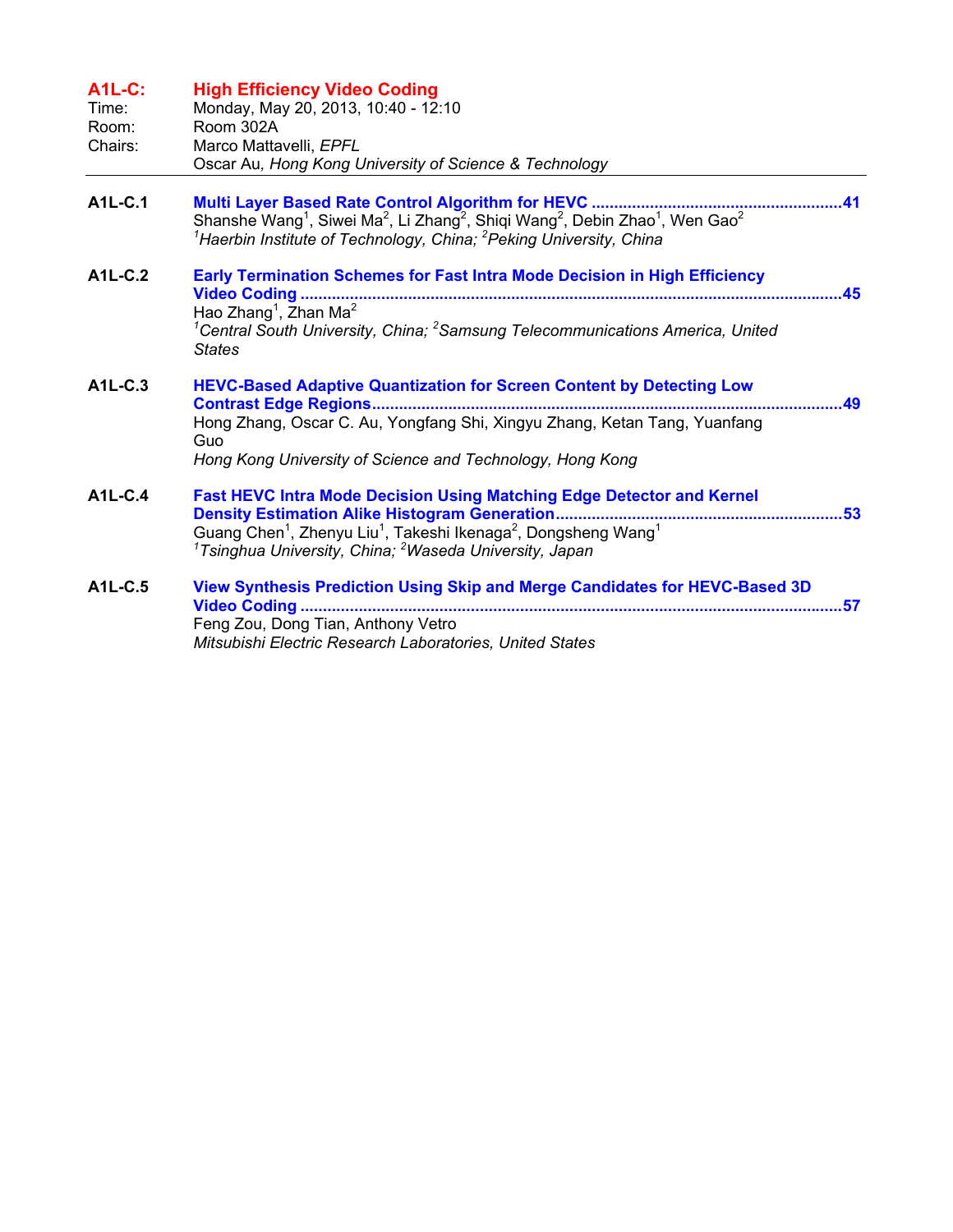| <b>A1L-D:</b>                    | <b>SDR/Cognitive Radio Systems</b>                                                                                                                                                                                                                                                      |     |
|----------------------------------|-----------------------------------------------------------------------------------------------------------------------------------------------------------------------------------------------------------------------------------------------------------------------------------------|-----|
| Time:                            | Monday, May 20, 2013, 10:40 - 12:10                                                                                                                                                                                                                                                     |     |
| Room:                            | Room 302B                                                                                                                                                                                                                                                                               |     |
| Chair:                           | Hassan Aboushady, University of Pierre & Marie Curie                                                                                                                                                                                                                                    |     |
| A1L-D.1                          | A Cognitive Radio Receiver Front-End IC Based on Spread Spectrum Sensing<br>Technique                                                                                                                                                                                                   |     |
|                                  | Ying Zhang, Ali Meaamar, Yuanjin Zheng                                                                                                                                                                                                                                                  |     |
|                                  | Nanyang Technological University, Singapore                                                                                                                                                                                                                                             |     |
| A1L-D.2                          | DOA-Estimation and Source-Localization in CR-Networks Using Steerable 2-D<br>. 65                                                                                                                                                                                                       |     |
|                                  | Chamith Wijenayake <sup>1</sup> , Arjuna Madanayake <sup>1</sup> , Len Bruton <sup>2</sup> , Vijay Devabhaktuni <sup>3</sup><br><sup>1</sup> University of Akron, United States; <sup>2</sup> University of Calgary, Canada; <sup>3</sup> University of<br><b>Toledo, United States</b> |     |
| A1L-D.3                          | Papoulis-Gerchberg Hybrid Filter Bank Receiver for Cognitive-/Software-Defined                                                                                                                                                                                                          |     |
|                                  | José Pedro Magalhães <sup>3</sup> , Teófilo Monteiro <sup>3</sup> , José Manuel Neto Vieira <sup>3</sup> , Roberto<br>Gómez-García <sup>2</sup> , Nuno Borges Carvalho <sup>1</sup>                                                                                                     |     |
|                                  | <sup>1</sup> Instituto de Telecomunicações - Universidade de Aveiro, Portugal; <sup>2</sup> Universidad de<br>Alcalá, Spain; <sup>3</sup> Universidade de Aveiro, Portugal                                                                                                              |     |
| $A1L-D.4$                        | Variable Increment Step Based Reconfigurable Interleaver for Multimode                                                                                                                                                                                                                  |     |
|                                  |                                                                                                                                                                                                                                                                                         | .73 |
|                                  | Liang Tang, Jude Angelo Ambrose, Sri Parameswaran<br>University of New South Wales, Australia                                                                                                                                                                                           |     |
| A <sub>1</sub> L-D <sub>.5</sub> | A Tunable Inductance Topology to Realize Frequency Tunable Matching                                                                                                                                                                                                                     |     |
|                                  | Networks and Amplifiers<br>Dogu Çagdas Atilla <sup>2</sup> , Çagatay Aydin <sup>2</sup> , Ramazan Köprü <sup>1</sup> , Tayfun Nesimoglu <sup>3</sup> ,<br>Bekir Sýddýk Yarman <sup>2</sup>                                                                                              | .77 |
|                                  | <sup>1</sup> Isik University, Istanbul Technical University, Turkey; <sup>2</sup> Isik University, Istanbul                                                                                                                                                                             |     |
|                                  | University, Turkey; <sup>3</sup> Middle East Technical University, Turkey                                                                                                                                                                                                               |     |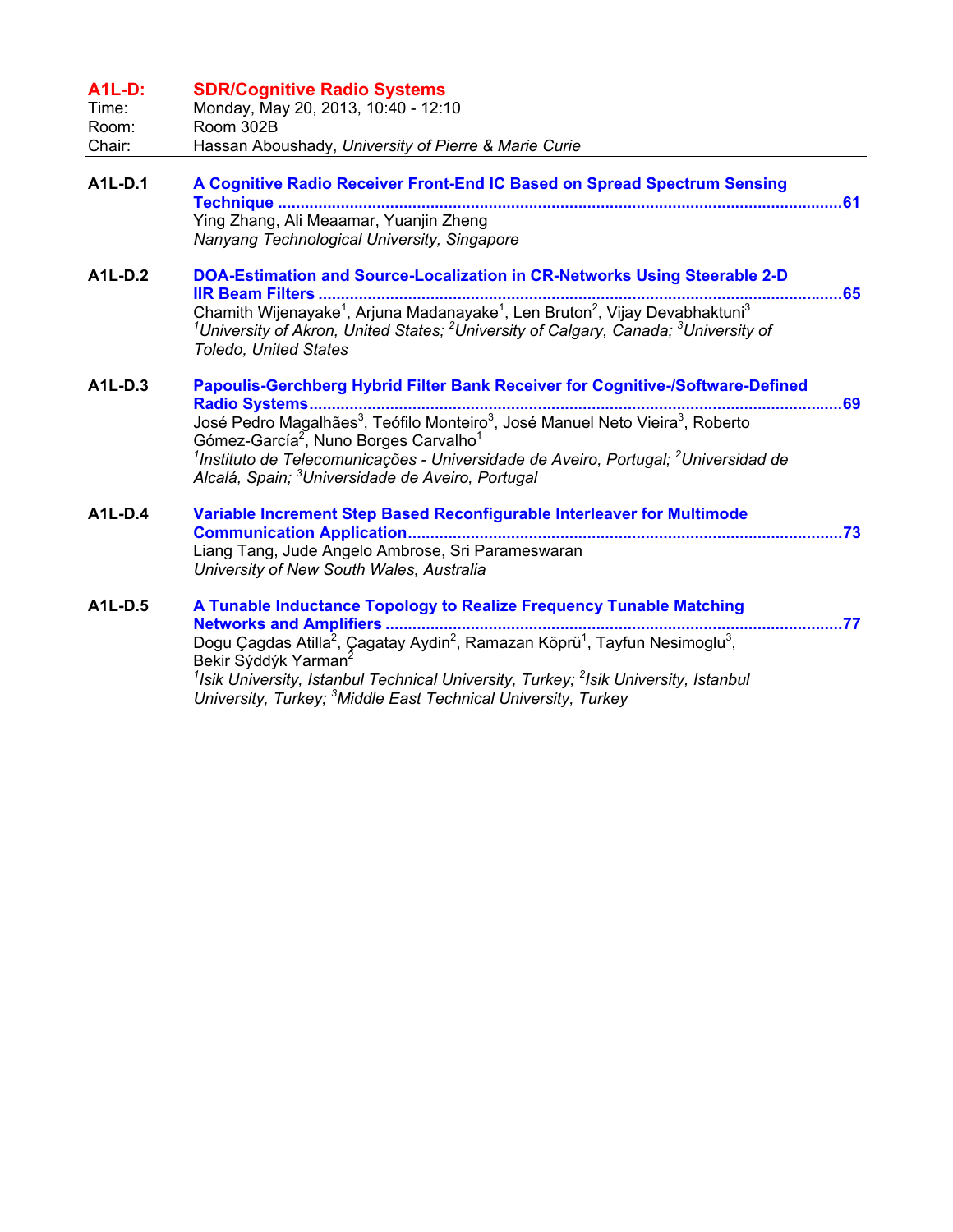| $A1L-E$ :<br>Time:<br>Room:<br>Chairs: | <b>Digital Filters</b><br>Monday, May 20, 2013, 10:40 - 12:10<br>Room 303A<br>Yong Ching Lim, Nanyang Technological University<br>Oscar Gustafsson, Linkoping University                                                                                                                                                                                                                                         |
|----------------------------------------|------------------------------------------------------------------------------------------------------------------------------------------------------------------------------------------------------------------------------------------------------------------------------------------------------------------------------------------------------------------------------------------------------------------|
| <b>A1L-E.1</b>                         | FIR Filter with Variable Fractional Delay and Phase Shift: Efficient Realization<br>Håkan Johansson, Amir Eghbali<br>Linköping University, Sweden                                                                                                                                                                                                                                                                |
| A1L-E.2                                | Error Spectrum Shaping Approach for Lattice Filter Roundoff Noise Reduction85<br>Yong Ching Lim <sup>2</sup> , Chaogeng Huang <sup>3</sup> , Gang Li <sup>3</sup> , Hong Xu <sup>3</sup> , Anthony G.<br>Constantinides <sup>1</sup><br><sup>1</sup> Imperial College London, United Kingdom; <sup>2</sup> Nanyang Technological University,<br>Singapore; <sup>3</sup> Zhejiang University of Technology, China |
| A1L-E.3                                | Design of Two-Dimensional Notch Filter Using Bandpass Filter and Fractional<br><b>Delay Filter</b><br>.89<br>Chien-Cheng Tseng <sup>2</sup> , Su-Ling Lee <sup>1</sup><br><sup>1</sup> Chang Jung Christian University, Taiwan; <sup>2</sup> National Kaohsiung First University of<br>Science and Technology, Taiwan                                                                                            |
| A1L-E.4                                | Low-Complexity General FIR Filters Based on Winograd's Inner Product<br>Oscar Gustafsson, Andreas Ehliar<br>Linköping University, Sweden                                                                                                                                                                                                                                                                         |
| A1L-E.5                                | Heng Zhao, Wenbin Ye, Yajun Yu<br>Nanyang Technological University, Singapore                                                                                                                                                                                                                                                                                                                                    |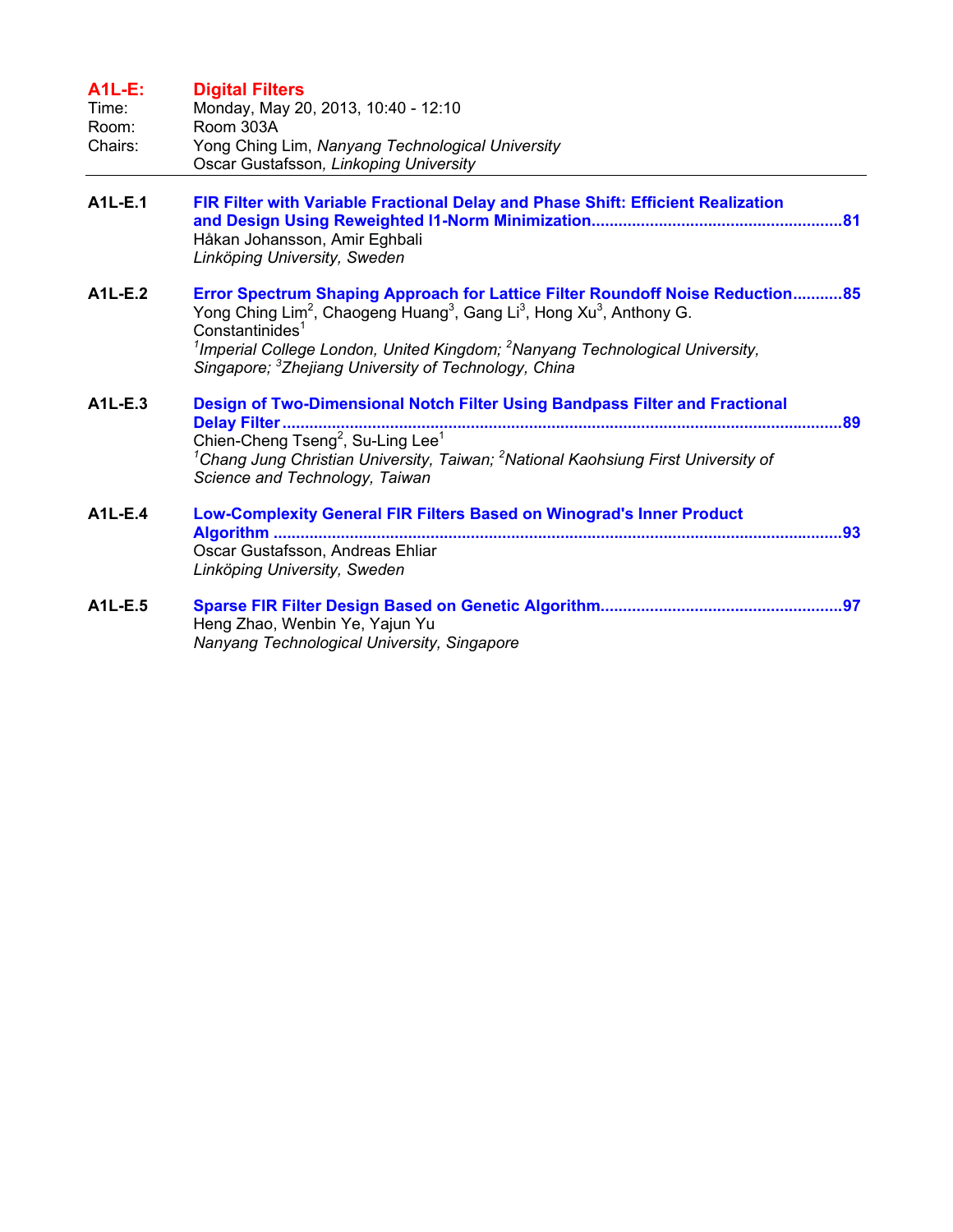#### **A1L-F: SPECIAL SESSION: Emerging Hybrid Logic Circuits Based on Magnetic Memories**

| Time:   | Monday, May 20, 2013, 10:40 - 12:10      |
|---------|------------------------------------------|
| Room:   | Room 303B                                |
| Chairs: | Weisheng Zhao, University Pairs-Sud/CNRS |
|         | Guillaume Prenat, French Atomic Agency   |

- **A1L-F.1 Trends on the Application of Emerging Nonvolatile Memory to Processors and Programmable Devices.......................................................................................................101**  Lionel Torres, Raphael Brum, Vitorio Cargnini, Gilles Sassatelli *LIRMM University of Montpellier 2, France*
- **A1L-F.2 MTJ/MOS-Hybrid Logic-Circuit Design Flow for Nonvolatile Logic-in-Memory LSI .....105**  Masanori Natsui<sup>2</sup>, Takahiro Hanyu<sup>2</sup>, Noboru Sakimura<sup>1</sup>, Tadahiko Sugibayashi<sup>1</sup> *1 NEC Corporation, Japan; <sup>2</sup> Tohoku University, Japan*
- **A1L-F.3 A Comparative Study of STT-MTJ Based Non-Volatile Flip-Flops..................................109**  Taehui Na<sup>2</sup>, Kyungho Ryu<sup>2</sup>, Jisu Kim<sup>2</sup>, Seung Kang<sup>1</sup>, Seong-Ook Jung<sup>2</sup> *1 Qualcomm incorporated, United States; <sup>2</sup> Yonsei University, Korea, South*

#### **A1L-F.4 MLC STT-RAM Design Considering Probabilistic and Asymmetric MTJ Switching.....113**  Yaojun Zhang, Lu Zhang, Yiran Chen *University of Pittsburgh, United States*

**A1L-F.5 Challenge of MTJ/MOS-Hybrid Logic-in-Memory Architecture for Nonvolatile VLSI Processor....................................................................................................................117**  Takahiro Hanyu *Tohoku University, Japan*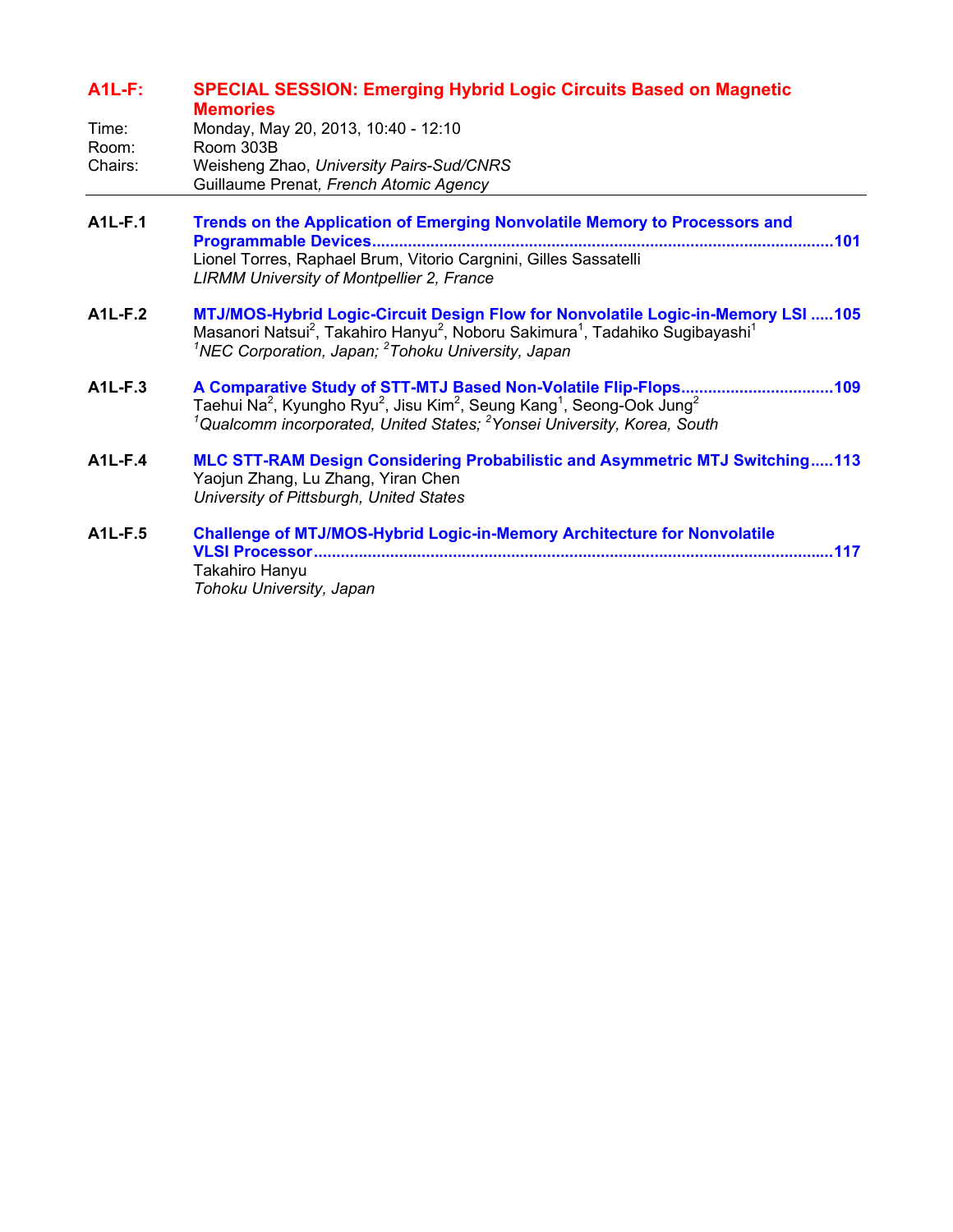| <b>A1L-G:</b><br>Time:<br>Room:<br>Chairs: | <b>Low Power Circuits I</b><br>Monday, May 20, 2013, 10:40 - 12:10<br><b>Room 305</b><br>Izzet Kale, University of Westminster<br>Mladen Berekovic, Institute of Computer and Network Engineering, TU Braunschweig                                                                                                                                                                                                 |
|--------------------------------------------|--------------------------------------------------------------------------------------------------------------------------------------------------------------------------------------------------------------------------------------------------------------------------------------------------------------------------------------------------------------------------------------------------------------------|
| <b>A1L-G.1</b>                             | Design of a Low-Power Pulse-Triggered Flip-Flop with Conditional Clock<br><b>Technique </b><br>Guangping Xiang, Jizhong Shen, Xuexiang Wu, Liang Geng<br>Zhejiang University, China                                                                                                                                                                                                                                |
| $A1L-G.2$                                  | Yu Lin Tsou, Nai-Chen Daniel Cheng, Christina F. Jou<br>Industrail Technique Research Institute, Taiwan                                                                                                                                                                                                                                                                                                            |
| A1L-G.3                                    | A Dynamic-Adjusting Threshold-Voltage Scheme for FinFETs Low Power<br>Xiaoxin Cui, Kaisheng Ma, Kai Liao, Nan Liao, Di Wu, Wei Wei, Rui Li, Dunshan<br>Yu<br>Peking University, China                                                                                                                                                                                                                              |
| <b>A1L-G.4</b>                             | Near-/Sub-Vth Process, Voltage, and Temperature (PVT) Sensors with Dynamic<br>Ching-Te Chuang <sup>2</sup> , Kuan-Neng Chen <sup>2</sup> , Chen-Chao Wang <sup>1</sup> , Kua-Hua Chen <sup>1</sup> , Chi-<br>Tsung Chiu <sup>1</sup> , Ho-Ming Tong <sup>1</sup> , Wei Hwang <sup>2</sup><br><sup>1</sup> Advanced Semiconductor Engineering Group, Taiwan; <sup>2</sup> National Chiao Tung<br>University, Taiwan |
| A1L-G.5                                    | Ultra-Low-Power High Sensitivity Spike Detectors Based on Modified Nonlinear<br>Yang-Guo Li <sup>1</sup> , Qingyun Ma <sup>1</sup> , Mohammad Haider <sup>1</sup> , Yehia Massoud <sup>2</sup><br><sup>1</sup> University of Alabama at Birmingham, United States; <sup>2</sup> Worcester Polytechnic<br><b>Institute. United States</b>                                                                           |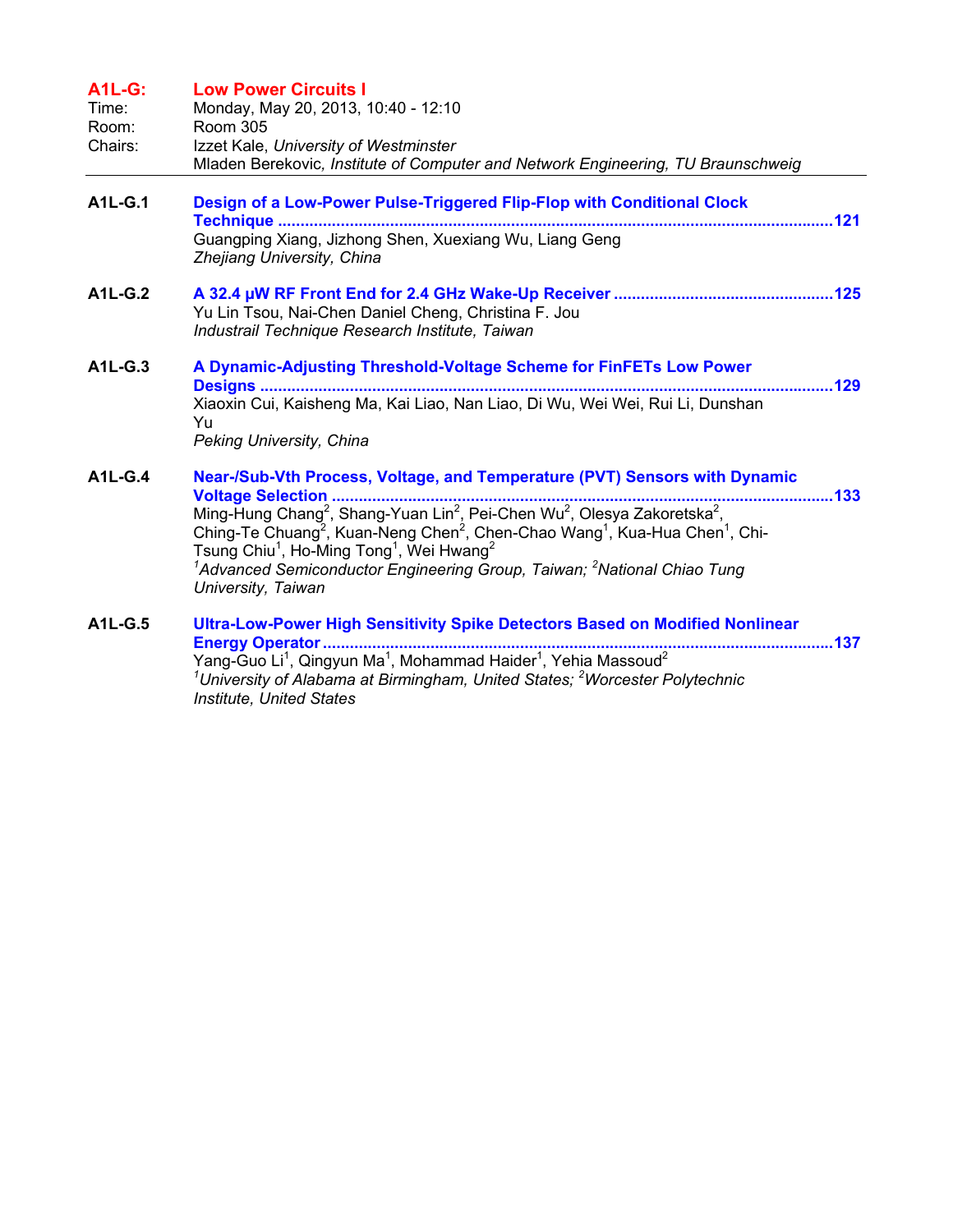| <b>A1L-H:</b><br>Time:<br>Room:<br>Chairs: | <b>Analog to Digital Convertors</b><br>Monday, May 20, 2013, 10:40 - 12:10<br>Room 306A<br>Shahriar Mirabbasi, University of British Columbia<br>George Yuan, Hong Kong University of Science & Technology                                                                 |      |
|--------------------------------------------|----------------------------------------------------------------------------------------------------------------------------------------------------------------------------------------------------------------------------------------------------------------------------|------|
| A <sub>1</sub> L-H <sub>.1</sub>           | A Current-Mode Flash ADC for Low-Power Continuous-Time Sigma Delta                                                                                                                                                                                                         |      |
|                                            | Chang-Joon Park <sup>2</sup> , Hemasundar Mohan Geddada <sup>2</sup> , Aydin Ilker Karsilayan <sup>2</sup> , Jose<br>Silva-Martinez <sup>2</sup> , Marvin Onabajo <sup>1</sup><br>$1$ Northeastern University, United States; $2$ Texas A&M University, United States      |      |
| $A1L-H.2$                                  | A Current Mode 6-bit Self-Clocked Tracking ADC with Adaptive Clock Frequency<br>Yan Huang <sup>1</sup> , Horst Schleifer <sup>2</sup> , Dirk Killat <sup>1</sup><br><sup>1</sup> Brandenburg university of technology, Germany; <sup>2</sup> Dialog Semiconductor, Germany | .145 |
| A1L-H.3                                    | A Frequency-Folded ADC Architecture with Digital LO Synthesis149<br>Travis Forbes, Wei-Gi Ho, Nan Sun, Ranjit Gharpurey<br>University of Texas at Austin, United States                                                                                                    |      |
| A1L-H.4                                    | A Merged First and Second Stage for Low Power Pipelined ADC153<br>Changyi Yang, Weitao Li, Fule Li, Zhihua Wang<br>Tsinghua University, China                                                                                                                              |      |
| A <sub>1</sub> L-H <sub>.5</sub>           | High-Order Multi-Bit Incremental Converter with Smart-DEM Algorithm 157<br>Yao Liu, Edoardo Bonizzoni, Franco Maloberti<br>Università degli Studi di Pavia, Italy                                                                                                          |      |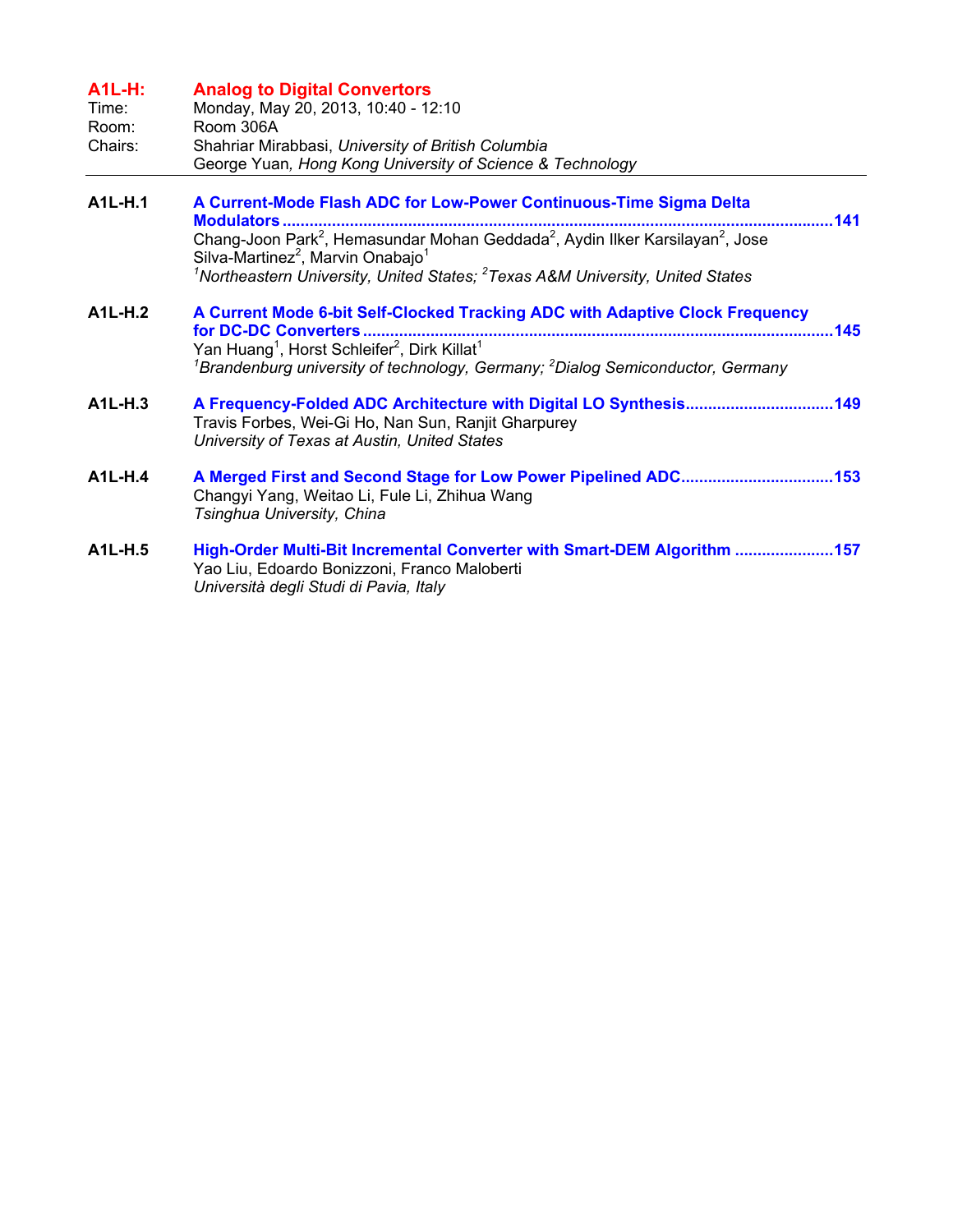|  | $A1L-J:$ | <b>Wireless Circuits</b> |  |
|--|----------|--------------------------|--|
|--|----------|--------------------------|--|

| Time:   | Monday, May 20, 2013, 10:40 - 12:10         |
|---------|---------------------------------------------|
| Room:   | Room 306B                                   |
| Chairs: | Jorge Fernandes, Instituto Superior Técnico |
|         | Luis Oliveira, Tech. University of Lisbon   |

- **A1L-J.1 A Configurable Multi-Band GNSS Receiver for Compass/GPS/Galileo Applications.........................................................................................................................161**  Zhong Zhang, Weimin Li, Wu Wen, Wei Wu, Yongfeng Li *Beijing Microelectronics Technology Institute, China*
- **A1L-J.2 A Spur Cancellation Technique for MDLL-Based Frequency Synthesizers ..................165**  Giovanni Marzin, Andrea Fenaroli, Giovanni Marucci, Salvatore Levantino, Carlo Samori, Andrea Lacaita *Politecnico di Milano, Italy*
- **A1L-J.3 A Wide Bandwidth Fractional-N Synthesizer for LTE with Phase Noise Cancellation Using a Hybrid-Delta-Sigma-DAC and Charge Re-Timing ........................169**  Dawei Ye<sup>2</sup>, Ping Lu<sup>1</sup>, Pietro Andreani<sup>1</sup>, Ronan van der Zee<sup>2</sup> <sup>1</sup> Lund University, Sweden; <sup>2</sup> Universiteit Twente, Netherlands
- **A1L-J.4 Minimum-Jitter Design of Bang-Bang PLLs in the Presence of 1/F² and 1/F³ DCo Noise.....................................................................................................................................173**  Giovanni Marucci, Salvatore Levantino, Paolo Maffezzoni, Carlo Samori *Politecnico di Milano, Italy*
- **A1L-J.5 Phase-Locked Loop Based PWM Wireless Transmitter ..................................................177**  Jingxue Lu, Ranjit Gharpurey *University of Texas at Austin, United States*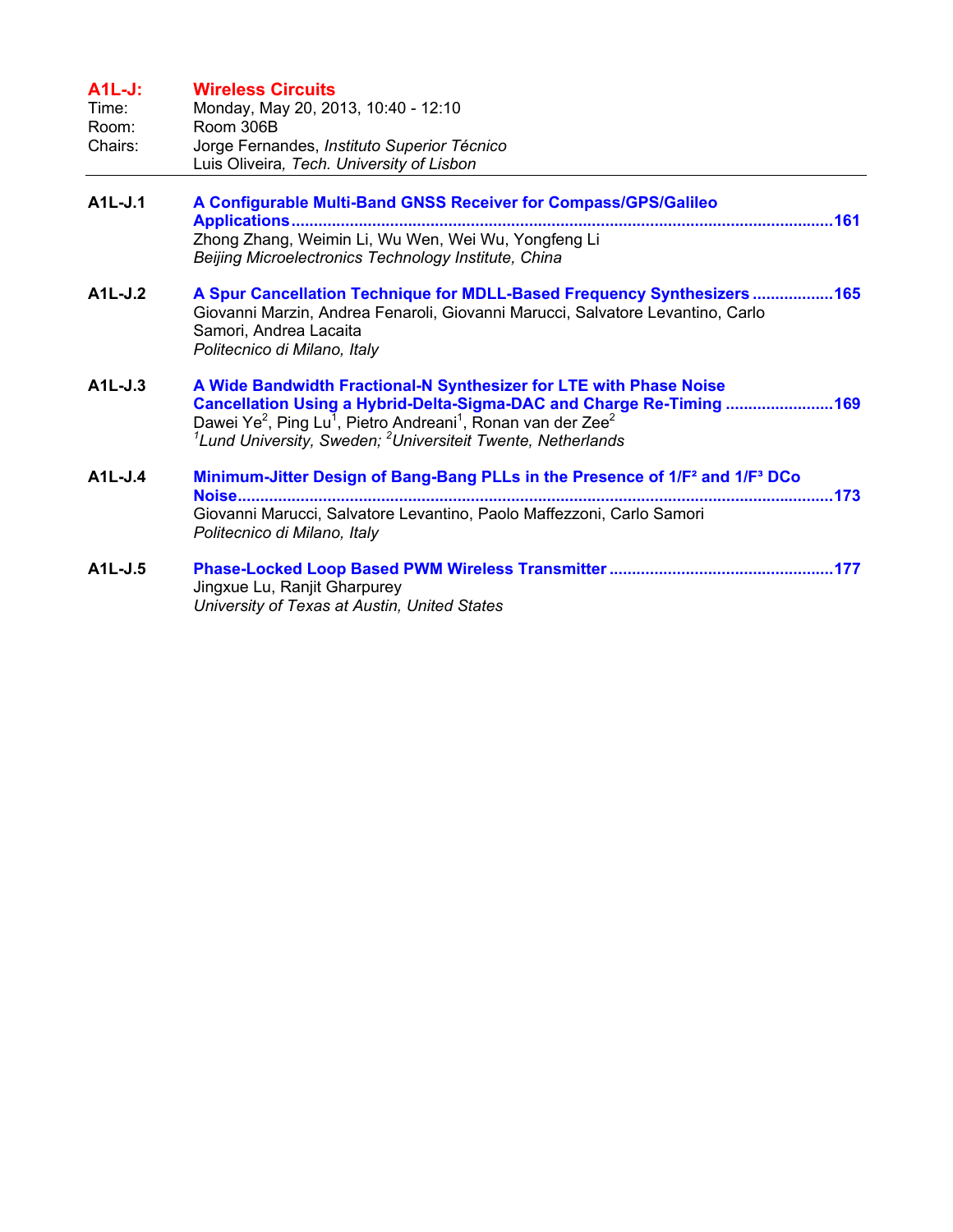| $A1L-K:$<br>Time:<br>Room:<br>Chairs: | <b>Biomedical Circuits</b><br>Monday, May 20, 2013, 10:40 - 12:10<br>Room 307A<br>Tor Sverre Lande, University of Oslo<br>Kea-Tiong Tang, National Tsing Hua University                                                                                                                                                                                                                                               |
|---------------------------------------|-----------------------------------------------------------------------------------------------------------------------------------------------------------------------------------------------------------------------------------------------------------------------------------------------------------------------------------------------------------------------------------------------------------------------|
| A1L-K.1                               | A Highly Linear, Sigma-Delta Based, Sub-Hz High-Pass Filtered ExG Readout<br>Rachit Mohan <sup>2</sup> , Senad Hiseni <sup>1</sup> , Wouter A. Serdijn <sup>1</sup><br><sup>1</sup> De <sup>re</sup> Linixoni <sup>2</sup> , Senad Hiseni <sup>1</sup> , Wouter A. Serdijn <sup>1</sup><br><sup>1</sup> Delft University of Technology, Netherlands; <sup>2</sup> Interuniversity Microelectronics<br>Center, Belgium |
| A1L-K.2                               | Mohammadreza Sohbati, Pantelis Georgiou, Christofer Toumazou<br>Imperial College London, United Kingdom                                                                                                                                                                                                                                                                                                               |
| A1L-K.3                               | A Direct-Capacitive Feedback ISFET Interface for pH Reaction Monitoring  189<br>Yuangi Hu, Pantelis Georgiou<br>Imperial College London, United Kingdom                                                                                                                                                                                                                                                               |
| <b>A1L-K.4</b>                        | A Floating Active Inductor Based CMOS Cochlea Filter with High Tunability and<br>Shiwei Wang <sup>1</sup> , Thomas Jacob Koickal <sup>1</sup> , Alister Hamilton <sup>1</sup> , Enrico Mastropaolo <sup>1</sup> ,<br>Rebecca Cheung <sup>1</sup> , Leslie Smith <sup>2</sup><br><sup>1</sup> University of Edinburgh, United Kingdom; <sup>2</sup> University of Stirling, United Kingdom                             |
| A1L-K.5                               | PLL-Based High-Speed Demodulation of FM Signals for Real-Time AFM<br>${}^{1}$ Ecole Polytechnique Federale de Lausanne, Switzerland; ${}^{2}$ Universität Ulm,<br>Germany                                                                                                                                                                                                                                             |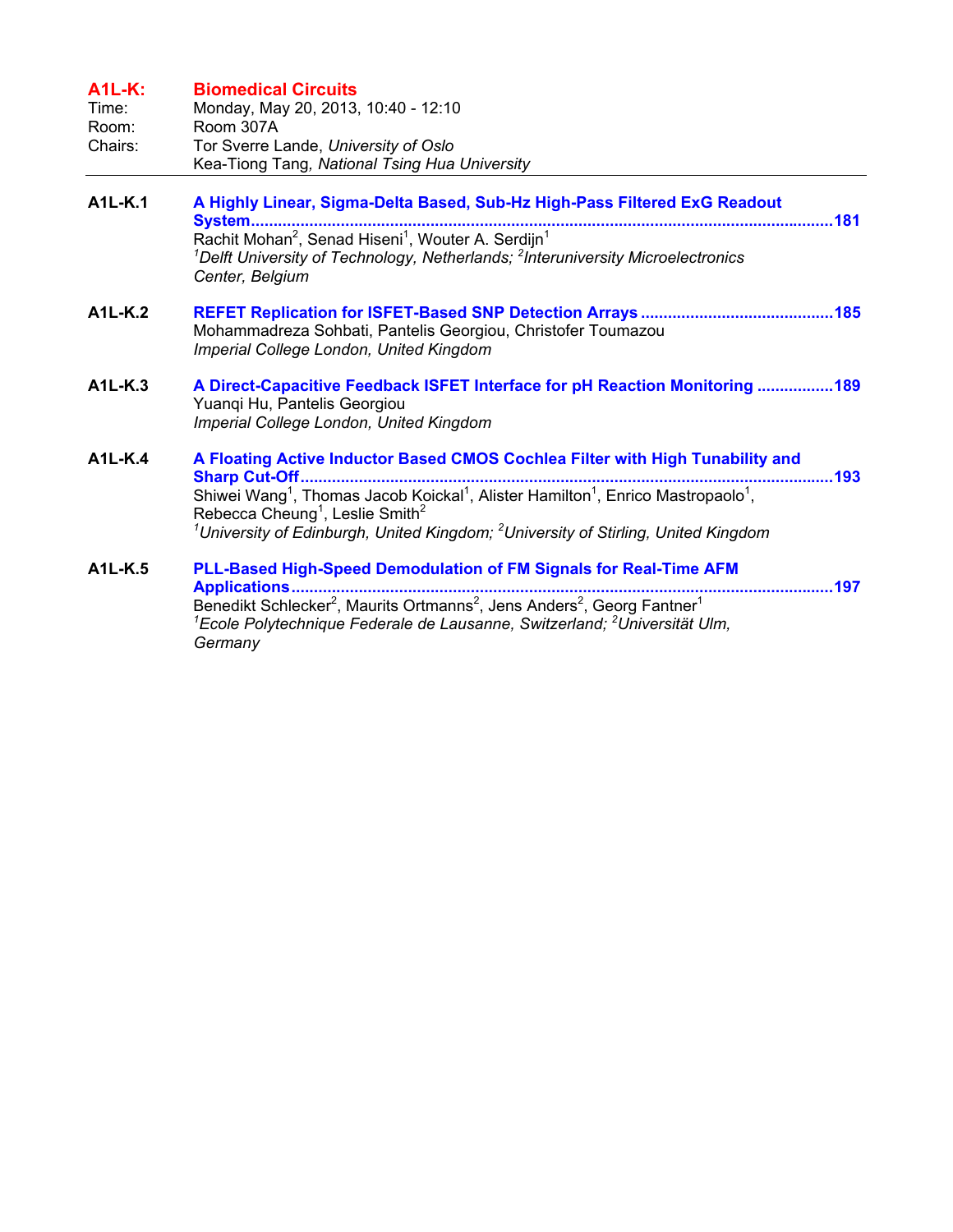| <b>A1L-L:</b><br>Time:<br>Room:<br>Chair: | <b>SPECIAL SESSION: Theory of Memristors</b><br>Monday, May 20, 2013, 10:40 - 12:10<br>Room 307B<br>Ronald Tetzlaff, Technische Universität Dresden                                                                                                         |      |
|-------------------------------------------|-------------------------------------------------------------------------------------------------------------------------------------------------------------------------------------------------------------------------------------------------------------|------|
| A1L-L.1                                   | Dalibor Biolek <sup>2</sup> , Zdenik Biolek <sup>1</sup> , Viera Biolková <sup>1</sup> , Zdenik Kolka <sup>1</sup><br><sup>1</sup> Brno University of Technology, Czech Rep.; ${}^{2}$ Brno University of Technology /<br>University of Defence, Czech Rep. |      |
| A1L-L.2                                   | Alon Ascoli <sup>2</sup> , Ronald Tetzlaff <sup>2</sup> , Fernando Corinto <sup>1</sup> , Marco Gilli <sup>1</sup><br><sup>1</sup> Politecnico di Torino, Italy; <sup>2</sup> Technische Universität Dresden, Germany                                       | .205 |
| A1L-L.3                                   | <b>Composite Memristance of Parallel and Serial Memristor Circuits</b><br>Ram Kaji Budhathoki, Maheshwar Prasad Sah, Shyam Prasad Adhikari,<br>Hyongsuk Kim<br>Chonbuk National University, Korea, South                                                    | .209 |
| $A1L-L.4$                                 | <b>Unified Modeling for Memristive Devices Based on Charge-Flux Constitutive</b><br><b>Relationships</b><br>Le Zheng, Sangho Shin, Sung-Mo Kang<br>University of California, Santa Cruz, United States                                                      | 213  |
| A1L-L.5                                   | Stanley Williams, Matthew Pickett, John Paul Strachan<br><b>Hewlett-Packard Laboratories, United States</b>                                                                                                                                                 | .217 |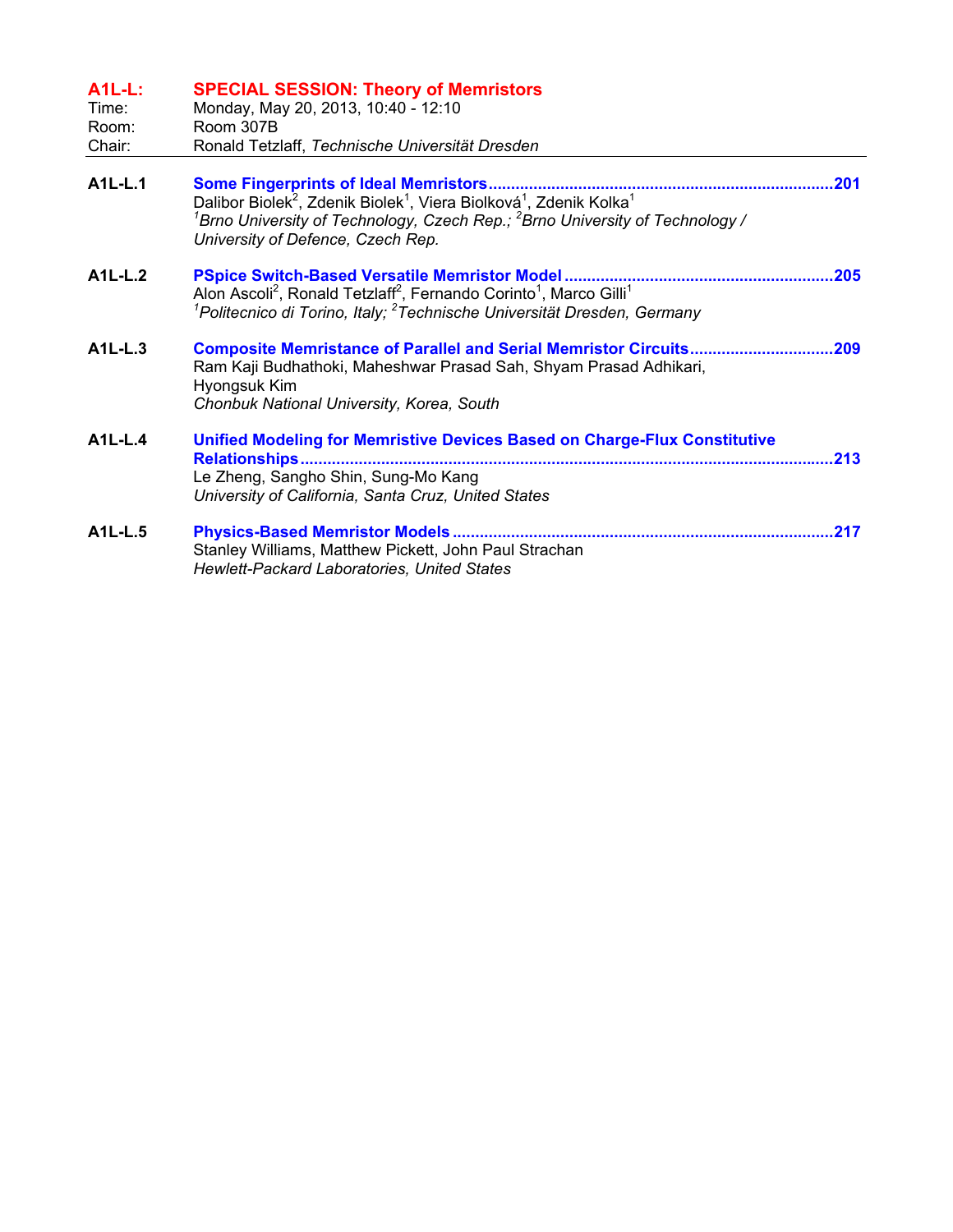| <b>A2L-A:</b><br>Time:<br>Room:<br>Chairs: | <b>Multimedia Coding</b><br>Monday, May 20, 2013, 13:40 - 15:10<br>Room 301A<br>Kai-Kuang Ma, Nanyang Technological University<br>Feng Wu, Microsoft Research Asia                                                                                                                                                                                                               |
|--------------------------------------------|----------------------------------------------------------------------------------------------------------------------------------------------------------------------------------------------------------------------------------------------------------------------------------------------------------------------------------------------------------------------------------|
| <b>A2L-A.1</b>                             | A Joint Reconstruction Algorithm for Multi-View Compressed Imaging221<br>Kan Chang <sup>2</sup> , Tuanfa Qin <sup>2</sup> , Wenbo Xu <sup>1</sup> , Aidong Men <sup>1</sup><br><sup>1</sup> Beijing University of Posts and Telecommunications, China; <sup>2</sup> Guangxi university,<br>China                                                                                 |
| <b>A2L-A.2</b>                             | <b>Content Based Fast Prediction Unit Quadtree Depth Decision Algorithm for</b><br>HEVC<br>225<br>Yongfang Shi, Oscar C. Au, Xingyu Zhang, Hong Zhang, Rui Ma, Luheng Jia<br>Hong Kong University of Science and Technology, Hong Kong                                                                                                                                           |
| $A2L-A.3$                                  | Partial Encryption by Randomized Zig-Zag Scanning for Video Encoding229<br>Yongsheng Wang, Maire O'Neill, Fatih Kurugollu<br>Queen's University Belfast, United Kingdom                                                                                                                                                                                                          |
| $A2L-A.4$                                  | A Parallel Deblocking Filter Based on H.264/AVC Video Coding Standard<br>.233<br>Jiali Li <sup>1</sup> , Oscar C. Au <sup>1</sup> , Lu Fang <sup>2</sup> , Lin Sun <sup>1</sup> , Wenxiu Sun <sup>1</sup> , Dinuka A. Soysa <sup>1</sup><br>$^1$ Hong Kong University of Science and Technology, Hong Kong; $^2$ University of<br>Science and Technology of China, China         |
| $A2L-A.5$                                  | <b>Rate-Distortion Optimized Block Classification and Bit Allocation in Screen</b><br><b>Video Compression.</b><br>237<br>Chao Pang <sup>1</sup> , Oscar C. Au <sup>1</sup> , Jingjing Fu <sup>2</sup> , Yan Lu <sup>2</sup> , Shipeng Li <sup>2</sup><br><sup>1</sup> Hong Kong University of Science and Technology, Hong Kong; <sup>2</sup> Microsoft Research<br>Asia, China |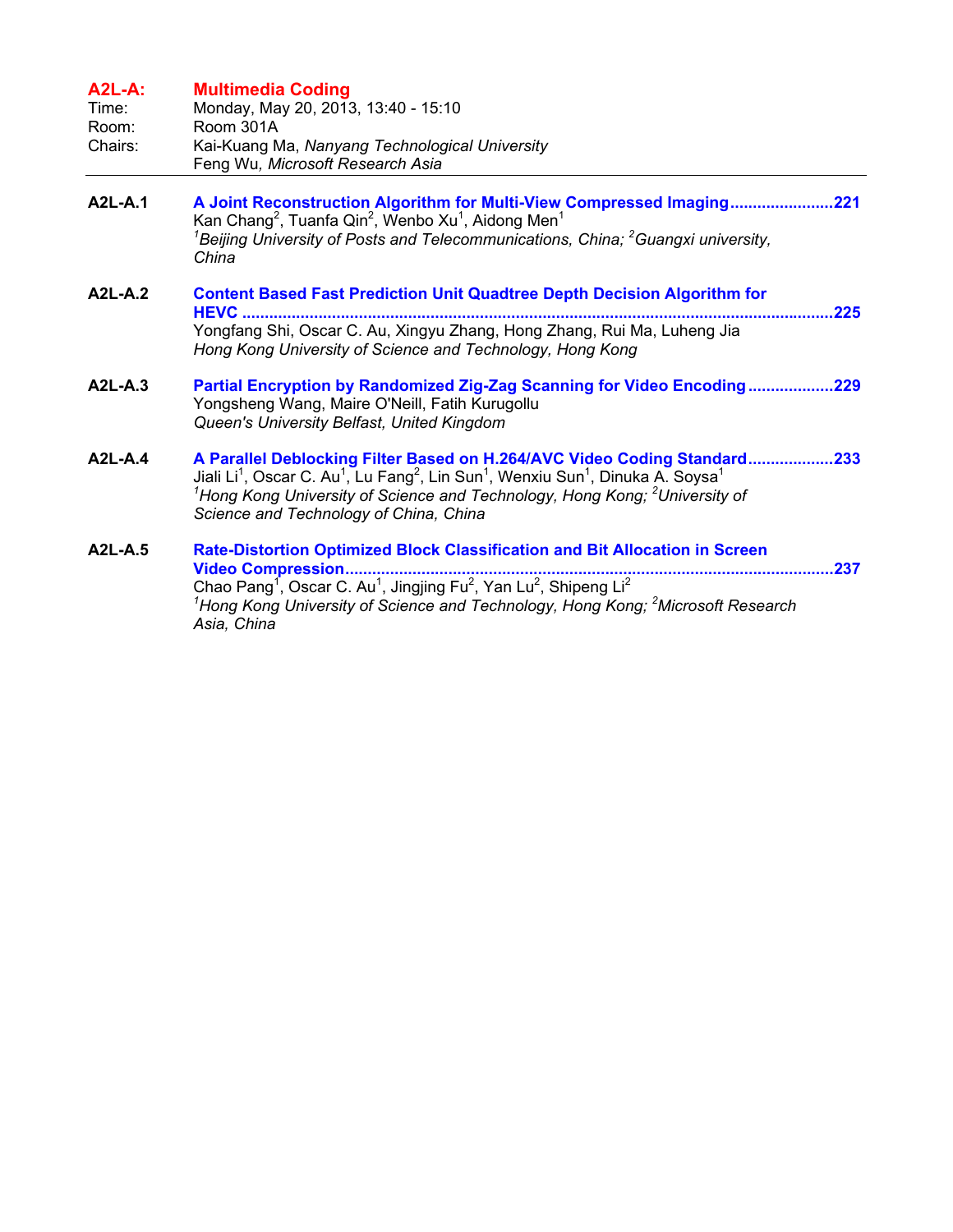#### **A2L-B: Circuits and Systems for Renewable Power Sources**  Time: Monday, May 20, 2013, 13:40 - 15:10

| TIME.   | MONGAY, MAY ZU, ZUT3, 13.40 - 15.10           |
|---------|-----------------------------------------------|
| Room:   | Room 301B                                     |
| Chairs: | Ka Lok Man, Xi'an Jiaotong-Liverpool Univ.    |
|         | Hirotaka Koizumi, Tokyo University of Science |

- **A2L-B.1 A Hybrid MPPT Method for Photovoltaic Systems via Estimation and Revision Method..................................................................................................................................241**  Jieming Ma $^2$ , Ka Lok Man $^3$ , Tiew On Ting $^3$ , Nan Zhang $^3$ , Chi-Un Lei $^1$ , Ngai Wong $^1$ *1 University of Hong Kong, Hong Kong; <sup>2</sup> University of Liverpool, United Kingdom; 3 Xi'an Jiaotong-Liverpool University, China*  **A2L-B.2 Low-Cost Global MPPT Scheme for Photovoltaic Systems Under Partially** 
	- **Shaded Conditions..............................................................................................................245**  Jieming Ma<sup>2</sup>, Ka Lok Man<sup>3</sup>, Tiew On Ting<sup>3</sup>, Nan Zhang<sup>3</sup>, Chi-Un Lei<sup>1</sup>, Ngai Wong<sup>1</sup> *1 University of Hong Kong, Hong Kong; <sup>2</sup> University of Liverpool, United Kingdom; 3 Xi'an Jiaotong-Liverpool University, China*

#### **A2L-B.3 Distributed Control of Reactive Power from Photovoltaic Inverters..............................249**  Soumya Kundu<sup>2</sup>, Scott Backhaus<sup>1</sup>, Ian Hiskens<sup>2</sup> <sup>1</sup> Los Alamos National Laboratory, United States; <sup>2</sup> University of Michigan, United *States*

**A2L-B.4 Battery-Assisted and Photovoltaic-Sourced Switched-Inductor CMOS Harvesting Charger—Supply.................................................................................................................253**  Rajiv Damodaran Prabha, Gabriel Rincón-Mora *Georgia Institute of Technology, United States*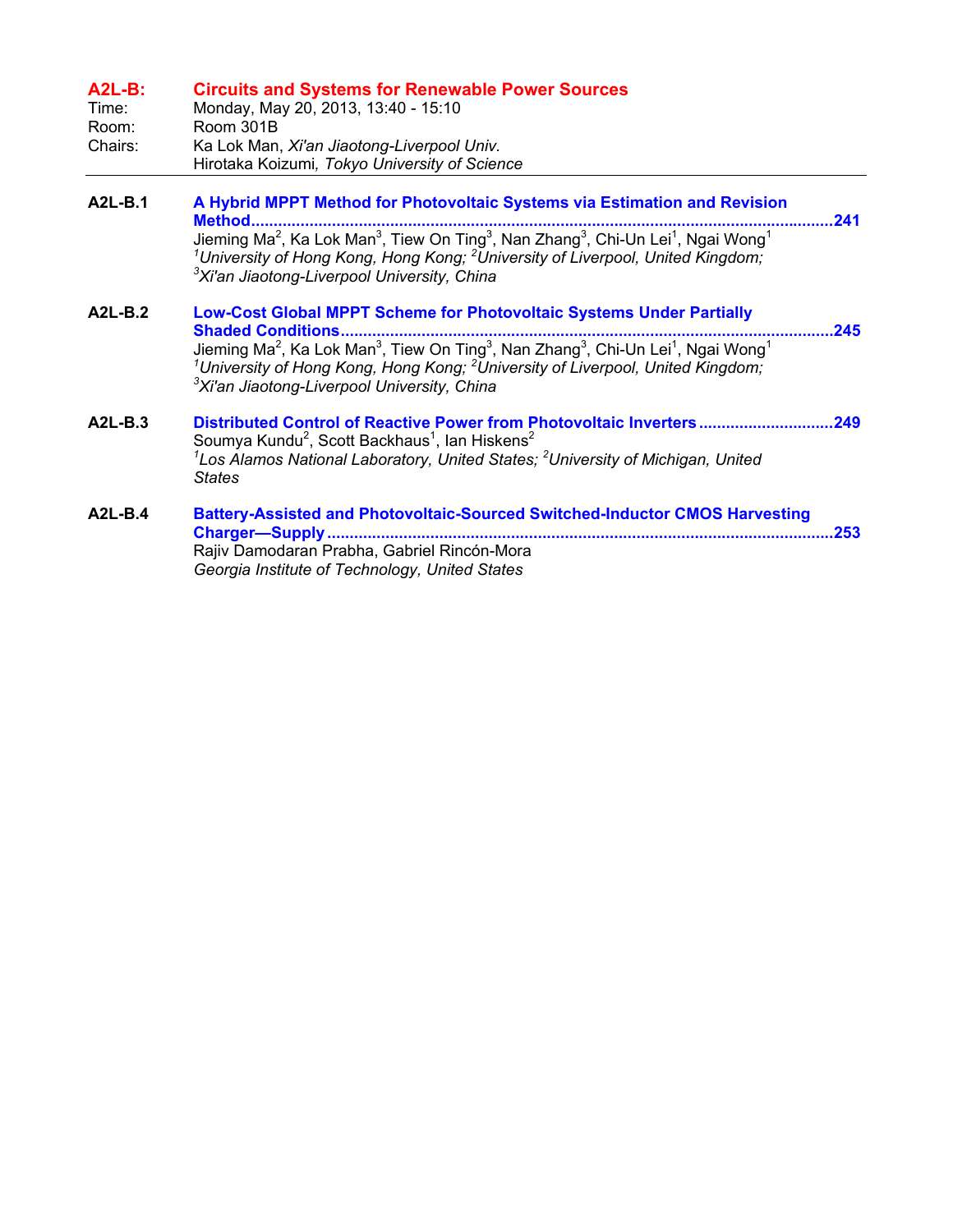| <b>A2L-C:</b><br>Time:<br>Room:<br>Chairs: | <b>Advanced Visual Signal Coding I</b><br>Monday, May 20, 2013, 13:40 - 15:10<br>Room 302A<br>Wan-Chi Siu, Hong Kong Polytechnic University<br>Yo-Sung Ho, Gwangju Institute of Science and Technology, Korea                                                                                                                                                                                         |
|--------------------------------------------|-------------------------------------------------------------------------------------------------------------------------------------------------------------------------------------------------------------------------------------------------------------------------------------------------------------------------------------------------------------------------------------------------------|
| <b>A2L-C.1</b>                             | <b>Low-Complexity Feedback-Channel-Free Distributed Video Coding with</b><br>.257<br>Yuh-Jiun Wang <sup>2</sup> , Szu-Lu Hsu <sup>2</sup> , Teng-Yuan Cheng <sup>2</sup> , Chia-Han Lee <sup>1</sup> , Shao-Yi<br>Chien <sup>2</sup><br><sup>1</sup> Academia Sinica, Taiwan; <sup>2</sup> National Taiwan University, Taiwan                                                                         |
| A2L-C.2                                    | Lili Meng <sup>1</sup> , Jie Liang <sup>4</sup> , Upul Samarawickrama <sup>3</sup> , Yao Zhao <sup>1</sup> , Huihui Bai <sup>1</sup> , Andre<br>Kaup <sup>2</sup><br><sup>1</sup> Beijing Jiaotong University, China; <sup>2</sup> Friedrich-Alexander-Universität Erlangen-<br>Nürnberg, Germany; <sup>3</sup> Microsoft Corporation, United States; <sup>4</sup> Simon Fraser<br>University, Canada |
| A2L-C.3                                    | <b>Improved Hierarchial Intra Prediction Based on Adaptive Interpolation Filtering</b><br>.265<br>Li-Li Wang, Wan-Chi Siu<br>Hong Kong Polytechnic University, Hong Kong                                                                                                                                                                                                                              |
| A2L-C.4                                    | Region-Based Weighted Prediction Algorithm for H.264/AVC Video Coding 269<br>Sik-Ho Tsang, Tsz-Kwan Lee, Yui-Lam Chan, Wan-Chi Siu<br>Hong Kong Polytechnic University, Hong Kong                                                                                                                                                                                                                     |
| A2L-C.5                                    | <b>Content-Aware Write Reduction Mechanism of Phase-Change Ram Based Frame</b><br>Store in H.264 Video Codec System<br>.273<br>Sanchuan Guo, Zhenyu Liu, Guohong Li, Dongsheng Wang<br>Tsinghua University, China                                                                                                                                                                                     |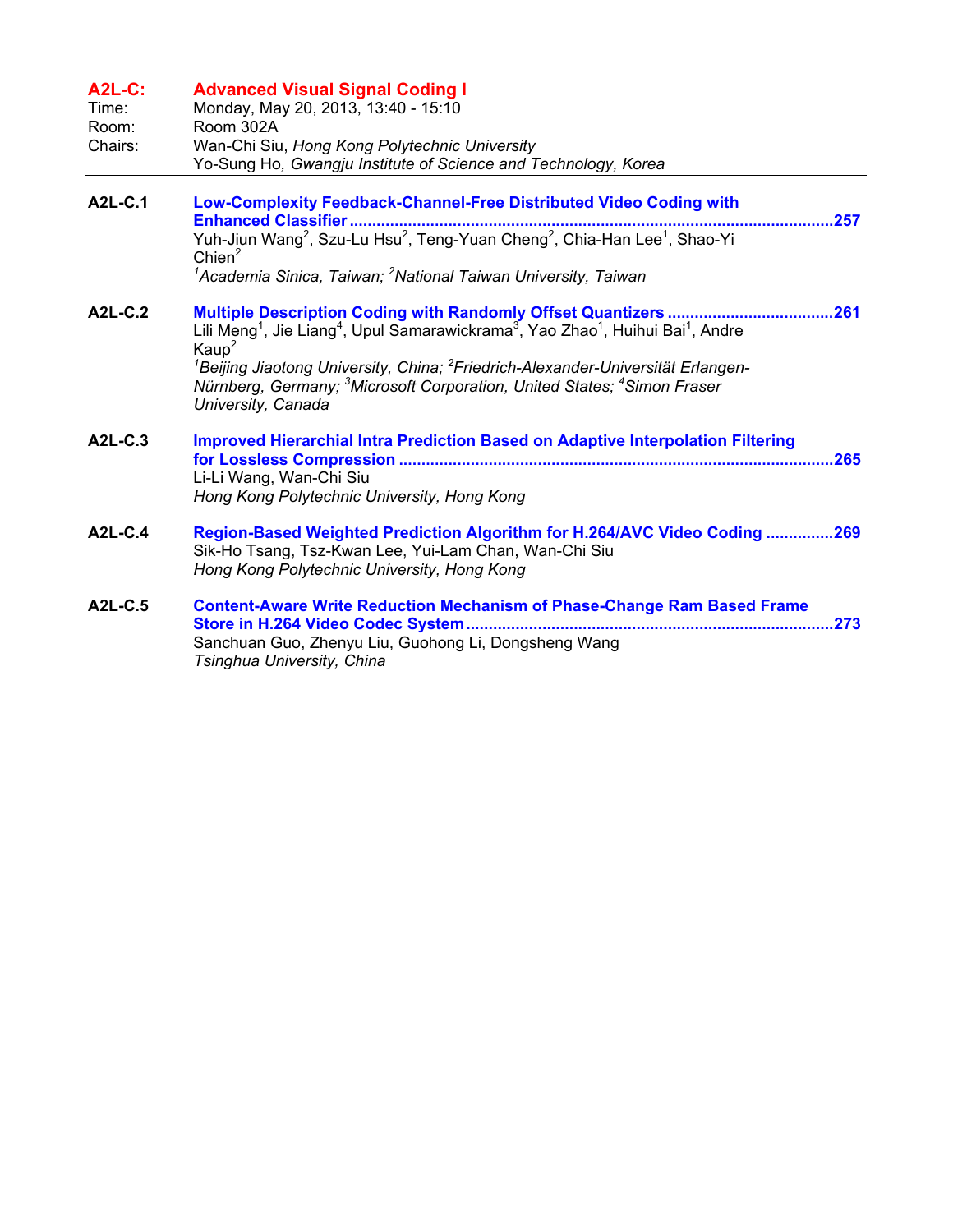| <b>A2L-D:</b><br>Time:<br>Room:<br>Chair: | <b>Circuits and Systems for Communication I</b><br>Monday, May 20, 2013, 13:40 - 15:10<br>Room 302B<br>Zhiyuan Yan, Lehigh University                                                                                                                                                  |
|-------------------------------------------|----------------------------------------------------------------------------------------------------------------------------------------------------------------------------------------------------------------------------------------------------------------------------------------|
| A2L-D.1                                   | Performance of a Multiple-Access DCSK-CC System Over Nakagami-m Fading<br>Channels.<br>277<br>Yi Fang <sup>2</sup> , Lin Wang <sup>2</sup> , Guanrong Chen <sup>1</sup><br><sup>1</sup> City University of Hong Kong, Hong Kong; <sup>2</sup> Xiamen University, China                 |
| A2L-D.2                                   | Linjia Hu <sup>2</sup> , Saeid Nooshabadi <sup>2</sup> , Todor Mladenov <sup>1</sup><br><sup>1</sup> Intel, Germany; <sup>2</sup> Michigan Technological University, United States                                                                                                     |
| A2L-D.3                                   | Design and Implementation of an ML Decoder for Tail-Biting Convolutional<br>285<br><br>Farhan Bin Khalid, Shahid Masud, Momin Uppal<br>Lahore University of Management Sciences, Pakistan                                                                                              |
| A2L-D.4                                   | Fully Integrated Passive UHF RFID Transponder IC with a Sensitivity of -12 dBm 289<br>Jinpeng Shen, Xin'An Wang, Bo Wang, Shan Liu, Shoucheng Li, Zhengkun<br>Ruan, Xiangrong Zhang, Ying Cao<br>Peking University, China                                                              |
| A2L-D.5                                   | Hardware Acceleration of the Robust Header Compression (RoHC) Algorithm293<br>Mohammed Al-Obaidi <sup>2</sup> , Harshavardhan Kittur <sup>2</sup> , Håkan Andersson <sup>1</sup> , Viktor Öwall <sup>2</sup><br><sup>1</sup> Ericsson AB, Sweden; <sup>2</sup> Lund University, Sweden |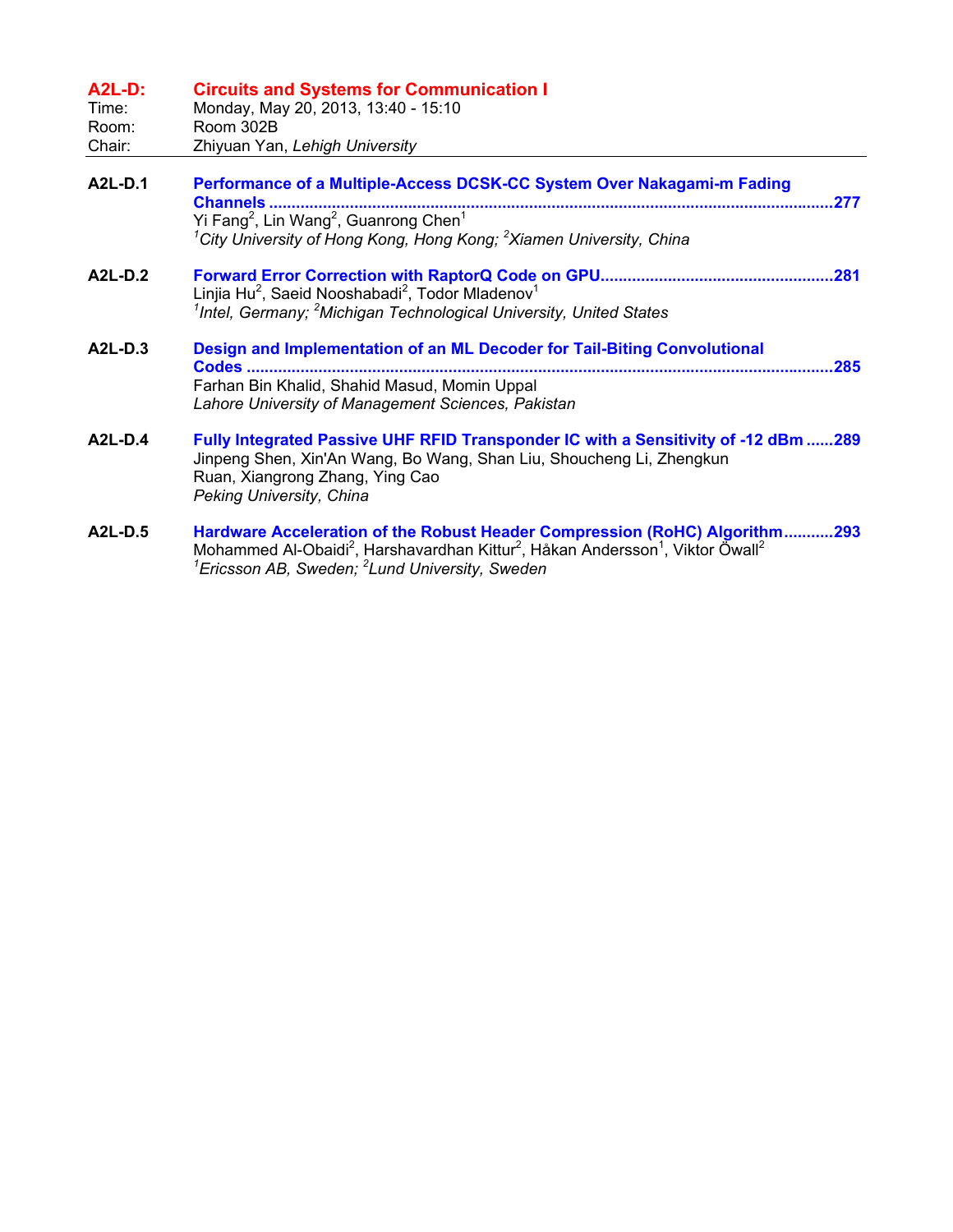| $A2L-E:$<br>Time:<br>Room:<br>Chairs: | <b>Speech and Audio Processing</b><br>Monday, May 20, 2013, 13:40 - 15:10<br>Room 303A<br>Yoshikazu Miyanaga, Hokkaido University<br>Omair Ahmad, Concordia University                                                                                                                                                                                     |
|---------------------------------------|------------------------------------------------------------------------------------------------------------------------------------------------------------------------------------------------------------------------------------------------------------------------------------------------------------------------------------------------------------|
| <b>A2L-E.1</b>                        | A Detection Method of Nasalised Vowels Based on an Acoustic Parameter<br>.297<br>Celia Shahnaz <sup>1</sup> , Shamima Najnin <sup>1</sup> , Shaikh Anowarul Fattah <sup>1</sup> , Wei-Ping Zhu <sup>2</sup> , M.<br>Omair Ahmad <sup>2</sup><br>$^1$ Bangladesh University of Engineering and Technology, Bangladesh; $^2$ Concordia<br>University, Canada |
| A2L-E.2                               | Wei-Sheng Lai <sup>2</sup> , Chi-Jung Tseng <sup>1</sup> , Jian-Jiun Ding <sup>2</sup><br><sup>1</sup> Chihlee Institute of Technology, Taiwan; <sup>2</sup> National Taiwan University, Taiwan                                                                                                                                                            |
| $A2L-E.3$                             | <b>Auditory Features Based on Gammatone Filters for Robust Speech Recognition 305</b><br>Jun Qi, Dong Wang, Yi Jiang, Runsheng Liu<br>Tsinghua University, China                                                                                                                                                                                           |
|                                       |                                                                                                                                                                                                                                                                                                                                                            |

**A2L-E.5 Evaluation of Detailed Modeling of the LP Residual in Statistical Speech Synthesis .............................................................................................................................313**  Jani Nurminen, Hanna Silén, Elina Helander, Moncef Gabbouj *Tampere University of Technology, Finland*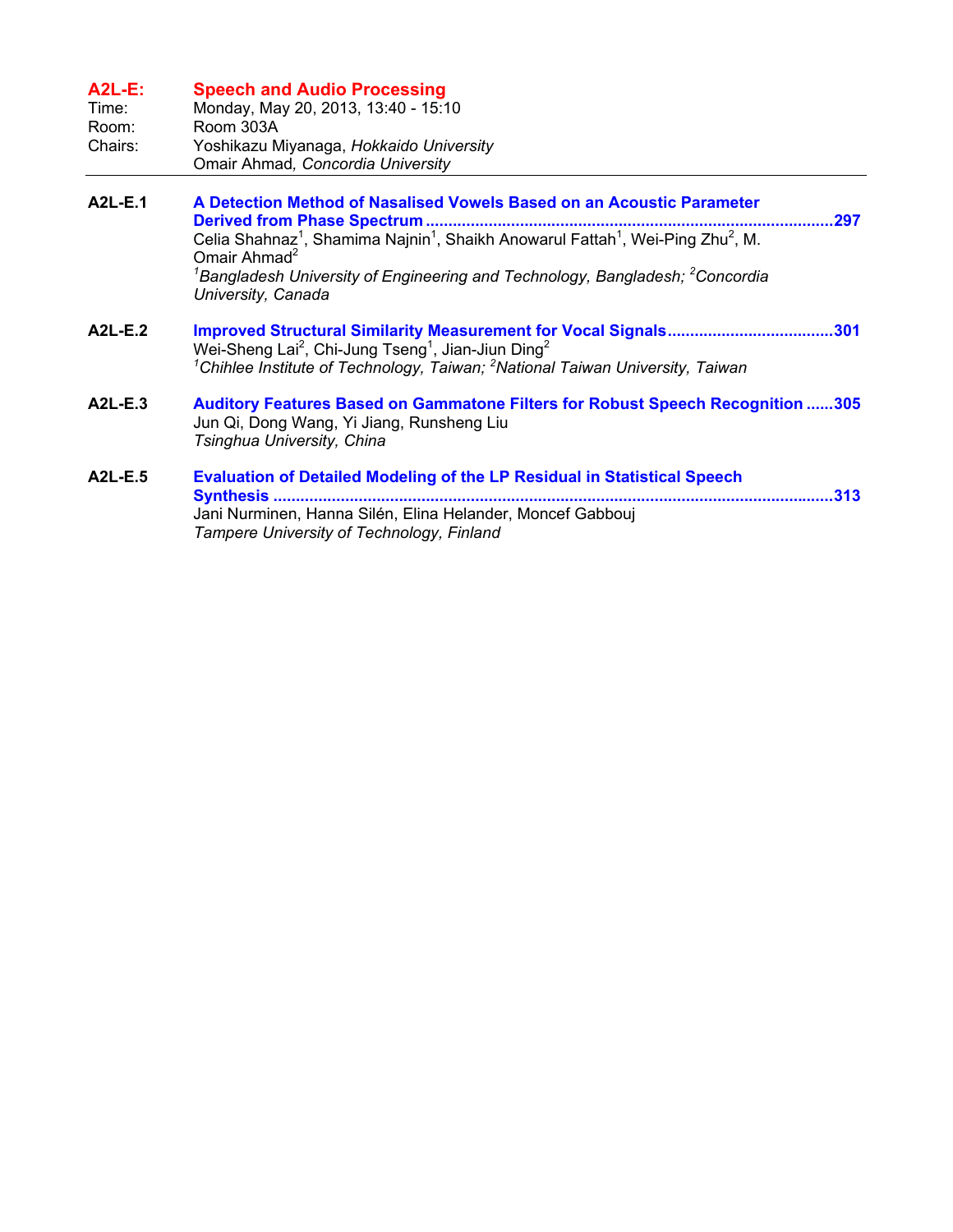| $A2L-F:$ | <b>SPECIAL SESSION: Silicon Photonics Based On-chip Architectures</b> |  |
|----------|-----------------------------------------------------------------------|--|
|----------|-----------------------------------------------------------------------|--|

| Time:   | Monday, May 20, 2013, 13:40 - 15:10       |
|---------|-------------------------------------------|
| Room:   | Room 303B                                 |
| Chairs: | Sebastien Le Beux, Ecole Centrale de Lyon |
|         | Ian O'Connor, Ecole Centrale de Lyon      |

- **A2L-F.1 Potential and Pitfalls of Silicon Photonics Computing and Interconnect......................317**  Sébastien Le Beux<sup>2</sup>, Ian O'Connor<sup>2</sup>, Zhen Li<sup>2</sup>, Xavier Letartre<sup>2</sup>, Christelle Monat<sup>2</sup>, Jelena Trajkovic $^{\rm 1}$ , Gabriela Nicolescu $^{\rm 3}$ *1 Concordia University, Canada; <sup>2</sup> École Centrale de Lyon, France; <sup>3</sup> École Polytechnique de Montréal, Canada*
- **A2L-F.2 System-Level Analysis of Mesh-Based Hybrid Optical-Electronic Network-on-Chip ......................................................................................................................................321**  Yaoyao Ye, Xiaowen Wu, Jiang Xu, Mahdi Nikdast, Zhehui Wang, Xuan Wang, Zhe Wang *Hong Kong University of Science and Technology, China*

| A2L-F.3 | <b>MHYNESYS II: Multi-Stage Hybrid Network on Chip Synthesis for Next</b> |  |
|---------|---------------------------------------------------------------------------|--|
|         |                                                                           |  |
|         | Omar Hammami, Khawla Hamwi                                                |  |
|         | <b>ENSTA PARISTECH, France</b>                                            |  |
|         |                                                                           |  |

**A2L-F.5 Recent Advances in Optical Reservoir Computing .........................................................333**  François Duport<sup>3</sup>, Anteo Smerieri<sup>2</sup>, Yvan Paquot<sup>2</sup>, Bendix Schneider<sup>1</sup>, Joni Dambre<sup>1</sup>, Benjamin Schrauwen<sup>1</sup>, Marc Haeltermann<sup>2</sup>, Serge Massar<sup>2</sup> *1 Gent University, Belgium; <sup>2</sup> Université Libre de Bruxelles, Belgium; <sup>3</sup> Université Libre de Bruxelles, Belgium*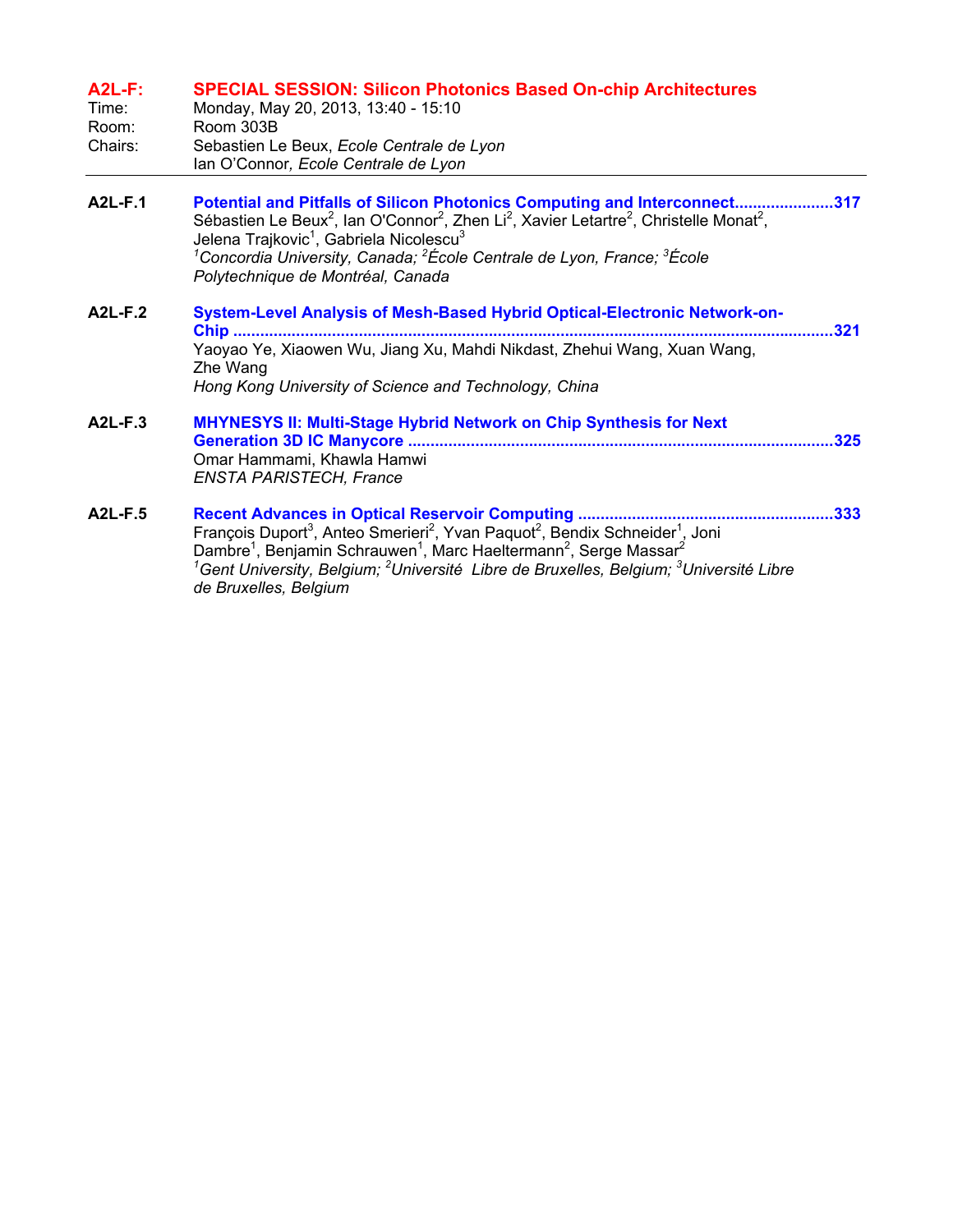| <b>A2L-G:</b><br>Time:<br>Room:<br>Chairs: | <b>Low-Power Logic &amp; Architectures I</b><br>Monday, May 20, 2013, 13:40 - 15:10<br><b>Room 305</b><br>Vasily Moshnyaga, Fukuoka University<br>Tso-Bing Juang, National Pingtung Institute of Commerce                                                                                    |
|--------------------------------------------|----------------------------------------------------------------------------------------------------------------------------------------------------------------------------------------------------------------------------------------------------------------------------------------------|
| <b>A2L-G.1</b>                             | <b>Enabling Near-Threshold Voltage(NTV) Operation in Multi-VDD Cache for Power</b><br>.337<br>Yinhe Han, Ying Wang, Huawei Li, Xiaowei Li<br>Institute of Computing Technology, Chinese Academy of Sciences, China                                                                           |
| <b>A2L-G.2</b>                             | Low Complexity Image Rejection Demodulator for Bluetooth LE Applications 341<br>Ye Zhang, Ralf Wunderlich, Stefan Heinen<br><b>RWTH Aachen University, Germany</b>                                                                                                                           |
| $A2L-G.3$                                  | Power Optimization in a Parallel Multiplier Using Voltage Islands345<br>Seok Won Heo <sup>2</sup> , Suk Joong Huh <sup>1</sup> , Milos Ercegovac <sup>2</sup><br><sup>1</sup> Samsung Electronics, Korea, South; <sup>2</sup> University of California, Los Angeles, United<br><b>States</b> |
| $A2L-G.4$                                  | A Low Power Register File with Asynchronously Controlled Read-Isolation and<br>.349<br>Zheng Yu, Jiajie Zhang, Xueqiu Yu, Xiaoyang Zeng, Zhiyi Yu<br>Fudan University, China                                                                                                                 |
| A2L-G.5                                    | Low Power Sub-Threshold Asynchronous QDI Static Logic Transistor-Level<br>Weng-Geng Ho, Kwen-Siong Chong, Bah-Hwee Gwee, Joseph Chang<br>Nanyang Technological University, Singapore                                                                                                         |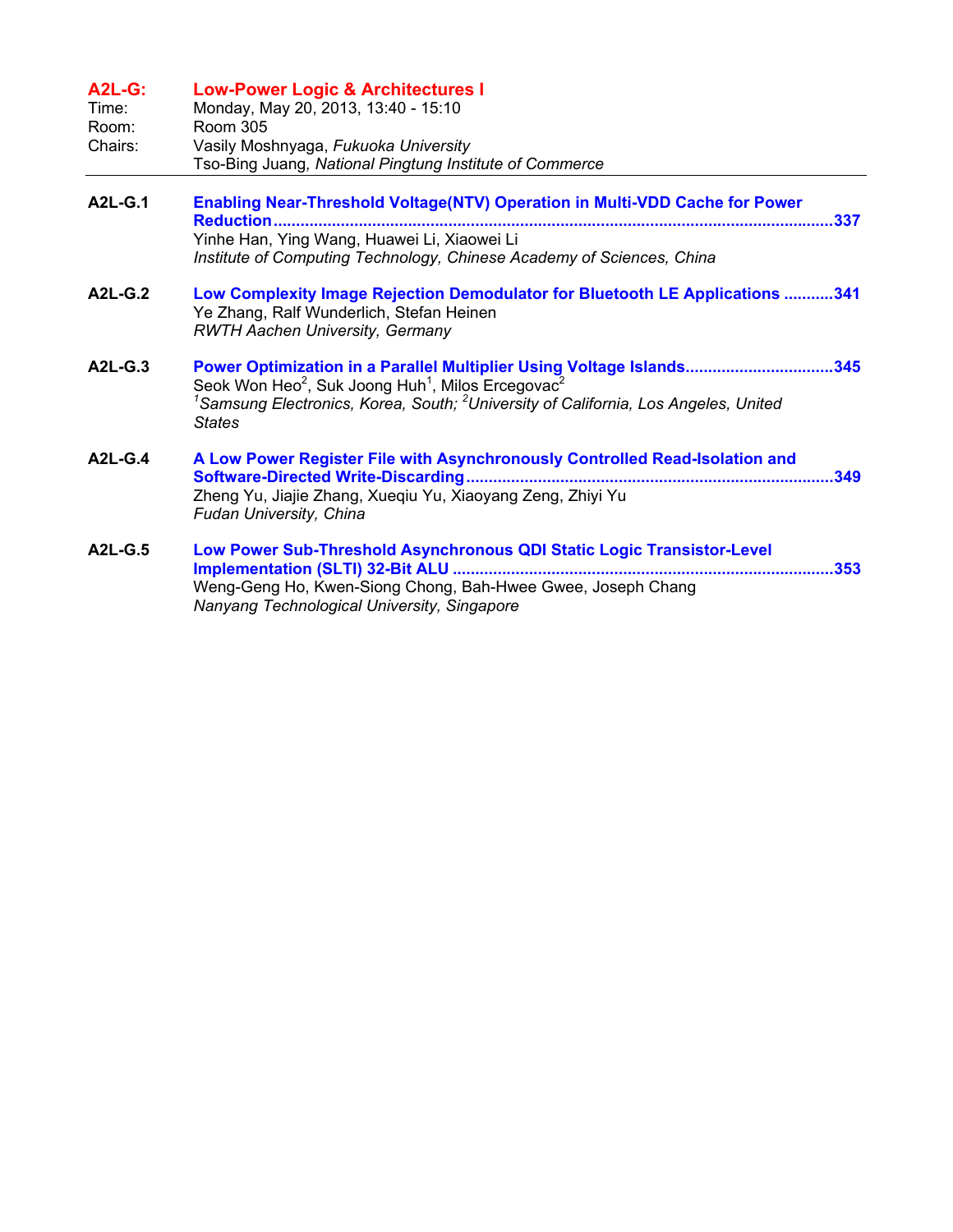#### **A2L-H: Data Convertors I**

| Time:   | Monday, May 20, 2013, 13:40 - 15:10              |
|---------|--------------------------------------------------|
| Room:   | Room 306A                                        |
| Chairs: | João Goes, Universidade Nova de Lisboa           |
|         | Albert Wang, University of California, Riverside |

- **A2L-H.1 Mitigating Timing Errors in Time-Interleaved ADCs : a Signal Conditioning Approach..............................................................................................................................357**  Abhishek Ghosh, Sudhakar Pamarti *University of California, Los Angeles, United States*
- **A2L-H.2 10b 150MS/s 0.4mm² 45nm CMOS ADC Based on Process-Insensitive Amplifiers......361**  Tai-Ji An, Jun-Sang Park, Yong-Min Kim, Suk-Hee Cho, Gil-Cho Ahn, Seung-Hoon Lee *Sogang University, Korea, South*
- **A2L-H.3 A 5-bit 1.5GSps Calibration-Less Binary Search ADC Using Threshold Reconfigurable Comparators.............................................................................................365**  Taimur Rabuske<sup>1</sup>, Fabio Rabuske<sup>2</sup>, Jorge Fernandes<sup>1</sup>, Cesar Rodrigues<sup>2</sup> <sup>1</sup>INESC-ID - Universidade Técnica de Lisboa, Portugal; <sup>2</sup>Universidade Federal de *Santa Maria / GMicro, Brazil*  **A2L-H.4 Rigorous Analysis of Quantization Error of an A/D Converter Based on ß-Map ..........369** 
	- Takaki Makino<sup>4</sup>, Yukiko Iwata<sup>1</sup>, Yutaka Jitsumatsu<sup>2</sup>, Masao Hotta<sup>3</sup>, Hao San<sup>3</sup>, Kazuyuki Aihara<sup>4</sup> *1 FIRST, Aihara Innovative Mathematical Modelling Project, Japan Science and*  Technology Agency, Japan; <sup>2</sup>Kyushu University, Japan; <sup>3</sup>Tokyo City University, *Japan; <sup>4</sup> University of Tokyo, Japan*
- **A2L-H.5 A Continuous-Time VCO-Assisted VCO-Based Sigma Delta Modulator with 76.6dB SNDR and 10MHz BW.............................................................................................373**  Yun Du, Tao He, Yang Jiang, Sai-Weng Sin, Seng-Pan U, Rui-Paulo Martins *Universidade de Macau, Macau*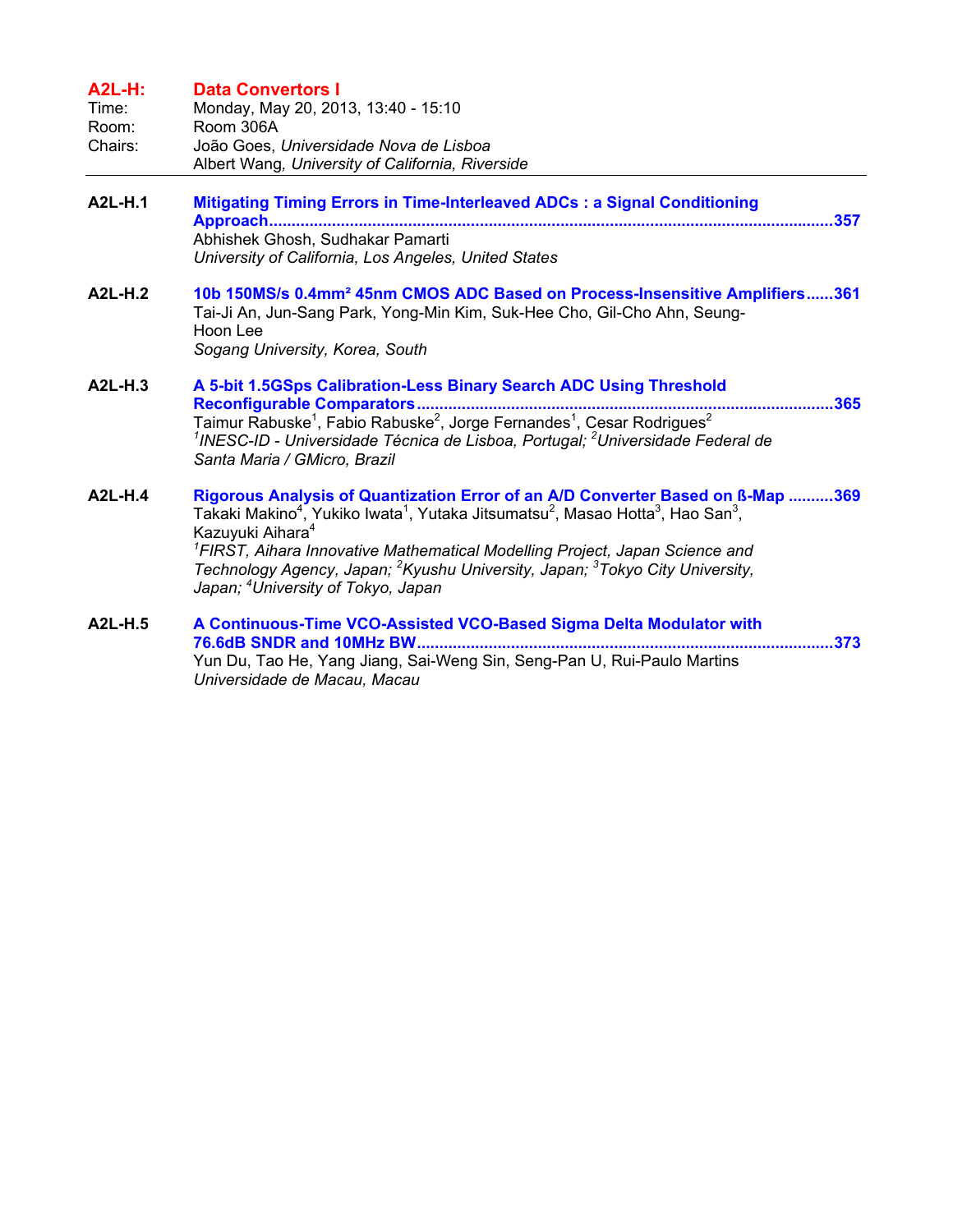| $A2L-J:$<br>Time:<br>Room: | <b>Amplifiers I</b><br>Monday, May 20, 2013, 13:40 - 15:10<br>Room 306B                                                                                                                                                                                                                                          |  |
|----------------------------|------------------------------------------------------------------------------------------------------------------------------------------------------------------------------------------------------------------------------------------------------------------------------------------------------------------|--|
| Chairs:                    | Robert Sobot, University of West Ontario<br>Igor Filanovsky, University of Alberta                                                                                                                                                                                                                               |  |
| A2L-J.1                    | Chun-Hsiang Chang, Marvin Onabajo<br>Northeastern University, United States                                                                                                                                                                                                                                      |  |
| A2L-J.2                    | <b>Frequency Compensation of High-Speed, Low-Voltage CMOS Multistage</b><br><b>Amplifiers</b><br>Syed Ahmed Aamir <sup>2</sup> , Prakash Harikumar <sup>1</sup> , Jacob Wikner <sup>1</sup><br><sup>1</sup> Linköping University, Sweden; <sup>2</sup> Universität Bielefeld, Germany                            |  |
| $A2L-J.3$                  | 1V Rail-to-Rail Constant Gm Amplifier with Common-Mode Elimination<br>Boram Lee, Ted Higman<br>University of Minnesota, United States                                                                                                                                                                            |  |
| $A2L-J.4$                  | An Inductorless Wideband Low Noise Amplifier with Current Reuse and<br>Chuan Qin <sup>2</sup> , Lei Zhang <sup>2</sup> , Yan Wang <sup>2</sup> , Zhiping Yu <sup>2</sup> , Dajie Zeng <sup>1</sup><br><sup>1</sup> Suzhou Institute of Nano-Tech and Nano-Bionics, China; ${}^{2}$ Tsinghua University,<br>China |  |
| $A2L-J.5$                  | A Current-Mirror Opamp with Switchable Transconductances for Low-Power<br>Mostafa Haroun, Anas Hamoui<br><b>McGill University, Canada</b>                                                                                                                                                                        |  |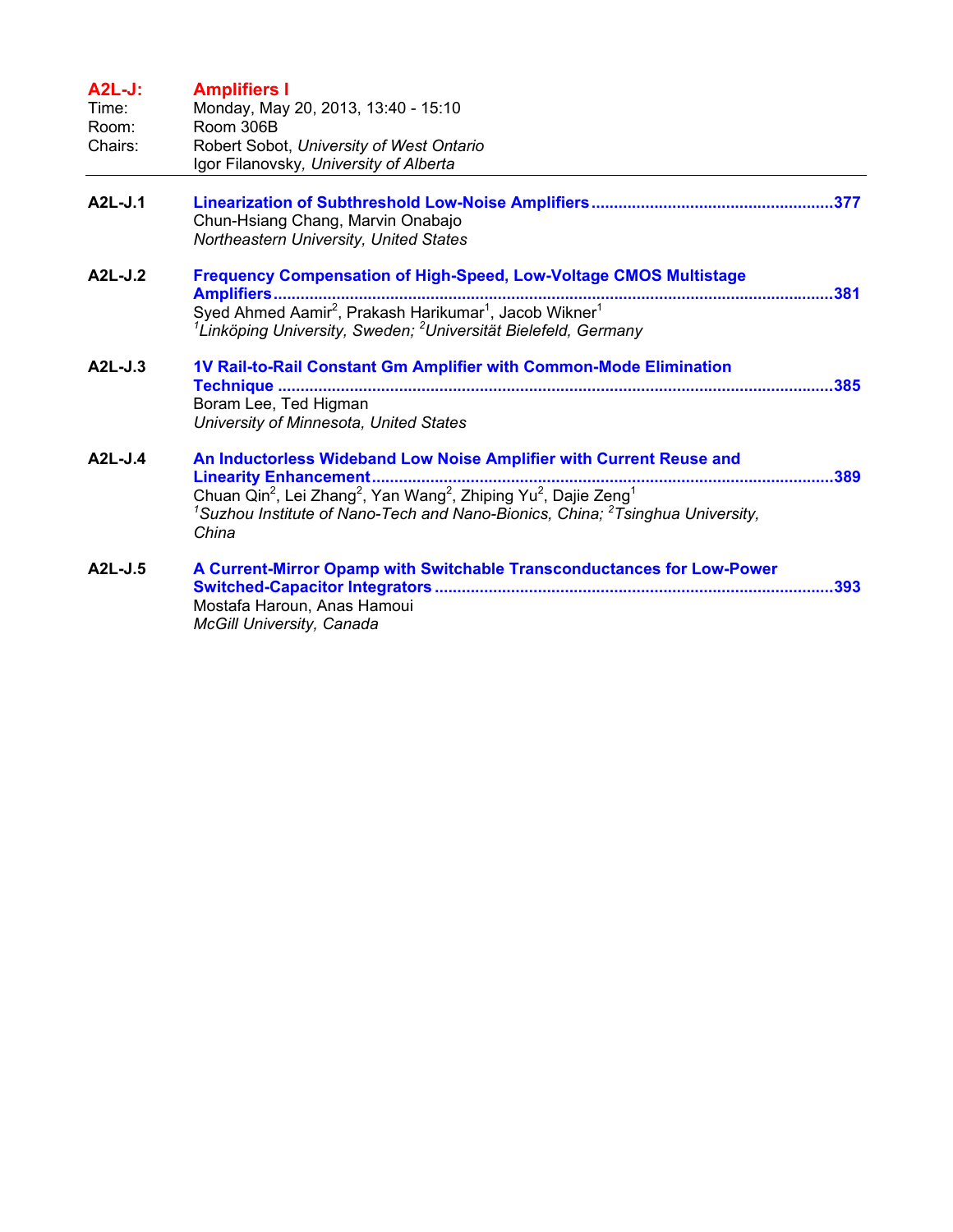| <b>A2L-K:</b><br>Time:<br>Room:<br>Chairs: | <b>Circuits for Bio-potential Acquisition</b><br>Monday, May 20, 2013, 13:40 - 15:10<br>Room 307A<br>George Yuan, Hong Kong University of Science & Technology<br>Mohamad Sawan, Polytechnique Montreal                   |
|--------------------------------------------|---------------------------------------------------------------------------------------------------------------------------------------------------------------------------------------------------------------------------|
| A2L-K.1                                    | A Multi-Channel Multi-Mode Physiological Signals Acquisition and Analysis<br>Sheng-Cheng Lee, Tsan-Jieh Chen, Herming Chiueh<br>National Chiao Tung University, Taiwan                                                    |
| <b>A2L-K.2</b>                             | A Bidirectional Neural Interface with a HV Stimulator and a LV Neural Amplifier 401<br>Ulrich Bihr, Thomas Ungru, Hongcheng Xu, Jens Anders, Joachim Becker,<br><b>Maurits Ortmanns</b><br>Universität Ulm, Germany       |
| A2L-K.3                                    | A 1.83 µW, 0.78 µVrms Input Referred Noise Neural Recording Front End405<br>Jiangchao Wu, Man-Kay Law, Pui-In Mak, Rui-Paulo Martins<br>Universidade de Macau, Macau                                                      |
| $A2L-K.4$                                  | A Current-Mode Stimulator Circuit with Two-Step Charge Balancing Background<br>Anh Tuan Do, Yung Sern Tan, Gordon Minru Xiong, Cleo Choong, Zhi Hui Kong,<br>Kiat Seng Yeo<br>Nanyang Technological University, Singapore |
| <b>A2L-K.5</b>                             | A VLSI Design of Singular Value Decomposition Processor Used in Real-Time<br>Kuan-Ju Huang, Wei-Yeh Shih, Jui-Chieh Liao, Wai-Chi Fang<br>National Chiao Tung University, Taiwan                                          |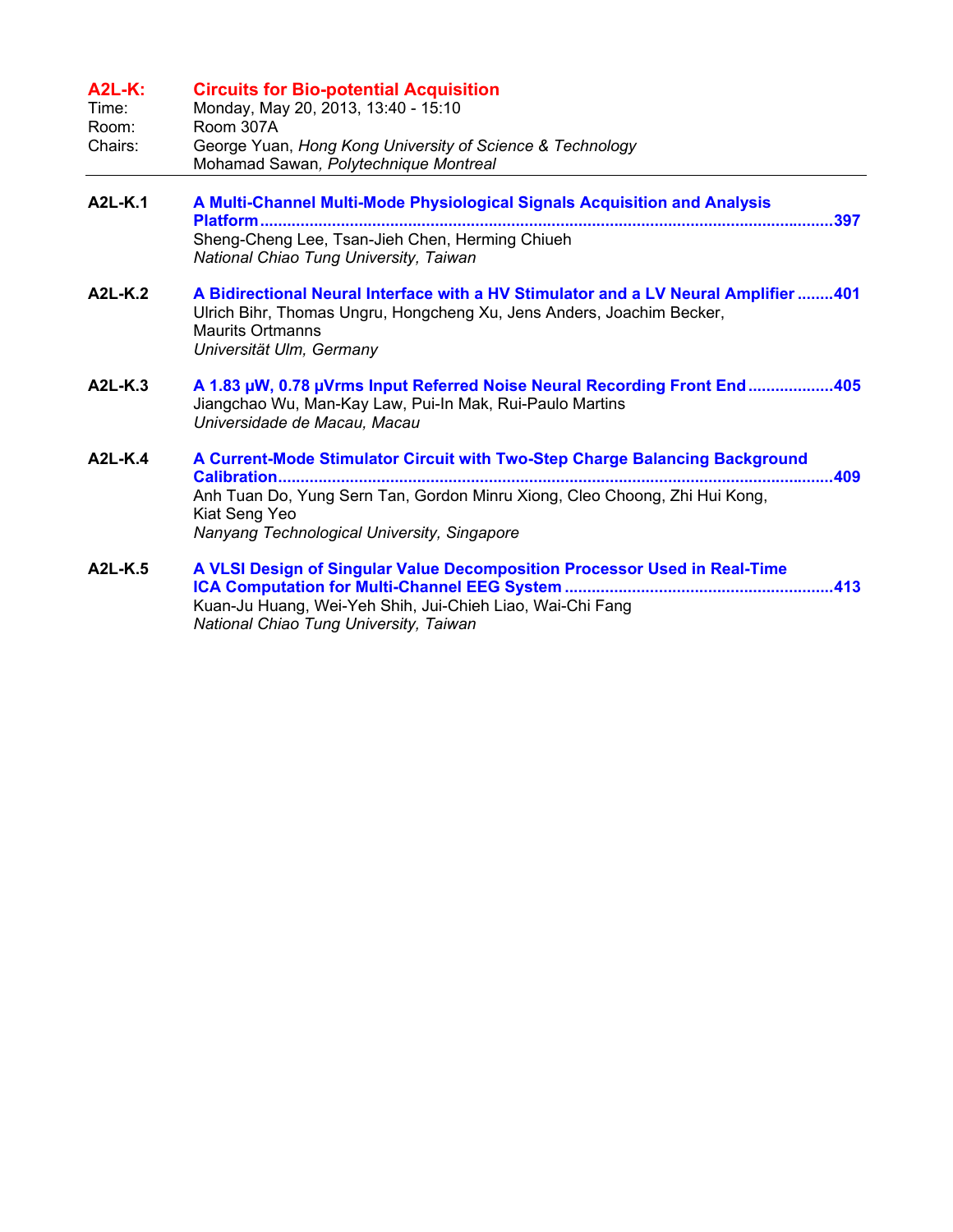| $A2L-L$ :<br>Time:<br>Room:<br>Chairs: | <b>SPECIAL SESSION: Memristor-based Neural Circuitry</b><br>Monday, May 20, 2013, 13:40 - 15:10<br>Room 307B                                                                                                                                                                                                                                                                                       |      |
|----------------------------------------|----------------------------------------------------------------------------------------------------------------------------------------------------------------------------------------------------------------------------------------------------------------------------------------------------------------------------------------------------------------------------------------------------|------|
|                                        | Fernando Corinto, Politecnico di Torino<br>Sung-Mo Steve Kang, University of California at Santa Cruz                                                                                                                                                                                                                                                                                              |      |
| A2L-L.1                                | <b>Memristor-Based Neural Circuits</b><br>Fernando Corinto <sup>1</sup> , Alon Ascoli <sup>1</sup> , Sung-Mo Kang <sup>2</sup><br><sup>1</sup> Politecnico di Torino, Italy; <sup>2</sup> University of California, Santa Cruz, United States                                                                                                                                                      | 417  |
| A2L-L.2                                | <b>Features of Memristor Emulator-Based Artificial Neural Synapses</b><br>Maheshwar Prasad Sah, Changju Yang, Ram Kaji Budhathoki, Hyongsuk Kim<br>Chonbuk National University, Korea, South                                                                                                                                                                                                       | .421 |
| A2L-L.3                                | <b>Temporal Processing with Volatile Memristors</b><br>Radu Berdan <sup>1</sup> , Themistoklis Prodromakis <sup>1</sup> , Ali Khiat <sup>1</sup> , Iulia Salaoru <sup>1</sup> , Christofer<br>Toumazou <sup>1</sup> , Fernando Perez-Diaz <sup>2</sup> , Eleni Vasilaki <sup>2</sup><br><sup>1</sup> Imperial College London, United Kingdom; <sup>2</sup> University of Sheffield, United Kingdom | 425  |
| $A2L-L.4$                              | <b>Analysis of Multi-Memristor Circuits</b><br>Ute Feldmann <sup>2</sup> , Torsten Schmidt <sup>1</sup> , Ronald Tetzlaff <sup>2</sup><br><sup>1</sup> Hochschule Ansbach, Germany; <sup>2</sup> Technische Universität Dresden, Germany                                                                                                                                                           | .429 |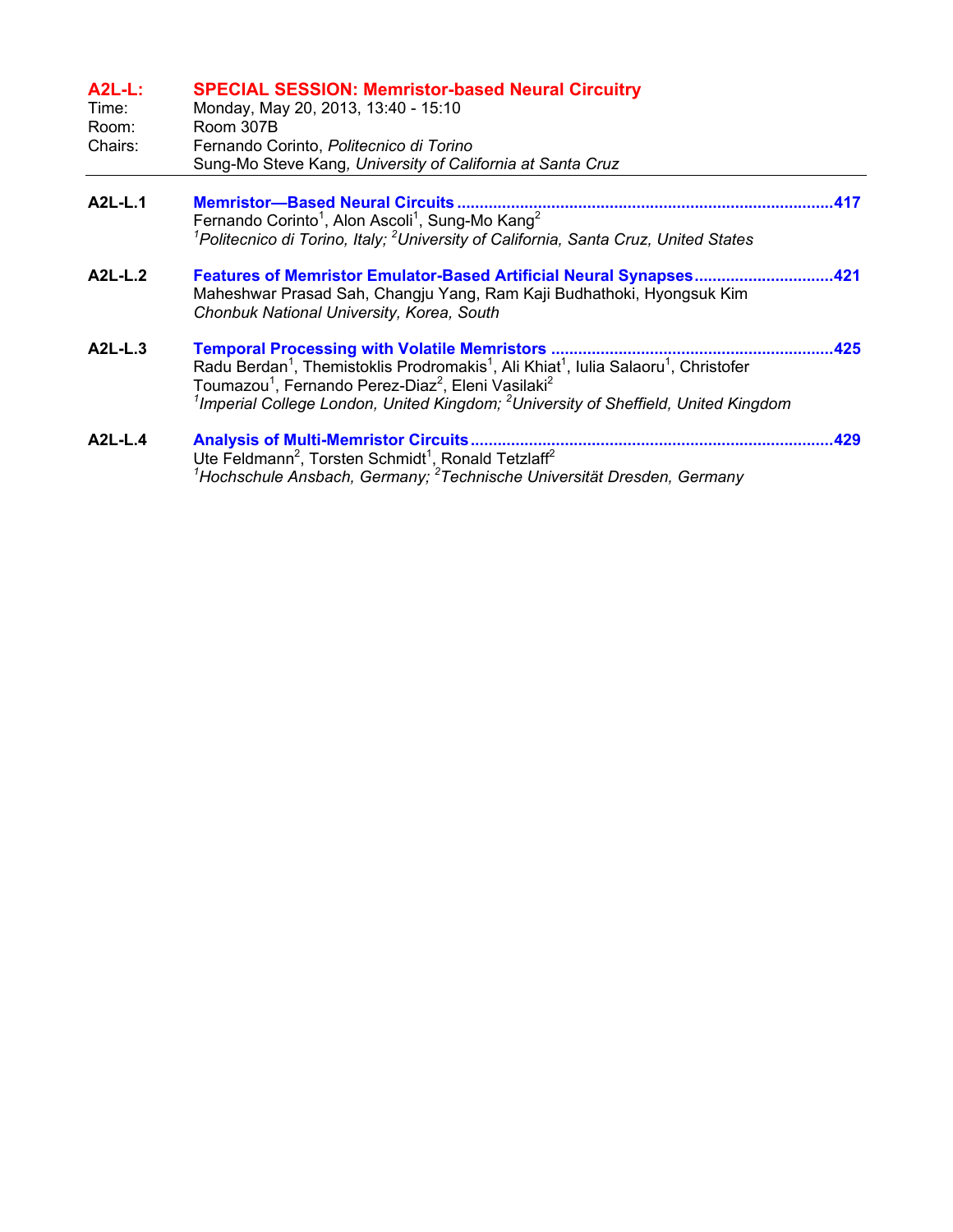| $A3L-A$ :<br>Time:<br>Room:<br>Chairs: | <b>Multimedia Transport and System</b><br>Monday, May 20, 2013, 15:30 - 17:00<br>Room 301A<br>Yap-Peng Tan, Nanyang Technological University<br>Ling Guan, Ryerson University                                                                                                                                                                                                                                       |
|----------------------------------------|---------------------------------------------------------------------------------------------------------------------------------------------------------------------------------------------------------------------------------------------------------------------------------------------------------------------------------------------------------------------------------------------------------------------|
| A3L-A.1                                | A Fast Rate Adaptation Scheme for SVC Based on the Packet Dependencies 433<br>Maodong Li <sup>2</sup> , Zhenzhong Chen <sup>1</sup> , Seong-Ping Chuah <sup>2</sup> , Yap-Peng Tan <sup>2</sup><br><sup>1</sup> MediaTek USA Inc., United States; <sup>2</sup> Nanyang Technological University, Singapore                                                                                                          |
| $A3L-A.2$                              | Lifetime Elongation of Event-Driven Wireless Video Sensor Networks437<br>Jeonghoon Jang, Giwon Kim, Chong Min Kyung<br>Korea Advanced Institute of Science and Technology, Korea, South                                                                                                                                                                                                                             |
| $A3L-A.3$                              | <b>Adaptive Mode and Modulation Coding Switching Scheme in MIMO Multicasting</b><br>System<br>441<br>Xiang Chen <sup>3</sup> , Jeng-Neng Hwang <sup>3</sup> , Po-Han Wu <sup>3</sup> , Hsuan-Jung Su <sup>2</sup> , Chung-Nan<br>Lee <sup>1</sup><br><sup>1</sup> National Sun Yat-Sen University, Taiwan; <sup>2</sup> National Taiwan University, Taiwan;<br><sup>3</sup> University of Washington, United States |
| $A3L-A.4$                              | A Collusion-Free Key Assignment Scheme for Hierarchical Access Control<br>Shoko Imaizumi<br>Chiba University, Japan                                                                                                                                                                                                                                                                                                 |
| A3L-A.5                                | <b>Optimal Resource Allocation for Multimedia Application Providers in Multi-Site</b><br>449<br>Xiaoming Nan, Yifeng He, Ling Guan<br>Ryerson University, Canada                                                                                                                                                                                                                                                    |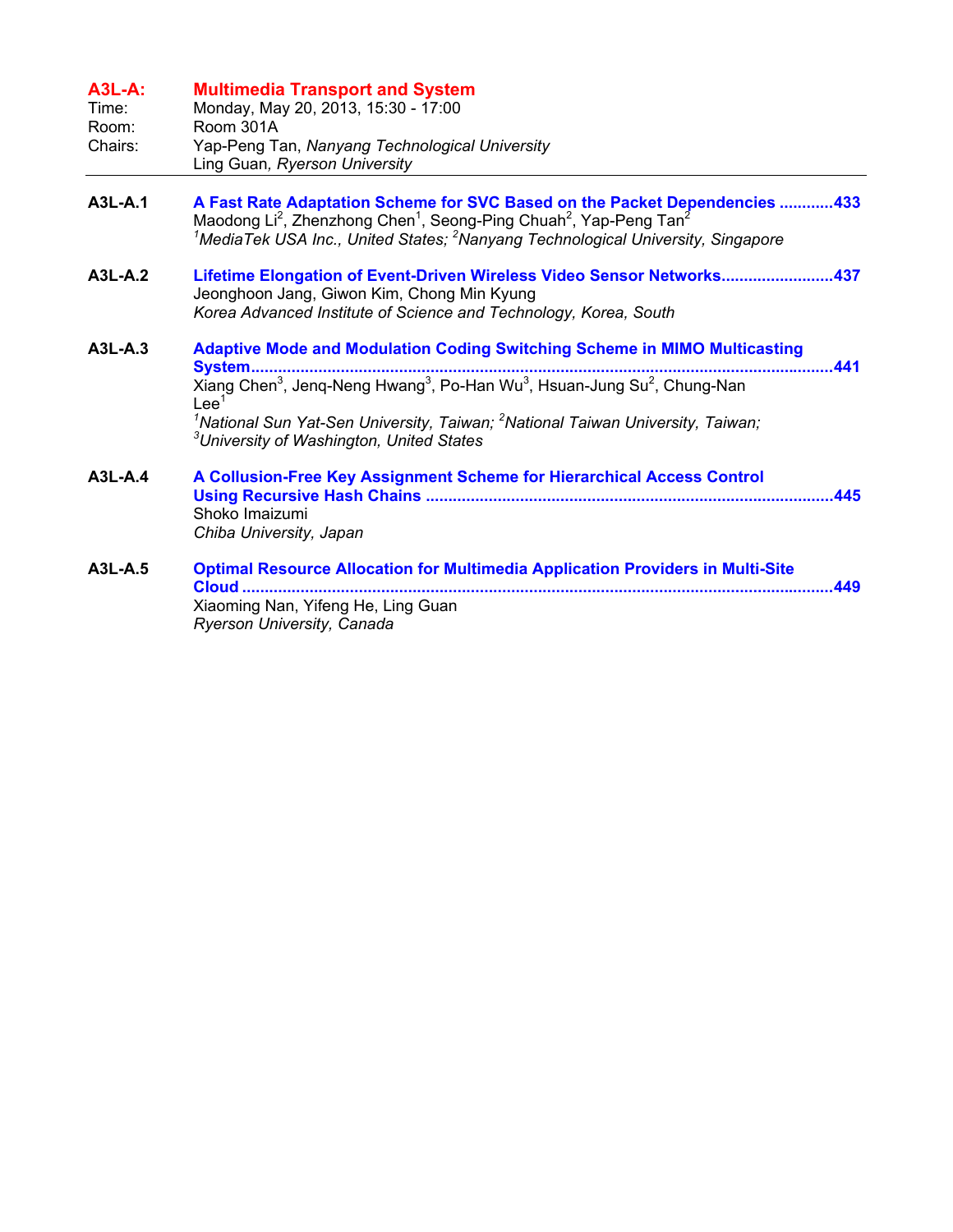| $A3L-B:$<br>Time:<br>Room:<br>Chairs: | <b>Smart Grids and Sustainability I</b><br>Monday, May 20, 2013, 15:30 - 17:00<br>Room 301B<br>Chika Nwankpa, Drexel University<br>Luis F. C. Alberto, University of Sao Paulo                                                                                                                                                                                                  |     |
|---------------------------------------|---------------------------------------------------------------------------------------------------------------------------------------------------------------------------------------------------------------------------------------------------------------------------------------------------------------------------------------------------------------------------------|-----|
| A3L-B.1                               | <b>Identifying Groups of Preventive Controls for a Set of Critical Contingencies in</b><br>Moussa Mansour, Luís Fernando Alberto, Rodrigo Ramos, Alexandre Delbem<br>Universidade de São Paulo, Brazil                                                                                                                                                                          |     |
| A3L-B.2                               | <b>Practical Stability Assessement of Distributed Synchronous Generators Under</b><br>Roman Kuiava <sup>2</sup> , Rodrigo Ramos <sup>1</sup> , Luís Fernando Alberto <sup>1</sup> , Hemanshu Pota <sup>3</sup><br><sup>1</sup> Universidade de São Paulo, Brazil; <sup>2</sup> Universidade Federal do Paraná, Brazil;<br><sup>3</sup> University of New South Wales, Australia |     |
| A3L-B.3                               | Saddle-Node Bifurcation in Three-Phase Unbalanced Distribution Networks with<br>Yan-Feng Jiang <sup>2</sup> , Hsiao-Dong Chiang <sup>1</sup><br><sup>1</sup> Cornell University, United States; <sup>2</sup> Tianjin University, China                                                                                                                                          |     |
| A3L-B.4                               | Douglas Rodrigues <sup>3</sup> , Luis Pereira <sup>3</sup> , Thiago Almeida <sup>3</sup> , Joao Paulo Papa <sup>3</sup> , Andre<br>Souza <sup>3</sup> , Caio Ramos <sup>2</sup> , Xin-She Yang <sup>1</sup><br><sup>1</sup> Middlesex University, United Kingdom; <sup>2</sup> Universidade de São Paulo, Brazil;<br><sup>3</sup> Universidade Estadual Paulista, Brazil        |     |
| A3L-B.5                               | A Set of Independent Admittance Bases for Decoupled Analysis of Unbalanced<br><b>Three-Phase Systems</b><br>Zhen Li, Siu-Chung Wong, Chi Kong Michael Tse<br>Hong Kong Polytechnic University, Hong Kong                                                                                                                                                                        | 469 |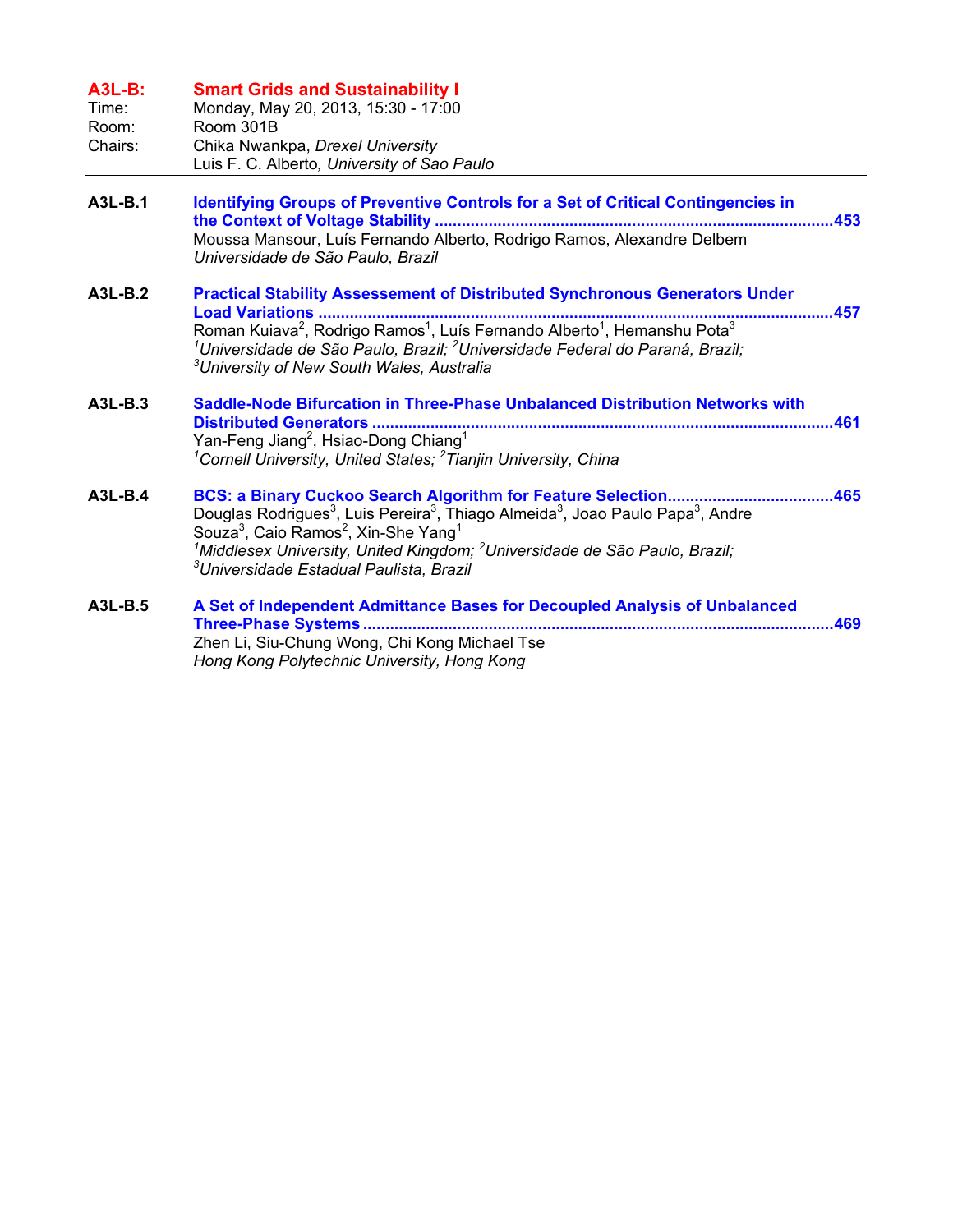| <b>A3L-C:</b><br>Time:<br>Room:<br>Chairs: | <b>Rate-Distortion Optimized Video Coding</b><br>Monday, May 20, 2013, 15:30 - 17:00<br>Room 302A<br>Homer H. Chen, National Taiwan University<br>Lu Yu, Zhejiang University                                                                                                                                                                                                                   |      |
|--------------------------------------------|------------------------------------------------------------------------------------------------------------------------------------------------------------------------------------------------------------------------------------------------------------------------------------------------------------------------------------------------------------------------------------------------|------|
| A3L-C.1                                    | Acceleration of Rate-Distortion Optimized Quantization for H.264/AVC 473<br>Tsung-Yau Huang, Chieh-Kai Kao, Homer H. Chen<br>National Taiwan University, Taiwan                                                                                                                                                                                                                                |      |
| A3L-C.2                                    | QP Refinement According to Lagrange Multiplier for High Efficiency Video<br>Coding<br>Bin Li <sup>2</sup> , Jizheng Xu <sup>1</sup> , Dong Zhang <sup>2</sup> , Hougiang Li <sup>2</sup><br><sup>1</sup> Microsoft Research Asia, China; $2$ University of Science and Technology of China,<br>China                                                                                           | .477 |
| A3L-C.3                                    | Rate-Distortion Optimization with Adaptive Weighted Distortion in High<br>Bin Li <sup>2</sup> , Jizheng Xu <sup>1</sup> , Hougiang Li <sup>2</sup><br><sup>1</sup> Microsoft Research Asia, China; $2$ University of Science and Technology of China,<br>China                                                                                                                                 |      |
| $A3L-C.4$                                  | <b>Low-Complexity Content-Adaptive Lagrange Multiplier Decision for SSIM-Based</b><br>RD-Optimized Video Coding<br>Pinghua Zhao <sup>1</sup> , Yanwei Liu <sup>1</sup> , Jinxia Liu <sup>2</sup> , Ruixiao Yao <sup>1</sup> , Song Ci <sup>1</sup> , Hui Tang <sup>1</sup><br><sup>1</sup> Institute of Acoustics, Chinese Academy of Sciences, China; $2$ Zhejiang Wanli<br>University, China | .485 |
| A3L-C.5                                    | <b>Perceptual Rate Distortion Optimization for Block Mode Selection in Hybrid</b><br><b>Video Coding </b><br>Chen-Chou Huang, Hsu-Feng Hsiao<br>National Chiao Tung University, Taiwan                                                                                                                                                                                                         | 489  |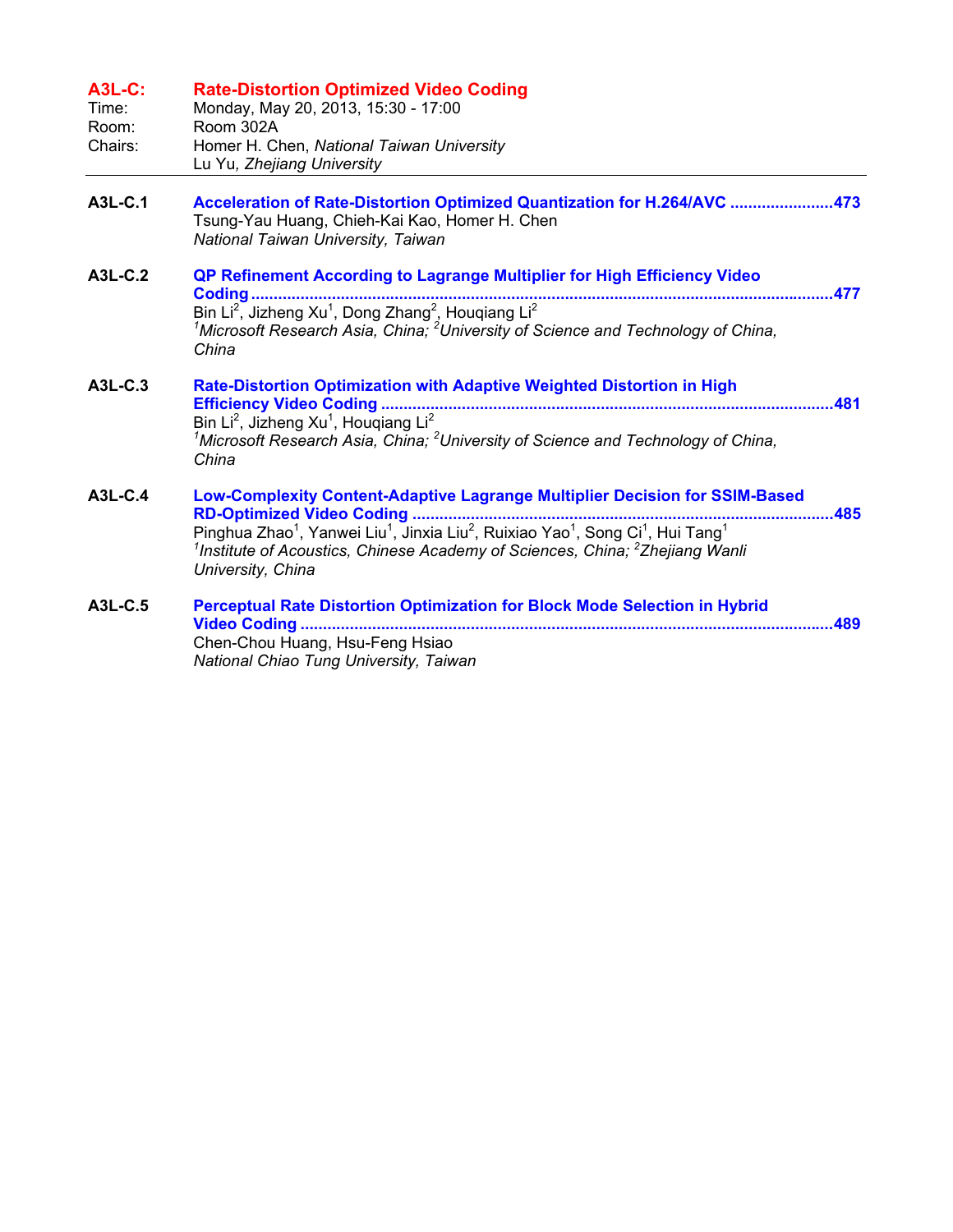| <b>A3L-D:</b><br>Time:<br>Room:<br>Chair: | <b>Circuits and Systems for Communication II</b><br>Monday, May 20, 2013, 15:30 - 17:00<br>Room 302B<br>Zhongfeng Wang, Broadcom Corp.                                                                                                                                                                                                                                                                                                                                                                                                                                                                                                                  |
|-------------------------------------------|---------------------------------------------------------------------------------------------------------------------------------------------------------------------------------------------------------------------------------------------------------------------------------------------------------------------------------------------------------------------------------------------------------------------------------------------------------------------------------------------------------------------------------------------------------------------------------------------------------------------------------------------------------|
| A3L-D.1                                   | <b>Optimizations for an Efficient Reconfiguration of an ASIP-Based Turbo Decoder 493</b><br>Vianney Lapotre <sup>3</sup> , Purushotham Murugappa <sup>2</sup> , Guy Gogniat <sup>3</sup> , Amer Baghdadi <sup>2</sup> ,<br>Jean-Philippe Diguet <sup>3</sup> , Jean-Noel Bazin <sup>2</sup> , Michael Hübner <sup>1</sup><br><sup>1</sup> Ruhr-Universität Bochum, Germany; <sup>2</sup> Télécom Bretagne, France; <sup>3</sup> Université de<br><b>Bretagne Sud, France</b>                                                                                                                                                                            |
| A3L-D.2                                   | <b>CMOS Receiver with Equalizer and CDR for Short-Reach Optical</b><br><b>Communications </b><br>Carlos Sánchez-Azqueta, Cecilia Gimeno, Concepcion Aldea, Santiago Celma,<br>Cristina Azcona<br>Universidad de Zaragoza, Spain                                                                                                                                                                                                                                                                                                                                                                                                                         |
| A3L-D.3                                   | A Highly-Efficient Multi-Band Multi-Mode Digital Quadrature Transmitter with 2D<br><b>Pre-Distortion </b><br>Hua Wang <sup>2</sup> , C.-H. Peng <sup>1</sup> , Chao Lu <sup>2</sup> , Yaopei Chang <sup>2</sup> , Richard Huang <sup>2</sup> , Andy<br>Chang <sup>1</sup> , Genie Shih <sup>1</sup> , Ray Hsu <sup>1</sup> , Paul C. P. Liang <sup>1</sup> , Sangwon Son <sup>2</sup> , Ali Niknejad <sup>3</sup> ,<br>George Chien <sup>1</sup> , CL Tsai <sup>1</sup> , HC Hwang <sup>1</sup><br><sup>1</sup> MediaTek Inc., Taiwan; <sup>2</sup> MediaTek USA Inc., United States; <sup>3</sup> University of<br>California, Berkeley, United States |
| A3L-D.4                                   | A High Throughput ASIC Design for IPv6 Routing Lookup System505<br>Yi-Mao Hsiao, Yuan-Sun Chu, Chao-Yang Chang, Chung-Hsun Huang, Hsi-Hsun<br>Yeh<br>National Chung Cheng University, Taiwan                                                                                                                                                                                                                                                                                                                                                                                                                                                            |
| A3L-D.5                                   | A 5.8GHz Integrated CMOS Transmitter for Chinese Electronic Toll Collection<br><b>System</b><br>509<br>Jian Shi <sup>1</sup> , Shimao Xiao <sup>1</sup> , Yunfeng Yu <sup>1</sup> , Wei Huang <sup>1</sup> , Wenguang Pan <sup>1</sup> , Tianchun<br>$\sqrt{2}$ Min Oion <sup>2</sup> Vioofong Ho <sup>2</sup> Changyon Mo <sup>2</sup>                                                                                                                                                                                                                                                                                                                 |

Ye<sup>1</sup>, Min Qian<sup>2</sup>, Xiaofeng He<sup>2</sup>, Chengyan Ma<sup>2</sup><br><sup>1</sup>Institute of Microelectronics of Chinese Academy of Sciences, China; <sup>2</sup>Jiaxing *Lianxing Microelectronics Co., Ltd., China*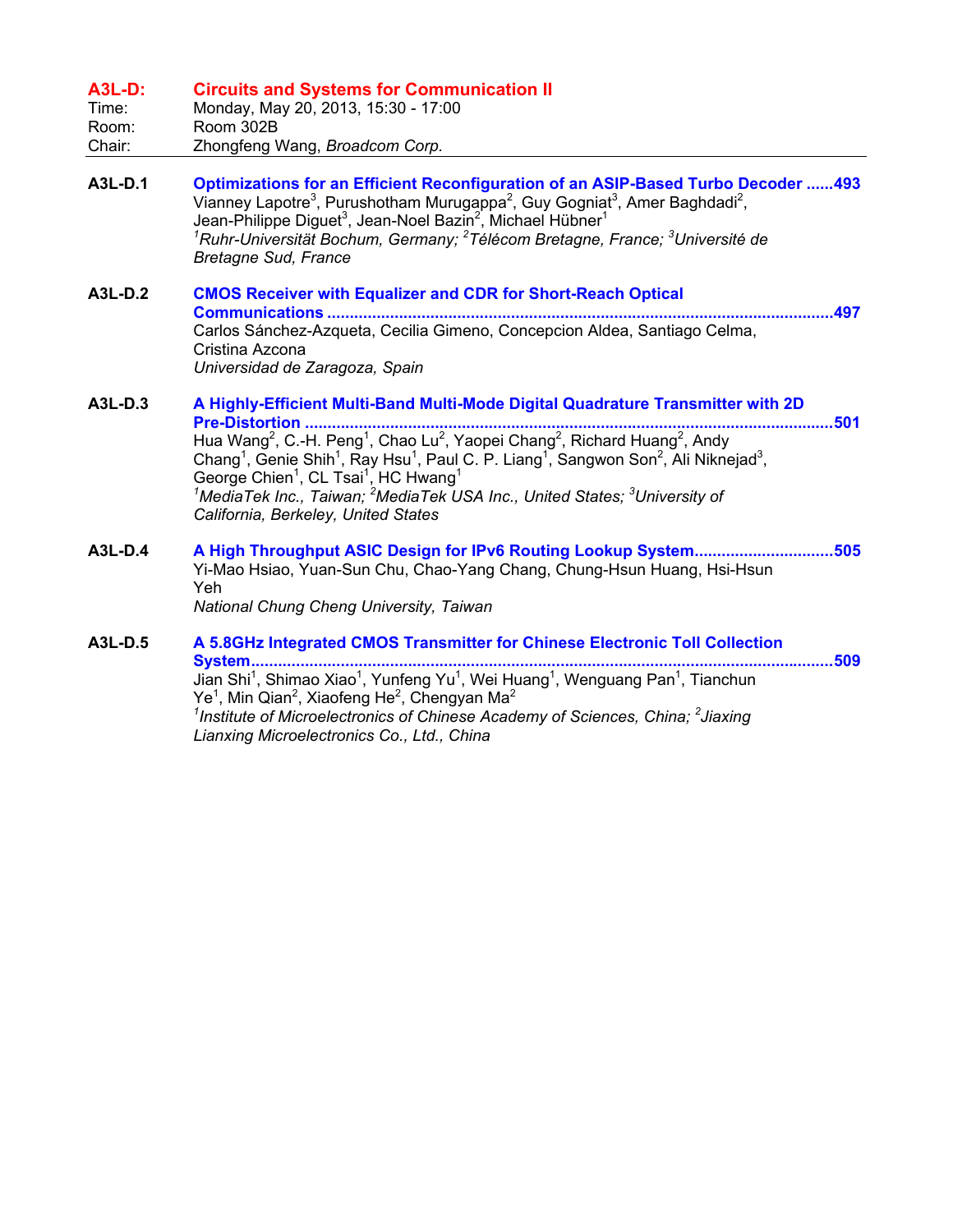| $A3L-E$ :<br>Time:<br>Room:<br>Chairs: | <b>Adaptive Signal Processing</b><br>Monday, May 20, 2013, 15:30 - 17:00<br>Room 303A<br>H. K. Kwan, University of Windsor<br>Takao Hinamoto, Hiroshima University                                                                                                            |      |
|----------------------------------------|-------------------------------------------------------------------------------------------------------------------------------------------------------------------------------------------------------------------------------------------------------------------------------|------|
| A3L-E.1                                | <b>Thresholding-Based Online Algorithms of Complexity Comparable to Sparse</b><br><b>LMS Methods</b><br>513                                                                                                                                                                   |      |
|                                        | Yannis Kopsinis <sup>3</sup> , Konstantinos Slavakis <sup>4</sup> , Sergios Theodoridis <sup>2</sup> , Stephen<br>McLaughlin <sup>1</sup>                                                                                                                                     |      |
|                                        | <sup>1</sup> Heriot Watt University, United Kingdom; <sup>2</sup> University of Athens, Greece; <sup>3</sup> University<br>of Granada, Spain; <sup>4</sup> University of Minnesota, United States                                                                             |      |
| A3L-E.2                                | New Constrained Affine-Projection Adaptive-Filtering Algorithm517<br>Md. Zulfiquar Ali Bhotto, Andreas Antoniou<br>University of Victoria, Canada                                                                                                                             |      |
| A3L-E.3                                | Felix Albu <sup>2</sup> , Hon Keung Kwan <sup>1</sup><br><sup>1</sup> University of Windsor, Canada; <sup>2</sup> Valahia University of Targoviste, Romania                                                                                                                   |      |
| A3L-E.4                                | Special Properties of the Modified DFT to Achieve Algorithmic Fault Tolerance in                                                                                                                                                                                              | .525 |
|                                        | William Jenkins <sup>2</sup> , Chandrashekar Radhakrishnan <sup>3</sup> , Danielle Sova <sup>1</sup><br><sup>1</sup> George Mason University, United States; <sup>2</sup> Pennsylvania State University, United<br>States; <sup>3</sup> University of Illinois, United States |      |
| A3L-E.5                                | <b>Acoustic Feedback Neutralization in Digital Hearing Aids - a Two Adaptive</b><br><b>Filters-Based Solution </b>                                                                                                                                                            | 529  |
|                                        | Muhammad Akhtar <sup>2</sup> , Akinori Nishihara <sup>1</sup>                                                                                                                                                                                                                 |      |
|                                        | $1$ Tokyo Institute of Technology, Japan; $2$ University of Electro-Communications, Japan                                                                                                                                                                                     |      |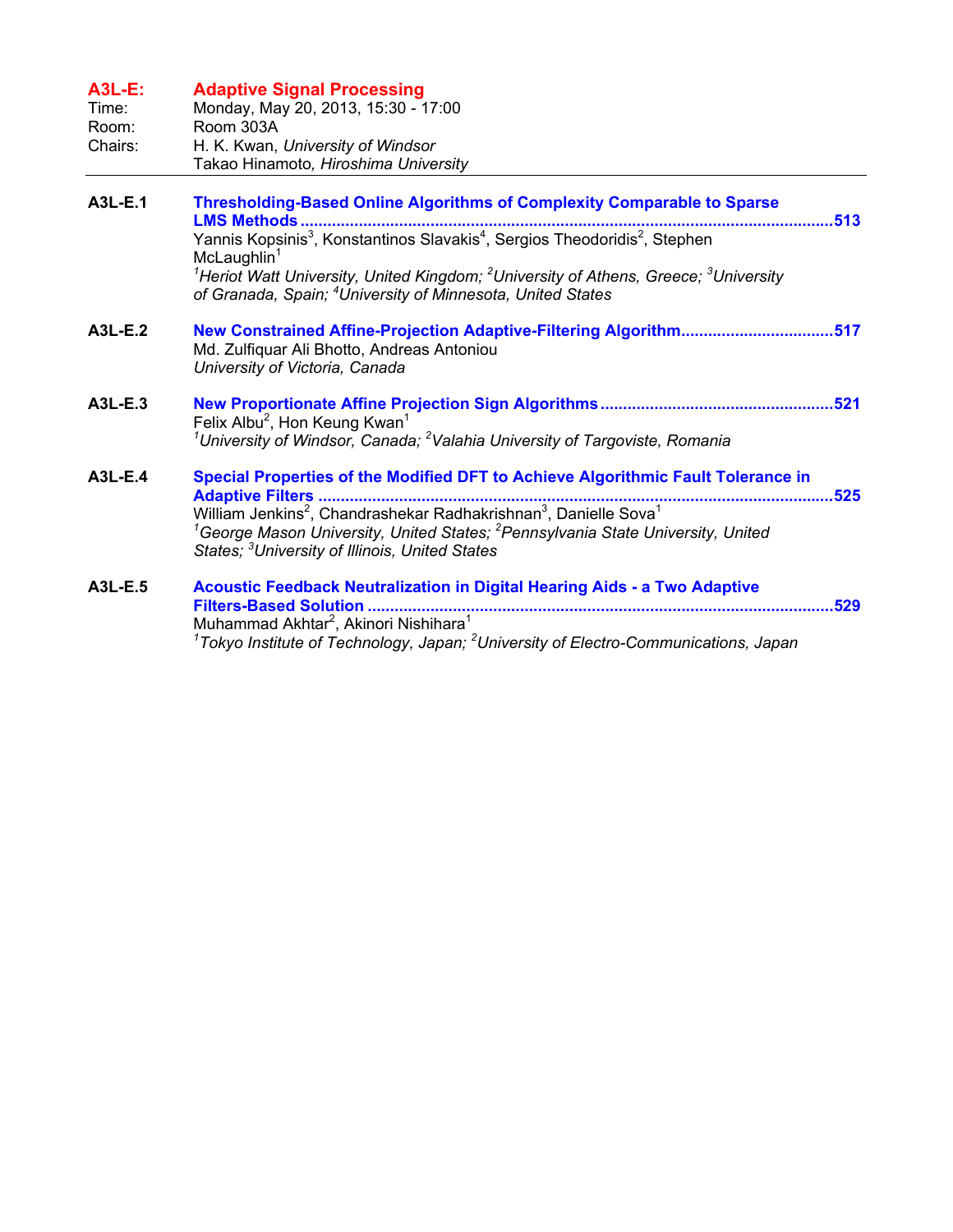| <b>A3L-F:</b> | <b>SPECIAL SESSION: 3D IC Platform for Heterogeneous System-on-Chip</b><br><b>Integration</b>                                                                                                                                                                                                                                                          |
|---------------|--------------------------------------------------------------------------------------------------------------------------------------------------------------------------------------------------------------------------------------------------------------------------------------------------------------------------------------------------------|
| Time:         | Monday, May 20, 2013, 15:30 - 17:00                                                                                                                                                                                                                                                                                                                    |
| Room:         | Room 303B                                                                                                                                                                                                                                                                                                                                              |
| Chairs:       | Hao Yu, Nanyang Technological University<br>Chip Hong Chang, Nanyang Technological University                                                                                                                                                                                                                                                          |
| A3L-F.1       | <b>Cyber-Physical Management for Heterogeneously Integrated 3D Thousand-Core</b><br>533<br>Sai Manoj P D, Hao Yu                                                                                                                                                                                                                                       |
|               | Nanyang Technological University, Singapore                                                                                                                                                                                                                                                                                                            |
| A3L-F.2       | 3D Stacking for Multi-Core Architectures: from WIDEIO to Distributed Caches537<br>Fabien Clermidy, Denis Dutoit, Eric Guthmuller, Ivan Miro-Panades, Pascal Vivet<br><b>CEA LETI, France</b>                                                                                                                                                           |
| A3L-F.3       | <b>Impact of Manufacturing Process Variations on Performance and Thermal</b><br>Characteristics of 3D ICs: Emerging Challenges and New Solutions541<br>Da-Cheng Juan <sup>1</sup> , Siddharth Garg <sup>2</sup> , Diana Marculescu <sup>1</sup><br><sup>1</sup> Carnegie Mellon University, United States; <sup>2</sup> University of Waterloo, Canada |
| A3L-F.4       | 545<br>Paul Franzon <sup>1</sup> , Shivam Priyadarshi <sup>1</sup> , Steve Lipa <sup>1</sup> , Rhett Davis <sup>1</sup> , Thor Thorolfsson <sup>2</sup><br>$1$ North Carolina State University, United States; $2$ Synopsys, Inc., United States                                                                                                       |
| A3L-F.5       | An Inductive-Coupling Interconnected Application-Specific 3D NoC Design550<br>Zhen Zhang, Shouyi Yin, Leibo Liu, Shaojun Wei<br>Tsinghua University, China                                                                                                                                                                                             |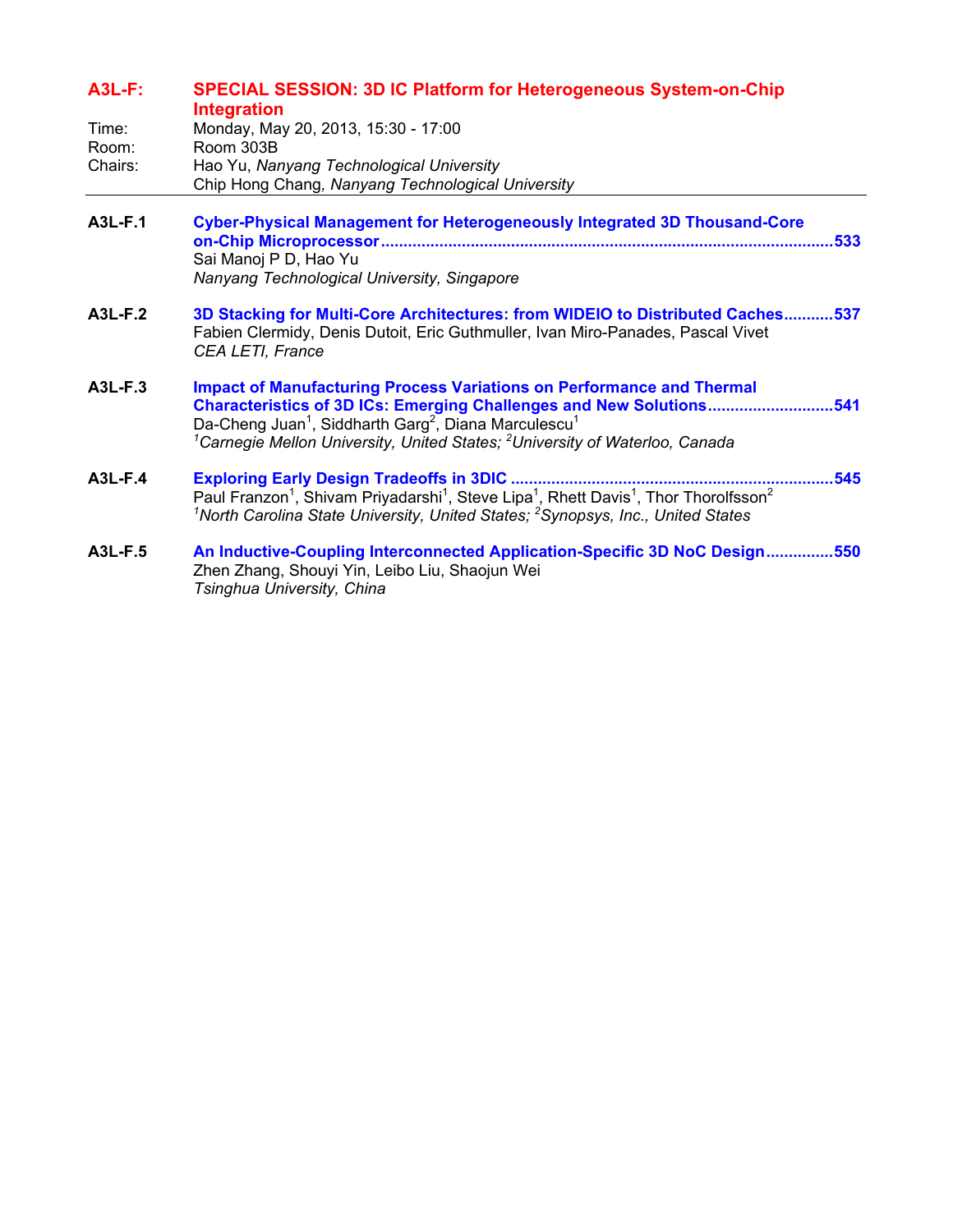| <b>A3L-G:</b><br>Time:<br>Room:<br>Chairs: | <b>Low-Power Logic &amp; Architectures II</b><br>Monday, May 20, 2013, 15:30 - 17:00<br><b>Room 305</b><br>Xinmiao Zhang, Case Western Reserve University<br>Vasily Moshnyaga, Fukuoka University                                                                                                                                         |      |
|--------------------------------------------|-------------------------------------------------------------------------------------------------------------------------------------------------------------------------------------------------------------------------------------------------------------------------------------------------------------------------------------------|------|
| A3L-G.1                                    | FDSOI Versus Bulk CMOS at 28 nm Node - Which Technology for Ultra-Low<br>Jani Mäkipää <sup>2</sup> , Olivier Billoint <sup>1</sup><br><sup>1</sup> CEA LETI, France; <sup>2</sup> VTT Technical Research Centre of Finland, Finland                                                                                                       | 554  |
| $A3L-G.3$                                  | A Process-Variation Compensation Scheme to Operate CMOS Digital Logic Cells<br>562<br>Robert Kappel <sup>1</sup> , Mario Auer <sup>1</sup> , Wolfgang Pribyl <sup>1</sup> , Günter Hofer <sup>2</sup> , Gerald Holweg <sup>2</sup><br>${}^{1}$ Graz University of Technology, Austria; ${}^{2}$ Infineon Technologies Austria AG, Austria |      |
| $A3L-G.4$                                  | Ultra Low Power NEMFET Based Logic<br>566<br>Marius Enachescu <sup>1</sup> , Mihai Lefter <sup>1</sup> , Antonios Bazigos <sup>2</sup> , Adrian M. Ionescu <sup>2</sup> , Sorin<br>Dan Cotofana <sup>1</sup><br>$^1$ Delft University of Technology, Netherlands; $^2$ École Polytechnique Fédérale de<br>Lausanne, Switzerland           |      |
| A3L-G.5                                    | <b>Minimum Energy Point Tracking for Sub-Threshold Digital CMOS Circuits Using</b><br>Nandish Mehta, Kofi Makinwa<br>Delft University of Technology, Netherlands                                                                                                                                                                          | .570 |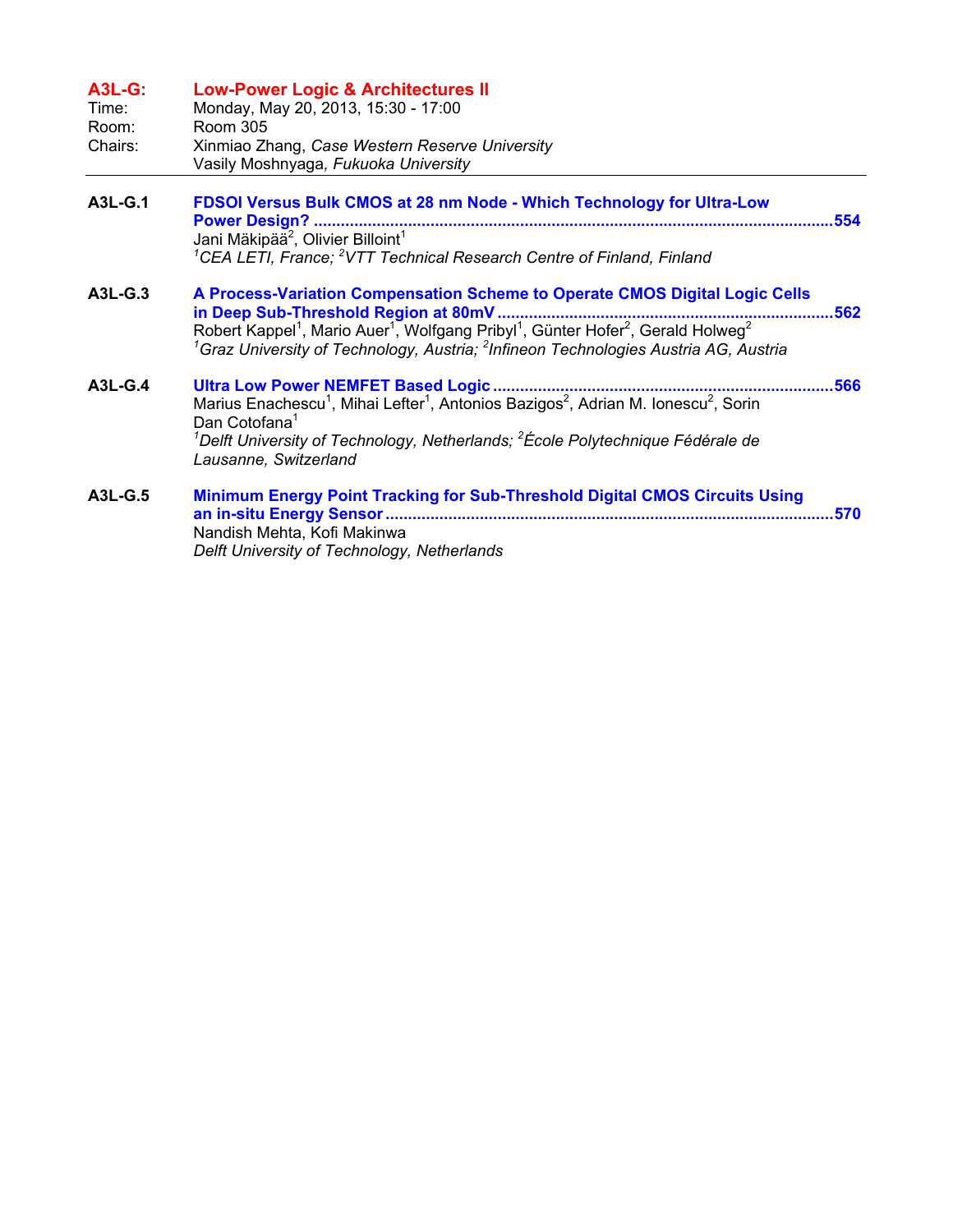| <b>A3L-H:</b><br>Time:<br>Room:<br>Chairs: | <b>Data Convertors II</b><br>Monday, May 20, 2013, 15:30 - 17:00<br>Room 306A<br>Degang J Chen, Iowa State University<br>Mohamad Sawan, Polytechnique Montreal                               |
|--------------------------------------------|----------------------------------------------------------------------------------------------------------------------------------------------------------------------------------------------|
| A3L-H.1                                    | A DAC Cell with Improved ISI and Noise Performance Using Native Switching for<br>John G. Kauffman, Rudolf Ritter, Chao Chu, Maurits Ortmanns<br>Universität Ulm, Germany                     |
| A3L-H.2                                    | Modeling and Analysis of Aliasing Image Spurs Problem in Digital-RF-Converter-<br>Reza Sadeghifar, Jacob Wikner<br>Linköping University, Sweden                                              |
| A3L-H.3                                    | <b>Background Adaptive Linearization of High-Speed Digital-to-Analog Converters582</b><br>Andrea Fenaroli, Salvatore Levantino, Carlo Samori, Andrea Lacaita<br>Politecnico di Milano, Italy |
| A3L-H.4                                    | A Low Power 1-MHz Continuous-Time Sigma-Delta Modulator Using a Passive<br>João Luís Alvernaz de Melo<br>UNINOVA/CTS - Universidade Nova de Lisboa, Portugal                                 |
| A3L-H.5                                    | A Distortion Corrected Passive RC Noise Shaping ADC for Biomedical<br>Luis Hernandez, Enrique Prefasi, Susana Paton<br>Universidad Carlos III de Madrid, Spain                               |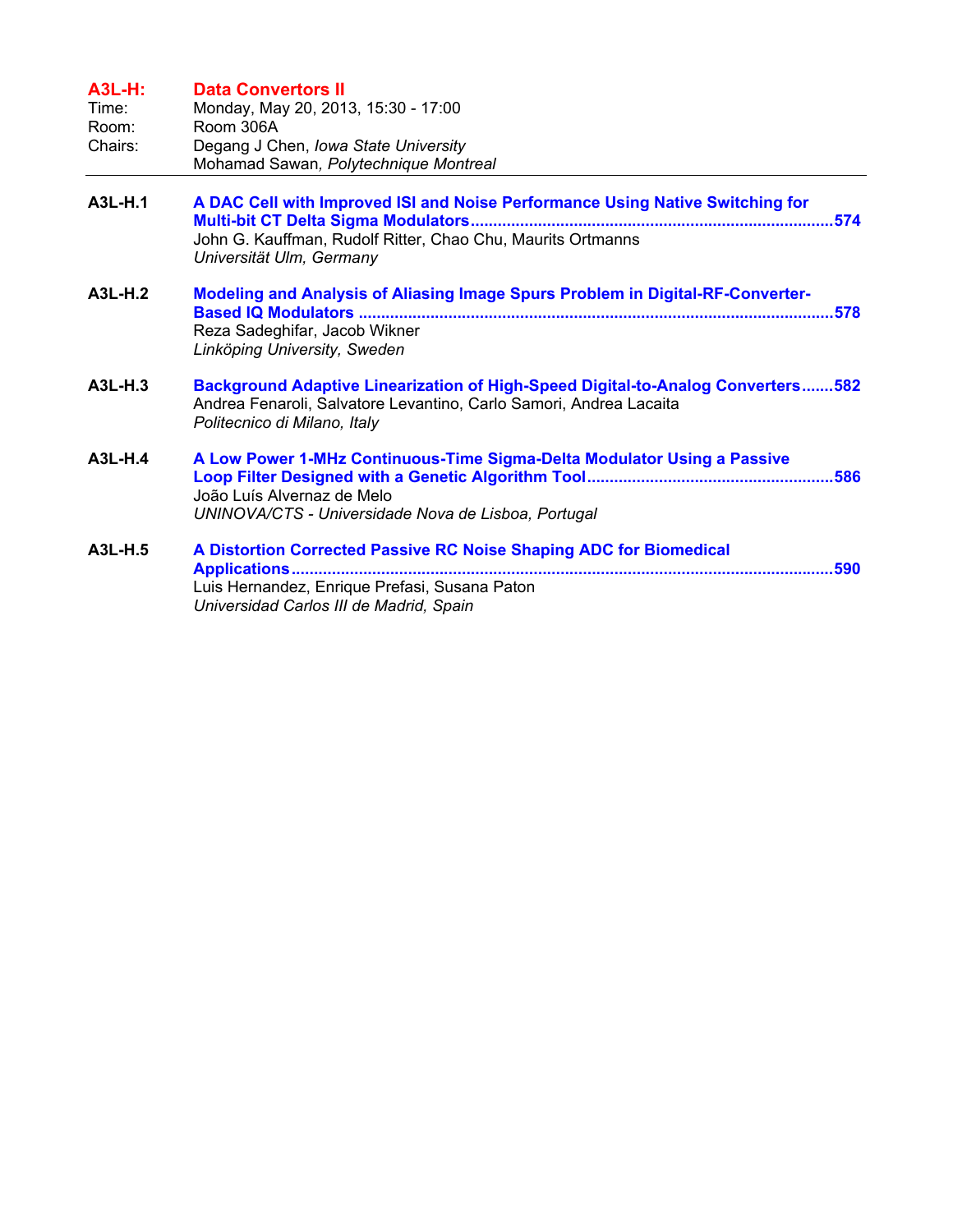| $A3L-J:$<br>Time:<br>Room:<br>Chairs: | <b>Amplifiers II</b><br>Monday, May 20, 2013, 15:30 - 17:00<br>Room 306B<br>Robert Sobot, University of West Ontario<br>Igor Filanovsky, University of Alberta                                                                                                                                                            |
|---------------------------------------|---------------------------------------------------------------------------------------------------------------------------------------------------------------------------------------------------------------------------------------------------------------------------------------------------------------------------|
| $A3L-J.1$                             | Chutham Sawigun, Amorn Jiraseree-Amornkun<br>Mahanakorn University of Technology, Thailand                                                                                                                                                                                                                                |
| $A3L-J.2$                             | A Design Methodology to Achieve Low Input Impedance and Non-Constant<br>Seungwoo Jung <sup>1</sup> , John Cressler <sup>1</sup> , Jeff Babcock <sup>2</sup> , Greg Cestra <sup>2</sup> , Alan Buchholz <sup>2</sup><br>${}^{1}$ Georgia Institute of Technology, United States; ${}^{2}$ Texas Instruments, United States |
| $A3L-J.3$                             | A 94% Efficiency Near-Constant Frequency Self-Oscillating Class-D Audio<br>Shao Siang Ng <sup>1</sup> , Kuei-Liang Lin <sup>1</sup> , Ke-Horng Chen <sup>1</sup> , Yu-Wen Chen <sup>2</sup><br><sup>1</sup> National Chiao Tung University, Taiwan; <sup>2</sup> Vanguard International Semiconductor<br>Corp., Taiwan    |
| $A3L-J.4$                             | A Fully Differential CMOS Self-Biased Two-Stage Preamplifier-Latch Threshold<br>Vladimir Milovanovic, Horst Zimmermann<br>Technische Universität Wien, Austria                                                                                                                                                            |
| A3L-J.5                               | RF Current Mode Class-D Power Amplifiers Under Periodic and Non-Periodic<br>Sadegh Abbasian, Thomas Johnson<br>University of British Columbia, Canada                                                                                                                                                                     |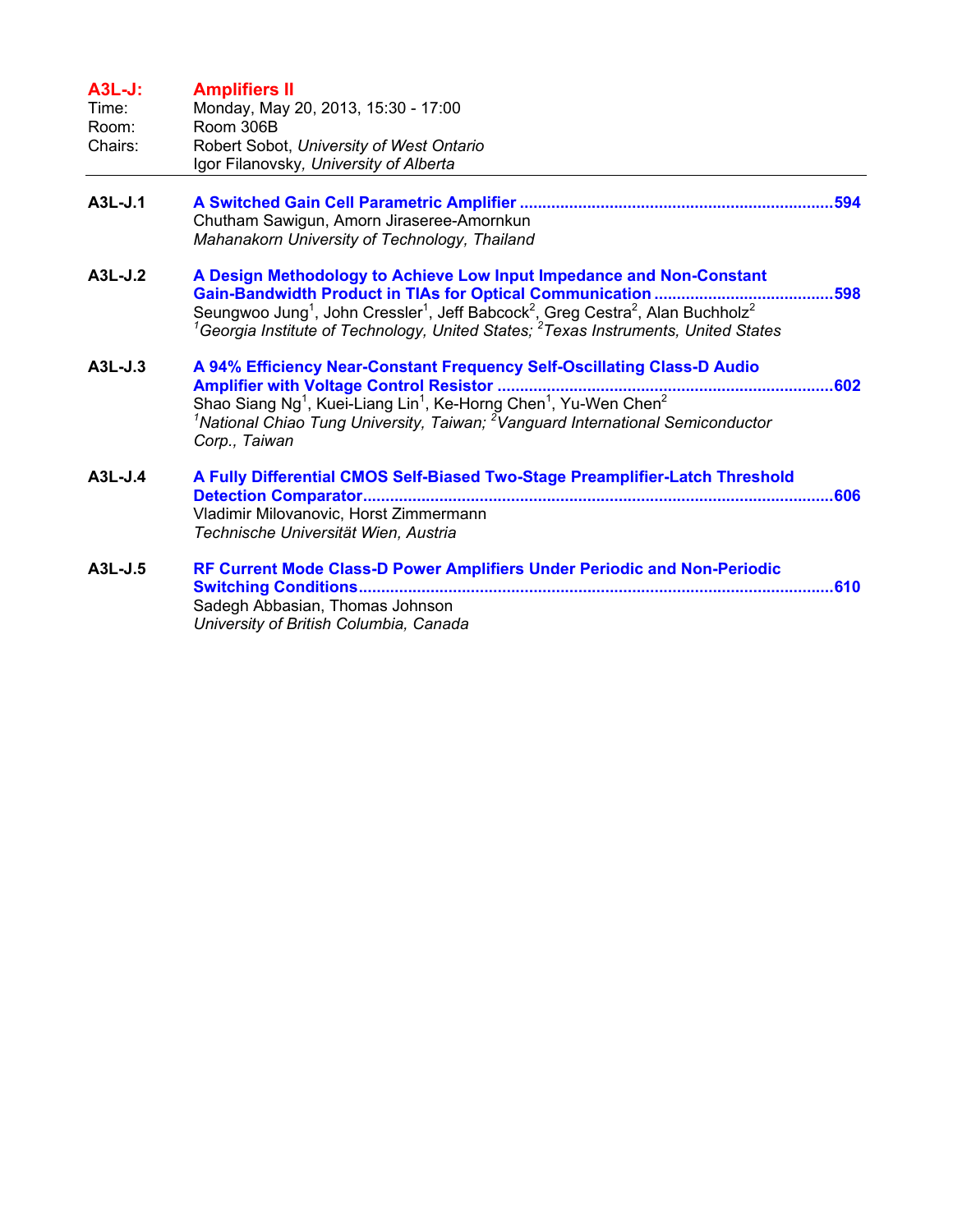| <b>A3L-K:</b><br>Time:<br>Room:<br>Chairs: | <b>Circuits for Implants</b><br>Monday, May 20, 2013, 15:30 - 17:00<br>Room 307A<br>Timothy Constandinou, Imperial College London<br>Xiao Liu, Brunel University                                                            |
|--------------------------------------------|-----------------------------------------------------------------------------------------------------------------------------------------------------------------------------------------------------------------------------|
| A3L-K.1                                    | <b>Control Methodology for on-Chip Switching Power Supplies for Biomedical</b><br>Mohammad Abu Khater, Serkan Sayilir, Byunghoo Jung<br><b>Purdue University, United States</b>                                             |
| $A3L-K.2$                                  | A 2-MHz, Process and Voltage Compensated Clock Oscillator for Biomedical<br>Hansraj Bhamra, Pedro Irazoqui<br><b>Purdue University, United States</b>                                                                       |
| $A3L-K.3$                                  | A 281-nW 43.3 fJ/Conversion-Step 8-ENOB 25-kS/s Asynchronous SAR ADC in<br>Chao Yuan, Yvonne Lam<br>Nanyang Technological University, Singapore                                                                             |
| $A3L-K.4$                                  | A Low Power BPSK Demodulator for Wireless Implantable Biomedical Devices  626<br>Benjamin Wilkerson, Jin-Ku Kang<br>Inha University, Korea, South                                                                           |
| A3L-K.5                                    | Wireless Power Transfer H-Bridge Design with Serial Resonance and Varying<br>.630<br>Sebastian Rickers, Mohammad Elikaee, Zijian Bai, Christian Kocks, Guido H.<br>Bruck, Peter Jung<br>Universität Duisburg-Essen, Germany |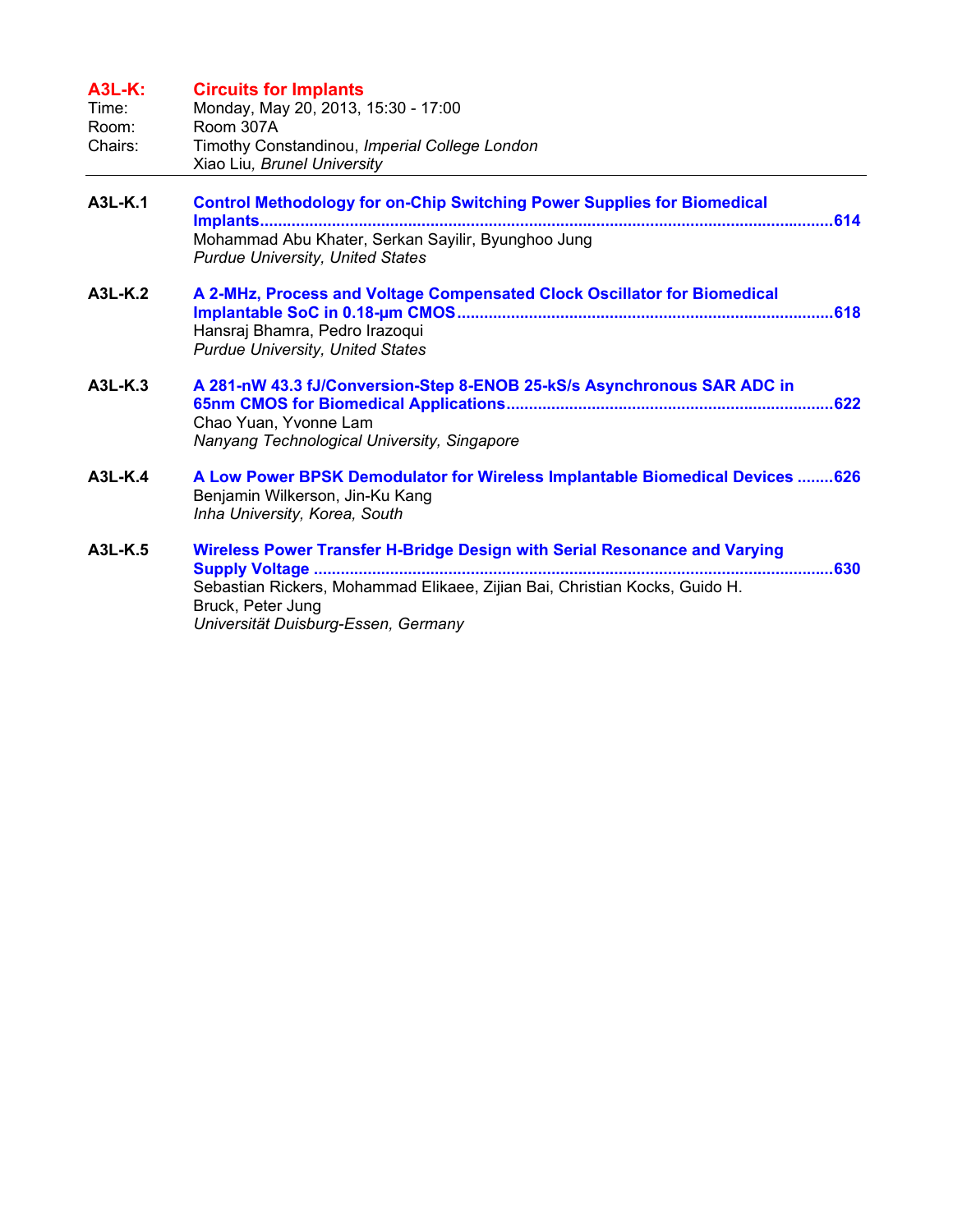| <b>A3L-L:</b><br>Time:<br>Room:<br>Chairs: | <b>SPECIAL SESSION: Novel Circuits &amp; Systems for Visual Prostheses</b><br>Monday, May 20, 2013, 15:30 - 17:00<br><b>Room 307B</b><br>Kea-Tiong Tang, National Tsing Hua University<br>Guoxing Wang, Shanghai Jiao Tong University                                                                                                                                                                                                              |
|--------------------------------------------|----------------------------------------------------------------------------------------------------------------------------------------------------------------------------------------------------------------------------------------------------------------------------------------------------------------------------------------------------------------------------------------------------------------------------------------------------|
| A3L-L.1                                    | 634<br>Jyun-Ting Chen <sup>1</sup> , Kea-Tiong Tang <sup>1</sup> , Guoxing Wang <sup>2</sup><br><sup>1</sup> National Tsing Hua University, Taiwan; <sup>2</sup> Shanghai Jiao Tong University, China                                                                                                                                                                                                                                              |
| A3L-L.2                                    | A Multi-Channel Neural Stimulator with Resonance Compensated Inductive<br>638<br>Hongcheng Xu, Ulrich Bihr, Joachim Becker, Maurits Ortmanns<br>Universität Ulm, Germany                                                                                                                                                                                                                                                                           |
| A3L-L.3                                    | A CMOS Microchip-Based Retinal Prosthetic Device for Large Numbers of<br><b>Stimulation in Wide Area.</b><br>.642<br>Jun Ohta <sup>1</sup> , Toshihiko Noda <sup>1</sup> , Kiyotaka Sasagawa <sup>1</sup> , Takashi Tokuda <sup>1</sup> , Yasuo<br>Terasawa <sup>2</sup> , Hironari Kanda <sup>3</sup> , Takashi Fujikado <sup>3</sup><br>$^1$ Nara Institute of Science and Technology, Japan; $^2$ Nidek, Japan; $^3$ Osaka University,<br>Japan |
| A3L-L.4                                    | <b>Capacitive-Data Links, Energy-Efficient and High-Voltage Compliant Visual</b><br>.646<br>Md. Hasanuzzaman <sup>2</sup> , Guillaume Simard <sup>2</sup> , Nedialko Krouchev <sup>2</sup> , Rabin Raut <sup>1</sup> ,<br>Mohamad Sawan <sup>2</sup><br><sup>1</sup> Concordia University, Canada; <sup>2</sup> École Polytechnique de Montréal, Canada                                                                                            |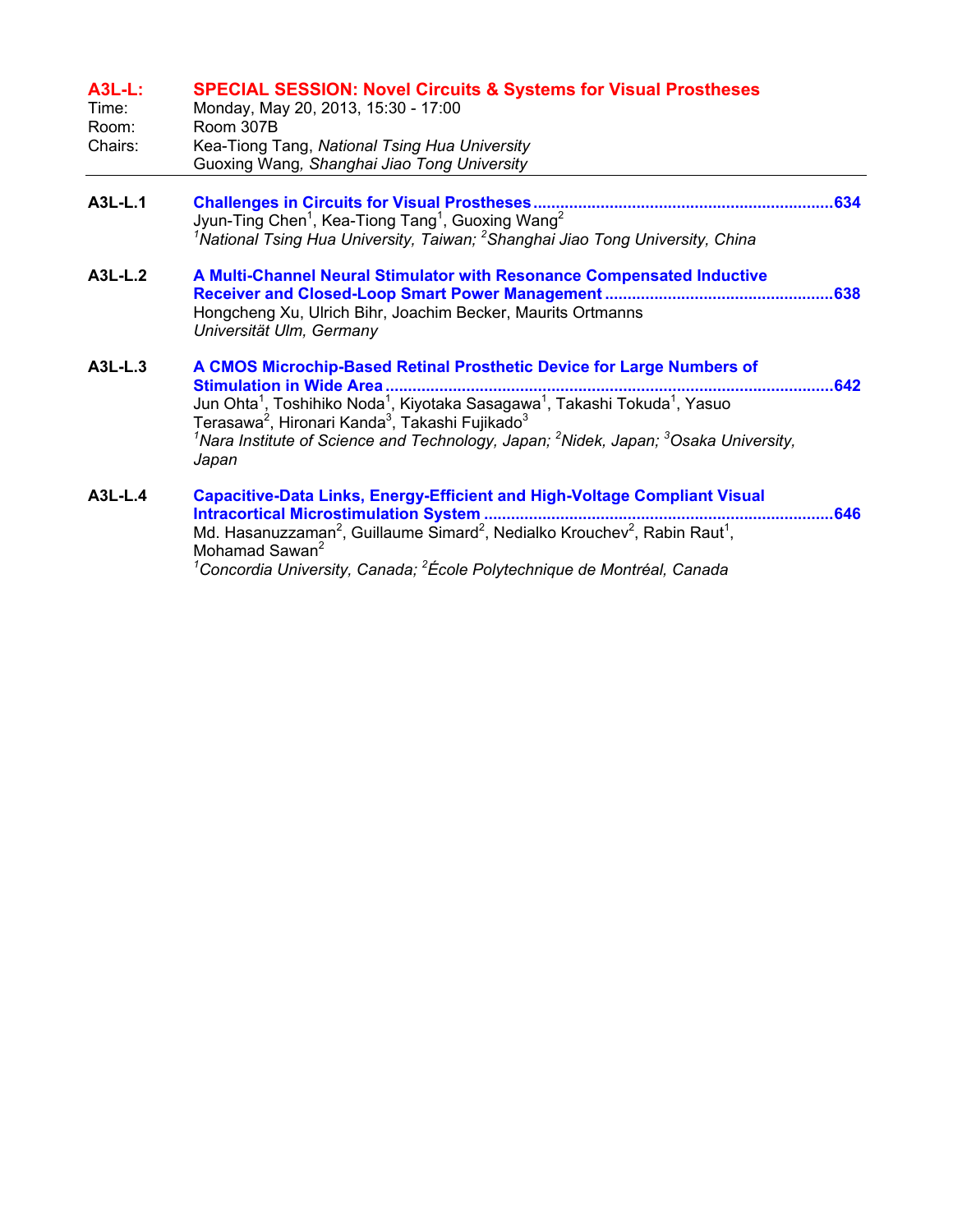| <b>A4P-N:</b><br>Time:<br>Room:<br>Chairs: | <b>Live Demonstrations of Circuits and Systems I</b><br>Monday, May 20, 2013, 13:40 - 17:00<br>Poster Area<br>Oscar Au, Hong Kong University of Science & Technology<br>Anthony Vetro, Mitsubishi Electric Research Labs                                                                                                                                                                                                               |
|--------------------------------------------|----------------------------------------------------------------------------------------------------------------------------------------------------------------------------------------------------------------------------------------------------------------------------------------------------------------------------------------------------------------------------------------------------------------------------------------|
| A4P-N.1                                    | Quality Control of Real-Time Panoramic Views from the Smart Camera 360SCAN 650<br>Roman Graf, Ahmed Nabil Belbachir, Ross King, Manfred Mayerhofer<br>Austrian Institute of Technology, Austria                                                                                                                                                                                                                                        |
| $A4P-N.2$                                  | TURNUS: a Design Exploration Framework for Dataflow System Design654<br>Simone Casale Brunet <sup>1</sup> , Marco Mattavelli <sup>1</sup> , Jorn Janneck <sup>2</sup><br><sup>1</sup> École Polytechnique Fédérale de Lausanne, Switzerland; <sup>2</sup> Lund University, Sweden                                                                                                                                                      |
| A4P-N.3                                    | A Low-Cost Scalable Voltage-Frequency Adjustor for Implementing Low-Power<br>Systems<br>Ching-Hwa Cheng <sup>1</sup> , Sheng-Wei Hsu <sup>1</sup> , Jiun-In Guo <sup>2</sup><br><sup>1</sup> Feng-Chia University, Taiwan; <sup>2</sup> National Chiao Tung University, Taiwan                                                                                                                                                         |
| <b>A4P-N.4</b>                             | Live Demonstration: Real-Time Audio Restoration Using Sparse Signal Recovery  659<br>David Bellasi <sup>2</sup> , Patrick Maechler <sup>2</sup> , Andreas Burg <sup>1</sup> , Norbert Felber <sup>2</sup> , Hubert<br>Kaeslin <sup>2</sup> , Christoph Studer <sup>3</sup><br><sup>1</sup> École Polytechnique Fédérale de Lausanne, Switzerland; <sup>2</sup> ETH Zürich, Switzerland;<br><sup>3</sup> Rice University, United States |
| <b>A4P-N.5</b>                             | Live Demonstration: High Level Software and Hardware Synthesis of Dataflow<br>.660<br>Endri Bezati, Ghislain Roquier, Marco Mattavelli<br>École Polytechnique Fédérale de Lausanne, Switzerland                                                                                                                                                                                                                                        |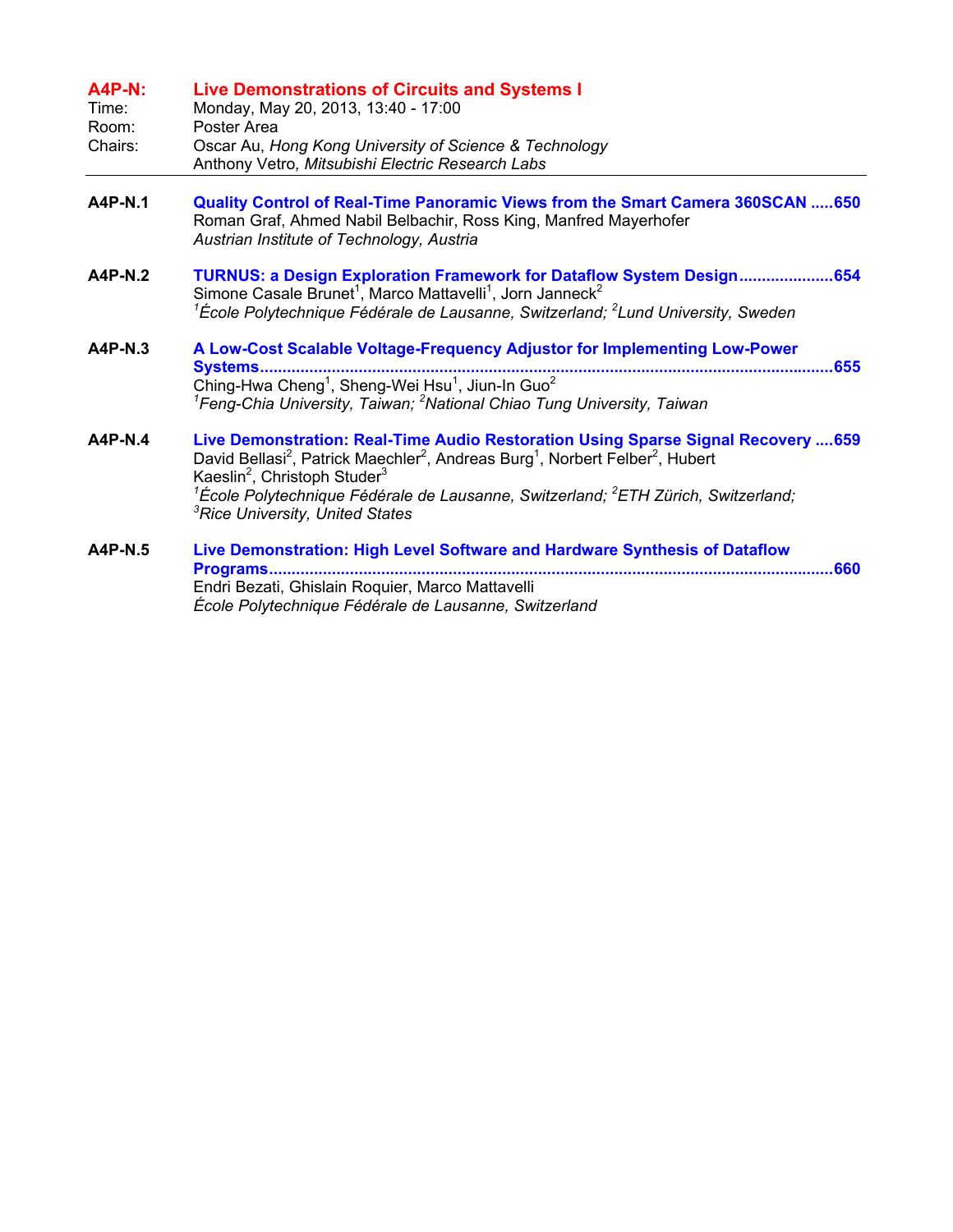| <b>A4P-P:</b><br>Time:<br>Room:<br>Chairs: | <b>Live Demonstrations of Circuits and Systems II</b><br>Monday, May 20, 2013, 13:40 - 17:00<br>Poster Area<br>Oscar Au, Hong Kong University of Science & Technology<br>Anthony Vetro, Mitsubishi Electric Research Labs                                                                                                                                |
|--------------------------------------------|----------------------------------------------------------------------------------------------------------------------------------------------------------------------------------------------------------------------------------------------------------------------------------------------------------------------------------------------------------|
| A4P-P.1                                    | Live Demonstration: Axon Emulator for Evaluation of Nerve Recording Systems  661<br>Sheng-Chih Chuang, Wan-Ting Lin, Robert Rieger<br>National Sun Yat-Sen University, Taiwan                                                                                                                                                                            |
| $A4P-P.2$                                  | Unipolar ECG Circuits: Towards More Precise Cardiac Event Identification662<br>Gaetano Gargiulo <sup>2</sup> , Jonathan Tapson <sup>2</sup> , André van Schaik <sup>2</sup> , Alistair McEwan <sup>1</sup> ,<br>Aravinda Thiagalingam <sup>1</sup><br><sup>1</sup> University of Sydney, Australia; <sup>2</sup> University of Western Sydney, Australia |
| $A4P-P.3$                                  | Live Demonstration: Multiple-Timescale Plasticity in a Neuromorphic System 666<br>Christian Mayr, Johannes Partzsch, Marko Noack, Rene Schüffny<br>Technische Universität Dresden, Germany                                                                                                                                                               |
| $A4P-P.4$                                  | Live Demonstration: a High-Speed-Pass Asynchronous Motion Detection Sensor671<br>Xiangyu Zhang, Shoushun Chen<br>Nanyang Technological University, Singapore                                                                                                                                                                                             |
| A4P-P.5                                    | Live Demonstration: A Wireless Force Measurement System for Total Knee<br>.672<br>Arthroplasty<br>Hong Chen, Chun Zhang, Zhihua Wang<br>Tsinghua University, China                                                                                                                                                                                       |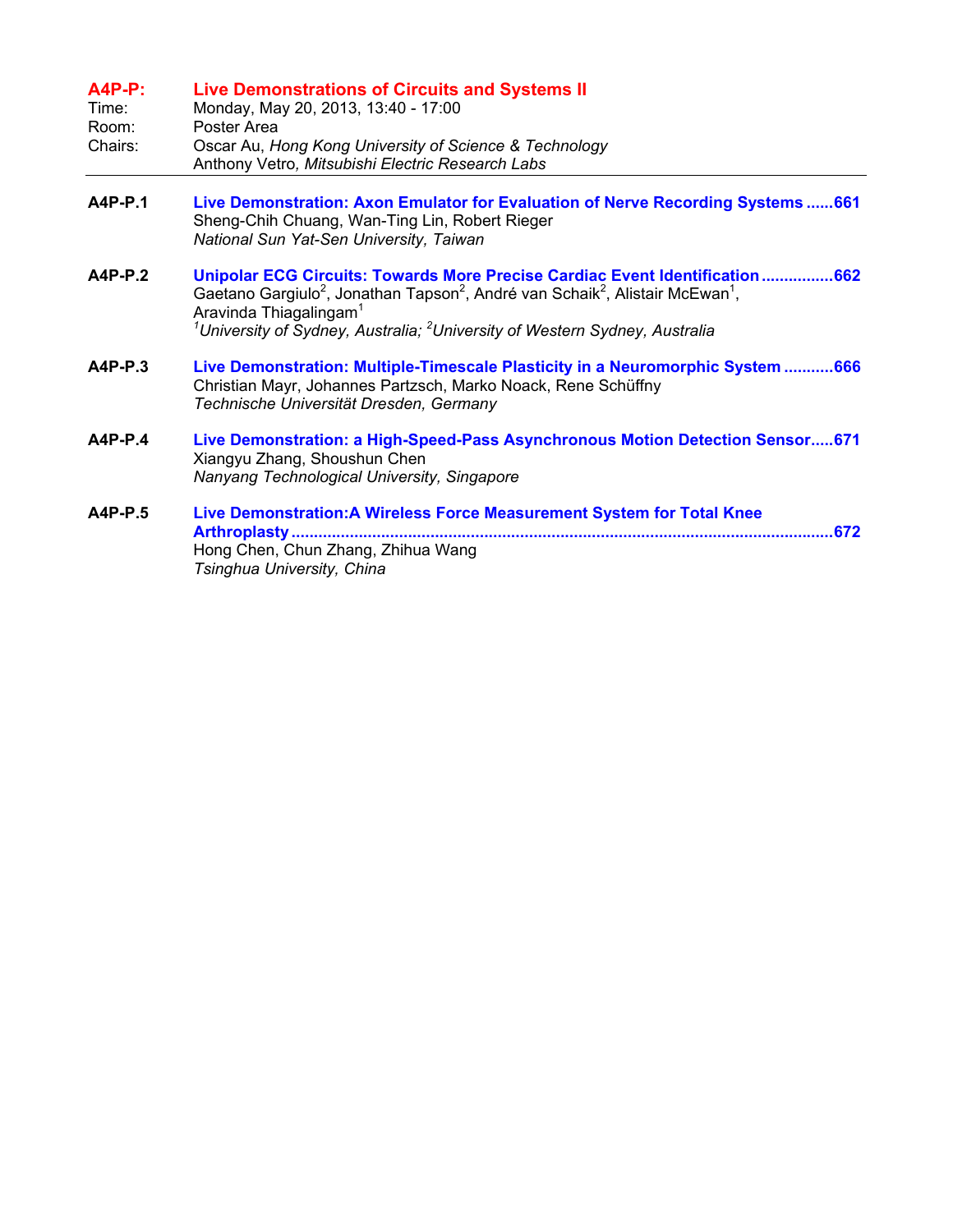| <b>B1L-A:</b><br>Time:<br>Room:<br>Chairs: | <b>Multimedia Architecture</b><br>Tuesday, May 21, 2013, 09:40 - 11:10<br>Room 301A<br>Oscar Au, Hong Kong University of Science & Technology<br>Tian-Sheuan Chang, National Chiao-Tung University |      |
|--------------------------------------------|----------------------------------------------------------------------------------------------------------------------------------------------------------------------------------------------------|------|
| <b>B1L-A.1</b>                             | A High-Throughput VLSI Architecture for Deblocking Filter in HEVC  673<br>Weiwei Shen, Qing Shang, Sha Shen, Yibo Fan, Xiaoyang Zeng<br>Fudan University, China                                    |      |
| <b>B1L-A.2</b>                             | Fully Pipelined DCT/IDCT/Hadamard Unified Transform Architecture for HEVC<br>Codec<br>Jia Zhu, Zhenyu Liu, Dongsheng Wang<br>Tsinghua University, China                                            | .677 |
| <b>B1L-A.3</b>                             | Ke Zhu <sup>2</sup> , WeiDong Liu <sup>2</sup> , Jiang Du <sup>1</sup><br><sup>1</sup> Chengdu University of Information Technlogy, China; <sup>2</sup> Hisense Co. Ltd., China                    |      |
| <b>B1L-A.4</b>                             | <b>Memory-Efficient Scalable Video Encoder Architecture for Multi-Source Digital</b><br>Tsung-Han Tsai, Zong-Hong Li, Hsueh-Yi Lin, Li-Yang Huang<br>National Central University, Taiwan           |      |
| <b>B1L-A.5</b>                             | A 34.1fps Scale-Space Processor with Two-Dimensional Cache for Real-Time<br>Youchang Kim, Junyoung Park, Hoi-Jun Yoo<br>Korea Advanced Institute of Science and Technology, Korea, South           |      |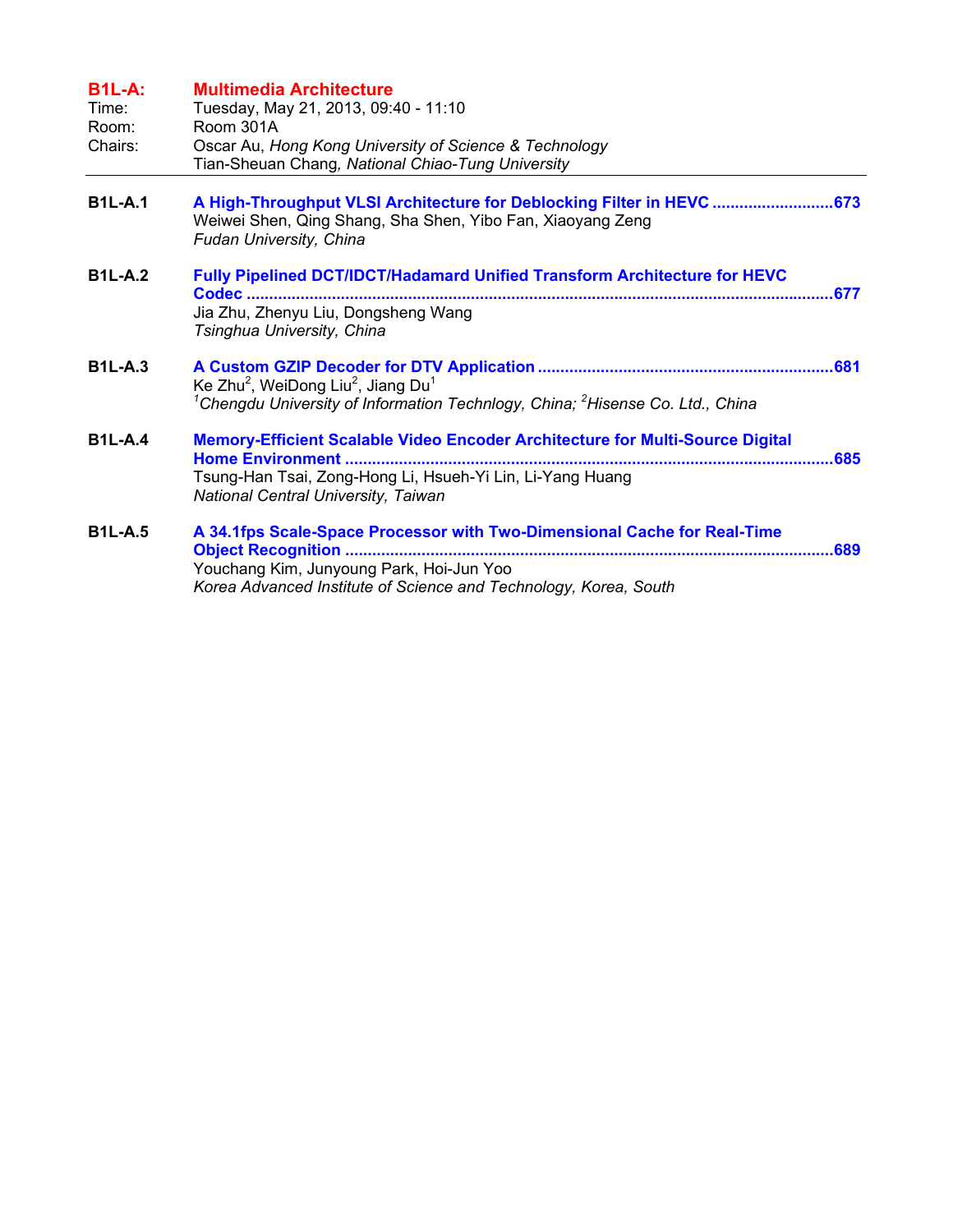| <b>B1L-B:</b><br>Time:<br>Room:<br>Chairs: | <b>Integrated Power Circuits and Charge Pumps</b><br>Tuesday, May 21, 2013, 09:40 - 11:10<br>Room 301B<br>Tsorng-Juu Liang, National Cheng-Kung University<br>Wing Hung Ki, The Hong Kong Univ. of Science & Technology                                                                                                          |
|--------------------------------------------|----------------------------------------------------------------------------------------------------------------------------------------------------------------------------------------------------------------------------------------------------------------------------------------------------------------------------------|
| <b>B1L-B.1</b>                             | <b>High-Side NMOS Power Switch and Bootstrap Driver for High-Frequency Fully-</b><br>Cheng Huang, Lin Cheng, Philip K.T. Mok, Wing-Hung Ki<br>Hong Kong University of Science and Technology, Hong Kong                                                                                                                          |
| <b>B1L-B.2</b>                             | Analysis and Design of Three-State Controlled Transition Mode for a Buck-Boost<br>Xiaohao Hu, Philip K.T. Mok<br>Hong Kong University of Science and Technology, Hong Kong                                                                                                                                                       |
| <b>B1L-B.3</b>                             | A Series of Exponential Step-Down Switched-Capacitor Converters and Their<br><b>Applications in Two-Stage Converters </b><br>Song Xiong <sup>1</sup> , Siu-Chung Wong <sup>1</sup> , Siew-Chong Tan <sup>2</sup><br><sup>1</sup> Hong Kong Polytechnic University, Hong Kong; <sup>2</sup> University of Hong Kong, Hong<br>Kong |
| <b>B1L-B.4</b>                             | Design of Reliable 2×VDD and 3×VDD Series-Parallel Charge Pumps in<br>Nanoscale CMOS<br>Yongtao Geng, Dongsheng Ma<br>University of Texas at Dallas, United States                                                                                                                                                               |
| <b>B1L-B.5</b>                             | A Fully Integrated Switched-Capacitor Based PMU with Adaptive Energy<br>Harvesting Technique for Ultra-Low Power Sensing Applications 709<br>Suyoung Bang, Yoonmyung Lee, Inhee Lee, Yejoong Kim, Gyouho Kim, David<br>Blaauw, Dennis Sylvester<br>University of Michigan, United States                                         |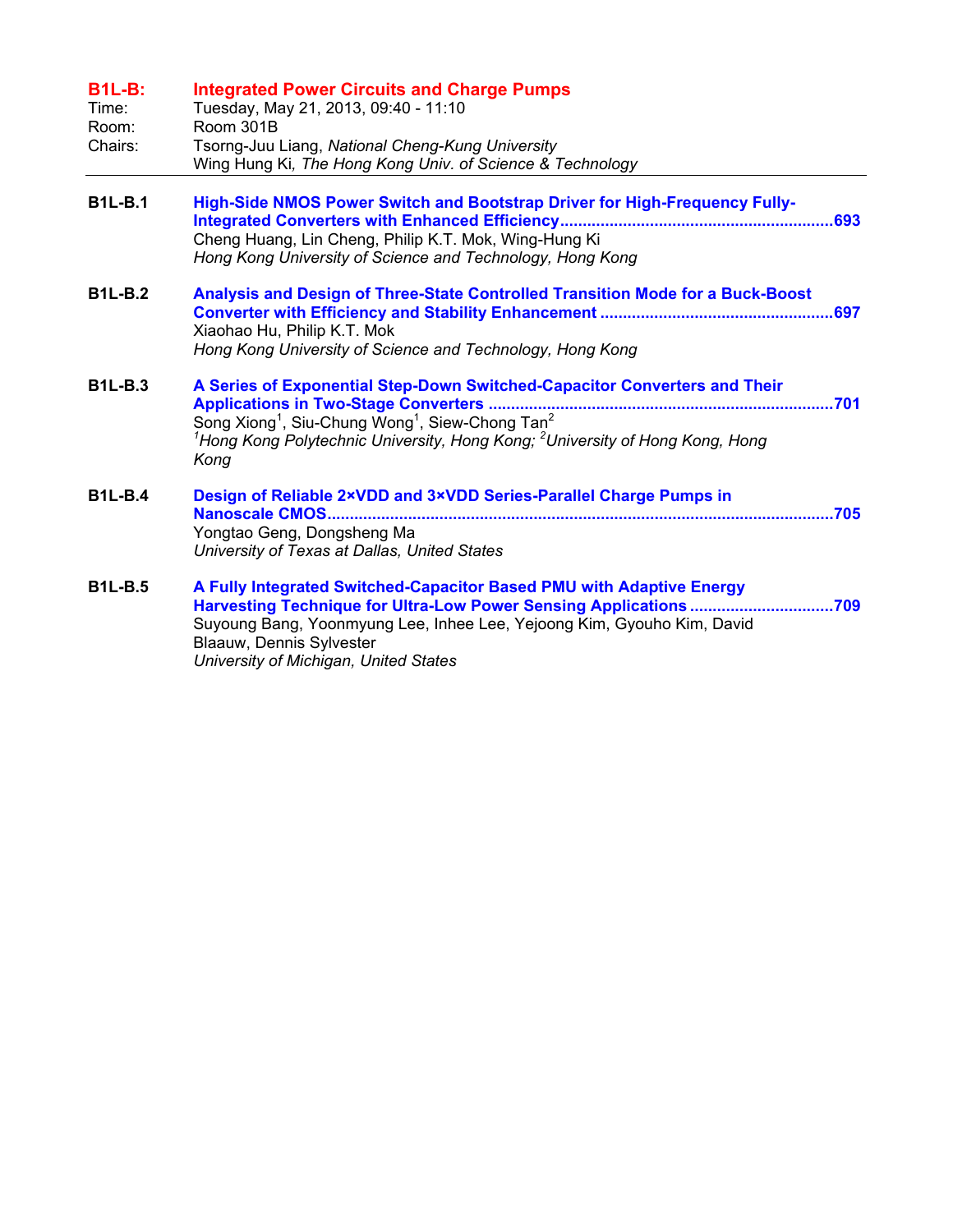| <b>B1L-C:</b><br>Time:<br>Room:<br>Chairs: | <b>Visual Signal Processing and Analysis</b><br>Tuesday, May 21, 2013, 09:40 - 11:10<br>Room 302A<br>King Ngi Ngan, Chinese University of Hong Kong, China<br>Daniel P.K. Lun, Hong Kong Polytechnic University, China                                                                       |
|--------------------------------------------|----------------------------------------------------------------------------------------------------------------------------------------------------------------------------------------------------------------------------------------------------------------------------------------------|
| <b>B1L-C.1</b>                             | A New Multi-View Articulated Human Motion Tracking Algorithm with Improved<br>Zhong Liu <sup>1</sup> , King-To Ng <sup>1</sup> , Shing-Chow Chan <sup>1</sup> , Xiao-Wei Song <sup>2</sup><br><sup>1</sup> University of Hong Kong, Hong Kong; $2$ Zhongyuan University of Technology, China |
| <b>B1L-C.2</b>                             | Chunhui Cui <sup>1</sup> , Qian Zhang <sup>2</sup> , King Ngi Ngan <sup>2</sup><br><sup>1</sup> Applied Science and Technology Research Institute, China; ${}^{2}$ Chinese University of<br>Hong Kong, China                                                                                 |
| <b>B1L-C.3</b>                             | LSGP: Line-SIFT Geometric Pattern for Wide-Baseline Image Matching 721<br>Heng Liu, Xuejin Chen, Jiawei Zhang, Zhefu Tu<br>University of Science and Technology of China, China                                                                                                              |
| <b>B1L-C.4</b>                             | A New Finger Touch Detection Algorithm and Prototype System Architecture for<br>Zhong Lv, Yi Xu, Guolin Li, Xiang Xie, Jun Hu, Wei Song, Zhihua Wang<br>Tsinghua University, China                                                                                                           |
| <b>B1L-C.5</b>                             | William Ng, Daniel Lun<br>Hong Kong Polytechnic Univeristy, Hong Kong                                                                                                                                                                                                                        |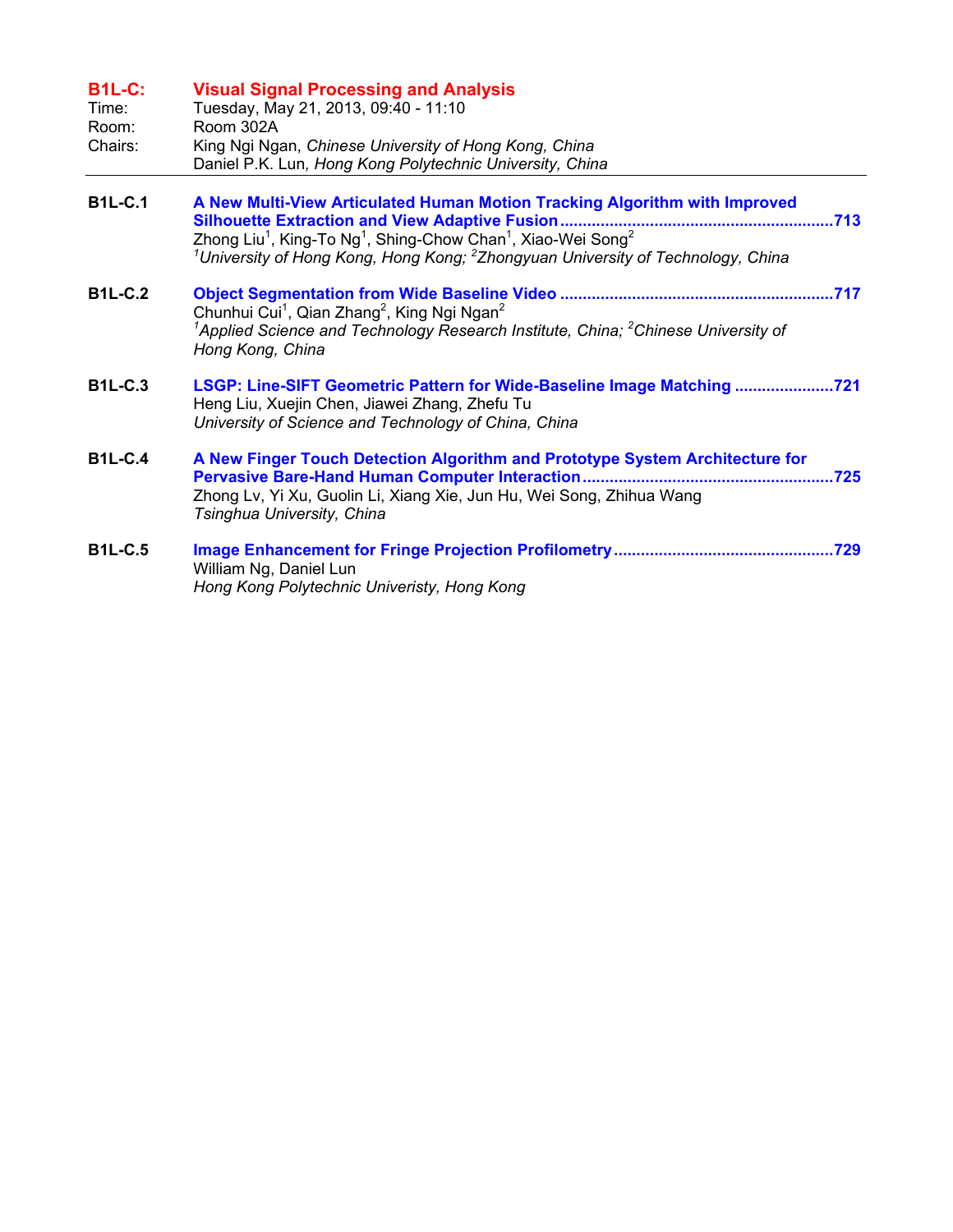| <b>B1L-D:</b>  | <b>Wireless Communication Circuits</b>                                                                                                                                                                                                                                                                                                                 |  |
|----------------|--------------------------------------------------------------------------------------------------------------------------------------------------------------------------------------------------------------------------------------------------------------------------------------------------------------------------------------------------------|--|
| Time:          | Tuesday, May 21, 2013, 09:40 - 11:10                                                                                                                                                                                                                                                                                                                   |  |
| Room:          | Room 302B                                                                                                                                                                                                                                                                                                                                              |  |
| Chair:         | Hassan Aboushady, University of Pierre & Marie Curie                                                                                                                                                                                                                                                                                                   |  |
| <b>B1L-D.1</b> | A 65nm CMOS Wide-Band LNA with Continuously Tunable Gain from 0dB to<br>Johannes Sturm <sup>1</sup> , Xinbo Xiang <sup>1</sup> , Harald Pretl <sup>2</sup><br><sup>1</sup> Carinthia University of Applied Sciences, Austria; <sup>2</sup> Danube Mobile Communications<br>Engineering, Austria                                                        |  |
| <b>B1L-D.2</b> | Low Power, High Linearity Multi-Mode Downconversion Mixer for SDR737<br>Yexin Chen, Na Yan, Jianfei Xu, Qiang Chen, Jie Sun<br>Fudan University, China                                                                                                                                                                                                 |  |
| <b>B1L-D.3</b> | Multi-Band Wide Tuning Range CMOS VCO with Hybrid Inductor for LTE<br>Standard<br>Seonghan Ryu <sup>1</sup> , In-Chul Hwang <sup>3</sup> , Ara Cho <sup>3</sup> , Sangyub Lee <sup>2</sup><br><sup>1</sup> Hannam University, Korea, South; <sup>2</sup> I&C Technology, Inc., Korea, South; <sup>3</sup> Kangwon<br>National University, Korea, South |  |
| <b>B1L-D.4</b> | An Adaptive Class-E Power Amplifier with Improvement in Efficiency, Reliability<br>Aritra Banerjee, Abhijit Chatterjee<br>Georgia Institute of Technology, United States                                                                                                                                                                               |  |
| <b>B1L-D.5</b> | <b>SAW-Less GNSS Front-End Amplifier with 80.4-dB GSM Blocker Suppression</b><br>Yongan Zheng, Le Ye, Long Chen, Huailin Liao, Ru Huang<br>Peking University, China                                                                                                                                                                                    |  |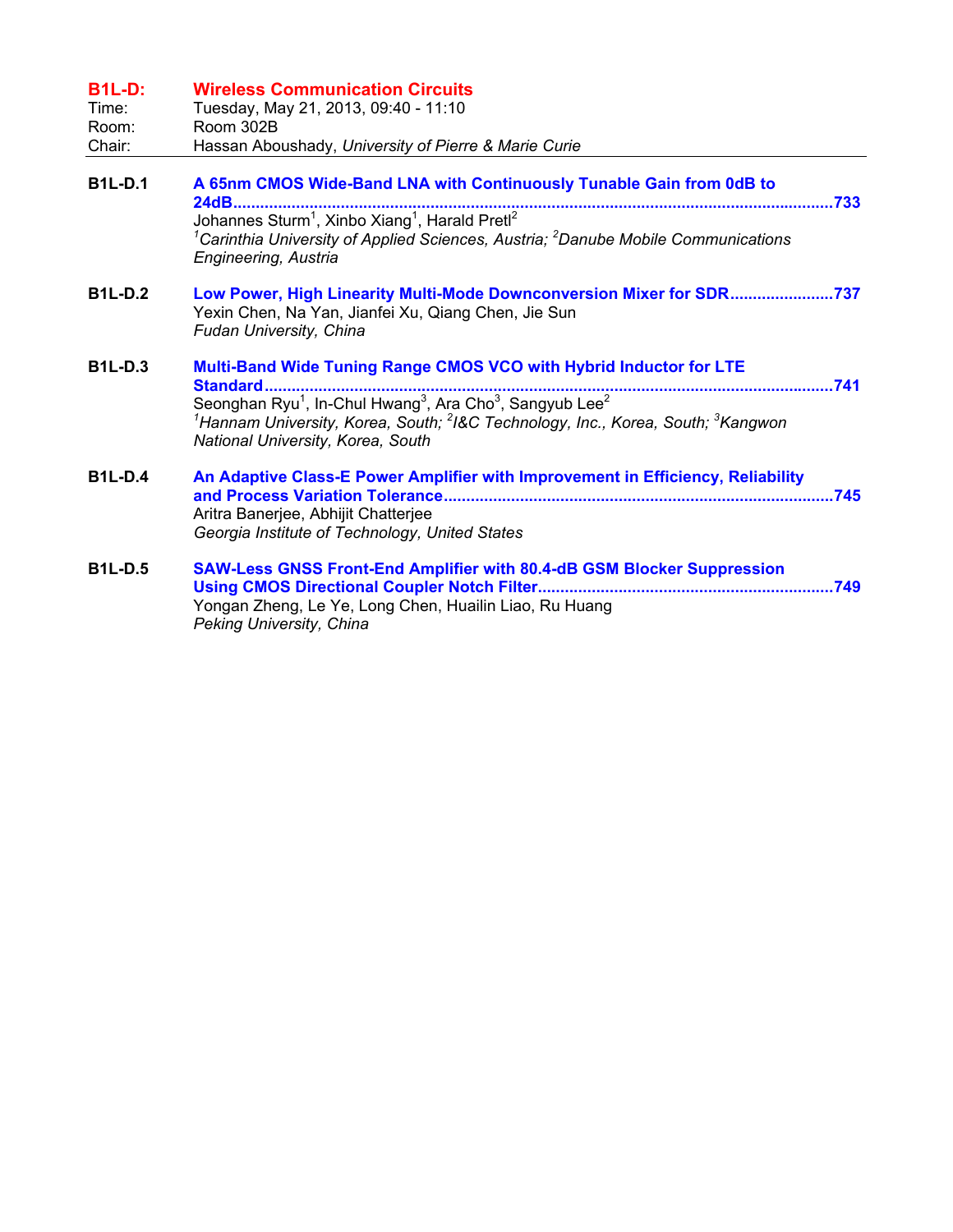| <b>B1L-E:</b><br>Time:<br>Room:<br>Chair: | <b>Image Enhancement and Interpolation</b><br>Tuesday, May 21, 2013, 09:40 - 11:10<br>Room 303A<br>Kai-Kuang Ma, Nanyang Technological University             |
|-------------------------------------------|---------------------------------------------------------------------------------------------------------------------------------------------------------------|
| <b>B1L-E.1</b>                            | Single Underwater Image Enhancement with a New Optical Model753<br>Haocheng Wen, Yonghong Tian, Tiejun Huang, Wen Gao<br>Peking University, China             |
| <b>B1L-E.2</b>                            | Guang Deng<br>La Trobe University, Australia                                                                                                                  |
| <b>B1L-E.4</b>                            | Syed Sohaib Ali, Muhammad Mohsin Riaz, Abdul Ghafoor<br>National University of Sciences and Technology, Pakistan                                              |
| <b>B1L-E.5</b>                            | Hybrid Image Interpolation with Soft-Decision Kernel Regression765<br>Jing Liu, Xiaokang Yang, Guangtao Zhai, Li Chen<br>Shanghai Jiao Tong University, China |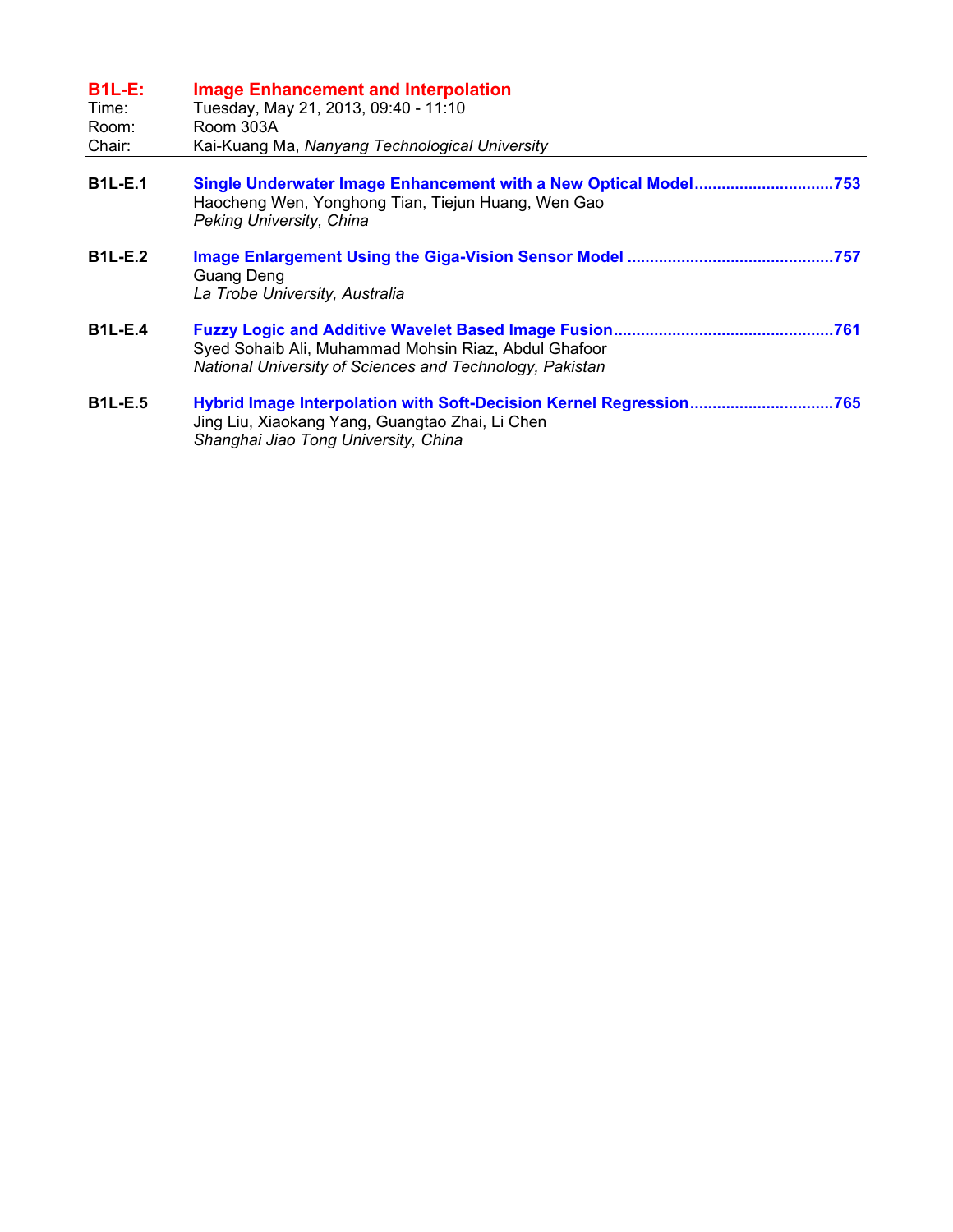| <b>B1L-F:</b><br>Time:<br>Room: | <b>Digital VLSI Circuits</b><br>Tuesday, May 21, 2013, 09:40 - 11:10<br>Room 303B                                                                                                                                                                                        |  |
|---------------------------------|--------------------------------------------------------------------------------------------------------------------------------------------------------------------------------------------------------------------------------------------------------------------------|--|
| Chairs:                         | Volkan Kursun, The Hong Kong University of Science and Technology<br>Gaetano Palumbo, Universita' di Catania                                                                                                                                                             |  |
| <b>B1L-F.1</b>                  | Scan-Controlled Pulse Flip-Flops for Mobile Application Processors769<br>Min-Su Kim, Hyoungwook Lee, Jin-Soo Park, Chunghee Kim, Juhyun Kang, Ken<br>Shin, Emil Kagramanyan, Gunok Jung, Ukrae Cho, Youngmin Shin, Jae Cheol<br>Son<br>Samsung Electronics, Korea, South |  |
| <b>B1L-F.2</b>                  | Efficient In Situ Error Detection Enabling Diverse Path Coverage773<br>Chia-Hsiang Chen, Yaoyu Tao, Zhengya Zhang<br>University of Michigan, United States                                                                                                               |  |
| <b>B1L-F.3</b>                  | <b>Implementation of Hybrid Version Management in Hardware Transactional</b><br>Lihang Zhao, Jeff Draper<br>Information Sciences Institute / University of Southern California, United States                                                                            |  |
| <b>B1L-F.4</b>                  | Redefining the Relationship Between Scalar and Parallel Units in SIMD<br>Yaohua Wang, Shuming Chen, Jianghua Wan, Kai Zhang<br>National University of Defense Technology, China                                                                                          |  |
| <b>B1L-F.5</b>                  | Collaborative Error Control Method for Sequential Logic Circuits 785<br>Qiaoyan Yu, Drew Stock<br>University of New Hampshire, United States                                                                                                                             |  |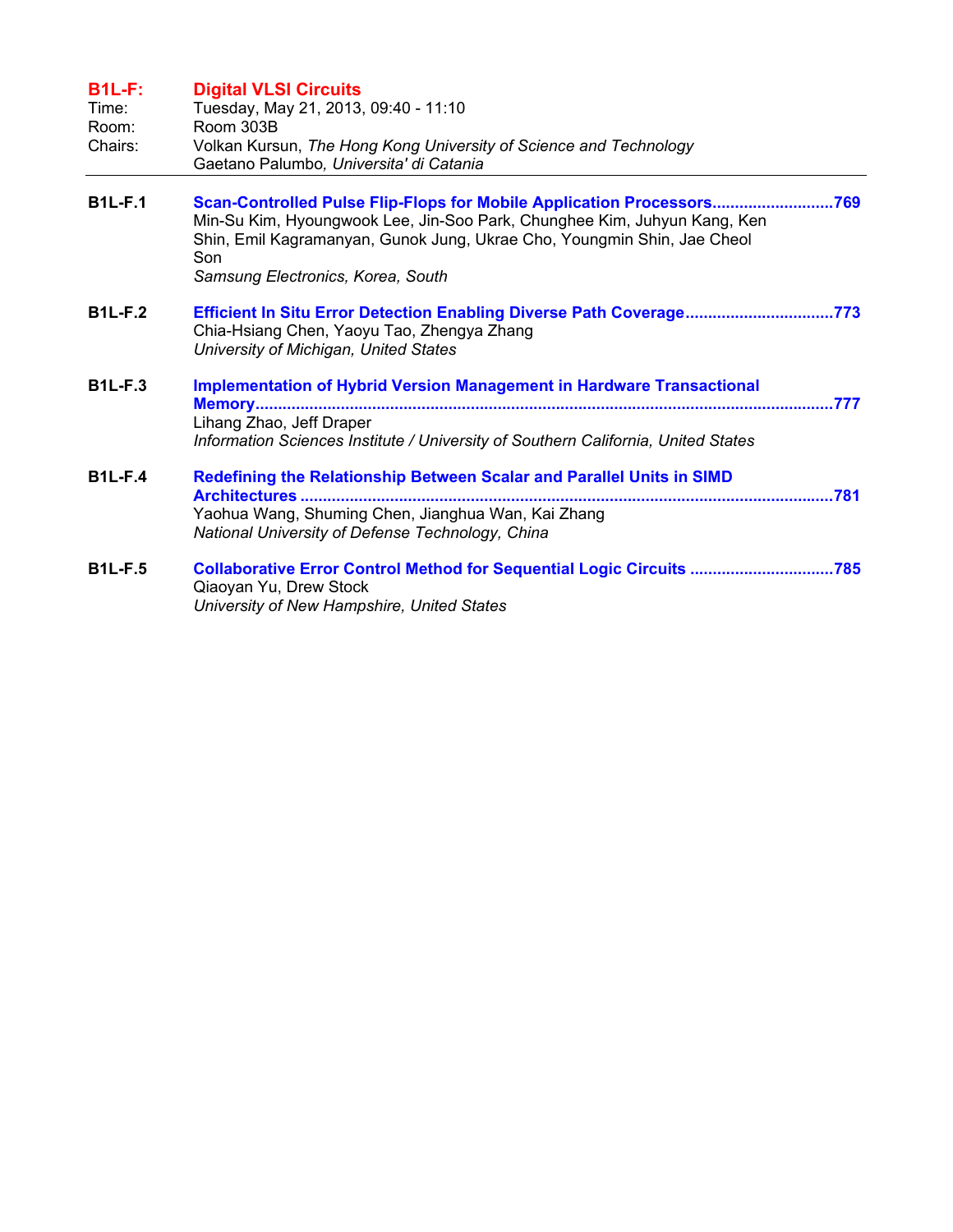| <b>B1L-G:</b><br>Time:<br>Room:<br>Chairs: | <b>Cross-Disciplinary Applications I</b><br>Tuesday, May 21, 2013, 09:40 - 11:10<br><b>Room 305</b><br>Zhengya Zhang, University of Michigan<br>Masud Chowdhury, University of Missouri-Kansas City                                                                                                                             |
|--------------------------------------------|---------------------------------------------------------------------------------------------------------------------------------------------------------------------------------------------------------------------------------------------------------------------------------------------------------------------------------|
| <b>B1L-G.1</b>                             | Logic-on-Logic Partitioning Techniques for 3-Dimensional Integrated Circuits 789<br>Gopi Neela, Jeff Draper<br>Information Sciences Institute / University of Southern California, United States                                                                                                                                |
| <b>B1L-G.2</b>                             | A SC/HSI Dual-Mode Baseband Receiver with Frequency-Domain Equalizer for<br>IEEE 802.15.3c<br>Wei-Chang Liu, Fu-Chun Yeh, Ting-Chen Wei, Ya-Shiue Huang, Tai-Yang Liu,<br>Shen-Jui Huang, Ching-Da Chan, Shyh-Jye Jou, Sau-Gee Chen<br>National Chiao Tung University, Taiwan                                                   |
| <b>B1L-G.3</b>                             | An Efficient VLSI Architecture of QPP Interleaver/Deinterleaver for LTE Turbo<br>797<br>Arash Ardakani, Mojtaba Mahdavi, Mahdi Shabany<br>Sharif University of Technology, Iran                                                                                                                                                 |
| <b>B1L-G.4</b>                             | Microchannel Splitting and Scaling for Thermal Balancing of Liquid-Cooled 3DIC801<br>Hanhua Qian, Chip Hong Chang<br>Nanyang Technological University, Singapore                                                                                                                                                                |
| <b>B1L-G.5</b>                             | Sunil Rana <sup>2</sup> , Tyson Tian Qin <sup>2</sup> , Dinesh Pamunuwa <sup>2</sup> , Daniel Grogg <sup>1</sup> , Michel<br>Despont <sup>1</sup> , Yu Pu <sup>1</sup> , Christoph Hagleitner <sup>1</sup><br><sup>1</sup> IBM Research - Zurich Laboratory, Switzerland; <sup>2</sup> University of Bristol, United<br>Kingdom |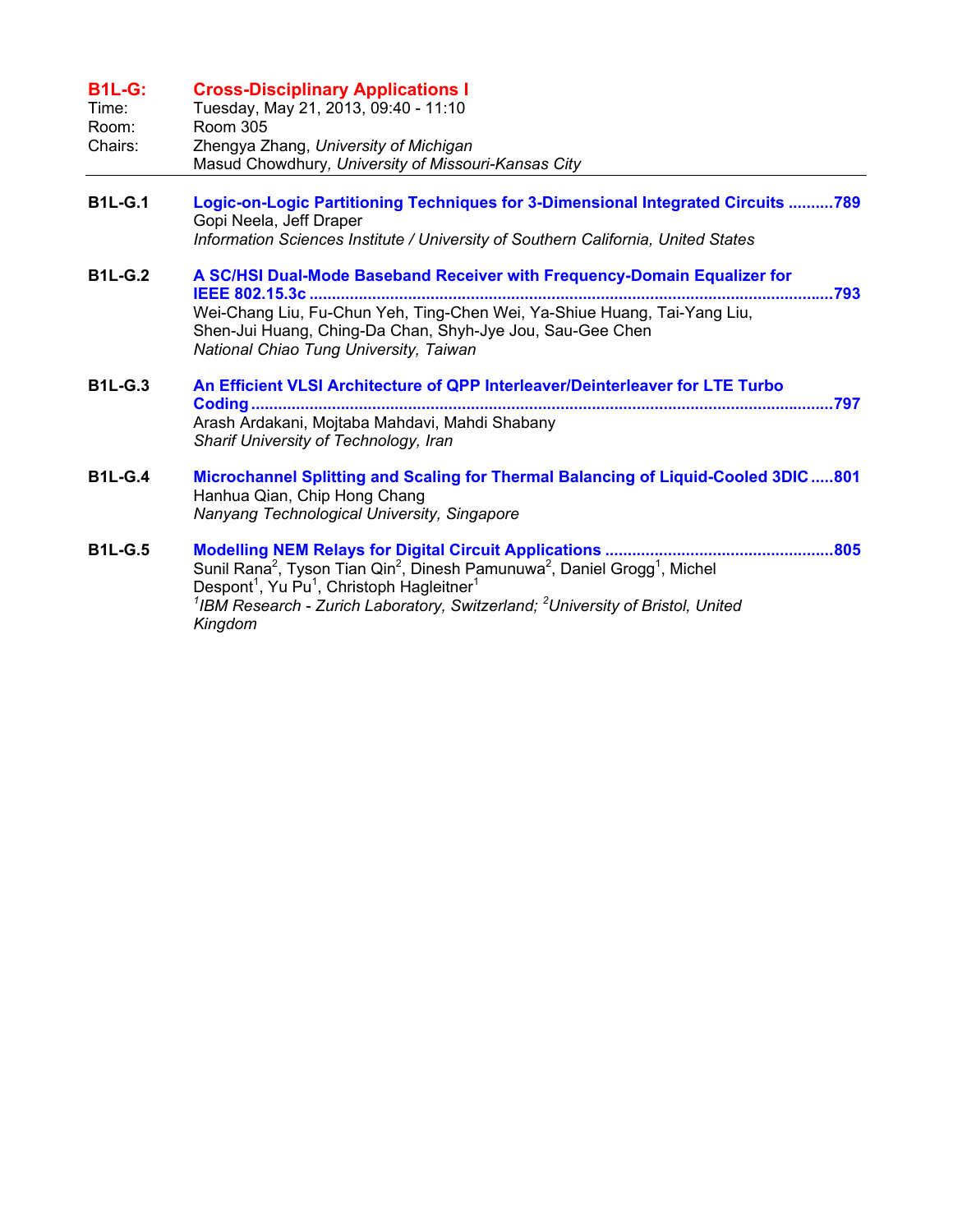| <b>B1L-H:</b><br>Time:<br>Room:<br>Chairs: | <b>Sigma-Delta Converters I</b><br>Tuesday, May 21, 2013, 09:40 - 11:10<br>Room 306A<br>Jose M. de la Rosa, Instituto de Microelectrónica de Sevilla<br>Luis Hernandez, University Carlos III de Madrid |
|--------------------------------------------|---------------------------------------------------------------------------------------------------------------------------------------------------------------------------------------------------------|
| <b>B1L-H.1</b>                             | A Voltage Scaling 0.25-1.8 V Delta-Sigma Modulator with Inverter-Opamp Self-<br>Kentaro Yoshioka, Yosuke Toyama, Teruo Jyo, Hiroki Ishikuro<br>Keio University, Japan                                   |
| <b>B1L-H.2</b>                             | A 1-V 100-dB Dynamic Range 24.4-kHz Bandwidth Delta-Sigma Modulator 813<br>Chia-Ling Chang, Jieh-Tsorng Wu<br>National Chiao Tung University, Taiwan                                                    |
| <b>B1L-H.3</b>                             | A Low-Power, Ultra Low-Offset, 16.5-bit, Sigma-Delta ADC for Coulomb Counting<br>Jose Luis Ceballos, Christian Reindl<br>Infineon Technologies Austria AG, Austria                                      |
| <b>B1L-H.4</b>                             | Design of a Third-Order Sigma-Delta Modulator with Minimum Op-Amps Output<br>Oscar Belotti, Edoardo Bonizzoni, Franco Maloberti<br>Università degli Studi di Pavia, Italy                               |
| <b>B1L-H.5</b>                             | An Empirical and Statistical Comparison of State-of-the-Art Sigma-Delta<br>José M. de la Rosa<br>CSIC - Instituto de Microelectrónica de Sevilla IMSE-CNM, Spain                                        |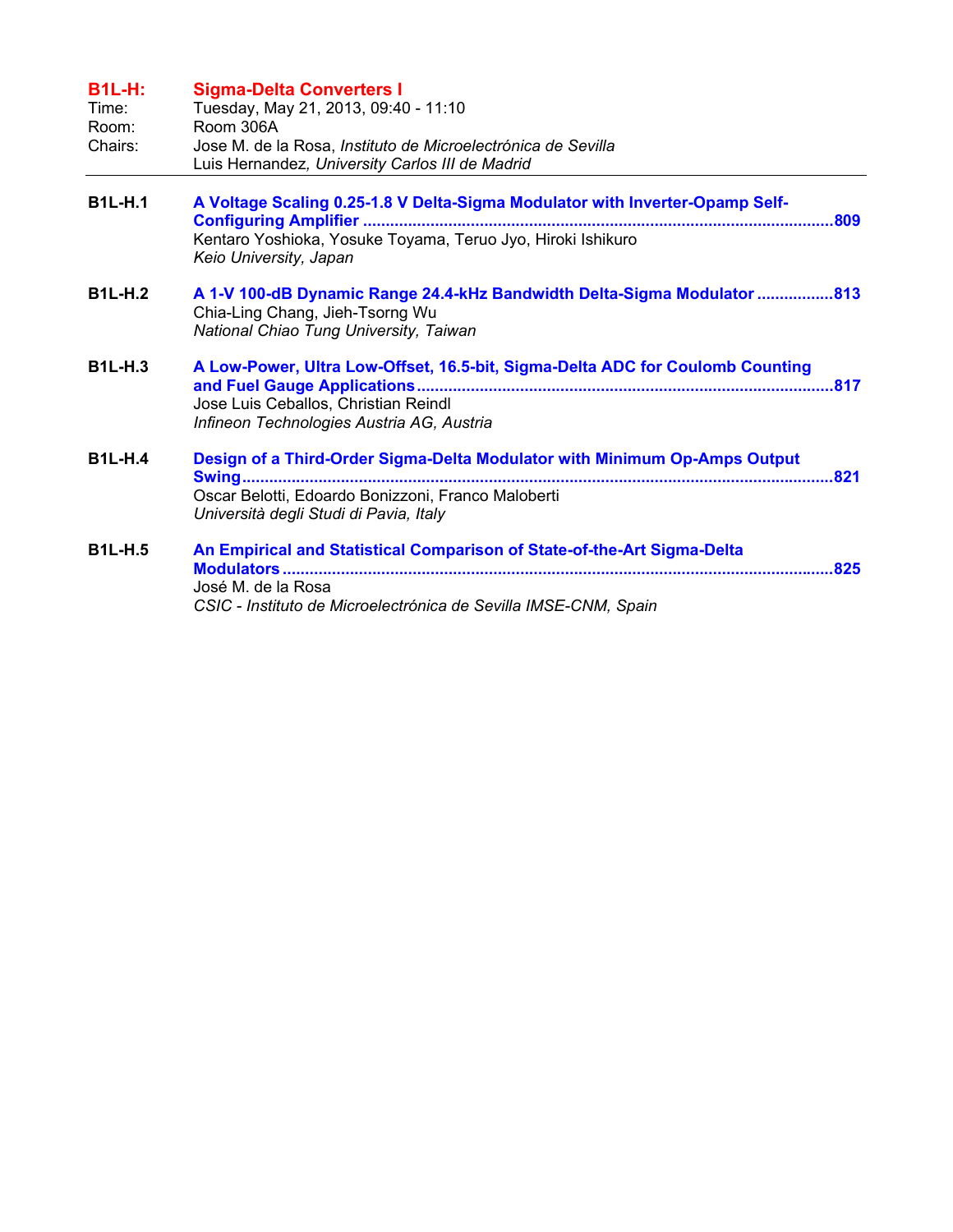| $B1L-J:$<br>Time:<br>Room:<br>Chairs: | <b>Analog Circuit Techniques I</b><br>Tuesday, May 21, 2013, 09:40 - 11:10<br>Room 306B<br>Thierry Taris, IMS Bordeaux<br>Oliveira, Tech. University of Lisbon                                                                                                                                                                                                             |
|---------------------------------------|----------------------------------------------------------------------------------------------------------------------------------------------------------------------------------------------------------------------------------------------------------------------------------------------------------------------------------------------------------------------------|
| <b>B1L-J.1</b>                        | <b>Mathematical Analysis of Inter-Band Intermodulation for Concurrent Dual-Band</b><br>Yifei Li, Nathan Neihart<br><b>Iowa State University, United States</b>                                                                                                                                                                                                             |
| <b>B1L-J.2</b>                        | Nonlinearity Analysis of R-2R Ladder-Based Current-Steering Digital to Analog<br>Chun-Chieh Chen, Nan-Ku Lu<br>Chung Yuan Christian University, Taiwan                                                                                                                                                                                                                     |
| <b>B1L-J.3</b>                        | A Fully Integrated Video Digital-to-Analog Converter with Minimized Gain Error  837<br>Tao Zhang, Qiaoyan Yu<br>University of New Hampshire, United States                                                                                                                                                                                                                 |
| <b>B1L-J.4</b>                        | Two-Stage Charge Sensitive Amplifier with Self-Biased MOS Transistor as<br>Yacong Zhang, Xiaolu Chen, Zhongjian Chen, Wengao Lu<br>Peking University, China                                                                                                                                                                                                                |
| <b>B1L-J.5</b>                        | A SiGe 8-Channel Comparator for Application in a Synthetic Aperture<br>845<br>Erik Ryman <sup>2</sup> , Stefan Back Andersson <sup>2</sup> , Johan Riesbeck <sup>2</sup> , Slavko Dejanovic <sup>2</sup> ,<br>Anders Emrich <sup>2</sup> , Per Larsson-Edefors <sup>1</sup><br><sup>1</sup> Chalmers University of Technology, Sweden; $^2$ Omnisys Instruments AB, Sweden |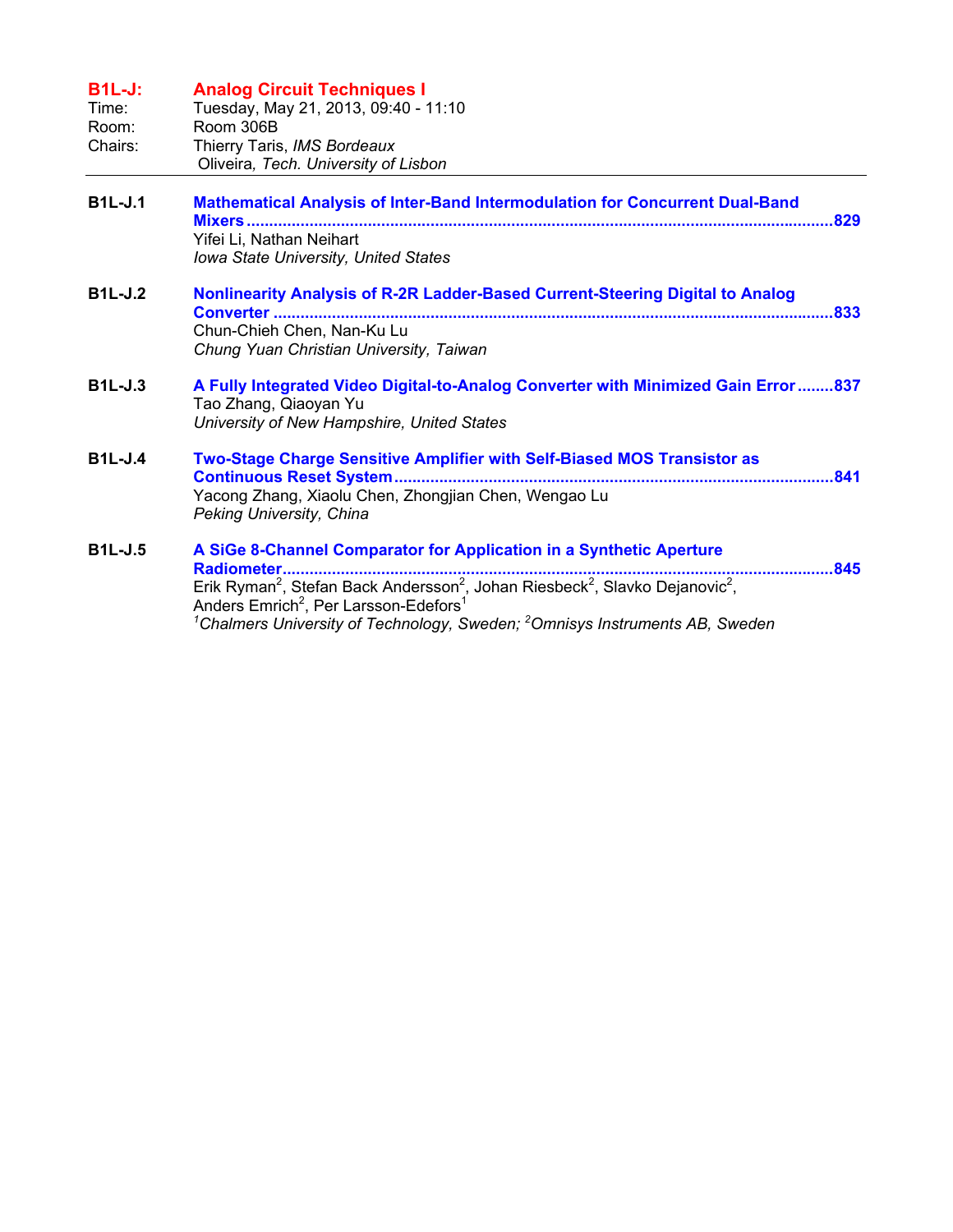| <b>B1L-K:</b><br>Time:<br>Room:<br>Chairs: | <b>Biomedical Systems I</b><br>Tuesday, May 21, 2013, 09:40 - 11:10<br>Room 307A<br>Mohamad Sawan, Polytechnique Montreal<br>Julio Georgiou, University of Cyprus                                                                   |  |
|--------------------------------------------|-------------------------------------------------------------------------------------------------------------------------------------------------------------------------------------------------------------------------------------|--|
| <b>B1L-K.1</b>                             | A 1.52 uJ/Classification Patient-Specific Seizure Classification Processor Using<br>Muhammad Awais Bin Altaf, Jerald Yoo<br>Masdar Institute of Science and Technology, U.A.E.                                                      |  |
| <b>B1L-K.2</b>                             | Amogh Vidwans, Karim Abdelhalim, Roman Genov<br>University of Toronto, Canada                                                                                                                                                       |  |
| <b>B1L-K.3</b>                             | Low-Power Multi-Processor System Architecture Design for Universal<br>Li-Fang Cheng, Tung-Chien Chen, Liang-Gee Chen<br>National Taiwan University, Taiwan                                                                          |  |
| <b>B1L-K.4</b>                             | Reconfigurable Biological Signal Co-Processor for Feature Extraction Dedicated<br>Sedigheh Razmpour, Amir Masoud Sodagar, Milad Faizollah, Mohammad<br>Yousef Darmani, Morteza Nourian<br>K.N. Toosi University of Technology, Iran |  |
| <b>B1L-K.5</b>                             | Tianyi Liu, Jens Anders, Maurits Ortmanns<br>Universität Ulm, Germany                                                                                                                                                               |  |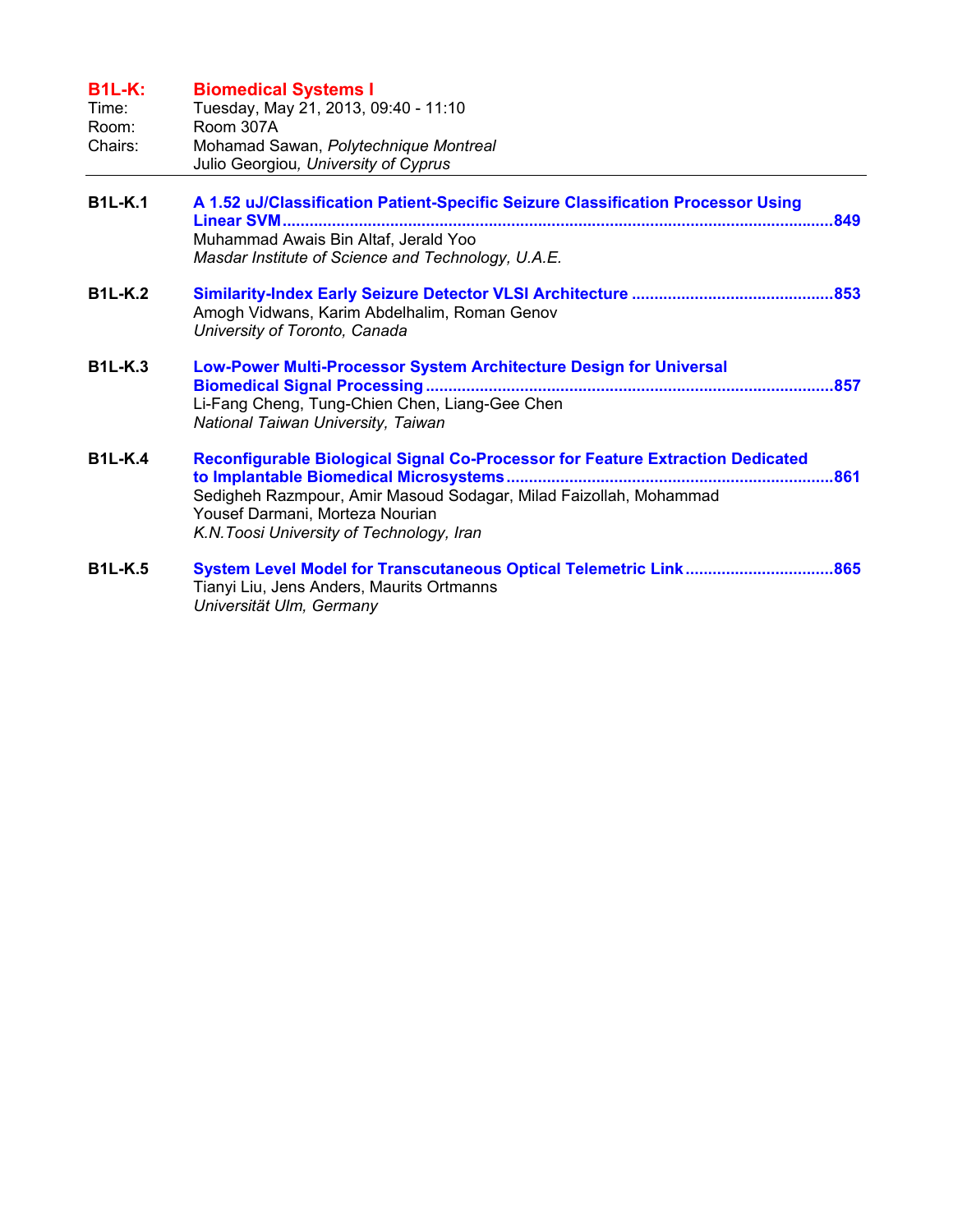| <b>B1L-L:</b><br>Time:<br>Room:<br>Chairs: | <b>SPECIAL SESSION: Mobile Media Communication &amp; Processing</b><br>Tuesday, May 21, 2013, 09:40 - 11:10<br>Room 307B<br>Junsong Yuan, Nanyang Technological University<br>Lingyu Duan, Peking University                                                                                                           |      |
|--------------------------------------------|------------------------------------------------------------------------------------------------------------------------------------------------------------------------------------------------------------------------------------------------------------------------------------------------------------------------|------|
| <b>B1L-L.1</b>                             | Mobile Media Communication, Processing, and Analysis: a Review of Recent<br><b>Advances </b>                                                                                                                                                                                                                           | .869 |
|                                            | Wen Gao <sup>2</sup> , Lingyu Duan <sup>2</sup> , Jun Sun <sup>2</sup> , Junsong Yuan <sup>1</sup> , Yonggang Wen <sup>1</sup> , Yap-Peng<br>Tan <sup>1</sup> , Jianfei Cai <sup>1</sup> , Alex C. Kot <sup>1</sup><br><sup>1</sup> Nanyang Technological University, Singapore; <sup>2</sup> Peking University, China |      |
| <b>B1L-L.2</b>                             | Tingxiao Hu, Bo Yan<br>Fudan University, China                                                                                                                                                                                                                                                                         |      |
| <b>B1L-L.3</b>                             | Inter-Screen Interaction for Session Recognition and Transfer Based on Cloud                                                                                                                                                                                                                                           | .877 |
|                                            | Yichao Jin, Xiao Liu, Yonggang Wen, Jianfei Cai<br>Nanyang Technological University, Singapore                                                                                                                                                                                                                         |      |
| <b>B1L-L.4</b>                             | <b>Mobile Multimedia Travelogue Generation by Exploring Geo-Locations and</b>                                                                                                                                                                                                                                          | .881 |
|                                            | Shuhui Jiang <sup>2</sup> , Xueming Qian <sup>2</sup> , Ke Lan <sup>2</sup> , Lei Zhang <sup>1</sup> , Tao Mei <sup>1</sup><br><sup>1</sup> Microsoft Research Asia, China; $2Xi$ 'an Jiaotong University, China                                                                                                       |      |
| <b>B1L-L.5</b>                             | <b>Compact Descriptors for Mobile Visual Search and MPEG CDVS Standardization 885</b><br>Lingyu Duan, Feng Gao, Jie Chen, Jie Lin, Tiejun Huang<br>Peking University, China                                                                                                                                            |      |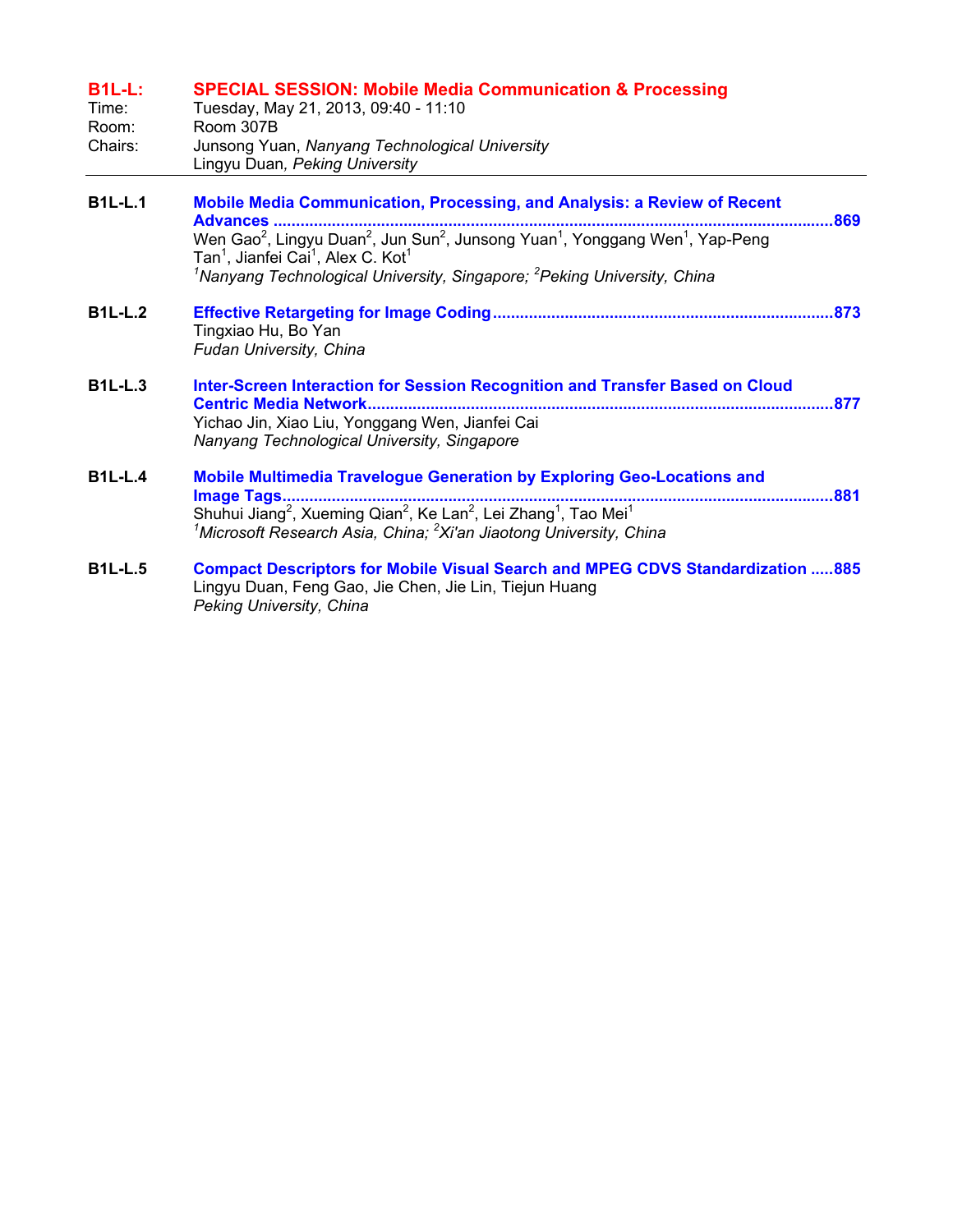| <b>B2L-A:</b><br>Time:<br>Room:<br>Chairs: | <b>Multimedia processing and computing</b><br>Tuesday, May 21, 2013, 11:30 - 13:00<br>Room 301A<br>Jianfei Cai,<br>Weisi Lin, Nanyang Technological University                                                                                                                                                                                                                                                                                                                                      |      |
|--------------------------------------------|-----------------------------------------------------------------------------------------------------------------------------------------------------------------------------------------------------------------------------------------------------------------------------------------------------------------------------------------------------------------------------------------------------------------------------------------------------------------------------------------------------|------|
| <b>B2L-A.1</b>                             | <b>Efficient Loop Accelerator for Motion Estimation Specific Instruction-Set</b><br>Tae Sun Kim <sup>1</sup> , Myung Hoon Sunwoo <sup>1</sup> , Sung Dae Kim <sup>2</sup><br><sup>1</sup> Ajou University, Korea, South; <sup>2</sup> Samsung Electronics Co., Korea, South                                                                                                                                                                                                                         | .889 |
| <b>B2L-A.2</b>                             | Hardware Implementation for Real-Time 3D Rendering in 2D-to-3D Conversion 893<br>Yeong-Kang Lai, Yu-Chieh Chung, Yu-Fan Lai<br>National Chung Hsing University, Taiwan                                                                                                                                                                                                                                                                                                                              |      |
| <b>B2L-A.3</b>                             | <b>Implementation of Multi-Standard Video Decoding Algorithms on a Coarse-</b><br>Leibo Liu <sup>3</sup> , Yingjie Chen <sup>3</sup> , Shouyi Yin <sup>3</sup> , Dong Wang <sup>3</sup> , Xing Wang <sup>3</sup> , Shaojun Wei <sup>3</sup> ,<br>Li Zhou <sup>1</sup> , Hao Lei <sup>4</sup> , Peng Cao <sup>2</sup><br><sup>1</sup> Chinese Academy of Sciences, China; <sup>2</sup> Southeast University, China; $3$ Tsinghua<br>University, China; <sup>4</sup> Xi'an Jiaotong University, China | 897  |
| <b>B2L-A.4</b>                             | DRAM Access Reduction in GPUs by Thread-Block Scheduling for Overlapped<br>Data Reuse<br>Seungyeol Lee, Wonyong Sung<br>Seoul National University, Korea, South                                                                                                                                                                                                                                                                                                                                     |      |
| <b>B2L-A.5</b>                             | Hongyuan Zhu, Jianfei Cai, Jianmin Zheng, Jianxin Wu, Nadia Thalmann<br>Nanyang Technological University, Singapore                                                                                                                                                                                                                                                                                                                                                                                 |      |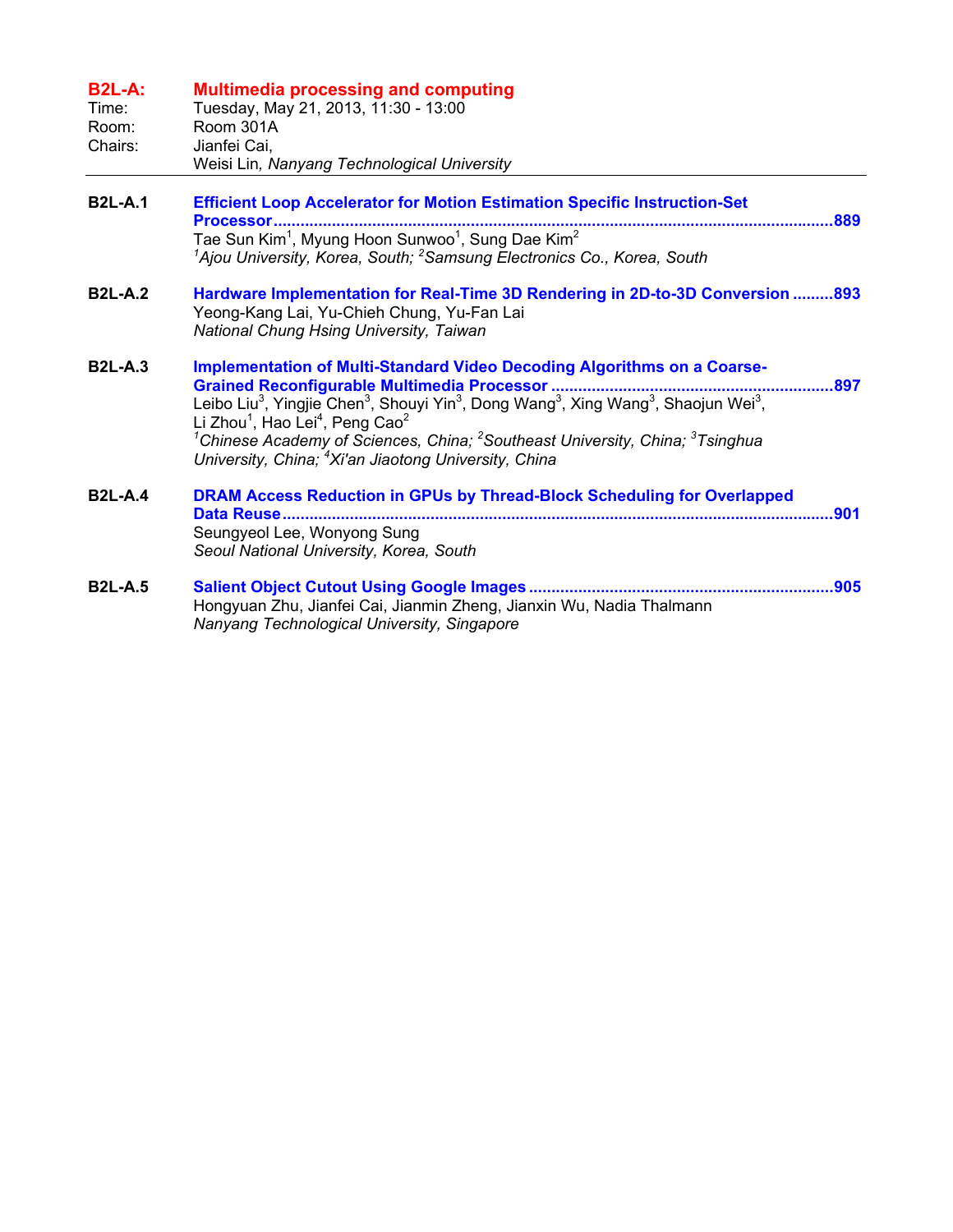| <b>B2L-B:</b><br>Time:<br>Room:<br>Chairs: | Power Converters, Modeling, Dynamics, Control, and Driving I<br>Tuesday, May 21, 2013, 11:30 - 13:00<br>Room 301B<br>Tsorng-Juu Liang, National Cheng-Kung University<br>Hiroo Sekiya, Chiba University                                                                                                                                                                                                                                            |     |
|--------------------------------------------|----------------------------------------------------------------------------------------------------------------------------------------------------------------------------------------------------------------------------------------------------------------------------------------------------------------------------------------------------------------------------------------------------------------------------------------------------|-----|
| <b>B2L-B.1</b>                             | 94% Performance Improvement by Time-Shift Control (TSC) Technique in Cloud<br>Che-Hao Meng, Yi-Ping Su, Yu-Ping Huang, Yu-Huei Lee, Ke-Horng Chen<br>National Chiao Tung University, Taiwan                                                                                                                                                                                                                                                        |     |
| <b>B2L-B.2</b>                             | <b>Effect of MOSFET Parasitic Capacitances on EER Transmitter with Class-E</b><br>913<br>Xiuqin Wei <sup>2</sup> , Tomoharu Nagashima <sup>1</sup> , Hiroo Sekiya <sup>1</sup> , Tadashi Suetsugu <sup>2</sup><br><sup>1</sup> Chiba University, Japan; <sup>2</sup> Fukuoka University, Japan                                                                                                                                                     |     |
| <b>B2L-B.3</b>                             | High-PF and Ultra-Low-THD Power Factor Correction Controller by Sinusoidal-<br>Chih-Wei Chang <sup>2</sup> , Chia-Lung Ni <sup>2</sup> , Jen-Chieh Tsai <sup>2</sup> , Yi-Ting Chen <sup>2</sup> , Chun-Yen<br>Chen <sup>2</sup> , Ke-Horng Chen <sup>2</sup> , Long-Der Chen <sup>1</sup> , Cheng-Chen Yang <sup>1</sup><br><sup>1</sup> Industrial Technology Research Institute, Taiwan; <sup>2</sup> National Chiao Tung University,<br>Taiwan |     |
| <b>B2L-B.4</b>                             | <b>Switching and Conduction Loss Analysis of Buck Converters Operating in DCM-</b><br><b>Only Scenarios</b><br>Wei Fu <sup>2</sup> , Siang Tan <sup>3</sup> , Ayman Fayed <sup>1</sup><br>$1$ lowa State University, United States; $2$ lowa State University and Texas Instruments<br>Inc., United States; <sup>3</sup> Texas Instruments, United States                                                                                          | 921 |
| <b>B2L-B.5</b>                             | Bifurcation Analysis in Dual-Input Buck Converter in Hybrid Power System925<br>Xiaoling Xiong <sup>2</sup> , Chi Kong Michael Tse <sup>1</sup> , Xinbo Ruan <sup>2</sup> , Meng Huang <sup>1</sup><br><sup>1</sup> Hong Kong Polytechnic University, Hong Kong; <sup>2</sup> Nanjing University of Aeronautics<br>and Astronautics, China                                                                                                          |     |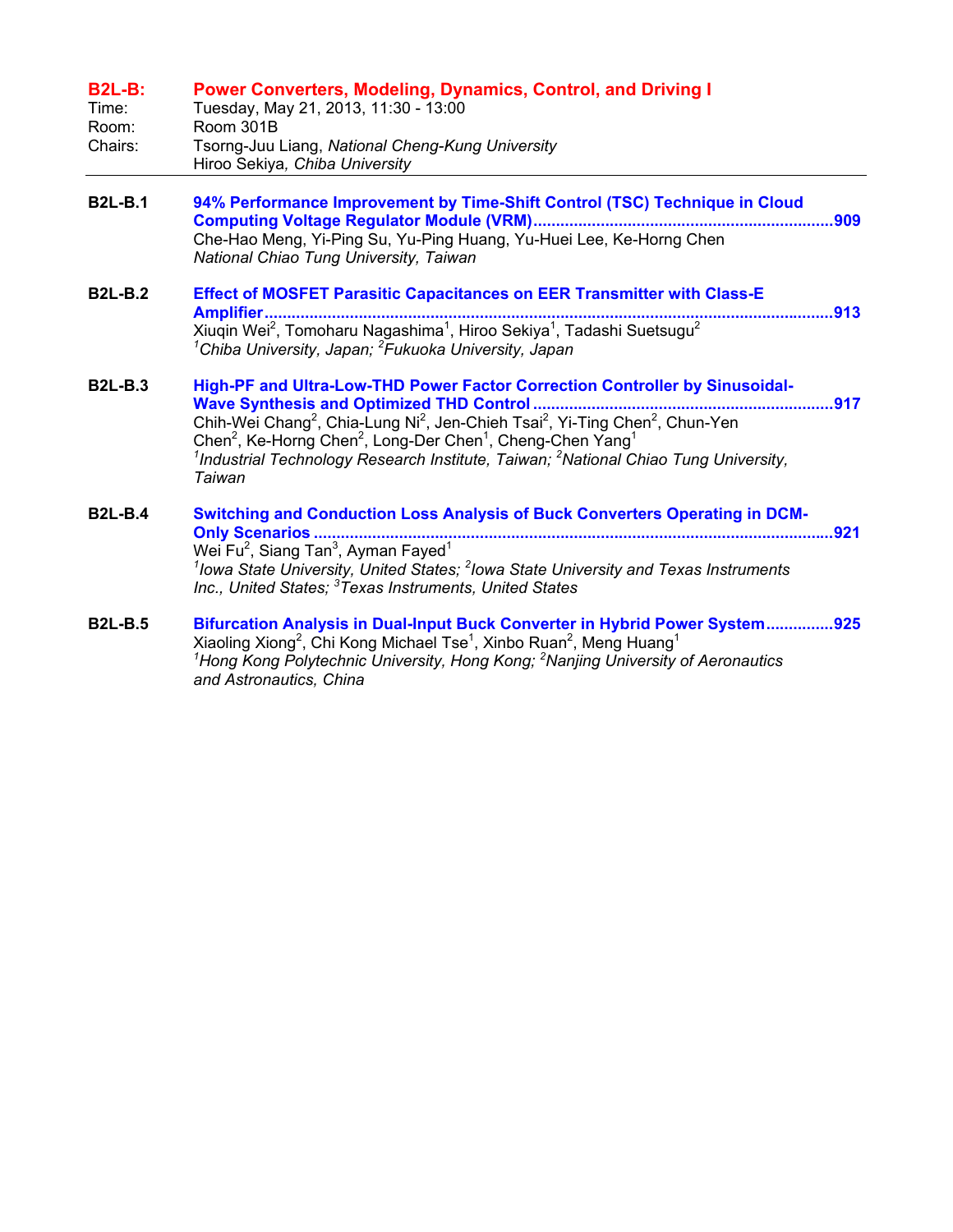| <b>B2L-C:</b><br>Time:<br>Room:<br>Chairs: | <b>Visual Analysis and Modeling</b><br>Tuesday, May 21, 2013, 11:30 - 13:00<br>Room 302A<br>Hongliang Li, University of Electronic Science and Technology of China<br>Gwo Giun Lee, National Cheng Kung University                                                                    |
|--------------------------------------------|---------------------------------------------------------------------------------------------------------------------------------------------------------------------------------------------------------------------------------------------------------------------------------------|
| <b>B2L-C.1</b>                             | Data-Driven Human Motion Synthesis Based on Angular Momentum Analysis929<br>Ping Hu <sup>1</sup> , Qi Sun <sup>2</sup> , Xiangxu Meng <sup>1</sup> , Jingliang Peng <sup>1</sup><br><sup>1</sup> Shandong University, China; <sup>2</sup> Taishan College, Shandong University, China |
| <b>B2L-C.2</b>                             | Jinjian Wu <sup>2</sup> , Weisi Lin <sup>1</sup> , Guangming Shi <sup>2</sup><br><sup>1</sup> Nanyang Technological University, Singapore; <sup>2</sup> Xidian University, China                                                                                                      |
| <b>B2L-C.3</b>                             | <b>Separation of Weak Reflection from a Single Superimposed Image Using</b><br>.937<br>Qing Yan, Yi Xu, Xiaokang Yang<br>Shanghai Jiao Tong University, China                                                                                                                         |
| <b>B2L-C.4</b>                             | Bo Wu, Linfeng Xu, Guanghui Liu<br>University of Electronic Science and Technology of China, China                                                                                                                                                                                    |
| <b>B2L-C.5</b>                             | Saliency Detection Using a Central Stimuli Sensitivity Based Model945<br>Linfeng Xu, Hongliang Li, Liaoyuan Zeng, Zhengning Wang, Guanghui Liu<br>University of Electronic Science and Technology of China, China                                                                     |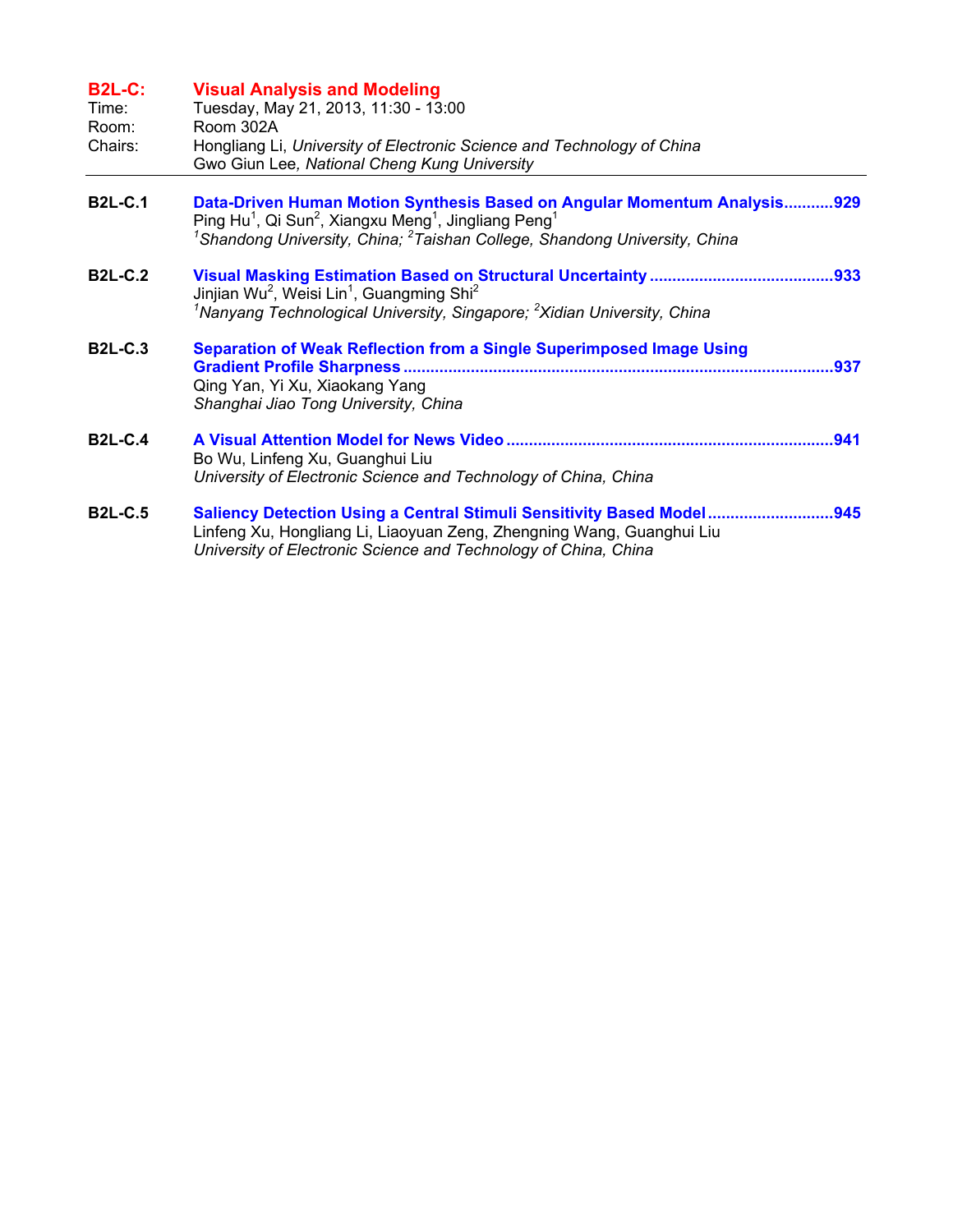| <b>B2L-D:</b><br>Time:<br>Room:<br>Chair: | <b>Wireless Communication Systems</b><br>Tuesday, May 21, 2013, 11:30 - 13:00<br>Room 302B<br>Jae Joon Kim, Ulsan National Institute of Science & Technology                                                                                                                                                                                              |      |
|-------------------------------------------|-----------------------------------------------------------------------------------------------------------------------------------------------------------------------------------------------------------------------------------------------------------------------------------------------------------------------------------------------------------|------|
| <b>B2L-D.1</b>                            | An Energy Efficient Antenna Selection for Large Scale Green MIMO Systems950<br>Byung Moo Lee, Jinhyeock Choi, Jongho Bang, Byung-Chang Kang<br>Samsung Electronics / Samsung Advanced Institute of Technolgy, Korea, South                                                                                                                                |      |
| <b>B2L-D.2</b>                            | A Digital Centric Transmitter Architecture with Arbitrary Ratio Baseband-to-LO<br>Jan Henning Mueller, Bastian Mohr, Ye Zhang, Renato Negra, Stefan Heinen<br><b>RWTH Aachen University, Germany</b>                                                                                                                                                      | .954 |
| <b>B2L-D.3</b>                            | Reconfigurable Feeding Network for GSM/GPS/3G/WiFi and Global LTE<br><b>Applications</b><br>958<br>Wei Zhou <sup>2</sup> , Tughrul Arslan <sup>2</sup> , Khaled Benkrid <sup>2</sup> , Ahmed El-Rayis <sup>1</sup> , Nakul Haridas <sup>1</sup><br><sup>1</sup> Sofant Technologies, United Kingdom; <sup>2</sup> University of Edinburgh, United Kingdom |      |
| <b>B2L-D.4</b>                            | A Half Rate CDR with DCD Cleaning Up and Quadrature Clock Calibration for<br>Xiaobao Yu <sup>1</sup> , Baoyong Chi <sup>1</sup> , Meng Wei <sup>1</sup> , Albert Wang <sup>2</sup> , Tianling Ren <sup>1</sup> , Zhihua<br>$W$ ang <sup>1</sup><br><sup>1</sup> Tsinghua University, China; <sup>2</sup> University of California, Riverside, China       |      |
| <b>B2L-D.5</b>                            | Design of Self-Biased Fully Differential Receiver and Crosstalk Cancellation for<br>Must Thu Linn Aung <sup>1</sup> Eric Lim <sup>2</sup> Takofumi Voshikawa <sup>2</sup> Tony Tao Hygung Kim <sup>1</sup>                                                                                                                                                | .966 |

Myat Thu Linn Aung<sup>1</sup>, Eric Lim<sup>2</sup>, Takefumi Yoshikawa<sup>2</sup>, Tony Tae Hyoung Kim<sup>1</sup><br><sup>1</sup>Nanyang *Technological University, Singapore; <sup>2</sup>Panasonic, Japan*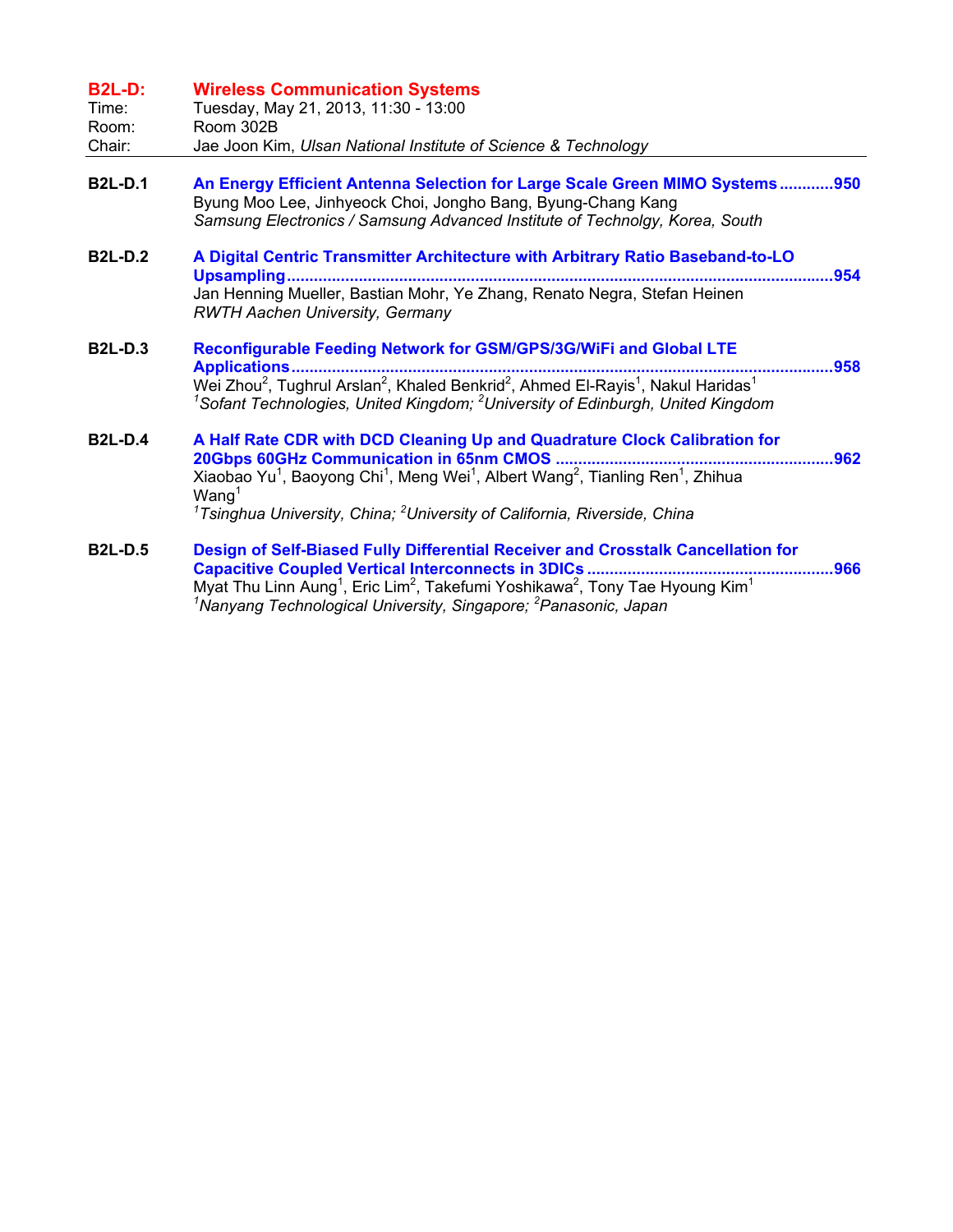| <b>B2L-E:</b><br>Time: | <b>Image Segmentation</b><br>Tuesday, May 21, 2013, 11:30 - 13:00                                                                                                         |            |
|------------------------|---------------------------------------------------------------------------------------------------------------------------------------------------------------------------|------------|
| Room:<br>Chair:        | Room 303A<br>Oscar Au, Hong Kong University of Science & Technology                                                                                                       |            |
| <b>B2L-E.1</b>         | A Novel Region Merging Based Image Segmentation Approach for Automatic<br>Object Extraction<br>Lin Zha, Zhi Liu, Shuhua Luo, Liquan Shen<br>Shanghai University, China    | .970       |
| <b>B2L-E.2</b>         | Gustavo Botelho de Souza, Aparecido Nilceu Marana<br>Universidade Estadual Paulista, Brazil                                                                               |            |
| <b>B2L-E.3</b>         | Ning Jiang, Jiu Xu, Wenxin Yu, Satoshi Goto<br>Waseda University, Japan                                                                                                   |            |
| <b>B2L-E.4</b>         | Segmentation of Low-Altitude Aerial Images of Non-Urban Environment Based<br>Babak Majidi, Jagdish Patra, Jinchuan Zheng<br>Swinburne University of Technology, Australia | <b>.Bあ</b> |
| <b>B2L-E.5</b>         | Fanman Meng, Hongliang Li, Guanghui Liu<br>University of Electronic Science and Technology of China, China                                                                |            |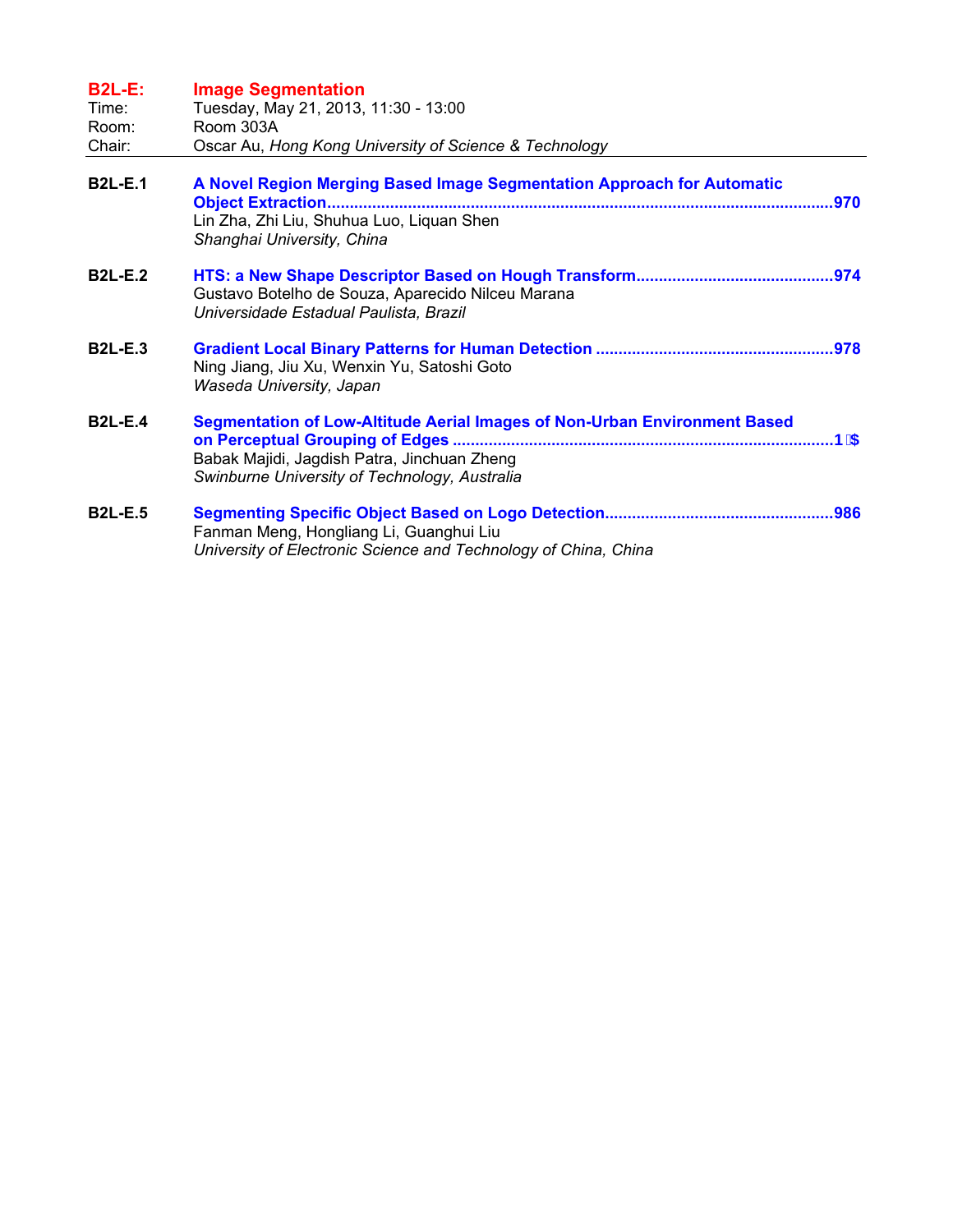| <b>B2L-F:</b><br>Time:<br>Room:<br>Chairs: | <b>VLSI for Multimedia Processing</b><br>Tuesday, May 21, 2013, 11:30 - 13:00<br>Room 303B<br>Jun Jin Kong, Samsung Electronics Company Ltd.<br>Jinsang Kim, Kyung Hee University                                 |
|--------------------------------------------|-------------------------------------------------------------------------------------------------------------------------------------------------------------------------------------------------------------------|
| <b>B2L-F.1</b>                             | A Novel Implementation Scheme for High Area-Efficient DCT Based on Signed<br>Yan Li, Jianhao Hu<br>University of Electronic Science and Technology of China, China                                                |
| <b>B2L-F.2</b>                             | <b>Optimization of ETSI DSR Frontend Software on a High-Efficient Audio DSP994</b><br>Zhenqi Wei, Peilin Liu, Cun Yu, Hongbin Zhou, Ying Ye, Ji Kong, Rendong Ying<br>Shanghai Jiao Tong University, China        |
| <b>B2L-F.3</b>                             | A High-Throughput Low-Latency Arithmetic Encoder Design for HDTV998<br>Yuan Li, Shanghang Zhang, Huizhu Jia, Xiaodong Xie, Wen Gao<br>Peking University, China                                                    |
| <b>B2L-F.4</b>                             | A 32.8mW 60fps Cortical Vision Processor for Spatio-Temporal Action<br>Recognition<br>Seongwook Park, Junyoung Park, Injoon Hong, Hoi-Jun Yoo<br>Korea Advanced Institute of Science and Technology, Korea, South |
| <b>B2L-F.5</b>                             | A Reconfigurable Inverse Transform Architecture Design for HEVC Decoder1006<br>Pai-Tse Chiang, Tian-Sheuan Chang<br>National Chiao Tung University, Taiwan                                                        |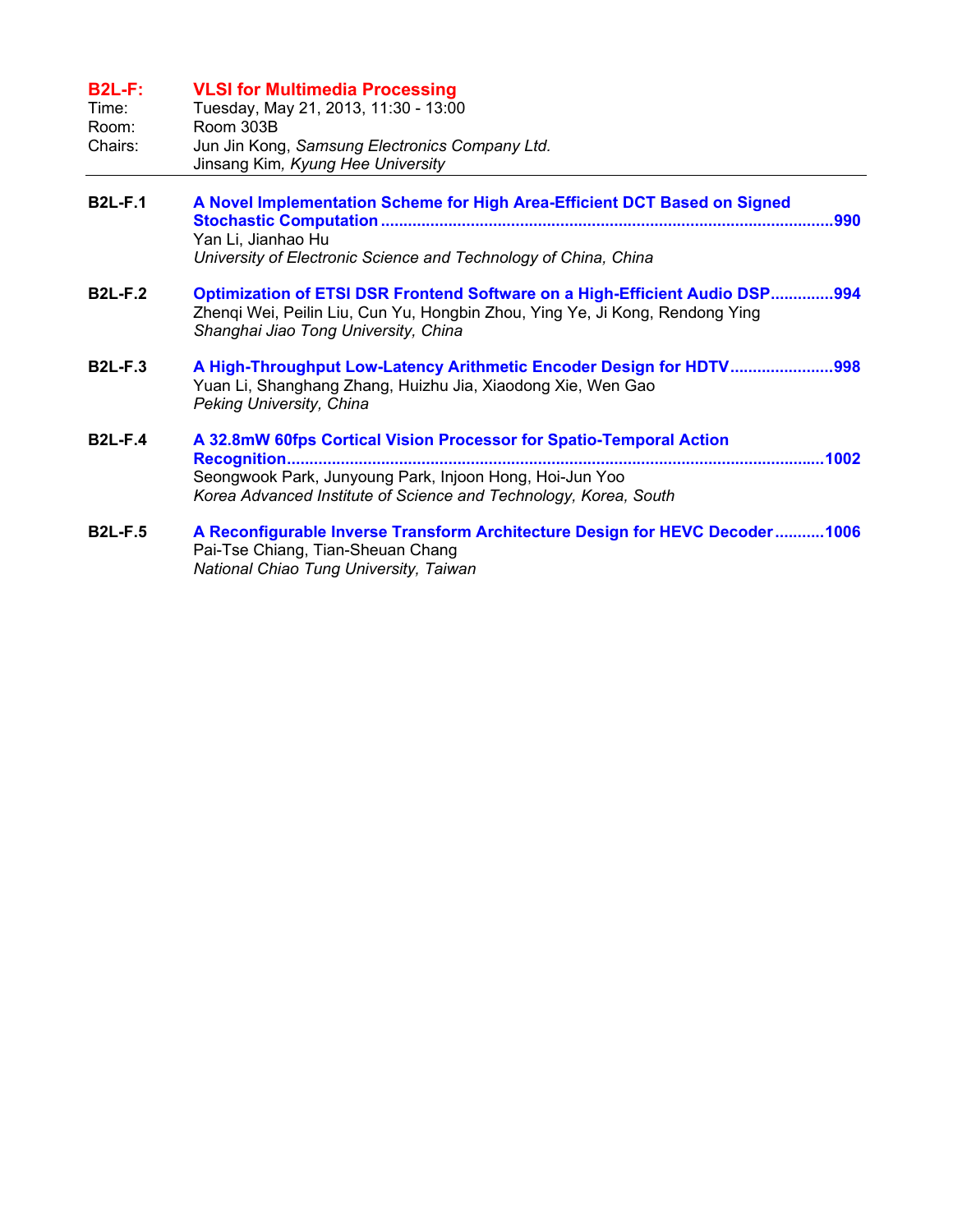| <b>B2L-G:</b><br>Time:<br>Room:<br>Chairs: | <b>Cross-Disciplinary Applications II</b><br>Tuesday, May 21, 2013, 11:30 - 13:00<br>Room 305<br>Viktor Öwall, Lund University<br>Dong Ha, Virginia Tech Blacksburg                                                                                                                 |
|--------------------------------------------|-------------------------------------------------------------------------------------------------------------------------------------------------------------------------------------------------------------------------------------------------------------------------------------|
| <b>B2L-G.1</b>                             | <b>Cluster-Based Distributed Active Current Timer for Hardware Trojan Detection 1010</b><br>Yuan Cao, Chip Hong Chang, Shoushun Chen<br>Nanyang Technological University, Singapore                                                                                                 |
| <b>B2L-G.2</b>                             | <b>Robust Random Chip ID Generation with Wide-Aperture Clocked Comparators</b><br>Yunju Choi, Jaeha Kim<br>Seoul National University, Korea, South                                                                                                                                  |
| <b>B2L-G.3</b>                             | A Power-Efficient Scan Tree Design by Exploring the Q'-D Connection 1018<br>Linfeng Chen, Aijiao Cui<br>Harbin Institute of Technology Shenzhen Graduate School, China                                                                                                              |
| <b>B2L-G.4</b>                             | Development of Hybrid Electrical Model for CNT Based Through Silicon Vias 1022<br>Kaushal Kannan <sup>2</sup> , Sukeshwar Kannan <sup>2</sup> , Bruce Kim <sup>2</sup> , Sang-Bock Cho <sup>1</sup><br>$1$ Ulsan University, Korea, South; $2$ University of Alabama, United States |
| <b>B2L-G.5</b>                             | <b>Evolution of Graphics Northbridge Debug Bus Architecture Across Four</b><br><b>Generations of AMD SoCs</b><br><b>B#5</b><br>Arie Margulis, David Akselrod, Mike Ricchetti, Eric Rentschler<br><b>Advanced Micro Devices, United States</b>                                       |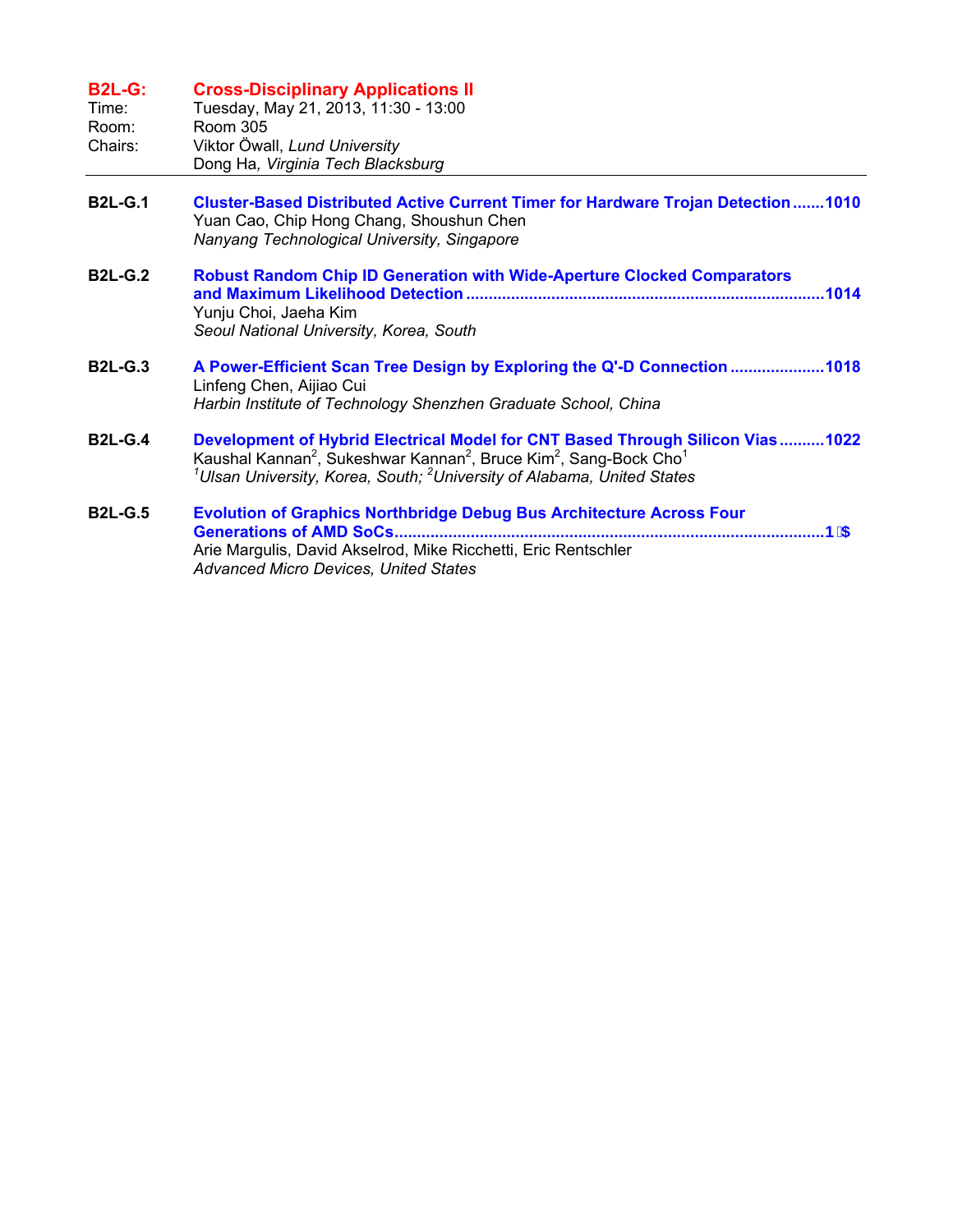| <b>B2L-H:</b><br>Time:<br>Room:<br>Chairs: | <b>Sigma-Delta Converters II</b><br>Tuesday, May 21, 2013, 11:30 - 13:00<br>Room 306A<br>Jose M. de la Rosa, Instituto de Microelectrónica de Sevilla<br>Luis Hernandez, University Carlos III de Madrid                                                                                                                                                                                                                           |
|--------------------------------------------|------------------------------------------------------------------------------------------------------------------------------------------------------------------------------------------------------------------------------------------------------------------------------------------------------------------------------------------------------------------------------------------------------------------------------------|
| <b>B2L-H.1</b>                             | <b>Concurrent Estimation of Amplifier Nonidealities and Excess Loop Delay in</b><br>Matthias Lorenz, Timon Brückner, Rudolf Ritter, Maurits Ortmanns<br>Universität Ulm, Germany                                                                                                                                                                                                                                                   |
| <b>B2L-H.2</b>                             | Direct Delta-Sigma Receiver: Analysis, Modelization and Simulation1035<br>Minh Tien Nguyen <sup>1</sup> , Chadi Jabbour <sup>1</sup> , Cyrius Ouffoue <sup>1</sup> , Rayan Mina <sup>2</sup> , Florent<br>Sibille <sup>2</sup> , Patrick Loumeau <sup>1</sup> , Pascal Triaire <sup>2</sup> , Van Tam Nguyen <sup>1</sup><br><sup>1</sup> Institute Mines-Telecom, Telecom ParisTech, France: <sup>2</sup> ST-Ericsson SAS, France |
| <b>B2L-H.3</b>                             | A 1.7mW Quadrature Bandpass Delta Sigma ADC with 1MHz BW and 60dB DR at<br>Aytac Atac, Lei Liao, Yifan Wang, Martin Schleyer, Ye Zhang, Ralf Wunderlich,<br>Stefan Heinen<br><b>RWTH Aachen University, Germany</b>                                                                                                                                                                                                                |
| <b>B2L-H.4</b>                             | A Multi-Stage and Time-Based Continuous Time Sigma-Delta Architecture Using<br>Presicce <sup>1</sup> , Gerhard Paoli <sup>1</sup><br><sup>1</sup> Lantiq, Austria; <sup>2</sup> Universidad Carlos III de Madrid, Spain                                                                                                                                                                                                            |
| <b>B2L-H.5</b>                             | Approaches to the Implementation of Noise-Coupling in Continuous-Time Delta-<br>Sigma Modulators<br>Chongjun Ding <sup>1</sup> , Yiannos Manoli <sup>1</sup> , Matthias Keller <sup>2</sup><br><sup>1</sup> Albert-Ludwigs-Universität Freiburg, Germany; <sup>2</sup> Albert-Ludwigs-Universität Freiburg<br>- IMTEK, Germany                                                                                                     |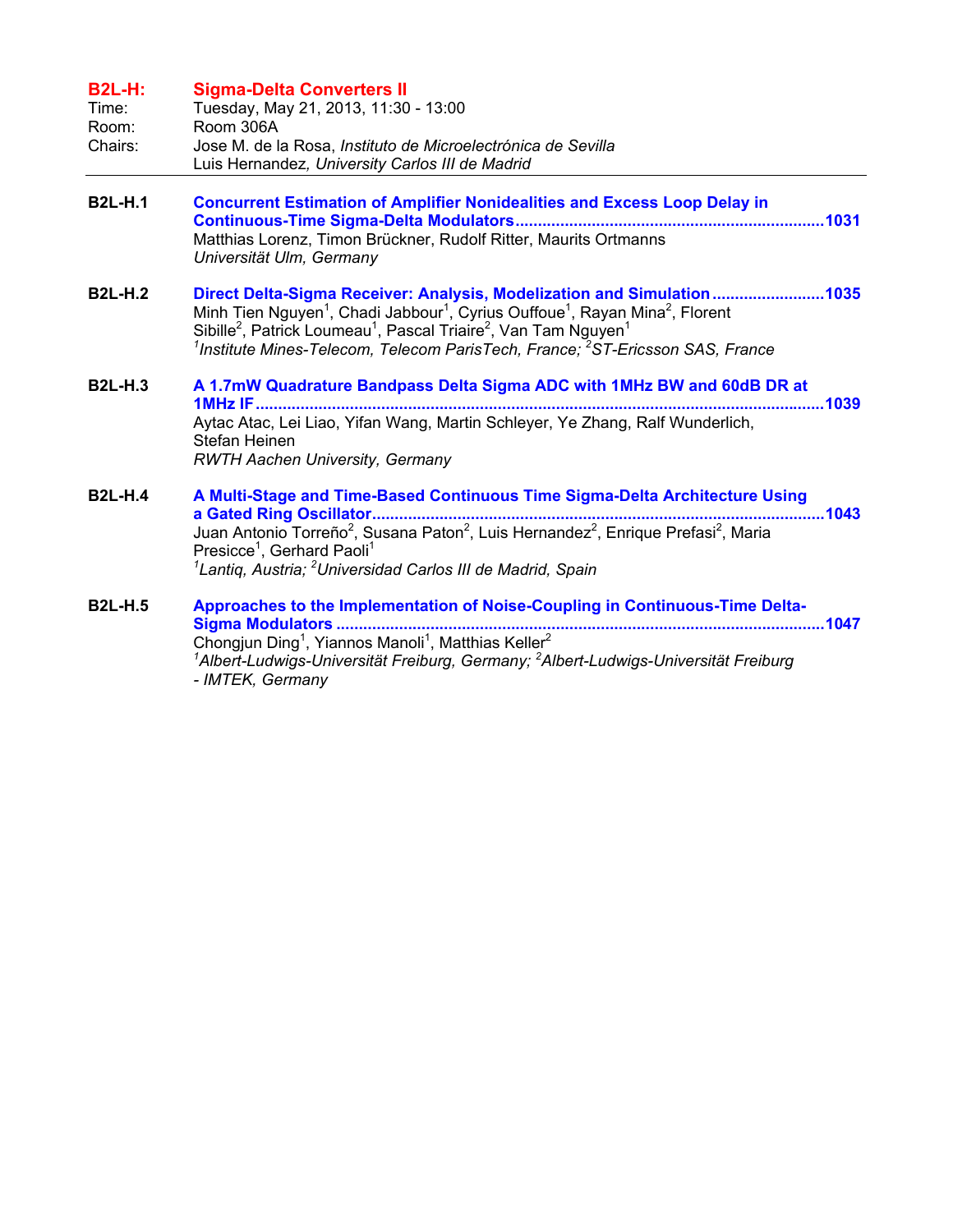## **B2L-J: Analog Circuit Techniques II**

| Time:   | Tuesday, May 21, 2013, 11:30 - 13:00 |
|---------|--------------------------------------|
| Room:   | Room 306B                            |
| Chairs: | Thierry Taris, IMS Bordeaux          |
|         | Baoyong Chi, Tsinghua University     |

- **B2L-J.1 Analog Signal Processing Solutions for Particle Physics Detectors: Upgrade of the LHCb Calorimeter Electronics ...................................................................................1051**  David Gascon Fora<sup>1</sup>, Eduardo Picatoste<sup>1</sup>, Carlos Abellan Beteta<sup>1</sup>, Eugeni Graugés<sup>1</sup>, Lluis Garrido<sup>1</sup>, Xavier Vilasís-Cardona<sup>2</sup>, Frederic Machefert<sup>4</sup>, Olivier Duarte<sup>3</sup>, Jacques Lefrançois<sup>3</sup> *1 ECM and ICC - Universitat de Barcelona, Spain; <sup>2</sup> La Salle - Ramon Llull University,*  Spain; <sup>3</sup>LAL - Université de Paris-Sud, France; <sup>4</sup>LAL - Université de Paris-Sud, *France*
- **B2L-J.2 A Compact Analog Active Time Delay Line Using SiGe BiCMOS Technology ...........1055**  Mohamed Hamouda, Georg Fischer, Robert Weigel, Thomas Ussmueller *Friedrich-Alexander-Universität Erlangen-Nürnberg, Germany*
- **B2L-J.3 Design and Analysis of Full-Chip HV ESD Protection in BCD30V for Mixed-Signal ICs.......................................................................................................................................1059**  Shijun Wang<sup>1</sup>, Fei Yao<sup>1</sup>, Li Wang<sup>4</sup>, Rui Ma<sup>4</sup>, Chen Zhang<sup>4</sup>, Zongyu Dong<sup>4</sup>, Albert Wang $^5$ , Zitao Shi $^2$ , Yuhua Cheng $^2$ , Baoyong Chi $^3$ , Tianling Ren $^3$ *1 Citruscom Semiconductor, China; <sup>2</sup> Peking University, United States; <sup>3</sup> Tsinghua University, China; <sup>4</sup> University of California, United States; <sup>5</sup> University of California, Riverside, United States*  **B2L-J.4 Reliability Degradation with Electrical, Thermal and Thermal Gradient Stress in**
- **Interconnects.....................................................................................................................1063**  Srijita Patra, Degang Chen, Randall Geiger *Iowa State University, United States*
- **B2L-J.5 A Simple Analog CMOS Design Tool Using Transistor Dimension-Independent Parameters.........................................................................................................................1067**  Omar Abdelfattah, Ishiang Shih, Gordon Roberts *McGill University, Canada*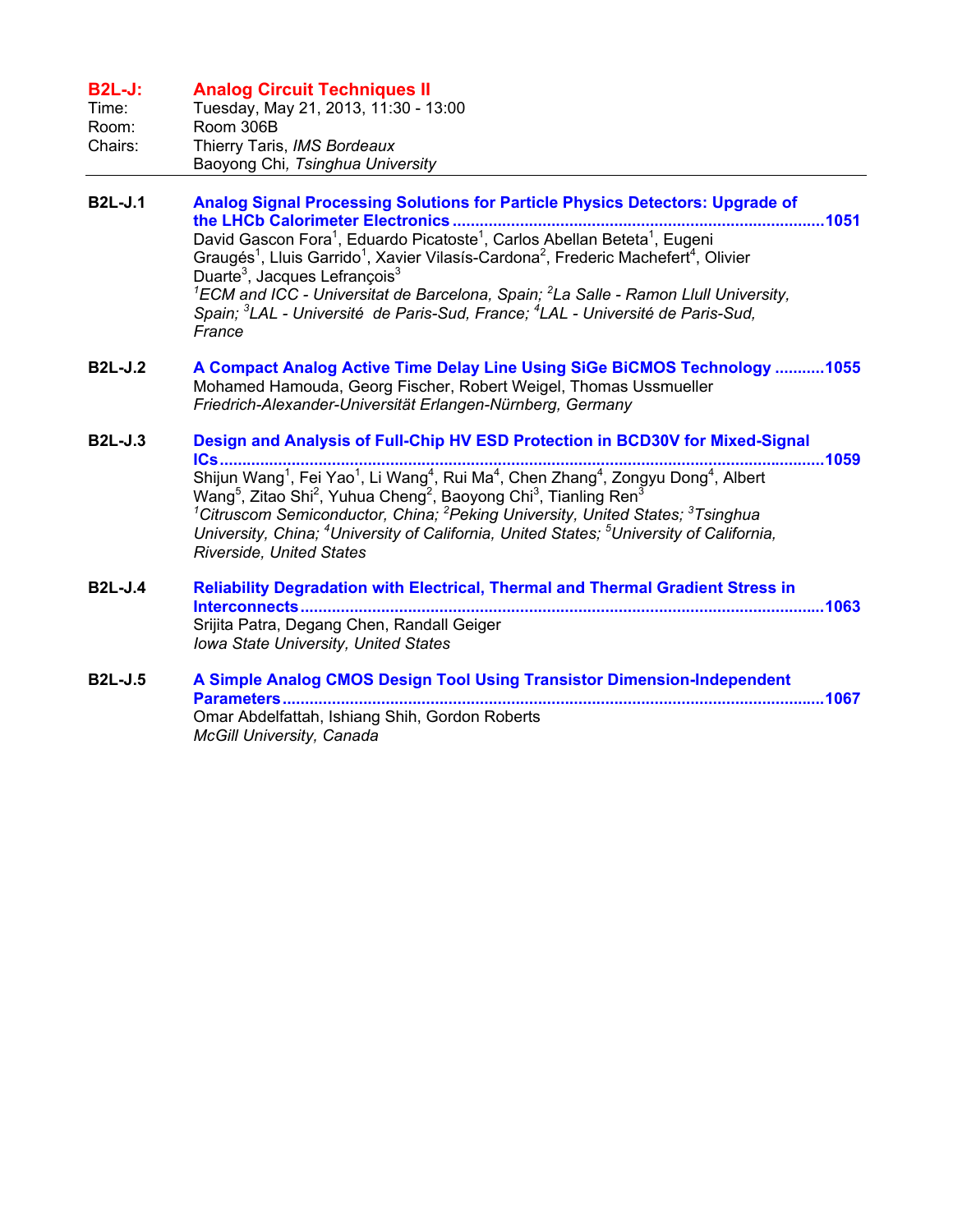| <b>B2L-K:</b><br>Time:<br>Room:<br>Chairs: | <b>Biomedical Systems II</b><br>Tuesday, May 21, 2013, 11:30 - 13:00<br>Room 307A<br>Tor Sverre Lande, University of Oslo<br>George Yuan, Hong Kong University of Science & Technology                                                                                                                                                                                                         |
|--------------------------------------------|------------------------------------------------------------------------------------------------------------------------------------------------------------------------------------------------------------------------------------------------------------------------------------------------------------------------------------------------------------------------------------------------|
| <b>B2L-K.1</b>                             | A Portable Lab-on-Chip Platform for Magnetic Beads Density Measuring1071<br>Yushan Zheng <sup>1</sup> , Cyril Jacquemod <sup>2</sup> , Mohamad Sawan <sup>1</sup><br><sup>1</sup> École Polytechnique de Montréal, Canada; <sup>2</sup> Polytechnique Montréal, Canada                                                                                                                         |
| <b>B2L-K.2</b>                             | <b>Characterization of Standard CMOS Compatible Photodiodes and Pixels for Lab-</b><br>Gözen Köklü <sup>1</sup> , Ralph Etienne-Cummings <sup>2</sup> , Yusuf Leblebici <sup>1</sup> , Giovanni De<br>Micheli <sup>1</sup> , Sandro Carrara <sup>1</sup><br><sup>1</sup> École Polytechnique Fédérale de Lausanne, Switzerland; <sup>2</sup> Johns Hopkins<br><b>University, United States</b> |
| <b>B2L-K.3</b>                             | Human Respiratory Feature Extraction on an UWB Radar Signal Processing<br>Chi-Hsuan Hsieh, Yi-Hsiang Shen, Yu-Fang Chiu, Ta-Shun Chu, Yuan-Hao<br>Huang<br>National Tsing Hua University, Taiwan                                                                                                                                                                                               |
| <b>B2L-K.4</b>                             | <b>Efficient Implementation of Real-Time ECG Derived Respiration System Using</b><br>Ali Shayei, Pooya Ehsani, Mahdi Shabany<br>Sharif University of Technology, Iran                                                                                                                                                                                                                          |
| <b>B2L-K.5</b>                             | A Low Power Low Inaccuracy Linearity-Compensated Temperature Sensor for<br><b>Attachable Medical Devices </b><br>Oh-Yong Jung, Seungjin Kim, Sok-Kyun Han, Sang-Gug Lee<br>Korea Advanced Institute of Science and Technology, Korea, South                                                                                                                                                    |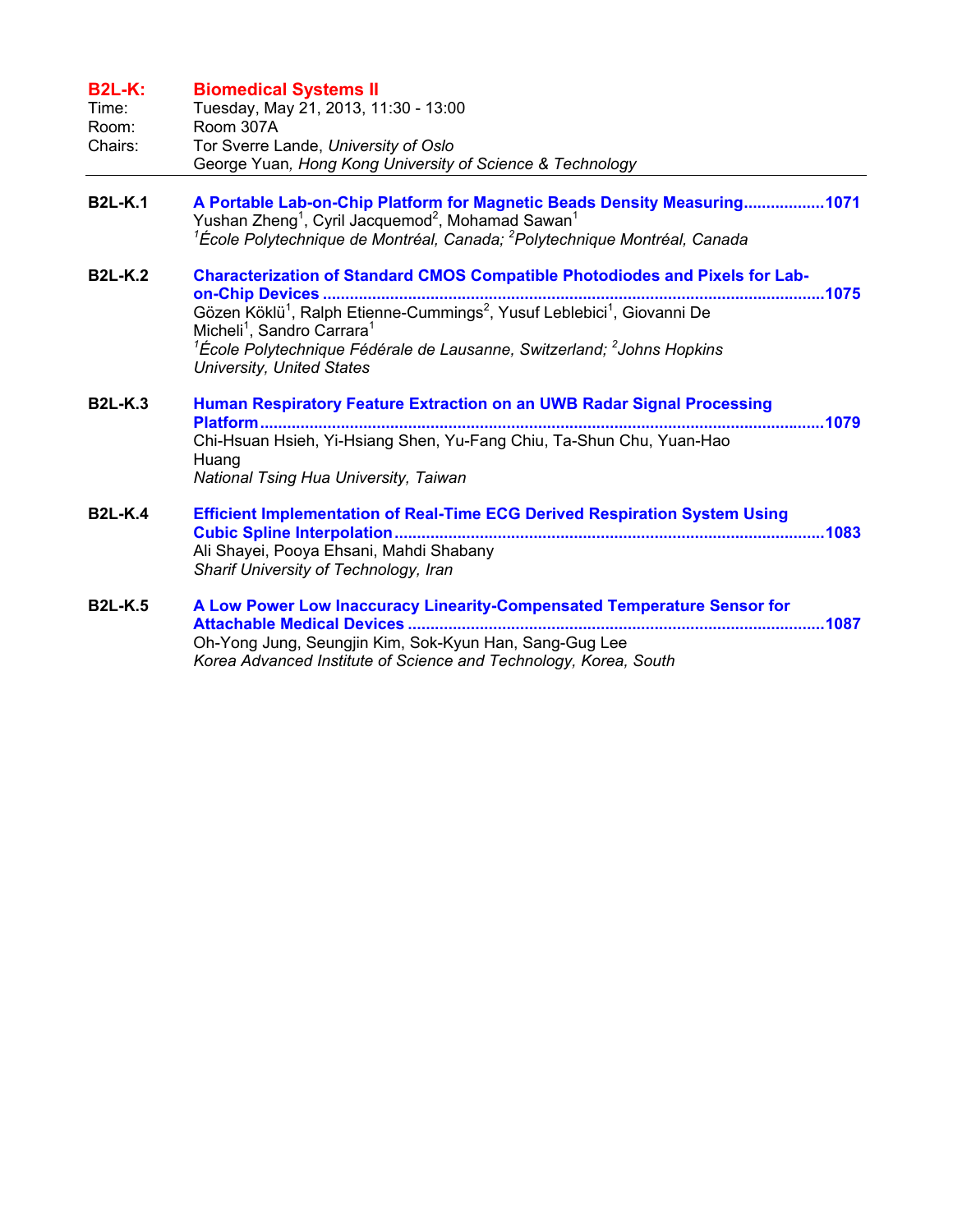| <b>B2L-L:</b> | <b>SPECIAL SESSION: Perception-based Multimedia Quality of Experience (QoE)</b> |
|---------------|---------------------------------------------------------------------------------|
|               | <b>Evaluation</b>                                                               |

| Time:          | Tuesday, May 21, 2013, 11:30 - 13:00                                                                                                                                                                                                                                                                      |
|----------------|-----------------------------------------------------------------------------------------------------------------------------------------------------------------------------------------------------------------------------------------------------------------------------------------------------------|
| Room:          | Room 307B                                                                                                                                                                                                                                                                                                 |
| Chairs:        | Chenwei Deng, Beijing Institute of Technology                                                                                                                                                                                                                                                             |
|                | Weisi Lin, Nanyang Technological University                                                                                                                                                                                                                                                               |
|                | King Ngi Ngan, The Chinese Univ. of Hong Kong                                                                                                                                                                                                                                                             |
|                | Lin Ma, The Chinese Univ. of Hong Kong                                                                                                                                                                                                                                                                    |
| <b>B2L-L.1</b> | <b>Overview of Quality Assessment for Visual Signals and Newly Emerged Trends1091</b><br>Lin Ma <sup>2</sup> , Chenwei Deng <sup>1</sup> , King Ngi Ngan <sup>2</sup> , Weisi Lin <sup>3</sup><br><sup>1</sup> Beijing Institute of Technology, China; <sup>2</sup> Chinese University of Hong Kong, Hong |
|                | Kong; <sup>3</sup> Nanyang Technological University, Singapore                                                                                                                                                                                                                                            |
| <b>B2L-L.2</b> | A New Reduced-Reference Image Quality Assessment Using Structural                                                                                                                                                                                                                                         |

- **Degradation Model ............................................................................................................1095**  Ke Gu, Guangtao Zhai, Xiaokang Yang, Wenjun Zhang *Shanghai Jiao Tong University, China*
- **B2L-L.3 Paired Comparison for Subjective Multimedia Quality Assessment: Theory and Practice ..............................................................................................................................1099**  Jong-Seok Lee *Yonsei University, Korea, South*
- **B2L-L.4 Adaptive Contrast Adjustment for Postprocessing of Tone Mapped High Dynamic Range Images ....................................................................................................1103**  Manish Narwaria, Matthieu Perreira Da Silva, Patrick Le Callet, Romuald Pepion *LUNAM University, France*
- **B2L-L.5 On the Impact of Packet-Loss Impairments on Visual Attention Mechanisms ...........1107**  Judith Redi<sup>1</sup>, Ingrid Heynderickx<sup>1</sup>, Bruno Macchiavello<sup>2</sup>, Mylene Farias<sup>2</sup> *1 Delft University of Technology, Netherlands; <sup>2</sup> Universidade de Brasília, Brazil*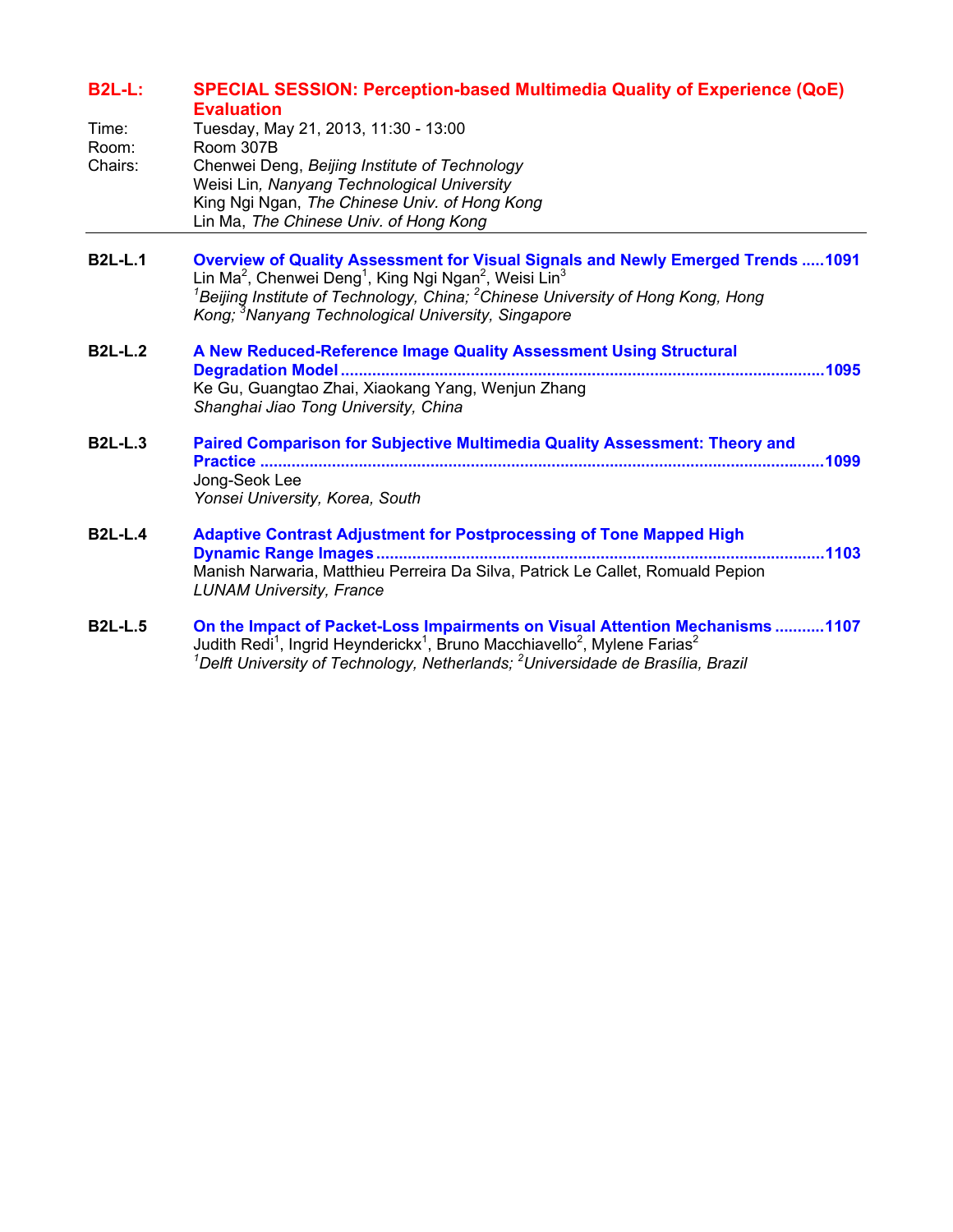| <b>B3L-A:</b><br>Time:<br>Room:<br>Chair: | <b>Millimeter-wave &amp; Optical Communications Circuits</b><br>Tuesday, May 21, 2013, 14:30 - 16:00<br>Room 301A<br>Jaehyouk Choi, Ulsan National Institute of Science & Technology                                                                                                                                                        |
|-------------------------------------------|---------------------------------------------------------------------------------------------------------------------------------------------------------------------------------------------------------------------------------------------------------------------------------------------------------------------------------------------|
|                                           |                                                                                                                                                                                                                                                                                                                                             |
| <b>B3L-A.1</b>                            | A Transformer Neutralization Based 60GHz LNA in 65 nm LP CMOS with 22dB<br>Aili Wang, Lianming Li, Tiejun Cui<br>Southeast University, China                                                                                                                                                                                                |
| <b>B3L-A.2</b>                            | 12.5-Gb/s Analog Front-End of an Optical Transceiver in 0.13-um CMOS 1115<br>Dong-Wook Kim <sup>2</sup> , Han-Kyu Chi <sup>2</sup> , Yu-Sang Chun <sup>2</sup> , Myung-Heon Chin <sup>2</sup> , Gyungock<br>$Kim1$ , Deog-Kyoon Jeong <sup>2</sup><br><sup>1</sup> ETRI, Korea, South; <sup>2</sup> Seoul National University, Korea, South |
| <b>B3L-A.3</b>                            | A 12-40 GHz Low Phase Variation Highly Linear BiCMOS Variable Gain Amplifier1119<br>Suman Sah, Siqi Zhu, Tai Nguyen, Xinmin Yu, Deukhyoun Heo<br><b>Washington State University, United States</b>                                                                                                                                          |
| <b>B3L-A.4</b>                            | Jianfei Xu <sup>2</sup> , Na Yan <sup>2</sup> , Qiang Chen <sup>2</sup> , Jianjun Gao <sup>1</sup> , Xiaoyang Zeng <sup>2</sup><br><sup>1</sup> East China Normal University, China; <sup>2</sup> Fudan University, China                                                                                                                   |
| <b>B3L-A.5</b>                            | Inductorless, Power-Proportional, Optical Receiver Front-End in TSMC 90 nm1127<br>Partha Dash <sup>1</sup> , Glenn Cowan <sup>1</sup> , Odile Liboiron-Ladouceur <sup>2</sup><br>$^1$ Concordia University, Canada; $^2$ McGill University, Canada                                                                                          |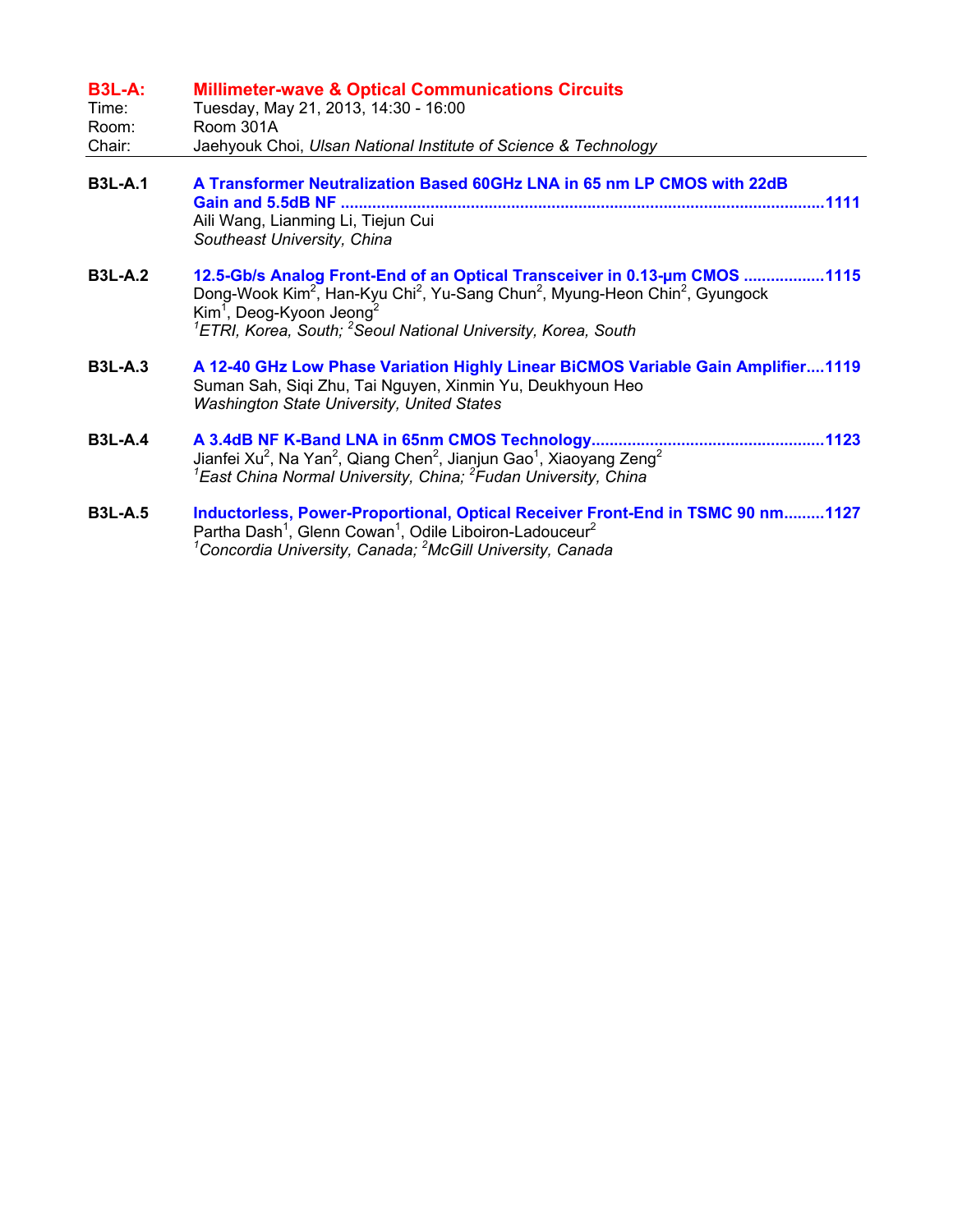| <b>B3L-B:</b><br>Time:<br>Room:<br>Chairs: | <b>DSP for Communication</b><br>Tuesday, May 21, 2013, 14:30 - 16:00<br>Room 301B<br>Xinping Huang, Communication Research Center, Canada<br>Hakan Johansson, Linkoping University                               |
|--------------------------------------------|------------------------------------------------------------------------------------------------------------------------------------------------------------------------------------------------------------------|
| <b>B3L-B.1</b>                             | A New, Delay-Line-Discriminator-Based, Hybrid RF/Digital Phase Noise<br>Sam Gharavi, Babak Daneshrad<br>University of California, Los Angeles, United States                                                     |
| <b>B3L-B.2</b>                             | Multi-Carrier LINC Amplifier Calibration by Min-Minimum Criterion1135<br>Xinping Huang, Mario Caron<br>Communications Research Centre Canada, Canada                                                             |
| <b>B3L-B.3</b>                             | <b>Improving the Error Correction Capability of Arithmetic Coding by Forecasting</b><br>Qiuzhen Lin, Kwok-Wo Wong<br>City University of Hong Kong, Hong Kong                                                     |
| <b>B3L-B.4</b>                             | <b>Novel Adaptive Soft Input Soft Output Demodulator for Serially Concatenated</b><br><b>CPM Signals</b><br>Wenwen Wang, Saman Abeysekera<br>Nanyang Technological University, Singapore                         |
| <b>B3L-B.5</b>                             | Xu Wang <sup>1</sup> , Rueywen Liu <sup>2</sup> , Fan He <sup>1</sup> , Tao Yang <sup>1</sup> , Bo Hu <sup>1</sup><br><sup>1</sup> Fudan University, China; <sup>2</sup> University of Notre Dame, United States |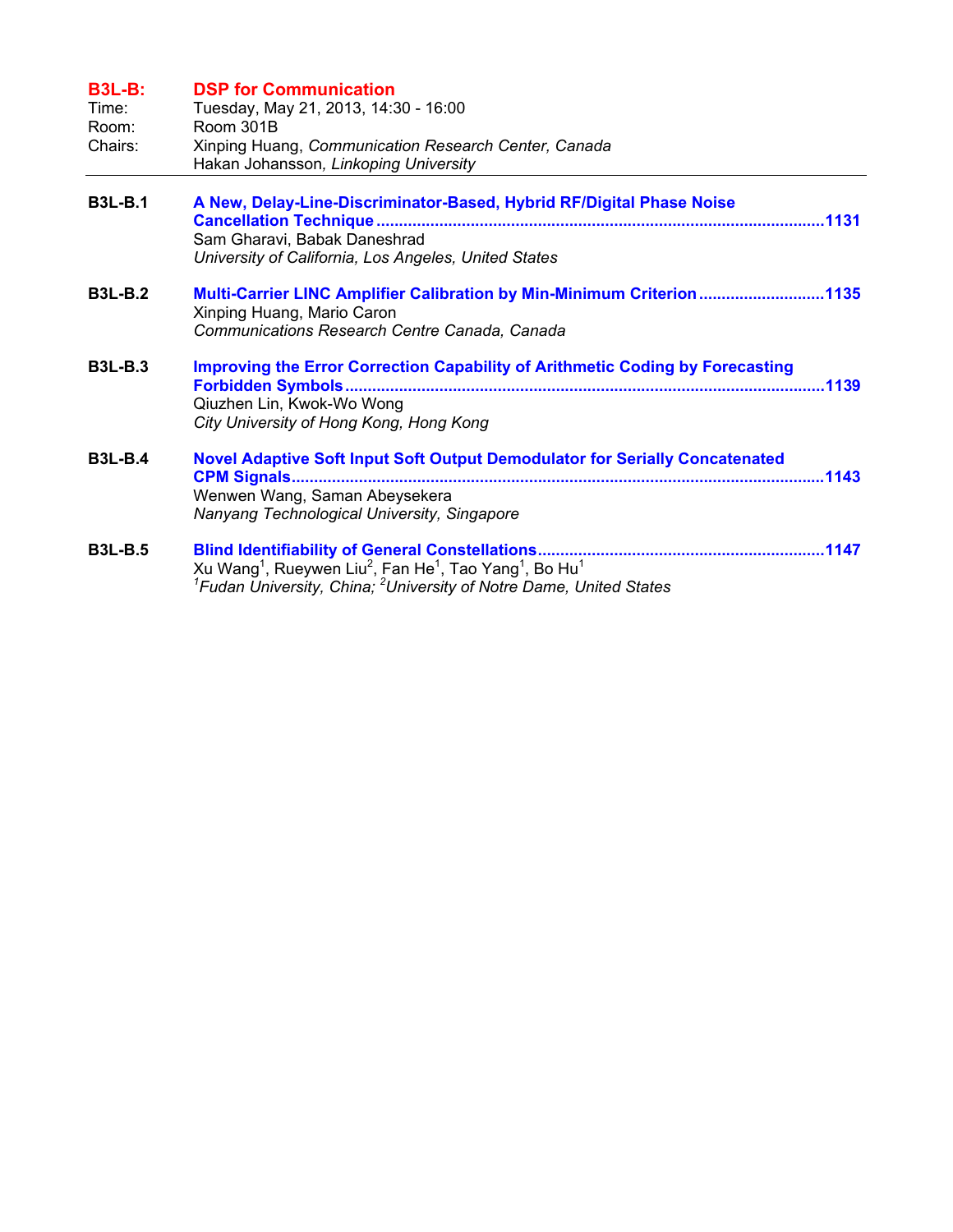| <b>B3L-C:</b><br>Time:<br>Room:<br>Chairs: | <b>Visual Communication</b><br>Tuesday, May 21, 2013, 14:30 - 16:00<br>Room 302A<br>Tian-Sheuan Chang, National Chiao-Tung University<br>Viet Anh Nguyen, Advanced Digital Sciences Center, Singapore                                                                       |
|--------------------------------------------|-----------------------------------------------------------------------------------------------------------------------------------------------------------------------------------------------------------------------------------------------------------------------------|
| <b>B3L-C.1</b>                             | <b>Channel Estimation for MIMO-OFDM Systems Based on Subspace Pursuit</b><br>Algorithm<br>Enging Chen, Xiaoqiang Xiang, Xiaomin Mu<br>ZhengZhou University, China                                                                                                           |
| <b>B3L-C.2</b>                             | <b>Adaptive Channel Scheduling for Scalable Video Broadcasting Over MIMO</b><br><b>Wireless Networks.</b><br>Chao Zhou, Xinggong Zhang, Zongming Guo<br>Peking University, China                                                                                            |
| <b>B3L-C.3</b>                             | Performance Analysis of Transform in Uncoded Wireless Visual Communication  1159<br>Ruigin Xiong <sup>2</sup> , Feng Wu <sup>1</sup> , Jizheng Xu <sup>1</sup> , Wen Gao <sup>2</sup><br><sup>1</sup> Microsoft Research Asia, China; <sup>2</sup> Peking University, China |
| <b>B3L-C.4</b>                             | Hybrid Digital-Analog Scheme for Video Transmission Over Wireless1163<br>Lei Yu, Hougiang Li, Weiping Li<br>University of Science and Technology of China, China                                                                                                            |
| <b>B3L-C.5</b>                             | Adaptive Packet Encapsulation of Scalable Video Coding Bitstream 1167<br>Haibo Zhu, Hougiang Li<br>University of Science and Technology of China, China                                                                                                                     |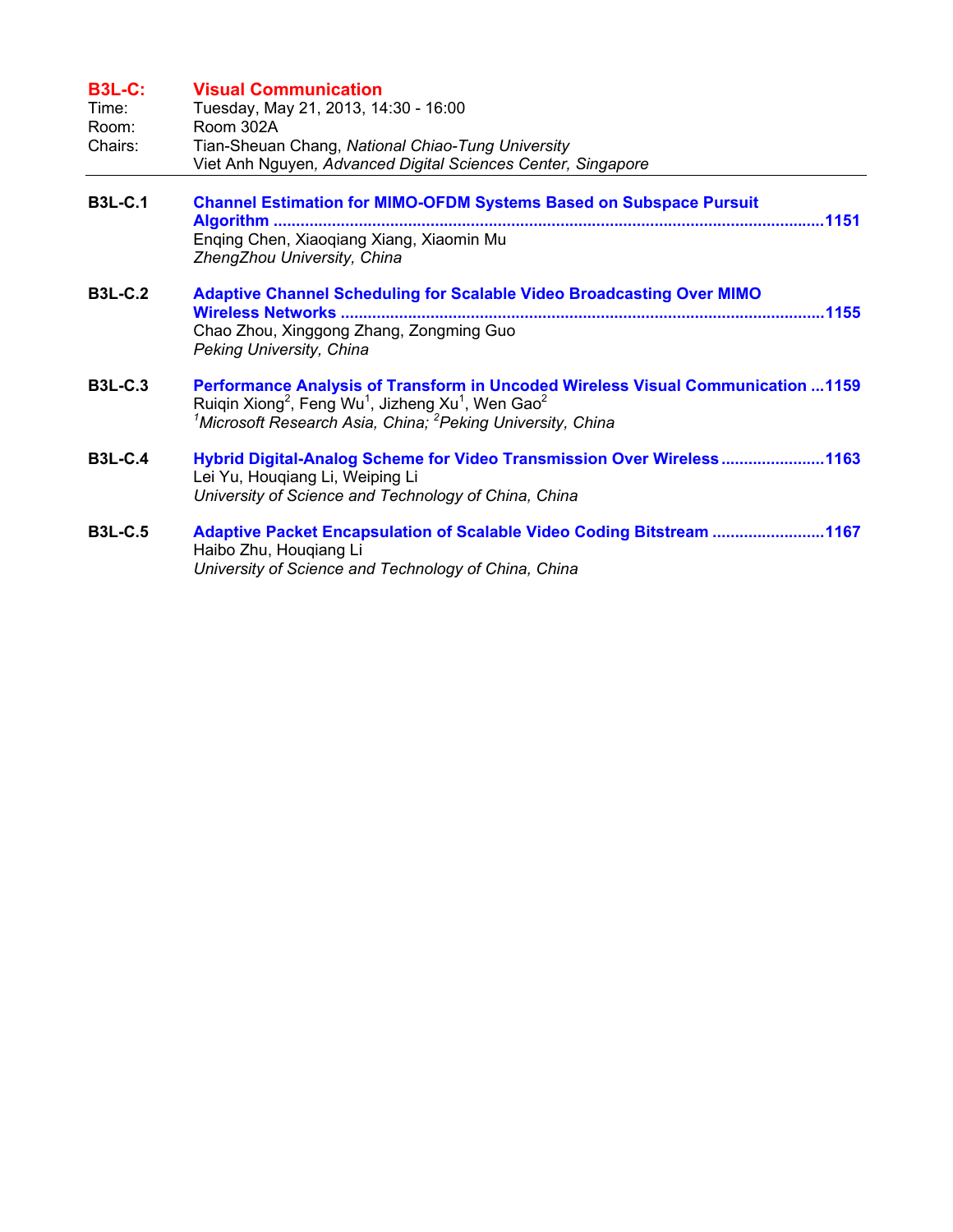| <b>B3L-D:</b><br>Time:<br>Room:<br>Chair: | <b>Wireline Communicatios I</b><br>Tuesday, May 21, 2013, 14:30 - 16:00<br>Room 302B<br>Zhongfeng Wang, Broadcom Corp.                                                                                                                                                                                                                                                                                              |
|-------------------------------------------|---------------------------------------------------------------------------------------------------------------------------------------------------------------------------------------------------------------------------------------------------------------------------------------------------------------------------------------------------------------------------------------------------------------------|
| <b>B3L-D.1</b>                            | A 10-bit Fast Lock All-Digital Data Recovery with CR Oscillator Reference for<br><b>Automotive Network.</b><br>Hironobu Akita, Takahisa Yoshimoto, Hirofumi Yamamoto, Nobuaki Matsudaira,<br>Shigeki Ohtsuka, Shinichirou Taguchi<br>DENSO CORPORATION, Japan                                                                                                                                                       |
| <b>B3L-D.2</b>                            | Analysis of a Class of Decimated Clock/Data Recovery Architectures for Serial<br>Pervez Aziz, Amaresh Malipatil<br><b>LSI Corporation, United States</b>                                                                                                                                                                                                                                                            |
| <b>B3L-D.3</b>                            | A PLL/DLL Based CDR with Delta-Sigma Frequency Tracking and Low<br><b>Algorithmic Jitter Generation.</b><br>Shuli Geng <sup>2</sup> , Ni Xu <sup>2</sup> , Jun Li <sup>3</sup> , Xueyi Yu <sup>1</sup> , Woogeun Rhee <sup>2</sup> , Zhihua Wang <sup>2</sup><br><sup>1</sup> Marvell, Shanghai, China; <sup>2</sup> Tsinghua University, China; <sup>3</sup> University of California, San<br>Diego, United States |
| <b>B3L-D.4</b>                            | A 0.7pJ/Bit 2Gbps Self-Synchronous Serial Link Receiver Using Gated-Ring<br>Unsoo Ha, Hyunwoo Cho, Hoi-Jun Yoo<br>Korea Advanced Institute of Science and Technology, Korea, South                                                                                                                                                                                                                                  |
| <b>B3L-D.5</b>                            | A Fully-Differential Adaptive Equalizer Using the Spectrum-Balancing Technique1187<br>Cecilia Gimeno, Erick Guerrero, Concepcion Aldea, Santiago Celma, Cristina<br>Azcona                                                                                                                                                                                                                                          |

*Universidad de Zaragoza, Spain*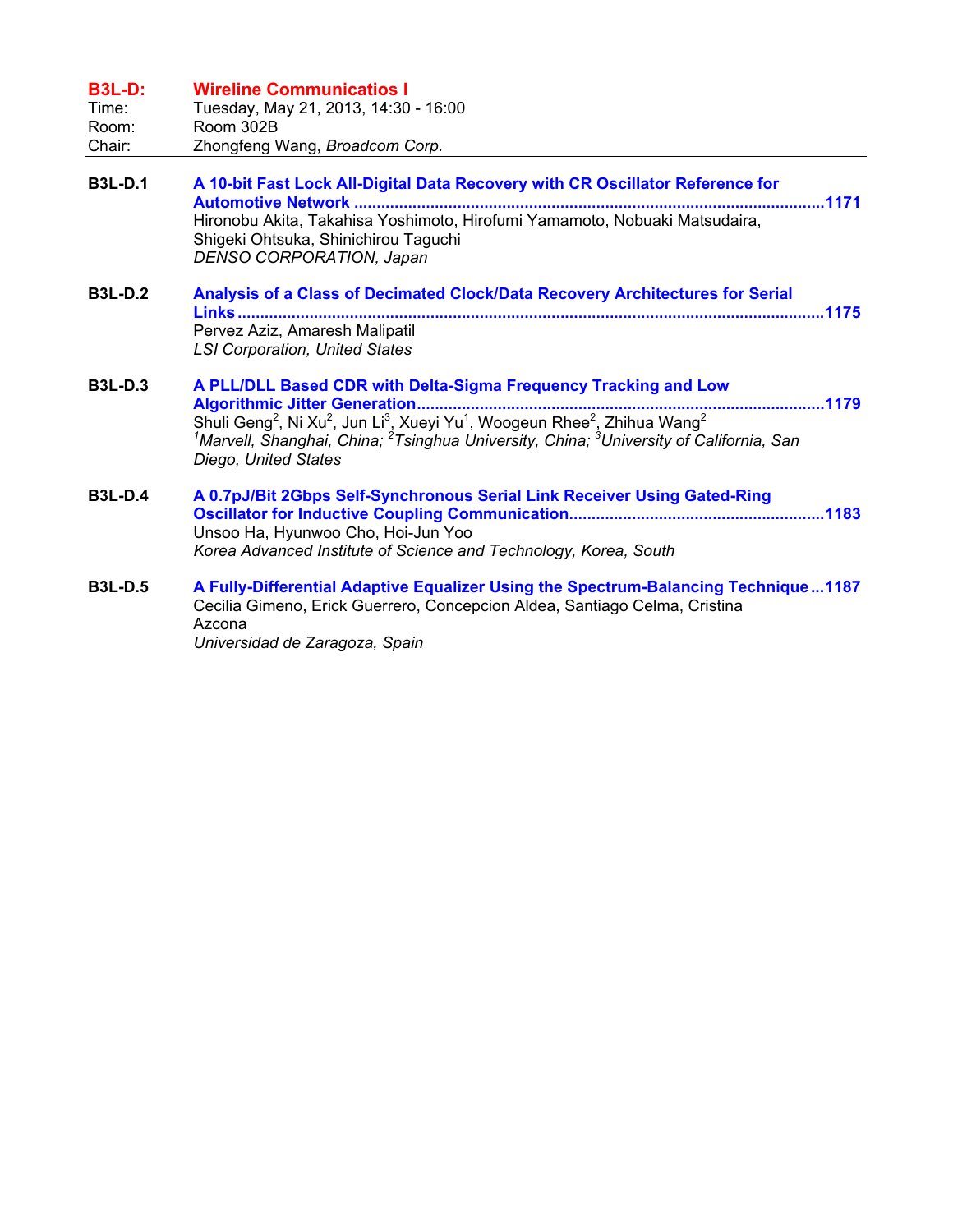| <b>B3L-E:</b><br>Time:<br>Room:<br>Chair: | <b>Image and Video Super Resolution</b><br>Tuesday, May 21, 2013, 14:30 - 16:00<br>Room 303A<br>Wan-Chi Siu, Hong Kong Polytechnic University                                                                                                                                                                   |
|-------------------------------------------|-----------------------------------------------------------------------------------------------------------------------------------------------------------------------------------------------------------------------------------------------------------------------------------------------------------------|
| <b>B3L-E.1</b>                            | Fast Single Frame Super-Resolution Using Scale-Invariant Self-Similarity1191<br>Luhong Liang <sup>1</sup> , King Hung Chiu <sup>1</sup> , Edmund Y. Lam <sup>2</sup><br><sup>1</sup> Hong Kong Applied Science and Technology Research Institute, Hong Kong;<br><sup>2</sup> University of Hong Kong, Hong Kong |
| <b>B3L-E.2</b>                            | Chih-Tsung Shen <sup>2</sup> , Hung-Hsun Liu <sup>1</sup> , Ming-Sui Lee <sup>2</sup> , Yi-Ping Hung <sup>2</sup> , Soo-Chang<br>$Pei^2$<br><sup>1</sup> Chunghwa Telecom, Taiwan; <sup>2</sup> National Taiwan University, Taiwan                                                                              |
| <b>B3L-E.3</b>                            | <b>Robust Super-Resolution for Face Images via Principle Component Sparse</b><br>Tao Lu, Ruimin Hu, Zhen Han, Junjun Jiang, Yang Xia<br>Wuhan University, China                                                                                                                                                 |
| <b>B3L-E.4</b>                            | Illumination-Invariance and Nonlocal Means Based Super Resolution1203<br>Mengyan Wang, Jiaying Liu, Wei Bai, Zongming Guo<br>Peking University, China                                                                                                                                                           |
| <b>B3L-E.5</b>                            | <b>Improving Dictionary Based Image Super-Resolution with Nonlocal Total</b><br>1207<br>Cheolkon Jung, Junwei Ju<br>Xidian University, China                                                                                                                                                                    |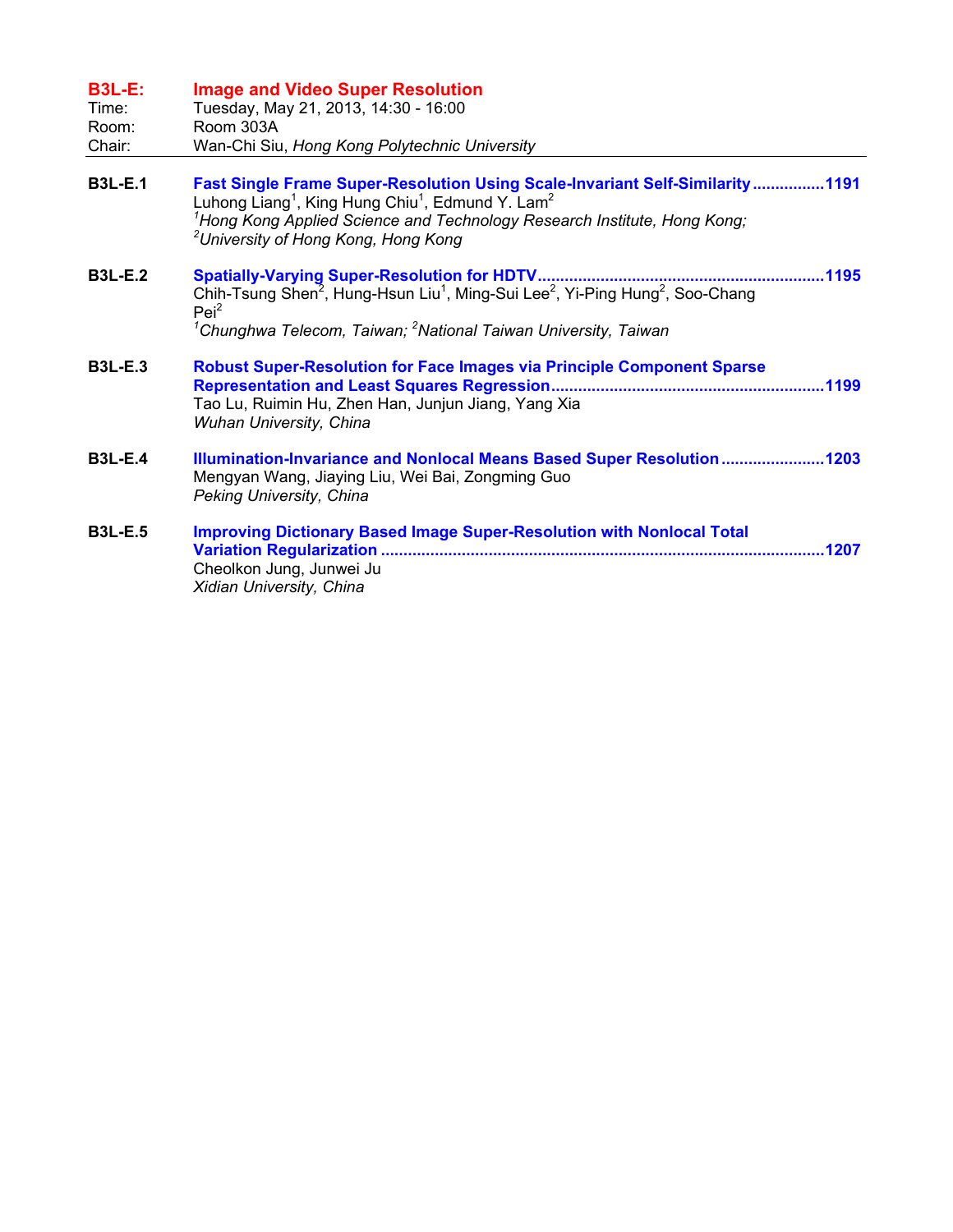| <b>B3L-F:</b><br>Time:<br>Room:<br>Chairs: | <b>SOC &amp; Hardware-Software Codesign I</b><br>Tuesday, May 21, 2013, 14:30 - 16:00<br>Room 303B<br>Wael Badawy, IntellliView<br>Qiaoyan Yu, University of New Hampshire                                                                                                                                                                                                                                                              |
|--------------------------------------------|-----------------------------------------------------------------------------------------------------------------------------------------------------------------------------------------------------------------------------------------------------------------------------------------------------------------------------------------------------------------------------------------------------------------------------------------|
| <b>B3L-F.1</b>                             | <b>Latency-Constrained Binding of Data Flow Graphs to Energy Conscious Gals-</b><br>Jude Angelo Ambrose, Isuru Nawinne, Sri Parameswaran<br>University of New South Wales, Australia                                                                                                                                                                                                                                                    |
| <b>B3L-F.2</b>                             | FPGA Implementation of a Scheduler Supporting Parallel Dataflow Execution1216<br>Junneng Zhang, Chao Wang, Xi Li, Xuehai Zhou<br>University of Science and Technology of China, China                                                                                                                                                                                                                                                   |
| <b>B3L-F.3</b>                             | <b>Parallelization Techniques for Implementing Trellis Algorithms on Graphics</b><br>Processors<br>Qi Zheng <sup>2</sup> , Yajing Chen <sup>2</sup> , Ronald Dreslinski <sup>2</sup> , Chaitali Chakrabarti <sup>1</sup> , Achilleas<br>Anastasopoulos <sup>2</sup> , Scott Mahlke <sup>2</sup> , Trevor Mudge <sup>2</sup><br><sup>1</sup> Arizona State University, United States; <sup>2</sup> University of Michigan, United States |
| <b>B3L-F.4</b>                             | Chien-Te Liu, Kuan-Chung Chen, Chung-Ho Chen<br>National Cheng Kung University, Taiwan                                                                                                                                                                                                                                                                                                                                                  |
| <b>B3L-F.5</b>                             | <b>Network Partitioning and GA Heuristic Crossover for NoC Application Mapping1228</b><br>Yin Zhen Tei, Muhammad Nadzir Marsono, Nasir Shaikh-Husin, Yuan Wen Hau<br>Universiti Teknologi Malaysia, Malaysia                                                                                                                                                                                                                            |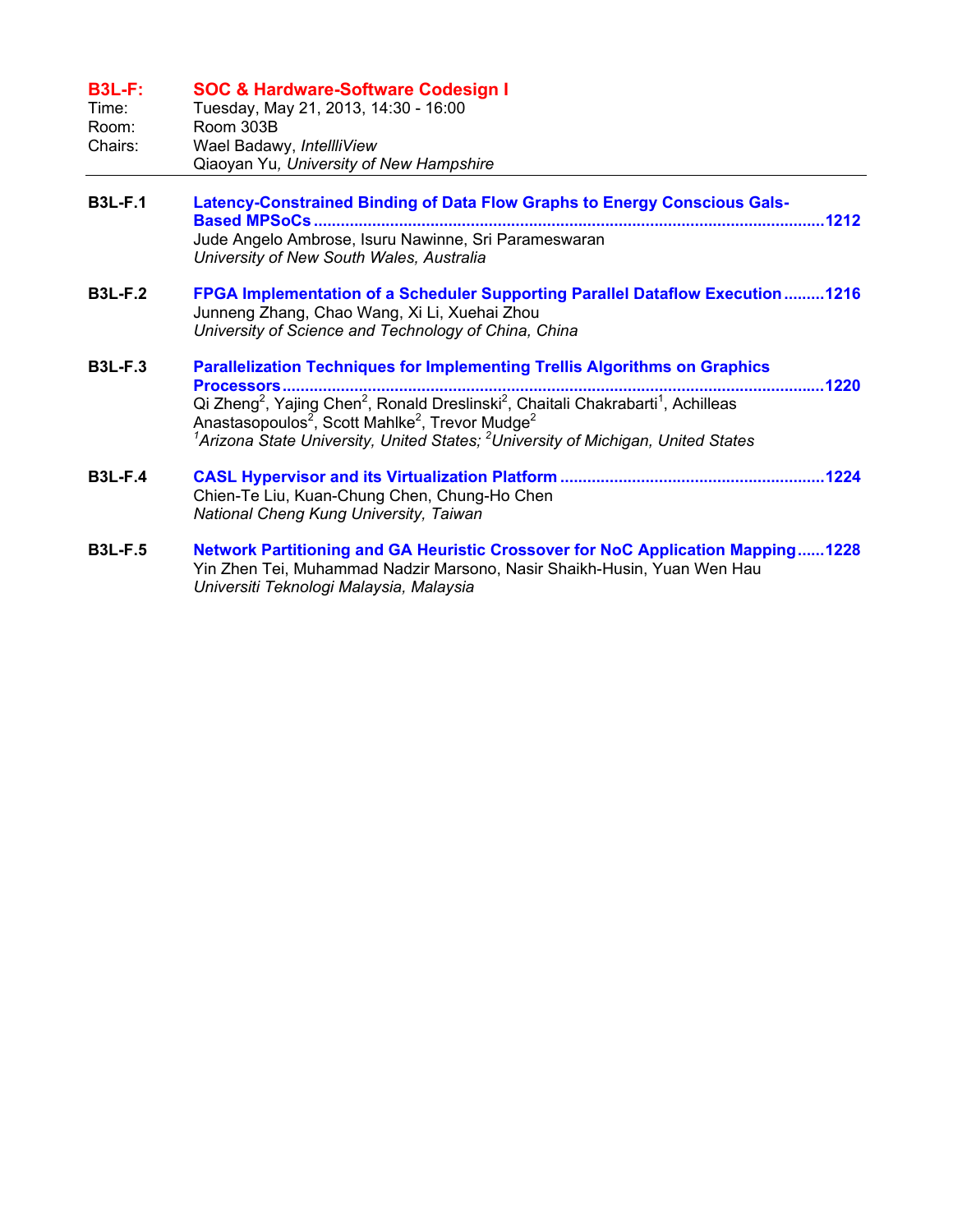| <b>B3L-G:</b><br>Time:<br>Room:<br>Chairs: | <b>Memory Circuits and Architectures I</b><br>Tuesday, May 21, 2013, 14:30 - 16:00<br><b>Room 305</b><br>Ik-Joon Chang, Kyung Hee University<br>Zhiyuan Yan, Lehigh University                                                                                                                                                                                                                 |
|--------------------------------------------|------------------------------------------------------------------------------------------------------------------------------------------------------------------------------------------------------------------------------------------------------------------------------------------------------------------------------------------------------------------------------------------------|
| <b>B3L-G.1</b>                             | Xi Li, Zongwei Zhu, Gangyong Jia, Xuehai Zhou<br>University of Science and Technology of China, China                                                                                                                                                                                                                                                                                          |
| <b>B3L-G.2</b>                             | Low-Energy and Low-Latency Error-Correction for Phase Change Memory 1236<br>Xinmiao Zhang <sup>1</sup> , Fang Cai <sup>1</sup> , M.P Anantram <sup>2</sup><br><sup>1</sup> Case Western Reserve University, United States; <sup>2</sup> University of Washington, United<br><b>States</b>                                                                                                      |
| <b>B3L-G.3</b>                             | <b>Using Condition Flag Prediction to Improve the Performance of Out-of-Order</b><br>.1240<br>Processors<br>Tzu-Hsuan Hsu, Ching-Wen Lin, Chung-Ho Chen<br>National Cheng Kung University, Taiwan                                                                                                                                                                                              |
| <b>B3L-G.4</b>                             | <b>Designing Scratchpad Memory Architecture with Emerging STT-RAM Memory</b><br>.1244<br>Peng Wang <sup>1</sup> , Guangyu Sun <sup>1</sup> , Tao Wang <sup>1</sup> , Yuan Xie <sup>2</sup> , Jason Cong <sup>3</sup><br><sup>1</sup> Peking University, China; <sup>2</sup> Pennsylvania State University, United States; <sup>3</sup> University<br>of California, Los Angeles, United States |
| <b>B3L-G.5</b>                             | An MTJ-Based Nonvolatile Associative Memory Architecture with Intelligent<br>Power-Saving Scheme for High-Speed Low-Power Recognition Applications1248<br>Yitao Ma <sup>1</sup> , Tadashi Shibata <sup>2</sup> , Tetsuo Endoh <sup>1</sup>                                                                                                                                                     |

*1 Tohoku University, Japan; <sup>2</sup> University of Tokyo, Japan*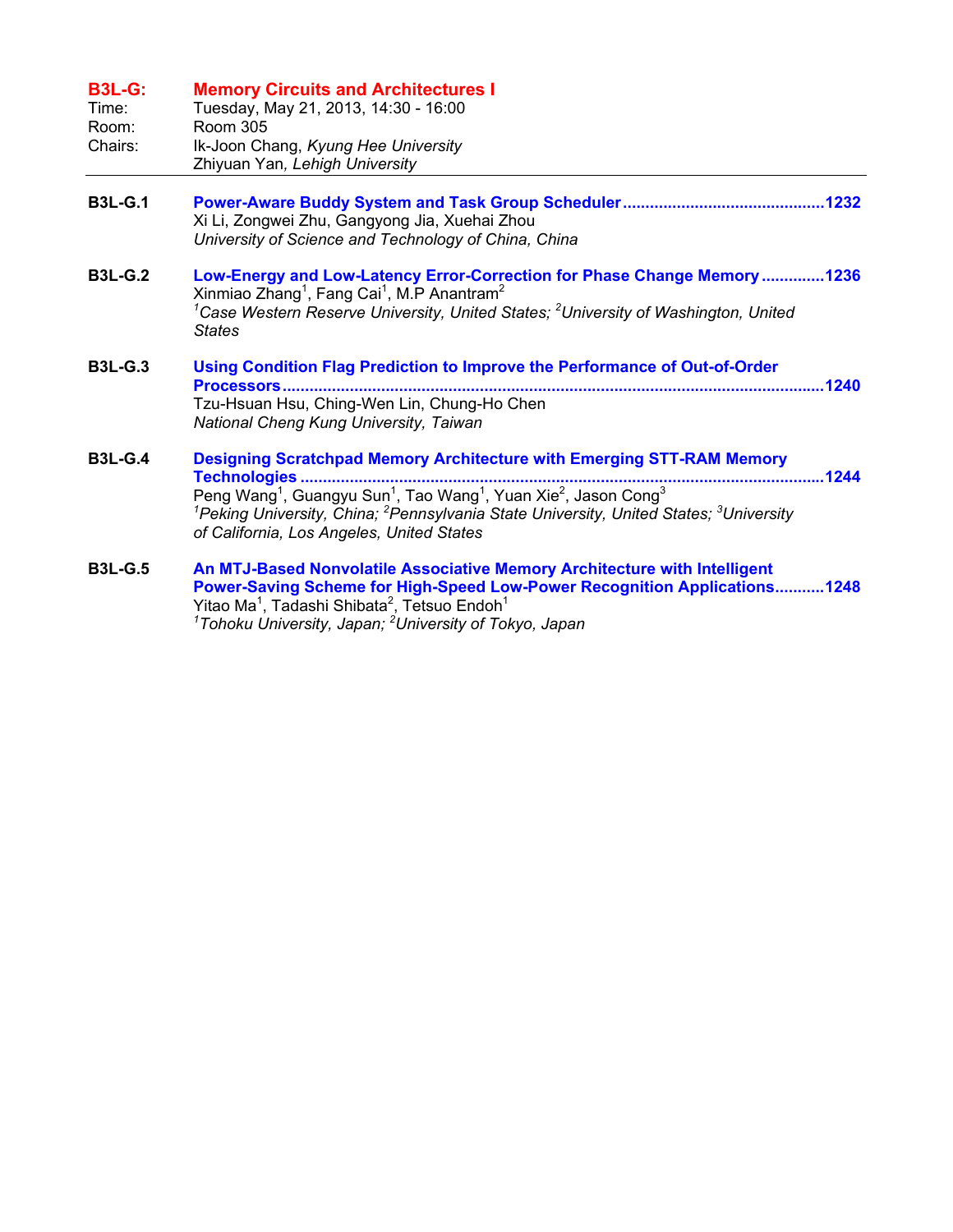## **B3L-H: Delta-Sigma Modulators I**

| Time:   | Tuesday, May 21, 2013, 14:30 - 16:00                                                                          |
|---------|---------------------------------------------------------------------------------------------------------------|
| Room:   | Room 306A                                                                                                     |
| Chairs: | Jose M. de la Rosa, Instituto de Microelectrónica de Sevilla<br>Viktor Gruev, Washington University St. Louis |

- **B3L-H.1 Improved Characterization of High Speed Continuous-Time Delta Sigma Modulators Using a Duobinary Test Interface................................................................1252**  Ankesh Jain, Shanthi Pavan *Indian Institute of Technology Madras, India*
- **B3L-H.2 Hybrid Incremental-Sigma-Delta-ADC for Ambient Light Sensing Applications ........1256**  Johannes Uhlig<sup>1</sup>, Stefan Haenzsche<sup>1</sup>, Johannes Görner<sup>1</sup>, Rene Schüffny<sup>1</sup>, Thomas Reichel<sup>2</sup>, Lars Göpfert<sup>2</sup>, Valeri Razhenikov<sup>2</sup> <sup>1</sup> Technische Universität Dresden, Germany; <sup>2</sup> ZMD AG Dresden, Germany
- **B3L-H.3 Power and Area Efficient Comb-Based Decimator for Sigma-Delta ADCs with High Decimation Factors ..................................................................................................1260**  Gerardo Molina Salgado<sup>2</sup>, Gordana Jovanovic Dolecek<sup>2</sup>, José M. de la Rosa<sup>1</sup> <sup>1</sup>CSIC - Instituto de Microelectrónica de Sevilla IMSE-CNM, Spain; <sup>2</sup>Institute, INAOE, *Mexico*
- **B3L-H.4 Calculating Transfer Functions of CT Sigma-Delta Modulators with Arbitrary DAC Waveforms ................................................................................................................1264**  Timon Brückner<sup>2</sup>, Martin Kiebler<sup>2</sup>, Matthias Lorenz<sup>2</sup>, Christoph Zorn<sup>1</sup>, Wolfgang Mathis<sup>1</sup>, Maurits Ortmanns<sup>2</sup> <sup>1</sup> Leibniz University of Hannover, Germany; <sup>2</sup> Universität Ulm, Germany
- **B3L-H.5 Analysis and Design of High Speed/High Linearity Continuous Time Delta-Sigma Modulator ...........................................................................................................................1268**  Chao Chu, Timon Brückner, John G. Kauffman, Jens Anders, Joachim Becker, Maurits Ortmanns *Universität Ulm, Germany*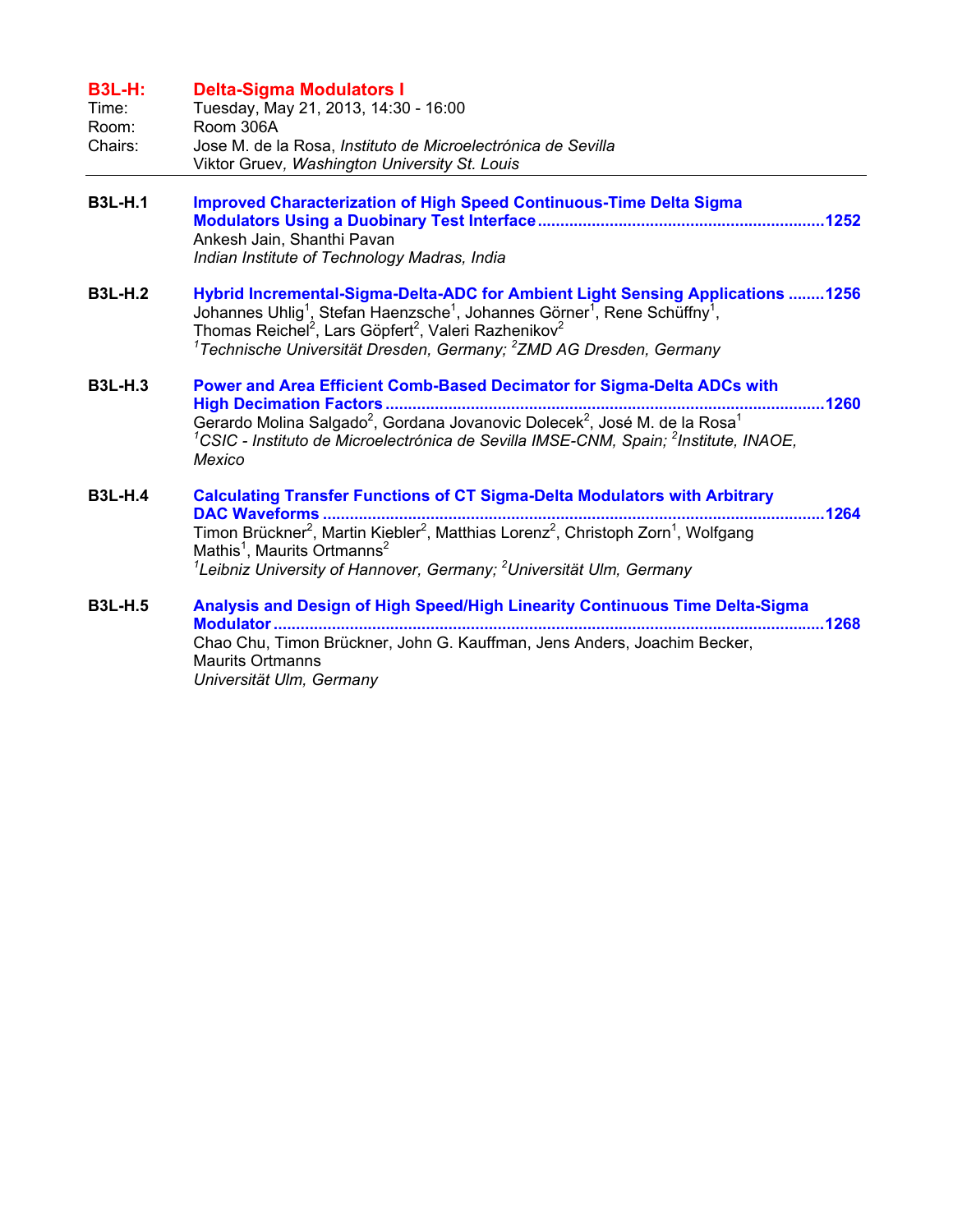| <b>B3L-J:</b><br>Time:<br>Room:<br>Chairs: | <b>Analog Filters</b><br>Tuesday, May 21, 2013, 14:30 - 16:00<br>Room 306B<br>Wouter Serdijn, Delft University of Technology<br>Joseph Sylvester Chang, Nanyang Technological University                                                                                                                                                                                                       |
|--------------------------------------------|------------------------------------------------------------------------------------------------------------------------------------------------------------------------------------------------------------------------------------------------------------------------------------------------------------------------------------------------------------------------------------------------|
| <b>B3L-J.1</b>                             | A Type of Lumped-Element-Based Analog Filters Based on Transversal Circuit<br>Raul Loeches-Sánchez, Roberto Gómez-García<br>Universidad de Alcalá, Spain                                                                                                                                                                                                                                       |
| <b>B3L-J.2</b>                             | A Steerable DC-1 GHz All-Pass Filter-Sum RF Space-Time 2-D Beam Filter in 65<br>Chamith Wijenayake <sup>1</sup> , Arjuna Madanayake <sup>1</sup> , Yongsheng Xu <sup>2</sup> , Leonid<br>Belostotski <sup>2</sup> , Len Bruton <sup>2</sup><br><sup>1</sup> University of Akron, United States; <sup>2</sup> University of Calgary, Canada                                                     |
| <b>B3L-J.3</b>                             | A 54dB-DR 1-GHz-Bandwidth Continuous-Time Low-Pass Filter with in-Band<br>1280<br><b>Noise Reduction.</b><br>Marcello De Matteis <sup>1</sup> , Stefano D'Amico <sup>2</sup> , Giuseppe Cocciolo <sup>2</sup> , Marco De Blasi <sup>2</sup> ,<br>Andrea Baschirotto <sup>1</sup><br><sup>1</sup> Università degli Studi di Milano - Bicocca, Italy; <sup>2</sup> Università del Salento, Italy |
| $B3L-J.4$                                  | An Inductorless 3-5 GHz Band-Pass Filter with Tunable Center Frequency in 90<br>nm CMOS<br>Tuan Anh Vu, Shanthi Sudalaiyandi, Håkon Andre Hjortland, Øivind Næss, Tor<br>Sverre Lande<br>Universitetet i Oslo, Norway                                                                                                                                                                          |
| <b>B3L-J.5</b>                             | Improved Technique for Continuous Tuning of CMOS Transconductor1288<br>Jose Maria Algueta <sup>3</sup> , Antonio J. Lopez-Martin <sup>3</sup> , Jaime Ramirez-Angulo <sup>1</sup> , Ramon<br>G. Carvajal <sup>2</sup><br><sup>1</sup> New Mexico State University, United States; $2$ Universidad de Sevilla, Spain;<br><sup>3</sup> Universidad Pública de Navarra, Spain                     |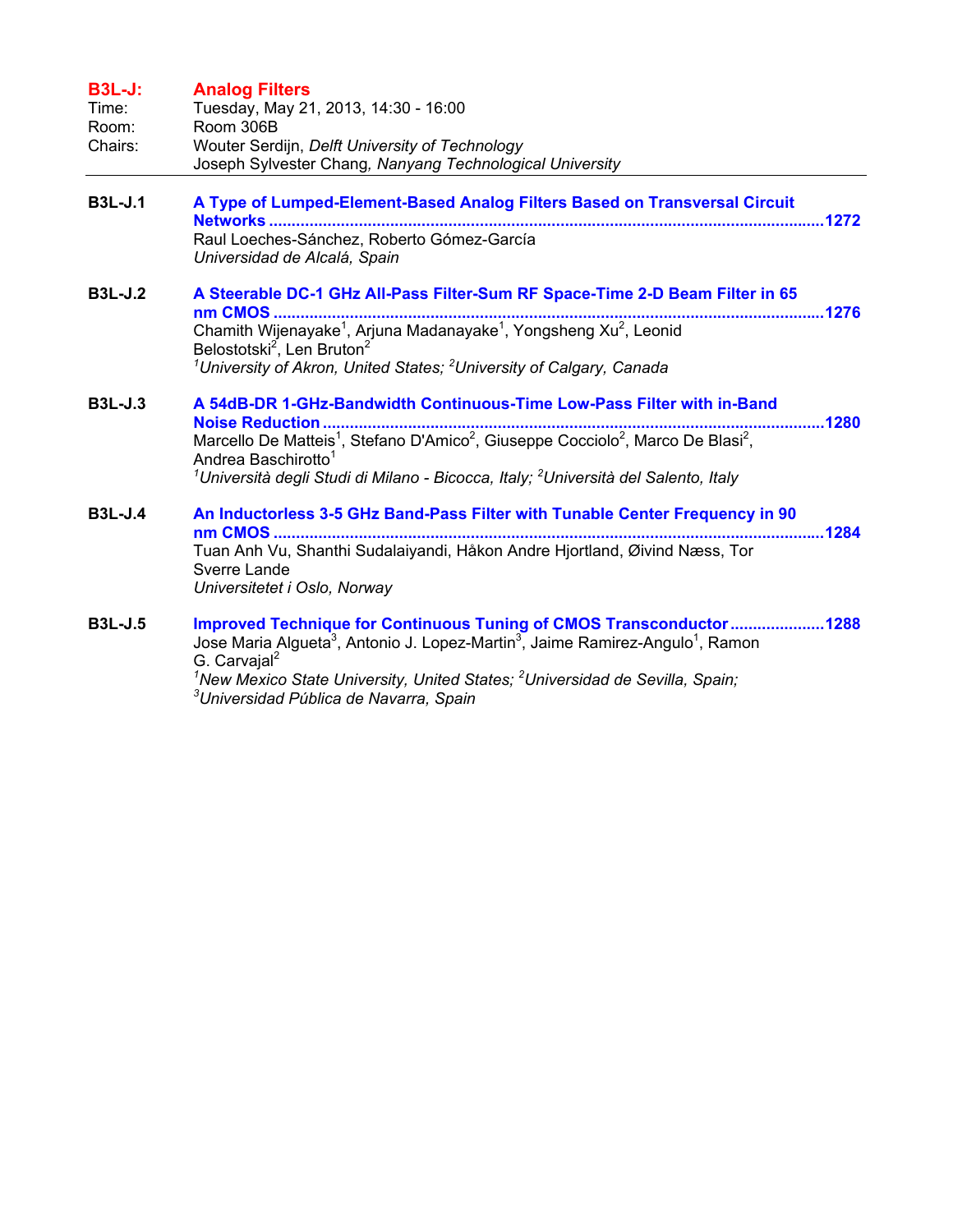| <b>B3L-K:</b><br>Time:<br>Room:<br>Chairs: | <b>Biomedical Information Processing I</b><br>Tuesday, May 21, 2013, 14:30 - 16:00<br>Room 307A<br>Yong Lian, National University of Singapore<br>Herming Chiueh, National Chiao Tung University                                                                                                                                                                                                                            |
|--------------------------------------------|-----------------------------------------------------------------------------------------------------------------------------------------------------------------------------------------------------------------------------------------------------------------------------------------------------------------------------------------------------------------------------------------------------------------------------|
| <b>B3L-K.1</b>                             | Error Correction Algorithm for High Accuracy Bio-Impedance Measurement in<br>Rajkumar Chinnakonda Kubendran <sup>2</sup> , Sunyoung Kim <sup>1</sup> , Refet Firat Yazicioglu <sup>1</sup><br>$1$ IMEC, Belgium; $2$ Purdue University, United States                                                                                                                                                                       |
| <b>B3L-K.2</b>                             | An Efficient DCT-IV-Based ECG Compression Algorithm and its Hardware<br>Shin-Chi Lai, Wei-Che Chien, Chien-Sheng Lan, Meng-Kun Lee, Ching-Hisng<br>Luo, Sheau-Fang Lei<br>National Cheng Kung University, Taiwan                                                                                                                                                                                                            |
| <b>B3L-K.3</b>                             | Wireless Wearable ECG Sensor Design Based on Level-Crossing Sampling and<br><b>Linear Interpolation</b><br>Yibin Hong, Zhixiong Xie, Yong Lian<br>National University of Singapore, Singapore                                                                                                                                                                                                                               |
| <b>B3L-K.4</b>                             | Influence of Prior Knowledge on the Accuracy Limit of Parameter Estimation in<br>Zhiping Lin <sup>1</sup> , Yau Wong <sup>1</sup> , Raimund Ober <sup>2</sup><br>$^{\prime}$ Nanyang Technological University, Singapore; $^2$ University of Texas at Dallas, United<br><b>States</b>                                                                                                                                       |
| <b>B3L-K.5</b>                             | <b>Identification of Motor Neuron Disease Using Wavelet Domain Features</b><br>1308<br>Shaikh Anowarul Fattah <sup>1</sup> , A. B. M. Sayeed Ud Doulah <sup>1</sup> , Md. Asif Iqbal <sup>1</sup> , Celia<br>Shahnaz <sup>1</sup> , Wei-Ping Zhu <sup>2</sup> , M. Omair Ahmad <sup>2</sup><br>$^{\text{1}}$ Bangladesh University of Engineering and Technology, Bangladesh; $^{\text{2}}$ Concordia<br>University, Canada |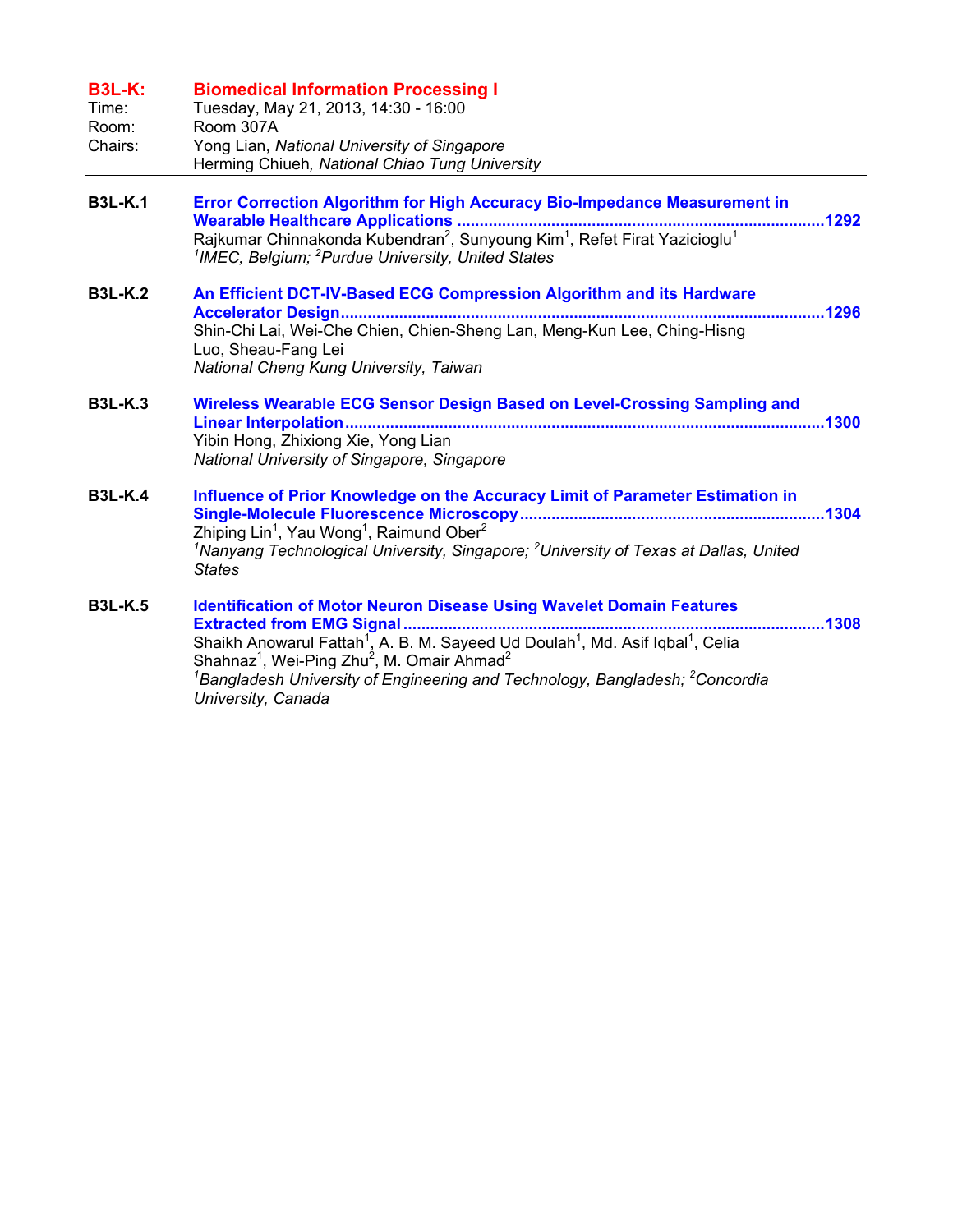| <b>B3L-L:</b><br>Time:<br>Room:<br>Chairs: | <b>SPECIAL SESSION: Power Electronics for Smart Grid</b><br>Tuesday, May 21, 2013, 14:30 - 16:00<br>Room 307B<br>Herbert H.C. Iu, University of Western Australia<br>Dylan D.C. Lu, University of Sydney, Australia<br>Akshay Kumar Rathore, National University of Singapore                                                                                         |
|--------------------------------------------|-----------------------------------------------------------------------------------------------------------------------------------------------------------------------------------------------------------------------------------------------------------------------------------------------------------------------------------------------------------------------|
| <b>B3L-L.1</b>                             | <b>Extracting Underlying Trend and Predicting Power Usage via Joint SSA and</b><br>Zhijing Yang <sup>1</sup> , Wing-Kuen Ling <sup>1</sup> , Chris Bingham <sup>2</sup><br><sup>1</sup> Guangdong University of Technology, China; <sup>2</sup> University of Lincoln, United Kingdom                                                                                 |
| <b>B3L-L.2</b>                             | Steady State Reliability of Maximum Power Point Tracking Algorithms Used with<br>Ian Laird, Dylan Lu<br>University of Sydney, Australia                                                                                                                                                                                                                               |
| <b>B3L-L.3</b>                             | A Generalized Droop-Control Scheme for Decentralized Control of Inverter-<br>1320<br>Fei Luo <sup>1</sup> , Yuk Ming Lai <sup>1</sup> , Ka Hong Loo <sup>1</sup> , Chi Kong Michael Tse <sup>1</sup> , Xinbo Ruan <sup>2</sup><br><sup>1</sup> Hong Kong Polytechnic University, Hong Kong; <sup>2</sup> Nanjing University of Aeronautics<br>and Astronautics, China |
| <b>B3L-L.4</b>                             | <b>Stability Issues in Cascade Connected Switching Converters for DC Microgrid</b><br>Applications<br>1324<br>Reham Haroun <sup>2</sup> , Abdelali El Aroudi <sup>1</sup> , Angel Cid-Pastor <sup>2</sup> , Luis Martinez-Salamero <sup>2</sup><br><sup>1</sup> Univeristat Rovira i Virgili, Spain; <sup>2</sup> Universitat Rovira i Virgili, Spain                 |
| <b>B3L-L.5</b>                             | A Isolated Bidirectional Interleaved Flyback Converter for Battery Backup<br><b>System Application</b><br>Shih-Ming Chen, Tsorng-Juu Liang, Yong-Hong Huang<br>National Cheng Kung University, Taiwan                                                                                                                                                                 |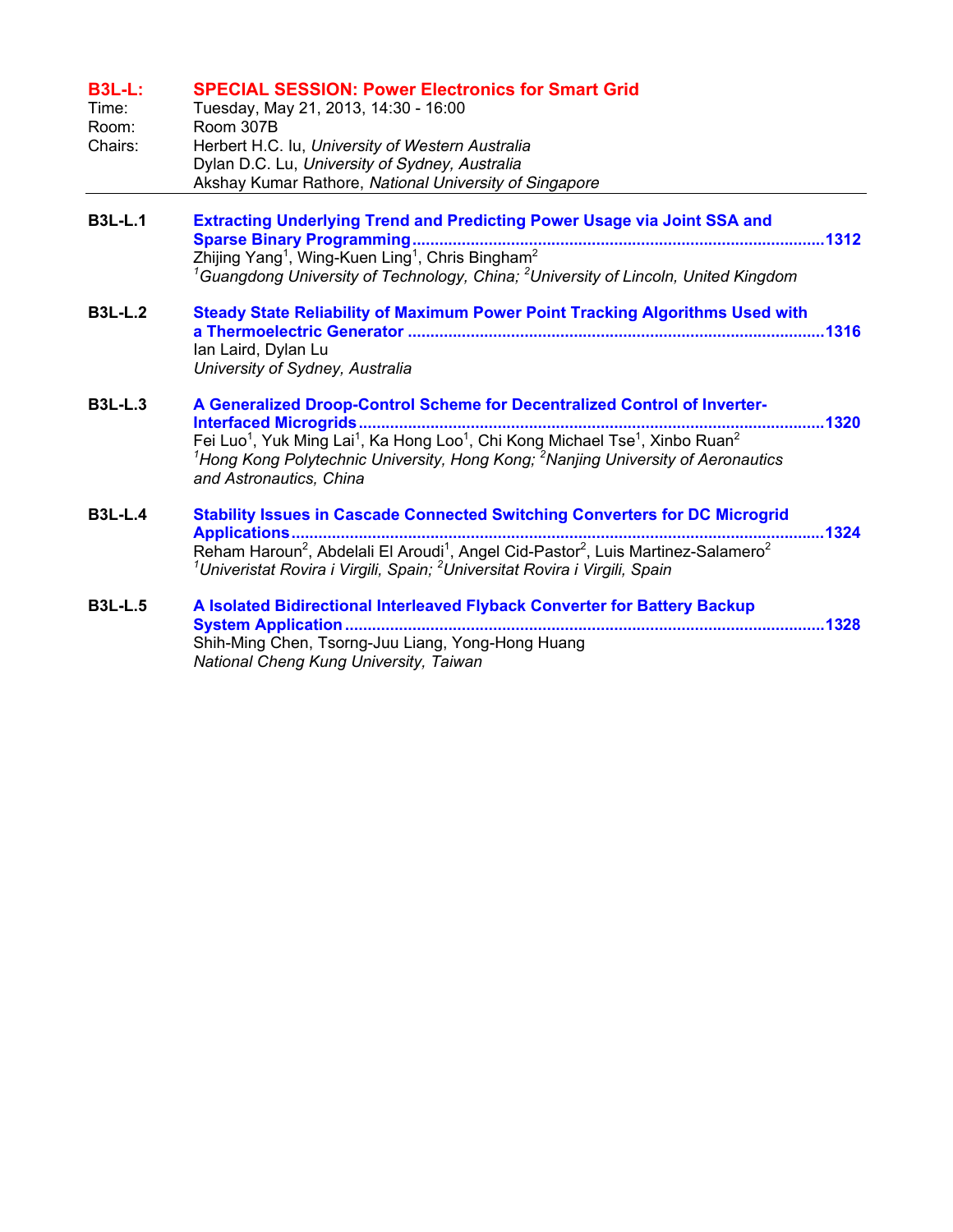| <b>B4L-A:</b><br>Time:<br>Room:<br>Chair: | <b>Error Correction Code Designs I</b><br>Tuesday, May 21, 2013, 16:20 - 17:50<br>Room 301A<br>Hanho Lee, Inha University                                                                                                                                                                                                                                                                                       |
|-------------------------------------------|-----------------------------------------------------------------------------------------------------------------------------------------------------------------------------------------------------------------------------------------------------------------------------------------------------------------------------------------------------------------------------------------------------------------|
| <b>B4L-A.1</b>                            | Low-Complexity Finite Alphabet Iterative Decoders for LDPC Codes 1332<br>Fang Cai <sup>1</sup> , Xinmiao Zhang <sup>1</sup> , David Declercq <sup>2</sup> , Bane Vasic <sup>3</sup> , Dung Viet Nguyen <sup>3</sup> ,<br>Shiva Planjery <sup>3</sup><br><sup>1</sup> Case Western Reserve University, United States; <sup>2</sup> ETIS Laboratory, France;<br><sup>3</sup> University of Arizona, United States |
| <b>B4L-A.2</b>                            | Leixin Zhou <sup>3</sup> , Jin Sha <sup>3</sup> , Yun Chen <sup>2</sup> , Zhongfeng Wang <sup>1</sup><br><sup>1</sup> Broadcom Corporation, United States; <sup>2</sup> Fudan University, China; <sup>3</sup> Nanjing<br>University, China                                                                                                                                                                      |
| <b>B4L-A.3</b>                            | Parallel Interleaver Architecture with New Scheduling Scheme for High<br>1340<br>Guohui Wang <sup>2</sup> , Aida Vosoughi <sup>2</sup> , Hao Shen <sup>2</sup> , Joseph R. Cavallaro <sup>2</sup> , Yuanbin Guo <sup>1</sup><br><sup>1</sup> Futurewei Technologies, United States; <sup>2</sup> Rice University, United States                                                                                 |
| <b>B4L-A.4</b>                            | High-Performance Iterative BCH Decoder Architecture for 100 Gb/s Optical<br>1344<br>Jewong Yeon, Hanho Lee<br>Inha University, Korea, South                                                                                                                                                                                                                                                                     |
| <b>B4L-A.5</b>                            | Low-Complexity Layered Iterative Hard-Reliability-Based Majority-Logic Decoder<br>Chenrong Xiong, Zhiyuan Yan<br>Lehigh University, United States                                                                                                                                                                                                                                                               |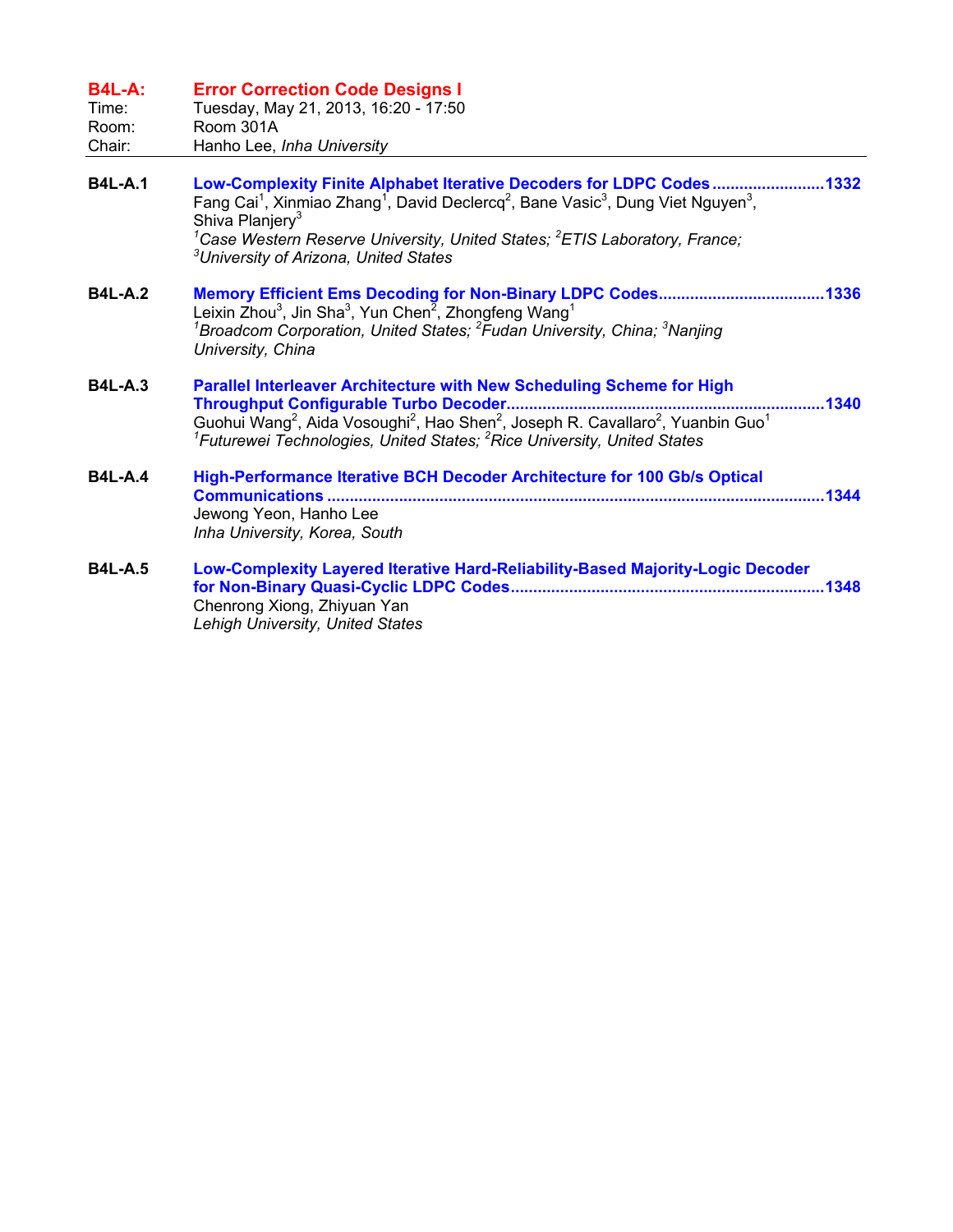## **B4L-B: Advanced DSP Algorithm and Application**

| Time:   | Tuesday, May 21, 2013, 16:20 - 17:50          |
|---------|-----------------------------------------------|
| Room:   | Room 301B                                     |
| Chairs: | Wu-Sheng Lu, University of Victoria           |
|         | Zhiping Lin, Nanyang Technological University |

- **B4L-B.1 A New Algorithm for Compressive Sensing Based on Total-Variation Norm .............1352**  Jeevan Pant, Wu-Sheng Lu, Andreas Antoniou *University of Victoria, Canada*
- **B4L-B.2 A Two-Class Information Concealing System Based on Compressed Sensing.........1356**  Valerio Cambareri<sup>3</sup>, Javier Haboba<sup>3</sup>, Fabio Pareschi<sup>2</sup>, Riccardo Rovatti<sup>3</sup>, Gianluca Setti<sup>2</sup>, Kwok-Wo Wong<sup>1</sup> <sup>1</sup>City University of Hong Kong, Hong Kong; <sup>2</sup>Università degli Studi di Ferrara, Italy; *3 Università di Bologna, Italy*
- **B4L-B.3 A Rakeness-Based Design Flow for Analog-to-Information Conversion by Compressive Sensing.......................................................................................................1360**  Valerio Cambareri<sup>2</sup>, Mauro Mangia<sup>2</sup>, Fabio Pareschi<sup>1</sup>, Riccardo Rovatti<sup>2</sup>, Gianluca Setti<sup>1</sup> <sup>1</sup>Università degli Studi di Ferrara, Italy; <sup>2</sup>Università di Bologna, Italy
- **B4L-B.4 Gating and Robust EKF Based Target Tracking in Mixed LOS/NLOS Environments ....................................................................................................................1364**  Lili Yi<sup>2</sup>, Sirajudeen Gulam Razul<sup>2</sup>, Zhiping Lin<sup>2</sup>, Chong Meng See<sup>1</sup> *1 DSO National Laboratories, Singapore; <sup>2</sup> Nanyang Technological University, Singapore*
- **B4L-B.5 Compressive Sensing Recovery from Non-Ideally Quantized Measurements............1368**  Hsuan-Tsung Wang<sup>2</sup>, Suvradip Ghosh<sup>2</sup>, Walter Leon-Salas<sup>1</sup> <sup>1</sup> Purdue University, United States; <sup>2</sup> University of Missouri-Kansas City, United States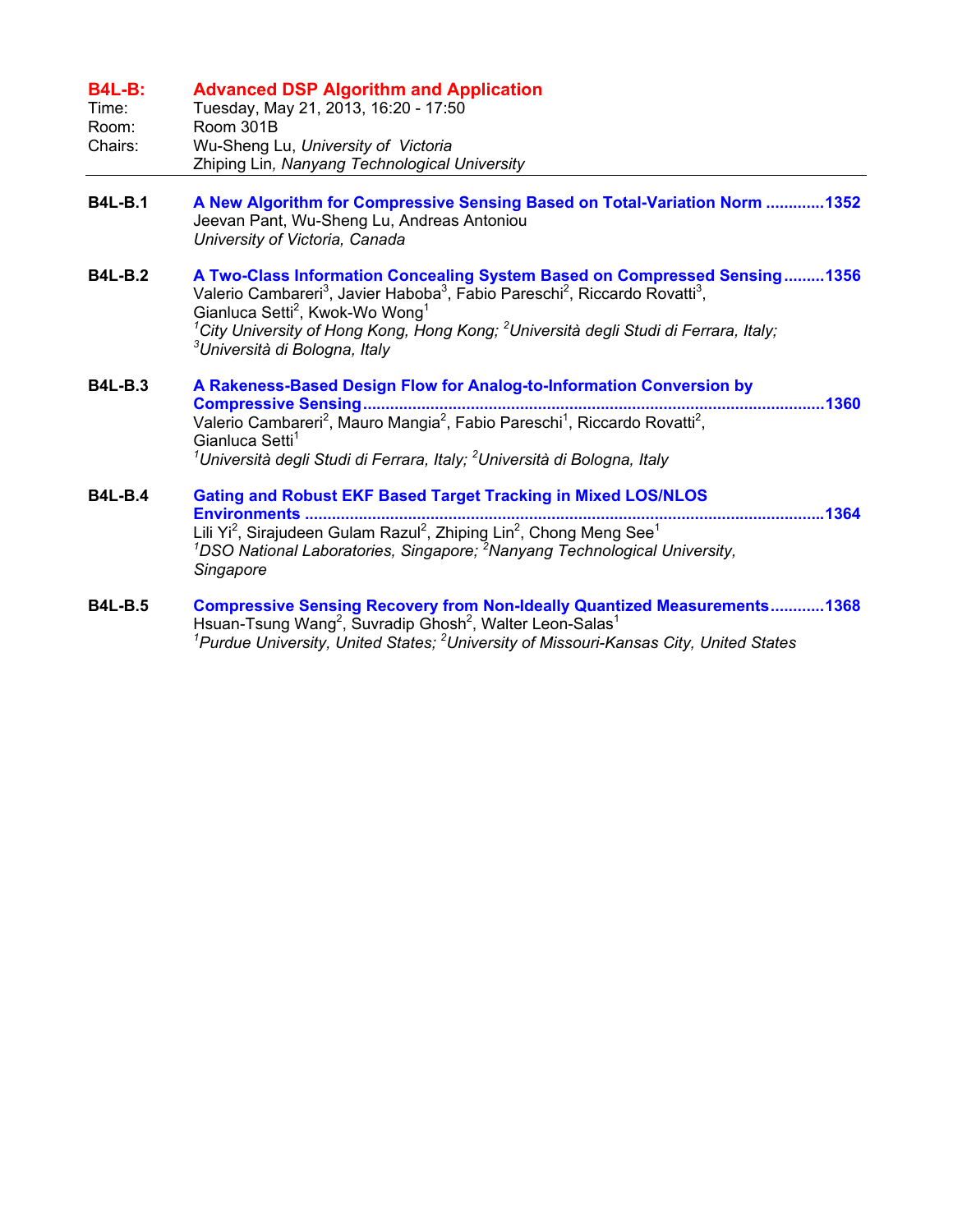| <b>B4L-C:</b><br>Time:<br>Room:<br>Chairs: | <b>Architecture Design for Visual Coding and Signal Processing</b><br>Tuesday, May 21, 2013, 16:20 - 17:50<br>Room 302A<br>Marco Mattavelli, EPFL<br>Jorn Janneck, Lund University                                                                                                            |
|--------------------------------------------|-----------------------------------------------------------------------------------------------------------------------------------------------------------------------------------------------------------------------------------------------------------------------------------------------|
| <b>B4L-C.1</b>                             | Bin Peng, Dandan Ding, Xingguo Zhu, Lu Yu<br>Zhejiang University, China                                                                                                                                                                                                                       |
| <b>B4L-C.2</b>                             | Sang Yoon Park, Pramod Kumar Meher<br>Institute for Infocomm Research, Singapore                                                                                                                                                                                                              |
| <b>B4L-C.3</b>                             | An FPGA Co-Processor for Adaptive Lane Departure Warning System1380<br>Wei Wang, Xinming Huang<br>Worcester Polytechnic Institute, United States                                                                                                                                              |
| <b>B4L-C.4</b>                             | <b>Buffer Optimization Based on Critical Path Analysis of a Dataflow Program</b><br>Simone Casale Brunet <sup>1</sup> , Marco Mattavelli <sup>1</sup> , Jorn Janneck <sup>2</sup><br><sup>1</sup> École Polytechnique Fédérale de Lausanne, Switzerland; <sup>2</sup> Lund University, Sweden |
| <b>B4L-C.5</b>                             | A New Bandwidth Adaptive Non-Local Kernel Regression Algorithm for<br>Chong Wang, Shing-Chow Chan<br>University of Hong Kong, Hong Kong                                                                                                                                                       |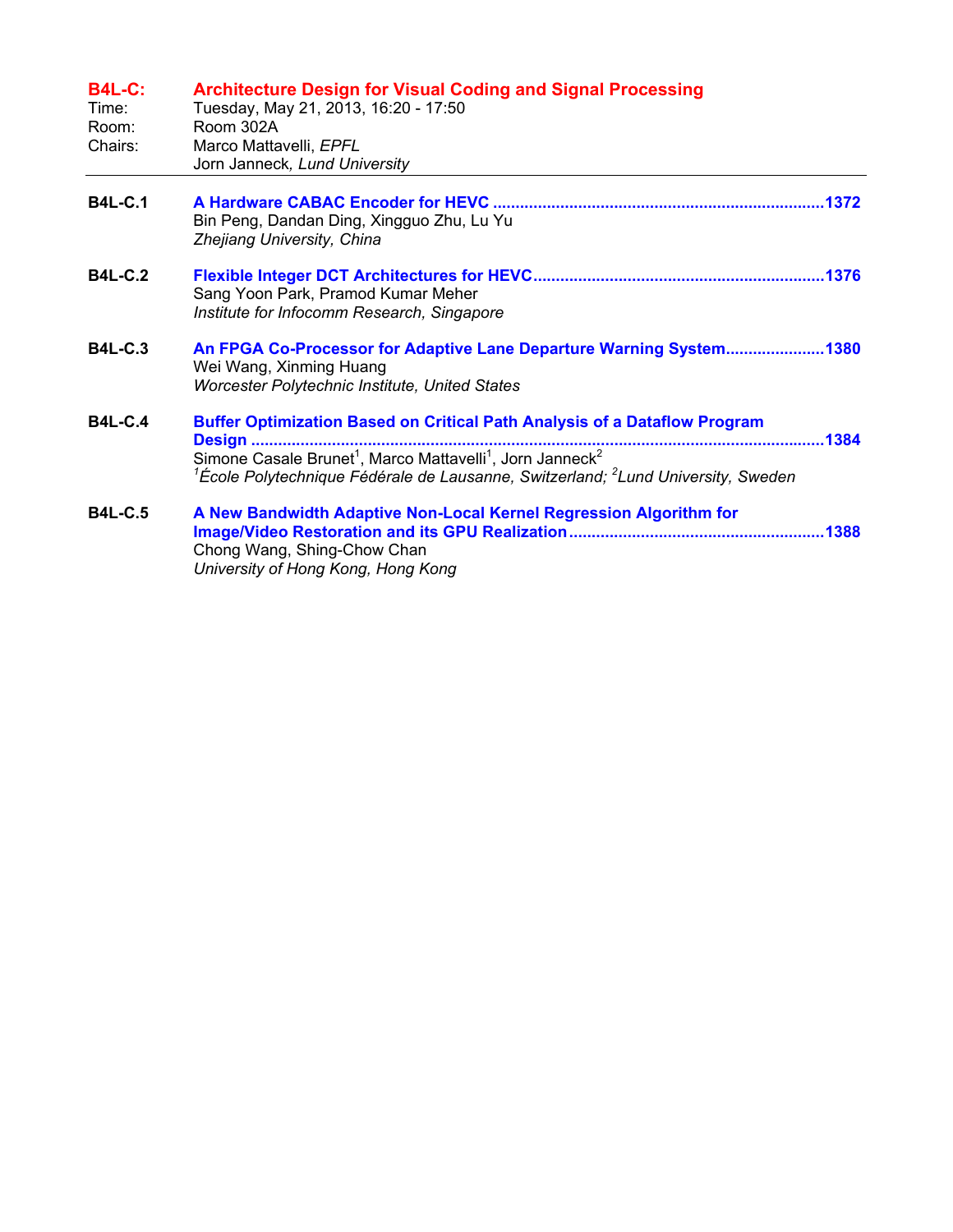| <b>B4L-D:</b><br>Time:<br>Room:<br>Chair: | <b>Wireline Communications II</b><br>Tuesday, May 21, 2013, 16:20 - 17:50<br>Room 302B<br>Franklin Bien, Ulsan National Institute of Science & Technology                                      |
|-------------------------------------------|------------------------------------------------------------------------------------------------------------------------------------------------------------------------------------------------|
|                                           |                                                                                                                                                                                                |
| <b>B4L-D.1</b>                            | A 7 mW 2.5 GHz Spread Spectrum Clock Generator Using Switch-Controlled<br>Jeongmin Yang, Young-Ju Kim, Lee-Sup Kim<br>Korea Advanced Institute of Science and Technology, Korea, South         |
| <b>B4L-D.2</b>                            | Elkim Roa, Byunghoo Jung<br><b>Purdue University, United States</b>                                                                                                                            |
| <b>B4L-D.3</b>                            | A Self-Calibrating Multi-VCO PLL Scheme with Leakage and Capacitive<br>Yikui Jen Dong, Freeman Zhong<br><b>LSI Corporation, United States</b>                                                  |
| <b>B4L-D.4</b>                            | A 52 dBc MTPR Line Driver for Powerline Communication HomePlug AV<br>Pang-Kai Liu, Szu-Yao Hung, Chang-Yi Liu, Min-Han Hsieh, Charlie Chung-Ping<br>Chen<br>National Taiwan University, Taiwan |
| <b>B4L-D.5</b>                            | Yaming Zhang, Weixin Gai<br>Peking University, China                                                                                                                                           |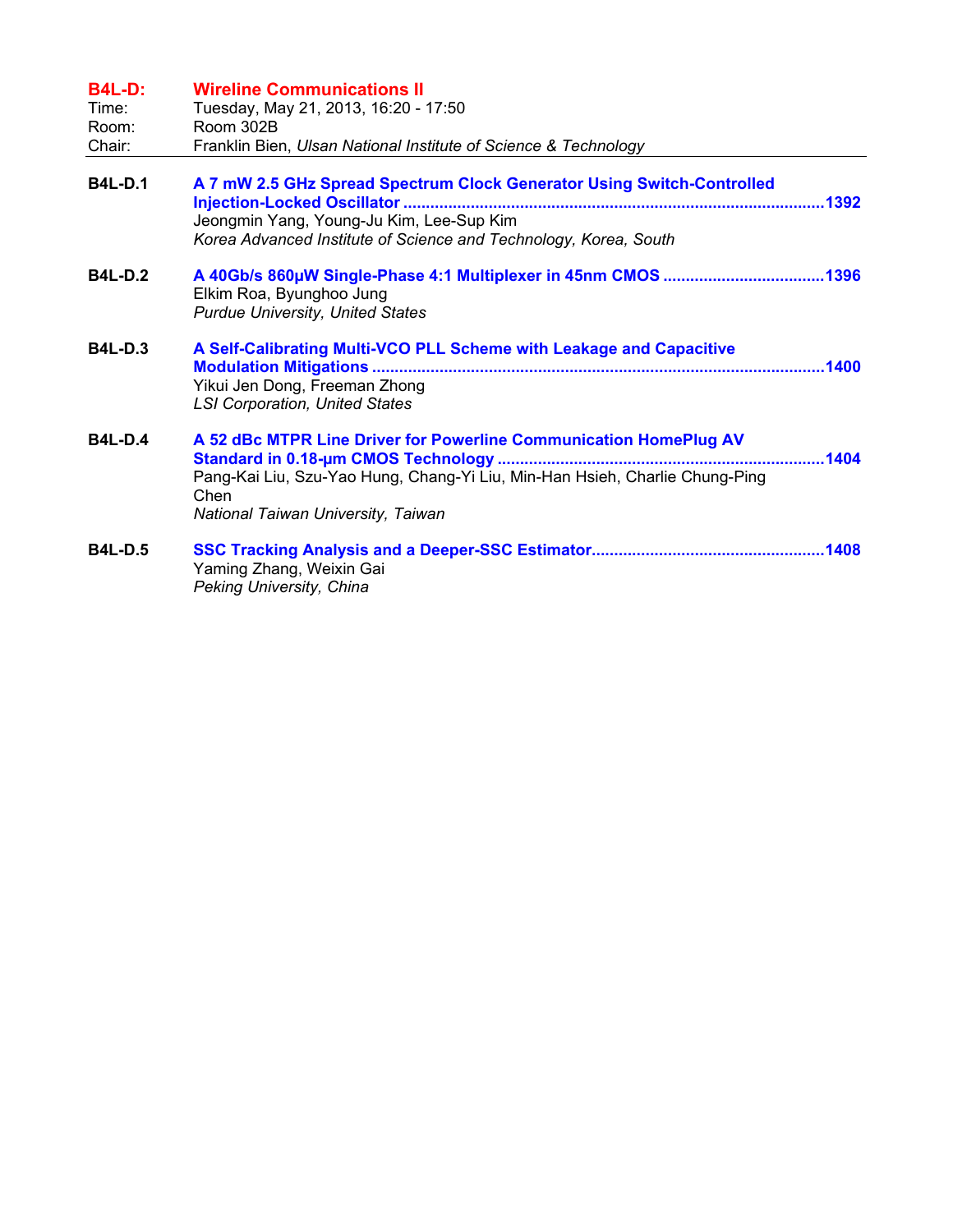| <b>B4L-E:</b>  | <b>Video coding</b>                                                                                                                                                                                                                                                                                                                                                                                        |  |
|----------------|------------------------------------------------------------------------------------------------------------------------------------------------------------------------------------------------------------------------------------------------------------------------------------------------------------------------------------------------------------------------------------------------------------|--|
| Time:          | Tuesday, May 21, 2013, 16:20 - 17:50                                                                                                                                                                                                                                                                                                                                                                       |  |
| Room:          | Room 303A                                                                                                                                                                                                                                                                                                                                                                                                  |  |
| Chairs:        | Hougiang Li, University of Science & Technology of China<br>Moncef Gabbouj, Tampere University of Technology                                                                                                                                                                                                                                                                                               |  |
| <b>B4L-E.1</b> | Nelson Francisco <sup>1</sup> , Nuno Rodrigues <sup>2</sup> , Eduardo da Silva <sup>3</sup> , Murilo de Carvalho <sup>4</sup> ,<br>Sérgio de Faria <sup>1</sup><br><sup>1</sup> Instituto de Telecomunicações, Portugal; <sup>2</sup> Instituto Politécnico Leiria, Portugal;<br>${}^{3}$ Universidade Federal do Rio de Janeiro, Brazil; ${}^{4}$ Universidade Federal Fluminense,<br>Brazil              |  |
| <b>B4L-E.2</b> | Effective Early Termination Using Adaptive Search Order for Frame Rate Up-<br><b>Conversion</b><br>Yong Guo, Zhiyong Gao, Li Chen, Xiaoyun Zhang<br>Shanghai Jiao Tong University, China                                                                                                                                                                                                                   |  |
| <b>B4L-E.3</b> | Stereo Matching by Adaptive Weighting Selection Based Cost Aggregation1420<br>Lingfeng $Xu^1$ , Oscar C. Au <sup>1</sup> , Wenxiu Sun <sup>1</sup> , Lu Fang <sup>2</sup> , Ketan Tang <sup>1</sup> , Jiali Li <sup>1</sup> ,<br>Yuanfang Guo <sup>1</sup><br><sup>1</sup> Hong Kong University of Science and Technology, Hong Kong; <sup>2</sup> University of<br>Science and Technology of China, China |  |
| <b>B4L-E.4</b> | Line-Based Distributed Coding Scheme for Onboard Lossless Compression of<br>Jinlei Zhang, Hougiang Li<br>University of Science and Technology of China, China                                                                                                                                                                                                                                              |  |
| <b>B4L-E.5</b> | Ruobing Zou, Oscar C. Au, Guyue Zhou, Wei Dai, Wei Hu, Pengfei Wan<br>Hong Kong University of Science and Technology, China                                                                                                                                                                                                                                                                                |  |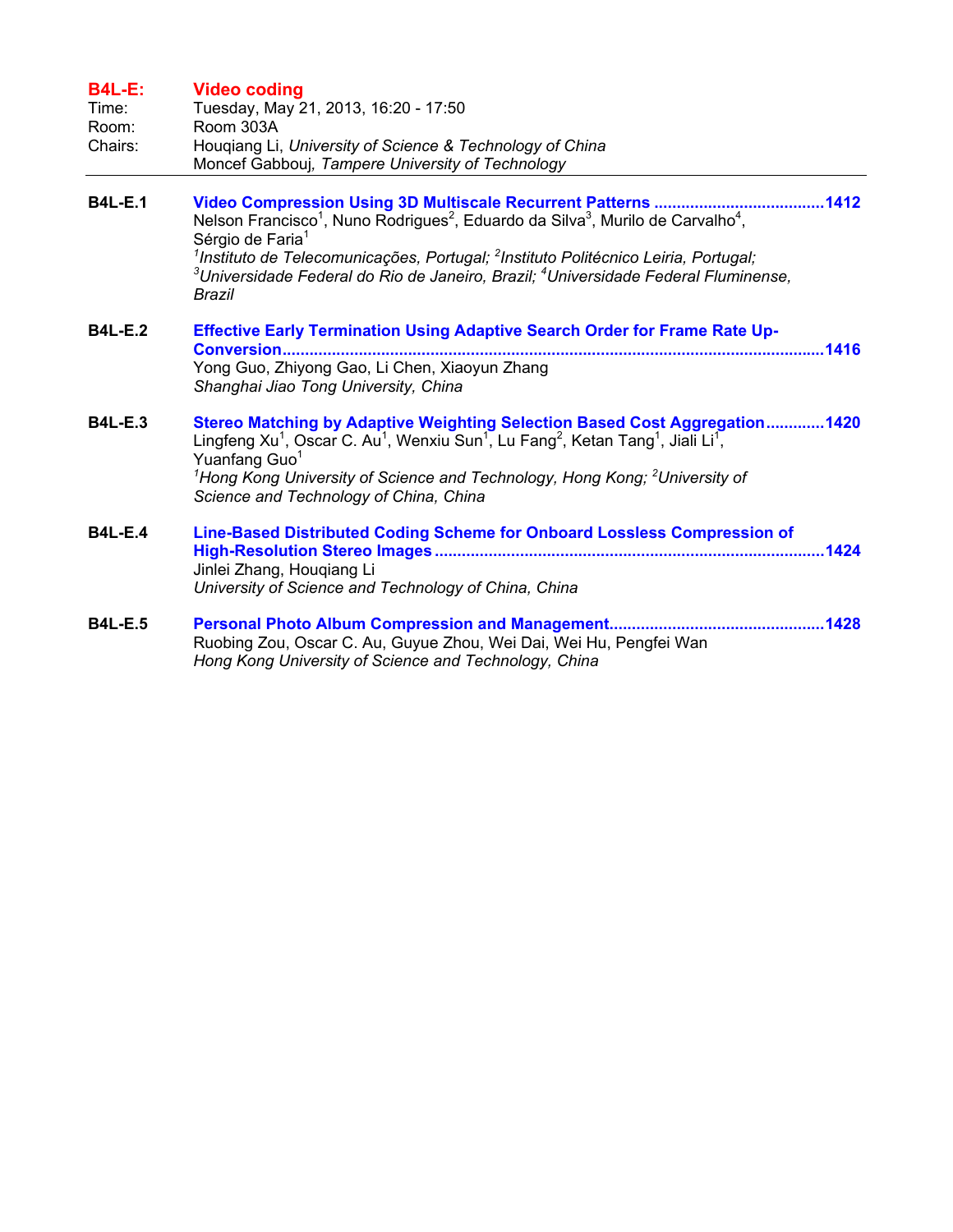## **B4L-F: Specialized VLSI Circuits**

| Time:   | Tuesday, May 21, 2013, 16:20 - 17:50    |
|---------|-----------------------------------------|
| Room:   | Room 303B                               |
| Chairs: | Oscar Gustafsson, Linkoping University  |
|         | Pinaki Mazumder, University of Michigan |

- **B4L-F.1 Concurrent Faulty Clock Detection for Crypto Circuits Against Clock Glitch Based DFA .........................................................................................................................1432**  Hiroaki Igarashi, Youhua Shi, Masao Yanagisawa, Nozomu Togawa *Waseda University, Japan*
- **B4L-F.2 A High-Performance Low-Power SoC for Mobile One-Time Password Applications.......................................................................................................................1436**  Songping Mai, Chunhong Li, Yixin Zhao, Chun Zhang, Zhihua Wang *Tsinghua University, China*
- **B4L-F.3 High-Efficient Hardware Design Based on Enhanced Tschirnhaus Transform for Solving the LSPs ...............................................................................................................1440**  Chung-Hsien Chang<sup>1</sup>, Shi-Huang Chen<sup>2</sup>, Bo-Wei Chen<sup>1</sup>, Chih-Hsiang Peng<sup>1</sup>, Jhing-Fa Wang<sup>1</sup> <sup>1</sup> National Cheng Kung university, Taiwan; <sup>2</sup> Shu-Te university, Taiwan
- **B4L-F.4 PCKGen: a Phase Change Memory Based Cryptographic Key Generator..................1444**  Le Zhang, Zhi Hui Kong, Chip Hong Chang *Nanyang Technological University, Singapore*
- **B4L-F.5 39.9 GOPs/Watt Multi-Mode CGRA Accelerator for a Multi-Standard Basestation.....1448**  Nasim Farahini<sup>2</sup>, Shuo Li<sup>2</sup>, Muhamamd Adeel Tajammul<sup>2</sup>, Muhammad Ali Shami<sup>2</sup>, Guo Chen<sup>2</sup>, Ahmed Hemani<sup>2</sup>, Wei Ye<sup>1</sup> *1 Huawei Technologies, China; <sup>2</sup> KTH Royal Institute of Technology, Sweden*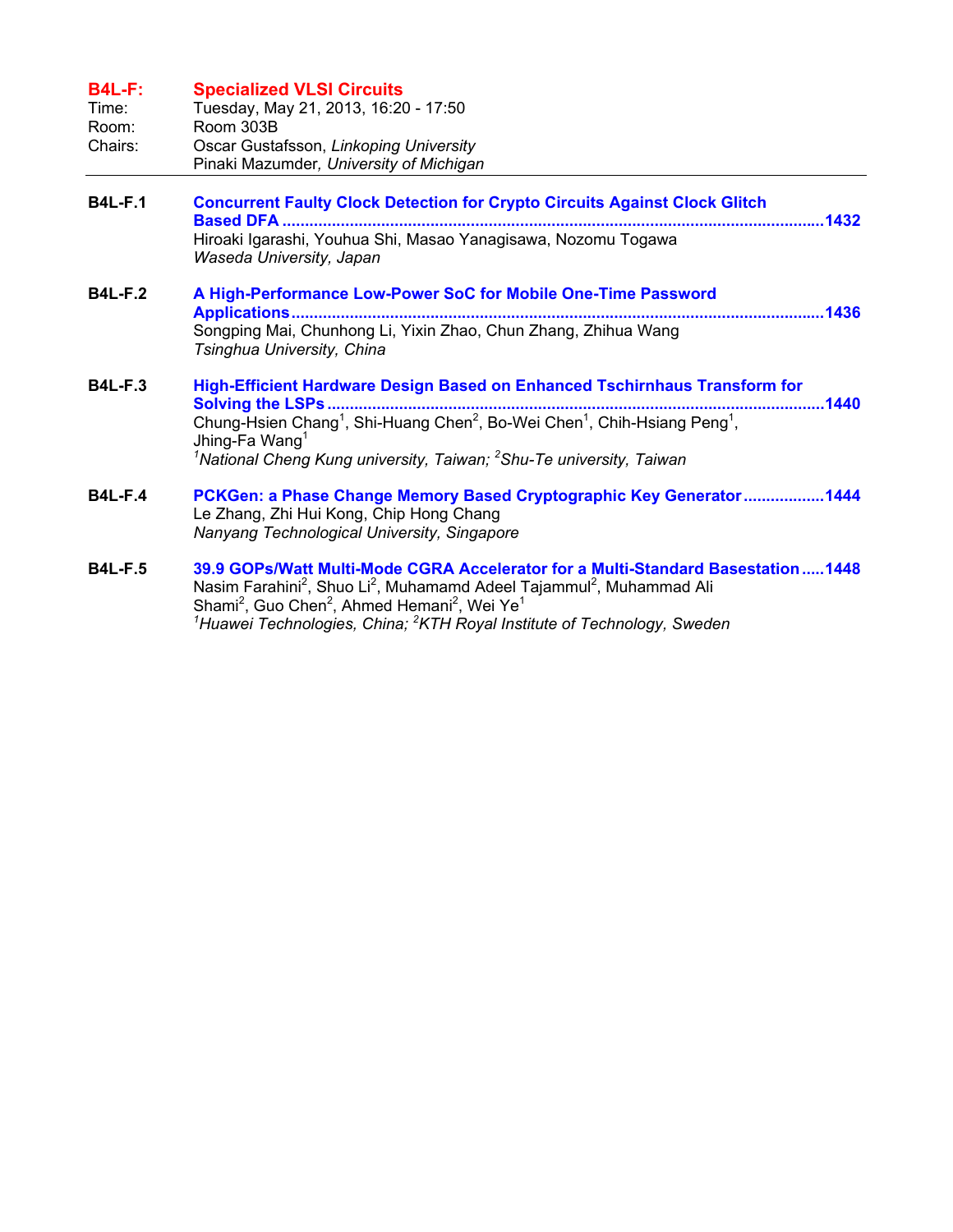| <b>B4L-G:</b> | <b>Memory Circuits and Architectures II</b>        |
|---------------|----------------------------------------------------|
| Time:         | Tuesday, May 21, 2013, 16:20 - 17:50               |
| Room:         | Room 305                                           |
| Chairs:       | Kwen-Siong Chong, Nanyang Technological University |
|               | Zhongfeng Wang, Broadcom Corp.                     |

- **B4L-G.1 Multiple-Pulse Dynamic Stability and Failure Analysis of Low-Voltage 6T-SRAM Bitcells in 28nm UTBB-FDSOI..........................................................................................1452**  Kaya Can Akyel<sup>3</sup>, Lorenzo Ciampolini<sup>4</sup>, Olivier Thomas<sup>1</sup>, Bertrand Pelloux-Prayer<sup>4</sup>, Shishir Kumar<sup>5</sup>, Philipe Flatresse<sup>4</sup>, Christophe Lecocq<sup>4</sup>, Gérard Ghibaudo $2$ *1 CEA LETI, France; <sup>2</sup> IMEP-LAHC Minatec, France; <sup>3</sup> STMicroelectronics, France; 4 STMicroelectronics CCDS Crolles, France; <sup>5</sup> STMicroelectronics CCDS Noida, India*
- **B4L-G.2 An Improved Read/Write Scheme for Anchorless NEMS-CMOS Non-Volatile Memory...............................................................................................................................1456**  Anh Tuan Do<sup>2</sup>, Karthik Gopal Jayaraman<sup>2</sup>, Vincent Pott<sup>1</sup>, Geng L. Chua<sup>1</sup>, Pushpapraj Singh<sup>1</sup>, Kiat Seng Yeo<sup>2</sup>, Tony Tae Hyoung Kim<sup>2</sup> <sup>1</sup> Agency for Science, Technology and Research, Singapore; <sup>2</sup> Nanyang *Technological University, Singapore*
- **B4L-G.3 CMOS SRAM Scaling Limits Under Optimum Stability Constraints.............................1460**  Adam Makosiej<sup>2</sup>, Olivier Thomas<sup>1</sup>, Amara Amara<sup>2</sup>, Andrei Vladimirescu<sup>3</sup> <sup>1</sup>CEA LETI, France; <sup>2</sup>Institut Supérieur d'Electronique de Paris, France; <sup>3</sup>Institut *Supérieur d'Electronique de Paris and University of California, Berkeley, France*
- **B4L-G.4 0.18 µm CMOS Process Photodiode Memory.................................................................1464**  Takayuki Kubota, Minoru Watanabe *Shizuoka University, Japan*
- **B4L-G.5 A 40nm 1.0Mb Pipeline 6T SRAM with Variation-Tolerant Step-Up Word-Line and Adaptive Data-Aware Write-Assist ..................................................................................1468**  Chi-Shin Chang<sup>2</sup>, Hao-I Yang<sup>2</sup>, Wei-Nan Liao<sup>2</sup>, Yi-Wei Lin<sup>2</sup>, Nan-Chun Lien<sup>2</sup>, Chien-Hen Chen<sup>2</sup>, Ching-Te Chuang<sup>2</sup>, Wei Hwang<sup>2</sup>, Shyh-Jye Jou<sup>2</sup>, Ming-Hsien Tu<sup>1</sup>, Huan-Shun Huang<sup>1</sup>, Yong-Jyun Hu<sup>1</sup>, Paul-Sen Kan<sup>1</sup>, Cheng-Yo Cheng<sup>1</sup>, Wei-Chang Wang<sup>1</sup>, Jian-Hao Wang<sup>1</sup>, Kuen-Di Lee<sup>1</sup>, Chia-Cheng Chen<sup>1</sup>, Wei-Chiang Shih $<sup>1</sup>$ </sup> <sup>1</sup> Faraday Technology Corporation, Taiwan; <sup>2</sup> National Chiao Tung University, Taiwan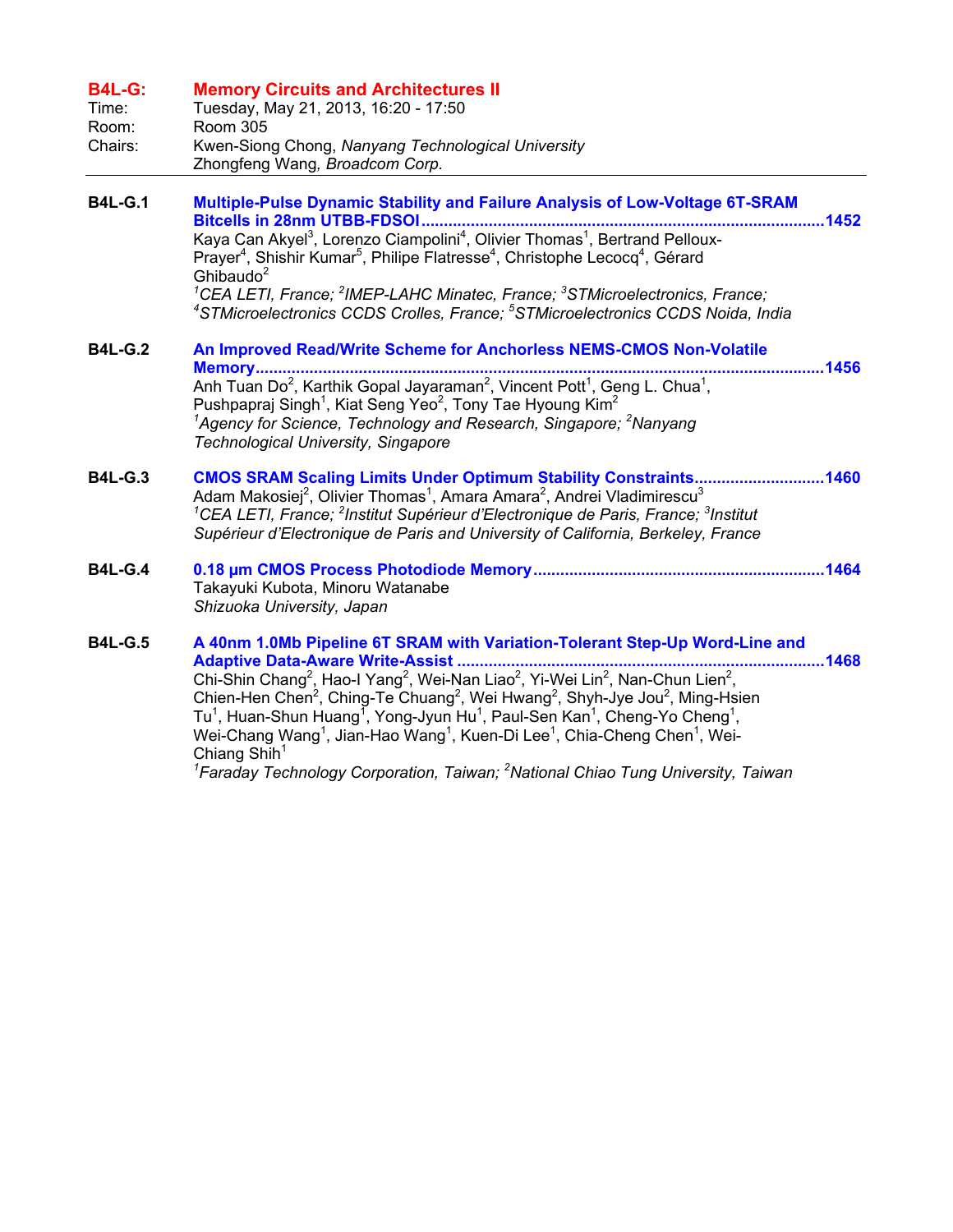| <b>B4L-H:</b> | <b>Regulator and Reference Circuits</b> |
|---------------|-----------------------------------------|
|---------------|-----------------------------------------|

| Time:   | Tuesday, May 21, 2013, 16:20 - 17:50   |
|---------|----------------------------------------|
| Room:   | Room 306A                              |
| Chairs: | Gabriel Rincon-Mora, Georgia Tech      |
|         | Igor Filanovsky, University of Alberta |

| <b>B4L-H.1</b> | An Auto-Reconfigurable Dual-Output SC DC-DC Regulator with Sub-Harmonic<br>Zhe Hua <sup>2</sup> , Hoi Lee <sup>2</sup> , Xiwen Zhang <sup>1</sup> |  |
|----------------|---------------------------------------------------------------------------------------------------------------------------------------------------|--|
|                | $1$ Texas Instruments, United States; $2$ University of Texas at Dallas, United States                                                            |  |
| <b>B4L-H.2</b> | An All-Subthreshold, 0.75V Supply, 2ppm/ C, CMOS Voltage Reference1476<br>Charalambos Andreou, Julius Georgiou<br>University of Cyprus, Cyprus    |  |
| <b>B4L-H.3</b> | A Low Voltage Low Output Impedance CMOS Bandgap Voltage Reference 1480<br><b>Edward Lee</b>                                                       |  |

*Alfred Mann Foundation, United States* 

| <b>B4L-H.4</b> | <b>Output-Capacitorless CMOS LDO Regulator Based on High Slew-Rate Current-</b>                                                                                |      |
|----------------|----------------------------------------------------------------------------------------------------------------------------------------------------------------|------|
|                |                                                                                                                                                                | 1484 |
|                | Alireza Saberkari <sup>2</sup> , Rasoul Fathipour <sup>2</sup> , Herminio Martínez <sup>1</sup> , Alberto Poveda <sup>1</sup> .<br>Eduard Alarcón <sup>1</sup> |      |
|                | <sup>1</sup> Universitat Politècnica de Catalunya, Spain; <sup>2</sup> University of Guilan, Iran                                                              |      |
|                |                                                                                                                                                                |      |

| <b>B4L-H.5</b> | A FVF Based Output Capacitorless LDO Regulator with Wide Load Capacitance |  |
|----------------|---------------------------------------------------------------------------|--|
|                |                                                                           |  |
|                | Kuan Chuang Koay, Sau Siong Chong, Pak Kwong Chan                         |  |
|                | Nanyang Technological University, Singapore                               |  |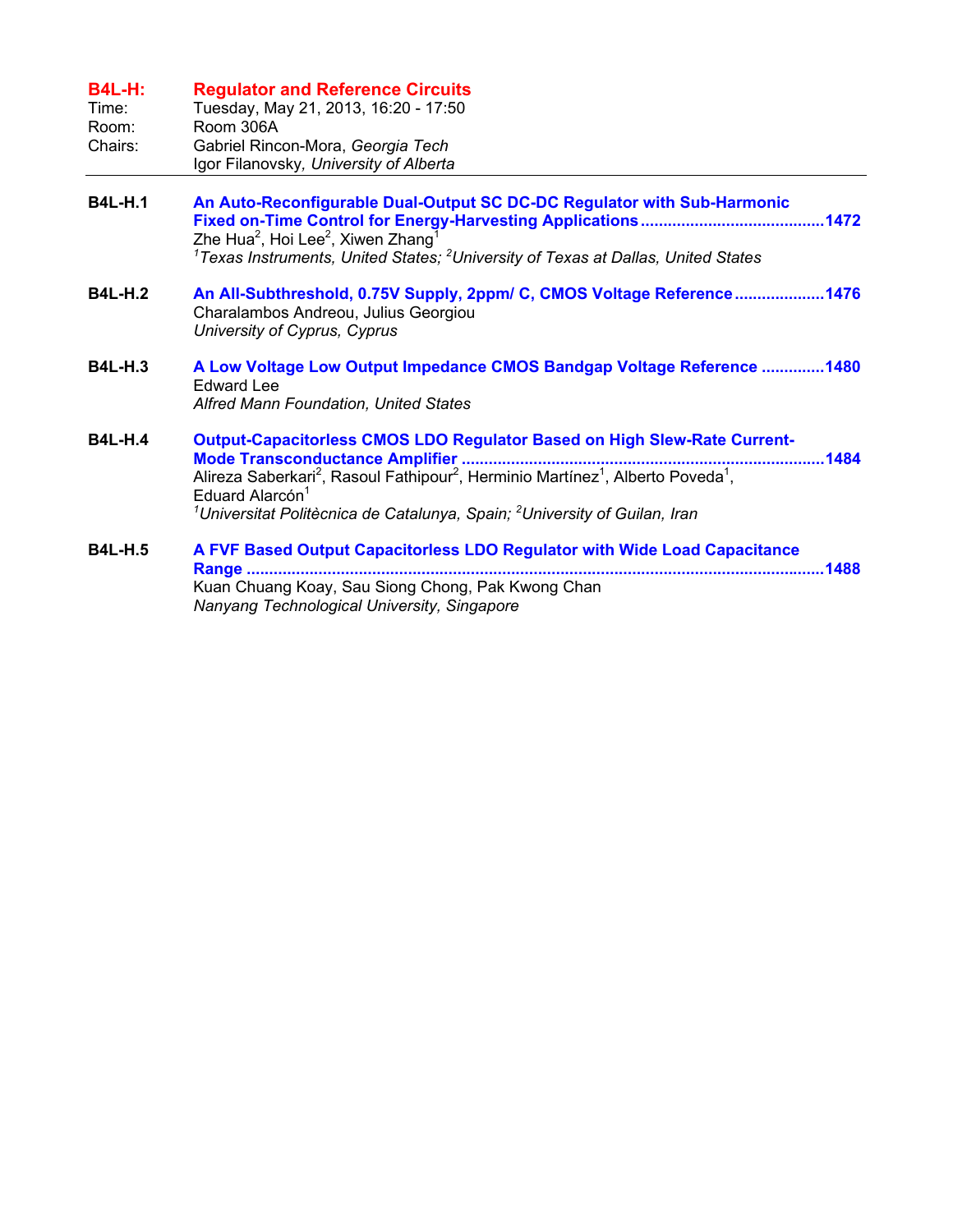| <b>B4L-J:</b><br>Time:<br>Room:<br>Chairs: | <b>Interface Circuits</b><br>Tuesday, May 21, 2013, 16:20 - 17:50<br>Room 306B<br>Mohamad Sawan, Polytechnique Montreal<br>Joseph Sylvester Chang, Nanyang Technological University                                                                 |  |
|--------------------------------------------|-----------------------------------------------------------------------------------------------------------------------------------------------------------------------------------------------------------------------------------------------------|--|
| <b>B4L-J.1</b>                             | Wasim Hussain <sup>1</sup> , Yvon Savaria <sup>1</sup> , Yves Blaquière <sup>2</sup><br><sup>1</sup> École Polytechnique de Montréal, Canada; <sup>2</sup> Université du Québec à Montréal,<br>Canada                                               |  |
| <b>B4L-J.2</b>                             | A Radiation-Hardened DLL with Fine Resolution and DCC for DDR2 Memory<br>Siyu Yang, Deping Huang, Xiaoke Wen, Lei Chen, Jinghong Chen<br>Southern Methodist University, United States                                                               |  |
| <b>B4L-J.3</b>                             | A 0.3mm <sup>2</sup> 60µW 11.2b ENOB Signal Acquisition ASIC for Resistive Bridge<br><b>Sensors</b><br>Alan Pun, Jeff Wong, Gigi Chan, William Wong, David Kwong, Kc Wang<br>Hong Kong Applied Science and Technology Research Institute, Hong Kong |  |
| <b>B4L-J.4</b>                             | A 5-V 555-µW 0.8-µm CMOS MEMS Capacitive Sensor Interface Using Correlated<br>Jack Shiah, Shahriar Mirabbasi<br>University of British Columbia, Canada                                                                                              |  |
| <b>B4L-J.5</b>                             | A Low-Power Ratiometric Single/Differential Quasi-Digital Converter 1508<br>Cristina Azcona, Belén Calvo, Santiago Celma, Nicolás Medrano, Pedro Antonio<br>Martínez<br>Universidad de Zaragoza, Spain                                              |  |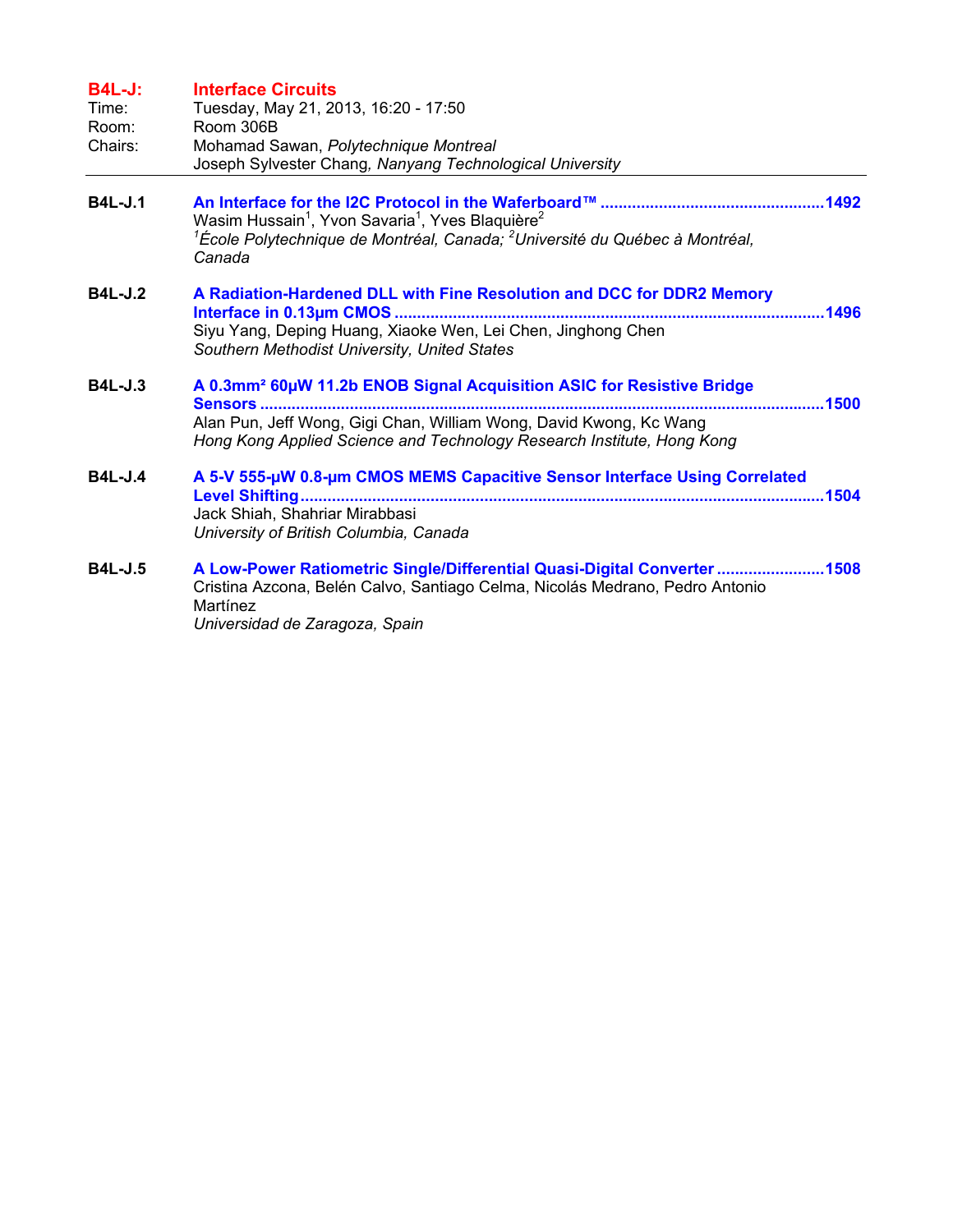| <b>B4L-K:</b><br>Time:<br>Room:<br>Chairs: | <b>Biomedical Information Processing II</b><br>Tuesday, May 21, 2013, 16:20 - 17:50<br>Room 307A<br>Gianlucca Setti, Universita' di Bologna<br>Xiao Liu, Brunel University                                               |
|--------------------------------------------|--------------------------------------------------------------------------------------------------------------------------------------------------------------------------------------------------------------------------|
| <b>B4L-K.1</b>                             | High Effective Medical Image Segmentation with Model Adjustable Method 1512<br>Yiwu Yao, Yuhua Cheng<br>Peking University, China                                                                                         |
| <b>B4L-K.2</b>                             | Lobe Asymmetry-Based Automatic Classification of Brain Magnetic Resonance<br>Salim Lahmiri, Mounir Boukadoum<br>University of Quebec at Montreal, Canada                                                                 |
| <b>B4L-K.3</b>                             | <b>Reconstruction of Neural Action Potentials Using Signal Dependent Sparse</b><br>Firat Yazicioglu <sup>1</sup> , Ralph Etienne-Cummings <sup>2</sup><br>$1$ IMEC, Belgium; $2$ Johns Hopkins University, United States |
| <b>B4L-K.4</b>                             | <b>Estimation of Time-Varying Autocorrelation and its Application to Time-</b><br>Zening Fu, Zhiguo Zhang, Shing-Chow Chan<br>University of Hong Kong, Hong Kong                                                         |
| <b>B4L-K.5</b>                             | <b>Real-Time Assessment of Vigilance Level Using an Innovative Mindo4 Wireless</b><br>Chin-Teng Lin, Chun-Hsiang Chuang, Chih-Sheng Huang, Yen-Hsuan Chen, Li-<br>Wei Ko<br>National Chiao Tung University, Taiwan       |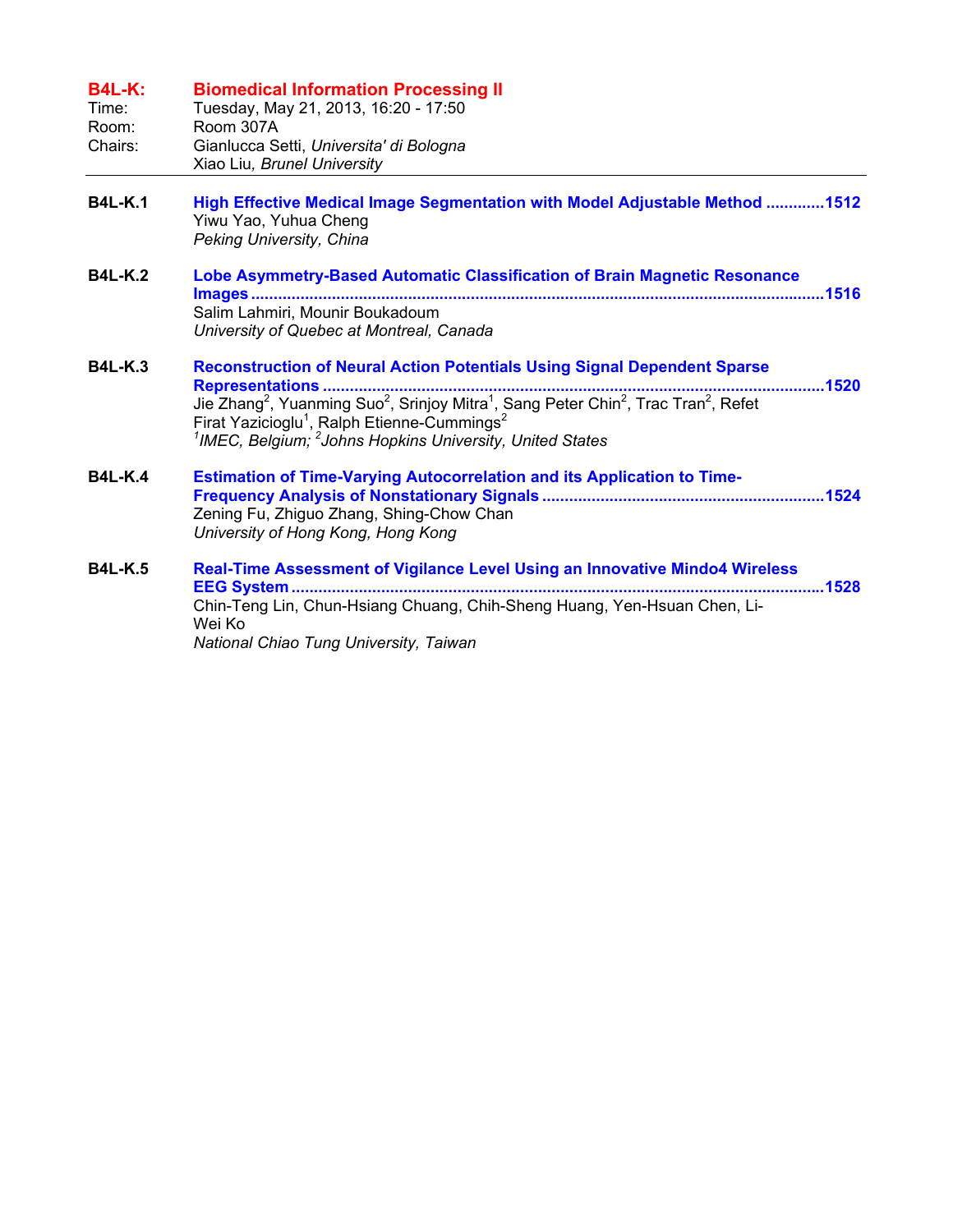| B4L-L: | <b>SPECIAL SESSION: Nonlinear Methods for Power Grids with Renewable Energy</b> |
|--------|---------------------------------------------------------------------------------|
|        | <b>Sources</b>                                                                  |
|        |                                                                                 |

| Time:  | Tuesday, May 21, 2013, 16:20 - 17:50  |
|--------|---------------------------------------|
| Room:  | Room 307B                             |
| Chair: | Hsiao-Dong Chiang, Cornell University |

| <b>B4L-L.1</b> | <b>Convergence Regions of Newton Method in Power Flow Studies: Numerical</b><br>Studies                                                                                                                                                                                                            | .1532 |
|----------------|----------------------------------------------------------------------------------------------------------------------------------------------------------------------------------------------------------------------------------------------------------------------------------------------------|-------|
|                | Jiao-Jiao Deng <sup>3</sup> , Tian-Qi Zhao <sup>3</sup> , Hsiao-Dong Chiang <sup>2</sup> , Yong Tang <sup>1</sup> , Yi Wang <sup>1</sup><br><sup>1</sup> China Electric Power Research Institute, China; <sup>2</sup> Cornell University, United States;<br><sup>3</sup> Tianjin University, China |       |
| <b>B4L-L.2</b> | <b>Homotopy-Enhanced Power Flow Methods for General Distribution Networks</b><br>with Distributed Generators.<br>Tian-Qi Zhao <sup>1</sup> , Jiao-Jiao Deng <sup>1</sup> , Kaoru Koyanagi <sup>2</sup><br><sup>1</sup> Tianjin University, China; <sup>2</sup> Waseda University, Japan            |       |
| <b>B4L-L.3</b> | Probabilistic Load Margins of Power Systems Embedded with Wind Farms 1540<br>Jian Hong Liu, Jia Long Shyu, Chia Chi Chu<br>National Tsing Hua University, Taiwan                                                                                                                                   |       |
| <b>B4L-L.4</b> | <b>Modeling and Simulation of Information-Embedded Multi-Converter Power</b><br>Chika Nwankpa, Juan Jimenez, Sachi Jayasuriya<br><b>Drexel University, United States</b>                                                                                                                           |       |
| <b>B4L-L.5</b> | <b>Towards Development of a CUEP Method for Network-Preserving Power System</b><br>Models<br>Luís Fernando Alberto <sup>2</sup> , Warut Suampun <sup>1</sup> , Hsiao-Dong Chiang <sup>1</sup><br><sup>1</sup> Cornell University, United States; <sup>2</sup> Universidade de São Paulo, Brazil    | 1548  |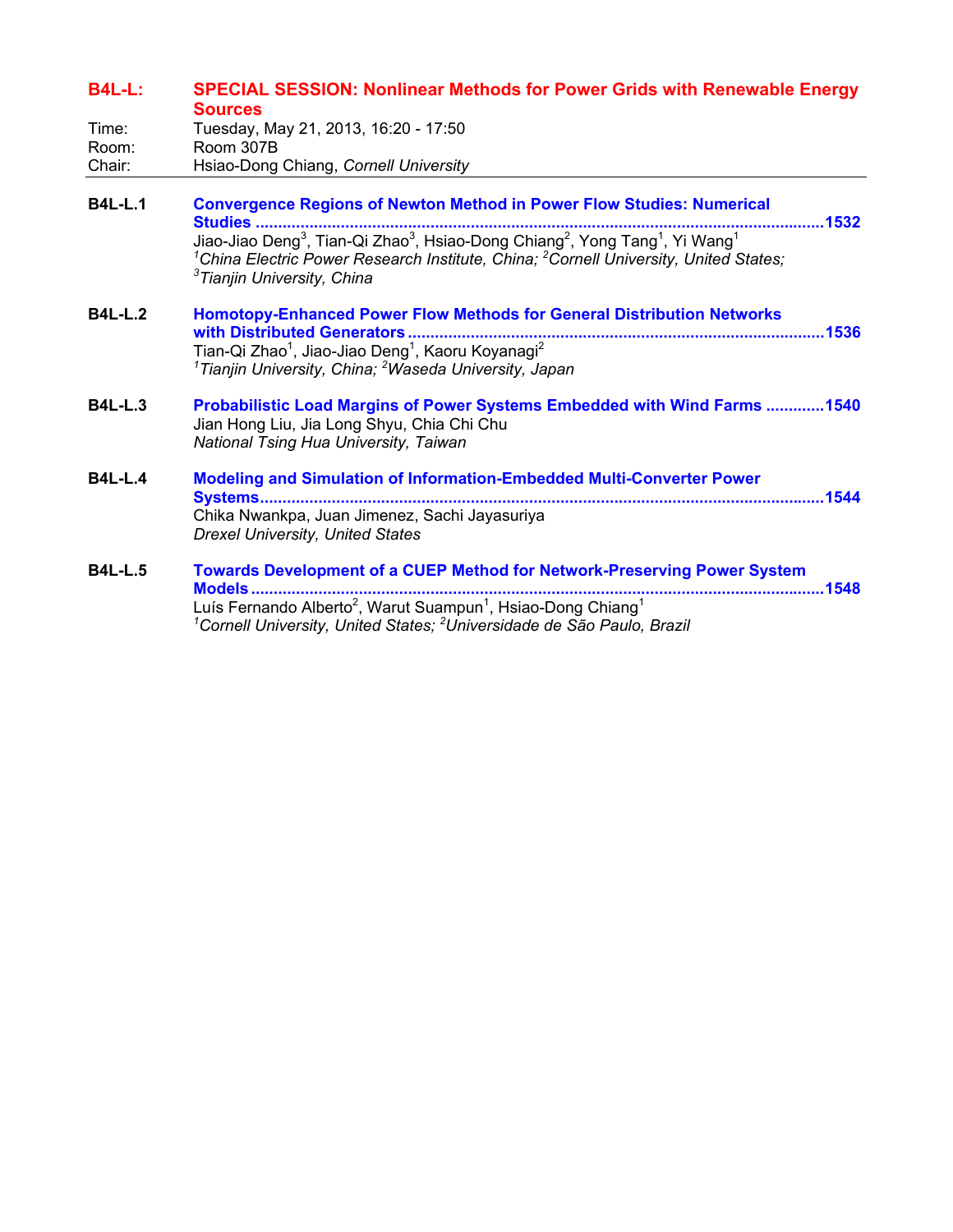| <b>B5P-N:</b><br>Time:<br>Room:<br>Chair: | <b>Error Correction Code Designs II</b><br>Tuesday, May 21, 2013, 09:40 - 11:10<br>Poster Area<br>Zhongfeng Wang, Broadcom Corp.                                                                                                                                                                                                            |
|-------------------------------------------|---------------------------------------------------------------------------------------------------------------------------------------------------------------------------------------------------------------------------------------------------------------------------------------------------------------------------------------------|
| <b>B5P-N.1</b>                            | Min Yin <sup>1</sup> , Menwang Xie <sup>2</sup> , Bo Yi <sup>2</sup><br><sup>1</sup> IBM GCG Systems & Technology Lab, China; <sup>2</sup> University of Science and<br>Technology of China, China                                                                                                                                          |
| <b>B5P-N.2</b>                            | Two Programmable BCH Soft Decoders for High Rate Codes with Large Word<br>1556<br>Length<br>Mohamed Osman <sup>1</sup> , Hossam A. H. Fahmy <sup>1</sup> , Yasmine A. H. Fahmy <sup>1</sup> , Maha<br>Elsabrouty <sup>2</sup><br><sup>1</sup> Cairo University, Egypt; <sup>2</sup> Egypt-Japan University of Science and Technology, Egypt |
| <b>B5P-N.3</b>                            | Wei Zhang <sup>2</sup> , Jing Wang <sup>2</sup> , Xinmiao Zhang <sup>1</sup><br>${}^{1}$ Case Western Reserve University, United States; ${}^{2}$ Tianjin University, China                                                                                                                                                                 |
| <b>B5P-N.4</b>                            | Analog and Digital Approaches for an Energy Efficient Low Complexity Channel<br>Decoder<br>.1564<br>Reza Meraji, S.M. Yasser Sherazi, John B. Anderson, Henrik Sjöland, Viktor<br>Öwall<br><b>Lund University, Sweden</b>                                                                                                                   |
| <b>B5P-N.5</b>                            | Dependability-Increasing Technique for a Multi-Context Optically Reconfigurable<br>Akira Tanigawa, Minoru Watanabe<br>Shizuoka University, Japan                                                                                                                                                                                            |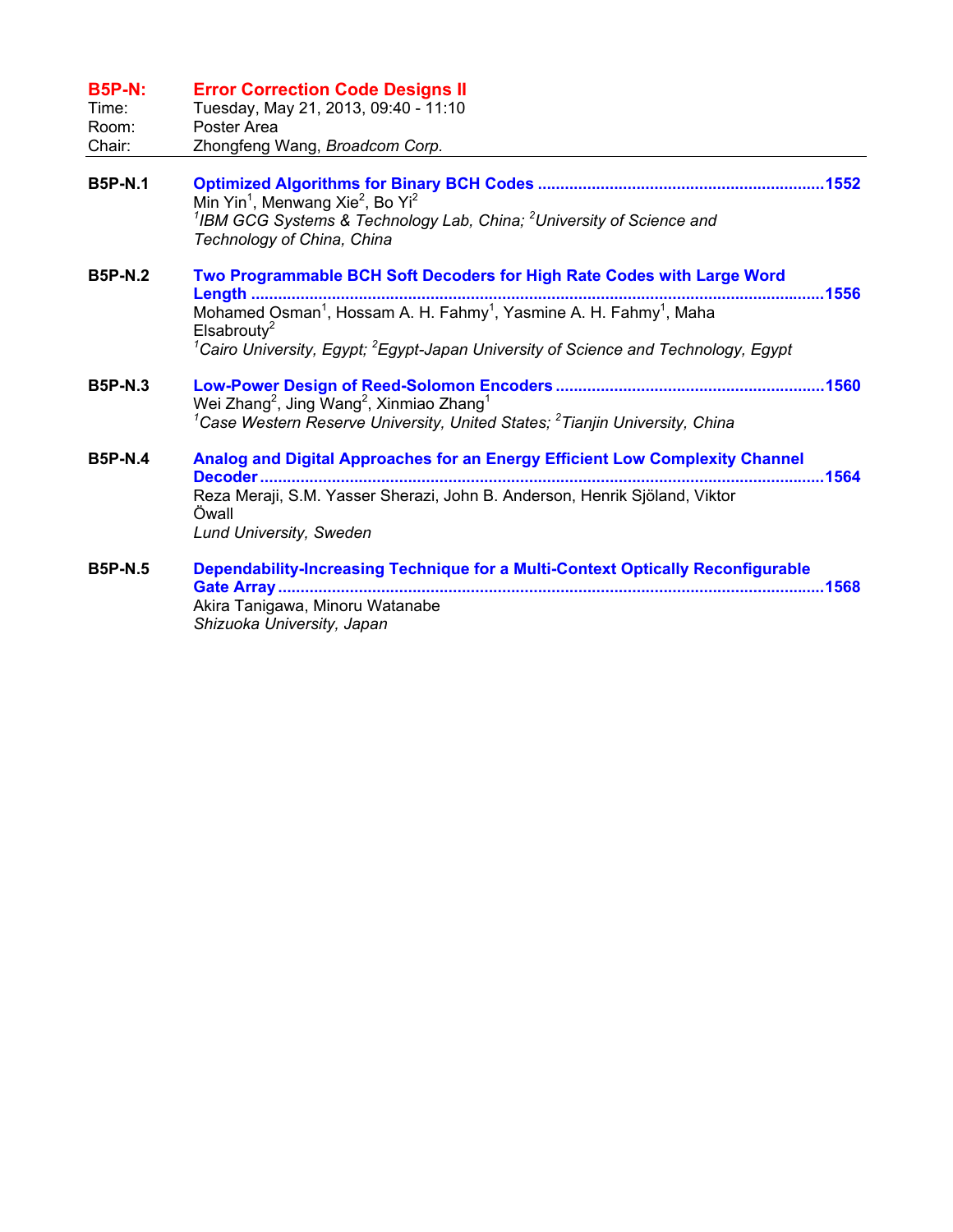| <b>B5P-P:</b><br>Time:<br>Room:<br>Chair: | <b>Low Power Design</b><br>Tuesday, May 21, 2013, 09:40 - 11:10<br>Poster Area<br>Vassilis Paliouras, University of Patras                                                                                                            |
|-------------------------------------------|---------------------------------------------------------------------------------------------------------------------------------------------------------------------------------------------------------------------------------------|
| <b>B5P-P.1</b>                            | System Analysis and Energy Model for Radio-Triggered Battery-Less Monolithic<br>Hao Gao, Yan Wu, Marion Matters-Kammerer, Jean-Paul Linnartz, Arthur van<br>Roermund, Peter Baltus<br>Eindhoven University of Technology, Netherlands |
| <b>B5P-P.2</b>                            | A 1.26mW/Gbps 8 Locking Cycles Versatile All-Digital CDR with TDC Combined<br><b>DLL</b><br>Yuki Urano, Won-Joo Yun, Tadahiro Kuroda, Hiroki Ishikuro<br>Keio University, Japan                                                       |
| <b>B5P-P.3</b>                            | Hamid Rafiei Karkvandi, Efraim Pecht, Orly Yadid-Pecht<br>University of Calgary, Calgary, Canada                                                                                                                                      |
| <b>B5P-P.4</b>                            | A Super-Regenerative Pulsed UWB Receiver Combined with Injection-Locking1584<br>Tongning Hu, Bo Wang, Shan Liu, Yi Peng, Jinhai Zhang, Jinpeng Shen, Xinan<br>Wang<br>Peking University, China                                        |
| <b>B5P-P.5</b>                            | A UWB Mixer with a Balanced Wide Band Active Balun Using Crossing<br>Xiangrong Zhang, Xiaole Cui, Bo Wang, Chung Len Lee                                                                                                              |

*Peking University, China*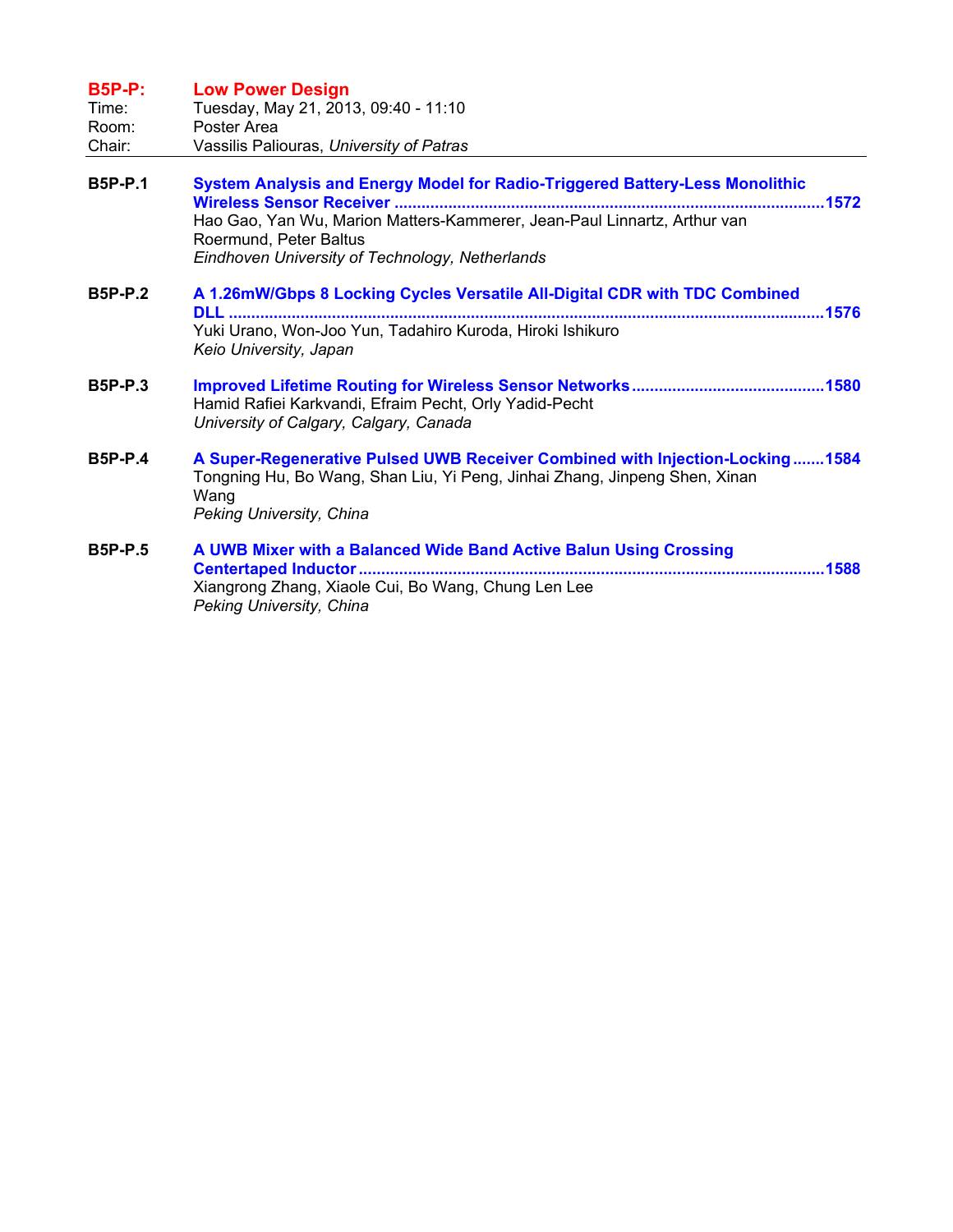| <b>B5P-Q:</b><br>Time:<br>Room:<br>Chair: | <b>Applications of Neural Networks and Systems I</b><br>Tuesday, May 21, 2013, 09:40 - 11:10<br>Poster Area<br>Kai-Kuang Ma, Nanyang Technological University                                                    |
|-------------------------------------------|------------------------------------------------------------------------------------------------------------------------------------------------------------------------------------------------------------------|
| <b>B5P-Q.1</b>                            | An Improved aVLSI Axon with Programmable Delay Using Spike Timing<br>Schaik <sup>2</sup><br><sup>1</sup> University of New South Wales, Australia; <sup>2</sup> University of Western Sydney, Australia          |
| <b>B5P-Q.2</b>                            | Stochastic Resonance in an Analog Current-Mode Neuromorphic Circuit1596<br>Damien Querlioz, Vincent Trauchessec<br>Université Paris-Sud 11, France                                                               |
| <b>B5P-Q.3</b>                            | A Floating-Gate Analog Memory with Bidirectional Sigmoid Updates in a<br>Junjie Lu, Jeremy Holleman<br>University of Tennessee, Knoxville, United States                                                         |
| <b>B5P-Q.4</b>                            | <b>Genetic Algorithm with Virus Infection for Finding Approximate Solution 1604</b><br>Takuya Inoue, Yoko Uwate, Yoshifumi Nishio<br>Tokushima University, Japan                                                 |
| <b>B5P-Q.5</b>                            | A Multi-Modal and Tunable Radial-Basis-Funtion Circuit with Supply and<br>Kyuho Lee, Junyoung Park, Gyeonghoon Kim, Injoon Hong, Hoi-Jun Yoo<br>Korea Advanced Institute of Science and Technology, Korea, South |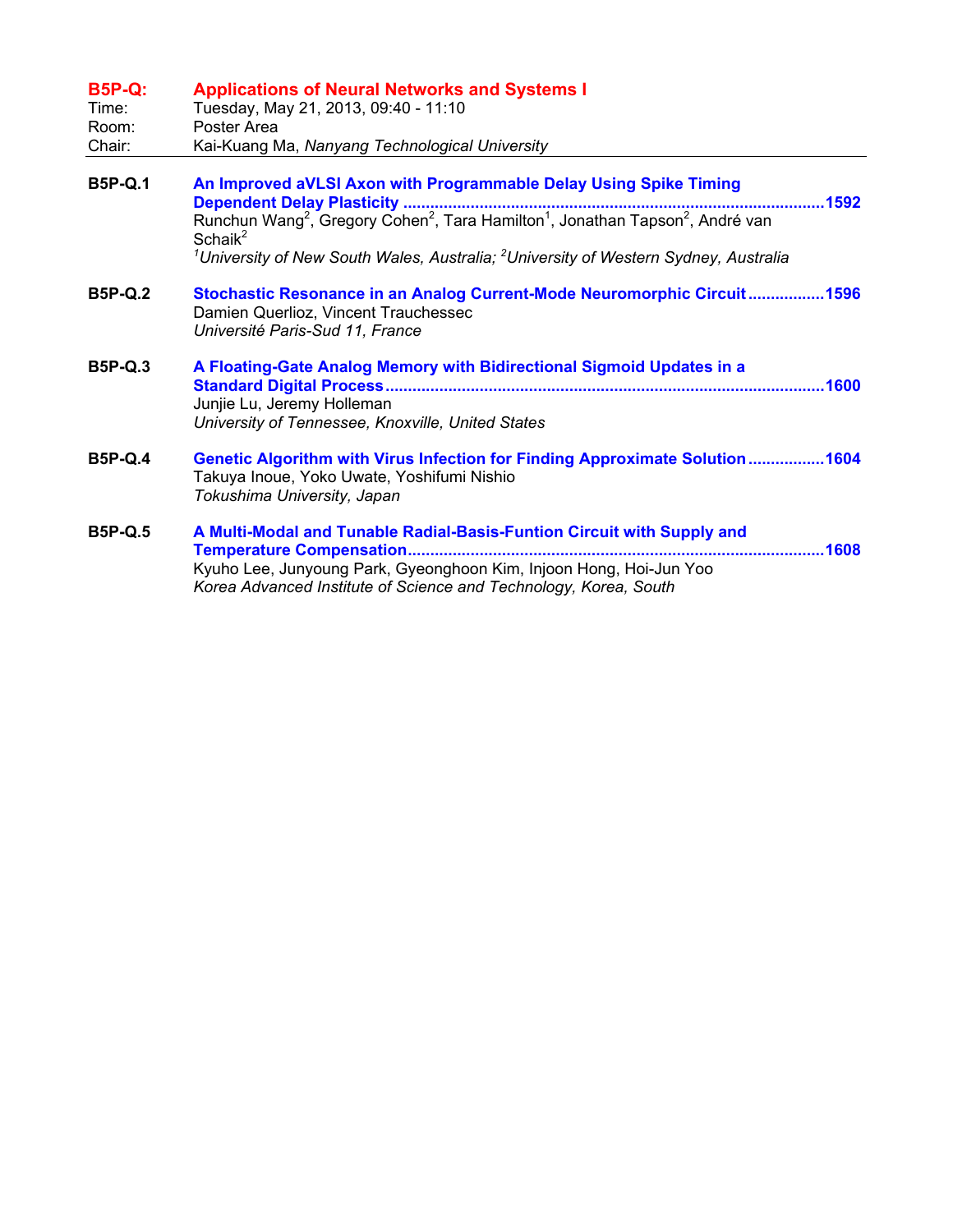| <b>B5P-R:</b><br>Time:<br>Room:<br>Chair: | <b>Applications of Neural Networks and Systems II</b><br>Tuesday, May 21, 2013, 09:40 - 11:10<br>Poster Area<br>Wei-Ping Zhu, Concordia University                                                                                                                                                                                                                                                                                |
|-------------------------------------------|-----------------------------------------------------------------------------------------------------------------------------------------------------------------------------------------------------------------------------------------------------------------------------------------------------------------------------------------------------------------------------------------------------------------------------------|
| <b>B5P-R.1</b>                            | Benoit Larras, Cyril Lahuec, Matthieu Arzel, Fabrice Seguin<br>Télécom Bretagne, France                                                                                                                                                                                                                                                                                                                                           |
| <b>B5P-R.2</b>                            | <b>Excitatory and Inhibitory Memristive Synapses for Spiking Neural Networks1616</b><br>Gwendal Lecerf, Jean Tomas, Sylvain Saïghi<br>L'Université de Bordeaux, France                                                                                                                                                                                                                                                            |
| <b>B5P-R.3</b>                            | A Spiking-Neuron Collective Analog Adder with Scalable Precision1620<br>Sung Sik Woo, Rahul Sarpeshkar<br>Massachusetts Institute of Technology, United States                                                                                                                                                                                                                                                                    |
| <b>B5P-R.4</b>                            | <b>Spike-Based Analog-Digital Neuromorphic Information Processing System for</b><br>.1624<br>Giovanny Sánchez <sup>1</sup> , Thomas Jacob Koickal <sup>2</sup> , Athul Sripad Tiruvendipura <sup>1</sup> , Luiz<br>Carlos Gouveia <sup>2</sup> , Alister Hamilton <sup>2</sup> , Jordi Madrenas <sup>1</sup><br><sup>1</sup> Universitat Politècnica de Catalunya, Spain; <sup>2</sup> University of Edinburgh, United<br>Kingdom |
| <b>B5P-R.5</b>                            | <b>Application of Neural Networks with CSD Coefficients for Human Face</b><br>.1628<br>Ayesa Parvin, Majid Ahmadi, Roberto Muscedere<br>University of Windsor, Canada                                                                                                                                                                                                                                                             |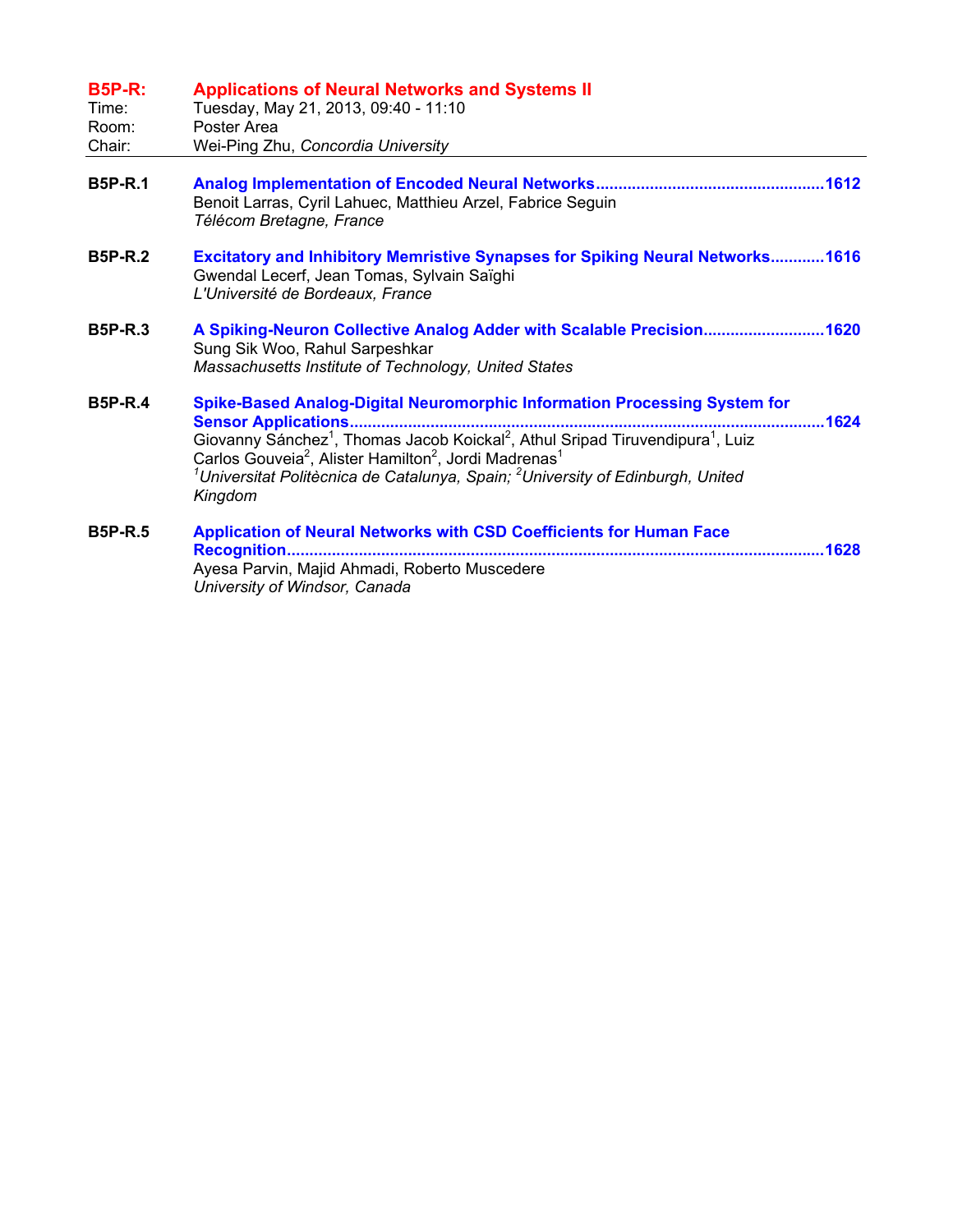| <b>B5P-S:</b><br>Time:<br>Room:<br>Chairs: | <b>Advanced Visual Signal Coding II</b><br>Tuesday, May 21, 2013, 09:40 - 11:10<br>Poster Area<br>Yo-Sung Ho, Gwangju Institute of Science and Technology, Korea<br>Yap-Peng Tan, Nanyang Technological University                                                                                                 |
|--------------------------------------------|--------------------------------------------------------------------------------------------------------------------------------------------------------------------------------------------------------------------------------------------------------------------------------------------------------------------|
| <b>B5P-S.1</b>                             | Disparity Vector Based Advanced Inter-View Prediction in 3D-HEVC 1632<br>Li Zhang, Ying Chen, Marta Karczewicz<br>Qualcomm Technology Inc., United States                                                                                                                                                          |
| <b>B5P-S.2</b>                             | Inter-Layer Intra Mode Coding for the Scalable Extension of HEVC  1636<br>Zhijie Zhao <sup>1</sup> , Junyong Si <sup>2</sup> , Joern Ostermann <sup>1</sup> , Weiping Li <sup>2</sup><br><sup>1</sup> Leibniz Universitaet Hannover, Germany; <sup>2</sup> University of Science and Technology of<br>China, China |
| <b>B5P-S.3</b>                             | Fast Zero Block Detection and Early CU Termination for HEVC Video Coding  1640<br>Pai-Tse Chiang, Tian-Sheuan Chang<br>National Chiao Tung University, Taiwan                                                                                                                                                      |
| <b>B5P-S.4</b>                             | Lei Liu <sup>1</sup> , Anhong Wang <sup>2</sup> , Kongfen Zhu <sup>2</sup> , Chunyu Lin <sup>1</sup> , Yao Zhao <sup>1</sup><br>${}^{1}$ Beijing Jiaotong University, China; ${}^{2}$ Taiyuan University of Science and Technology,<br>China                                                                       |
| <b>B5P-S.5</b>                             | A Mode-Mapping and Optimized MV Conjunction Based MGS-Scalable SVC to<br><b>AVC IPPP Transcoder</b><br>1648<br>Lei Sun <sup>2</sup> , Zhenyu Liu <sup>1</sup> , Takeshi Ikenaga <sup>2</sup><br><sup>1</sup> Tsinghua University, China; <sup>2</sup> Waseda University, Japan                                     |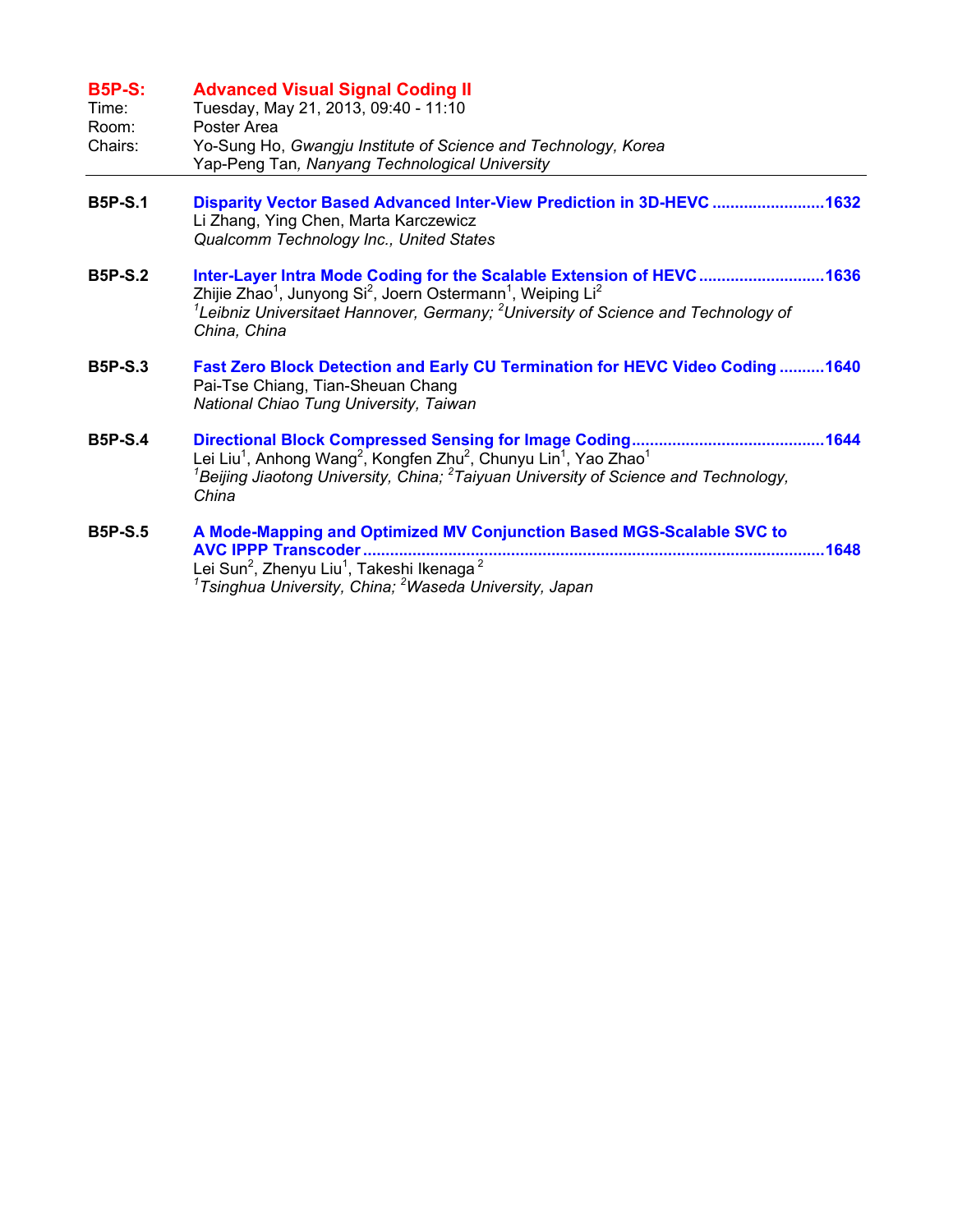| <b>B5P-T:</b><br>Time:<br>Room:<br>Chairs: | <b>SOC &amp; Hardware-Software Codesign II</b><br>Tuesday, May 21, 2013, 09:40 - 11:10<br>Poster Area<br>Hanho Lee, Inha University.<br>Izzet Kale, University of Westminster                                                                                                                                                                                       |
|--------------------------------------------|---------------------------------------------------------------------------------------------------------------------------------------------------------------------------------------------------------------------------------------------------------------------------------------------------------------------------------------------------------------------|
| <b>B5P-T.1</b>                             | Time-Division-Multiplexer Based Routing Algorithm for NoC System 1652<br>Ming'E Jing <sup>1</sup> , Zhiyi Yu <sup>2</sup> , Xiaoyang Zeng <sup>2</sup> , Liyang Zhou <sup>3</sup><br><sup>1</sup> Fudan Univerisity, China; <sup>2</sup> Fudan University, China; <sup>3</sup> Spreadtrum Company, China                                                            |
| <b>B5P-T.2</b>                             | Implementation and Optimization of 3780-Point FFT on Multi-Core System1656<br>Ming'E Jing <sup>2</sup> , Zhiyi Yu <sup>3</sup> , Xiaoyang Zeng <sup>3</sup> , Jiayi Sheng <sup>1</sup> , Haofan Yang <sup>4</sup><br>$^1$ Boston University, United States; $^2$ Fudan Univerisity, China; $^3$ Fudan University,<br>China; <sup>4</sup> Toronto University, Canada |
| <b>B5P-T.3</b>                             | Traffic- and Thermal-Aware Adaptive Beltway Routing for Three Dimensional<br>Kun-Chih Chen, Che-Chuan Kuo, Hui-Shun Hung, An-Yeu Wu<br>National Taiwan University, Taiwan                                                                                                                                                                                           |
| <b>B5P-T.4</b>                             | Mateus Rutzig <sup>1</sup> , Antonio Carlos Beck <sup>2</sup> , Luigi Carro <sup>2</sup><br><sup>1</sup> Universidade Federal de Santa Maria, Brazil; <sup>2</sup> Universidade Federal do Rio Grande<br>do Sul, Brazil                                                                                                                                             |
| <b>B5P-T.5</b>                             | High-Performance Multiplierless Transform Architecture for HEVC1668<br>Wenjun Zhao <sup>1</sup> , Takao Onoye <sup>1</sup> , Tian Song <sup>2</sup><br><sup>1</sup> Osaka University, Japan; <sup>2</sup> Tokushima University, Japan                                                                                                                               |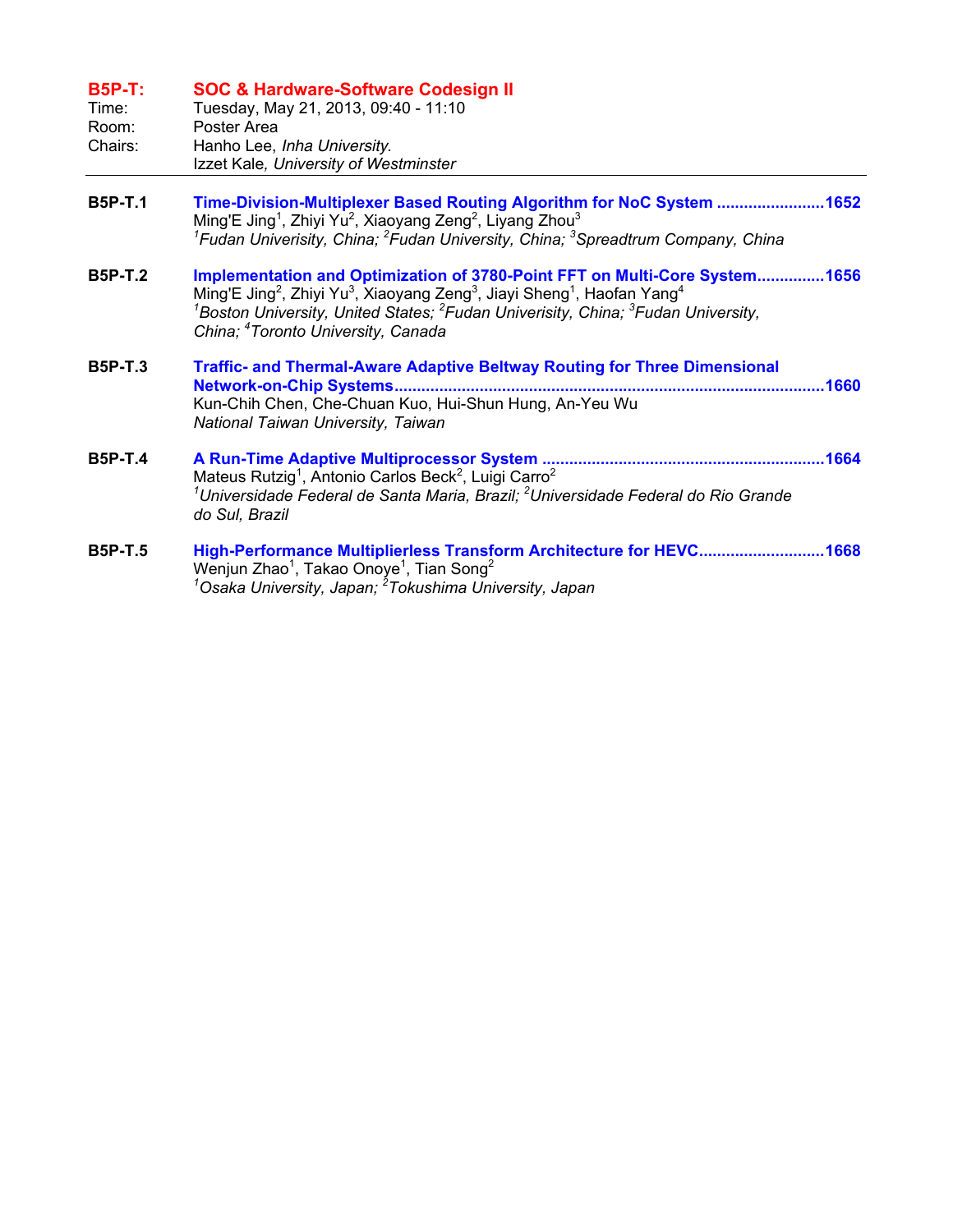| <b>B5P-U:</b><br>Time:<br>Room:<br>Chairs: | <b>Emerging Topics in VLSI</b><br>Tuesday, May 21, 2013, 09:40 - 11:10<br>Poster Area<br>Pinaki Mazumder, University of Michigan<br>Sau Gee Chen, National Chiao Tung University                                                                                                                                                                                                                                                                                          |
|--------------------------------------------|---------------------------------------------------------------------------------------------------------------------------------------------------------------------------------------------------------------------------------------------------------------------------------------------------------------------------------------------------------------------------------------------------------------------------------------------------------------------------|
| <b>B5P-U.1</b>                             | Khaled Salah <sup>3</sup> , Alaa El-Rouby <sup>3</sup> , Hani Ragai <sup>1</sup> , Yehea Ismail <sup>2</sup><br><sup>1</sup> Ain Shams University, Egypt; <sup>2</sup> American University in Cairo, Egypt; <sup>3</sup> Mentor<br>Graphics, Egypt                                                                                                                                                                                                                        |
| <b>B5P-U.2</b>                             | Differential Pair Sense Amplifier for a Robust Reading Scheme for Memristor-<br>Sami Smaili, Yehia Massoud<br><b>Worcester Polytechnic Institute, United States</b>                                                                                                                                                                                                                                                                                                       |
| <b>B5P-U.3</b>                             | <b>Muller C-Element Based Decoder (MCD): a Decoder Against Transient Faults1680</b><br>Yangyang Tang <sup>3</sup> , Emmanuel Boutillon <sup>3</sup> , Chris Winstead <sup>4</sup> , Christophe Jégo <sup>1</sup> ,<br>Michel Jézéquel <sup>2</sup><br><sup>1</sup> Institut Polytechnique Bordeaux, France; <sup>2</sup> Institut TELECOM/TELECOM Bretagne,<br>France; <sup>3</sup> Université de Bretagne Sud, France; <sup>4</sup> Utah State University, United States |
| <b>B5P-U.4</b>                             | Design and Verification of an All-Digital on-Chip Process Variation Sensor1684<br>Reum Oh <sup>2</sup> , Jiwoong Jang <sup>1</sup> , Man Young Sung <sup>1</sup><br><sup>1</sup> Korea University, Korea, South; <sup>2</sup> Korea University, Samsung Elec., Korea, South                                                                                                                                                                                               |
| <b>B5P-U.5</b>                             | A Decoding Algorithm with Reduced Complexity for Non-Binary LDPC Codes<br>1688<br>Jun Lin, Zhiyuan Yan<br>Lehigh University, United States                                                                                                                                                                                                                                                                                                                                |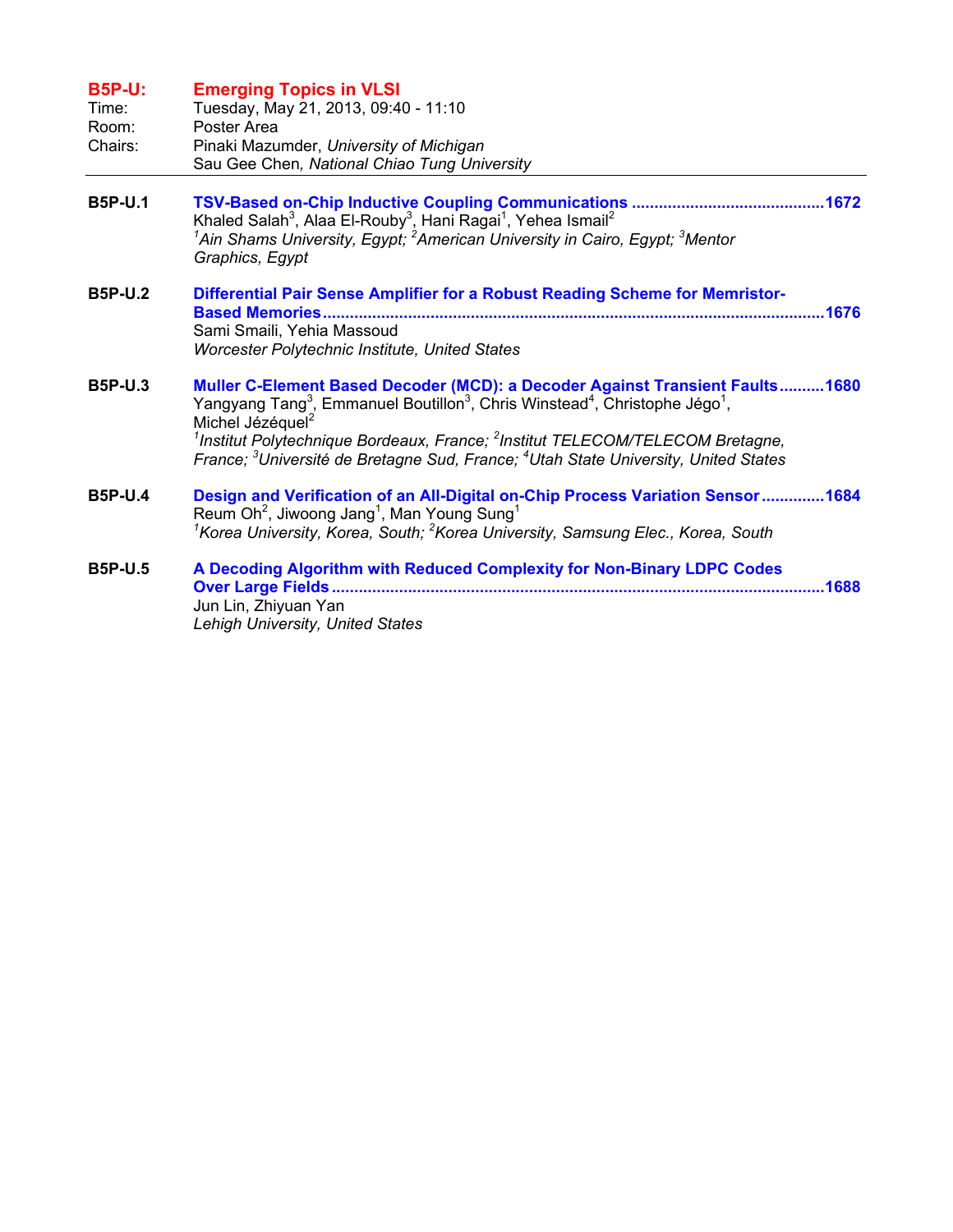| <b>B6P-N:</b><br>Time:<br>Room:<br>Chair: | <b>Analog Circuit Techniques III</b><br>Tuesday, May 21, 2013, 11:30 - 13:00<br>Poster Area<br>Shahriar Mirabbasi, University of British Columbia                                                                                                                                                                                                       |
|-------------------------------------------|---------------------------------------------------------------------------------------------------------------------------------------------------------------------------------------------------------------------------------------------------------------------------------------------------------------------------------------------------------|
| <b>B6P-N.1</b>                            | A Meminductive Circuit Based on Floating Memristive Emulator1692<br>Dongsheng Yu <sup>1</sup> , Hao Chen <sup>1</sup> , Herbert Ho-Ching Iu <sup>2</sup><br><sup>1</sup> China University of Mining and Technology, China; <sup>2</sup> University of Western Australia,<br>Australia                                                                   |
| <b>B6P-N.3</b>                            | New Implementation of Time Domain Measurement of Quality Factor1700<br>Ming Zhang <sup>2</sup> , Nicolas Llaser <sup>2</sup> , Xusheng Wang <sup>2</sup> , Francis Rodes <sup>1</sup> , Romain<br>Deniéport <sup>1</sup><br><sup>1</sup> ENSEIRB, France; <sup>2</sup> Université Paris-Sud 11, France                                                  |
| <b>B6P-N.4</b>                            | A LUT-Free DC Offset Calibration Method for Removing the PGA-Gain-<br><b>Correlated Offset Residue</b><br>1704<br>Lingwei Zhang, Hanjun Jiang, Fule Li, Jingjing Dong, Zhihua Wang<br>Tsinghua University, China                                                                                                                                        |
| <b>B6P-N.5</b>                            | A Monolithic CMOS Automatic Biasing System for 40GHz Multistage HEMT1708<br>Marco De Blasi <sup>2</sup> , Mino Pierri <sup>2</sup> , Stefano D'Amico <sup>2</sup> , Marcello De Matteis <sup>1</sup> , Andrea<br>$\textsf{Basechirotta}^1$ Alessandro Rau <sup>1</sup> A Dasserini <sup>1</sup> Massimo Cenvasi <sup>1</sup> Mario Zannoni <sup>1</sup> |

Baschirotto<sup>1</sup>, Alessandro Bau<sup>1</sup>, A Passerini<sup>1</sup>, Massimo Gervasi<sup>1</sup>, Mario Zannoni<sup>1</sup><br><sup>1</sup>Università degli Studi di Milano - Bicocca*, Italy; <sup>2</sup>Università del Salento, Italy*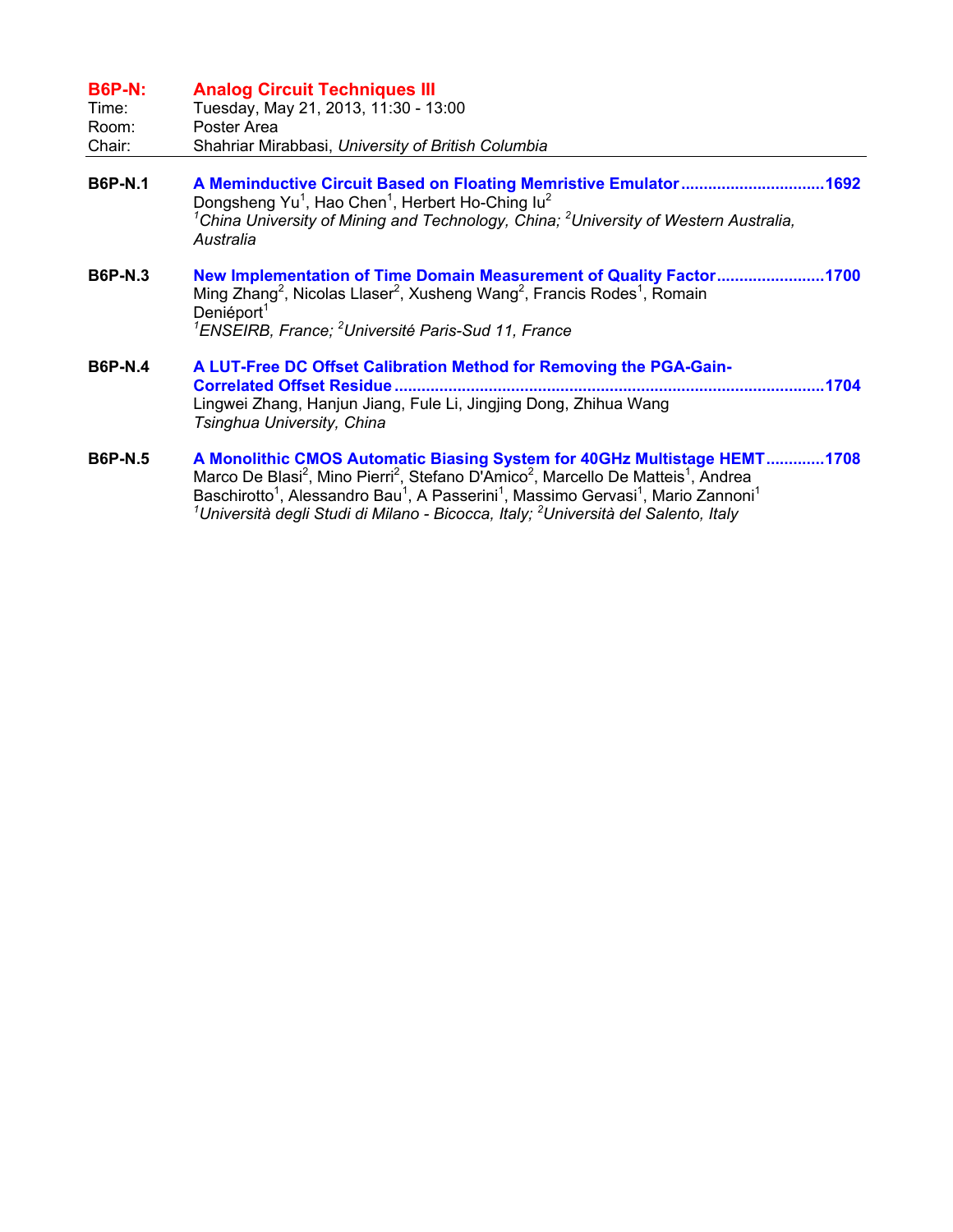| <b>B6P-P:</b><br>Time:<br>Room:<br>Chair: | <b>Phyiscal and Low-level Synthesis and Test</b><br>Tuesday, May 21, 2013, 11:30 - 13:00<br>Poster Area<br>Yu Wang, Tsinghua University                                                                    |
|-------------------------------------------|------------------------------------------------------------------------------------------------------------------------------------------------------------------------------------------------------------|
| <b>B6P-P.1</b>                            | An Analytical Model of the Overshooting Effect for Multiple-Input Gates in<br><sup>1</sup> Hirosaki University, Japan; <sup>2</sup> Waseda University, Japan                                               |
| <b>B6P-P.2</b>                            | A Rapid Analog Amendment Framework Using the Incremental Floorplanning<br>Sheng-Jhih Jiang, Tsung-Yi Ho<br>National Cheng Kung University, Taiwan                                                          |
| <b>B6P-P.3</b>                            | Post-Layout Redundant Wire Insertion for Fixing Min-Delay Violations 1720<br>Jin-Tai Yan, Zhi-Wei Chen<br>Chung Hua University, Taiwan                                                                     |
| <b>B6P-P.4</b>                            | Feasible Transition Path Generation for EFSM-Based System Testing1724<br>Sieng Wong, Chia Yee Ooi, Yuan Wen Hau, Muhammad Nadzir Marsono, Nasir<br>Shaikh-Husin<br>Universiti Teknologi Malaysia, Malaysia |
| <b>B6P-P.5</b>                            | Martin Dubois, Mounir Boukadoum<br>University of Quebec at Montreal, Canada                                                                                                                                |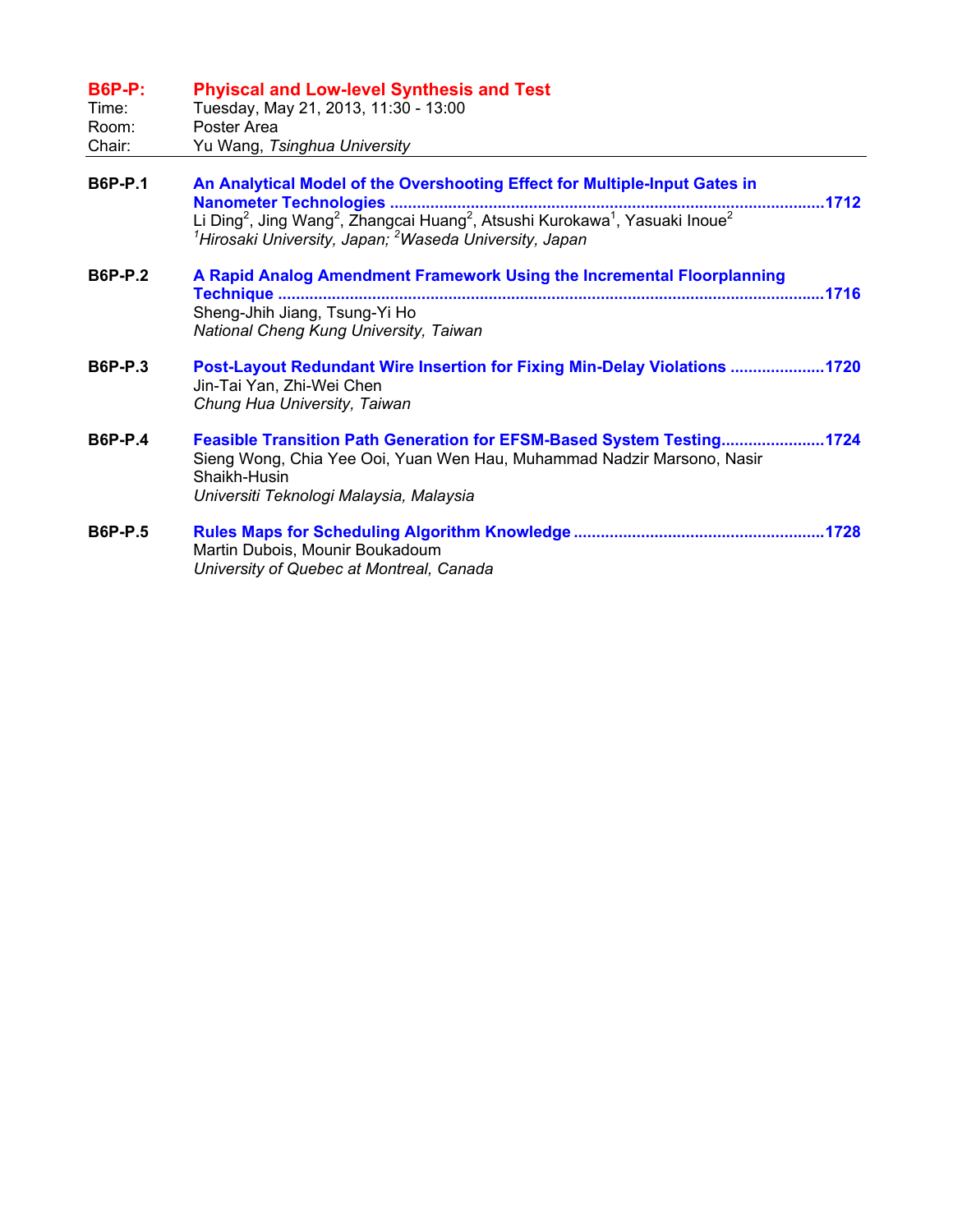| <b>B6P-Q:</b><br>Time:<br>Room:<br>Chair: | <b>High Level Design Tools</b><br>Tuesday, May 21, 2013, 11:30 - 13:00<br>Poster Area<br>Qiang Liu, Tianjin University                                                                                                                                                                                                                                                                                                            |  |
|-------------------------------------------|-----------------------------------------------------------------------------------------------------------------------------------------------------------------------------------------------------------------------------------------------------------------------------------------------------------------------------------------------------------------------------------------------------------------------------------|--|
| <b>B6P-Q.1</b>                            | <b>Topology-Aware Floorplanning for 3D Application-Specific Network-on-Chip</b><br><b>Synthesis</b><br>Bo Huang <sup>3</sup> , Song Chen <sup>1</sup> , Wei Zhong <sup>2</sup> , Takeshi Yoshimura <sup>2</sup><br><sup>1</sup> University of Science and Technology of China, China; <sup>2</sup> Waseda University, Japan;<br><sup>3</sup> Waseda University and Shanghai Jiao Tong University Electronic Engineering,<br>China |  |
| <b>B6P-Q.2</b>                            | A Partial Redundant Fault-Secure High-Level Synthesis Algorithm for RDR<br>Kazushi Kawamura, Sho Tanaka, Masao Yanagisawa, Nozomu Togawa<br>Waseda University, Japan                                                                                                                                                                                                                                                              |  |
| <b>B6P-Q.3</b>                            | <b>Automatic Verification of Transition Systems with Unspecified Components 1740</b><br>Mo Xia, Ming Jin, Guiming Luo<br>Tsinghua University, China                                                                                                                                                                                                                                                                               |  |
| <b>B6P-Q.4</b>                            | Mobility Overlap-Removal Based Leakage Power Aware Scheduling in High-<br>Nan Wang <sup>2</sup> , Song Chen <sup>1</sup> , Yuhuan Sun <sup>2</sup> , Takeshi Yoshimura <sup>2</sup><br>$1$ University of Science and Technology of China, China; $2$ Waseda University, Japan                                                                                                                                                     |  |
| <b>B6P-Q.5</b>                            | <b>Efficient Middleware for Network Evaluation and Optimization in Wireless</b><br><b>Sensor Network Design</b><br>Yujie Liang, Rendong Ying, Peilin Liu<br>Shanghai Jiao Tong University, China                                                                                                                                                                                                                                  |  |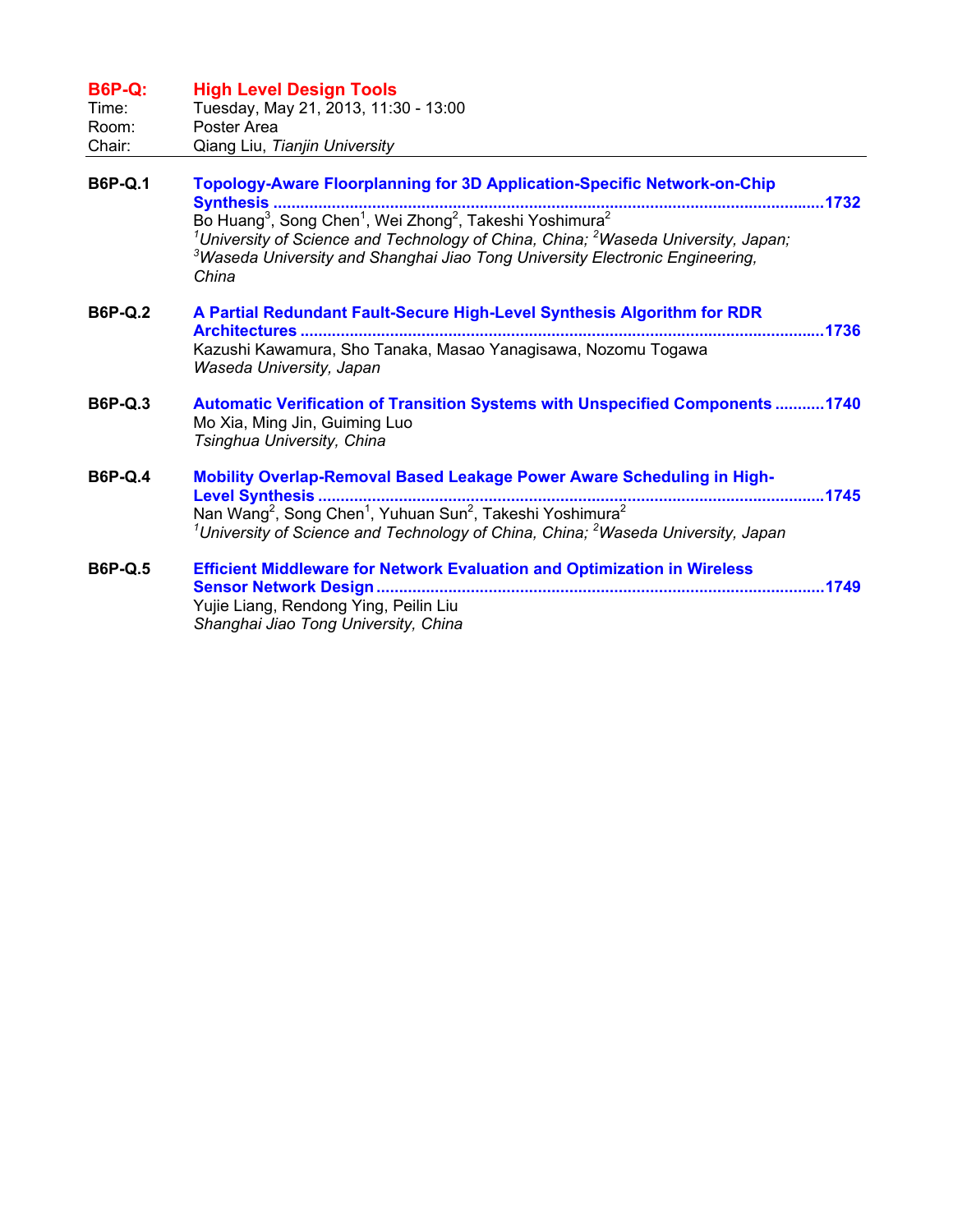| <b>B6P-R:</b><br>Time:<br>Room: | <b>Oscillators and PLLs</b><br>Tuesday, May 21, 2013, 11:30 - 13:00<br>Poster Area                                                                                                               |       |
|---------------------------------|--------------------------------------------------------------------------------------------------------------------------------------------------------------------------------------------------|-------|
| Chair:                          | Elena Blokhina, University College Dublin                                                                                                                                                        |       |
| <b>B6P-R.1</b>                  | An Efficient Method to Compute Phase-Noise in Injection-Locked Frequency<br>Giovanni Marucci, Salvatore Levantino, Paolo Maffezzoni, Carlo Samori<br>Politecnico di Milano, Italy                |       |
| <b>B6P-R.2</b>                  | A 47µW 204MHz AIN Contour-Mode MEMS Based Tunable Oscillator in 65nm<br>Xiaotie Wu, Chengjie Zuo, Milin Zhang, Jan Van der Spiegel, Gianluca Piazza<br>University of Pennsylvania, United States | .1757 |
| <b>B6P-R.3</b>                  | Carlos Sánchez-Azqueta, Cecilia Gimeno, Concepcion Aldea, Santiago Celma,<br>Cristina Azcona<br>Universidad de Zaragoza, Spain                                                                   |       |
| <b>B6P-R.4</b>                  | A Mismatch-Robust Period-Based VCO Frequency Comparison Technique for<br>Chebekeeldig Meersoni Clean Courant Mehemed Courant                                                                     |       |

Shahaboddin Moazzeni<sup>1</sup>, Glenn Cowan<sup>1</sup>, Mohamad Sawan<sup>2</sup><br><sup>1</sup>Concordia University*, Canada; <sup>2</sup>École Polytechnique de Montréal, Canada*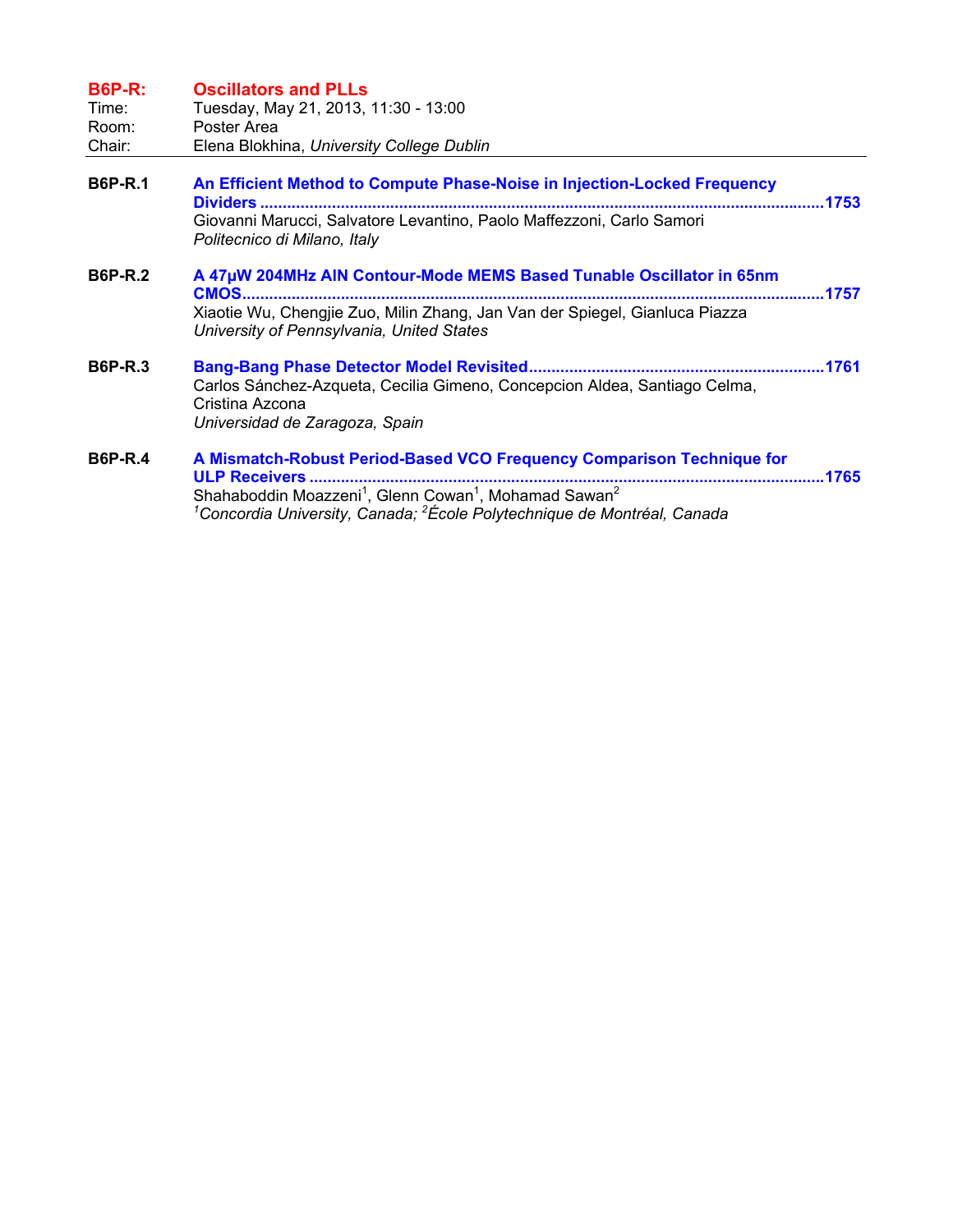## **B6P-S: Oscillations, Nonlinear Dynamics & Synchronization**

Time: Tuesday, May 21, 2013, 11:30 - 13:00

Room: Poster Area<br>Chair: Yoshifumi Ni Yoshifumi Nishio, *Tokushima University* 

| <b>B6P-S.2</b> | Simulating the Synchronization of Multi-Scroll Chaotic Oscillators<br>.1773<br>Victor Hugo Carbajal-Gómez <sup>2</sup> , Esteban Tlelo-Cuautle <sup>2</sup> , Rodolfo Trejo-Guerra <sup>3</sup> ,<br>Jesus Manuel Muñoz-Pacheco <sup>1</sup><br><sup>1</sup> Benemérita Universidad Autónoma de Puebla, Mexico; <sup>2</sup> INAOE, Mexico;<br><sup>3</sup> SEMTECH/Snowbush, Mexico |
|----------------|--------------------------------------------------------------------------------------------------------------------------------------------------------------------------------------------------------------------------------------------------------------------------------------------------------------------------------------------------------------------------------------|
| <b>B6P-S.3</b> | <b>On Oscillatory Dynamics of Small-RNAs-Mediated Two-Gene Regulatory</b><br><b>Networks</b> .<br>1777<br>Min Xiao <sup>1</sup> , Wei Xing Zheng <sup>2</sup><br><sup>1</sup> Nanjing Xiaozhuang University, China; $2$ University of Western Sydney, Australia                                                                                                                      |
| <b>B6P-S.4</b> | Frustrated Synchronization in Two Coupled Polygonal Oscillatory Networks1781<br>Yoko Uwate, Yoshifumi Nishio<br>Tokushima University, Japan                                                                                                                                                                                                                                          |
|                | <u> Liliya Law Daway 9 4 Cile Calvitte Osaillatay Dasad an Dauble Fasdhask</u>                                                                                                                                                                                                                                                                                                       |

**B6P-S.5 Ultra-Low-Power 2.4 GHz Colpitts Oscillator Based on Double Feedback Technique ..........................................................................................................................1785**  Rodrigo Eduardo Rottava<sup>2</sup>, Carlyle Câmara S. Jr. }, Fernando Rangel de Sousa<sup>2</sup>, Robson Nunes de Lima<sup>1</sup> *1 Universidade Federal da Bahia, Brazil; <sup>2</sup> Universidade Federal de Santa Catarina, Brazil*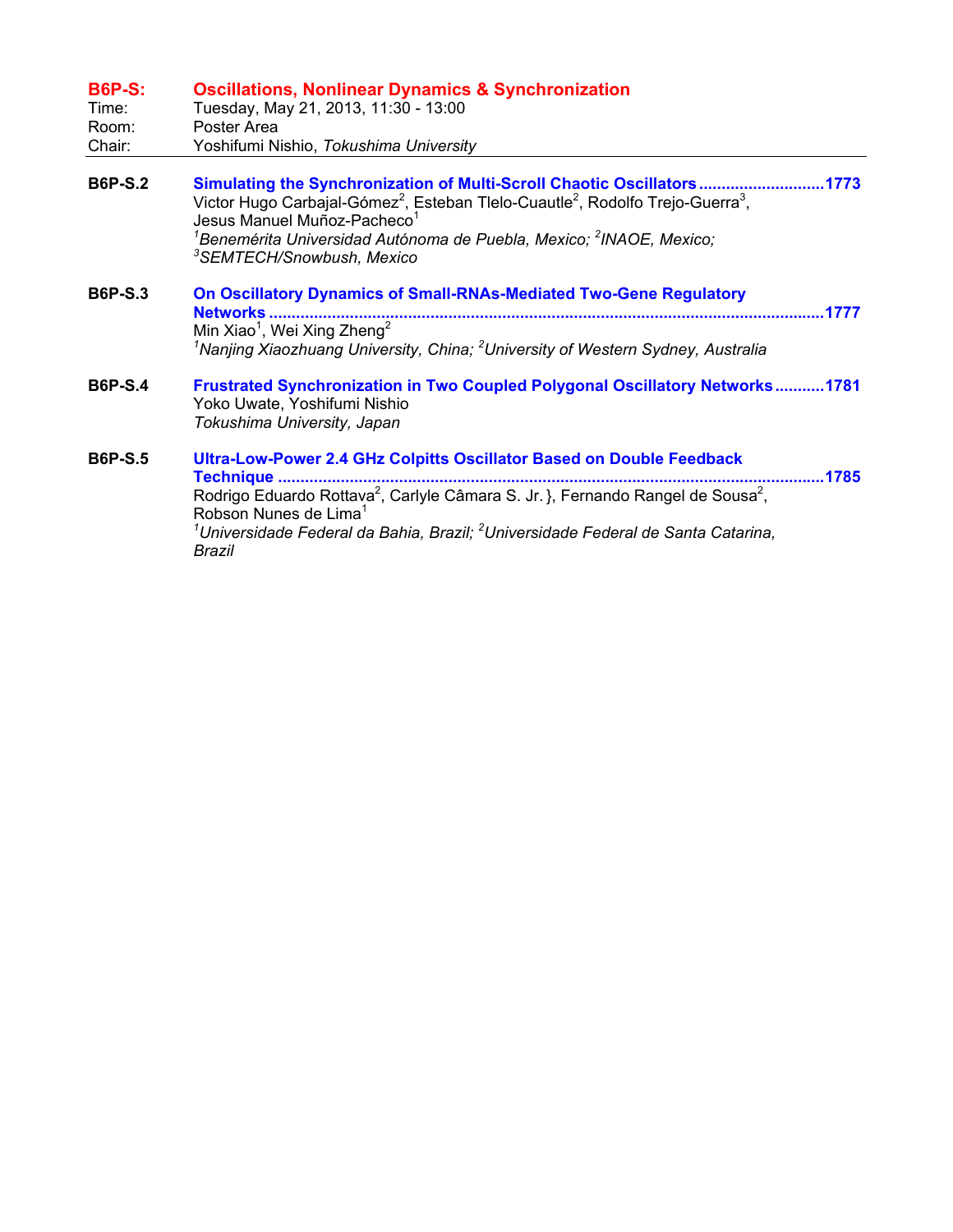| <b>B6P-T:</b><br>Time:<br>Room:<br>Chairs: | Programmable & Reconfigurable Architectures II<br>Tuesday, May 21, 2013, 11:30 - 13:00<br>Poster Area<br>Mohsin Jamali, The University of Toledo<br>Seokbum Ko, University of Saskatchewan                                                                                                                                                                                              |
|--------------------------------------------|-----------------------------------------------------------------------------------------------------------------------------------------------------------------------------------------------------------------------------------------------------------------------------------------------------------------------------------------------------------------------------------------|
| <b>B6P-T.1</b>                             | Tingyuan Nie <sup>2</sup> , Yansheng Li <sup>2</sup> , Li Lijian Zhou <sup>2</sup> , Masahiko Toyonaga <sup>1</sup><br><sup>1</sup> Kochi University, Japan; <sup>2</sup> Qingdao Technological University, China                                                                                                                                                                       |
| <b>B6P-T.2</b>                             | A VLSI Architecture for Enhancing the Fault Tolerance of NoC Using Quad-Spare<br><b>Mesh Topology and Dynamic Reconfiguration</b><br>.1793<br>Yu Ren <sup>1</sup> , Leibo Liu <sup>1</sup> , Shouyi Yin <sup>1</sup> , Qinghua Wu <sup>1</sup> , Shaojun Wei <sup>1</sup> , Jie Han <sup>2</sup><br><sup>1</sup> Tsinghua University, China; <sup>2</sup> University of Alberta, Canada |
| <b>B6P-T.3</b>                             | A Fast Cam-Based Image Matching System on FPGA.<br>1797<br>Duc-Hung Le <sup>2</sup> , Tran-Bao-Thuong Cao <sup>3</sup> , Katsumi Inoue <sup>1</sup> , Cong-Kha Pham <sup>2</sup><br><sup>1</sup> Advanced Original Technologies, Japan; <sup>2</sup> University of Electro-Communications<br>Tokyo, Japan; <sup>3</sup> University of Science Ho Chi Minh City, Vietnam                 |
| <b>B6P-T.4</b>                             | A High Speed Configurable FPGA Architecture for K-Mean Clustering 1801<br>Jithin Sankar Sankaran Kutty <sup>2</sup> , Farid Boussaid <sup>2</sup> , Abbes Amira <sup>1</sup><br><sup>1</sup> Qatar University, Qatar; <sup>2</sup> University of Western Australia, Australia                                                                                                           |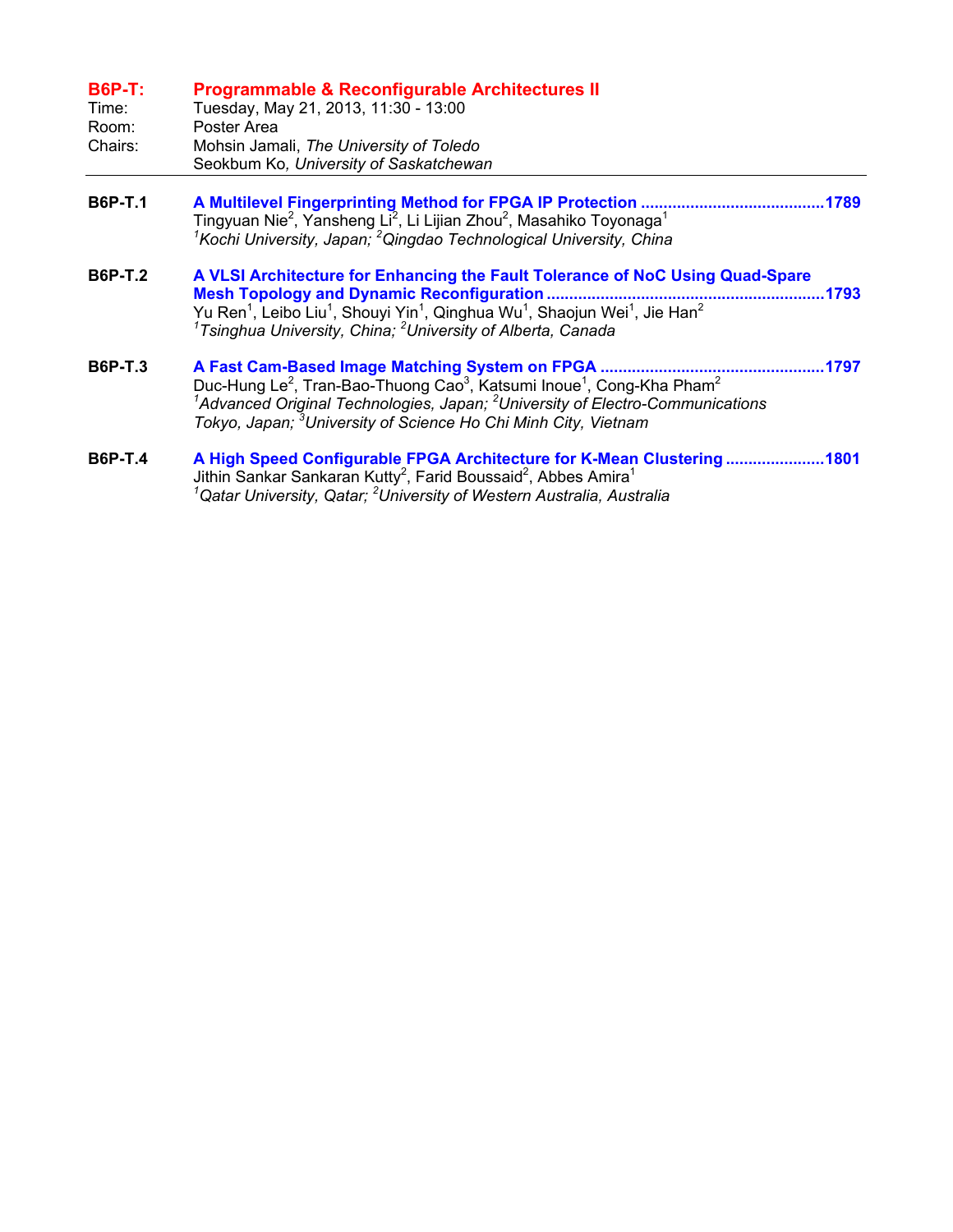| <b>B6P-U:</b><br>Time:<br>Room:<br>Chairs: | <b>Sensory Systems</b><br>Tuesday, May 21, 2013, 11:30 - 13:00<br>Poster Area<br>Khaled Salama, King Abdullah Univ. of Science & Technology<br>Shoushen Chen, Nanyang Technological University                                                                  |
|--------------------------------------------|-----------------------------------------------------------------------------------------------------------------------------------------------------------------------------------------------------------------------------------------------------------------|
| <b>B6P-U.1</b>                             | <b>Compressed Sensing SAR Moving Target Imaging in the Presence of Basis</b><br>Ahmed Khwaja, Xiao-Ping Zhang<br>Ryerson University, Canada                                                                                                                     |
| <b>B6P-U.2</b>                             | Sigma Delta Feedback DAC Architectures for High Accuracy and Extremely Low<br>Ketan Pol <sup>1</sup> , Hans Hegt <sup>1</sup> , Sotir Ouzounov <sup>2</sup><br>${}^{1}$ Eindhoven University of Technology, Netherlands; ${}^{2}$ Philips Research, Netherlands |
| <b>B6P-U.3</b>                             | An Ultra-Low-Power Voltage-Mode Asynchronous WTA-LTA Circuit1817<br>Jorge Fernández-Berni, Ricardo Carmona-Galán, Ángel Rodríquez-Vázquez<br>CSIC - Instituto de Microelectrónica de Sevilla IMSE-CNM, Spain                                                    |
| <b>B6P-U.4</b>                             | A Low-Power Wide-Dynamic-Range Readout IC for Breath Analyzer System1821<br>Yingkan Lin, Perena Gouma, Milutin Stanacevic<br><b>Stony Brook University, United States</b>                                                                                       |
| <b>B6P-U.5</b>                             | Link and Energy Adaptive UWB-Based Embedded Sensing with Renewable<br><b>Energy</b><br>Junlin Chen, Dong Zhao, Lei Wang<br>University of Connecticut, United States                                                                                             |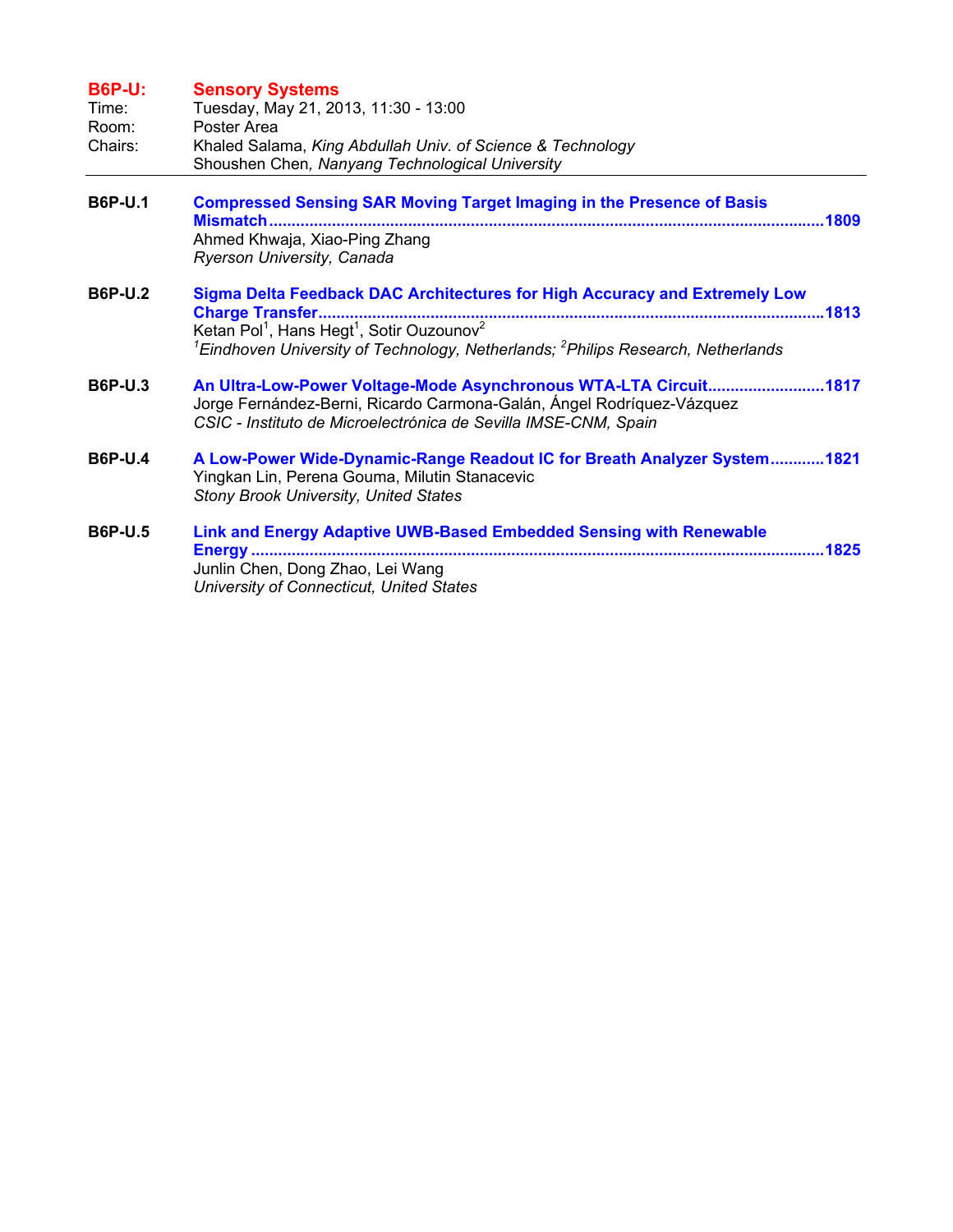## **B7P-N: Amplifiers and Filters**

| Time:  | Tuesday, May 21, 2013, 14:30 - 16:00             |
|--------|--------------------------------------------------|
| Room:  | Poster Area                                      |
| Chair: | Albert Wang, University of California, Riverside |

- **B7P-N.1 Slew-Rate Enhancement for a Single-Ended Low-Power Two-Stage Amplifier..........1829**  Hossein Kassiri Bidhendi<sup>2</sup>, M. Jamal Deen<sup>1</sup> *1 McMaster University, Canada; <sup>2</sup> University of Toronto, Canada*
- **B7P-N.2 A 0.3mm² 10-b 100MS/s Pipelined ADC Using Nauta Structure Op-Amps in 180nm CMOS .....................................................................................................................1833**  Andrew Nicholson<sup>2</sup>, Julian Jenkins<sup>1</sup>, Astria Nur Irfansyah<sup>2</sup>, Nonie Politi<sup>2</sup>, André van Schaik<sup>3</sup>, Tara Hamilton<sup>2</sup>, Torsten Lehmann<sup>2</sup> *1 Perceptia Devices Inc., Australia; <sup>2</sup> University of New South Wales, Australia; 3 University of Western Sydney, Australia*
- **B7P-N.4 A Switched-Capacitor Biquad Using a Simple Quasi-Unity Gain Amplifier.................1841**  Hugo Serra<sup>1</sup>, Nuno Paulino<sup>1</sup>, Joao Goes<sup>2</sup> *1 UNINOVA/CTS - Universidade Nova de Lisboa, Portugal; <sup>2</sup> Universidade Nova de Lisboa, Portugal*
- **B7P-N.5 A Multi-Mode Complex Bandpass Filter with gm-Assisted Power Optimization and I/Q Calibration ............................................................................................................1845**  Nan Qi<sup>1</sup>, Zheng Song<sup>1</sup>, Baoyong Chi<sup>1</sup>, Albert Wang<sup>2</sup>, Tianling Ren<sup>1</sup>, Zhihua  $W$ ang $<sup>1</sup>$ </sup> <sup>1</sup> Tsinghua University, China; <sup>2</sup> University of California, Riverside, China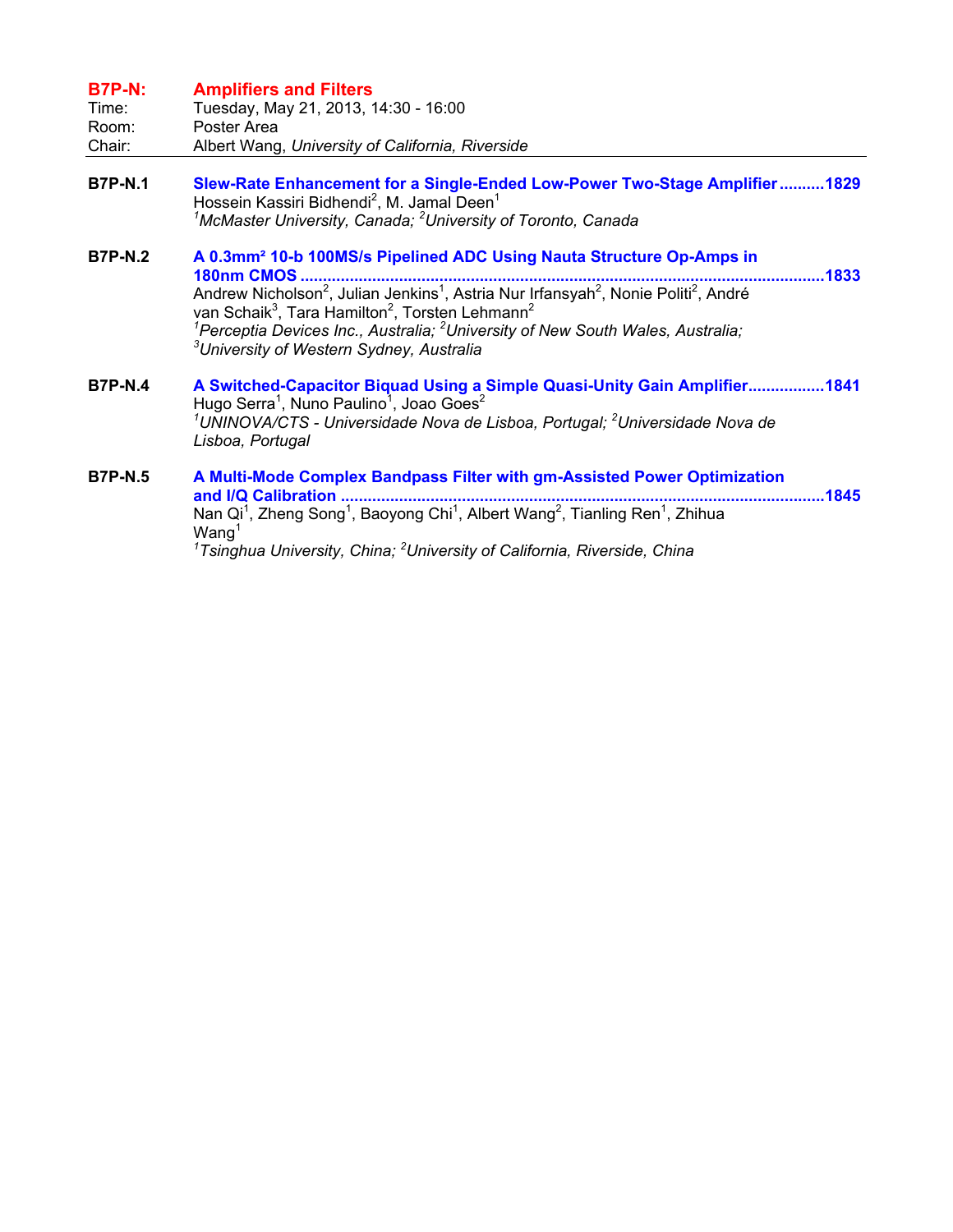| <b>B7P-P:</b><br>Time:<br>Room:<br>Chair: | <b>Wireless Circuits Poster</b><br>Tuesday, May 21, 2013, 14:30 - 16:00<br>Poster Area<br>Jorge Fernandes, Instituto Superior Técnico                                                                                                             |  |
|-------------------------------------------|---------------------------------------------------------------------------------------------------------------------------------------------------------------------------------------------------------------------------------------------------|--|
| <b>B7P-P.1</b>                            | A Low-Noise Amplifier with Continuously-Tuned Input Matching Frequency and<br><sup>1</sup> Macquarie University, Australia; <sup>2</sup> Nanyang Technological University, Singapore;<br><sup>3</sup> University of Hertfordshire, United Kingdom |  |
| <b>B7P-P.2</b>                            | An LNA with Optimally Mismatched Antenna Interface for Energy Harvesting<br>Yao Liu, Wouter A. Serdijn<br>Delft University of Technology, Netherlands                                                                                             |  |
| <b>B7P-P.3</b>                            | <b>Energy Detection Technique for Ultra-Low Power High Sensitivity Wake-Up</b><br>Wenting Zhou, Jan Rabaey<br>University of California, Berkeley, United States                                                                                   |  |
| <b>B7P-P.4</b>                            | Ring-VCO Based Low Noise and Low Spur Frequency Synthesizer1861<br>Tewen Liao, Jun-Ren Su, Chung-Chih Hung<br>National Chiao Tung University, Taiwan                                                                                              |  |
| <b>B7P-P.5</b>                            | Time Domain Probe Insertion to Find Steady State of Strongly Nonlinear High-Q<br>Federico Bizzarri, Angelo Maurizio Brambilla, Giambattista Gruosso, Giancarlo<br>Storti Gajani<br>Politecnico di Milano, Italy                                   |  |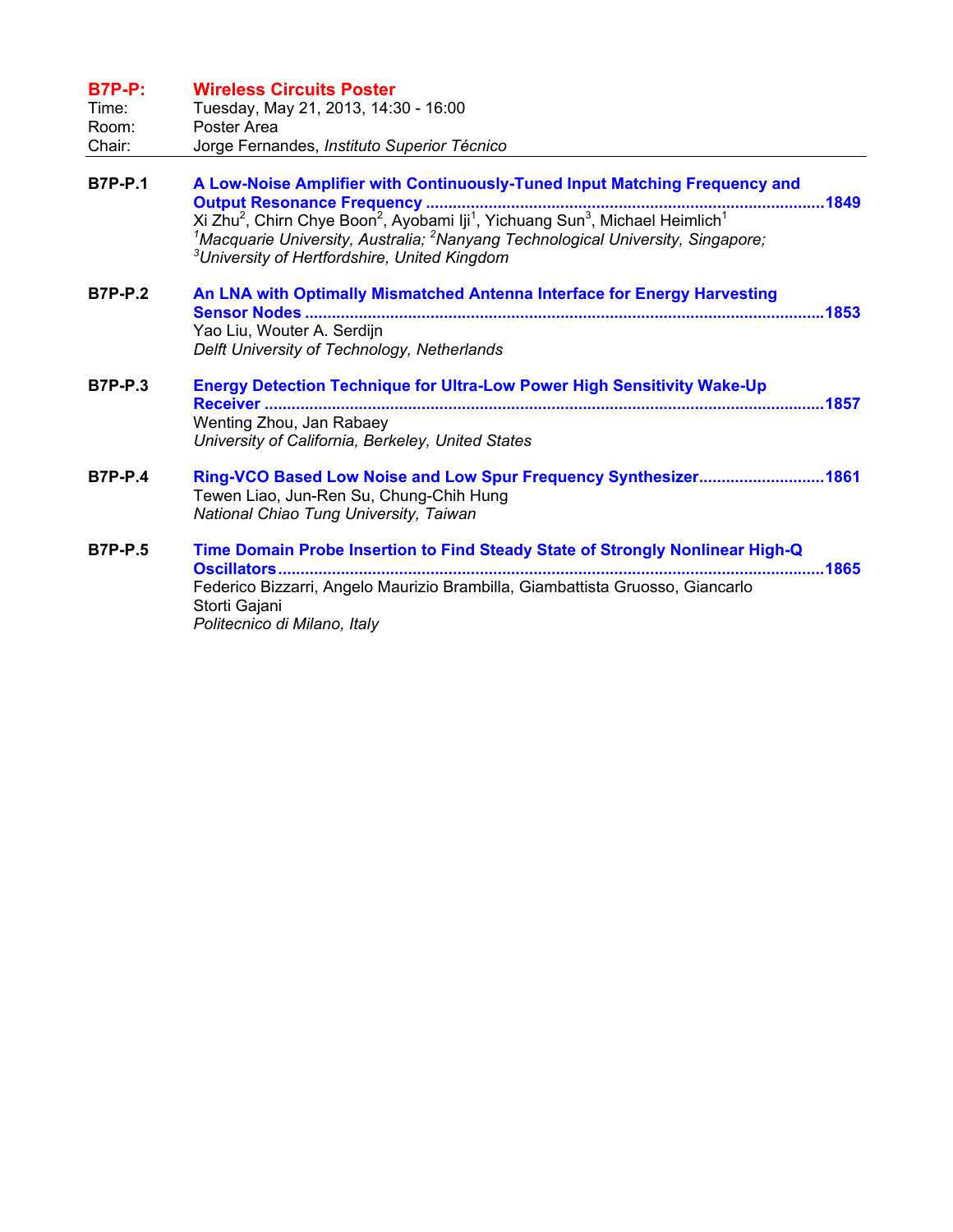## **B7P-Q: Neural Circuit Technologies**  Time: Tuesday, May 21, 2013, 14:30 - 16:00

| Time.   | Tuesday, May 21, 2013, 14:30 - 16:00           |
|---------|------------------------------------------------|
| Room:   | Poster Area                                    |
| Chairs: | Timothy Constandinou, Imperial College London  |
|         | Wouter Serdijn, Delft University of Technology |

- **B7P-Q.1 A Reconfigurable Architecture for Real-Time Prediction of Neural Activity ...............1869**  Will Li<sup>1</sup>, Ray Cheung<sup>1</sup>, Rosa Chan<sup>1</sup>, Dong Song<sup>2</sup>, Theodore Berger<sup>2</sup> <sup>1</sup> City University of Hong Kong, Hong Kong; <sup>2</sup> University of Southern California, United *States*
- **B7P-Q.2 A 16-Channel Neural Stimulator with DAC Sharing Scheme for Visual Prostheses...1873**  Kyomuk Lim, Jindeok Seo, Changho Seok, Hyoungho Ko *Chungnam National University, Korea, South*
- **B7P-Q.3 A Switched-Mode Multichannel Neural Stimulator with a Minimum Number of External Components .......................................................................................................1877**  Marijn van Dongen, Wouter A. Serdijn *Delft University of Technology, Netherlands*
- **B7P-Q.4 Design of an Implantable Stimulator ASIC with Self-Adapting Supply........................1881**  Xiao Liu<sup>1</sup>, Andreas Demosthenous<sup>2</sup>, Dai Jiang<sup>2</sup>, Nick Donaldson<sup>2</sup> *1 Brunel University, United Kingdom; <sup>2</sup> University College London, United Kingdom*
- **B7P-Q.5 A Flexible Biphasic Pulse Generating and Accurate Charge Balancing Stimulator with a 1µW Neural Recording Amplifier ..........................................................................1885**  Hosung Chun, Omid Kavehei, Nhan Tran, Stan Skafidas *University of Melbourne, Australia*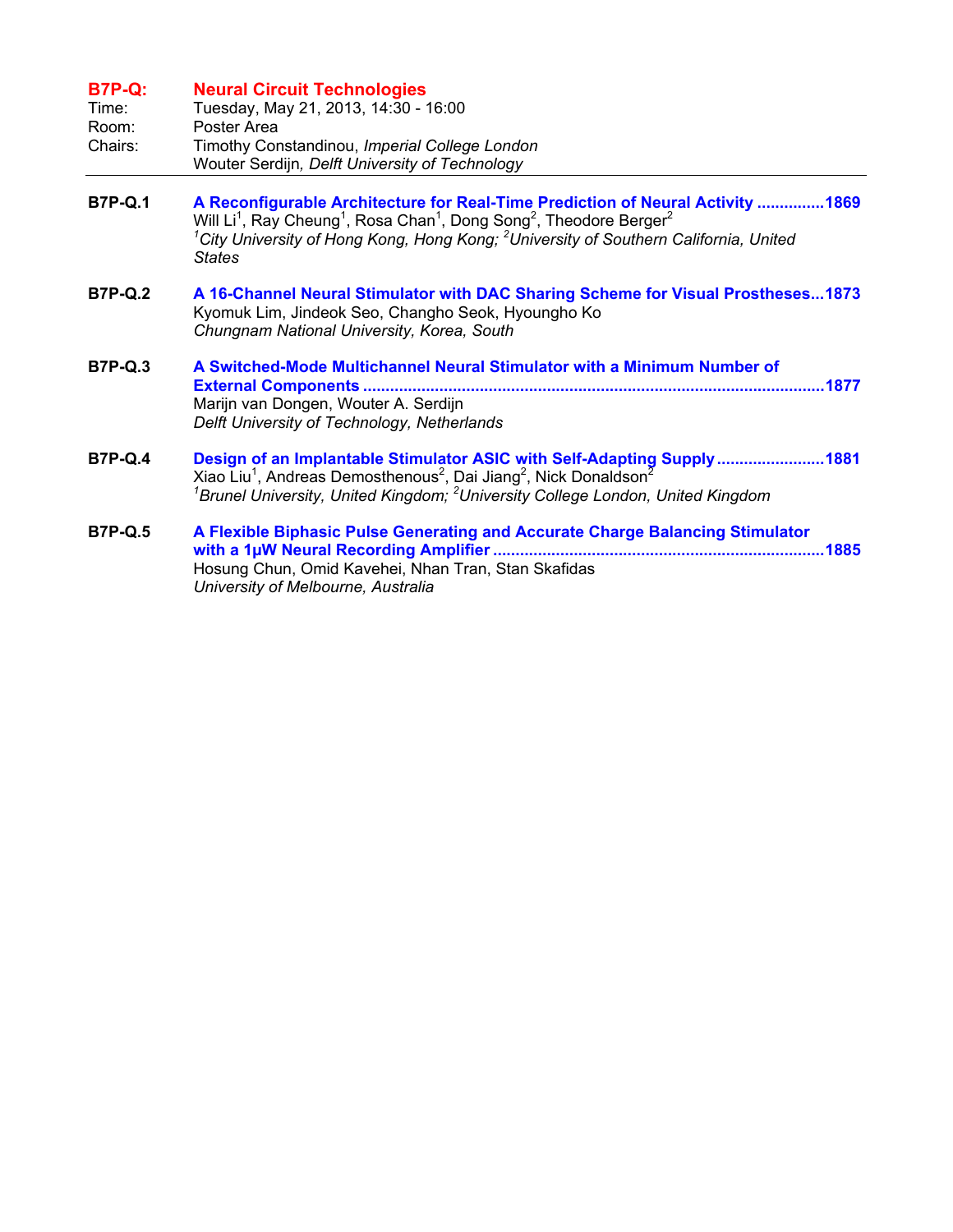| <b>B7P-R:</b><br>Time:<br>Room:<br>Chair: | <b>Biomedical Technologies</b><br>Tuesday, May 21, 2013, 14:30 - 16:00<br>Poster Area<br>Yong Lian, National University of Singapore                                                                                                                                                                                                              |  |
|-------------------------------------------|---------------------------------------------------------------------------------------------------------------------------------------------------------------------------------------------------------------------------------------------------------------------------------------------------------------------------------------------------|--|
| <b>B7P-R.1</b>                            | A Novel Hardware Implementation for Joint Heart Rate, Respiration Rate, and<br>Moein Khazraee, Ali Reza Zamani, Mohammad Hallajian, Pooya Ehsani, Hadi<br>Asghari Moghaddam, Alireza Parsafar, Mahdi Shabany<br>Sharif University of Technology, Iran                                                                                             |  |
| <b>B7P-R.2</b>                            | VLSI Implementation of Real-Time Motion Compensated Beamforming in<br>Kuan-Yu Ho, Yu-Hao Chen, Cheng-Zhou Zhan, An-Yeu Wu<br>National Taiwan University, Taiwan                                                                                                                                                                                   |  |
| <b>B7P-R.3</b>                            | A Study of the Partitioned Dynamic Programming Algorithm for Genome<br>Yuangi Hu, Pantelis Georgiou<br>Imperial College London, United Kingdom                                                                                                                                                                                                    |  |
| <b>B7P-R.4</b>                            | Gabriela Ortiz-León, Marta Vílchez-Monge, Juan J. Montero-Rodríguez<br>Instituto Tecnológico de Costa Rica, Costa Rica                                                                                                                                                                                                                            |  |
| <b>B7P-R.5</b>                            | Digital Microfluidic System: A New Design for Heterogeneous Sample Based<br>1905<br>Pranab Roy <sup>1</sup> , Mahua Raha Patra <sup>1</sup> , Hafizur Rahaman <sup>1</sup> , Parthasarathi Dasgupta <sup>2</sup><br><sup>1</sup> Bengal Engineering and Science University, India; <sup>2</sup> Indian Institute of Management<br>Calcutta, India |  |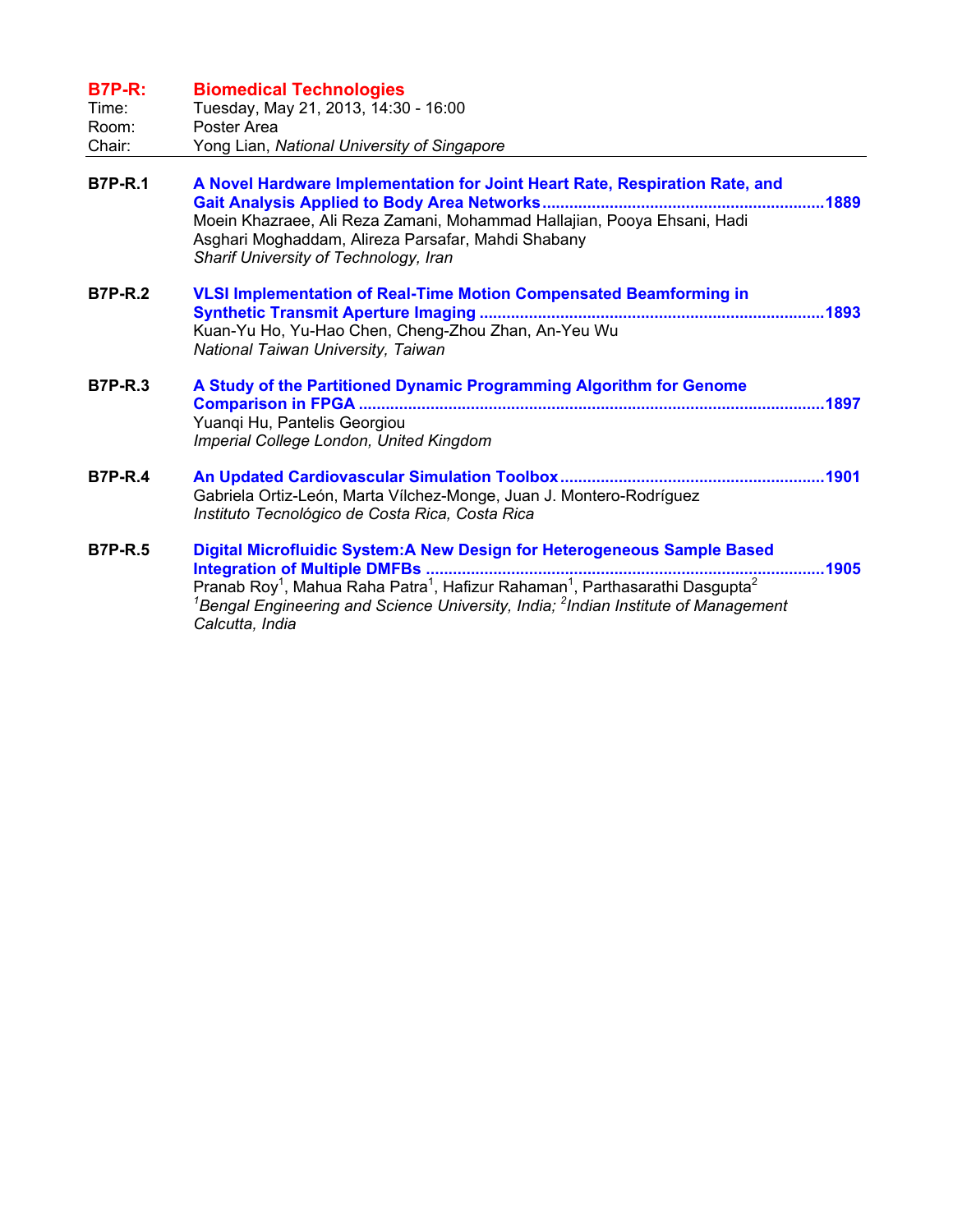| <b>B7P-S:</b><br>Time:<br>Room:<br>Chair: | <b>Biomedical Circuit Technologies</b><br>Tuesday, May 21, 2013, 14:30 - 16:00<br>Poster Area<br>George Yuan, Hong Kong University of Science & Technology                                                                                                                                                                                                                                                                                             |
|-------------------------------------------|--------------------------------------------------------------------------------------------------------------------------------------------------------------------------------------------------------------------------------------------------------------------------------------------------------------------------------------------------------------------------------------------------------------------------------------------------------|
| <b>B7P-S.1</b>                            | A Remotely Powered Multi Frequency RFID Sensing Tag with Integrated<br>1910<br>Martin Wiessflecker <sup>2</sup> , Günter Hofer <sup>2</sup> , Hannes Reinisch <sup>2</sup> , Stefan Gruber <sup>2</sup> , Gerald<br>Holweg <sup>2</sup> , Walther Pachler <sup>1</sup> , Michael Klamminger <sup>1</sup> , Wolfgang Pribyl <sup>1</sup><br><sup>1</sup> Graz University of Technology, Austria; <sup>2</sup> Infineon Technologies Austria AG, Austria |
| <b>B7P-S.2</b>                            | Micro-Watt Inductorless gm-Boost LNA for Biomedical Implants1914<br>Farhad Goodarzy, Behnam Sedighi, Stan Skafidas<br>University of Melbourne, Australia                                                                                                                                                                                                                                                                                               |
| <b>B7P-S.3</b>                            | A Variable Bandwidth Amplifier for a Dual-Mode Low-Power Delta-Sigma<br>Ali Fazli Yeknami, Atila Alvandpour<br>Linköping University, Sweden                                                                                                                                                                                                                                                                                                            |
| <b>B7P-S.4</b>                            | A 1.5 µW NEO-Based Spike Detector with Adaptive-Threshold for Calibration-<br>Ermis Koutsos, Sivylla Paraskevopoulou, Timothy Constandinou<br>Imperial College London, United Kingdom                                                                                                                                                                                                                                                                  |
| <b>B7P-S.5</b>                            | A Low-Power Noise Scalable Instrumentation Amplifier for Fetal Monitoring<br>Shuang Song, Michiel Rooijakkers, Chiara Rabotti, Massimo Mischi, Arthur van<br>Roermund, Eugenio Cantatore<br>Eindhoven University of Technology, Netherlands                                                                                                                                                                                                            |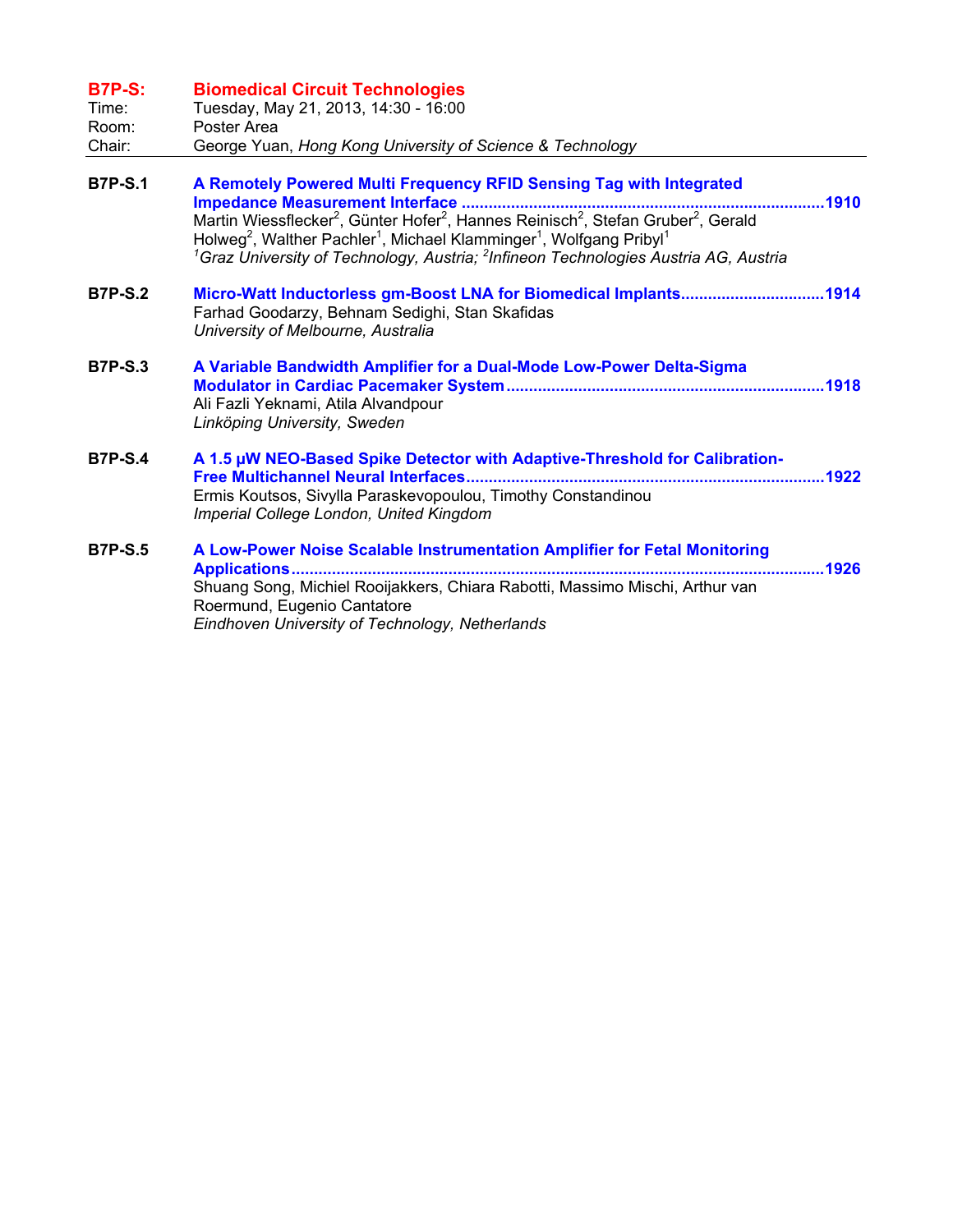| <b>B7P-T:</b>  | <b>Wireless Communications</b>                                                                                                                                                                                                                                     |  |
|----------------|--------------------------------------------------------------------------------------------------------------------------------------------------------------------------------------------------------------------------------------------------------------------|--|
| Time:          | Tuesday, May 21, 2013, 14:30 - 16:00                                                                                                                                                                                                                               |  |
| Room:          | Poster Area                                                                                                                                                                                                                                                        |  |
| Chair:         | Kai Zhang, Analog Devices                                                                                                                                                                                                                                          |  |
| <b>B7P-T.1</b> | Low-Effort High-Performance Viterbi-Based Receiver for Bluetooth LE<br>Applications                                                                                                                                                                                |  |
|                | Ye Zhang, Zhimiao Chen, Ralf Wunderlich, Stefan Heinen<br><b>RWTH Aachen University, Germany</b>                                                                                                                                                                   |  |
| <b>B7P-T.2</b> | Low-Power Programmable Charge-Domain Sampler with Embedded N-Path                                                                                                                                                                                                  |  |
|                | Yushi Zhou <sup>2</sup> , Norm Filiol <sup>1</sup> , Shaul Peker <sup>2</sup> , Fei Yuan <sup>2</sup><br><sup>1</sup> Kaben Wireless Silicon Inc., Canada; <sup>2</sup> Ryerson University, Canada                                                                 |  |
| <b>B7P-T.3</b> | Log-Likelihood Ratio Algorithm for Rate Compatible Modulation 1938<br>Wengui Rao, Yan Dong, Fang Lu, Shu Wang<br>Huazhong University of Science and Technology, China                                                                                              |  |
| <b>B7P-T.4</b> | A Novel Method to Design Wideband Power Amplifier for Wireless<br>Communication                                                                                                                                                                                    |  |
|                | Ramazan Köprü <sup>1</sup> , Hakan Kuntman <sup>2</sup> , Bekir Sýddýk Yarman <sup>3</sup><br><sup>1</sup> Isik University, Istanbul Technical University, Turkey; <sup>2</sup> Istanbul Technical University,<br>Turkey; <sup>3</sup> Istanbul University, Turkey |  |
| <b>B7P-T.5</b> | <b>New Blind Multiuser Detection DS-CDMA Algorithm Using Simplified Fourth</b>                                                                                                                                                                                     |  |
|                | Zaid Albataineh, Fathi Salem                                                                                                                                                                                                                                       |  |
|                | Michigan State University, United States                                                                                                                                                                                                                           |  |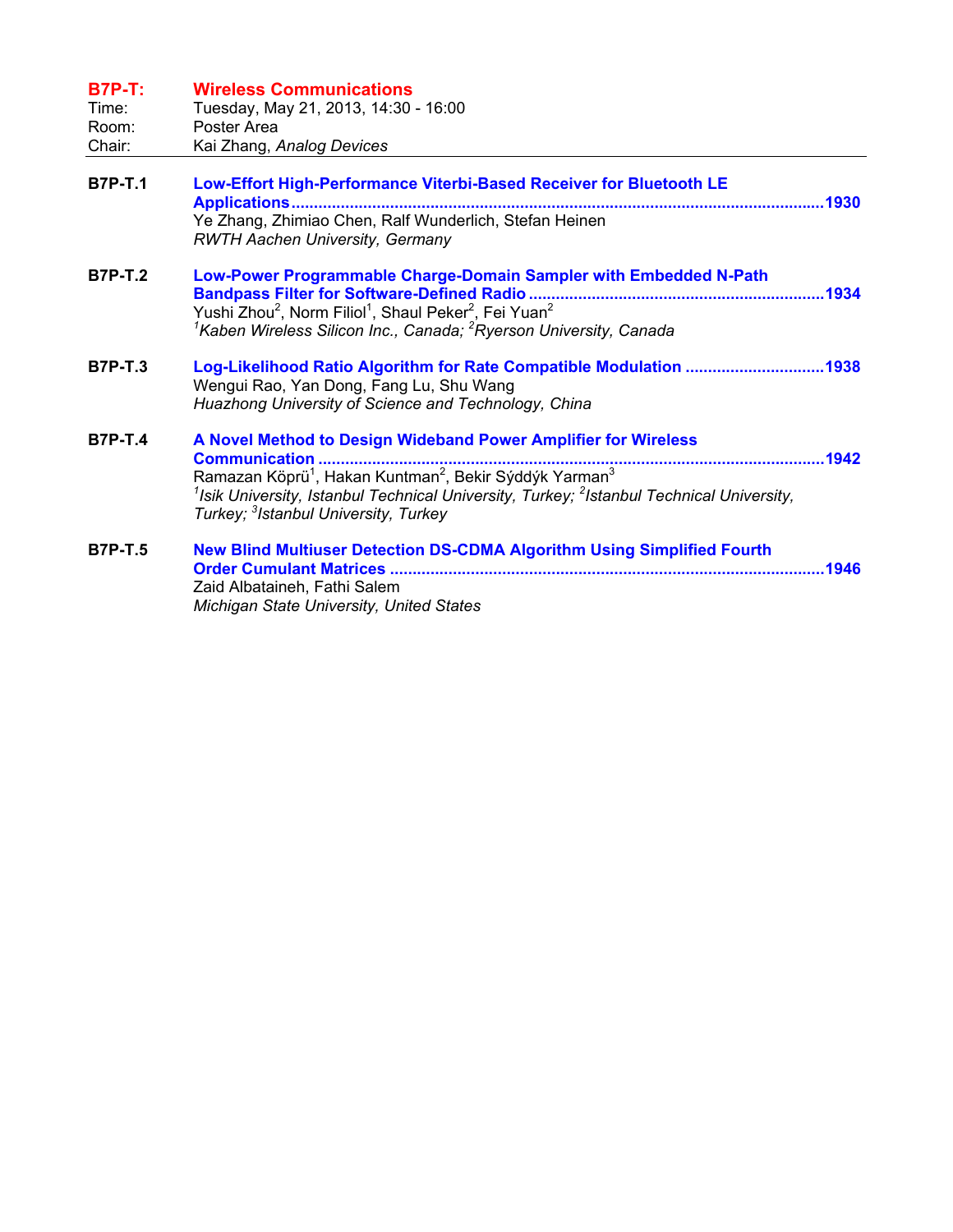| <b>B7P-U:</b><br>Time:<br>Room:<br>Chair: | <b>Circuits and Systems for Communication III</b><br>Tuesday, May 21, 2013, 14:30 - 16:00<br>Poster Area<br>Neo Li, IBM                                                                                                                                                                                                      |  |
|-------------------------------------------|------------------------------------------------------------------------------------------------------------------------------------------------------------------------------------------------------------------------------------------------------------------------------------------------------------------------------|--|
| <b>B7P-U.1</b>                            | A 100Gb/s Quad-Rate Transformer-Coupled Injection-Locking CDR Circuit in<br>Fan-Ta Chen <sup>1</sup> , Jen-Ming Wu <sup>1</sup> , Yi-Chun Liu <sup>1</sup> , Mau-Chung Chang <sup>2</sup><br><sup>1</sup> National Tsing Hua University, Taiwan; <sup>2</sup> University of California, Los Angeles,<br><b>United States</b> |  |
| <b>B7P-U.2</b>                            | <b>Electromagnetic Analysis on Ring Oscillator-Based True Random Number</b><br>Pierre Bayon, Lilian Bossuet, Alain Aubert, Viktor Fischer<br>Laboratoire Hubert Curien, Slovakia                                                                                                                                             |  |
| <b>B7P-U.3</b>                            | Ke Li, Peter Wilson<br>University of Southampton, United Kingdom                                                                                                                                                                                                                                                             |  |
| <b>B7P-U.4</b>                            | Low Complexity LFSR Based Bit-Serial Montgomery Multiplier in GF(2^m) 1962<br>Huapeng Wu<br>University of Windsor, Canada                                                                                                                                                                                                    |  |
| <b>B7P-U.5</b>                            | Yingyu Li, Guangming Shi, Xuemei Xie, Chongyu Chen<br>Xidian University, China                                                                                                                                                                                                                                               |  |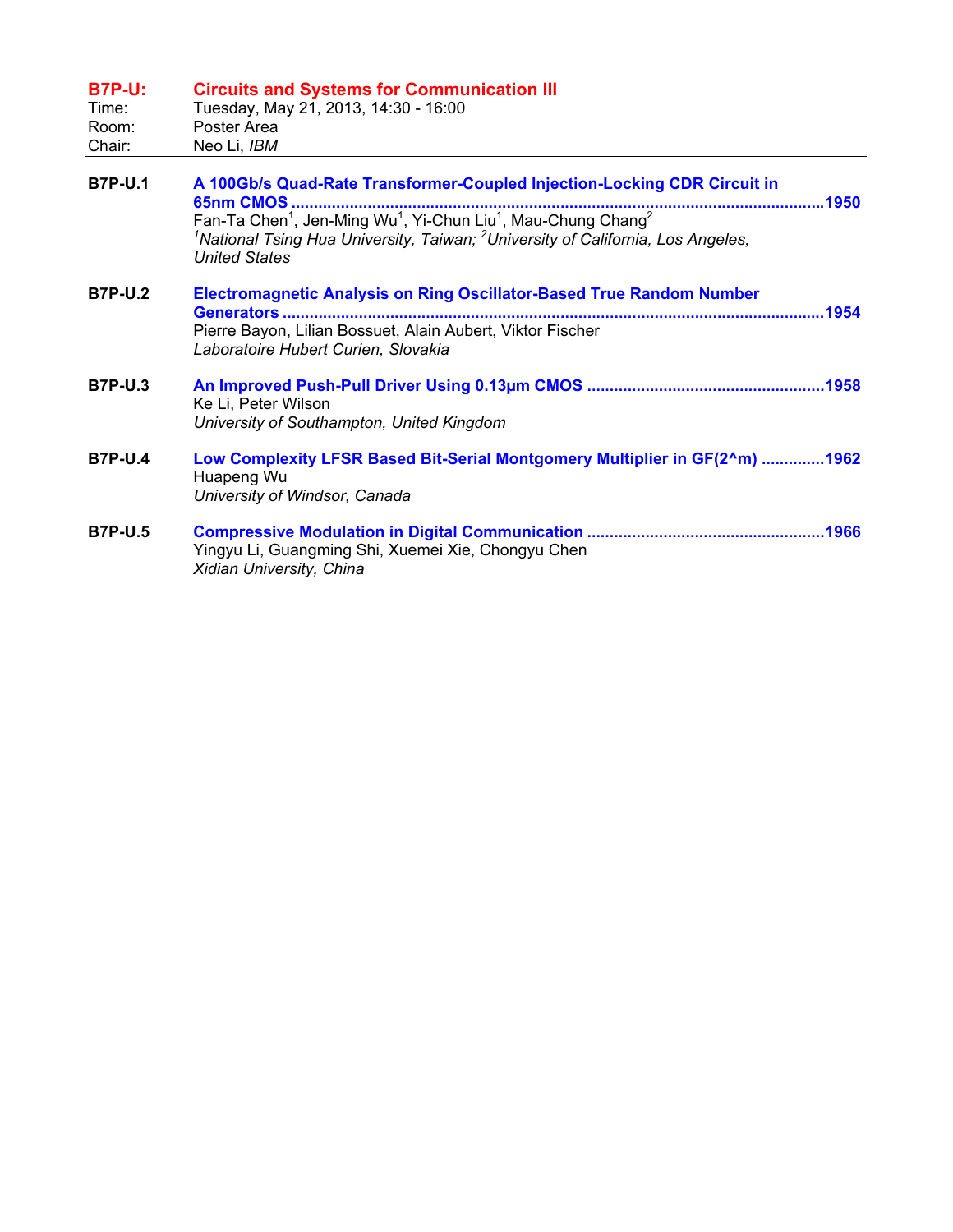| <b>B8P-N:</b><br>Time:<br>Room:<br>Chair: | <b>Data Convertors &amp; Regulators</b><br>Tuesday, May 21, 2013, 16:20 - 17:50<br>Poster Area<br>Wouter Serdijn, Delft University of Technology                                                                                                                                                                                            |
|-------------------------------------------|---------------------------------------------------------------------------------------------------------------------------------------------------------------------------------------------------------------------------------------------------------------------------------------------------------------------------------------------|
| <b>B8P-N.1</b>                            | <b>Experimental Results on Wideband Spectrum Sensing Using Random Sampling</b><br><b>ADC in 90nm CMOS</b><br>Robert D'Angelo <sup>2</sup> , Michael Trakimas <sup>1</sup> , Shuchin Aeron <sup>2</sup> , Sameer Sonkusale <sup>2</sup><br><sup>1</sup> International Rectifier, United States; <sup>2</sup> Tufts University, United States |
| <b>B8P-N.2</b>                            | A High Resolution and High Accuracy R-2R DAC Based on Ordered Element<br>You Li, Tao Zeng, Degang Chen<br>Iowa State University, United States                                                                                                                                                                                              |
| <b>B8P-N.3</b>                            | A Novel Energy-Efficient Serializer Design Method for Gigascale Systems1978<br>Kejun Wu <sup>2</sup> , Peng Liu <sup>2</sup> , Qiaoyan Yu <sup>1</sup><br><sup>1</sup> University of New Hampshire, United States; <sup>2</sup> Zhejiang University, China                                                                                  |
| <b>B8P-N.4</b>                            | A Low-Power 0.5V Regulator with Settling Enhancement for Wireless Sensor<br>Fu-Chun Wen, Hung-Sheng Hsu, Zhi-Hao Hong, Yu-Te Liao<br>National Chung Cheng University, Taiwan                                                                                                                                                                |
| <b>B8P-N.5</b>                            | Chi-Chang Lu<br>National Formosa University, Taiwan                                                                                                                                                                                                                                                                                         |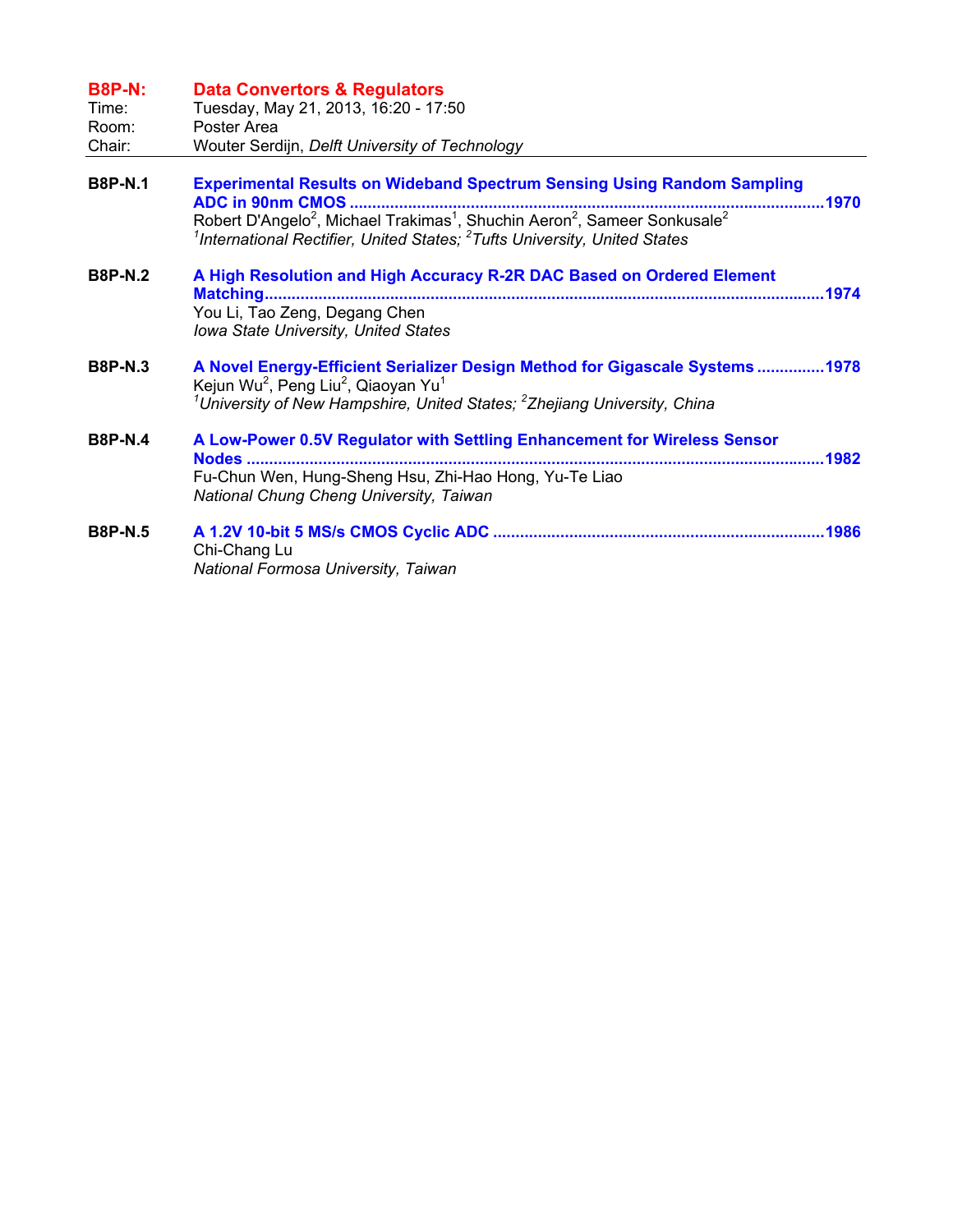| <b>B8P-P:</b><br>Time:<br>Room:<br>Chair: | <b>Delta-Sigma Modulators II</b><br>Tuesday, May 21, 2013, 16:20 - 17:50<br>Poster Area<br>Jose M. de la Rosa, Instituto de Microelectrónica de Sevilla                                                                                                                                                                                                 |
|-------------------------------------------|---------------------------------------------------------------------------------------------------------------------------------------------------------------------------------------------------------------------------------------------------------------------------------------------------------------------------------------------------------|
| <b>B8P-P.1</b>                            | John G. Kauffman, Rudolf Ritter, Chao Chu, Joachim Becker, Maurits Ortmanns<br>Universität Ulm, Germany                                                                                                                                                                                                                                                 |
| <b>B8P-P.2</b>                            | <b>Undersampling RF-to-Digital CT Sigma-Delta Modulator with Tunable Notch</b><br>Sohail Asghar, Rocío Del Río, José M. de la Rosa<br>CSIC - Instituto de Microelectrónica de Sevilla IMSE-CNM, Spain                                                                                                                                                   |
| <b>B8P-P.3</b>                            | A 1.96-mW, 2.6-MHz Bandwidth Discrete Time Quadrature Band-Pass Sigma-<br>1998<br>Nithin Kumar Y.B. }, Hervé Caracciolo <sup>2</sup> , Edoardo Bonizzoni <sup>2</sup> , Amit Patra <sup>1</sup> , Franco<br>Maloberti <sup>2</sup><br><sup>1</sup> Indian Institute of Technology Kharagpur, India; <sup>2</sup> Università degli Studi di Pavia, Italy |
| <b>B8P-P.4</b>                            | A 3rd-Order Delta-Sigma Modulator with Timing-Sharing Opamp-Sharing<br>2002<br>Technique<br>I-Jen Chao <sup>1</sup> , Chia-Ming Kuo <sup>1</sup> , Bin-Da Liu <sup>1</sup> , Chun-Yueh Huang <sup>2</sup> , Soon-Jyh Chang <sup>1</sup><br><sup>1</sup> National Cheng Kung University, Taiwan; <sup>2</sup> National University of Tainan, Taiwan      |
| <b>B8P-P.5</b>                            | A 10MHz-Bw, 5.6mW, 70dB SNDR Delta-Sigma ADC Using VCO-Based<br>Integrators with Intrinsic DEM<br>2006<br>Kyoungtae Lee, Yeonam Yoon, Nan Sun<br>University of Texas at Austin, United States                                                                                                                                                           |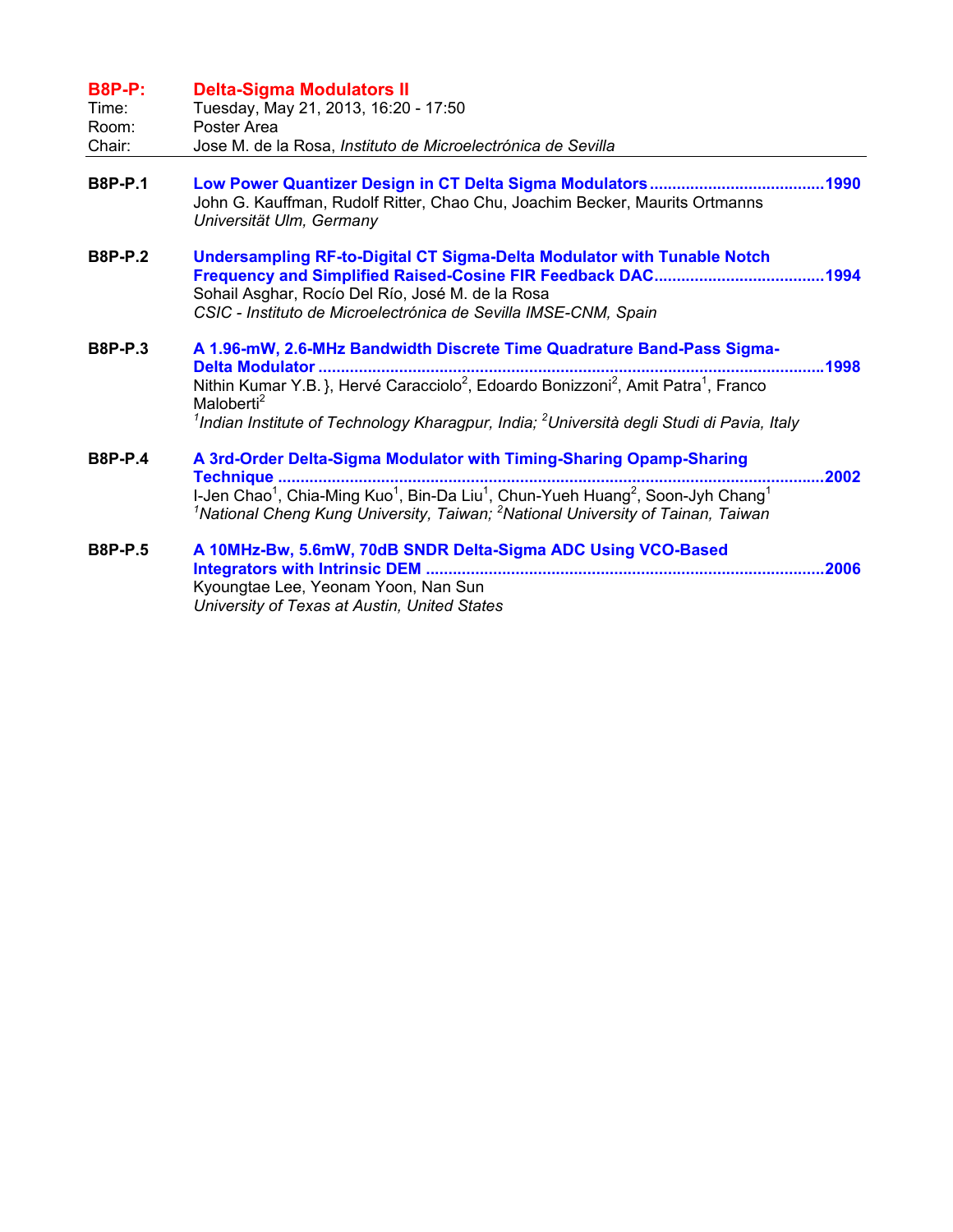| <b>B8P-Q:</b><br>Time:<br>Room:<br>Chair: | <b>Data Convertors III</b><br>Tuesday, May 21, 2013, 16:20 - 17:50<br>Poster Area<br>João Goes, Universidade Nova de Lisboa                                                                                                                                                                                                                                                                 |       |
|-------------------------------------------|---------------------------------------------------------------------------------------------------------------------------------------------------------------------------------------------------------------------------------------------------------------------------------------------------------------------------------------------------------------------------------------------|-------|
| <b>B8P-Q.1</b>                            | A 0.5-V 250-nW 65-dB SNDR Passive Delta-Sigma Modulator for Medical Implant<br>Ali Fazli Yeknami, Atila Alvandpour<br>Linköping University, Sweden                                                                                                                                                                                                                                          |       |
| <b>B8P-Q.2</b>                            | A Split-Capacitor Vcm-Based Capacitor-Switching Scheme for Low-Power SAR<br>Yue Wu, Xu Cheng, Xiaoyang Zeng<br>Fudan University, China                                                                                                                                                                                                                                                      | .2014 |
| <b>B8P-Q.3</b>                            | A 5-bit 1.25Gs/s 4.7mW Delay-Based Pipelined ADC in 65nm CMOS 2018<br>Ali Mesgarani <sup>3</sup> , Haipeng Fu <sup>2</sup> , Mei Yan <sup>2</sup> , Ahmet Tekin <sup>1</sup> , Hao Yu <sup>2</sup> , Suat Ay <sup>3</sup><br><sup>1</sup> Broadcom Corporation, United States; <sup>2</sup> Nanyang Technological University,<br>Singapore; <sup>3</sup> University of Idaho, United States |       |
| <b>B8P-Q.4</b>                            | Analysis and Design of High Performance Frequency-Interleaved ADC2022<br>Lei Qiu, Yuanjin Zheng, Liter Siek<br>Nanyang Technological University, Singapore                                                                                                                                                                                                                                  |       |
| <b>B8P-Q.5</b>                            | Integrator Swing Reduction in Feedback Compensated Sigma-Delta Modulators2026<br>Rudolf Ritter, John G. Kauffman, Matthias Lorenz, Maurits Ortmanns<br>Universität Ulm, Germany                                                                                                                                                                                                             |       |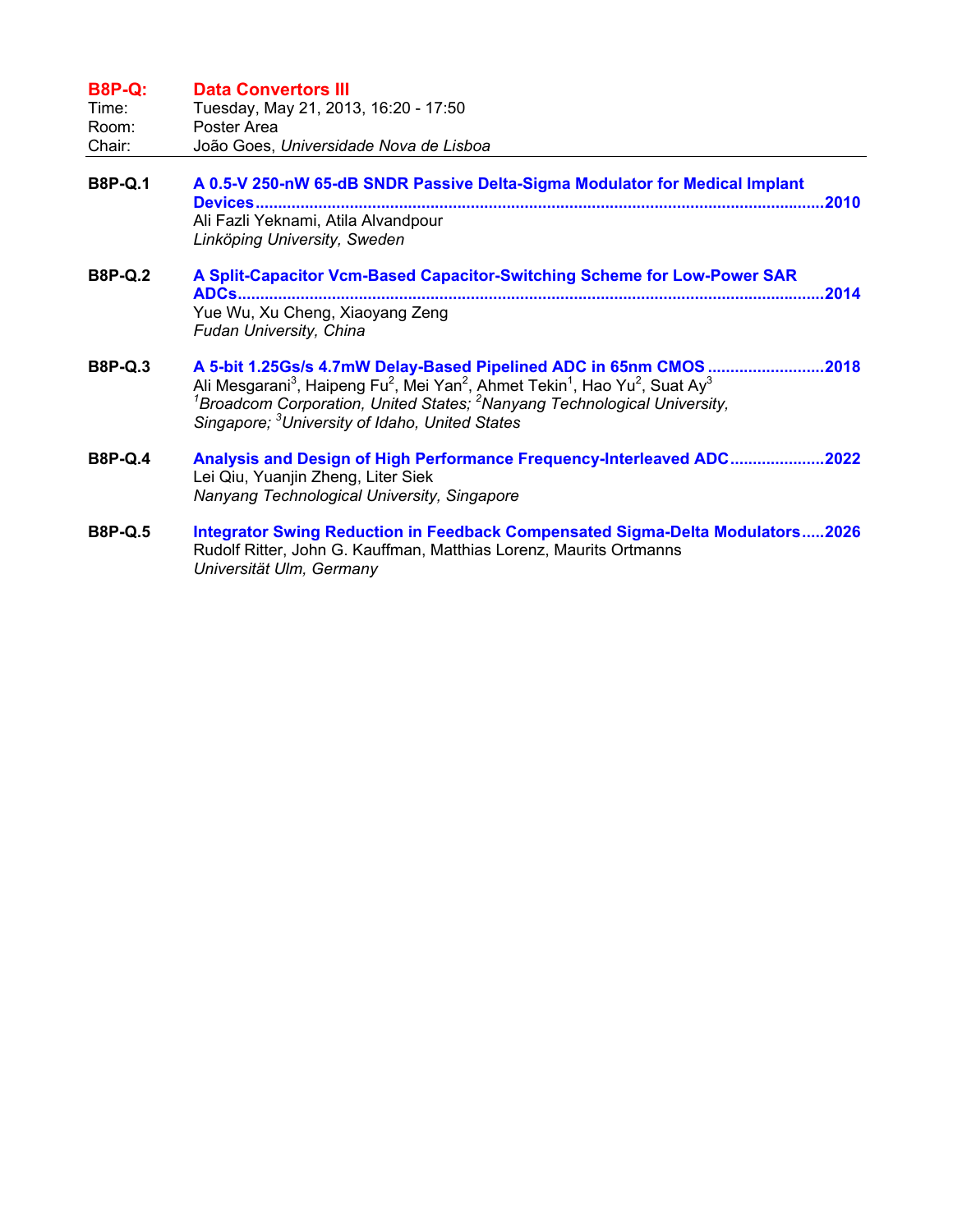| <b>B8P-R:</b><br>Time:<br>Room:<br>Chair: | <b>Data Converters IV</b><br>Tuesday, May 21, 2013, 16:20 - 17:50<br>Poster Area<br>George Yuan, Hong Kong University of Science & Technology                                                            |
|-------------------------------------------|----------------------------------------------------------------------------------------------------------------------------------------------------------------------------------------------------------|
| <b>B8P-R.1</b>                            | Hai Huang, Kun Ao, Zhiyong Guo, Qiang Li<br>University of Electronic Science and Technology of China, China                                                                                              |
| <b>B8P-R.2</b>                            | A 10-bit Current-Steering DAC for HomePlug AV2 Powerline Communication<br>Wei-Sheng Cheng, Min-Han Hsieh, Shuo-Hong Hung, Szu-Yao Hung, Charlie<br>Chung-Ping Chen<br>National Taiwan University, Taiwan |
| <b>B8P-R.3</b>                            | A 15-bit Two-Step Sigma-Delta ADC with Embedded Compression for Image<br>Mengyun Yue, Dong Wu, Zheyao Wang<br>Tsinghua University, China                                                                 |
| <b>B8P-R.4</b>                            | A 1.5-bit/Stage Pipeline ADC with FFT-Based Calibration Method2042<br>Ming-Chun Liang, Cheng-Hen Hsieh, Shuenn-Yuh Lee<br>National Chung Cheng University, Taiwan                                        |
| <b>B8P-R.5</b>                            | A Low Power 10bit 500kS/s Delta-Modulated SAR ADC (DMSAR ADC) for<br>Yuan-Fu Lyu, Chung-Yu Wu, Li Chen Liu, Wei-Ming Chen<br>National Chiao Tung University, Taiwan                                      |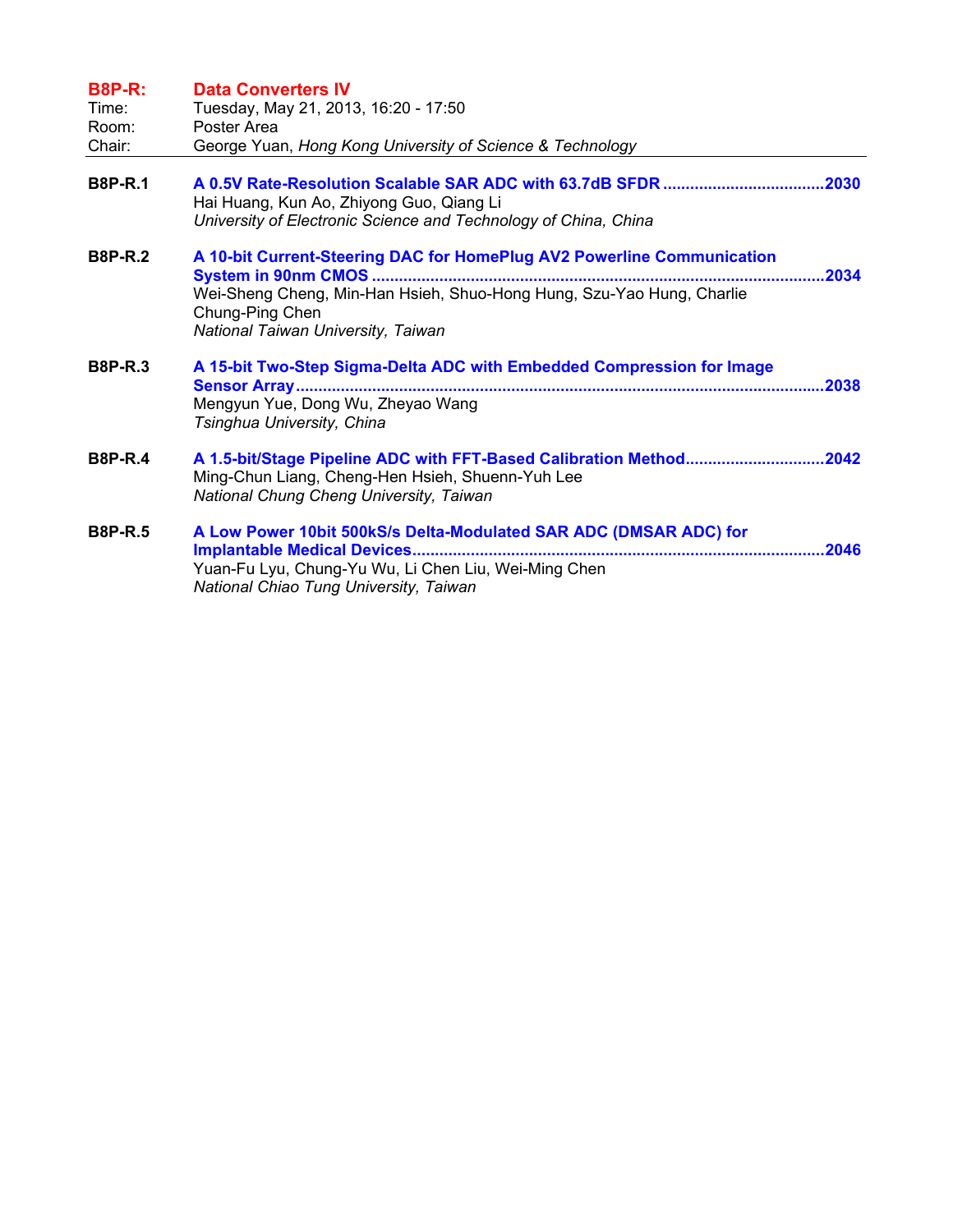| <b>B8P-S:</b><br>Time:<br>Room:<br>Chairs: | <b>DSP Implementation and Embedded Systems</b><br>Tuesday, May 21, 2013, 16:20 - 17:50<br>Poster Area<br>Mrityunjoy Chakraborty, Indian Institute of Technology, Kharagpur<br>Izzet Kale, University of Westminster |
|--------------------------------------------|---------------------------------------------------------------------------------------------------------------------------------------------------------------------------------------------------------------------|
| <b>B8P-S.1</b>                             | Jienan Chen, Jianhao Hu<br>University of Electronic Science and Technology of China, China                                                                                                                          |
| <b>B8P-S.2</b>                             | Partial LUT Size Analysis in Distributed Arithmetic FIR Filters on FPGAs2054<br>Martin Kumm, Konrad Möller, Peter Zipf<br>University of Kassel, Germany                                                             |
| <b>B8P-S.3</b>                             | Reconfigurable FIR Filter Using Distributed Arithmetic on FPGAs2058<br>Martin Kumm, Konrad Möller, Peter Zipf<br>University of Kassel, Germany                                                                      |
| <b>B8P-S.4</b>                             | A VLSI DBSCAN Processor Composed as an Array of Micro Agents Having Self-<br>Atsushi Shimada, Hongbo Zhu, Tadashi Shibata<br>University of Tokyo, Japan                                                             |
| <b>B8P-S.5</b>                             | A Reconfigurable FFT Architecture for Variable-Length and Multi-Streaming<br>.2066<br>Padma Prasad Boopal, Mario Garrido, Oscar Gustafsson<br>Linköping University, Sweden                                          |
| <b>B8P-S.6</b>                             | Hardware-fault attack handling in RNS-based Montgomery Multipliers3042<br>Dimitrios Schinianakis, Thanos Stouraitis<br>University of Patras, Greece                                                                 |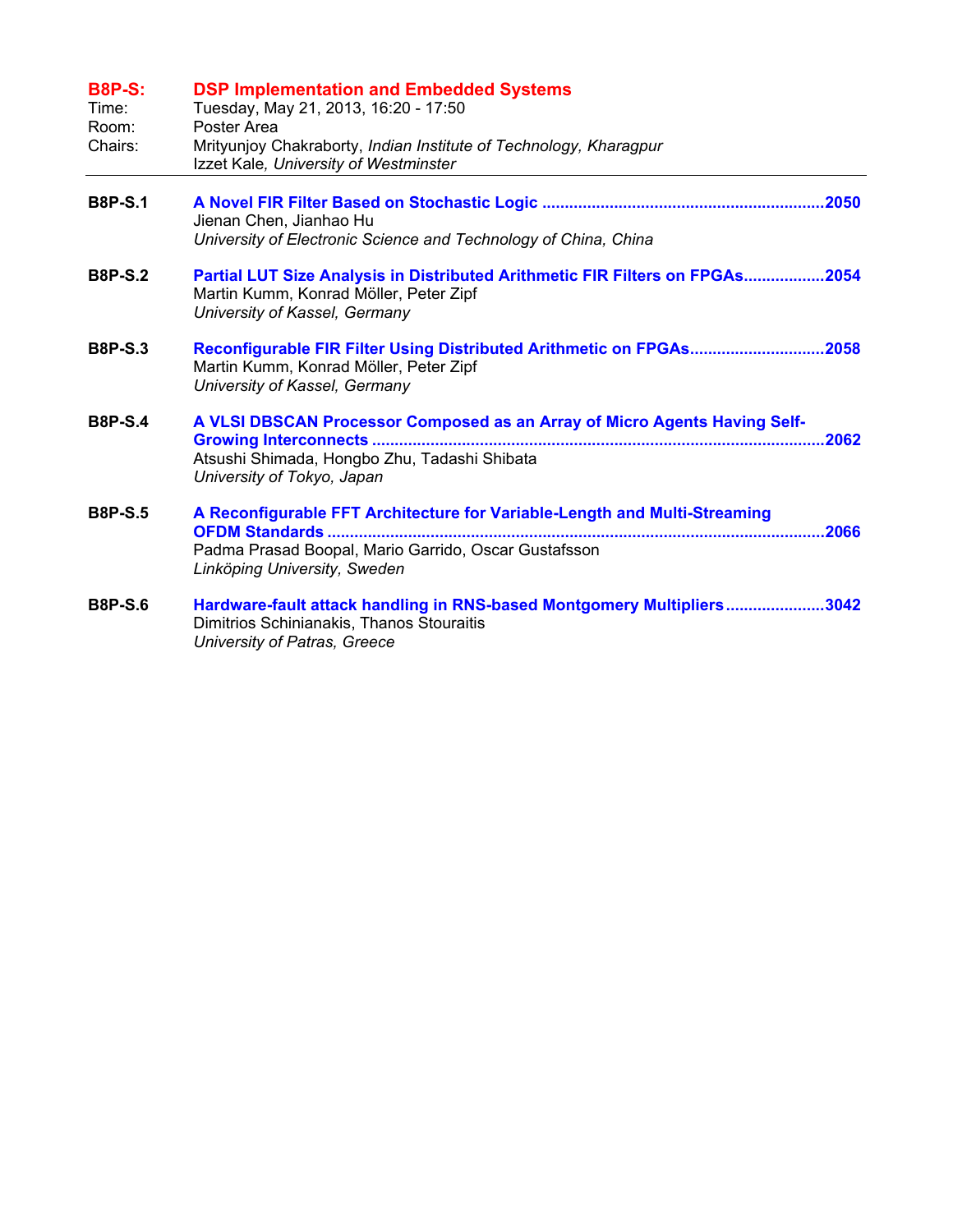| <b>B8P-T:</b><br>Time:<br>Room:<br>Chair: | <b>Nano devices and Circuit applications</b><br>Tuesday, May 21, 2013, 16:20 - 17:50<br>Poster Area<br>Sorin Cotofana, Delft University                                                                                                                                                                                                                                                              |
|-------------------------------------------|------------------------------------------------------------------------------------------------------------------------------------------------------------------------------------------------------------------------------------------------------------------------------------------------------------------------------------------------------------------------------------------------------|
| <b>B8P-T.1</b>                            | A Floating Gate Graphene FET Complementary Inverter with Symmetrical<br><b>Transfer Characteristics.</b><br>.2071<br>Ime Umoh, Tom Kazmierski<br>University of Southampton, United Kingdom                                                                                                                                                                                                           |
| <b>B8P-T.2</b>                            | Power Analysis Attack of QCA Circuits: a Case Study of the Serpent Cipher2075<br>Weiqiang Liu <sup>2</sup> , Saket Srivastava <sup>1</sup> , Liang Lu <sup>2</sup> , Maire O'Neill <sup>2</sup> , Earl Swartzlander Jr.<br>$1$ Indraprastha Institute of Information Technology, India; $2$ Queen's University Belfast,<br>United Kingdom; <sup>3</sup> University of Texas at Austin, United States |
| <b>B8P-T.3</b>                            | A High-Speed 2xVDD Output Buffer with PVT Detection Using 40-nm CMOS<br>.2079<br>Chua-Chin Wang, Wen-Je Lu, Hsin-Yuan Tseng<br>National Sun Yat-Sen University, Taiwan                                                                                                                                                                                                                               |
| <b>B8P-T.4</b>                            | A Monitoring Circuit for NBTI Degradation at 65nm Technology Node2083<br>Yandong He, Jie Hong, Ganggang Zhang, Lin Han, Xing Zhang<br>Peking University, China                                                                                                                                                                                                                                       |
| <b>B8P-T.5</b>                            | .2087<br>Shashikanth Bobba <sup>1</sup> , Pierre-Emmanuel Gaillardon <sup>1</sup> , Ciprian Seiculescu <sup>1</sup> , Vasilis<br>F. Pavlidis <sup>2</sup> , Giovanni De Micheli <sup>1</sup><br><sup>1</sup> École Polytechnique Fédérale de Lausanne, Switzerland; <sup>2</sup> University of Manchester,<br><b>United Kingdom</b>                                                                  |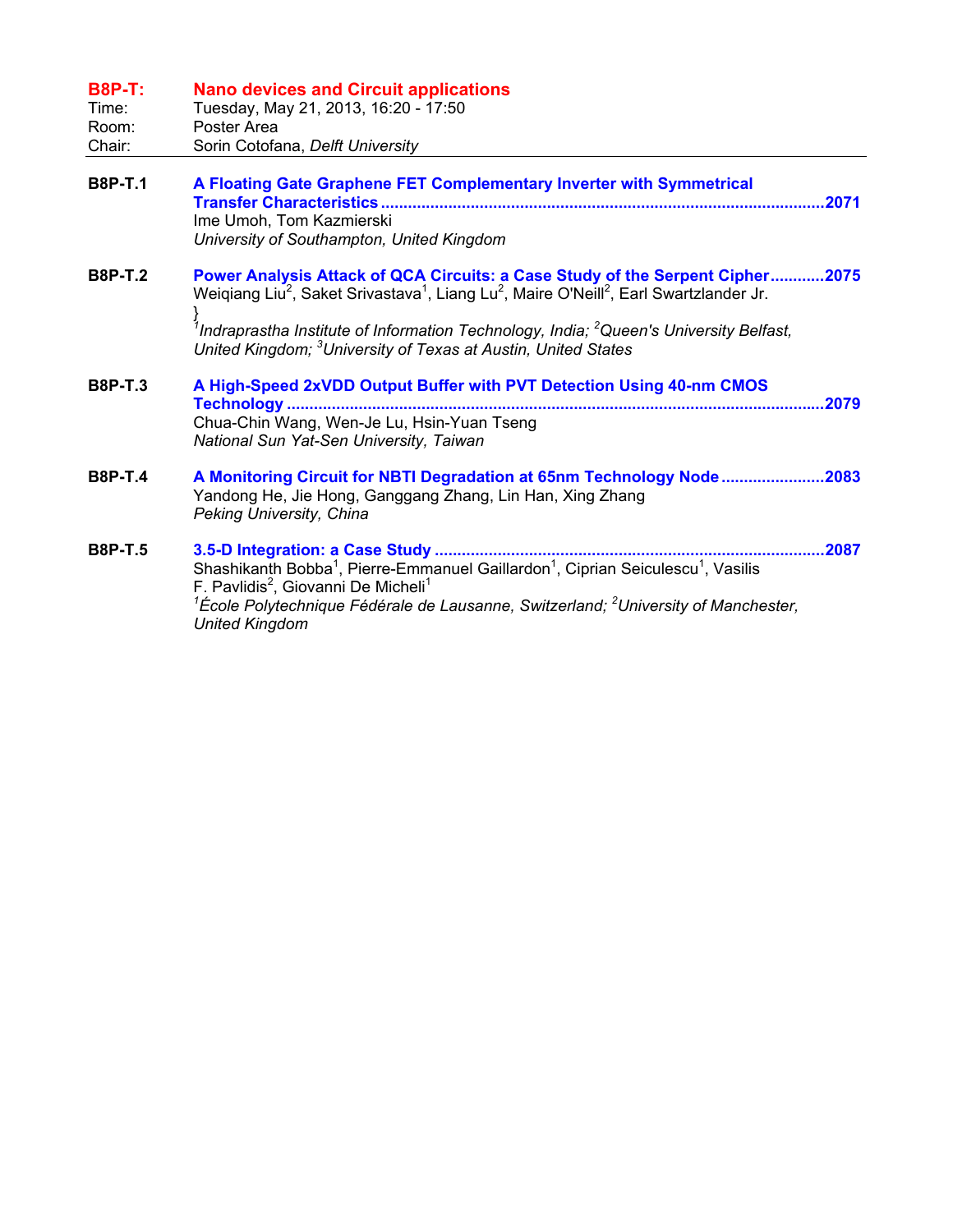| <b>C1L-A:</b><br>Time:<br>Room:<br>Chairs: | <b>Theoretical Advances in Neural Networks and Systems I</b><br>Wednesday, May 22, 2013, 09:40 - 11:10<br>Room 301A<br>Weixing Zheng, University of Western Sydney                                        |
|--------------------------------------------|-----------------------------------------------------------------------------------------------------------------------------------------------------------------------------------------------------------|
|                                            | Wenwu Yu, Southeast University                                                                                                                                                                            |
| <b>C1L-A.1</b>                             | A Forward Step for Adaptive Synchronization in Directed Complex Networks2091<br>Wenwu Yu <sup>2</sup> , Xinghuo Yu <sup>1</sup>                                                                           |
|                                            | <sup>1</sup> RMIT University, Australia; <sup>2</sup> Southeast University, China                                                                                                                         |
| $C1L-A.2$                                  | <b>Convergence Analysis of Continuous-Time Systems Based on Feedforward</b><br><b>Neural Networks</b><br>2095                                                                                             |
|                                            | Yuzhu Huang, Derong Liu, Qinglai Wei<br>Chinese Academy of Sciences, China                                                                                                                                |
| $C1L-A.3$                                  | <b>Stability Analysis of Multiple Equilibria for Recurrent Neural Networks with Time-</b><br><b>Varying Delays</b><br>.2099                                                                               |
|                                            | Zhigang Zeng <sup>1</sup> , Wei Xing Zheng <sup>2</sup><br><sup>1</sup> Huazhong University of Science and Technology, China; $2$ University of Western<br>Sydney, Australia                              |
| $C1L-A.4$                                  | Hybrid Modelling of the General Middle-Sized Genetic Regulatory Networks2103<br>Pei Wang <sup>3</sup> , Renguan Lu <sup>2</sup> , Yao Chen <sup>1</sup> , Xiaoqun Wu <sup>4</sup>                         |
|                                            | <sup>1</sup> Beijing Jiaotong University, China; <sup>2</sup> Hangzhou Dianzi University, China; <sup>3</sup> Henan<br>University, China; <sup>4</sup> Wuhan University, China                            |
| $C1L-A.5$                                  | <b>Multi-Layer Perceptron Including Glial Pulse and Switching Between Learning</b><br>and Non-Learning                                                                                                    |
|                                            | Chihiro Ikuta <sup>1</sup> , Yoko Uwate <sup>1</sup> , Yoshifumi Nishio <sup>1</sup> , Guoan Yang <sup>2</sup><br><sup>1</sup> Tokushima University, Japan; <sup>2</sup> Xi'an Jiaotong University, China |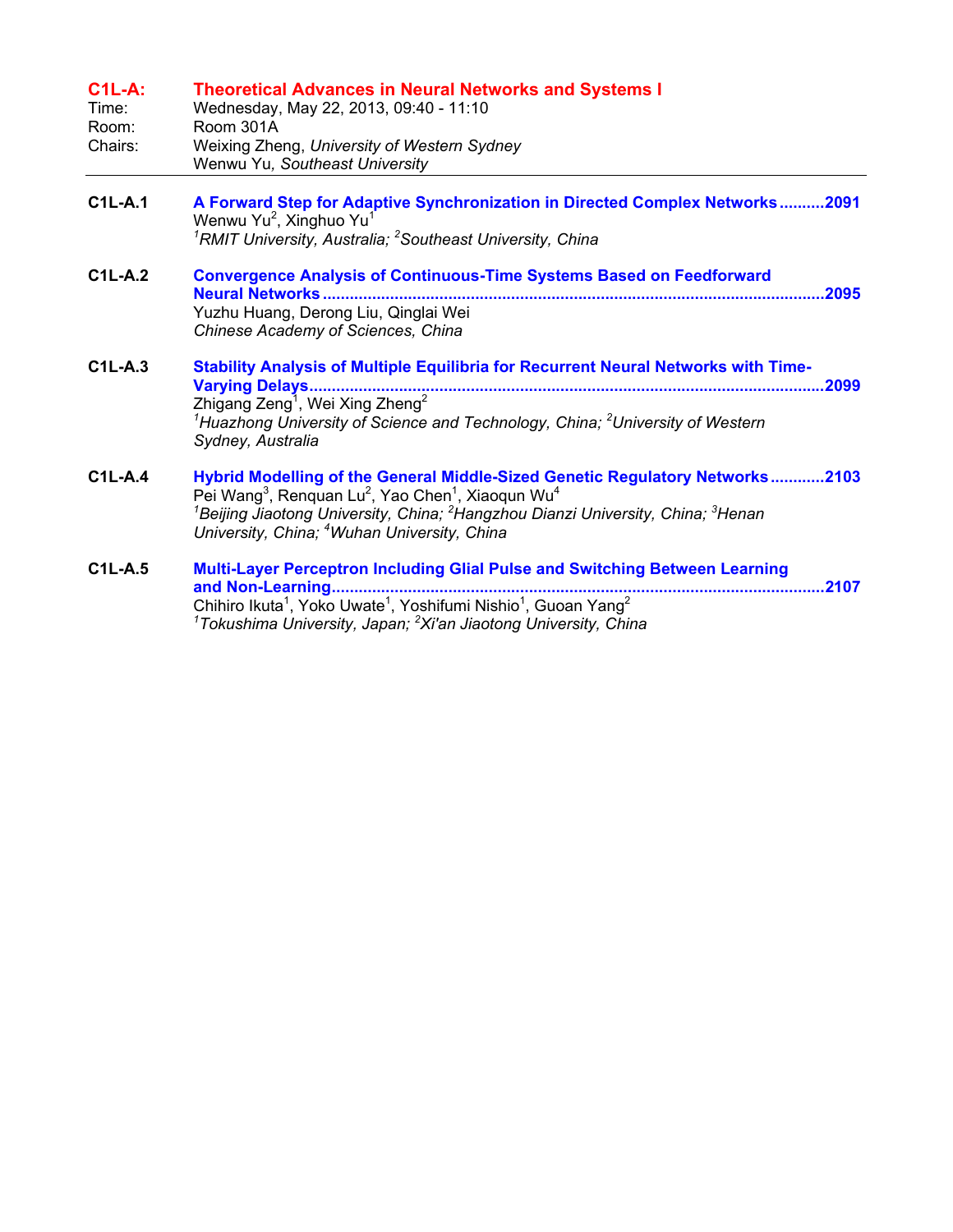| $C1L-B$ :      | <b>Novel Nano Device and it's Circuit Application</b>                                                                                                                                                                                                                                                                                                  |
|----------------|--------------------------------------------------------------------------------------------------------------------------------------------------------------------------------------------------------------------------------------------------------------------------------------------------------------------------------------------------------|
| Time:<br>Room: | Wednesday, May 22, 2013, 09:40 - 11:10<br>Room 301B                                                                                                                                                                                                                                                                                                    |
| Chair:         | Malgorzata Chrzanowska-Jeske, Portland State University                                                                                                                                                                                                                                                                                                |
| $C1L-B.1$      | <b>Dual-Threshold-Voltage Configurable Circuits with Three-Independent-Gate</b><br>Silicon Nanowire FETs<br>.2111                                                                                                                                                                                                                                      |
|                | Jian Zhang, Pierre-Emmanuel Gaillardon, Giovanni De Micheli<br>École Polytechnique Fédérale de Lausanne, Switzerland                                                                                                                                                                                                                                   |
| $C1L-B.3$      | Low-Power and Compact NP Dynamic CMOS Adder with 16nm Carbon Nanotube<br>.2119<br>Yanan Sun, Volkan Kursun<br>Hong Kong University of Science and Technology, China                                                                                                                                                                                    |
| $C1L-B.4$      | <b>CNTFET 8T SRAM Cell Performance with Near-Threshold Power Supply Scaling2123</b><br>Zhe Zhang, José Delgado-Frias<br><b>Washington State University, United States</b>                                                                                                                                                                              |
| $C1L-B.5$      | Self-Checking Ripple-Carry Adder with Ambipolar Silicon Nanowire FET2127<br>Ogun Turkyilmaz <sup>1</sup> , Fabien Clermidy <sup>1</sup> , Luca Amarù <sup>2</sup> , Pierre-Emmanuel<br>Gaillardon <sup>2</sup> , Giovanni De Micheli <sup>2</sup><br><sup>1</sup> CEA LETI, France; <sup>2</sup> École Polytechnique Fédérale de Lausanne, Switzerland |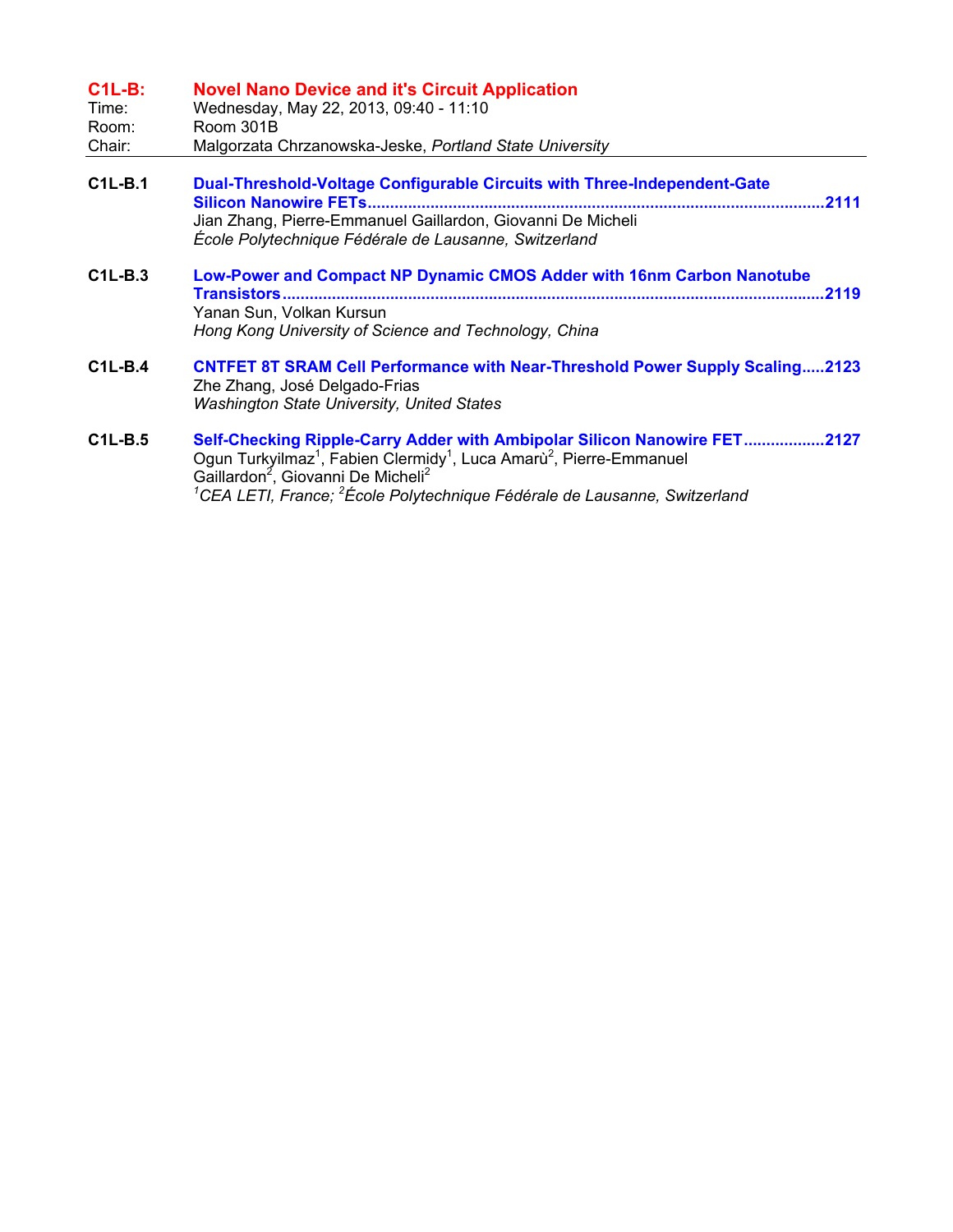| <b>C1L-C:</b><br>Time:<br>Room:<br>Chairs: | <b>Visual Recognition and Processing I</b><br>Wednesday, May 22, 2013, 09:40 - 11:10<br>Room 302A<br>Lap-Pui Chau, Nanyang Technological University, Singapore<br>Junsong Yuan, Nanyang Technological University                    |
|--------------------------------------------|-------------------------------------------------------------------------------------------------------------------------------------------------------------------------------------------------------------------------------------|
| $C1L-C.1$                                  | A Two-Stage Low Complexity Face Recognition System for Face Images with<br>Ching-Yao Su, Jar-Ferr Yang<br>National Cheng Kung University, Taiwan                                                                                    |
| <b>C1L-C.2</b>                             | A Highly Effective Error Concealment Method for Whole Frame Loss2135<br>Chen Zhao, Siwei Ma, Jian Zhang, Wen Gao<br>Peking University, China                                                                                        |
| $C1L-C.3$                                  | Rain Removal from Dynamic Scene Based on Motion Segmentation 2139<br>Jie Chen, Lap-Pui Chau<br>Nanyang Technological University, Singapore                                                                                          |
| <b>C1L-C.4</b>                             | Adaptive General Scale Interpolation Based on Similar Pixels Weighting2143<br>Mading Li, Jiaying Liu, Jie Ren, Zongming Guo<br>Peking University, China                                                                             |
| $C1L-C.5$                                  | <b>Underwater Optical Image Dehazing Using Guided Trigonometric Bilateral</b><br>2147<br>Filtering<br>Huimin Lu, Yujie Li, Lifeng Zhang, Akira Yamawaki, Shiyuan Yang, Seiichi<br>Serikawa<br>Kyushu Institute of Technology, Japan |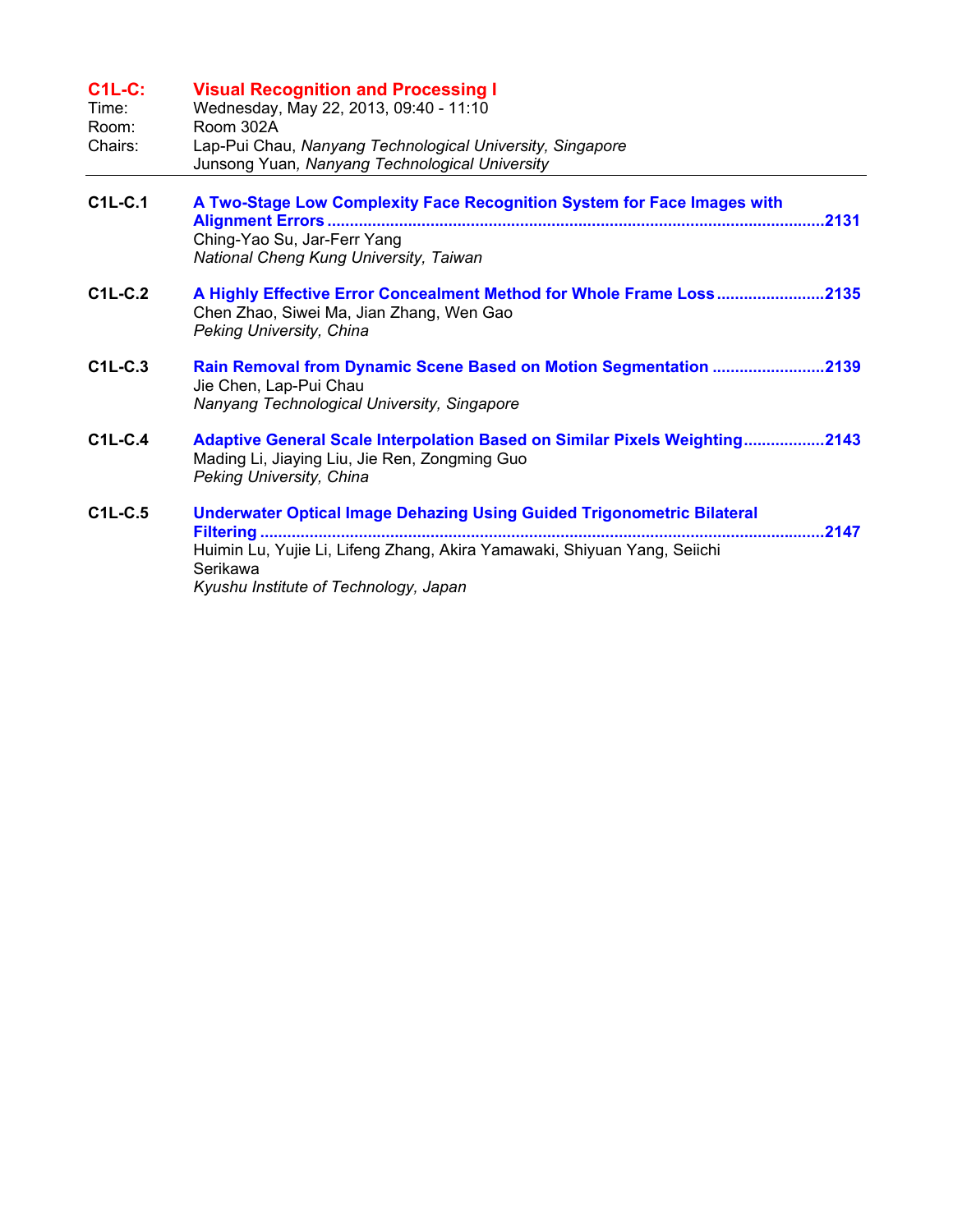| <b>C1L-D:</b><br>Time:<br>Room:<br>Chair: | <b>MIMO Communication Systems</b><br>Wednesday, May 22, 2013, 09:40 - 11:10<br>Room 302B<br>Jongsun Park, Korea University                                                                                                                                                                                                                                                                                                                            |
|-------------------------------------------|-------------------------------------------------------------------------------------------------------------------------------------------------------------------------------------------------------------------------------------------------------------------------------------------------------------------------------------------------------------------------------------------------------------------------------------------------------|
| <b>C1L-D.1</b>                            | High-Throughput Hardware-Efficient Soft-Input Soft-Output MIMO Detector for<br>Liang Liu<br><b>Lund University, Sweden</b>                                                                                                                                                                                                                                                                                                                            |
| $C1L-D.2$                                 | Approximate Matrix Inversion for High-Throughput Data Detection in the Large-<br>2155<br>Michael Wu <sup>1</sup> , Bei Yin <sup>1</sup> , Aida Vosoughi <sup>1</sup> , Christoph Studer <sup>1</sup> , Joseph R. Cavallaro <sup>1</sup> ,<br>Chris Dick $^2$<br><sup>1</sup> Rice University, United States; <sup>2</sup> Xilinx, United States                                                                                                       |
| C1L-D.3                                   | <b>Multidimensional Householder Based High-Speed QR Decomposition</b><br>Iput Heri Kurniawan, Ji-Hwan Yoon, Jongsun Park<br>Korea University, Korea, South                                                                                                                                                                                                                                                                                            |
| <b>C1L-D.4</b>                            | <b>Low-Complexity Decision Directed Method for Carrier Frequency Offset</b><br>Estimation of IEEE 802.11ad<br>Junghyun Ha, Janghyuk Yoon, Ik-Joon Chang, Jinsang Kim<br>Kyung Hee University, Korea, South                                                                                                                                                                                                                                            |
| C <sub>1</sub> L-D <sub>.5</sub>          | VLSI Implementation of a Low Complexity 4x4 MIMO Sphere Decoder with Table<br><b>Enumeration</b><br>.2167<br>Kai-Jiun Yang <sup>2</sup> , Shang-Ho Tsai <sup>2</sup> , Ruei-Ching Chang <sup>2</sup> , Yan-Cheng Chen <sup>2</sup> , Gene<br>C.-H. Chuang <sup>1</sup><br><sup>1</sup> Information and Communications Research Laboratories, Industrial Technology<br>Research Institute, Taiwan; <sup>2</sup> National Chiao Tung University, Taiwan |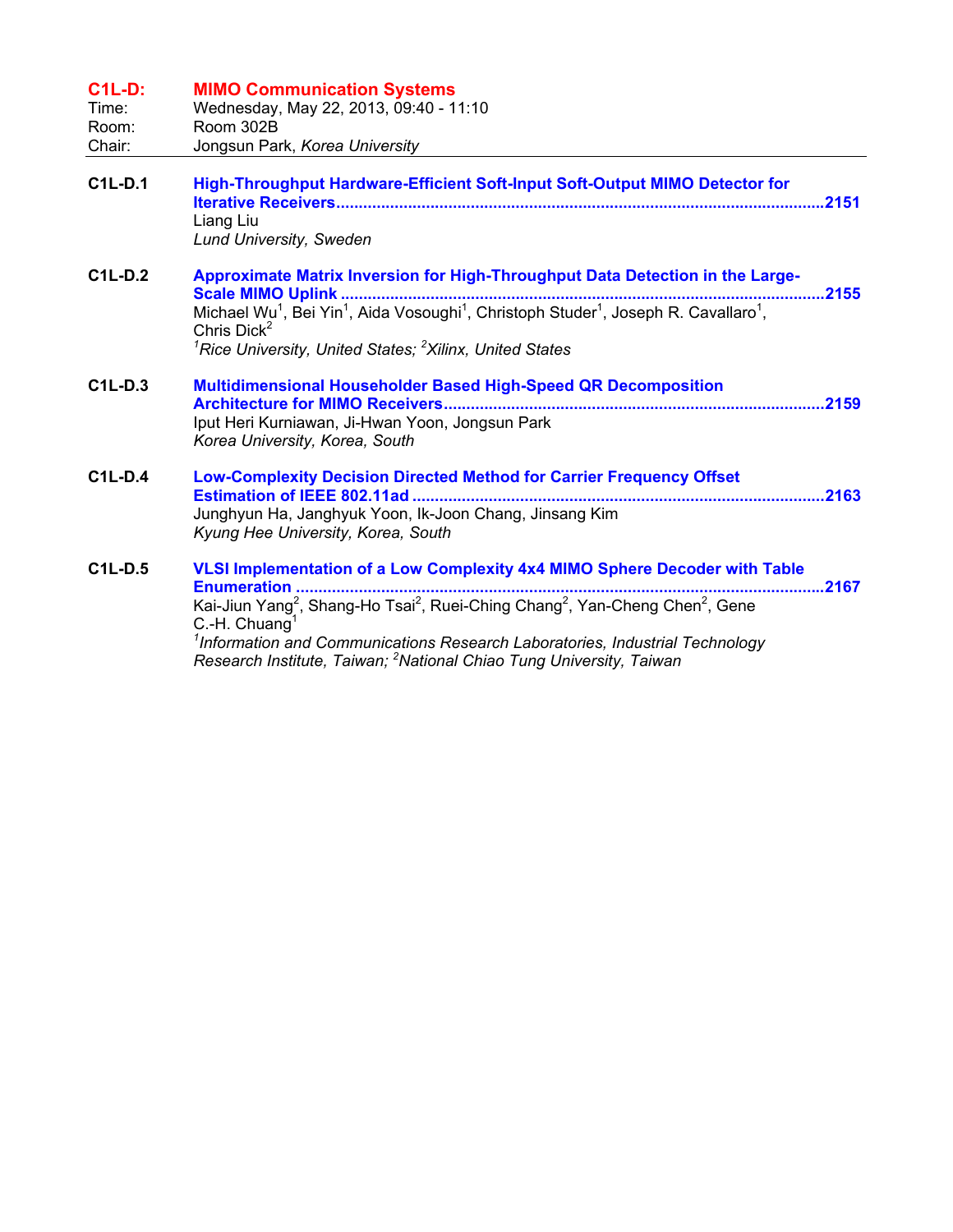| $C1L-E$ :<br>Time:<br>Room:<br>Chairs: | <b>Detection and Estimation</b><br>Wednesday, May 22, 2013, 09:40 - 11:10<br>Room 303A<br>Behrouz Nowrouzian, University of Alberta<br>Shaikh Fattah, Bangladesh University of Engineering and Technology |
|----------------------------------------|-----------------------------------------------------------------------------------------------------------------------------------------------------------------------------------------------------------|
| $C1L-E.1$                              | <b>Harmonic Signal Recovery and Order Estimation Based on Cascaded Sparse</b><br>Lu Wang, Guoan Bi<br>Nanyang Technological University, Singapore                                                         |
| $C1L-E.2$                              | A Precedence Effect Based Far-Field DoA Estimation Algorithm2175<br>Wen-Sheng Chou, Tai-Shih Chi<br>National Chiao Tung University, Taiwan                                                                |
| $C1L-E.3$                              | <b>Underwater Acoustic Blind Beamforming and Geolocation Using a Single Vector</b><br>Jin He, M.N.S. Swamy, M. Omair Ahmad<br>Concordia University, Canada                                                |
| <b>C1L-E.4</b>                         | An Approach for Joint Blind Space-Time Equalization and DOA Estimation 2183<br>Iman Moazzen, Panajotis Agathoklis<br>University of Victoria, Canada                                                       |
| <b>C1L-E.5</b>                         | <b>Sparse Linear Arrays for Estimating and Tracking DOAs of Signals with Known</b><br>Jian-Feng Gu, Wei-Ping Zhu, M. N. S. Swamy<br>Concordia University, Canada                                          |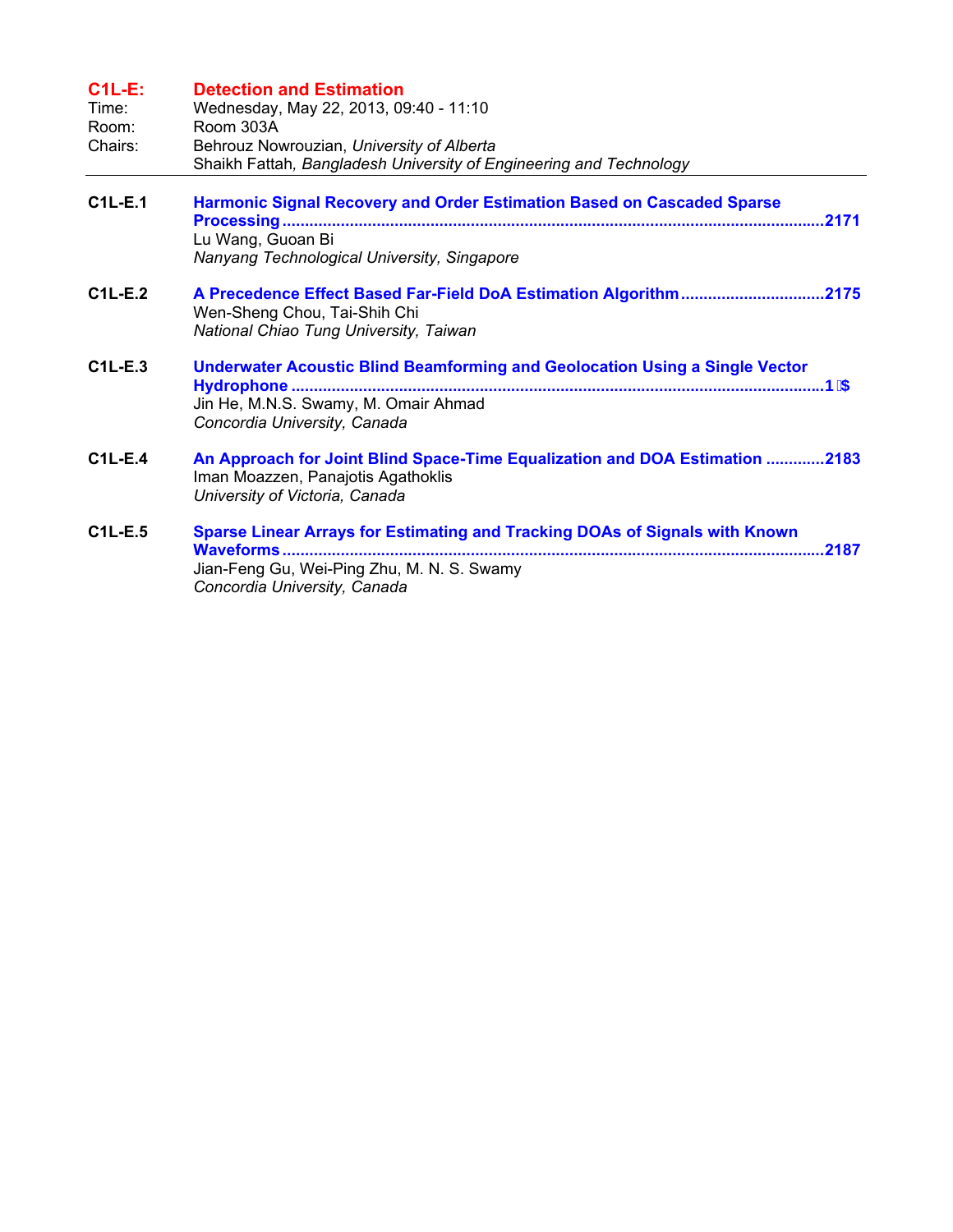| $C1L-F:$<br>Time:<br>Room:<br>Chairs: | <b>Neural, Radiation, and Self-Powered Sensors</b><br>Wednesday, May 22, 2013, 09:40 - 11:10<br>Room 303B<br>Timothy Constandinou, Imperial College London<br>Khaled Salama, King Abdullah Univ. of Science & Technology                                                      |       |
|---------------------------------------|-------------------------------------------------------------------------------------------------------------------------------------------------------------------------------------------------------------------------------------------------------------------------------|-------|
| <b>C1L-F.1</b>                        | A Low-Power Area-Efficient Compressive Sensing Approach for Multi-Channel<br><b>Neural Recording </b><br>Mahsa Shoaran, Mariazel Maqueda Lopez, Vijaya Sankara Rao Pasupureddi,<br>Yusuf Leblebici, Alexandre Schmid<br>École Polytechnique Fédérale de Lausanne, Switzerland | .2191 |
| $C1L-F.2$                             | Zhe Gao <sup>2</sup> , John Liobe <sup>1</sup> , Zeljko Ignjatovic <sup>2</sup> , Mark Bocko <sup>2</sup><br><sup>1</sup> ADVIS Inc., United States; <sup>2</sup> University of Rochester, United States                                                                      |       |
| $C1L-F.3$                             | Low-Noise Readout IC with Integrated Analog-to-Digital Conversion for<br>Yingkan Lin, Milutin Stanacevic<br><b>Stony Brook University, United States</b>                                                                                                                      |       |
| $C1L-F.4$                             | <b>Scavenging Thermal-Noise Energy for Implementing Long-Term Self-Powered</b><br>Liang Zhou, Pikul Sarkar, Shantanu Chakrabartty<br>Michigan State University, United States                                                                                                 | 2203  |
| $C1L-F.5$                             | A Compressive Piezoelectric Front-End Circuit for Self-Powered Mechanical<br>Pikul Sarkar, Shantanu Chakrabartty<br>Michigan State University, United States                                                                                                                  | .2207 |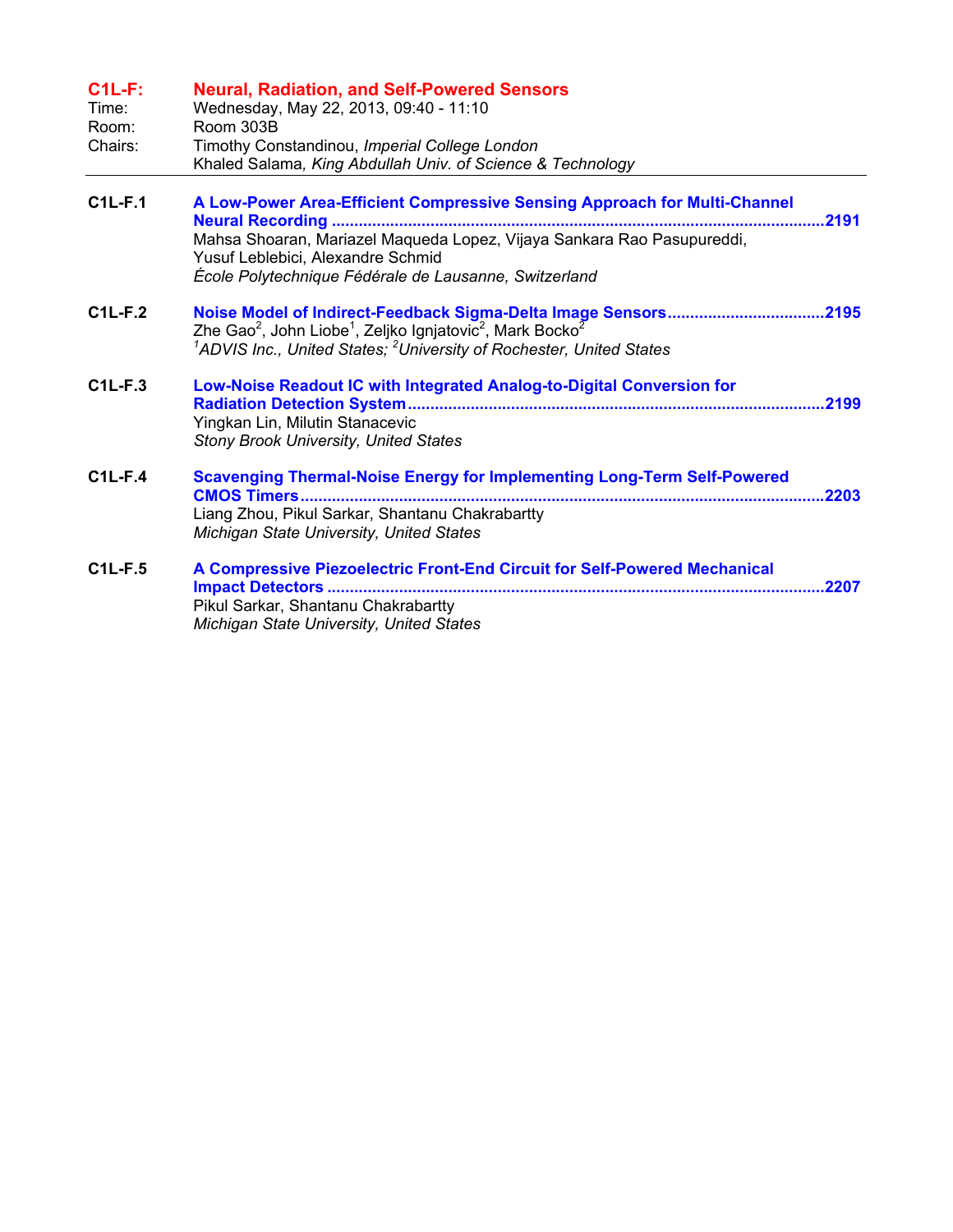| <b>C1L-G:</b><br>Time:<br>Room:<br>Chairs: | <b>Datapath &amp; Arithmetic Circuits</b><br>Wednesday, May 22, 2013, 09:40 - 11:10<br><b>Room 305</b><br>Magdy Bayoumi, University of Louisiana at Lafayette<br>An-Yeu (Andy) Wu, National Taiwan University                 |  |
|--------------------------------------------|-------------------------------------------------------------------------------------------------------------------------------------------------------------------------------------------------------------------------------|--|
| $C1L-G.1$                                  | A Signed Integer Programmable Power-of-Two Scaler for <sup>2</sup> n-1, 2 <sup>n</sup> n, 2 <sup>n+1</sup> } RNS2211<br>Jeremy Yung Shern Low, Thian Fatt Tay, Chip Hong Chang<br>Nanyang Technological University, Singapore |  |
| $C1L-G.2$                                  | An Ultra-Fast Parallel Architecture Using Sequential Circuits Computing on<br><b>Random Bits</b><br>.2215<br>Daran Cai, Ang Wang, Ge Song, Weikang Qian<br>Shanghai Jiao Tong University, China                               |  |
| $C1L-G.3$                                  | Non-Iterative High Speed Division Computation Based on Mitchell Logarithmic<br>2219<br><b>Method</b><br>Joshua Yung Lih Low, Ching Chuen Jong<br>Nanyang Technological University, Singapore                                  |  |
| $C1L-G.4$                                  | Delay-Variation-Tolerant FIR Filter Architectures Based on the Residue Number<br>2223<br><b>System</b><br>Ioannis Kouretas, Vassilis Paliouras<br>University of Patras, Greece                                                |  |
| <b>C1L-G.5</b>                             | Nidhi U, Kolin Paul, Ahmed Hemani, Anshul Kumar<br>Indian Institute of Technology Delhi, India                                                                                                                                |  |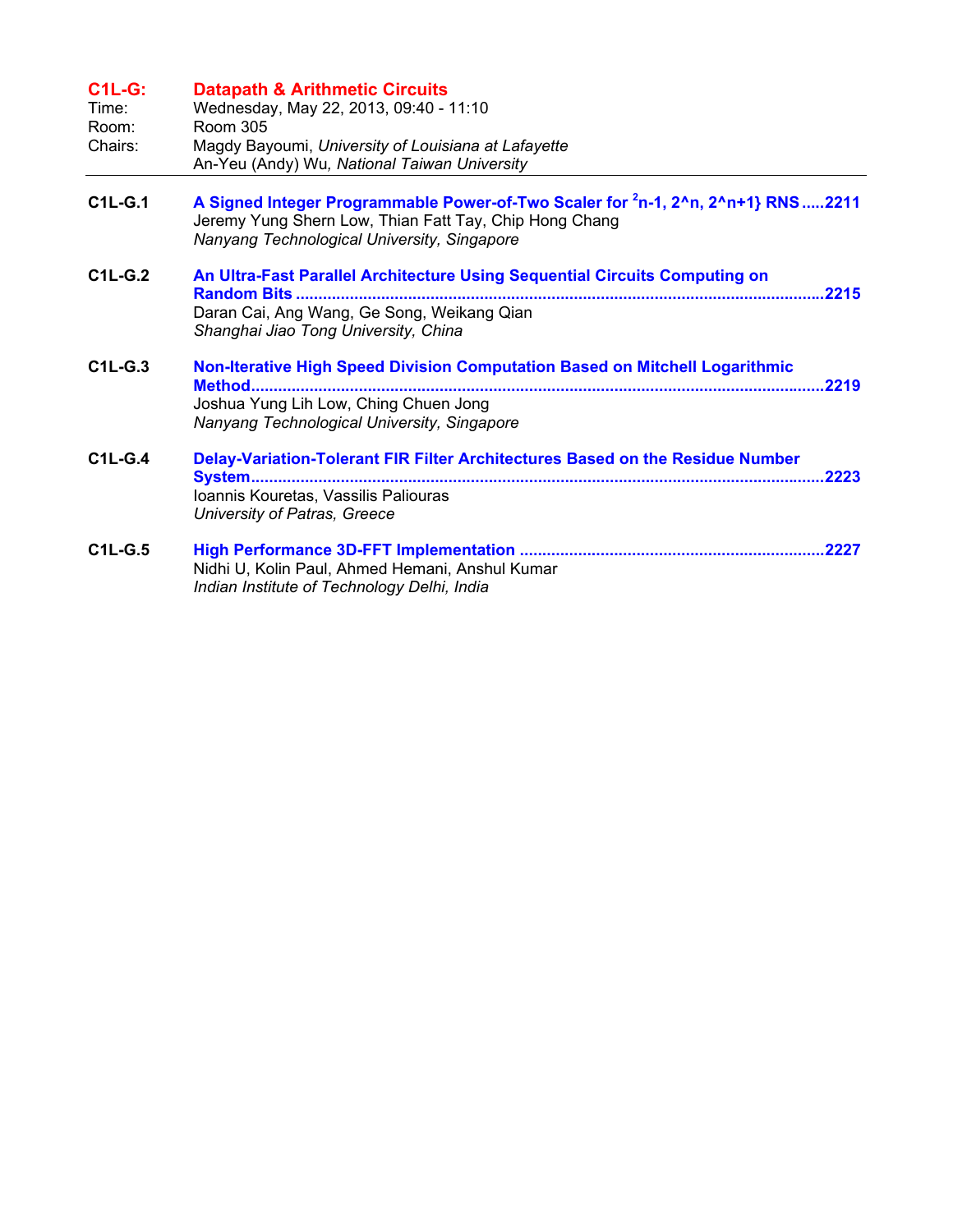| <b>C1L-H:</b><br>Time:<br>Room:<br>Chairs: | <b>Sucessive Approximation ADCs</b><br>Wednesday, May 22, 2013, 09:40 - 11:10<br>Room 306A<br>George Yuan, Hong Kong University of Science & Technology<br>Shahriar Mirabbasi, University of British Columbia                                           |
|--------------------------------------------|---------------------------------------------------------------------------------------------------------------------------------------------------------------------------------------------------------------------------------------------------------|
| <b>C1L-H.1</b>                             | The Swapping Binary-Window DAC Switching Technique for SAR ADCs2231<br>Yung-Hui Chung<br>National Taiwan University of Science and Technology, Taiwan                                                                                                   |
| $C1L-H.2$                                  | Wenjuan Guo, Youngchun Kim, Arindam Sanyal, Ahmed Tewfik, Nan Sun<br>University of Texas at Austin, United States                                                                                                                                       |
| $C1L-H.3$                                  | A 0.6V 8B 100MS/s SAR ADC with Minimized DAC Capacitance and Switching<br><b>Energy in 65nm CMOS</b><br>2239<br>Wenlan Wu, Yan Zhu, Li Ding, Chi-Hang Chan, U-Fai Chio, Sai-Weng Sin, Seng-<br>Pan U, Rui-Paulo Martins<br>Universidade de Macau, Macau |
| $C1L-H.4$                                  | A SAR ADC with Energy-Efficient DAC and Tri-Level Switching Scheme2243<br>Kuan-Ting Lin, Kea-Tiong Tang<br>National Tsing Hua University, Taiwan                                                                                                        |
| <b>C1L-H.5</b>                             | Manideep Gande, Jon Guerber, Un-Ku Moon<br>Oregon State University, United States                                                                                                                                                                       |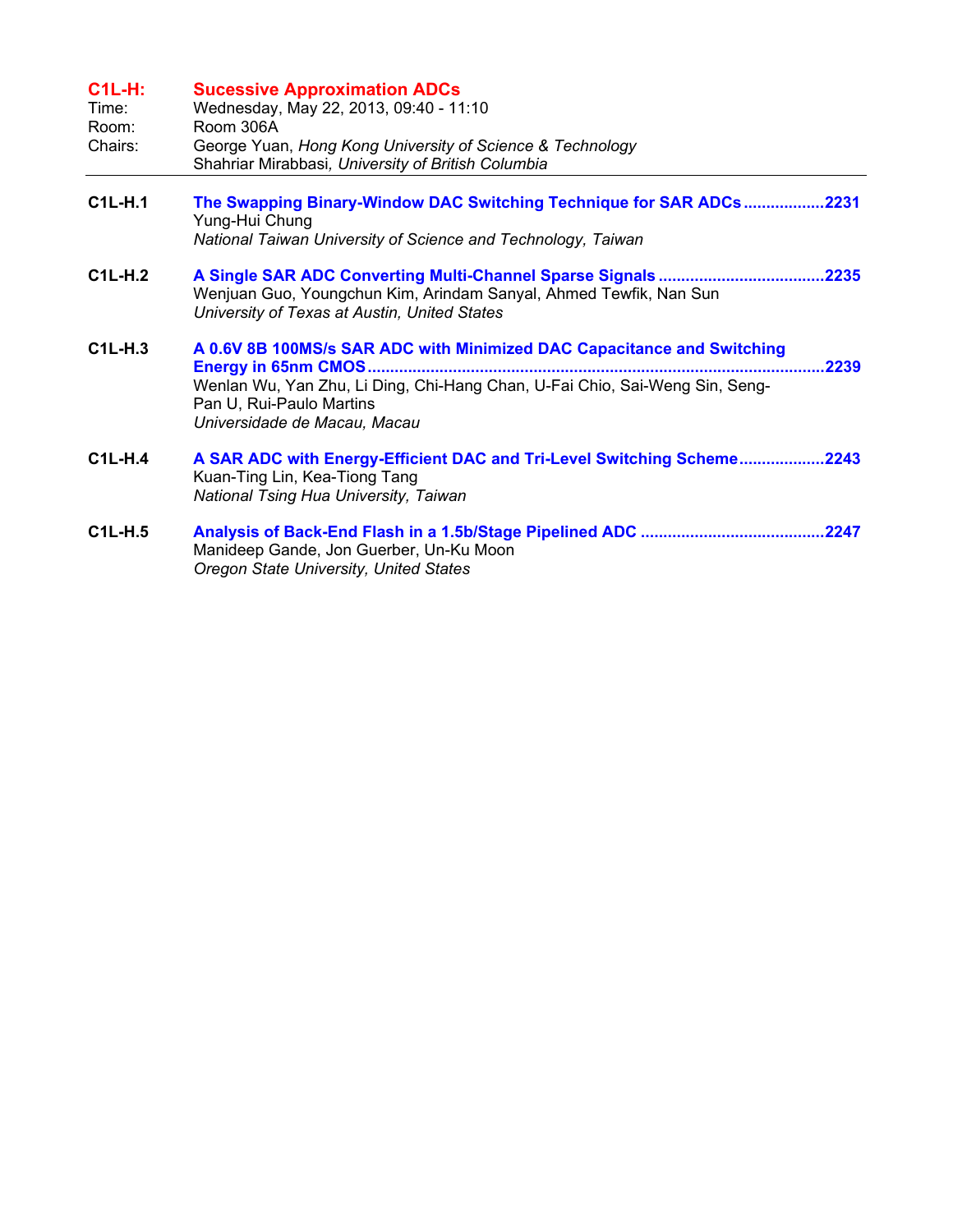## **C1L-J: Nonlinear Circuits and Systems**

| Time:  | Wednesday, May 22, 2013, 09:40 - 11:10  |
|--------|-----------------------------------------|
| Room:  | Room 306B                               |
| Chair: | Sergio Callegari, Università di Bologna |

- **C1L-J.1 Digitally Controlled Wide Range Pulse Width Modulator for on-Chip Power Supplies .............................................................................................................................2251**  Selcuk Köse<sup>2</sup>, Inna Vaisband<sup>1</sup>, Eby Friedman<sup>1</sup> *1 University of Rochester, United States; <sup>2</sup> University of South Florida, United States*
- **C1L-J.2 How to Reach 100% Coding Efficiency in Multilevel Burst-Mode RF Transmitters....2255**  Katharina Hausmair<sup>1</sup>, Shuli Chi<sup>1</sup>, Christian Vogel<sup>2</sup> *1 Graz University of Technology, Austria; <sup>2</sup> Telecommunications Research Center Vienna, Austria*
- **C1L-J.3 Accurate Time Domain Extraction of Supercapacitor Fractional-Order Model Parameters.........................................................................................................................2259**  Todd Freeborn<sup>1</sup>, Brent Maundy<sup>1</sup>, Ahmed Elwakil<sup>2</sup> *1 University of Calgary, Canada; <sup>2</sup> University of Sharjah, U.A.E.*
- **C1L-J.4 Coding Efficiency of Bandlimited PWM Based Burst-Mode RF Transmitters.............2263**  Shuli Chi<sup>1</sup>, Katharina Hausmair<sup>1</sup>, Christian Vogel<sup>2</sup> *1 Graz University of Technology, Austria; <sup>2</sup> Telecommunications Research Center Vienna, Austria*
- **C1L-J.5 A Broadband Variable Gain Amplifier for the Square Kilometer Array........................2267**  Ge Wu, Leonid Belostotski, Jim Haslett *University of Calgary, Canada*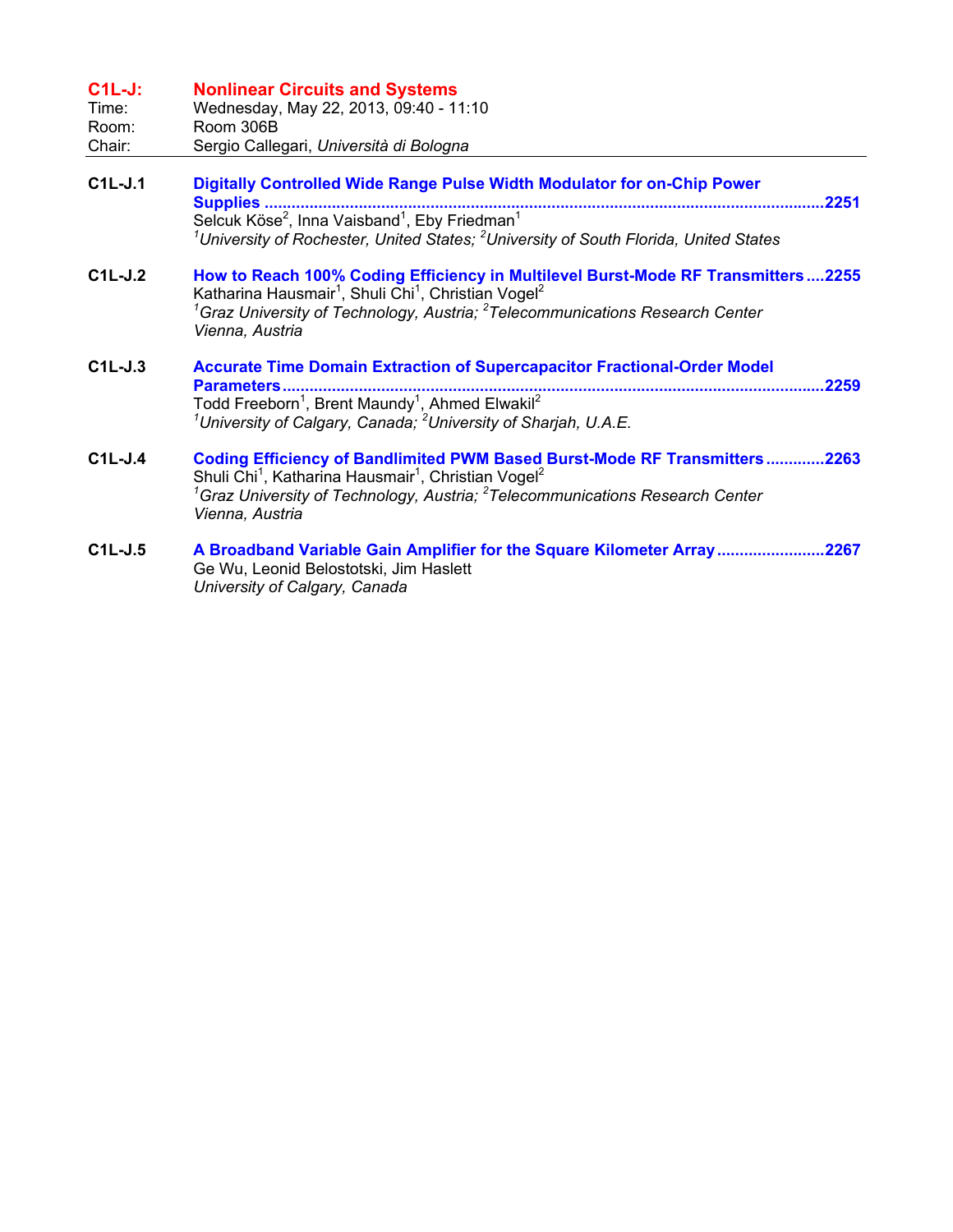| <b>C1L-K:</b><br>Time:<br>Room:<br>Chairs: | <b>Implantable and Wearable Technology</b><br>Wednesday, May 22, 2013, 09:40 - 11:10<br>Room 307A<br>Wouter Serdijn, Delft University of Technology<br>Pantellis Georgiou, Imperial College London                                                                                                                                                                    |  |
|--------------------------------------------|-----------------------------------------------------------------------------------------------------------------------------------------------------------------------------------------------------------------------------------------------------------------------------------------------------------------------------------------------------------------------|--|
| $C1L-K.1$                                  | A 890fJ/Bit UWB Transmitter for SOC Integration in High Bit-Rate<br>Lieuwe Leene, Song Luan, Timothy Constandinou<br>Imperial College London, United Kingdom                                                                                                                                                                                                          |  |
| $C1L-K.2$                                  | A Statistical MAC Protocol for Heterogeneous-Traffic Human Body<br>2275<br>${}^{1}$ Blekinge Institute of Technology, Sweden; ${}^{2}$ Shenzhen Institutes of Advanced<br>Technology, The Shenzhen Key Laboratory for Low-cost Healthcare, China                                                                                                                      |  |
| <b>C1L-K.3</b>                             | An Efficiency-Enhanced Wireless Power Transfer System with Segmented<br>Yadong Huang <sup>2</sup> , Jianfeng Wang <sup>1</sup> , Tianjia Sun <sup>2</sup> , Xiang Xie <sup>2</sup> , Guolin Li <sup>2</sup> , Yingke<br>$Gu2$ , Zhihua Wang <sup>2</sup><br><sup>1</sup> Beijing University of Posts and Telecommunications, China; $2$ Tsinghua University,<br>China |  |
| $C1L-K.4$                                  | An Ultra-Low-Power Monitoring System for Inductively Coupled Biomedical<br>Kamyar Keikhosravy, Pouya Kamalinejad, Shahriar Mirabbasi, Kenichi Takahata,<br>Victor Leung<br>University of British Columbia, Canada                                                                                                                                                     |  |
| <b>C1L-K.5</b>                             | A Low-Power Wireless Multi-Channel Surface EMG Sensor with Simplified<br>Alireza Yousefian, Sébastien Roy, Benoit Gosselin<br>Laval University, Canada                                                                                                                                                                                                                |  |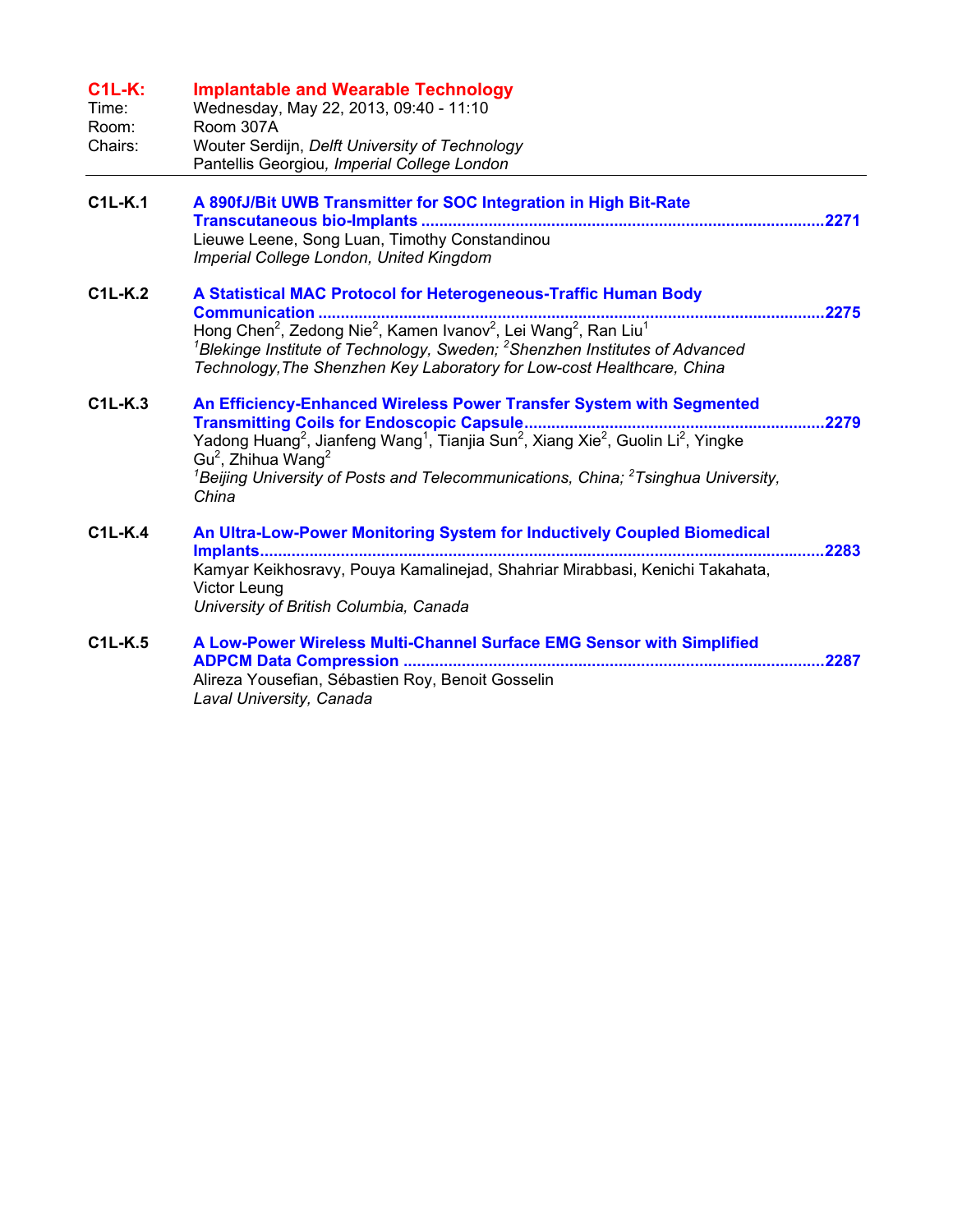## **C1L-L: SPECIAL SESSION: Advances in Complex Networks - Theories & Applications**

| Time:   | Wednesday, May 22, 2013, 09:40 - 11:10      |
|---------|---------------------------------------------|
| Room:   | Room 307B                                   |
| Chairs: | Jinhu Lu, Chinese Academy of Sciences       |
|         | Guanrong Chen, University of Hong Kong      |
|         | Ljiljana Trajkovic, Simon Fraser University |

- **C1L-L.1 Theory and Applications of Complex Networks: Advances and Challenges..............2291**  Jinhu Lü<sup>1</sup>, Guanrong Chen<sup>2</sup>, Maciej J. Ogorzalek<sup>3</sup>, Ljiljana Trajkovic<sup>4</sup> <sup>1</sup>Chinese Academy of Sciences, China; <sup>2</sup>City University of Hong Kong, China; *3 Jagiellonian University, Poland; <sup>4</sup> Simon Fraser University, Canada*
- **C1L-L.2 An Adaptive Routing Algorithm for Load Balancing in Communication Networks....2295**  Jiajing Wu, Chi Kong Michael Tse, Francis C. M. Lau, Ivan W. H. Ho *Hong Kong Polytechnic University, Hong Kong*
- **C1L-L.3 On the Clustering Coefficients of Temporal Networks and Epidemic Dynamics........2299**  Jing Cui, Yi-Qing Zhang, Xiang Li *Fudan University, China*
- **C1L-L.4 Social Learning with Bounded Confidence and Probabilistic Neighbors....................2303**  Qipeng Liu, Xiaofan Wang *Shanghai Jiao Tong University, China*
- **C1L-L.5 New Spectral Graph Theoretic Conditions for Synchronization in Directed Complex Networks............................................................................................................2307**  Hui Liu<sup>2</sup>, Ming Cao<sup>2</sup>, Chai Wah Wu<sup>1</sup> <sup>1</sup> IBM T. J. Waston Research Center, United States; <sup>2</sup> University of Groningen, *Netherlands*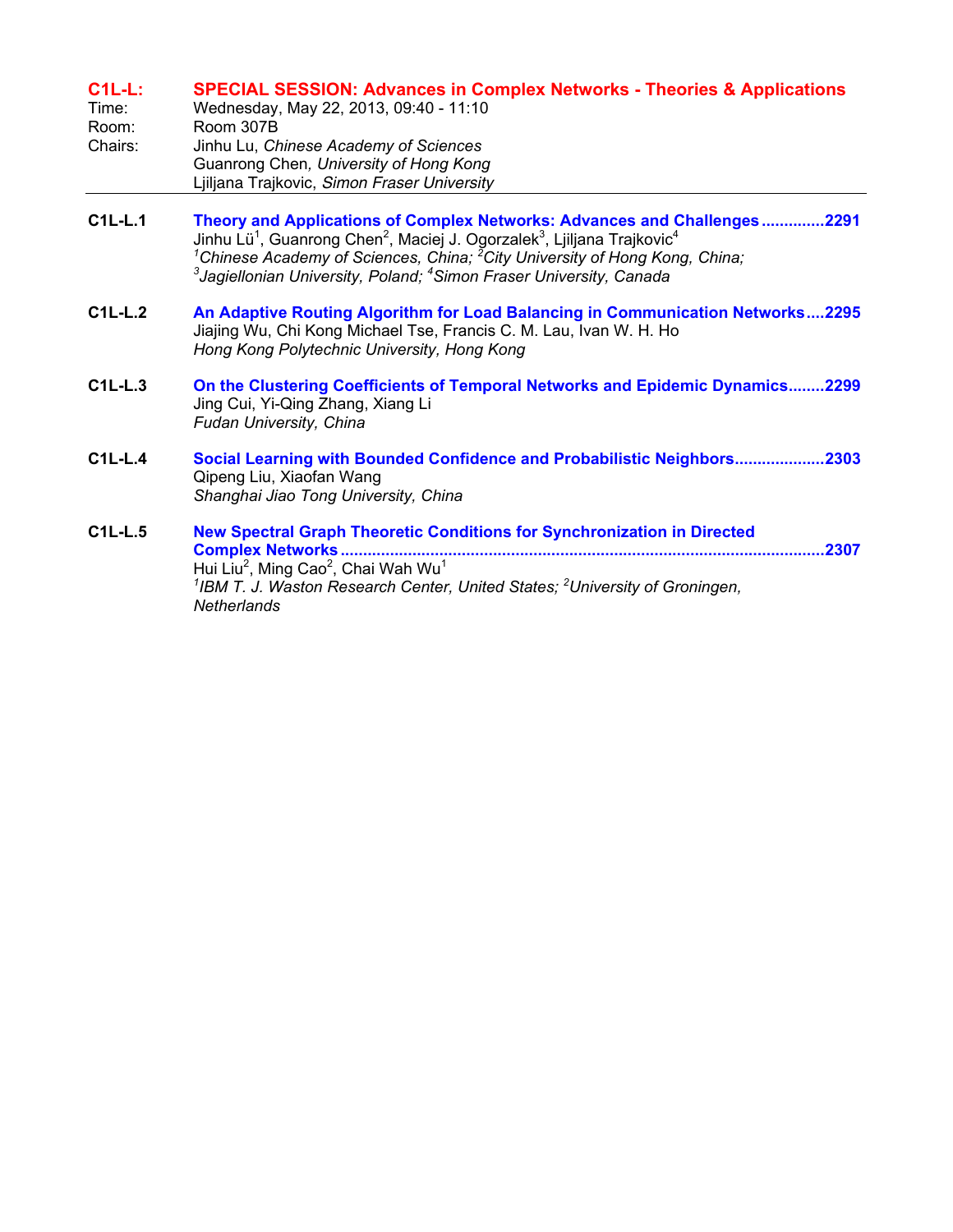| $C2L-A$ :<br>Time:<br>Room: | <b>Theoretical Advances in Neural Networks and Systems II</b><br>Wednesday, May 22, 2013, 11:30 - 13:00<br>Room 301A                                                             |       |
|-----------------------------|----------------------------------------------------------------------------------------------------------------------------------------------------------------------------------|-------|
| Chair:                      | Jinhu Lu, Chinese Academy of Sciences                                                                                                                                            |       |
| $C2L-A.1$                   | <b>Towards Reliable Hybrid Bio-Silicon Integration Using Novel Adaptive Control</b>                                                                                              |       |
|                             | Mak <sup>1</sup> , Peter Andras <sup>2</sup>                                                                                                                                     |       |
|                             | <sup>1</sup> Chinese University of Hong Kong, China; <sup>2</sup> Newcastle University, United Kingdom                                                                           |       |
| $C2L-A.2$                   | Image Processing by Three-Layer Cellular Neural Networks with a New Layer                                                                                                        | .2315 |
|                             | Muhammad Izzat Bin Mohd Idrus, Yoshihiro Kato, Yoko Uwate, Yoshifumi Nishio<br>Tokushima University, Japan                                                                       |       |
| $C2L-A.3$                   | <b>Bifurcation Analysis of Delayed Bidirectional Associative Memory Neural</b><br><b>Networks </b>                                                                               | .2319 |
|                             | Min Xiao <sup>1</sup> , Wei Xing Zheng <sup>2</sup><br><sup>1</sup> Nanjing Xiaozhuang University, China; $^2$ University of Western Sydney, Australia                           |       |
| $C2L-A.4$                   | A Model Based Comparison of BiFeO3 Device Applicability in Neuromorphic<br>2323<br>Hardware                                                                                      |       |
|                             | Love Cederström <sup>3</sup> , Paul Stärke <sup>2</sup> , Christian Mayr <sup>2</sup> , Yao Shuai <sup>1</sup> , Heidemarie<br>Schmidt <sup>1</sup> , Rene Schüffny <sup>2</sup> |       |
|                             | <sup>1</sup> Helmholtz-Zentrum Dresden-Rossendorf, Germany; <sup>2</sup> Technische Universität<br>Dresden, Germany; <sup>3</sup> ZMD AG, Germany                                |       |
| $C2L-A.5$                   | <b>Voting Base Online Sequential Extreme Learning Machine for Multi-Class</b><br><b>Classification</b>                                                                           | 2327  |
|                             | Jiuwen Cao, Zhiping Lin, Guang-Bin Huang                                                                                                                                         |       |
|                             | Nanyang Technological University, Singapore                                                                                                                                      |       |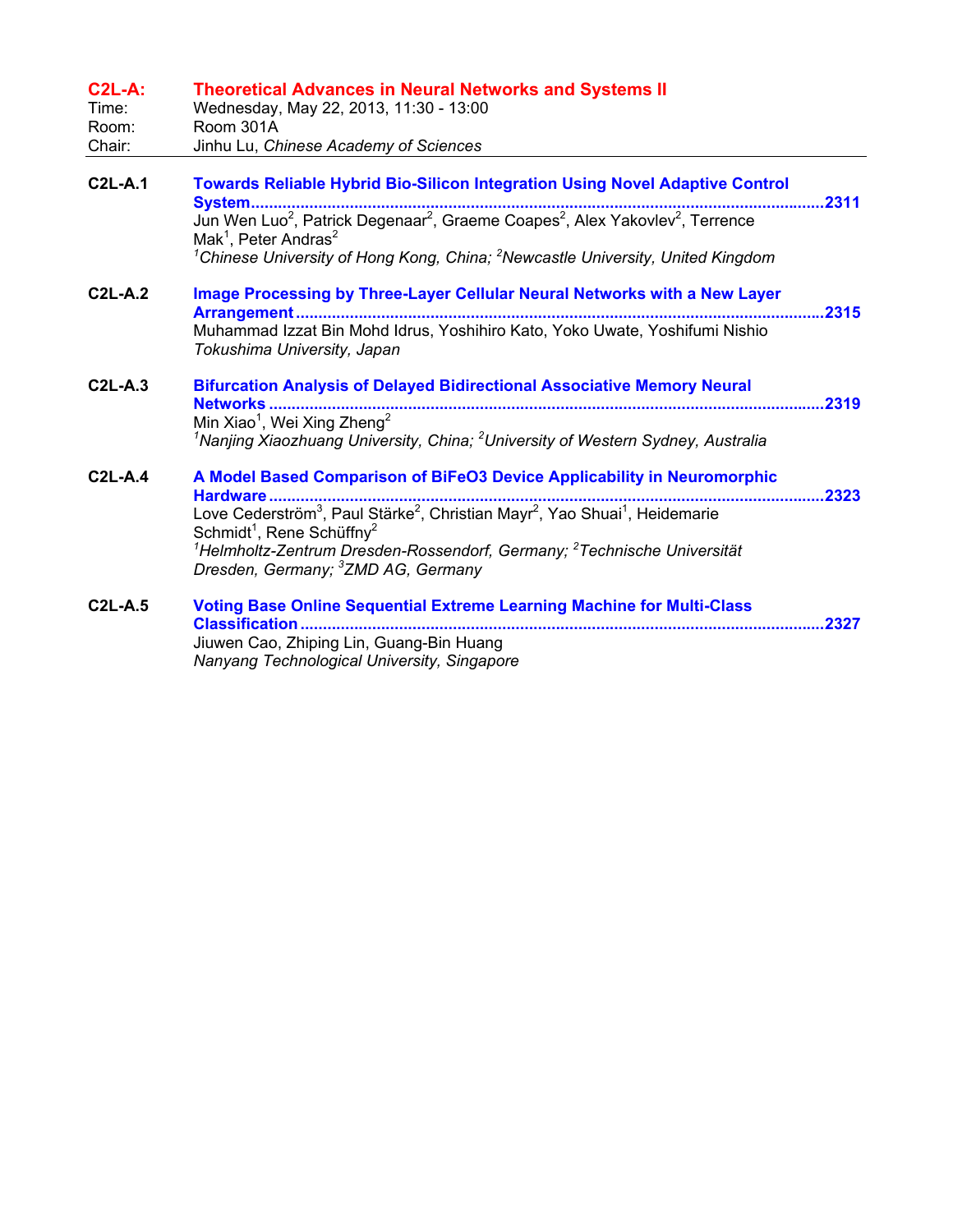## **C2L-B: FinFet Memory, RF MEMS and Nanosensor**

| Time:  | Wednesday, May 22, 2013, 11:30 - 13:00       |
|--------|----------------------------------------------|
| Room:  | Room 301B                                    |
| Chair: | Tuo-Hung Hou, National Chiao Tung University |

- **C2L-B.1 Low-Leakage Hybrid FinFET SRAM Cell with Asymmetrical Gate Overlap / Underlap Bitline Access Transistors for Enhanced Read Data Stability .....................2331**  Shairfe Salahuddin, Hailong Jiao, Volkan Kursun *Hong Kong University of Science and Technology, Hong Kong*  **C2L-B.2 Design of Nanosensing Platform Based on Zinc Oxide Nanowire Arrays...................2335**  Anurag Gupta<sup>2</sup>, Mitchell Spryn<sup>2</sup>, Bruce Kim<sup>2</sup>, Eugene Edwards<sup>1</sup>, Christina Brantley<sup>1</sup>, Paul Ruffin<sup>1</sup> <sup>1</sup>U.S. Army, RDECOM/AMRDEC, United States; <sup>2</sup>University of Alabama, United *States*  **C2L-B.3 SRAM Device and Cell Co-Design Considerations in a 14nm SOI FinFET Technology ........................................................................................................................2339**  Binjie Cheng<sup>3</sup>, Xingsheng Wang<sup>3</sup>, Andrew R. Brown<sup>1</sup>, Jente B. Kuang<sup>2</sup>, David Reid<sup>1</sup>, Campbell Millar<sup>1</sup>, Sani Nassif<sup>2</sup>, Asen Asenov<sup>3</sup> <sup>1</sup>Gold Standard Simulations Ltd, United Kingdom; <sup>2</sup>IBM, United States; <sup>3</sup>University of *Glasgow, United Kingdom*
- **C2L-B.4 Statistical Electromigration Analysis of a Chip with the Consideration of a Within-Die Temperature Map............................................................................................2343**  Ted Sun, Ayhan Mutlu, Mahmudur Rahman *Santa Clara University, United States*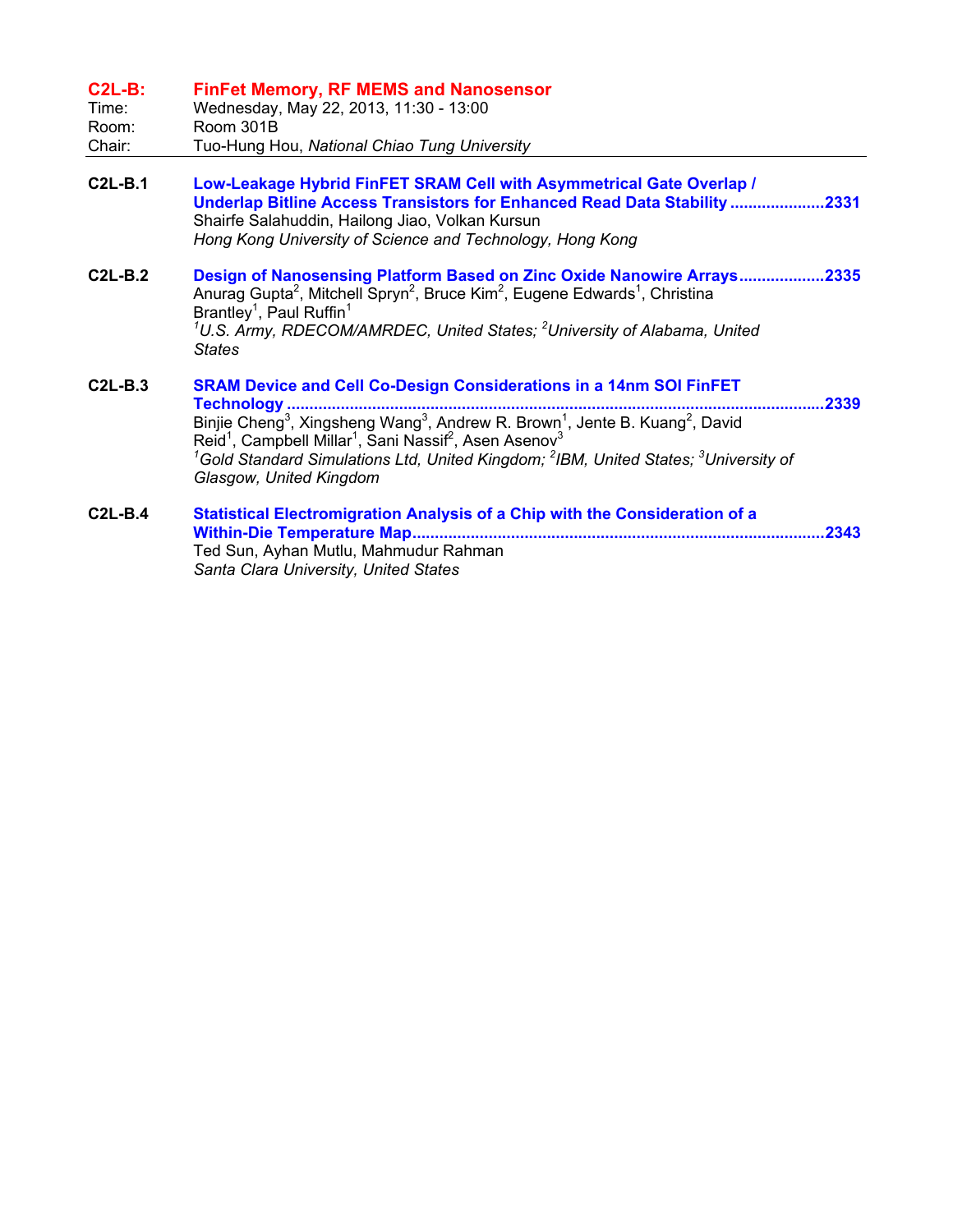| <b>C2L-C:</b><br>Time:<br>Room:<br>Chairs: | <b>Visual Analysis Techniques for Security, Surveillance and Beyond</b><br>Wednesday, May 22, 2013, 11:30 - 13:00<br>Room 302A<br>Min-Jen Tsai, National Chiao Tung University, Taiwan<br>Gwo Giun Lee, National Cheng Kung University                                                                                                                                                              |
|--------------------------------------------|-----------------------------------------------------------------------------------------------------------------------------------------------------------------------------------------------------------------------------------------------------------------------------------------------------------------------------------------------------------------------------------------------------|
| <b>C2L-C.1</b>                             | Min-Jen Tsai, Jung Liu<br>National Chiao Tung University, Taiwan                                                                                                                                                                                                                                                                                                                                    |
| $C2L-C.2$                                  | <b>Region Incrementing Visual Secret Sharing Scheme Based on Random Grids2351</b><br>Guan-Shi Zhong, Jian-Jun Wang<br>Fudan University, China                                                                                                                                                                                                                                                       |
| <b>C2L-C.3</b>                             | <b>Optimized Learning Rate for Energy Waste Minimization in a Background</b><br><b>Subtraction Based Surveillance System</b><br>Muhammad Umar Karim Khan <sup>1</sup> , Chong Min Kyung <sup>1</sup> , Khawaja Muhammad<br>Yahya <sup>2</sup><br><sup>1</sup> Korea Advanced Institute of Science and Technology, Korea, South; $2$ University of<br>Engineering and Technology, Peshawar, Pakistan |
| $C2L-C.4$                                  | Depth Map Enhancement Based on Z-Displacement of Objects<br>2361<br>Gwo Giun Lee <sup>2</sup> , Ciao-Siang Siao <sup>2</sup> , Chunhui Cui <sup>1</sup> , Chun-Fu Chen <sup>2</sup> , Yan Huo <sup>1</sup> ,<br>Huan-Hsiang Lin <sup>2</sup><br><sup>1</sup> Hong Kong Applied Science and Technology Research Institute, Hong Kong;<br><sup>2</sup> National Cheng Kung University, Taiwan         |
| $C2L-C.5$                                  | Ke Gu, Guangtao Zhai, Xiaokang Yang, Wenjun Zhang<br>Shanghai Jiao Tong University, China                                                                                                                                                                                                                                                                                                           |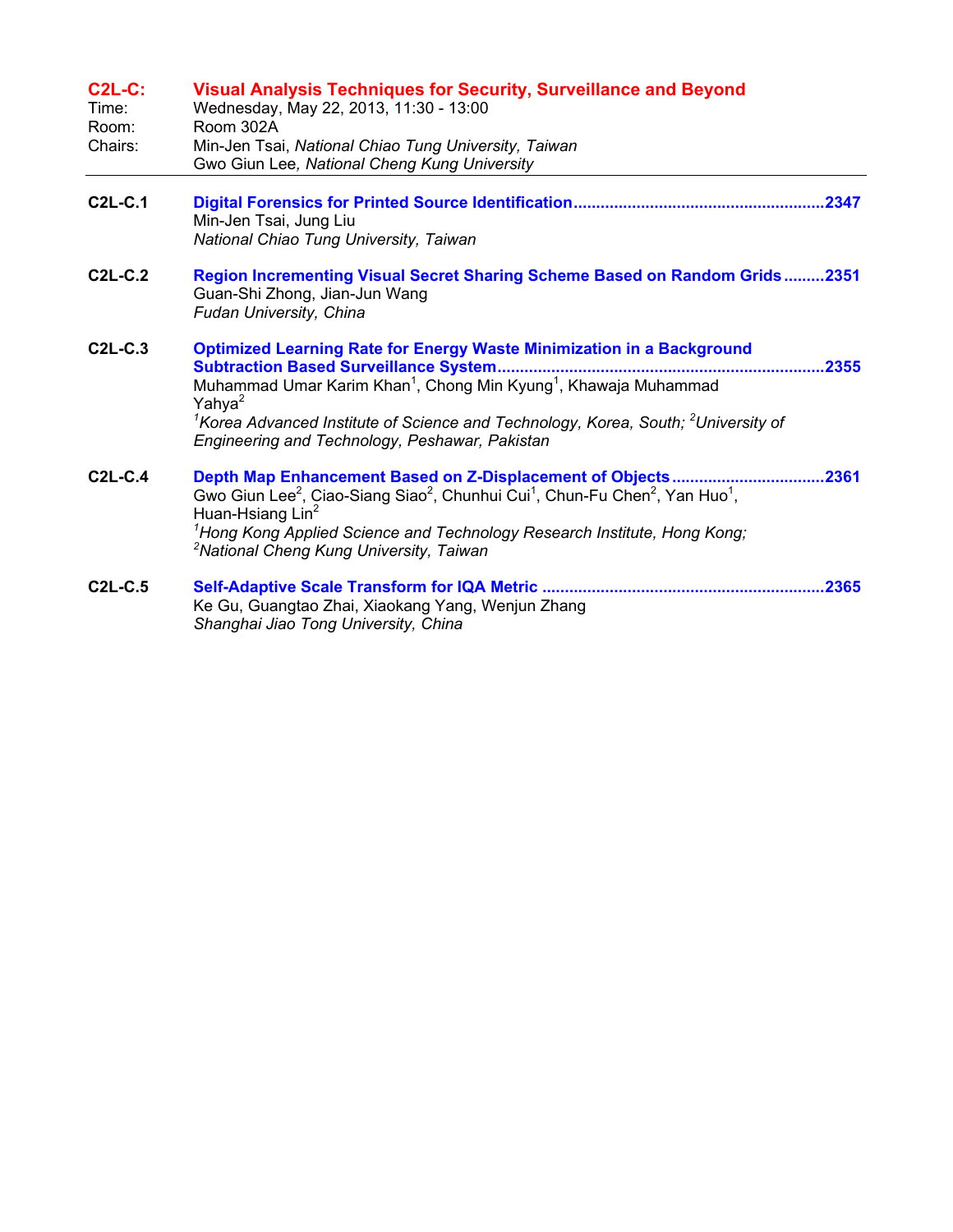| $C2L-D$ :      | <b>UWB Systems</b>                                                                                                                                                                                                                                                                            |
|----------------|-----------------------------------------------------------------------------------------------------------------------------------------------------------------------------------------------------------------------------------------------------------------------------------------------|
| Time:          | Wednesday, May 22, 2013, 11:30 - 13:00                                                                                                                                                                                                                                                        |
| Room:          | Room 302B                                                                                                                                                                                                                                                                                     |
| Chair:         | Franklin Bien, Ulsan National Institute of Science & Technology                                                                                                                                                                                                                               |
| <b>C2L-D.1</b> | A 0.4V Ultra Low-Power UWB CMOS LNA Employing Noise Cancellation2369<br>Mahdi Parvizi <sup>1</sup> , Karim Allidina <sup>1</sup> , Frederic Nabki <sup>2</sup> , Mourad El-Gamal <sup>1</sup><br><sup>1</sup> McGill University, Canada; <sup>2</sup> Université du Québec à Montréal, Canada |
| $C2L-D.2$      | Malihe Zarre Dooghabadi, Håkon Andre Hjortland, Tor Sverre Lande<br>Universitetet i Oslo, Norway                                                                                                                                                                                              |
| $C2L-D.3$      | A High Gain Ultra-Wideband Low Noise Amplifier with 802.11a Interference<br>.2377<br>Ro-Min Weng, Yi-Han Wu, Huo-Ying Chang<br>National Dong Hwa University, Taiwan                                                                                                                           |
| $C2L-D.4$      | A 3-5 GHz IR-UWB Receiver Front-End for Wireless Sensor Networks<br>2380<br>Tuan Anh Vu, Håkon Andre Hjortland, Øivind Næss, Tor Sverre Lande<br>Universitetet i Oslo, Norway                                                                                                                 |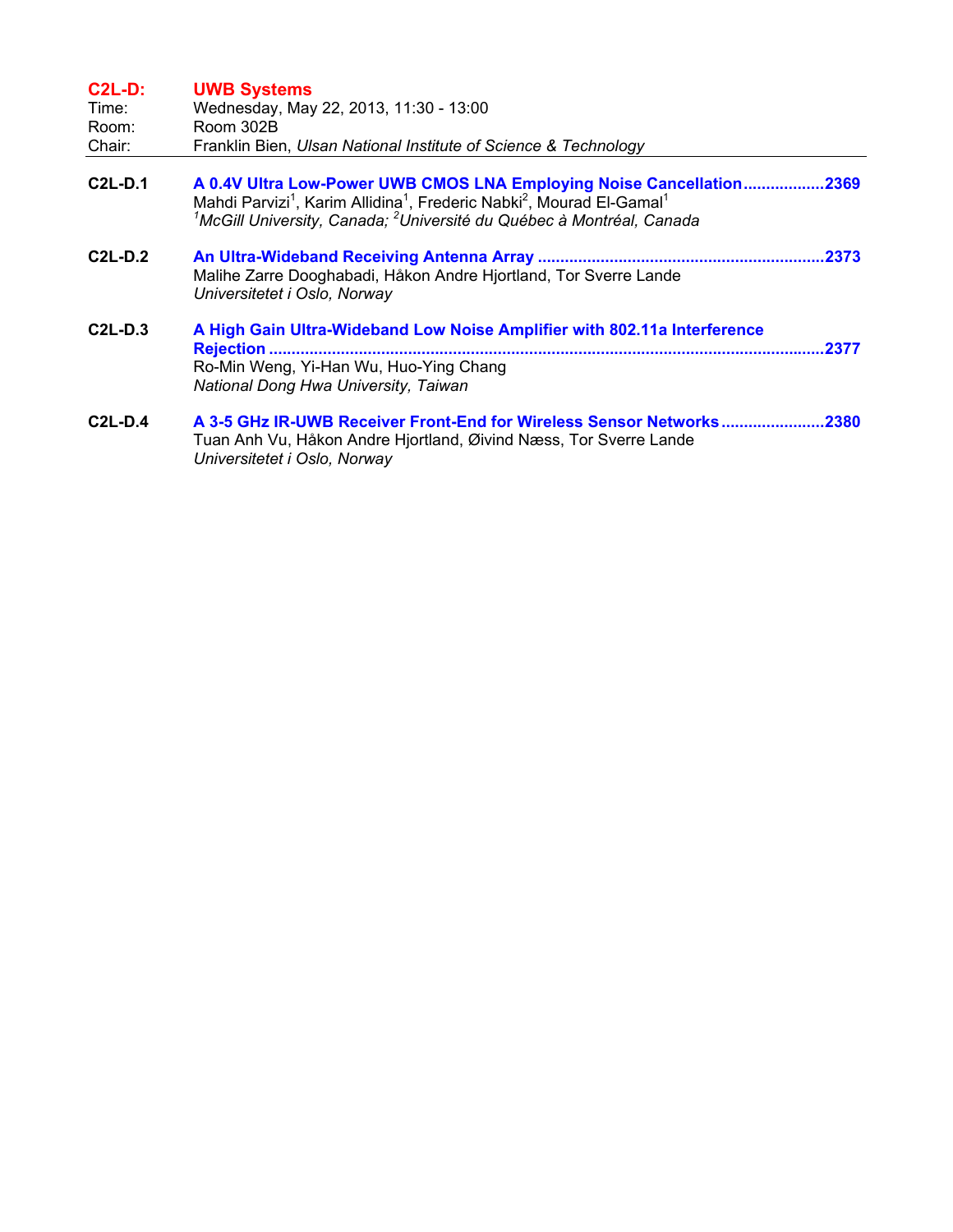| <b>C2L-E:</b><br>Time:<br>Room:<br>Chair: | <b>Object Detection and Tracking</b><br>Wednesday, May 22, 2013, 11:30 - 13:00<br>Room 303A<br>Tokunbo Ogunfunmi, Santa Clara University                                                                                                                                                                                                                 |  |
|-------------------------------------------|----------------------------------------------------------------------------------------------------------------------------------------------------------------------------------------------------------------------------------------------------------------------------------------------------------------------------------------------------------|--|
| <b>C2L-E.1</b>                            | De-Kai Huang, Kwang-Yu Chen, Shyi-Chyi Cheng<br>National Taiwan Ocean University, Taiwan                                                                                                                                                                                                                                                                 |  |
| $C2L-E.2$                                 | <b>Ground Penetrating Radar Image Enhancement Using Singular Value</b><br>.2388<br><b>Decomposition </b><br>Muhammad Mohsin Riaz, Abdul Ghafoor<br>National University of Sciences and Technology, Pakistan                                                                                                                                              |  |
| $C2L-E.3$                                 | A Multiple-Candidate-Regeneration-Based Object Tracking System with<br>Pushe Zhao, Hongbo Zhu, Tadashi Shibata<br>University of Tokyo, Japan                                                                                                                                                                                                             |  |
| $C2L-E.4$                                 | Vehicle Tracking Iterative by Kalman-Based Constrained Multiple-Kernel and 3-D<br>.2396<br>Kuan-Hui Lee <sup>2</sup> , Jenq-Neng Hwang <sup>2</sup> , Jen-Yu Yu <sup>1</sup> , Kual-Zheng Lee <sup>1</sup><br><sup>1</sup> Information & Communication Research Lab, ITRI, Taiwan; <sup>2</sup> University of<br><b>Washington, United States</b>        |  |
| $C2L-E.5$                                 | Multiple Fish Tracking via Viterbi Data Association for Low-Frame-Rate<br>2400<br>Meng-Che Chuang <sup>2</sup> , Jeng-Neng Hwang <sup>2</sup> , Kresimir Williams <sup>1</sup> , Richard Towler <sup>1</sup><br><sup>1</sup> National Oceanic and Atmospheric Association, United States; <sup>2</sup> University of<br><b>Washington, United States</b> |  |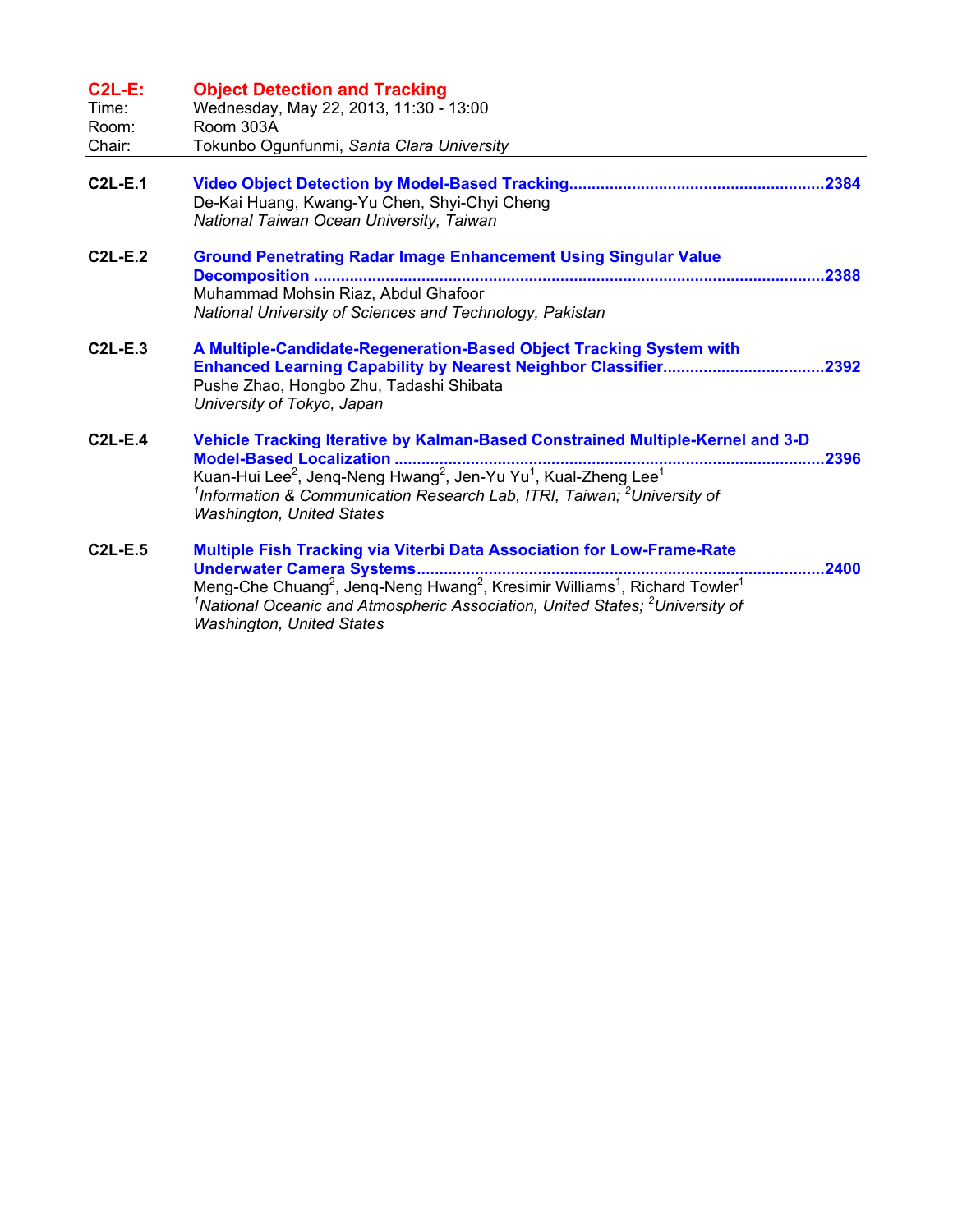| $C2L-F$ :<br>Time:<br>Room:<br>Chairs: | <b>Image and Vision Sensors</b><br>Wednesday, May 22, 2013, 11:30 - 13:00<br>Room 303B<br>Shoushen Chen, Nanyang Technological University<br>Teresa Serrrano-Gotarredona, Instituto Microelectronica Sevilla                                                                                                                                                                                                                                                                                                                                                                              |
|----------------------------------------|-------------------------------------------------------------------------------------------------------------------------------------------------------------------------------------------------------------------------------------------------------------------------------------------------------------------------------------------------------------------------------------------------------------------------------------------------------------------------------------------------------------------------------------------------------------------------------------------|
| $C2L-F.1$                              | Juan Antonio Leñero-Bardallo, Dag H. Bryn, Philipp Häfliger<br>Universitetet i Oslo, Norway                                                                                                                                                                                                                                                                                                                                                                                                                                                                                               |
| $C2L-F.2$                              | Phillip Sandborn, Pamela Abshire<br>University of Maryland, College Park, United States                                                                                                                                                                                                                                                                                                                                                                                                                                                                                                   |
| $C2L-F.3$                              | A 120µW 240×110@25fps Vision Chip with ROI Detection SIMD Processing Unit 2412<br>Arnaud Verdant <sup>1</sup> , Antoine Dupret <sup>1</sup> , Patrick Villard <sup>1</sup> , Laurent Alacoque <sup>1</sup> , Herve<br>Mathias <sup>2</sup> , Flavien Delgehier <sup>2</sup><br><sup>1</sup> CEA LETI, France; <sup>2</sup> Université Paris-Sud 11, France                                                                                                                                                                                                                                |
| $C2L-F.4$                              | A Low Power Multi-Mode CMOS Image Sensor with Integrated on-Chip Motion<br>.2416<br><b>Detection</b><br>Xilin Liu, Milin Zhang, Jan Van der Spiegel<br>University of Pennsylvania, United States                                                                                                                                                                                                                                                                                                                                                                                          |
| $C2L-F.5$                              | <b>Improved Contrast Sensitivity DVS and its Application to Event-Driven Stereo</b><br>2420<br><u>Vision</u><br>Teresa Serrano-Gotarredona <sup>1</sup> , Jongkil Park <sup>4</sup> , Alejandro Linares-Barranco <sup>2</sup> , A.<br>Jiménez <sup>2</sup> , Ryad Benosman <sup>3</sup> , Bernabe Linares-Barranco <sup>1</sup><br><sup>1</sup> CSIC - Instituto de Microelectrónica de Sevilla IMSE-CNM, Spain; <sup>2</sup> Universidad de<br>Sevilla, Spain; <sup>3</sup> Université Pierre-et-Marie-Curie, France; <sup>4</sup> University of California,<br>San Diego, United States |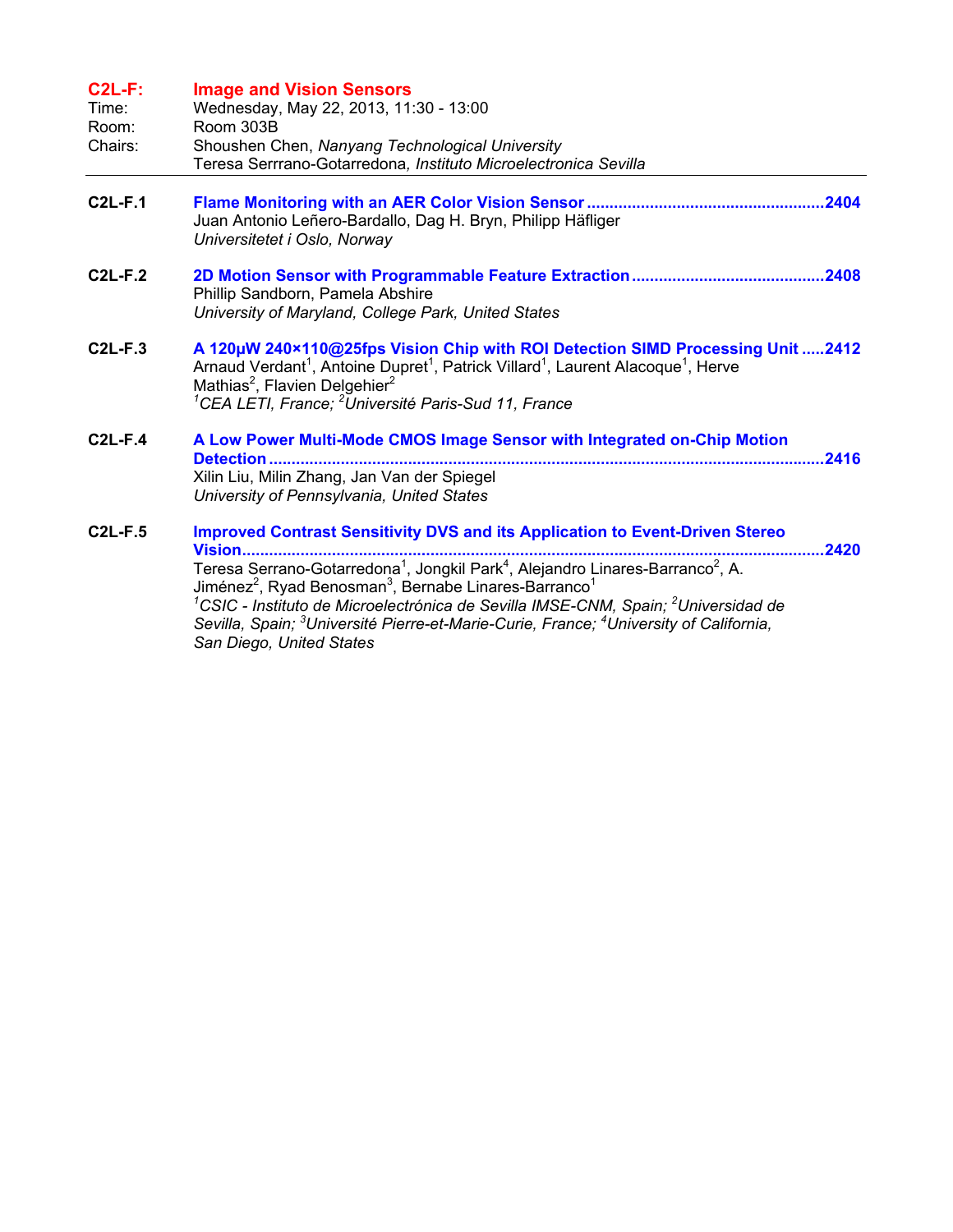| $C2L-G$ :<br>Time:<br>Room:<br>Chairs: | <b>Programmable &amp; Reconfigurable Architectures I</b><br>Wednesday, May 22, 2013, 11:30 - 13:00<br><b>Room 305</b><br>Pramod Kumar Meher, Institute for Infocomm Research<br>Chip Hong Chang, Nanyang Technological University                                                                                                                                                                  |
|----------------------------------------|----------------------------------------------------------------------------------------------------------------------------------------------------------------------------------------------------------------------------------------------------------------------------------------------------------------------------------------------------------------------------------------------------|
| $C2L-G.1$                              | Preprocessing Technique for Accelerating Reconfiguration of Degradable VLSI<br>2424<br>Yuanbo Zhu <sup>2</sup> , Jigang Wu <sup>2</sup> , Seiw Kei Lam <sup>1</sup> , Thambipillai Srikanthan <sup>1</sup><br><sup>1</sup> Nanyang Technological University, Singapore; <sup>2</sup> Tianjin Polytechnic University, China                                                                         |
| $C2L-G.2$                              | FPGA Based Single Cycle, Reconfigurable Router for NoC Applications2428<br>Priyank Gupta <sup>1</sup> , Ali Akoglu <sup>2</sup> , Kathleen Melde <sup>2</sup> , Janet Roveda <sup>2</sup><br><sup>1</sup> Cirrus Logic, Inc, United States; <sup>2</sup> University of Arizona, United States                                                                                                      |
| $C2L-G.3$                              | A High Resolution FPGA-Based Merged Delay Line TDC with Nonlinearity<br>.2432<br>Yuan-Ho Chen<br>Chung Yuan Christian University, Taiwan                                                                                                                                                                                                                                                           |
| $C2L-G.4$                              | An FPGA-Based Point Target Detection System Using Morphological Clutter<br>Chun-Hsian Huang<br>National Taitung University, Taiwan                                                                                                                                                                                                                                                                 |
| <b>C2L-G.5</b>                         | A Hybrid CBRAM/CMOS Look-Up-Table Structure for Improving Performance<br>.2440<br>Santhosh Onkaraiah <sup>1</sup> , Ogun Turkyilmaz <sup>1</sup> , Marina Reyboz <sup>1</sup> , Fabien Clermidy <sup>1</sup> ,<br>Elisa Vianello <sup>1</sup> , Jean-Michel Portal <sup>2</sup> , Christophe Muller <sup>2</sup><br>$^1$ CEA LETI, France; $^2$ IM2NP / Aix-Marseille Université Marseille, France |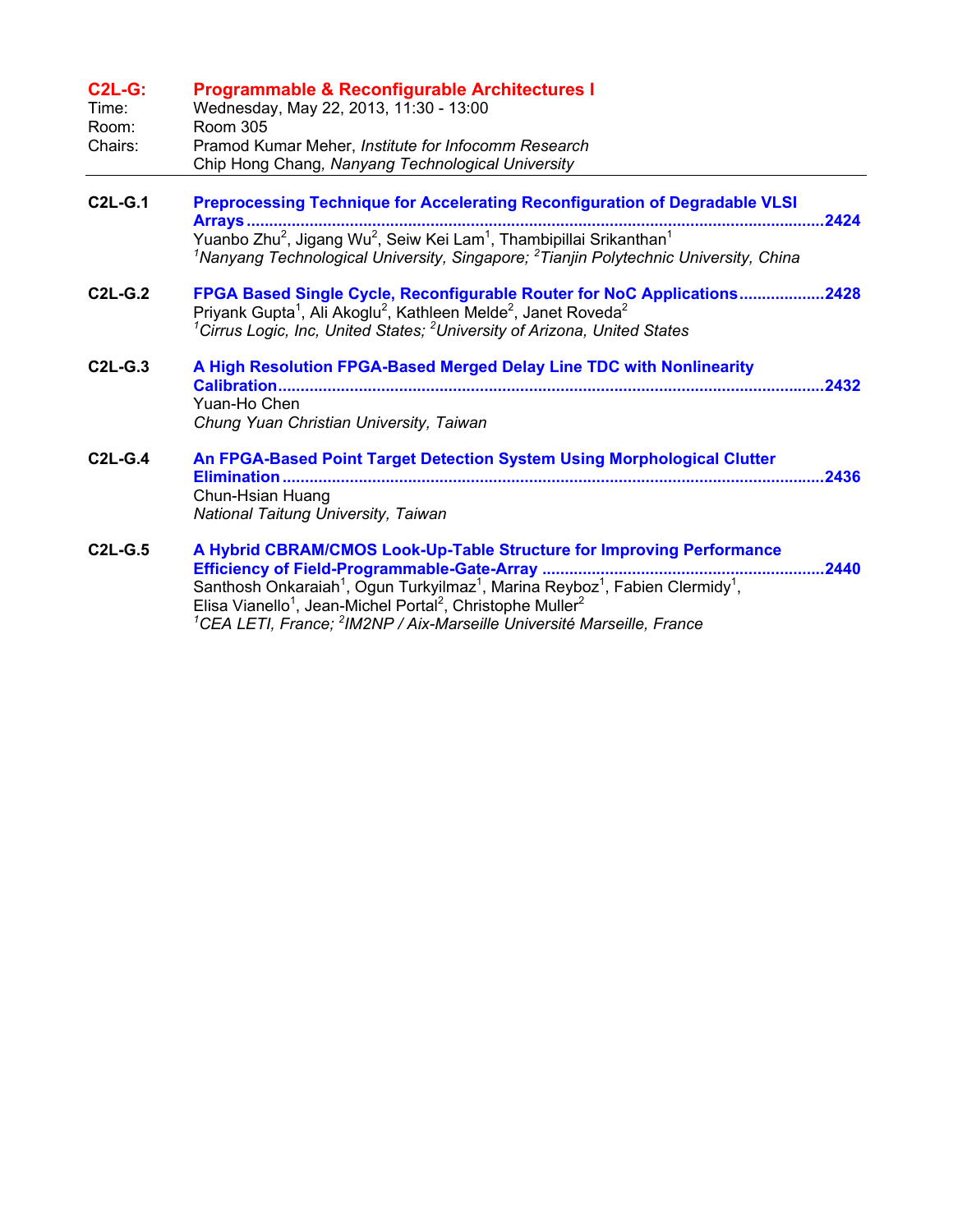| <b>C2L-H:</b><br>Time:<br>Room:<br>Chairs: | <b>Calibration Techniques for Data Converters</b><br>Wednesday, May 22, 2013, 11:30 - 13:00<br>Room 306A<br>João Goes, Universidade Nova de Lisboa<br>Viktor Gruev, Washington University St. Louis                                                                                                                                                                                                                                                                                  |
|--------------------------------------------|--------------------------------------------------------------------------------------------------------------------------------------------------------------------------------------------------------------------------------------------------------------------------------------------------------------------------------------------------------------------------------------------------------------------------------------------------------------------------------------|
| <b>C2L-H.1</b>                             | A Digitally-Calibrated 10GS/s Reconfigurable Flash ADC in 65-nm CMOS 2444<br>Ramy Yousry, Henry Park, E-Hung Chen, Chih-Kong Ken Yang<br>University of California, Los Angeles, United States                                                                                                                                                                                                                                                                                        |
| $C2L-H.2$                                  | A 14-bit Pipelined ADC with Digital Background Nonlinearity Calibration2448<br>Weitao Li, Cao Sun, Fule Li, Zhihua Wang<br>Tsinghua University, China                                                                                                                                                                                                                                                                                                                                |
| $C2L-H.3$                                  | A Self-Calibrated 10-bit 1 MSps SAR ADC with Reduced-Voltage Charge-Sharing<br><b>DAC</b><br>.2452<br>Taimur Rabuske <sup>1</sup> , Jorge Fernandes <sup>1</sup> , Fabio Rabuske <sup>3</sup> , Cesar Rodrigues <sup>3</sup> ,<br>Marcelino Dos Santos <sup>2</sup><br>$1$ INESC-ID - Universidade Técnica de Lisboa, Portugal; $2$ INESC-ID - Universidade<br>Técnica de Lisboa / SiliconGate Ltda., Portugal; <sup>3</sup> Universidade Federal de Santa<br>Maria / GMicro, Brazil |
| $C2L-H.4$                                  | <b>Background Calibration of Time-Interleaved ADC Using Direct Derivative</b><br>Benwei Xu, Yun Chiu<br>University of Texas at Dallas, United States                                                                                                                                                                                                                                                                                                                                 |
| <b>C2L-H.5</b>                             | A Time-Interleaved ADC Architecture Exploiting Correlations Between Samples  2460<br>Yue Xu, Ayman Shabra                                                                                                                                                                                                                                                                                                                                                                            |

*Masdar Institute of Science and Technology, U.A.E.*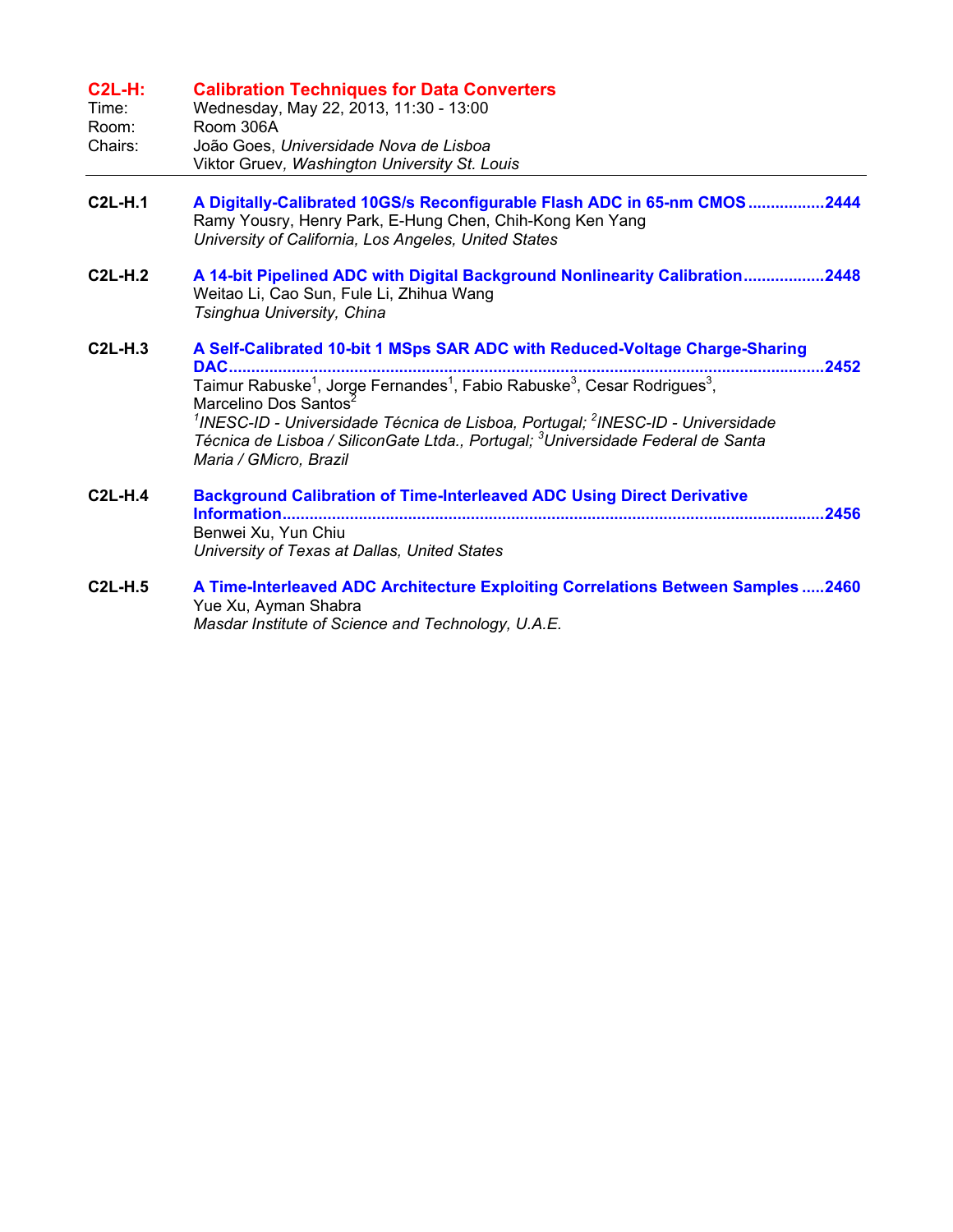| $C2L-J:$<br>Time:<br>Room:<br>Chair: | <b>PLLs and DLLs</b><br>Wednesday, May 22, 2013, 11:30 - 13:00<br>Room 306B<br>Peter Kennedy, University College Cork                                                                                                                                                                                                                                        |       |
|--------------------------------------|--------------------------------------------------------------------------------------------------------------------------------------------------------------------------------------------------------------------------------------------------------------------------------------------------------------------------------------------------------------|-------|
| $C2L-J.1$                            | A Novel Frequency Search Algorithm to Achieve Fast Locking Without Phase<br>Bohan Wu, Weixin Gai, Te Han<br>Peking University, China                                                                                                                                                                                                                         |       |
| $C2L-J.2$                            | Analytical and Experimental Study of Tuning Range Limitation in mm-Wave<br>Qiyang Wu, Salma Elabd, Jamin McCue, Waleed Khalil<br><b>Ohio State University, United States</b>                                                                                                                                                                                 |       |
| $C2L-J.3$                            | Clock and Data Recovery Module in 90nm for 10Gbps Serial Link with -18dB<br>Harijot Singh Bindra <sup>1</sup> , Shouri Chatterjee <sup>2</sup> , Kaushik Saha <sup>3</sup> , Taranjit Kukal <sup>1</sup><br><sup>1</sup> Cadence Design Systems, India; <sup>2</sup> Indian Institute of Technology Delhi, India; <sup>3</sup> ST<br>Microelectronics, India | .2472 |
| $C2L-J.4$                            | <b>Phase-Locked Loop Architecture for Enhanced Voltage-Controlled Oscillator</b><br>Glenn Cowan, Christopher Williams<br>Concordia University, Canada                                                                                                                                                                                                        |       |
| $C2L-J.5$                            | A Quadrature UWB Frequency Synthesizer with Dynamic Settling-Time<br>Calibration<br>Amin Ojani, Behzad Mesgarzadeh, Atila Alvandpour<br>Linköping University, Sweden                                                                                                                                                                                         |       |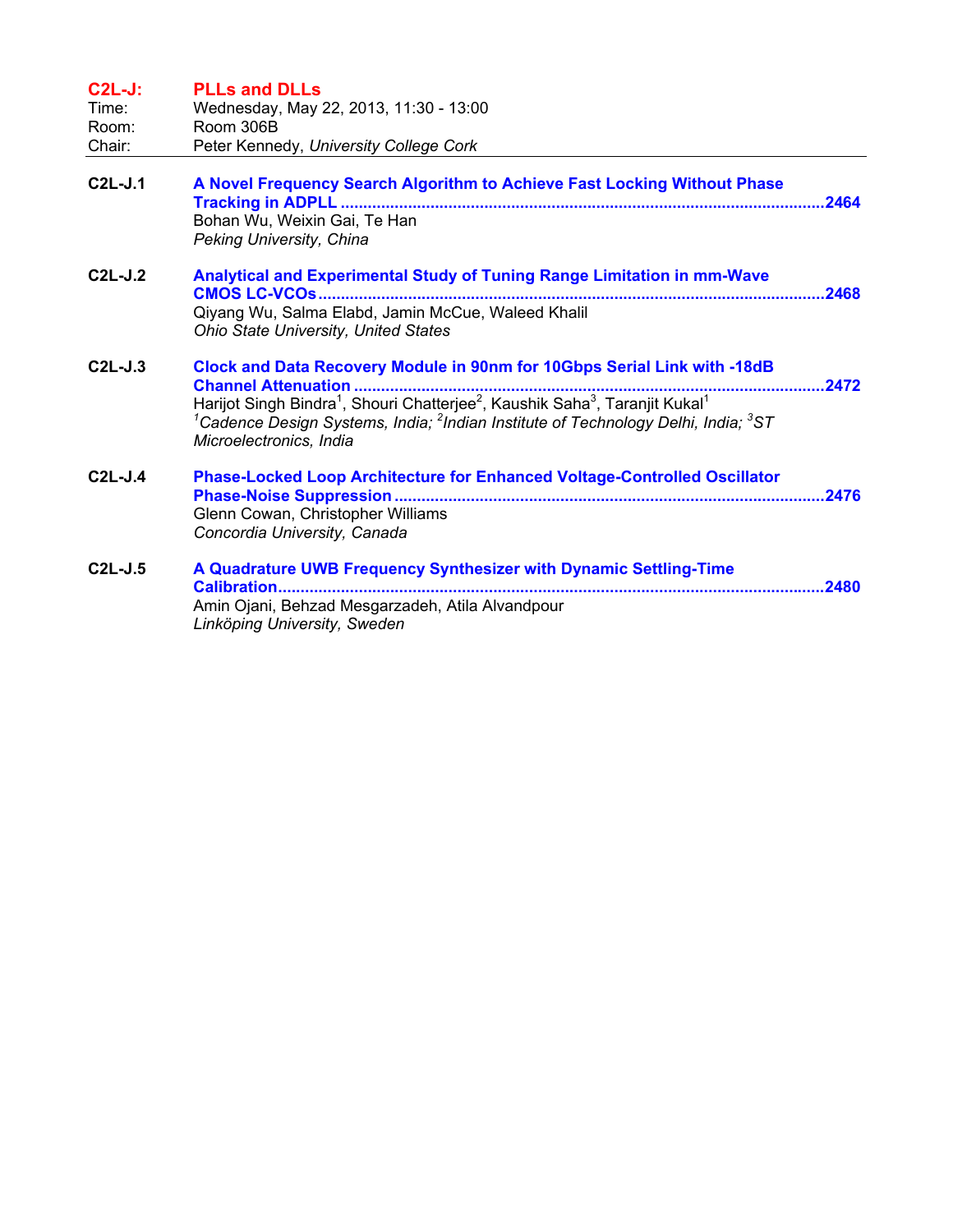| $C2L-K:$<br>Time:<br>Room:<br>Chairs: | <b>Biomedical Systems and Algorithms</b><br>Wednesday, May 22, 2013, 11:30 - 13:00<br>Room 307A<br>Gianlucca Setti, Universita' di Bologna<br>Herming Chiueh, National Chiao Tung University      |
|---------------------------------------|---------------------------------------------------------------------------------------------------------------------------------------------------------------------------------------------------|
| $C2L-K.1$                             | Ying Tan, Guyue Mi, Yuanchun Zhu, Chao Deng<br>Peking University, China                                                                                                                           |
| $C2L-K.2$                             | An Analogue Implementation of the Beta Cell Insulin Release Model2489<br>Ilias Pagkalos, Pau Herrero, Pantelis Georgiou<br>Imperial College London, United Kingdom                                |
| $C2L-K.3$                             | Parameter Estimation of Hodgkin-Huxley Neuronal Model Using Dual Extended<br>.2493<br>Milad Lankarany, Wei-Ping Zhu, M. N. S. Swamy<br>Concordia University, Canada                               |
| $C2L-K.4$                             | Face Gender Recognition with Halftoning-Based Adaboost Classifiers 2497<br>Jing-Ming Guo, Chen-Chi Lin, Che-Hao Chang, Yun-Fu Liu<br>National Taiwan University of Science and Technology, Taiwan |
| $C2L-K.5$                             | Design Optimisation of Front-End Neural Interfaces for Spike Sorting Systems2501<br>Deren Barsakcioglu, Amir Eftekhar, Timothy Constandinou<br>Imperial College London, United Kingdom            |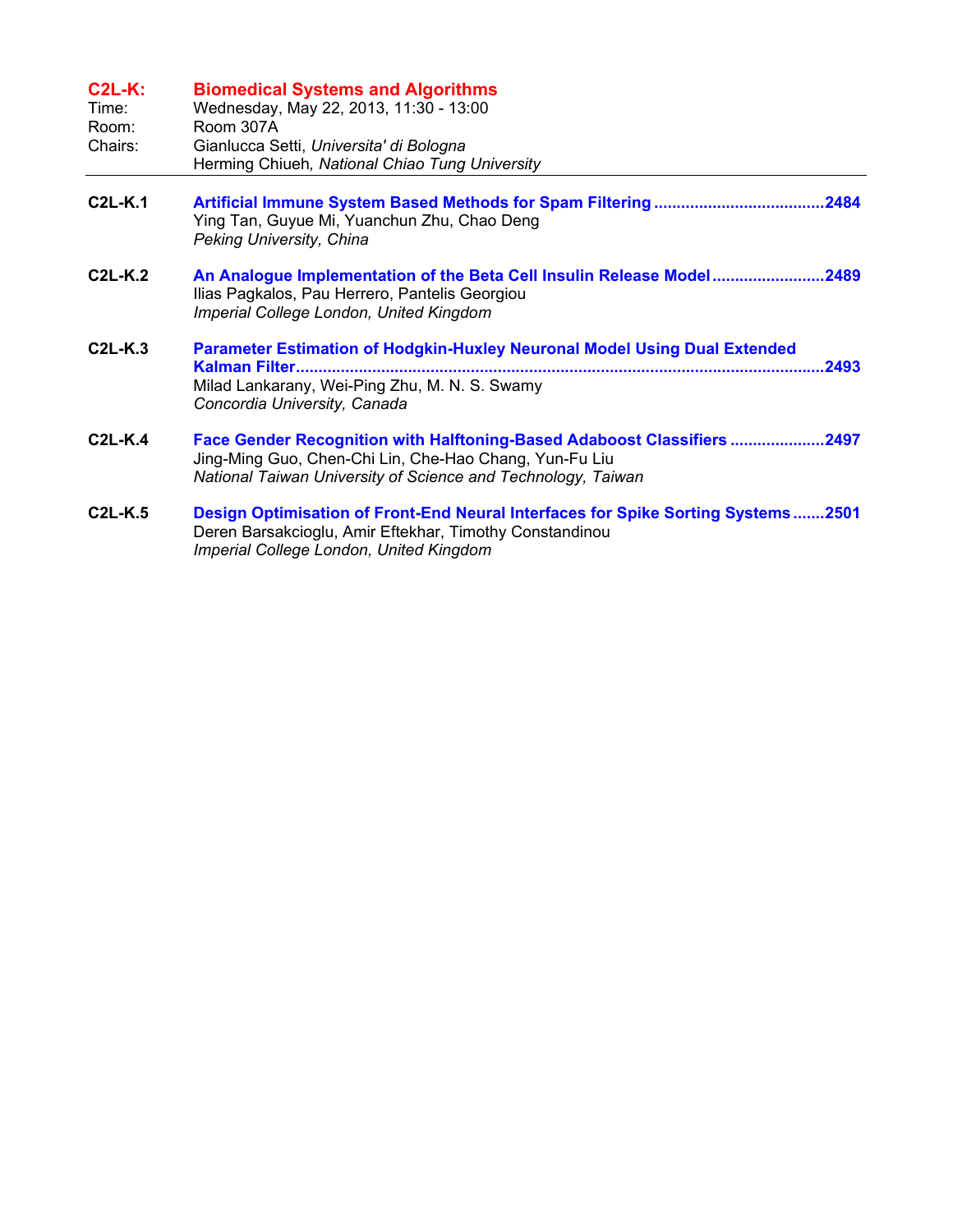| $C2L-L$ : | <b>SPECIAL SESSION: Bridging Nonlinear Time Series &amp; Complex Networks</b> |
|-----------|-------------------------------------------------------------------------------|
| Timo.     | $M_{\odot}$ deedeu Meu 22 2012 11:20 12:00                                    |

| Time:   | Wednesday, May 22, 2013, 11:30 - 13:00       |
|---------|----------------------------------------------|
| Room:   | Room 307B                                    |
| Chairs: | Xiang Li, Fudan Univeristy                   |
|         | Chi K. Tse, Hong Kong Polytechnic University |

- **C2L-L.1 Recent Advances in Bridging Time Series and Complex Networks.............................2505**  Xiang Li<sup>1</sup>, Xin Liu<sup>1</sup>, Chi K. Tse<sup>2</sup><br><sup>1</sup>Fudan University, China; <sup>2</sup>Hong Kong Polytechnic University, Hong Kong
- **C2L-L.2 Complex Networks from Time Series: Capturing Dynamics.........................................2509**  Michael Small *University of Western Australia, Australia*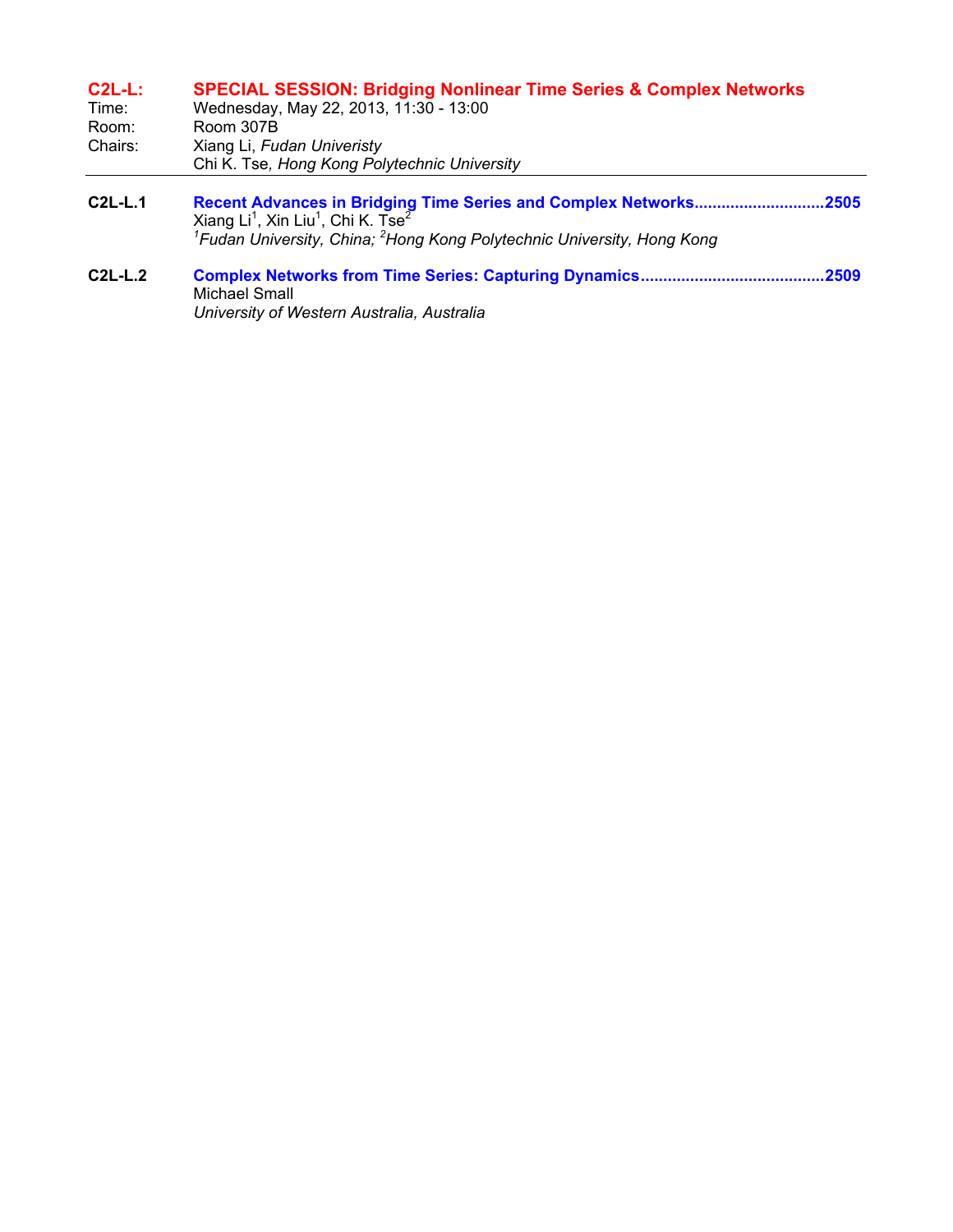| <b>C3L-A:</b><br>Time:<br>Room:<br>Chair: | <b>Complex Networks, Nonlinear Dynamics &amp; Graph Theory</b><br>Wednesday, May 22, 2013, 14:30 - 16:00<br>Room 301A<br>Chai Wah Wu, IBM T. J. Watson Research Center                                                                                                          |
|-------------------------------------------|---------------------------------------------------------------------------------------------------------------------------------------------------------------------------------------------------------------------------------------------------------------------------------|
| <b>C3L-A.1</b>                            | <b>Consensus in Networked Multi-Agent Systems via Model Predictive Control with</b><br><b>Horizon One </b><br>.2517<br>Jingyuan Zhan, Xiang Li<br>Fudan University, China                                                                                                       |
| <b>C3L-A.2</b>                            | A Maximum Likelihood Approach to State Estimation of Complex Dynamical<br>Hao Zhu <sup>1</sup> , Henry Leung <sup>2</sup><br><sup>1</sup> Chongqing University of Posts and Telecommunications, China; <sup>2</sup> University of<br>Calgary, Canada                            |
| C3L-A.3                                   | A Node-Weight Equalization Problem with Circuit-Based Computations 2525<br>Yoichi Sakai <sup>1</sup> , Kiyoshi Nakayama <sup>2</sup> , Norihiko Shinomiya <sup>1</sup><br><sup>1</sup> Soka University, Japan; <sup>2</sup> University of California, Irvine, United States     |
| $C3L-A.4$                                 | A 1-bit Physically Unclonable Function Based on a Two-Neurons CNN 2529<br>Tommaso Addabbo, Ada Fort, Mauro Di Marco, Luca Pancioni, Valerio Vignoli<br>Università degli Studi di Siena, Italy                                                                                   |
| <b>C3L-A.5</b>                            | <b>Detecting Community Structure of Networks Using Evolutionary Coordination</b><br>.2533<br>Lang Cao <sup>1</sup> , Xiang Li <sup>1</sup> , Lin Han <sup>2</sup><br><sup>1</sup> Fudan University, China; $2$ Shanghai Mechanical & Electrical Engineering Institute,<br>China |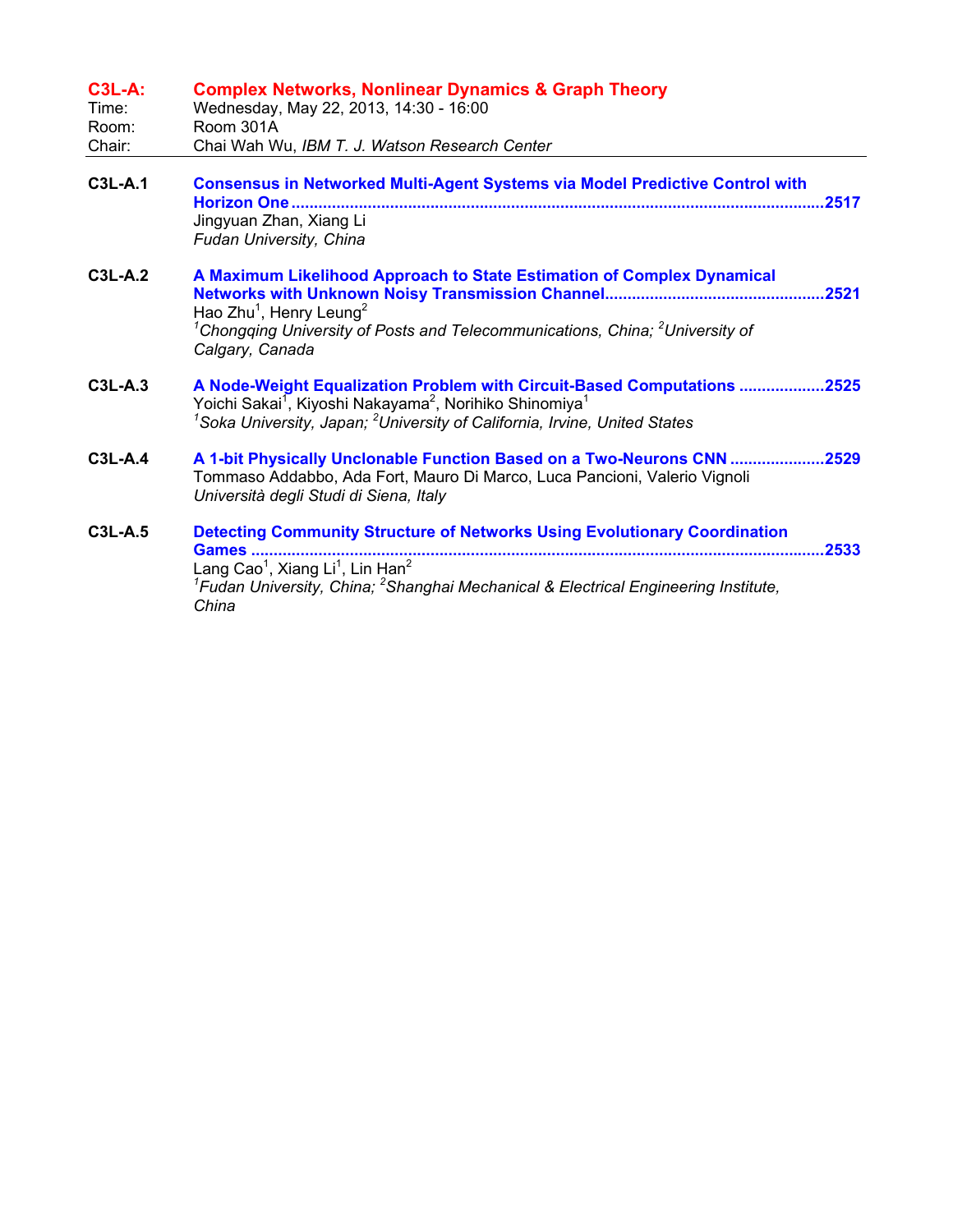| <b>C3L-B:</b><br>Time:<br>Room:<br>Chair: | <b>Computer-Aided Design</b><br>Wednesday, May 22, 2013, 14:30 - 16:00<br>Room 301B<br>Yu Wang, Tsinghua University                                                                                                                                                                         |
|-------------------------------------------|---------------------------------------------------------------------------------------------------------------------------------------------------------------------------------------------------------------------------------------------------------------------------------------------|
| $C3L-B.1$                                 | Kan Shi, David Boland, George Constantinides<br>Imperial College London, United Kingdom                                                                                                                                                                                                     |
| $C3L-B.2$                                 | Affine Transformations for Communication and Reconfiguration Optimization of<br>.2541<br><b>Loops on CGRAs</b><br>Dajiang Liu, Shouyi Yin, Leibo Liu, Shaojun Wei<br>Tsinghua University, China                                                                                             |
| C3L-B.3                                   | Pattern Generation for Mutation Analysis Using Genetic Algorithms 2545<br>Yen-Chi Yang <sup>1</sup> , Chun-Yao Wang <sup>1</sup> , Ching-Yi Huang <sup>1</sup> , Yung-Chih Chen <sup>2</sup><br><sup>1</sup> National Tsing Hua University, Taiwan; <sup>2</sup> Yuan Ze University, Taiwan |
| $C3L-B.4$                                 | Simultaneous Gate Sizing and Vt Assignment Using Fanin/Fanout Ratio and<br>2549<br>Tiago Reimann, Gracieli Posser, Guilherme Flach, Marcelo Johann, Ricardo Reis<br>Universidade Federal do Rio Grande do Sul, Brazil                                                                       |
| $C3L-B.5$                                 | <b>Analytic Modeling of Interconnect Capacitance in Submicron and Nanometer</b><br>2553<br><b>Technologies </b><br>Gholamreza Shomalnasab, Howard. M. Heys, Lihong Zhang<br>Memorial University of Newfoundland, Canada                                                                     |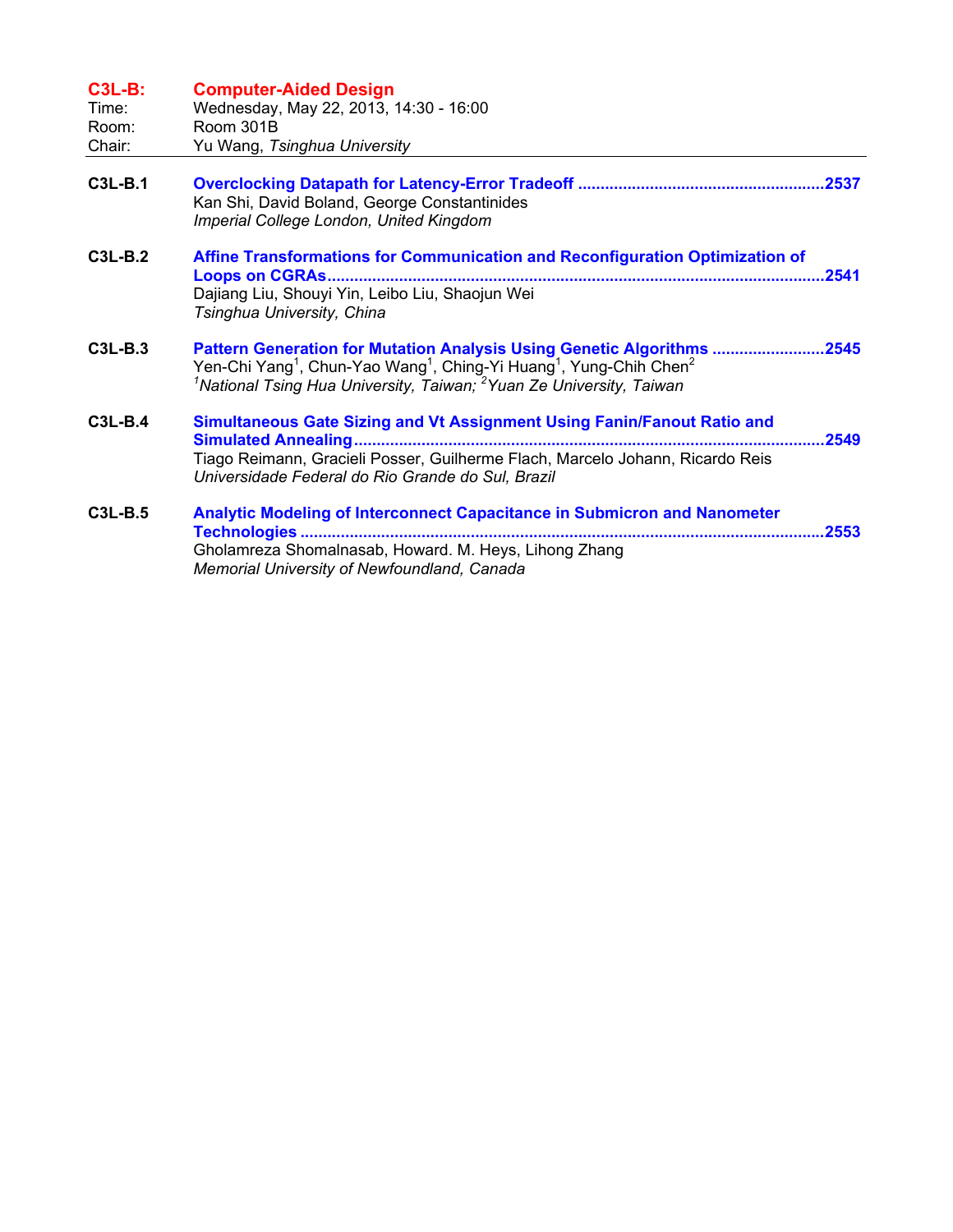| <b>C3L-C:</b><br>Time:<br>Room:<br>Chairs: | <b>Circuits and Systems Education</b><br>Wednesday, May 22, 2013, 14:30 - 16:00<br>Room 302A<br>Tokunbo Ogunfunmi, Santa Clara University<br>Babak Ayazifar, University of California, Berkeley                                                                          |       |
|--------------------------------------------|--------------------------------------------------------------------------------------------------------------------------------------------------------------------------------------------------------------------------------------------------------------------------|-------|
| C3L-C.1                                    | Hans H. Brunner, Josef A. Nossek<br>Technische Universität München, Germany                                                                                                                                                                                              |       |
| $C3L-C.2$                                  | Architecture and Implementation of a Development Board for Low-Power<br><b>Education</b><br>Marco Winzker, Andrea Schwandt, Tobias Krumkamp, Alexander Tieke<br>Bonn-Rhine-Sieg University, Germany                                                                      | .2561 |
| C3L-C.3                                    | The Design of an Audio Power Amplifier as a Class Project for Undergraduate<br>Nuno Paulino, Joao Oliveira, Rui Santos-Tavares<br>UNINOVA/CTS - Universidade Nova de Lisboa, Portugal                                                                                    | .2565 |
| C3L-C.4                                    | Integration of a Wireless Sensor Network Project for Introductory Circuits and<br>Chi-Un Lei <sup>1</sup> , Ngai Wong <sup>1</sup> , Ka Lok Man <sup>2</sup><br><sup>1</sup> University of Hong Kong, Hong Kong; <sup>2</sup> Xi'an Jiaotong-Liverpool University, China | .2569 |
| C3L-C.5                                    | Jordi Albo-Canals, David Vernet, Xavi Canaleta, Xavier Vilasís-Cardona<br>La Salle - Ramon Llull University, Spain                                                                                                                                                       |       |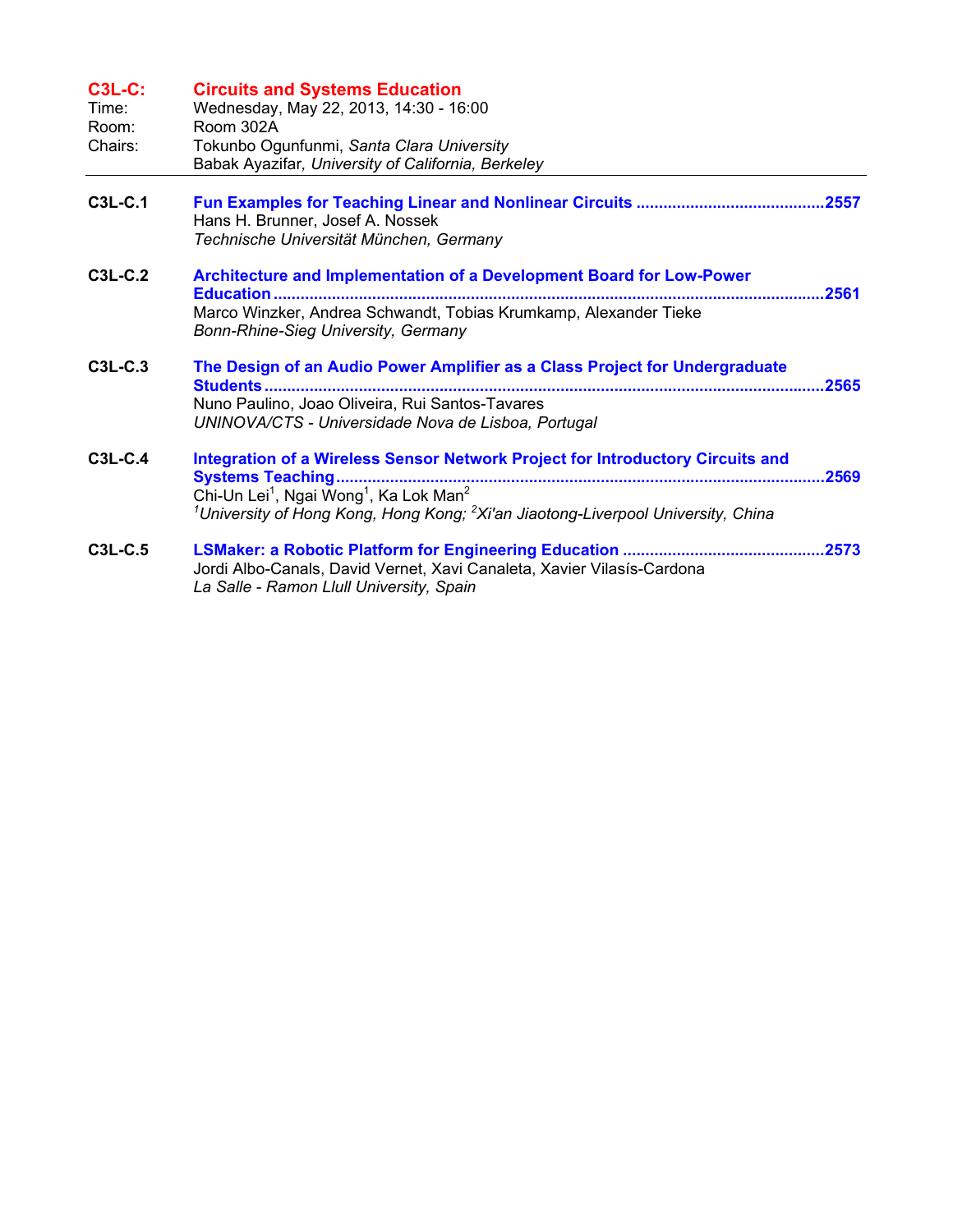| <b>C3L-D:</b><br>Time:<br>Room:<br>Chair: | <b>Cryptography and Security for Communication Systems</b><br>Wednesday, May 22, 2013, 14:30 - 16:00<br>Room 302B<br>Vassilis Paliouras, University of Patras                                        |
|-------------------------------------------|------------------------------------------------------------------------------------------------------------------------------------------------------------------------------------------------------|
| C3L-D.1                                   | An Area-Efficient Shuffling Scheme for AES Implementation on FPGA2577<br>Yi Wang, Yajun Ha<br>National University of Singapore, Singapore                                                            |
| $C3L-D.2$                                 | DPA Resistance of Charge-Sharing Symmetric Adiabatic Logic 2581<br>Cancio Monteiro, Yasuhiro Takahashi, Toshikazu Sekine<br>Gifu University, Japan                                                   |
| C3L-D.3                                   | High Performance Scalable Elliptic Curve Cryptosystem Processor in GF(2^m) 2585<br>Kung Chi Cinnati Loi, Seokbum Ko<br>University of Saskatchewan, Canada                                            |
| <b>C3L-D.4</b>                            | <b>FPGA Implementation of a Large-Number Multiplier for Fully Homomorphic</b><br>Encryption<br>Wei Wang, Xinming Huang<br>Worcester Polytechnic Institute, United States                             |
| C3L-D.5                                   | A GPU Implementation of the Montgomery Multiplication Algorithm for Elliptic<br>.2593<br><b>Curve Cryptography</b><br>Karl Leboeuf, Roberto Muscedere, Majid Ahmadi<br>University of Windsor, Canada |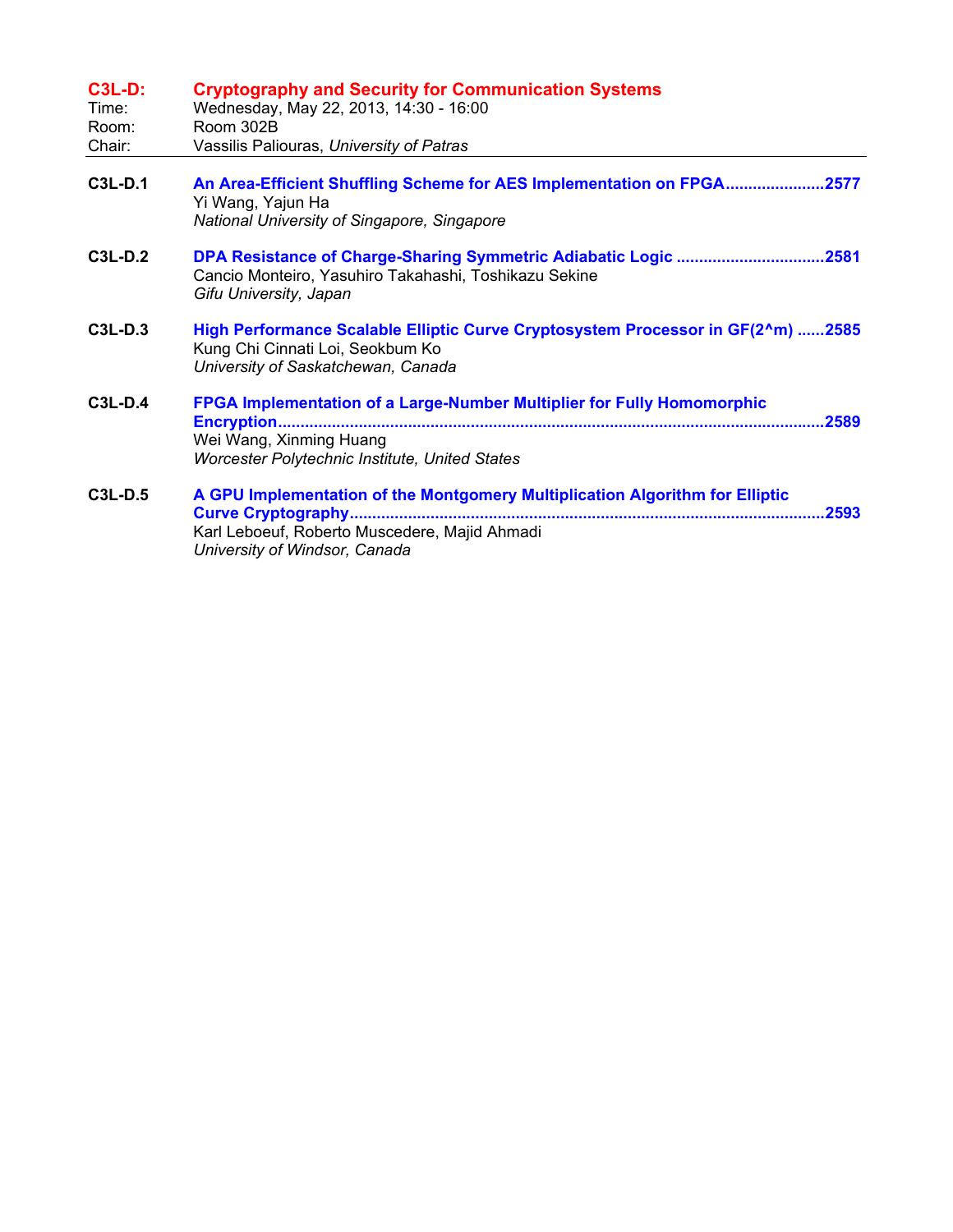| $C3L-E$ :<br>Time:<br>Room:<br>Chairs: | <b>Signal Processing</b><br>Wednesday, May 22, 2013, 14:30 - 16:00<br>Room 303A<br>Soo-Chang Pei, National Taiwan University<br>Chien-Cheng Tseng, National Kaohsiung First Univ. of Science & Technology                                                                                                                  |
|----------------------------------------|----------------------------------------------------------------------------------------------------------------------------------------------------------------------------------------------------------------------------------------------------------------------------------------------------------------------------|
| <b>C3L-E.1</b>                         | Wen-Liang Hsue <sup>1</sup> , Soo-Chang Pei <sup>2</sup><br><sup>1</sup> Chung Yuan Christian University, Taiwan; <sup>2</sup> National Taiwan University, Taiwan                                                                                                                                                          |
| C3L-E.2                                | High-Performance RDFT Design for Applications of Digital Radio Mondiale 2601<br>Shin-Chi Lai, Wen-Ho Juang, Yueh-Shu Lee, Sheau-Fang Lei<br>National Cheng Kung University, Taiwan                                                                                                                                         |
| $C3L-E.3$                              | A New Involutory Parametric Transform and its Application to Image Encryption2605<br>Saad Bouguezel <sup>2</sup> , M. Omair Ahmad <sup>1</sup> , M. N. S. Swamy <sup>1</sup><br><sup>1</sup> Concordia University, Canada; <sup>2</sup> University Setif 1, Algeria                                                        |
| <b>C3L-E.4</b>                         | <b>Closed-Form Design of Fractional Order Differentiator Using Discrete Cosine</b><br><b>Transform</b><br>2609<br>Chien-Cheng Tseng <sup>2</sup> , Su-Ling Lee <sup>1</sup><br><sup>1</sup> Chang Jung Christian University, Taiwan; <sup>2</sup> National Kaohsiung First University of<br>Science and Technology, Taiwan |
| C3L-E.5                                | .2613<br>Rueywen Liu <sup>3</sup> , Xu Wang <sup>1</sup> , Rendong Ying <sup>2</sup> , Bo Hu <sup>1</sup><br><sup>1</sup> Fudan University, China; <sup>2</sup> Shanghai Jiao Tong University, China; <sup>3</sup> University of<br>Notre Dame, United States                                                              |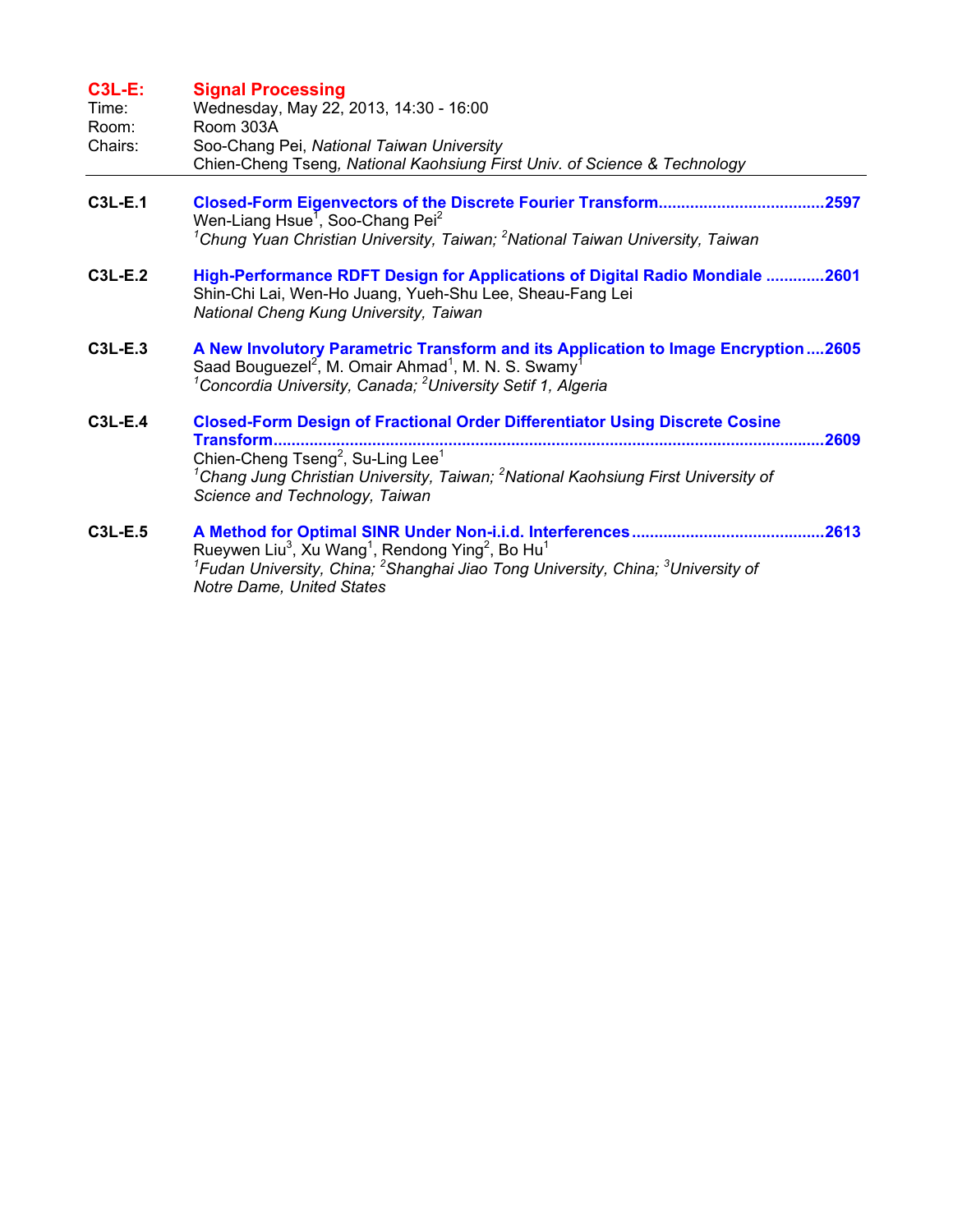| <b>C3L-F:</b><br>Time:<br>Room:<br>Chairs: | <b>Vision and Temperature Sensors</b><br>Wednesday, May 22, 2013, 14:30 - 16:00<br>Room 303B<br>Walter Daniel Leon-Salas, Purdue University<br>Timothy Constandinou, Imperial College London                                                             |
|--------------------------------------------|----------------------------------------------------------------------------------------------------------------------------------------------------------------------------------------------------------------------------------------------------------|
| <b>C3L-F.1</b>                             | A Low Power All-Digital Self-Calibrated Temperature Sensor Using 65nm FPGAs  2617<br>Shuang Xie, Waitung Ng<br>University of Toronto, Canada                                                                                                             |
| $C3L-F.2$                                  | A CMOS on-Chip Temperature Sensor with -0.21 C/ 0.17 C Inaccuracy from -20<br>C to 100 C<br>2621<br>Chen Zhao, Yen-Ting Wang, David Genzer, Degang Chen, Randall Geiger<br>Iowa State University, United States                                          |
| <b>C3L-F.3</b>                             | A CMOS 8×8 SPAD Array for Time-of-Flight Measurement and Light-Spot<br><b>Statistics </b><br>Ion Vornicu, Ricardo Carmona-Galán, Ángel Rodríguez-Vázquez<br>CSIC - Instituto de Microelectrónica de Sevilla IMSE-CNM, Spain                              |
| <b>C3L-F.4</b>                             | Raphael Njuguna, Viktor Gruev<br><b>Washington University in St. Louis, United States</b>                                                                                                                                                                |
| <b>C3L-F.5</b>                             | A Hybrid CMOS Imager with Sensing and Energy Harvesting Capabilities 2634<br>Hsuan-Tsung Wang <sup>2</sup> , Walter Leon-Salas <sup>1</sup><br>$^{\rm 1}$ Purdue University, United States; $^{\rm 2}$ University of Missouri-Kansas City, United States |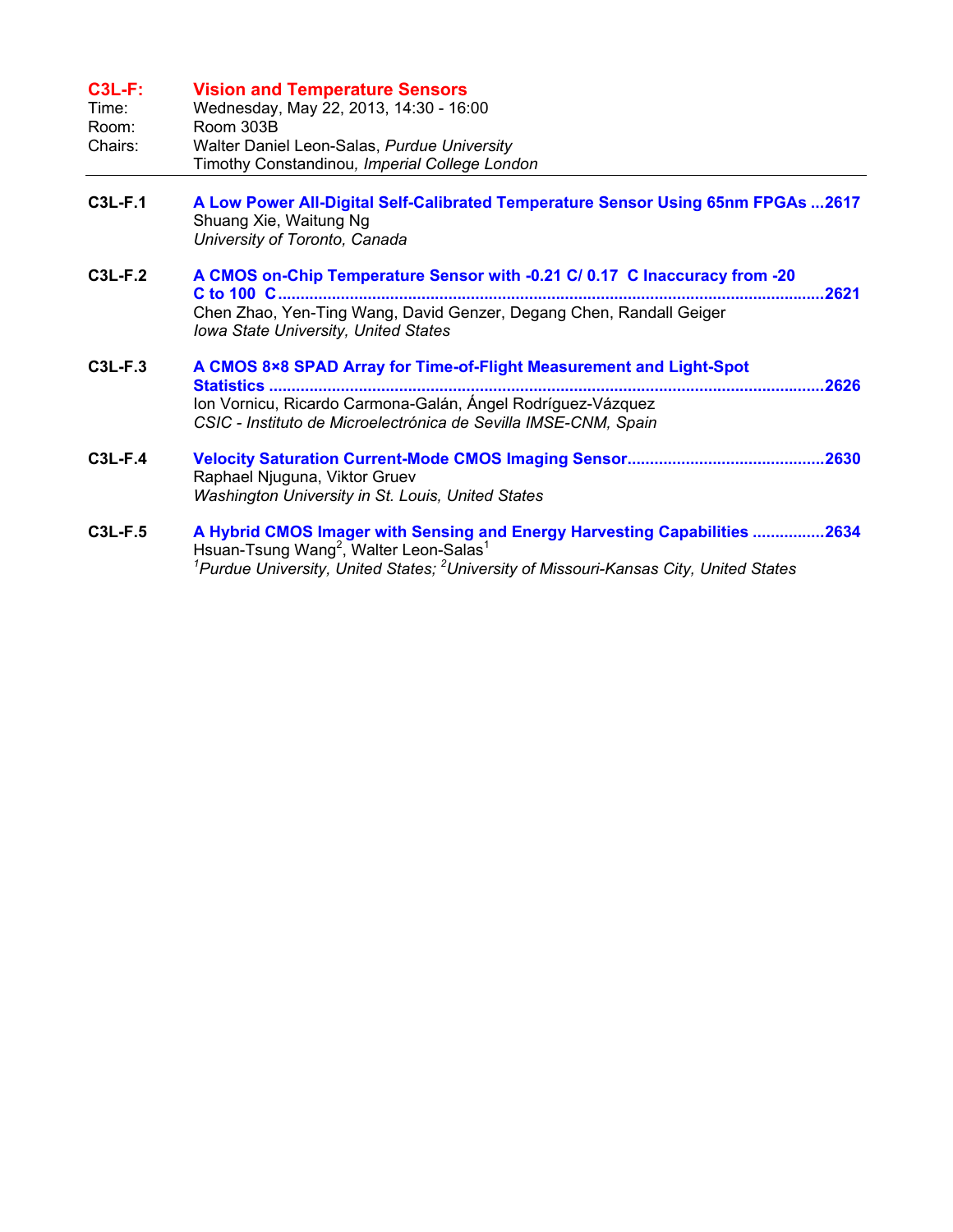| <b>C3L-G:</b><br>Time:<br>Room:<br>Chairs: | <b>Interconnects, Noise Immunity and ESD</b><br>Wednesday, May 22, 2013, 14:30 - 16:00<br><b>Room 305</b><br>Zhiyuan Yan, Lehigh University<br>Wael Badawy, IntellliView                                                                                                                                                                                                                                                    |      |
|--------------------------------------------|-----------------------------------------------------------------------------------------------------------------------------------------------------------------------------------------------------------------------------------------------------------------------------------------------------------------------------------------------------------------------------------------------------------------------------|------|
| C3L-G.1                                    | Low-Leakage Power-Rail ESD Clamp Circuit with Gated Current Mirror in a 65-<br>Federico Altolaguirre, Ming-Dou Ker<br>National Chiao Tung University, Taiwan                                                                                                                                                                                                                                                                |      |
| <b>C3L-G.2</b>                             | <b>TSV Modeling: Non-Uniform Substrate Doping Effect and Coupling Capacitance</b><br><b>Khaled Salah</b><br><b>Mentor Graphics Cairo, Egypt</b>                                                                                                                                                                                                                                                                             |      |
| C3L-G.3                                    | Modeling and Analysis of Signal Transmission with Through Silicon via (TSV)<br><b>Noise Coupling</b><br>Zhenyang Chen <sup>2</sup> , Qin Wang <sup>2</sup> , Jing Xie <sup>2</sup> , Jin Tian <sup>2</sup> , Jianfei Jiang <sup>2</sup> , Yufei Li <sup>1</sup> , Wen<br>$\mathsf{Yin}^1$<br><sup>1</sup> IBM China System Technology Lab, China Design Center, China; <sup>2</sup> Shanghai Jiao<br>Tong University, China | 2646 |
| <b>C3L-G.4</b>                             | <b>Current Profile of a Microcontroller to Determine Electromagnetic Emissions2650</b><br>Selcuk Köse <sup>3</sup> , Eby Friedman <sup>2</sup> , Radu Secareanu <sup>1</sup> , Olin Hartin <sup>1</sup><br><sup>1</sup> Freescale Semiconductor, United States; <sup>2</sup> University of Rochester, United States;<br><sup>3</sup> University of South Florida, United States                                             |      |
| <b>C3L-G.5</b>                             | Sying-Jyan Wang <sup>1</sup> , Cheng-Hao Lin <sup>1</sup> , Katherine Shu-Min Li <sup>2</sup><br><sup>1</sup> National Chung Hsing University, Taiwan; <sup>2</sup> National Sun Yat-sen University, Taiwan                                                                                                                                                                                                                 | 2654 |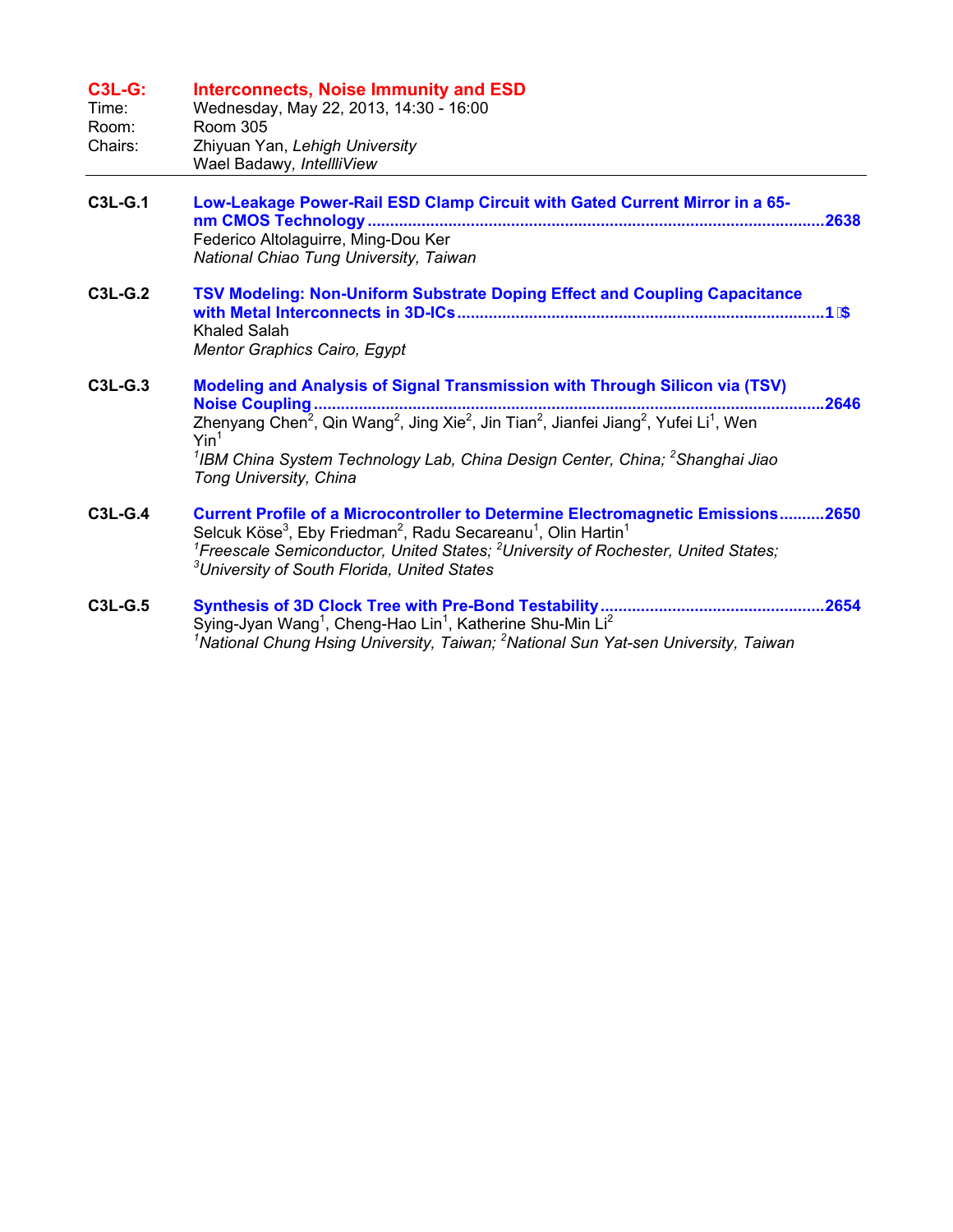| <b>C3L-H:</b><br>Time:<br>Room:<br>Chairs: | <b>Testing and Verification</b><br>Wednesday, May 22, 2013, 14:30 - 16:00<br>Room 306A<br>Degang J Chen, Iowa State University<br>Viktor Gruev, Washington University St. Louis                                                                                                                                                                                                                                                                                                                                                                                    |       |
|--------------------------------------------|--------------------------------------------------------------------------------------------------------------------------------------------------------------------------------------------------------------------------------------------------------------------------------------------------------------------------------------------------------------------------------------------------------------------------------------------------------------------------------------------------------------------------------------------------------------------|-------|
| <b>C3L-H.1</b>                             | Practical Methods for Verifying Removal of Trojan Stable Operating Points 2658<br>Yen-Ting Wang, Degang Chen, Randall Geiger<br><b>Iowa State University, United States</b>                                                                                                                                                                                                                                                                                                                                                                                        |       |
| $C3L-H.2$                                  | A Structured DC Analysis Methodology for Accurate Verification of Analog<br>Circuits<br>Farakh Javid <sup>2</sup> , Ramy Iskander <sup>2</sup> , Marie-Minerve Louërat <sup>2</sup> , François Durbin <sup>1</sup><br><sup>1</sup> CEA DAM, France; <sup>2</sup> Université Pierre et Marie Curie / LIP6, France                                                                                                                                                                                                                                                   | 2662  |
| $C3L-H.3$                                  | Dustin Dunwell <sup>2</sup> , Atul Gupta <sup>1</sup> , Anthony Chan Carusone <sup>2</sup><br><sup>1</sup> Mindspeed Technologies Inc., United States; $2$ University of Toronto, Canada                                                                                                                                                                                                                                                                                                                                                                           | .2666 |
| $C3L-H.4$                                  | <b>Electronically Programmable Test Points for on-Chip Analog/Digital</b><br><b>Measurements </b><br>Murillo Franco <sup>1</sup> , Jairo Güiza <sup>1</sup> , Erasmo Chiappetta <sup>1</sup> , Sergio Rueda <sup>1</sup> , Hamilton<br>Luis <sup>1</sup> , José Bertuzzo <sup>1</sup> , James Koeppe <sup>2</sup> , Tim Robins <sup>2</sup> , Julian Jenkins <sup>2</sup> , Tara<br>Hamilton $3$<br><sup>1</sup> Instituto de Pesquisas Eldorado, Brazil; <sup>2</sup> Perceptia Devices Inc., Australia;<br><sup>3</sup> University of New South Wales, Australia | .2670 |
| <b>C3L-H.5</b>                             | High Resolution ADC Spectral Test with Known Impure Source and Non-<br><b>Coherent Sampling </b><br>Siva Sudani, Degang Chen, Randall Geiger<br><b>Iowa State University, United States</b>                                                                                                                                                                                                                                                                                                                                                                        | 2674  |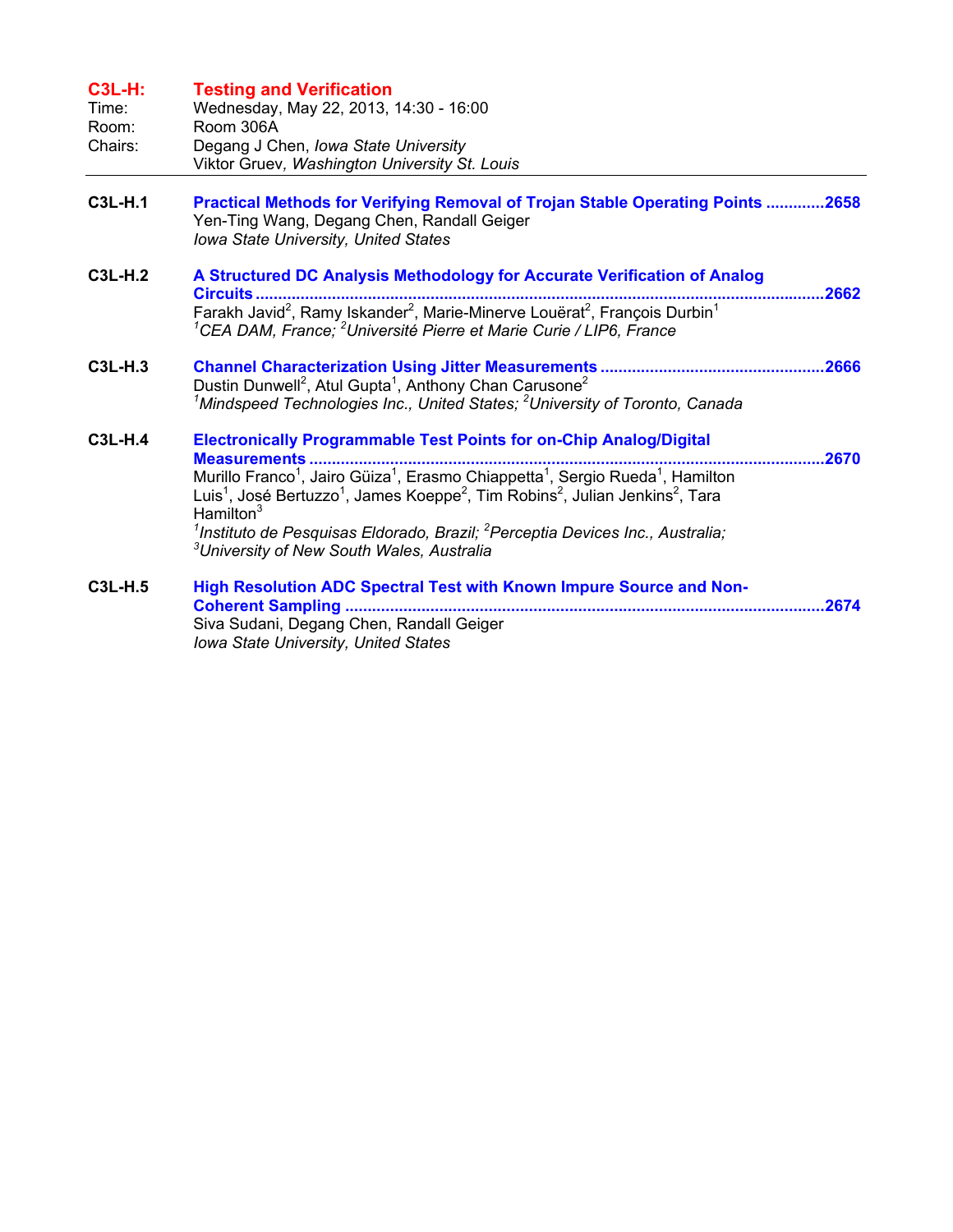| $C3L-J:$<br>Time:<br>Room:<br>Chair: | Design, Modeling & Simulation of Oscillators<br>Wednesday, May 22, 2013, 14:30 - 16:00<br>Room 306B<br>Giancarlo Storti Gajani, Politecnico di Milano                                                                                                                                                                |       |
|--------------------------------------|----------------------------------------------------------------------------------------------------------------------------------------------------------------------------------------------------------------------------------------------------------------------------------------------------------------------|-------|
| C3L-J.1                              | A Linearized Voltage-Controlled Oscillator for Dual-Path Phase-Locked Loops2678<br>Glenn Cowan <sup>1</sup> , Mounir Meghelli <sup>2</sup> , Daniel Friedman <sup>2</sup><br><sup>1</sup> Concordia University, Canada; <sup>2</sup> IBM T. J. Watson, United States                                                 |       |
| $C3L-J.2$                            | An All-Digital on-Chip Silicon Oscillator with Automatic VT Range Selection<br>Ching-Che Chung, Jhih-Wei Li<br>National Chung Cheng University, Taiwan                                                                                                                                                               | .2682 |
| $C3L-J.3$                            | Simulating Phase Noise Induced from Cyclostationary Noise Sources2686<br>Federico Pepe, Andrea Bonfanti, Salvatore Levantino, Paolo Maffezzoni, Carlo<br>Samori, Andrea Lacaita<br>Politecnico di Milano, Italy                                                                                                      |       |
| $C3L-J.4$                            | A 2.7-GHz Digitally-Controlled Ring Oscillator with Supply Sensitivity of<br>0.0014%-fDCO/1%-VDD Using Digital Current-Regulated Tuning 2690<br>Te Han, Weixin Gai<br>Peking University, China                                                                                                                       |       |
| C3L-J.5                              | <b>Effects of Numerical Noise Floor on the Accuracy of Time Domain Noise</b><br>Matteo Biggio <sup>2</sup> , Federico Bizzarri <sup>1</sup> , Angelo Maurizio Brambilla <sup>1</sup> , Marco Storace <sup>2</sup><br><sup>1</sup> Politecnico di Milano, Italy; <sup>2</sup> Università degli Studi di Genova, Italy | 2694  |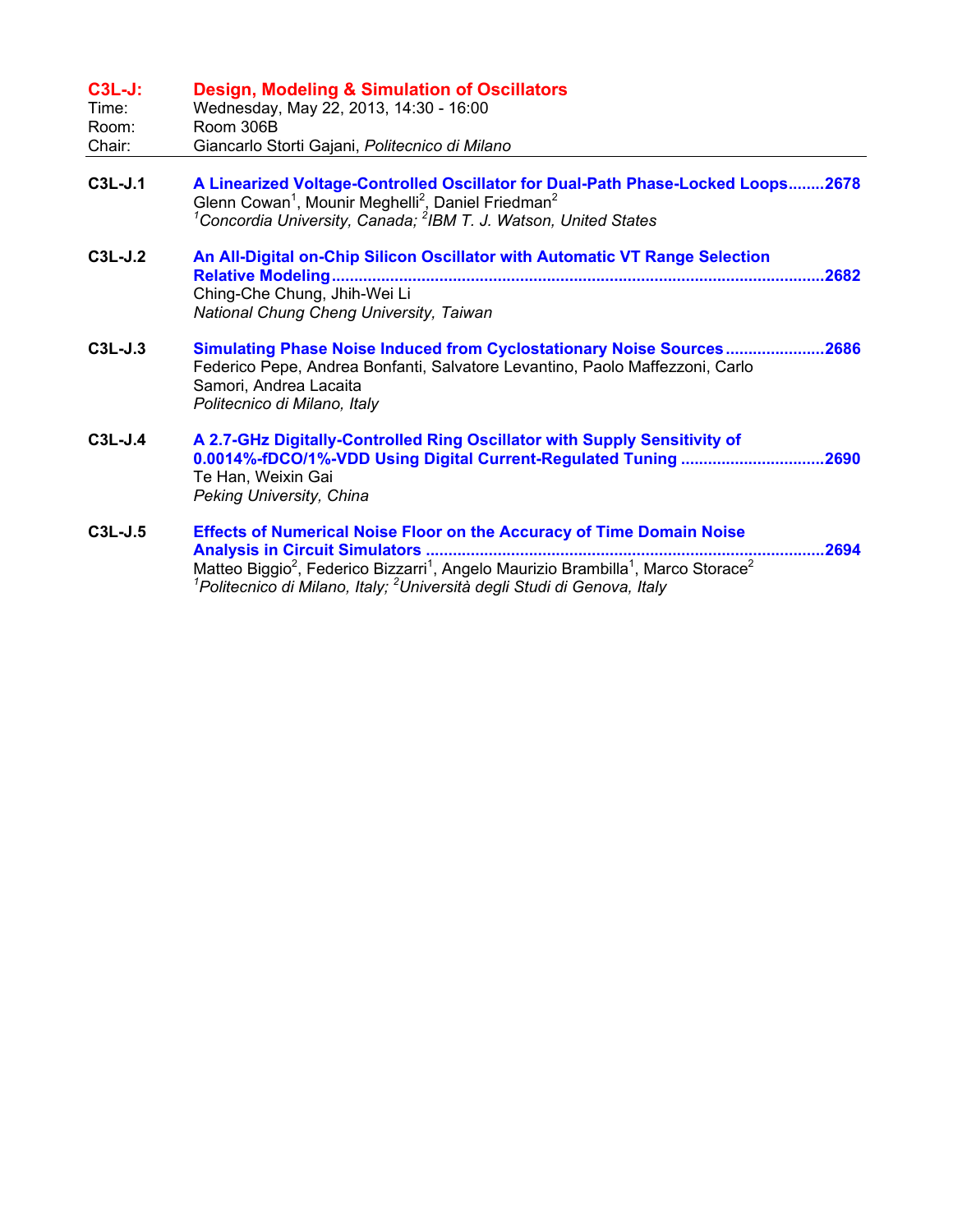| <b>C3L-K:</b><br>Time:<br>Room:<br>Chairs: | <b>Circuit Theory</b><br>Wednesday, May 22, 2013, 14:30 - 16:00<br>Room 307A<br>Baoyong Chi, Tsinghua University<br>He Tang, UESTC                                                                                                                                                                                         |  |
|--------------------------------------------|----------------------------------------------------------------------------------------------------------------------------------------------------------------------------------------------------------------------------------------------------------------------------------------------------------------------------|--|
| <b>C3L-K.1</b>                             | A 0.5V 10GHz 8-Phase LC-VCO Combining Current-Reuse and Back-Gate-<br>Md. Tawfiq Amin, Pui-In Mak, Rui-Paulo Martins<br>Universidade de Macau, China                                                                                                                                                                       |  |
| <b>C3L-K.2</b>                             | Igor Filanovsky <sup>2</sup> , Agustin Ochoa <sup>1</sup><br><sup>1</sup> Rockwell Se. Systems, United States; <sup>2</sup> University of Alberta, Canada                                                                                                                                                                  |  |
| C3L-K.3                                    | Improving the Power Efficiency of 60 GHz Phase Arrays by Eliminating the<br>Sam Gharavi, Frank Chang, Babak Daneshrad<br>University of California, Los Angeles, United States                                                                                                                                              |  |
| $C3L-K.4$                                  | Modeling and Fabrication of an RF MEMS Variable Capacitor with a Fractal<br>Amro Elshurafa <sup>2</sup> , Khaled Nabil Salama <sup>2</sup> , Pakhung Ho <sup>1</sup><br><sup>1</sup> ASM Pacific Technology Hong Kong Limited, Hong Kong; <sup>2</sup> King Abdullah University<br>of Science and Technology, Saudi Arabia |  |
| <b>C3L-K.5</b>                             | A High Dynamic Range Programmable Gain Amplifier for HomePlug AV<br>Szu-Yao Hung, Kai-Hsiang Chan, Charlie Chung-Ping Chen<br>National Taiwan University, Taiwan                                                                                                                                                           |  |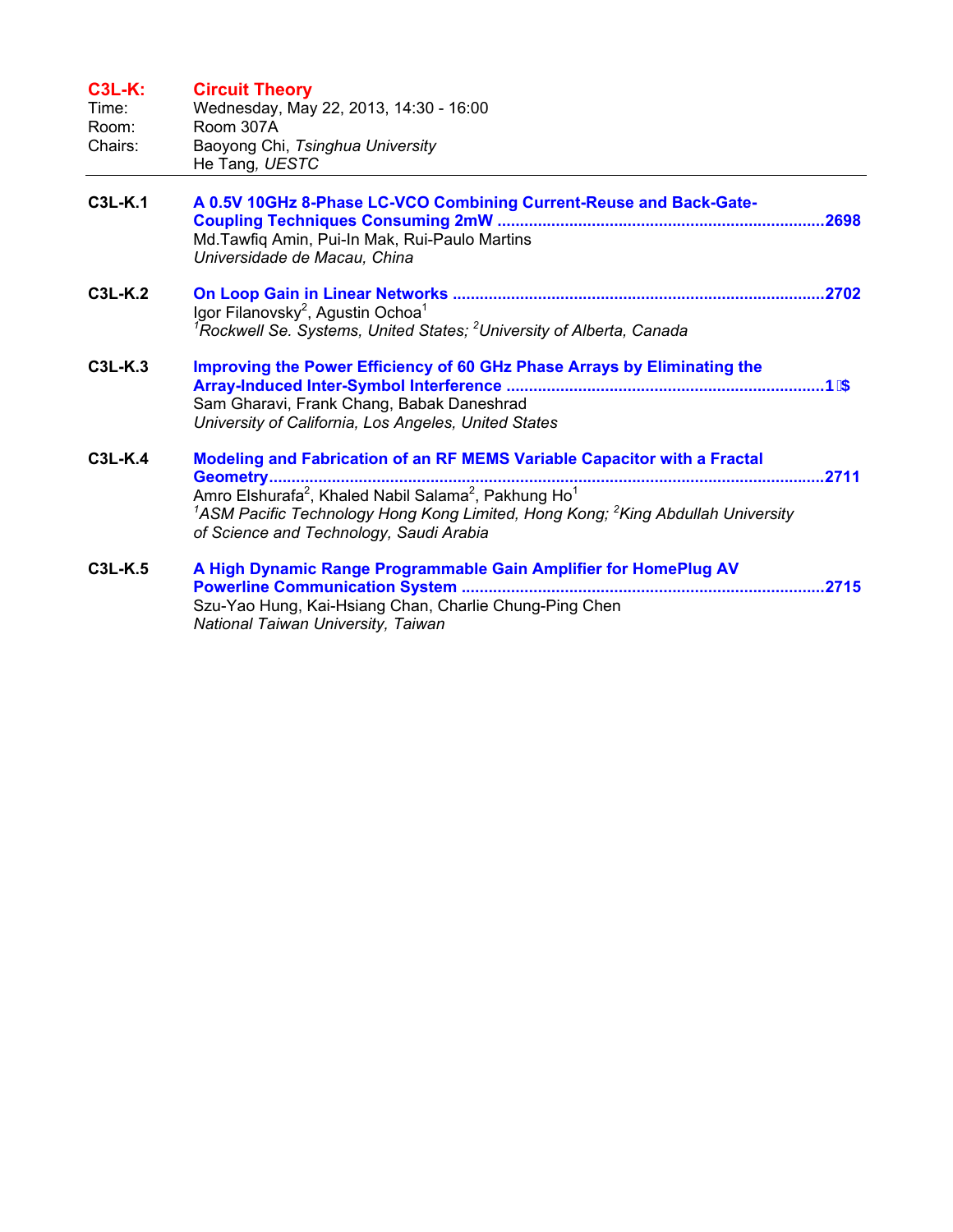| <b>C3L-L:</b><br>Time:<br>Room:<br>Chairs: | <b>SPECIAL SESSION: Nonlinearity in Energy Harvesters - Analysis &amp; Applications</b><br>Wednesday, May 22, 2013, 14:30 - 16:00<br>Room 307B<br>Elena Blokhina, University College Dublin<br>Abdelali El Aroudi, University Rovira I Virgili<br>Dimitri Galayko, UPMC                                                                                                                                                                                                                                           |
|--------------------------------------------|-------------------------------------------------------------------------------------------------------------------------------------------------------------------------------------------------------------------------------------------------------------------------------------------------------------------------------------------------------------------------------------------------------------------------------------------------------------------------------------------------------------------|
| C3L-L.1                                    | <b>Nonlinear Effects in Electrostatic Vibration Energy Harvesters: Current Progress</b><br>and Perspectives<br>.2719<br>Dimitri Galayko <sup>1</sup> , Elena Blokhina <sup>2</sup><br><sup>1</sup> Université Pierre et Marie Curie / LIP6, France; <sup>2</sup> University College Dublin, Ireland                                                                                                                                                                                                               |
| C3L-L.2                                    | On-Chip Starter Circuit for Switched-Inductor DC-DC Harvester Systems 2723<br>Andres Blanco, Gabriel Rincón-Mora<br>Georgia Institute of Technology, United States                                                                                                                                                                                                                                                                                                                                                |
| $C3L-L.3$                                  | <b>Nonlinear Dynamics in a Graphene Nanostructured Device for Energy</b><br>.2727<br>Harvesting<br>Abdelali El Aroudi <sup>2</sup> , Miquel López-Suárez <sup>3</sup> , Eduard Alarcón <sup>4</sup> , Riccardo Rurali <sup>1</sup> ,<br>Gabriel Abadal <sup>3</sup><br><sup>1</sup> Institut de Ciencia de Materials de Barcelona, Spain; <sup>2</sup> Univeristat Rovira i Virgili,<br>Spain; <sup>3</sup> Universitat Autònoma de Barcelona, Spain; <sup>4</sup> Universitat Politècnica de<br>Catalunya, Spain |
| C3L-L.4                                    | <b>Impact-Based Electrostatic Harvesters Considered as a Multi-Source Problem2731</b><br>Cuong Le, Einar Halvorsen<br><b>Vestfold University College, Norway</b>                                                                                                                                                                                                                                                                                                                                                  |
| C3L-L.5                                    | Nonlinear Vibration Energy Harvesting at Work: an Application for the<br>.2735<br>Francesco Orfei, Igor Neri, Helios Vocca, Luca Gammaitoni                                                                                                                                                                                                                                                                                                                                                                       |

*Università degli Studi di Perugia, Italy*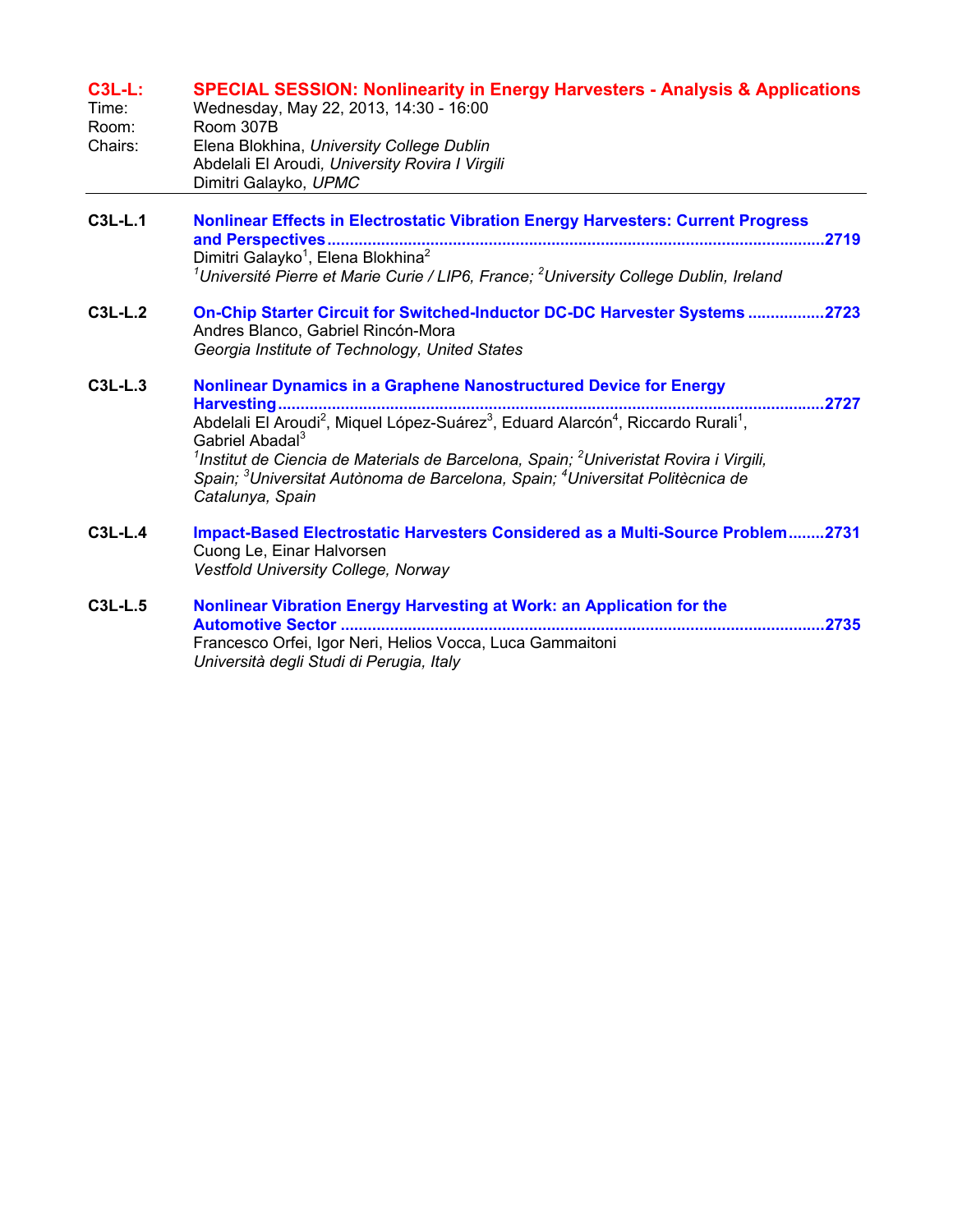| <b>C4L-A:</b><br>Time:<br>Room:<br>Chairs: | <b>Chaos, Bifurcation, Nonlinear Phenomena</b><br>Wednesday, May 22, 2013, 16:20 - 17:50<br>Room 301A<br>Zbigniew Galias, AGH-University of Science and Technology<br>Sergio Callegari, Università di Bologna                                                                                                                                                                                                                                                                                                                                              |
|--------------------------------------------|------------------------------------------------------------------------------------------------------------------------------------------------------------------------------------------------------------------------------------------------------------------------------------------------------------------------------------------------------------------------------------------------------------------------------------------------------------------------------------------------------------------------------------------------------------|
| $C4L-A.1$                                  | <b>Combined Mechanical and Circuit Nonlinearities in Electrostatic Vibration</b><br>2739<br>Feel $v^3$<br><sup>1</sup> LAAS-CNRS, INSA, Toulouse, France; <sup>2</sup> Université Pierre et Marie Curie / LIP6,<br>France; <sup>3</sup> University College Dublin, Ireland                                                                                                                                                                                                                                                                                 |
| $C4L-A.2$                                  | <b>Chaotic Behaviour in a Three Element Memristor Based Circuit Using Fourth</b><br>.2743<br>Michael McCullough <sup>2</sup> , Herbert Ho-Ching lu <sup>2</sup> , Bharathwaj Muthuswamy <sup>1</sup><br><sup>1</sup> Milwaukee School of Engineering, United States; <sup>2</sup> University of Western Australia,<br>Australia                                                                                                                                                                                                                            |
| <b>C4L-A.3</b>                             | Spurious Tones in Digital Delta Sigma Modulators with Pseudorandom Dither 2747<br>Michael Peter Kennedy <sup>2</sup> , Brian Fitzgibbon <sup>1</sup> , Kerry Dobmeier <sup>3</sup><br><sup>1</sup> Susquehanna International Group, Ireland; <sup>2</sup> University College Cork, Ireland;<br><sup>3</sup> University of Notre Dame, United States                                                                                                                                                                                                        |
| $C4L-A.4$                                  | <b>Combination of Exhaustive Search and Continuation Method for the Study of</b><br>Sinks in the Hénon Map<br>2751<br>Zbigniew Galias <sup>1</sup> , Warwick Tucker <sup>2</sup><br>${}^{1}$ AGH University of Science and Technology, Poland; ${}^{2}$ Uppsala University, Sweden                                                                                                                                                                                                                                                                         |
| $C4L-A.5$                                  | Dynamical Analysis of Single-Inductor Dual-Output DC-DC Converters2755<br>Kuntal Mandal <sup>3</sup> , Abdullah Abusorrah <sup>4</sup> , Mohammed M. Al- Hindawi <sup>4</sup> , Yusuf Al-<br>Turki <sup>4</sup> , Damian Giaouris <sup>1</sup> , Soumitro Banerjee <sup>2</sup><br><sup>1</sup> Centre for Research and Technology Hellas, Greece; <sup>2</sup> Indian Institute of Science<br>Education & Research -Kolkata, India; <sup>3</sup> Indian Institute of Technology Kharagpur,<br>India; <sup>4</sup> King Abdulaziz University, Saudi Arabia |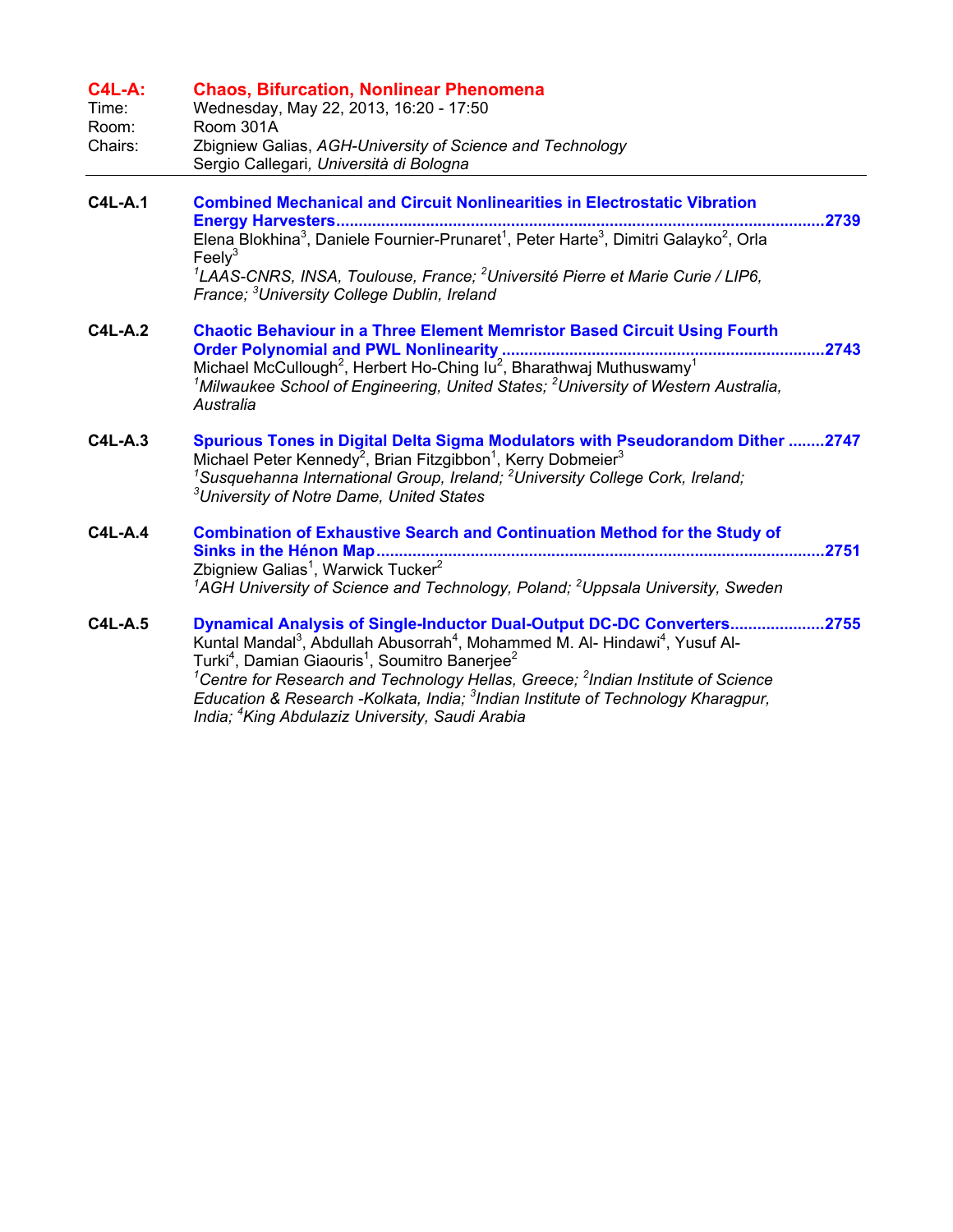## **C4L-C: DSP and Circuit Education**

| Time:   | Wednesday, May 22, 2013, 16:20 - 17:50    |
|---------|-------------------------------------------|
| Room:   | Room 302A                                 |
| Chairs: | Ravi Ramachandran, Rowan University       |
|         | Tokunbo Ogunfunmi, Santa Clara University |

- **C4L-C.1 A Spiral Learning Approach to Hardware Description Languages ..............................2759**  Srinivasa Vemuru, Sami Khorbotly, Firas Hassan *Ohio Northern University, United States*
- **C4L-C.2 Teaching Electronic Circuits Online: Lessons from MITx's 6.002x on edX.................2763**  Piotr Mitros<sup>1</sup>, Khurram Afridi<sup>2</sup>, Gerald Sussman<sup>2</sup>, Chris Terman<sup>2</sup>, Jacob White<sup>2</sup>, Lyla Fischer<sup>1</sup>, Anant Agarwal<sup>1</sup> <sup>1</sup>edX, United States; <sup>2</sup>Massachusetts Institute of Technology, United States
- **C4L-C.3 A Freshman Level Module in Biometric Systems ..........................................................2767**  Sara Davis, Megan N. Frankle, Ravi Ramachandran, Kevin D. Dahm, Robi Polikar *Rowan University, United States*
- **C4L-C.4 Efficient Decision Feedforward Equalizer with Parallelizable Architecture.................2771**  Ariel Luis Pola<sup>2</sup>, Juan Edmundo Cousseau<sup>3</sup>, Oscar Ernesto Agazzi<sup>1</sup>, Mario Rafael Hueda $2$ *1 ClariPhy Communications, Inc, United States; <sup>2</sup> Laboratorio de Comunicaciones Digitales - Universidad Nacional de Córdoba, Argentina; <sup>3</sup> Universidad Nacional del Sur - Bahía Blanca, Argentina*
- **C4L-C.5 Delay Element Concept for Continuous Time Digital Signal Processing ....................2775**  Karsten Konrad<sup>2</sup>, Dieter Brückmann<sup>2</sup>, Nima Tavangaran<sup>2</sup>, Jidan Al-Eryani<sup>1</sup>, Rainer Kokozinski<sup>1</sup>, Thomas Werthwein<sup>2</sup> <sup>1</sup>Universität Duisburg-Essen, Germany; <sup>2</sup>Universität Wuppertal, Germany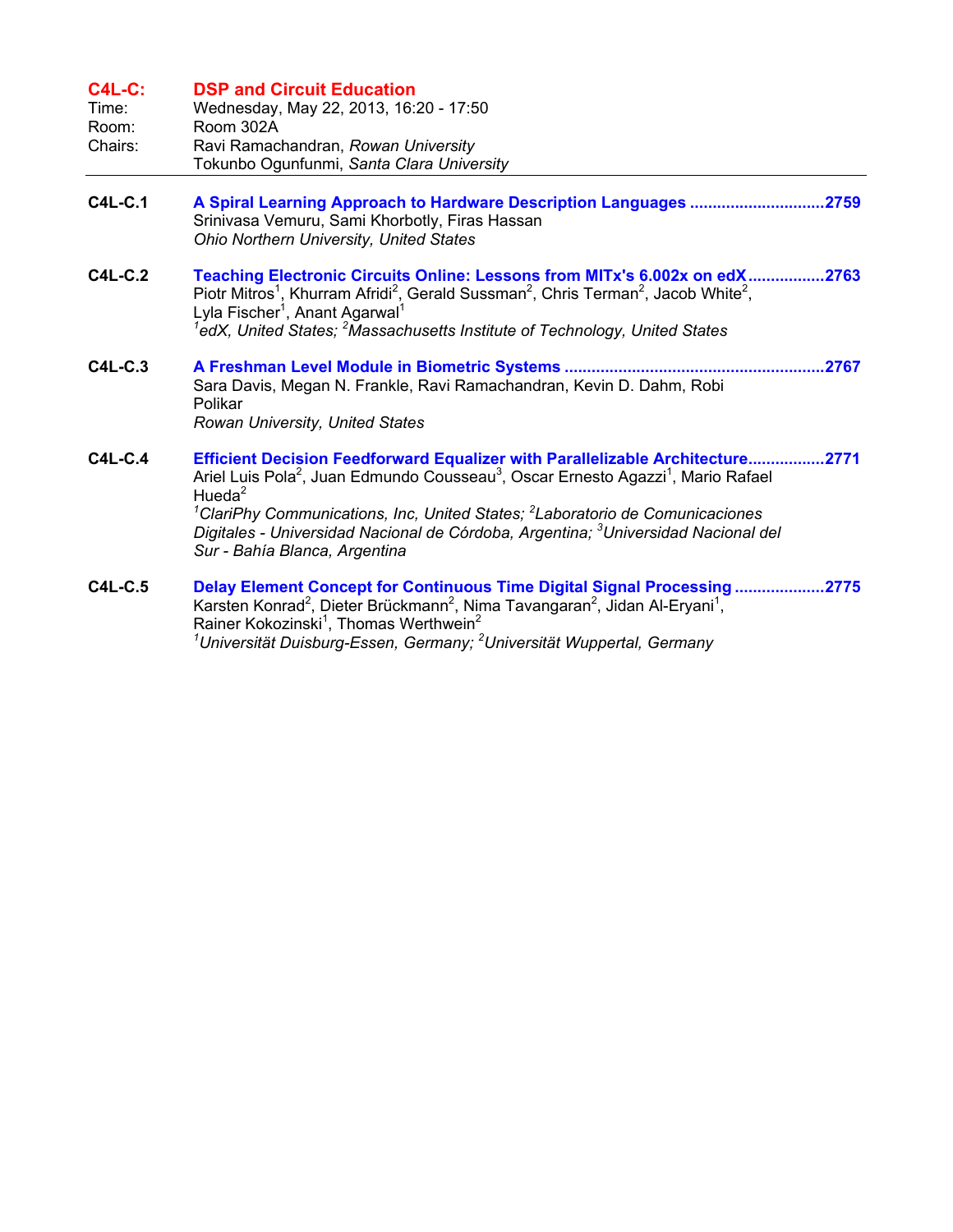| <b>C4L-L:</b><br>Time:<br>Room:<br>Chairs: | <b>SPECIAL SESSION: Circuit Aspects of Non-radiative Wireless Power Transfer</b><br>Wednesday, May 22, 2013, 16:20 - 17:50<br>Room 307B<br>Ki Young Kim, Samsung Advanced Institute of Technology                                                                                                                                                                                                                                      |  |
|--------------------------------------------|----------------------------------------------------------------------------------------------------------------------------------------------------------------------------------------------------------------------------------------------------------------------------------------------------------------------------------------------------------------------------------------------------------------------------------------|--|
|                                            | Elisenda Bou, Technical University of Catalunya                                                                                                                                                                                                                                                                                                                                                                                        |  |
| <b>C4L-L.1</b>                             | On the Efficient Wireless Power Transfer in Resonant Multi-Receiver Systems2779<br>David Ricketts <sup>2</sup> , Matthew Chabalko <sup>1</sup><br><sup>1</sup> Central Michigan University, United States; <sup>2</sup> North Carolina State University, United<br><b>States</b>                                                                                                                                                       |  |
| <b>C4L-L.2</b>                             | <b>Interference Analysis on Resonant Inductive Coupled Wireless Power Transfer</b><br>2783<br><b>Links</b><br>Elisenda Bou <sup>2</sup> , Eduard Alarcon <sup>2</sup> , Raymond Sedwick <sup>3</sup> , Peter Fisher <sup>1</sup><br>$^{\text{1}}$ Massachusetts Institute of Technology, United States; $^{\text{2}}$ Universitat Politècnica de<br>Catalunya, Spain; <sup>3</sup> University of Maryland, College Park, United States |  |
| $C4L-L.3$                                  | Design Methodology for Inductive Power Transfer Systems Targeting High<br>Ho Yan Leung, Daniel McCormick, David Budgett, Aiguo Patrick Hu<br>University of Auckland, New Zealand                                                                                                                                                                                                                                                       |  |
| $C4L-L.4$                                  | <b>Constant Current Charging in Series-Series Compensated Non-Radiative</b><br>2792<br>Shin-Young Cho <sup>1</sup> , Il-Oun Lee <sup>1</sup> , Sangcheol Moon <sup>1</sup> , Gun-Woo Moon <sup>1</sup> , Bong-Chul<br>Kim <sup>2</sup> , Ki Young Kim <sup>2</sup><br><sup>1</sup> Korea Advanced Institute of Science and Technology, Korea, South; <sup>2</sup> Samsung<br>Advanced Institute of Technology, Korea, South            |  |
| <b>C4L-L.5</b>                             | Hao Gao, Ulf Johannsen, Marion Matters-Kammerer, Dusan Milosevic, A. Bart<br>Smolders, Arthur van Roermund, Peter Baltus<br>Eindhoven University of Technology, Netherlands                                                                                                                                                                                                                                                            |  |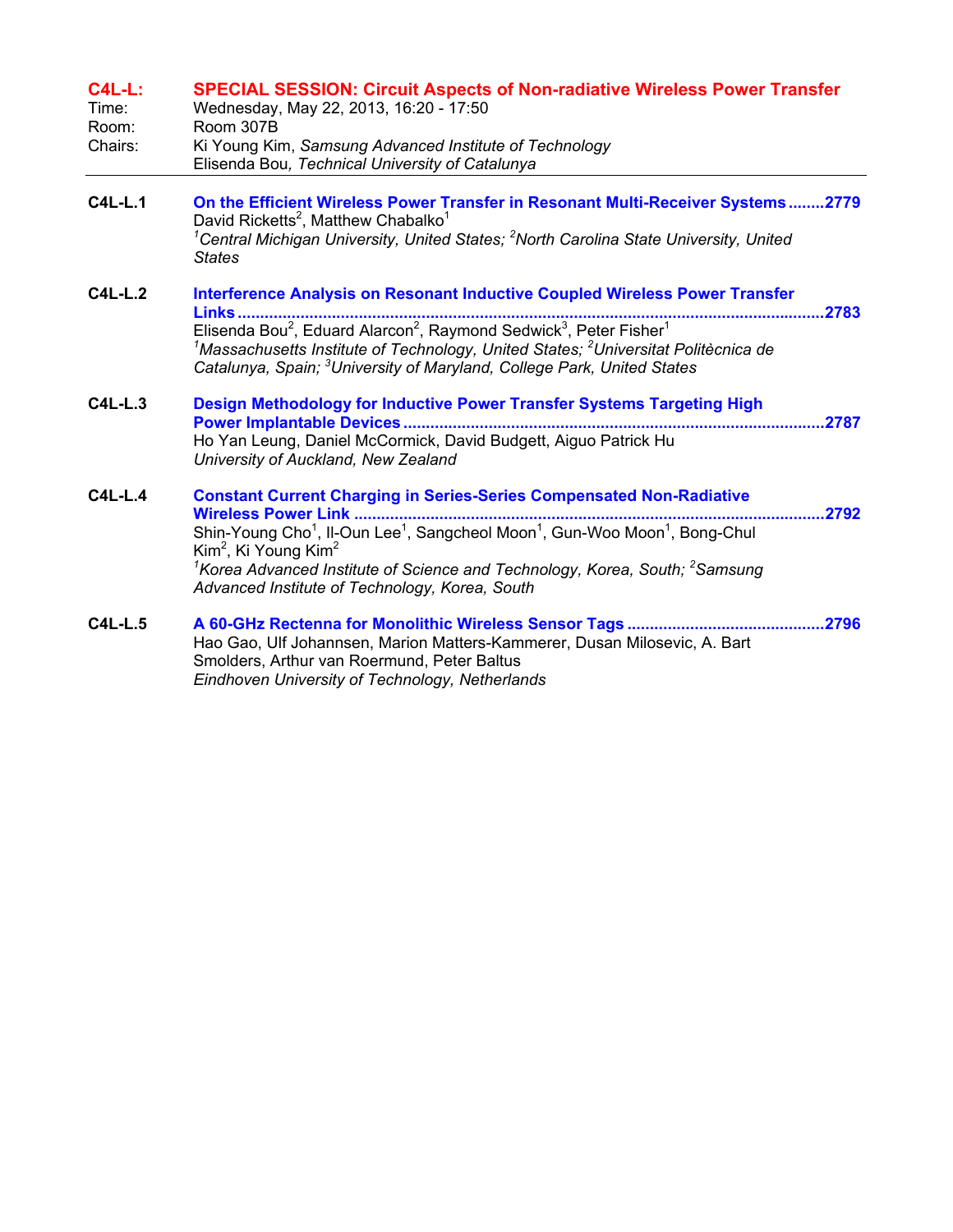| <b>C5P-N:</b><br>Time:<br>Room:<br>Chairs: | <b>Image and Video Processing &amp; Applications</b><br>Wednesday, May 22, 2013, 09:40 - 11:10<br>Poster Area<br>Ioannis Pitas, Aristotle University of Thessaloniki<br>Moncef Gabbouj, Tampere University of Technology                                                                                                                   |       |
|--------------------------------------------|--------------------------------------------------------------------------------------------------------------------------------------------------------------------------------------------------------------------------------------------------------------------------------------------------------------------------------------------|-------|
| <b>C5P-N.1</b>                             | Demosaicking of Color Filter Array Patterns Using Quaternion Fourier Transform<br>Soo-Chang Pei, Yue-Zhe Hsiao<br>National Taiwan University, Taiwan                                                                                                                                                                                       | .2800 |
| <b>C5P-N.2</b>                             | Algorithm Adaptive Video Deinterlacing Using Self-Validation Framework2804<br>Ting-Chun Wang, Yi-Nung Liu, Shao-Yi Chien<br>National Taiwan University, Taiwan                                                                                                                                                                             |       |
| C5P-N.3                                    | <b>Color Constancy via Chromaticity Neutralization: from Single to Multiple</b><br>Feng-Ju Chang <sup>1</sup> , Soo-Chang Pei <sup>2</sup><br>$^1$ Academia Sinica, Taiwan; $^2$ National Taiwan University, Taiwan                                                                                                                        | .2808 |
| C5P-N.4                                    | <b>Fast and Improved Seam Carving with Strip Partition and Neighboring</b><br><b>Probability Constraints</b><br><br>Lifang Wu <sup>1</sup> , Lianchao Cao <sup>1</sup> , Changwen Chen <sup>2</sup><br><sup>1</sup> Beijing University of Technology, China; <sup>2</sup> State University of New York at Buffalo,<br><b>United States</b> |       |
| <b>C5P-N.5</b>                             | Adaptive Watermarking Technique Based on Human Visual System and Fuzzy<br>Muhammad Imran <sup>1</sup> , Abdul Ghafoor <sup>2</sup> , Muhammad Mohsin Riaz <sup>2</sup><br>${}^{1}$ Balochistan University of Information Technology, Engineering, Pakistan; ${}^{2}$ National<br>University of Sciences and Technology, Pakistan           |       |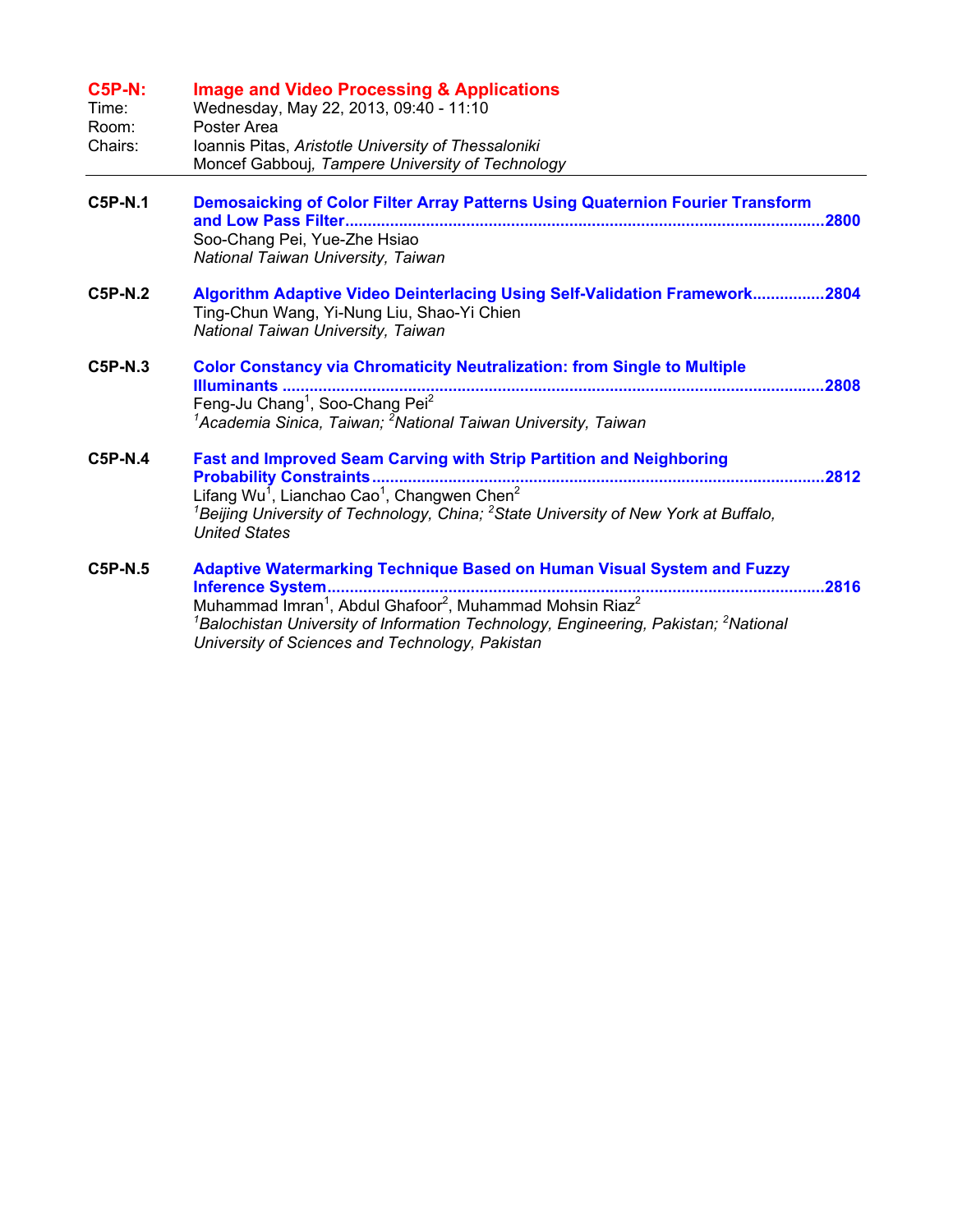| <b>C5P-P:</b><br>Time:<br>Room: | <b>Image Processing</b><br>Wednesday, May 22, 2013, 09:40 - 11:10<br>Poster Area                                                                                                                                                                                                                                                    |
|---------------------------------|-------------------------------------------------------------------------------------------------------------------------------------------------------------------------------------------------------------------------------------------------------------------------------------------------------------------------------------|
| Chair:                          | Karen Egiazarian, Tampere University of Technology                                                                                                                                                                                                                                                                                  |
| C5P-P.1                         | Yibin Tang <sup>1</sup> , Yuan Shen <sup>1</sup> , Aimin Jiang <sup>2</sup> , Ning Xu <sup>1</sup> , Changping Zhu <sup>2</sup><br><sup>1</sup> Changzhou Key Laboratory of Sensor Networks and Environmental Sensing, China;<br><sup>2</sup> Hohai University, China                                                               |
| C5P-P.2                         | A Hybrid Image Restoration Algorithm Based on Projections Onto Convex Sets<br>Rafael Pires, Luis Pereira, Alex Mansano, Joao Paulo Papa<br>Universidade Estadual Paulista, Brazil                                                                                                                                                   |
| C5P-P.3                         | <b>Computation of Partial Fractional Derivative of Digital Image Using Discrete</b><br><b>Cosine Transform.</b><br>2828<br>Chien-Cheng Tseng <sup>2</sup> , Su-Ling Lee <sup>1</sup><br><sup>1</sup> Chang Jung Christian University, Taiwan; <sup>2</sup> National Kaohsiung First University of<br>Science and Technology, Taiwan |
| C5P-P.4                         | Adaptive Parameter Estimation for Total Variation Image Denoising2832<br>Baoxian Wang, Baojun Zhao, Chenwei Deng, Linbo Tang<br>Beijing Institute of Technology, China                                                                                                                                                              |
| C5P-P.5                         | <b>Improved Total Variation Based Image Compressive Sensing Recovery by</b><br>.2836<br>Jian Zhang <sup>1</sup> , Shaohui Liu <sup>1</sup> , Ruiqin Xiong <sup>2</sup> , Siwei Ma <sup>2</sup> , Debin Zhao <sup>1</sup><br><sup>1</sup> Harbin Institute of Technology, China; <sup>2</sup> Peking University, China               |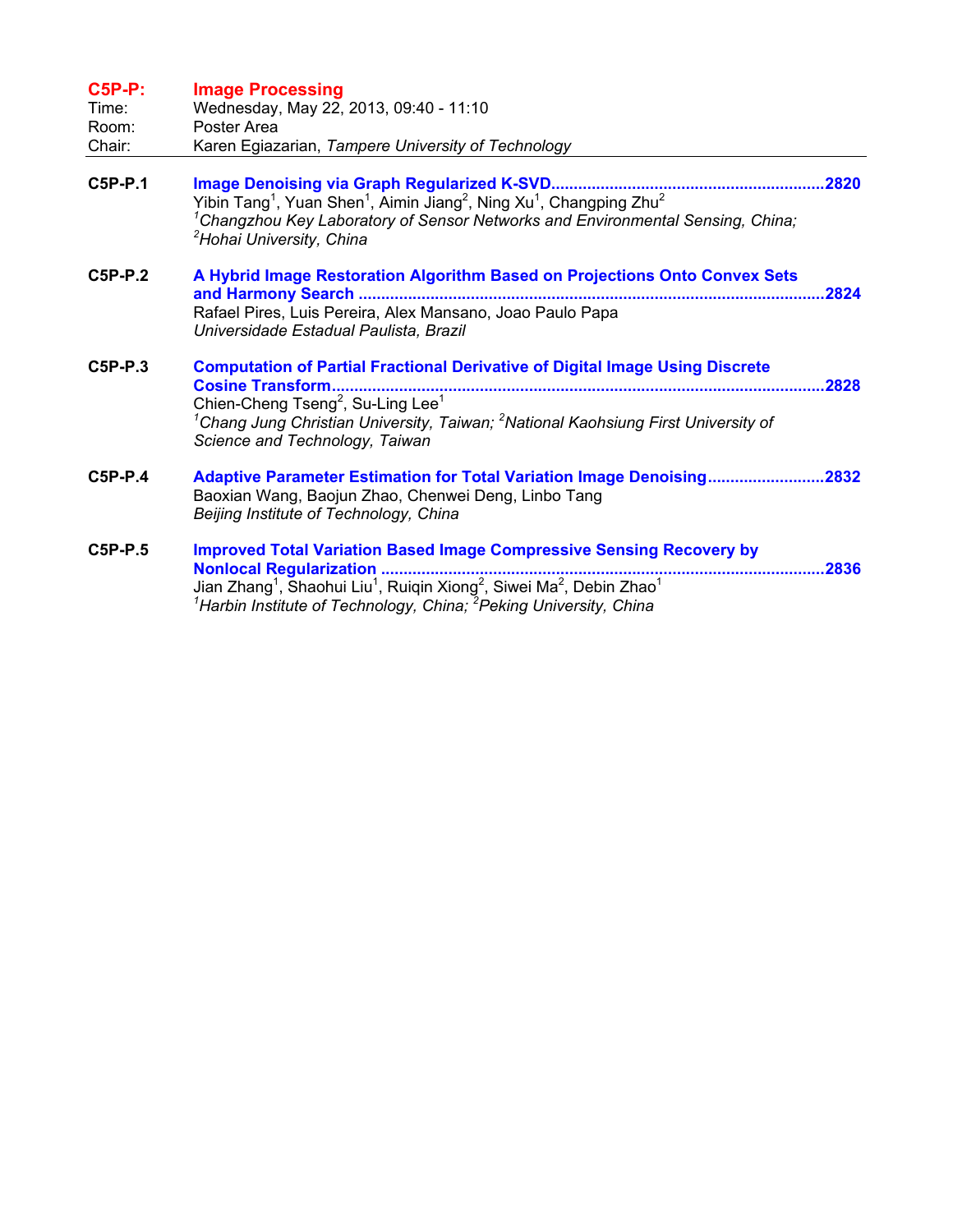| <b>C5P-Q:</b><br>Time:<br>Room: | <b>Multimedia 3D</b><br>Wednesday, May 22, 2013, 09:40 - 11:10<br>Poster Area                                                                                                                                                                                                                                                                                          |       |
|---------------------------------|------------------------------------------------------------------------------------------------------------------------------------------------------------------------------------------------------------------------------------------------------------------------------------------------------------------------------------------------------------------------|-------|
| Chairs:                         | Anthony Vetro, Mitsubishi Electric Research Labs<br>Lai-Man Po, City University of Hong Kong                                                                                                                                                                                                                                                                           |       |
| C5P-Q.1                         | Depth-Aided Exemplar-Based Hole Filling for DIBR View Synthesis<br>2840<br>Xuyuan Xu <sup>2</sup> , Lai-Man Po <sup>2</sup> , Chun-Ho Cheung <sup>2</sup> , Litong Feng <sup>2</sup> , Ka-Ho Ng <sup>2</sup> , Kwok-<br>Wai Cheung <sup>1</sup><br>${}^{1}$ Chu Hai College of Higher Education, Hong Kong; ${}^{2}$ City University of Hong Kong,<br><b>Hong Kong</b> |       |
| <b>C5P-Q.2</b>                  | Tzu-Yi Hung <sup>2</sup> , Jiwen Lu <sup>1</sup> , Yap-Peng Tan <sup>2</sup><br><sup>1</sup> Advanced Digital Sciences Center, Illinois at Singapore Pte. Ltd., Singapore;<br><sup>2</sup> Nanyang Technological University, Singapore                                                                                                                                 | 2844  |
| $C5P-Q.3$                       | <sup>1</sup> Beijing Institute of Technology, China; <sup>2</sup> Nanyang Technological University,<br>Singapore                                                                                                                                                                                                                                                       | 2848  |
| C5P-Q.4                         | A Fast Depth-Map Wedgelet Partitioning Scheme for Intra Prediction in 3D Video<br>Coding<br>Mengmeng Zhang <sup>3</sup> , Chuan Zhao <sup>3</sup> , Jizheng Xu <sup>2</sup> , Huihui Bai <sup>1</sup><br><sup>1</sup> Beijing Jiaotong University, China; <sup>2</sup> Microsoft Research Asia, China; <sup>3</sup> North China<br>University of Technology, China     | 2852  |
| $C5P-Q.5$                       | Wen-Nung Lie, Guan-Hua Lin<br>National Chung Cheng University, Taiwan                                                                                                                                                                                                                                                                                                  | .2856 |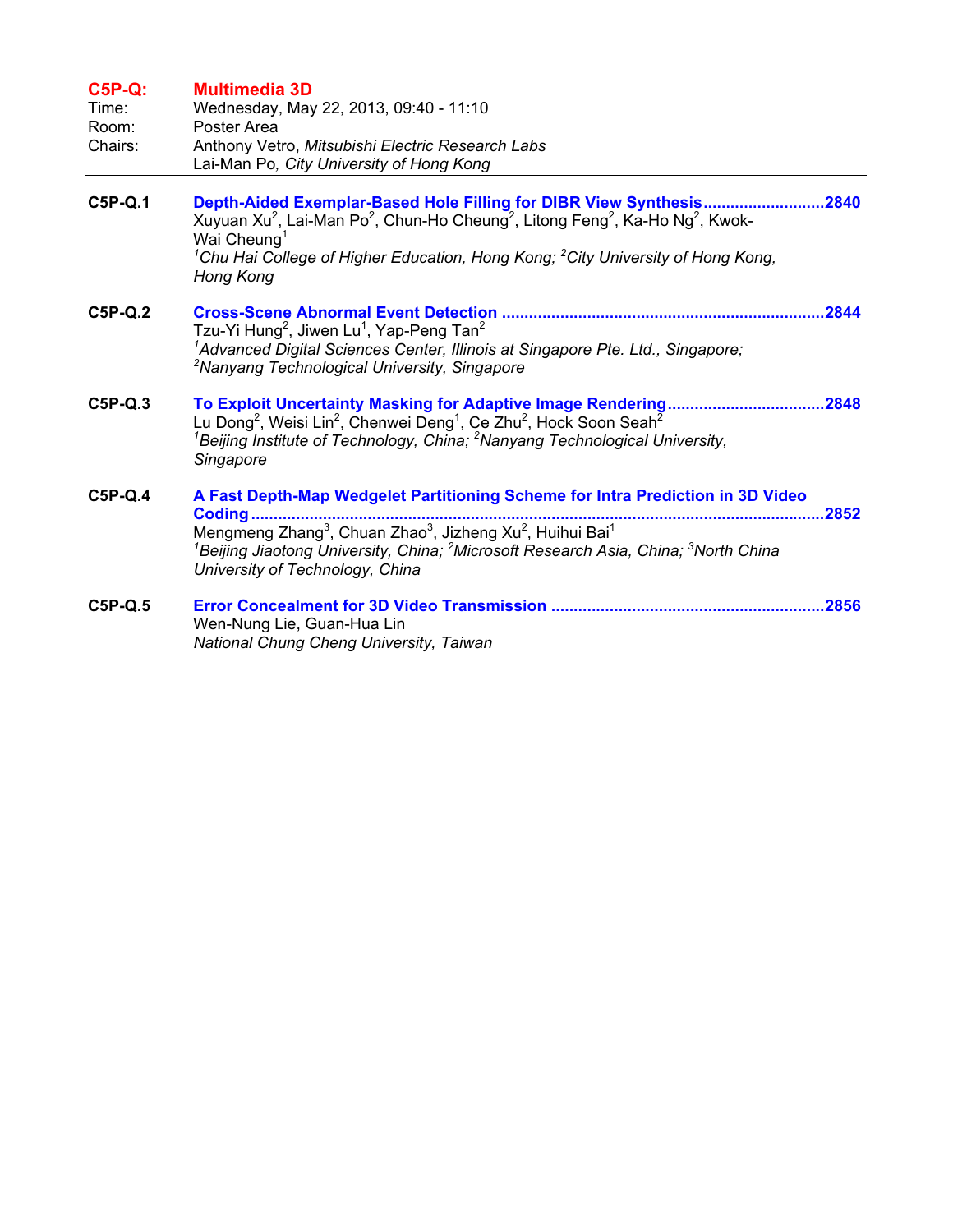| <b>C5P-R:</b><br>Time:<br>Room:<br>Chairs: | <b>Multimedia Coding and Processing</b><br>Wednesday, May 22, 2013, 09:40 - 11:10<br>Poster Area<br>Homer H. Chen, National Taiwan University<br>Weiyao Lin, Shanghai Jiao Tong University                                                                                                                                                                                                               |
|--------------------------------------------|----------------------------------------------------------------------------------------------------------------------------------------------------------------------------------------------------------------------------------------------------------------------------------------------------------------------------------------------------------------------------------------------------------|
| $C5P-R.1$                                  | Fast Vehicle Detection Based on Feature and Real-Time Prediction2860<br>Hanyang Xu <sup>1</sup> , Zeng Zhou <sup>2</sup> , Bin Sheng <sup>1</sup> , Lizhuang Ma <sup>1</sup><br><sup>1</sup> Shanghai Jiao Tong University, China; <sup>2</sup> Suntec Software Shanghai Co., LTD, China                                                                                                                 |
| C5P-R.2                                    | Parallelizing Video Transcoding with Load Balancing on Cloud Computing2864<br>Song Lin <sup>2</sup> , Xinfeng Zhang <sup>1</sup> , Qin Yu <sup>2</sup> , Honggang Qi <sup>3</sup> , Siwei Ma <sup>2</sup><br><sup>1</sup> Institute of Computing Technology, Chinese Academy of Sciences, China; <sup>2</sup> Peking<br>University, China; <sup>3</sup> University of Chinese Academy of Sciences, China |
| $C5P-R.3$                                  | Speeding Up the Runtime Performance for Lossless Image Coding on GPUs with<br><b>CUDA</b><br>.2868<br>Lih-Jen Kau, Chih-Shen Chen<br>National Taipei University of Technology, Taiwan                                                                                                                                                                                                                    |
| <b>C5P-R.4</b>                             | <b>Optimization of Workload Scheduling for Multimedia Cloud Computing2872</b><br>Xiaoming Nan, Yifeng He, Ling Guan<br>Ryerson University, Canada                                                                                                                                                                                                                                                        |
| C5P-R.5                                    | <b>Human Emotion Recognition Using the Adaptive Sub-Layer-Compensation</b><br>.2876<br>Yi Huang, Yun Tie, Anastasios Venetsanopoulos, Ling Guan<br>Ryerson University, Canada                                                                                                                                                                                                                            |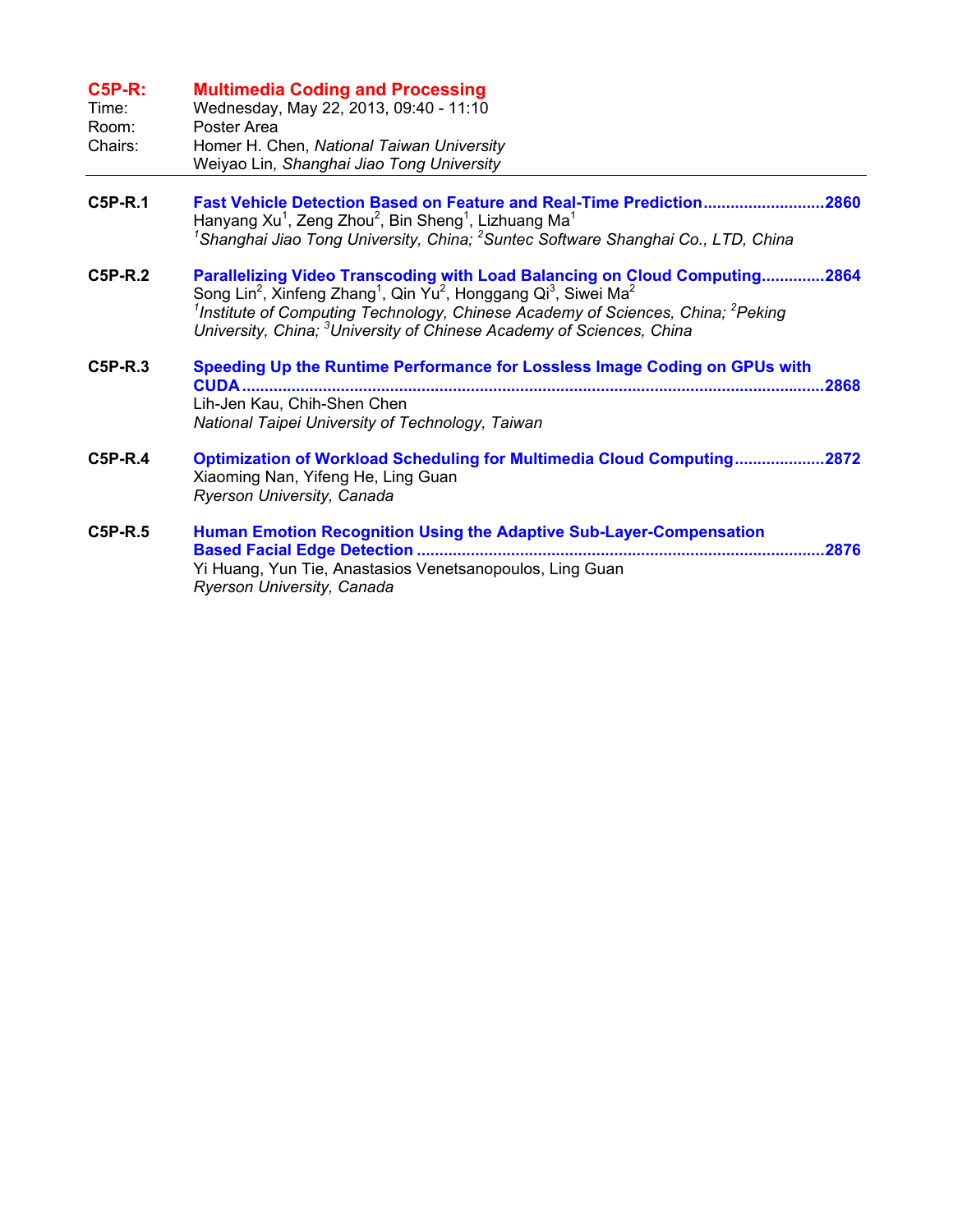| <b>C5P-S:</b><br>Time:<br>Room:<br>Chairs: | <b>Visual Analysis and Enhancement</b><br>Wednesday, May 22, 2013, 09:40 - 11:10<br>Poster Area<br>Chia-Wen Lin, National Tsing Hua University<br>Siwei Ma, Peking University, China                                                                                                                                                                                                                                                                                                                                                  |
|--------------------------------------------|---------------------------------------------------------------------------------------------------------------------------------------------------------------------------------------------------------------------------------------------------------------------------------------------------------------------------------------------------------------------------------------------------------------------------------------------------------------------------------------------------------------------------------------|
| C5P-S.1                                    | A Spatial Inter-View Auto-Regressive Super-Resolution Scheme for Multi-View<br>Image via Scene Matching Algorithm<br>.2880<br>Min Gao <sup>1</sup> , Siwei Ma <sup>2</sup> , Debin Zhao <sup>1</sup> , Wen Gao <sup>2</sup><br><sup>1</sup> Harbin Institute of Technology, China; <sup>2</sup> Peking University, China                                                                                                                                                                                                              |
| C5P-S.2                                    | 2884<br>Kui Fan <sup>1</sup> , Honggang Qi <sup>3</sup> , Dawei Du <sup>2</sup> , Changhua Zhang <sup>2</sup><br><sup>1</sup> Beijing Jiaotong University, China; <sup>2</sup> University of Electronic Science and Technology<br>of China, China; <sup>3</sup> University of the Chinese Academy of Science, China                                                                                                                                                                                                                   |
| C5P-S.3                                    | A Saliency Detection Model Based on Sparse Features and Visual Acuity 2888<br>Yuming Fang <sup>4</sup> , Weisi Lin <sup>4</sup> , Zhenzhong Chen <sup>3</sup> , Chia-Wen Lin <sup>5</sup> , Zhijun Fang <sup>2</sup> ,<br>Chenwei Deng <sup>1</sup><br><sup>1</sup> Beijing Institute of Technology, China; $2$ Jiangxi University of Finance and<br>Economics, China; <sup>3</sup> MediaTek USA Inc., United States; <sup>4</sup> Nanyang Technological<br>University, Singapore; <sup>5</sup> National Tsing Hua University, Taiwan |
| $C5P-S.4$                                  | A New Local-Main-Gradient-Orientation HOG and Contour Differences Based<br><b>Algorithm for Object Classification.</b><br>2892<br>Xiaogiong Su <sup>2</sup> , Weiyao Lin <sup>2</sup> , Xiaozhen Zheng <sup>1</sup> , Xintong Han <sup>2</sup> , Hang Chu <sup>2</sup> ,<br>Xiaoyun Zhang <sup>2</sup><br><sup>1</sup> Huawei Technologies, China; <sup>2</sup> Shanghai Jiao Tong University, China                                                                                                                                  |
| C5P-S.5                                    | SIFT-Based Image Super-Resolution<br>.2896<br>Huanjing Yue <sup>3</sup> , Jingyu Yang <sup>3</sup> , Xiaoyan Sun <sup>2</sup> , Feng Wu <sup>1</sup><br><sup>1</sup> Microsoft Research Aisa, China; <sup>2</sup> Microsoft Research Asia, China; <sup>3</sup> Tianjin<br>University, China                                                                                                                                                                                                                                           |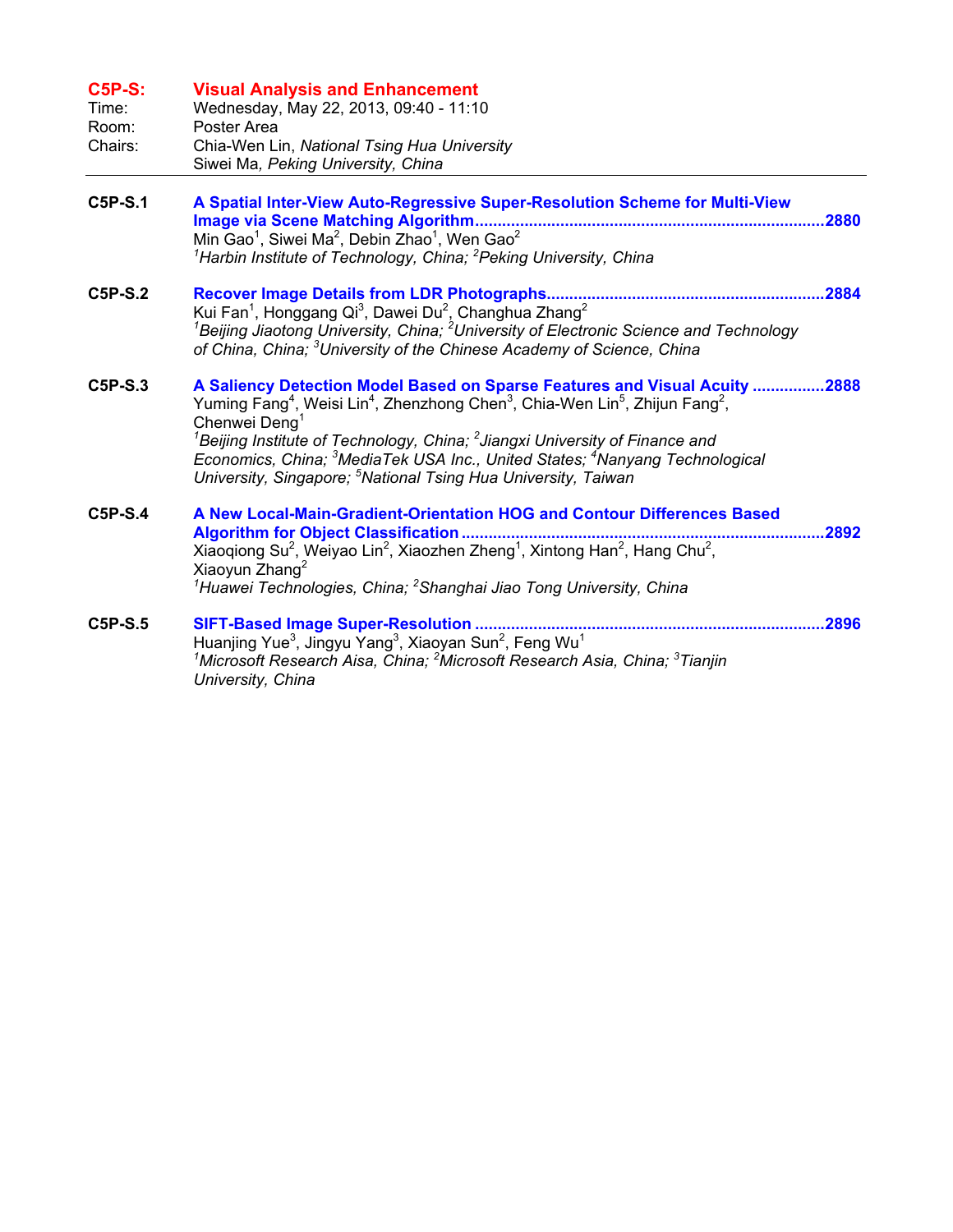| <b>C5P-T:</b><br>Time:<br>Room:<br>Chairs: | <b>Multiview and 3D Visual Signal Processing</b><br>Wednesday, May 22, 2013, 09:40 - 11:10<br>Poster Area<br>Viet Anh Nguyen, Advanced Digital Sciences Center, Singapore<br>Yap-Peng Tan, Nanyang Technological University                                                                                                                                                          |       |
|--------------------------------------------|--------------------------------------------------------------------------------------------------------------------------------------------------------------------------------------------------------------------------------------------------------------------------------------------------------------------------------------------------------------------------------------|-------|
| <b>C5P-T.1</b>                             | <b>Efficient View Synthesis Based Error Concealment Method for Multiview Video</b><br><sup>1</sup> Advanced Digital Sciences Center, Illinois at Singapore Pte. Ltd., Singapore; <sup>2</sup> Korea<br>Advanced Institute of Science and Technology, Korea, South; <sup>3</sup> University of Illinois at<br>Urbana-Champaign, IL, United States                                     |       |
| C5P-T.2                                    | Fine Registration of 3D Point Clouds with Iterative Closest Point Using an RGB-<br>Jun Xie <sup>3</sup> , Yu-Feng Hsu <sup>2</sup> , Rogerio Feris <sup>1</sup> , Ming-Ting Sun <sup>3</sup><br><sup>1</sup> IBM T. J. Watson Research Center, United States; <sup>2</sup> Industrial Technology Research<br>Institute, Taiwan; <sup>3</sup> University of Washington, United States |       |
| <b>C5P-T.3</b>                             | Influence of Camera Imaging Pipeline on Stereo-Matching Quality: an<br>Mihail Georgiev <sup>2</sup> , Atanas Gotchev <sup>2</sup> , Miska Hannuksela <sup>1</sup><br><sup>1</sup> Nokia Research Center, Finland; $2$ Tampere University of Technology, Finland                                                                                                                      | .2908 |
| <b>C5P-T.4</b>                             | Low Complexity Image Correction Using Color and Focus Matching for Stereo<br>Wooseok Kim, Joohan Kim, Minsu Choi, Ik-Joon Chang, Jinsang Kim<br>Kyung Hee University, Korea, South                                                                                                                                                                                                   |       |
| <b>C5P-T.5</b>                             | Kuan-Hung Chen <sup>1</sup> , Chin-Long Su <sup>2</sup><br><sup>1</sup> Feng-Chia University, Taiwan; <sup>2</sup> National Yunlin University of Science and<br>Technology, Taiwan                                                                                                                                                                                                   |       |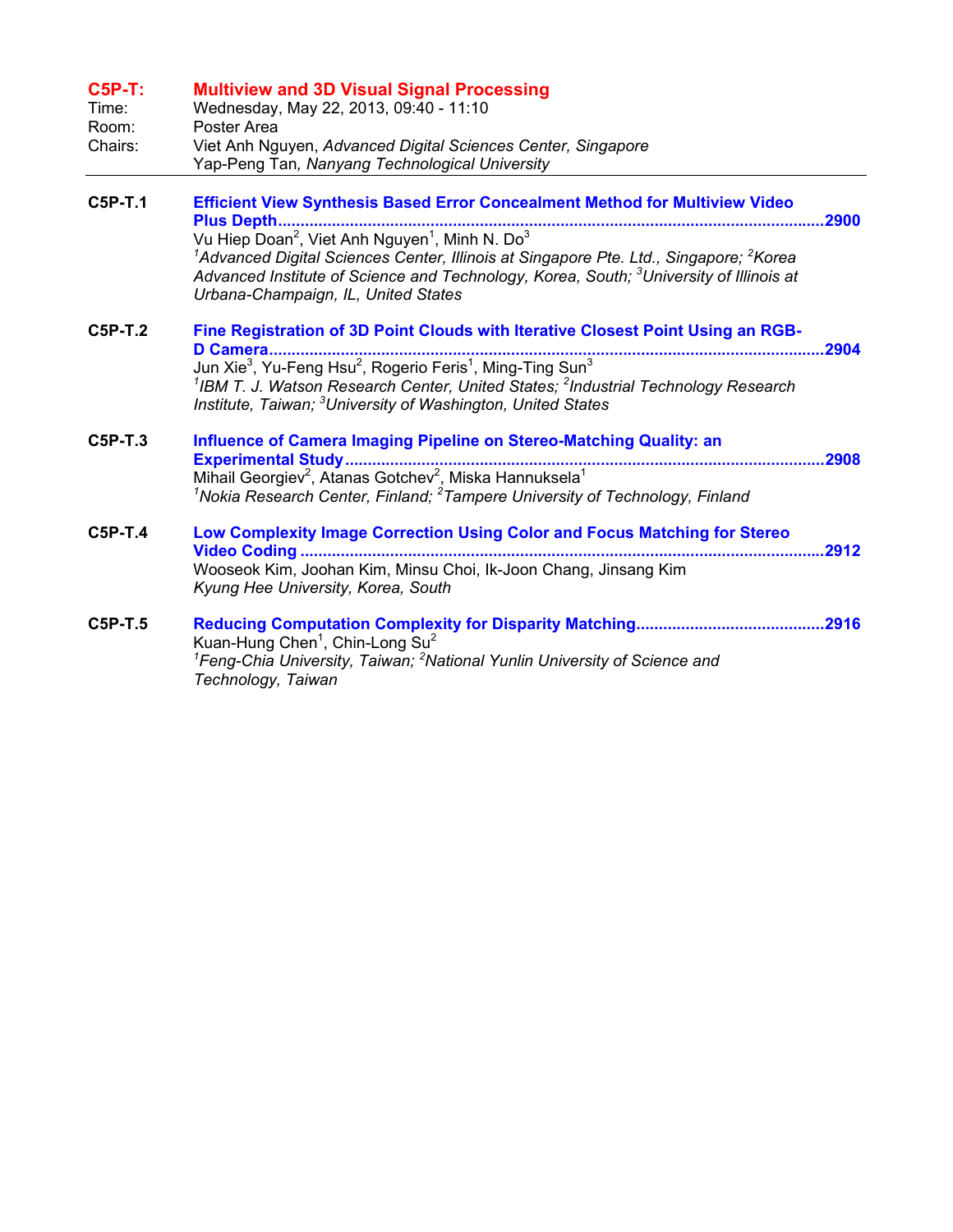## **C6P-N: Linear and Adaptive Filtering**

Time: Wednesday, May 22, 2013, 11:30 - 13:00 Room: Poster Area

- **C6P-N.1 New Algorithm for Minimax Design of Sparse IIR Filters ..............................................29** Wu-Sheng Lu<sup>1</sup>, Takao Hinamoto<sup>2</sup> *1 University of Victoria, Canada; <sup>2</sup> Hiroshima University, Japan*
- **C6P-N.2 Design and Application of Allpass Filters with Equiripple Group Delay Errors..........2924**  Xiaoping Lai<sup>1</sup>, Zhiping Lin<sup>2</sup> <sup>1</sup> Hangzhou Dianzi University, China; <sup>2</sup> Nanyang Technological University, Singapore
- **C6P-N.3 Tracking Properties of Complex Adaptive Notch Filter for Detection of Multiple Real Sinusoids...................................................................................................................2928**  Shotaro Nishimura<sup>2</sup>, Aloys Mvuma<sup>3</sup>, Takao Hinamoto<sup>1</sup> <sup>1</sup>Hiroshima University, Japan; <sup>2</sup>Shimane University, Japan; <sup>3</sup>University of Dodoma, *Japan*
- **C6P-N.4 An Efficient Matrix Iterative Algorithm for the WLS Design of 2-D FIR Filters ............2932**  Ruijie Zhao<sup>2</sup>, Xiaoping Lai<sup>1</sup> <sup>1</sup> Hangzhou Dianzi University, China; <sup>2</sup> Shandong University at Weihai, China
- **C6P-N.5 Low-Complexity Two-Rate Based Multivariate Impulse Response Reconstructor for Time-Skew Error Correction in M-Channel Time-Interleaved ADCs.......................2936**  Anu Kalidas Muralidharan Pillai, Håkan Johansson *Linköping University, Sweden*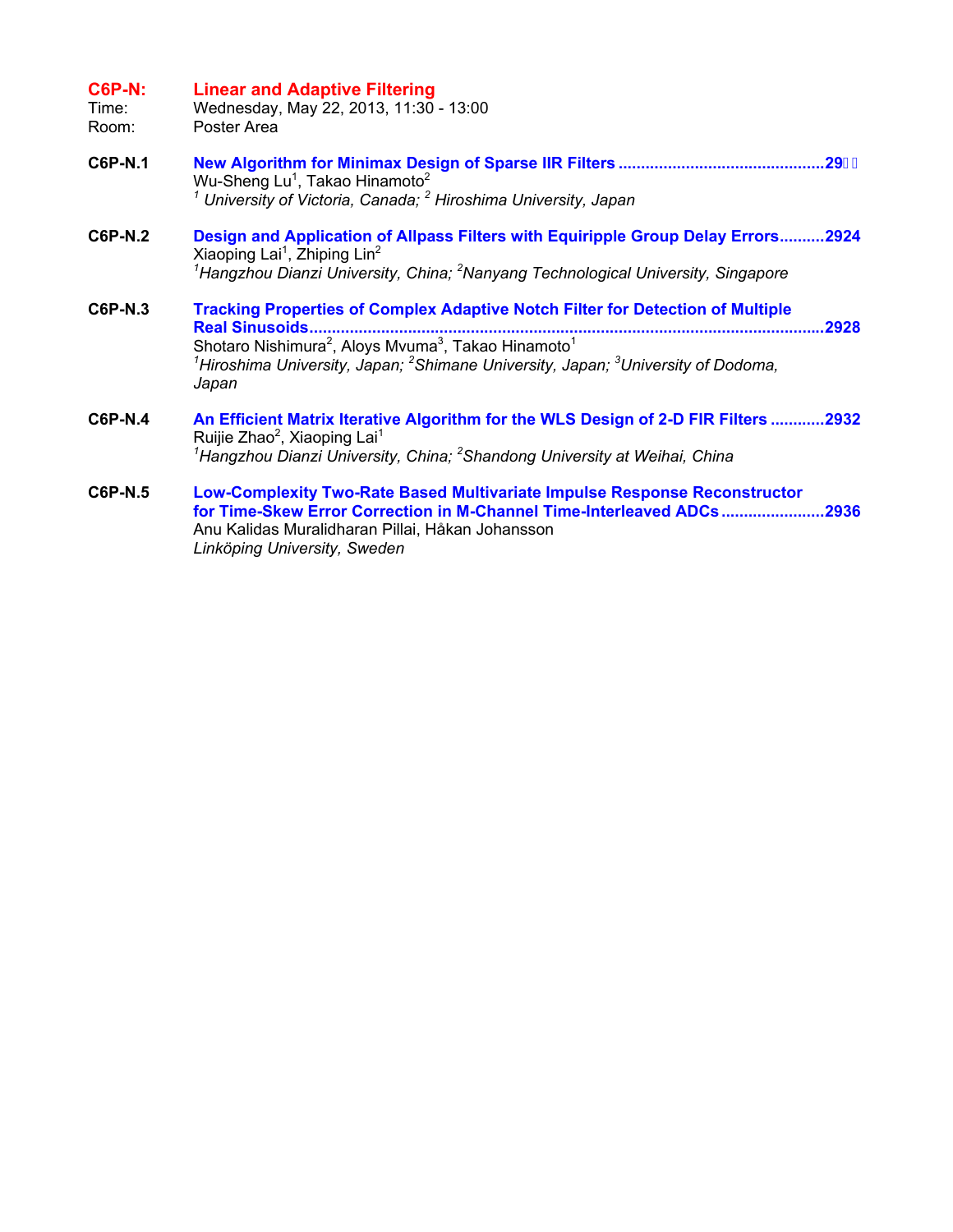| $C6P-P$ : | <b>Power Converters, Modeling, Dynamics, Control, and Driving II</b> |
|-----------|----------------------------------------------------------------------|
| Time.     | $M$ adnaaday $M$ ay 22, 2012, 11:20, 12:00                           |

| Time:   | vvednesdav, May 22, 2013, 11.30 - 13.00          |
|---------|--------------------------------------------------|
| Room:   | Poster Area                                      |
| Chairs: | Herbert H.C. Iu, University of Western Australia |
|         | Xiuqin Wei, Fukuoka University                   |

- **C6P-P.1 Detecting Bifurcation Types in DC-DC Switching Converters by Duplicate Symbolic Sequence ..........................................................................................................2940** Lisa Yang<sup>1</sup>, Bo Zhang<sup>2</sup>, Fan Xie<sup>2</sup>, Herbert Ho-Ching Iu<sup>3</sup>, Wei Hu<sup>1</sup> <sup>1</sup> Guangzhou University, China; <sup>2</sup> South China University of Technology, China; *3 University of Western Australia, Australia*
- **C6P-P.2 Fast Transient Digitally Controlled Buck Regulator with Inductor Current Slew-Rate Boost .........................................................................................................................2944**  Ahmed Hashim, Bertan Bakkaloglu *Arizona State University, United States*

## **C6P-P.4 A New Single-Stage AC-DC Converter for Medical Implant Devices............................2948**  Yen-Chia Chu, N. Sertac Artan, Dariusz Czarkowski, H. Jonathan Chao *Polytechnic Institute of New York University, United States*

**C6P-P.5 Authentic Mode-Toggled Detector with Fast Transient Response Under Wide Load Range Buck-Boost Converter.................................................................................2952**  Moris Lin<sup>1</sup>, Yung-Sheng Huang<sup>1</sup>, Andreas Ehrhart<sup>2</sup>, Yu-Huei Lee<sup>1</sup>, Chao-Chang Chiu<sup>1</sup>, Bernhard Wicht<sup>2</sup>, Ke-Horng Chen<sup>1</sup> *1 National Chiao Tung University, Taiwan; <sup>2</sup> Reutlingen University, Germany*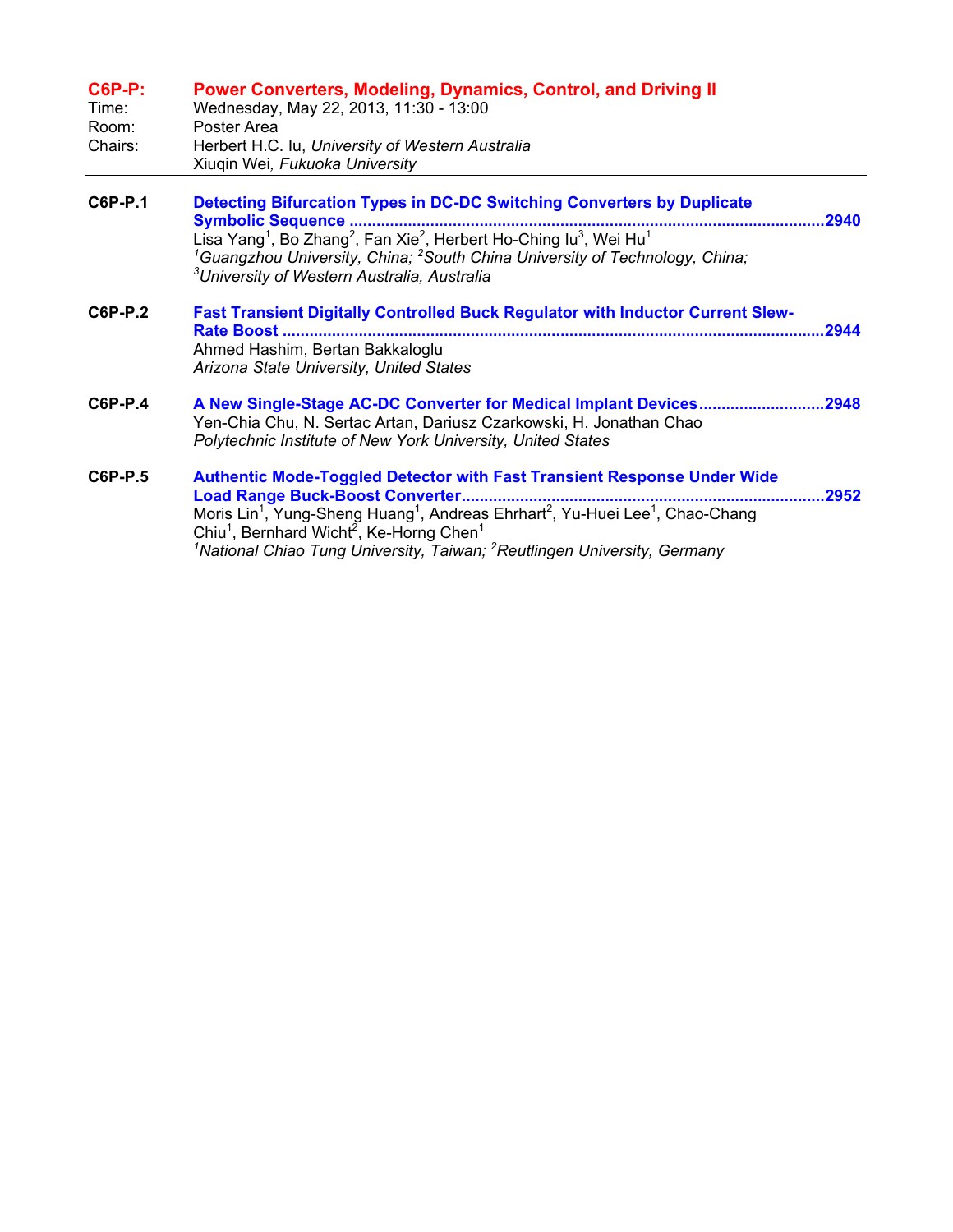| <b>C6P-Q:</b><br>Time:<br>Room:<br>Chairs: | <b>Smart Grids and Sustainability II</b><br>Wednesday, May 22, 2013, 11:30 - 13:00<br>Poster Area<br>Chika Nwankpa, Drexel University<br>Luis F. C. Alberto, University of Sao Paulo                                                                                                       |
|--------------------------------------------|--------------------------------------------------------------------------------------------------------------------------------------------------------------------------------------------------------------------------------------------------------------------------------------------|
| C6P-Q.1                                    | <b>Macroscopic Broadband Loss Characteristics of Power Transformer Winding</b><br>Yiming Zheng, Zanji Wang<br>Tsinghua University, China                                                                                                                                                   |
| $C6P-Q.2$                                  | Ultra-Low-Power Control Systems for Electrostatic Energy Harvesters 2960<br>Marcelo Domingues, Antonio Carlos M. de Queiroz<br>Universidade Federal do Rio de Janeiro, Brazil                                                                                                              |
| C6P-Q.3                                    | A Study on MOSFET Rectifiers Maximum Output Voltage for RF Power<br>Hugo Gonçalves, Jorge Fernandes, Miguel Martins<br>INESC-ID - Universidade Técnica de Lisboa, Portugal                                                                                                                 |
| <b>C6P-Q.4</b>                             | An Approach for Estimating Mode Shape for Participation of Inter-Area<br><b>Oscillation Mode.</b><br>Song Han <sup>1</sup> , Na Rong <sup>1</sup> , Ting Sun <sup>1</sup> , Jing Zhang <sup>2</sup><br><sup>1</sup> Guizhou University, China; <sup>2</sup> Zhejiang Power Grid Co., China |
| C6P-Q.5                                    | Jan Kyncl, Adithya Hariram, Martin Novotny<br>Czech Technical University in Prague, Czech Rep.                                                                                                                                                                                             |
| C6P-Q.6                                    | Matteo Corno, Sergio Matteo Savaresi<br>Politecnico di Milano, Italy                                                                                                                                                                                                                       |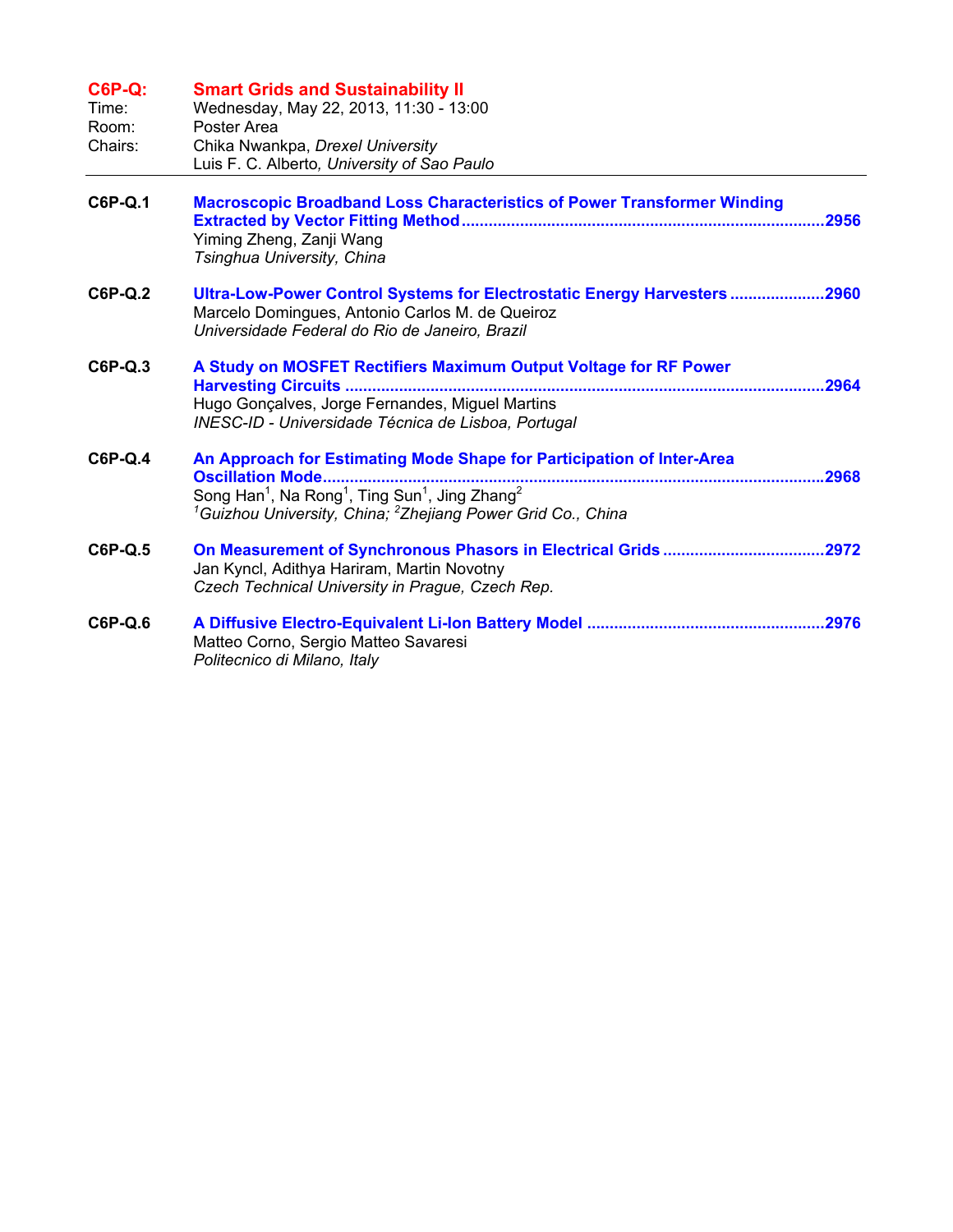| <b>C6P-R:</b><br>Time:<br>Room:<br>Chairs: | <b>Visual Recognition and Processing II</b><br>Wednesday, May 22, 2013, 11:30 - 13:00<br>Poster Area<br>Oscar Au, Hong Kong University of Science & Technology<br>Hongliang Li, University of Electronic Science and Technology of China                                                        |
|--------------------------------------------|-------------------------------------------------------------------------------------------------------------------------------------------------------------------------------------------------------------------------------------------------------------------------------------------------|
| C6P-R.1                                    | Support-Driven Sparse Coding for Face Hallucination<br>.2980<br>Junjun Jiang <sup>2</sup> , Ruimin Hu <sup>2</sup> , Zhongyuan Wang <sup>2</sup> , Zixiang Xiong <sup>1</sup> , Zhen Han <sup>2</sup><br><sup>1</sup> Texas A&M University, United States; <sup>2</sup> Wuhan University, China |
| <b>C6P-R.2</b>                             | <b>Improved Discriminant Nearest Feature Space Analysis for Variable Lighting</b><br><b>Face Recognition </b><br>2984<br>Shih-Ming Huang, Jar-Ferr Yang<br>National Cheng Kung University, Taiwan                                                                                               |
| C6P-R.3                                    | Weiqi Yan, J Chambers<br>Auckland University of Technology, New Zealand                                                                                                                                                                                                                         |
| C6P-R.4                                    | Adaptive Motion Estimation Order for Frame Rate Up-Conversion 2992<br>Chengzhou Tang, Ronggang Wang, Wenmin Wang<br>Peking University, China                                                                                                                                                    |
| <b>C6P-R.5</b>                             | Yuanfang Guo, Oscar C. Au, Ketan Tang, Jiahao Pang, Wenxiu Sun, Lingfeng<br>Xu, Jiali Li, Xingyu Zhang<br>Hong Kong University of Science and Technology, Hong Kong                                                                                                                             |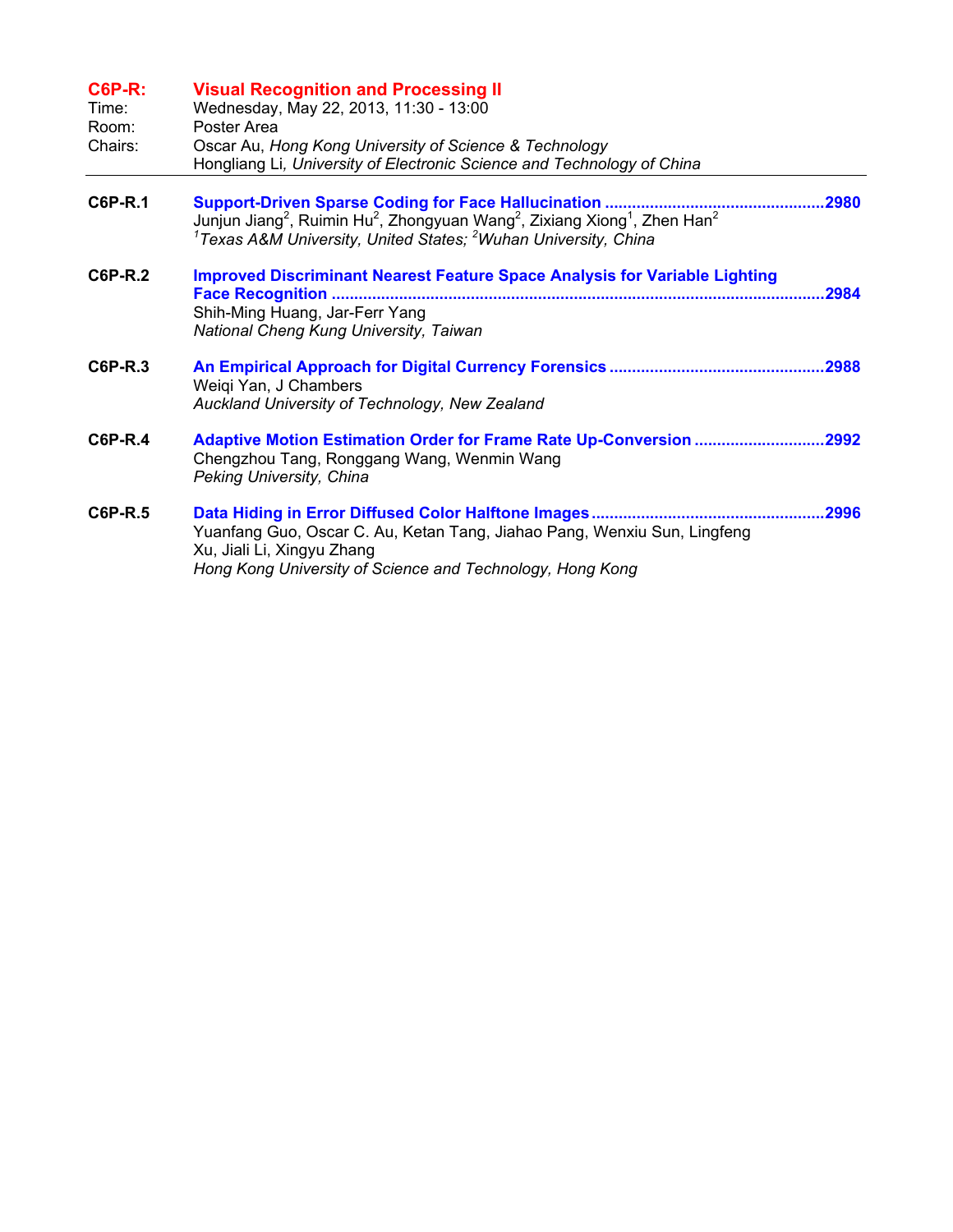| <b>C6P-S:</b><br>Time:<br>Room:<br>Chairs: | <b>Low-Power Circuits II</b><br>Wednesday, May 22, 2013, 11:30 - 13:00<br>Poster Area<br>Robert Chen-Hao Chang, National Chung Hsing University<br>Volkan Kursun, The Hong Kong University of Science and Technology                                                                                                                           |      |
|--------------------------------------------|------------------------------------------------------------------------------------------------------------------------------------------------------------------------------------------------------------------------------------------------------------------------------------------------------------------------------------------------|------|
| C6P-S.1                                    | Novel Dual-Threshold-Voltage Energy-Efficient Buffers for Driving Large<br>Hong Zhu, Volkan Kursun<br>Hong Kong University of Science and Technology, China                                                                                                                                                                                    |      |
| C6P-S.2                                    | Efficient Approaches to Design a Reversible Floating Point Divider3004<br>Lafifa Jamal, Hafiz Md. Hasan Babu<br>University of Dhaka, Bangladesh                                                                                                                                                                                                |      |
| C6P-S.3                                    | A 2µW Digital Baseband Core for Wireless Micro-Neural-Interface in 0.18µm<br>CMOS<br>Ran Liao <sup>1</sup> , Chriswell Hutchens <sup>1</sup> , Robert Rennaker II <sup>2</sup><br>$^{\text{\tiny{\textup{1}}}}$ Oklahoma State University, United States; $^{\text{\tiny{\textup{2}}}}$ University of Texas at Dallas, United<br><b>States</b> | 3008 |
| C6P-S.4                                    | <b>Energy Reduction of Ultra-Low Voltage VLSI Circuits by Digit-Serial</b><br>Muhammad Umar Karim Khan, Chong Min Kyung<br>Korea Advanced Institute of Science and Technology, Korea, South                                                                                                                                                    |      |
| C6P-S.5                                    | <b>Scalable Low Power Digital Filter Architectures for Varying Input Dynamic</b><br>Range<br>Sundarrajan Rangachari <sup>2</sup> , Nitin Chandrachoodan <sup>1</sup><br><sup>1</sup> Indian Institute of Technology Madras, India; <sup>2</sup> Indian Institute of Technology Madras<br>& Texas Instruments India Pvt Ltd, India              |      |